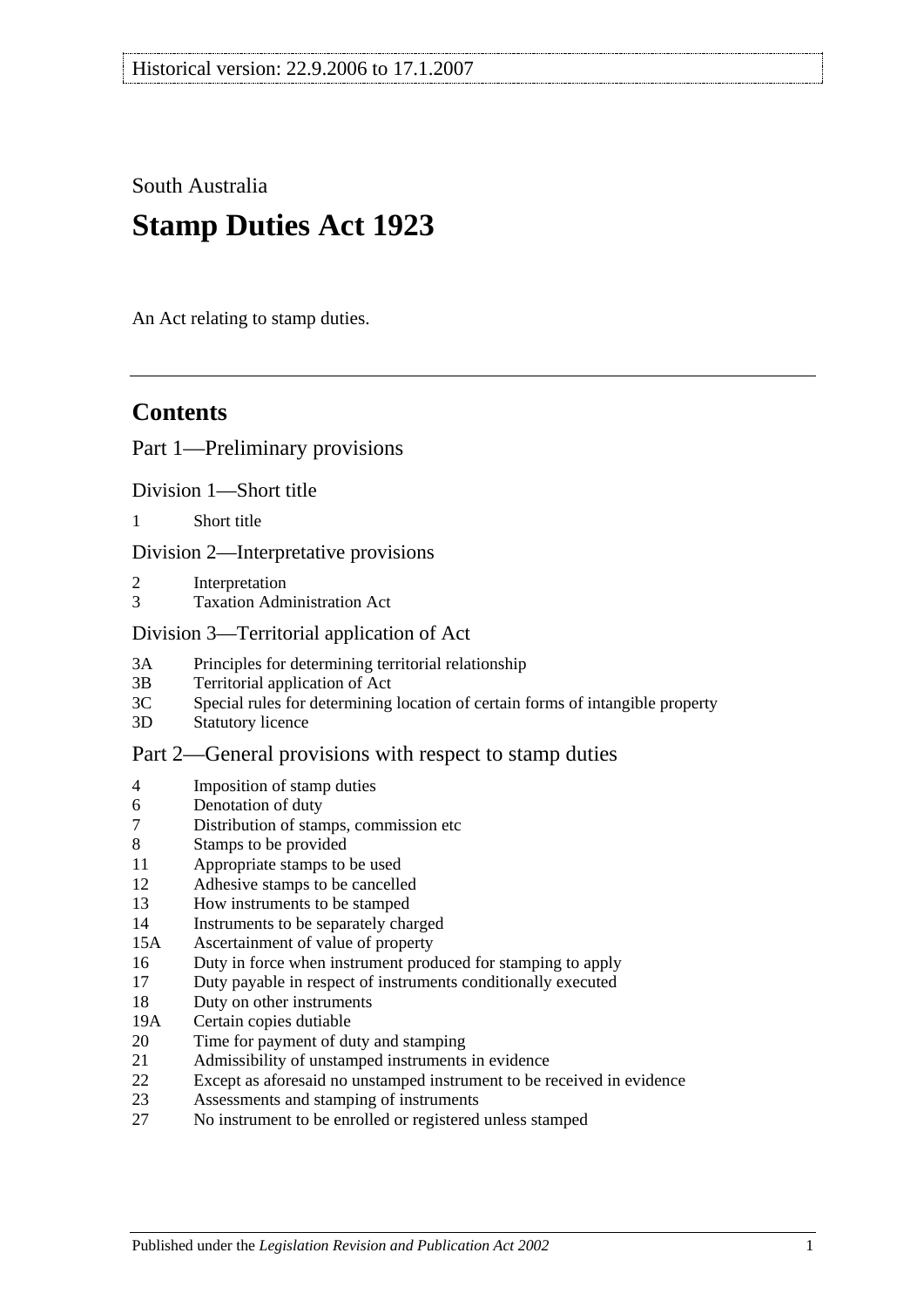# [Part 3—Special provisions with respect to certain stamp duties](#page-18-0)

#### [Division 1—Agreements](#page-18-1)

- 29 [Adhesive stamp may be used for agreement not under seal](#page-18-2)
- 30 [When agreement comprised of several letters](#page-18-3)
- 31 [Certain contracts to be chargeable as conveyances on sale](#page-18-4)
- 31A [Duty on agreements for "walk in walk out" sales of land used for primary production](#page-19-0)

#### [Division 2—Rental business](#page-19-1)

- 31B [Interpretation](#page-19-2)
- 31C [Jurisdictional nexus](#page-21-0)
- 31D [Obligation to be registered](#page-21-1)
- 31E [Registration](#page-21-2)
- 31F [Lodgement of statement and payment of duty](#page-21-3)
- 31H [Manner of denoting duty on statement](#page-22-0)
- 31I [Matter not to be included in statement](#page-23-0)
- 31K [Calculation by other methods](#page-24-0)
- 31L [Passing on a rental duty](#page-25-0)
- 31M [Ascertainment and disclosure of place of use of goods](#page-25-1)

#### [Division 3—Annual licences](#page-26-0)

- 32 [Interpretation](#page-26-1)
- 33 [Annual licence required for insurance business](#page-26-2)
- 34 [Application for annual licence](#page-27-0)
- 35 [Issuing and term of annual licence](#page-27-1)
- 36 [Monthly returns in respect of general insurance business](#page-27-2)
- 36A [Duty if annual licence application or monthly return not lodged as required](#page-27-3)
- 37 [Denoting of duty](#page-28-0)
- 38 [Duty payable on acquisition of insurance business](#page-28-1)
- 42AA [Duty in respect of policies effected outside South Australia](#page-28-2)
- 42AB [Insurers not required to be licensed](#page-28-3)

#### [Division 4—Application for motor vehicle registration](#page-29-0)

- 42A [Interpretation](#page-29-1)
- 42B [Duty on applications for motor vehicle registration or transfer of registration](#page-30-0)
- 42BA [Concessional rate of duty on some applications to transfer registration](#page-32-0)
- 42C [Refund of duty where vehicle returned or registration or transfer in error](#page-33-0)
- 42CA [Refund of duty on eligibility for reduced fee](#page-33-1)
- 42D [Taxation Administration Act and functions of Registrar](#page-33-2)
- 42E [Regulations](#page-33-3)

#### [Division 5—Cheques](#page-33-4)

- 43 [Interpretation](#page-33-5)<br>44 Duty on chequ
- [Duty on cheques and cheque forms](#page-34-0)
- 45 [Duty not to be chargeable after certain date](#page-34-1)
- 46 [Power to make regulations](#page-35-0)

#### [Division 6—Conveyances and conveyances on sale](#page-35-1)

- 60 [Interpretation](#page-35-2)
- 60A [Value of property conveyed or transferred](#page-35-3)
- 60B [Refund of duty where transaction is rescinded or annulled](#page-37-0)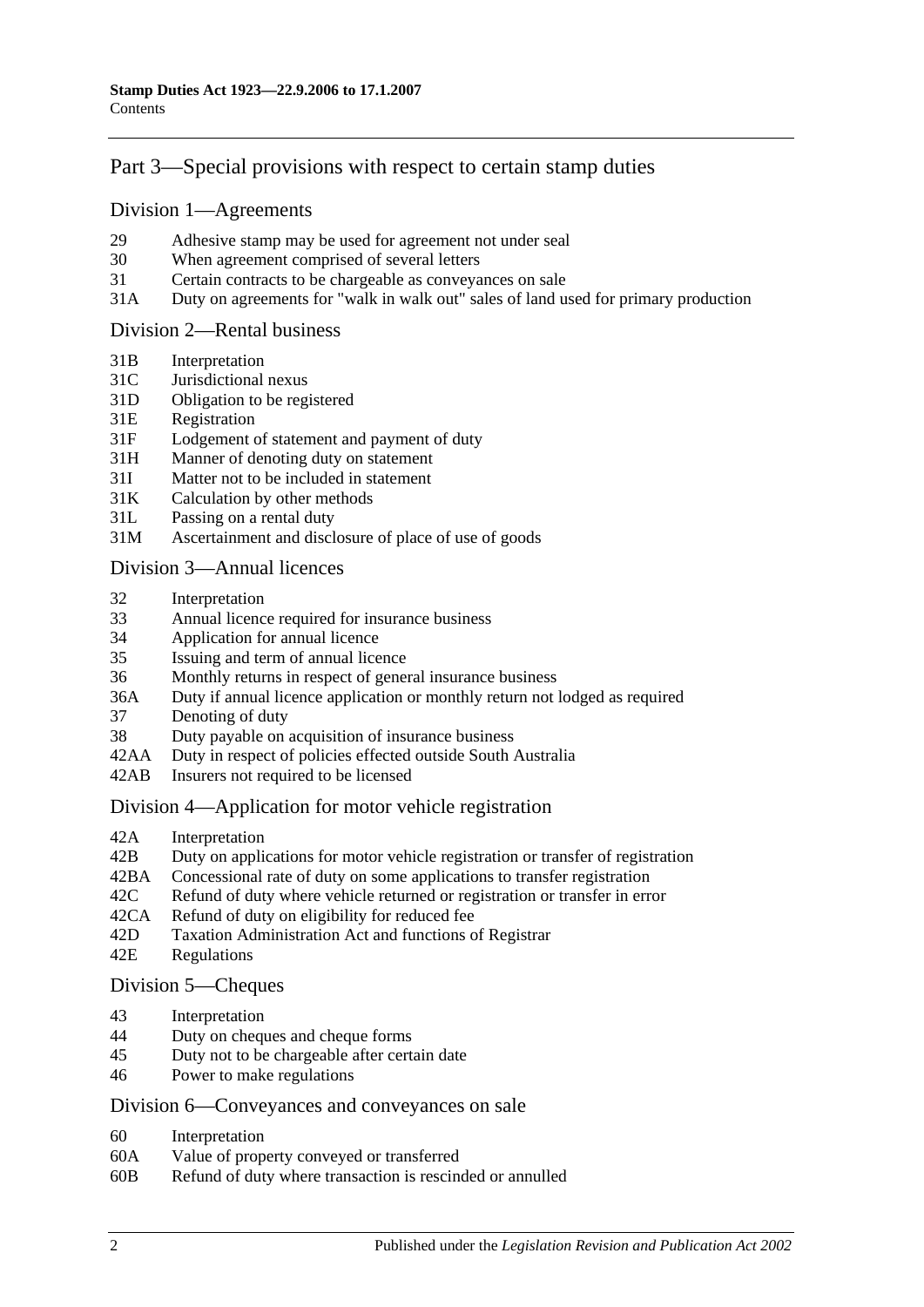- 60C [Refund of duty on reconveyance of property subject to a common law mortgage](#page-38-0)
- 61 [Method or estimating value of consideration where consideration consists of shares](#page-38-1)
- 62 [Land use entitlements](#page-38-2)
- 64 [Consideration in case of lease](#page-39-0)
- 65 [Where consideration consists of real or personal property](#page-39-1)
- 66 [Where consideration is payable in instalments](#page-39-2)
- 67 [Computation of duty where instruments are interrelated](#page-39-3)
- 68 [Duty in certain cases](#page-40-0)
- 70 [Evasion of duty](#page-40-1)
- 71 [Instruments chargeable as conveyances operating as voluntary dispositions](#page-41-0) *inter vivos*
- 71AA [Instruments disclaiming etc an interest in the estate of a deceased person](#page-44-0)
- 71A [Provision where trust property distributed](#page-45-0) *in specie*
- 71B [Partition or division of property](#page-45-1)
- 71C [Concessional rates of duty in respect of purchase of first home etc](#page-45-2)
- 71CA [Exemption from duty in respect of Family Law instruments](#page-49-0)
- 71CB [Exemption from duty in respect of certain transfers between spouses or former spouses](#page-52-0)
- 71CBA [Exemption from duty in respect of cohabitation agreements or property adjustment orders](#page-53-0)
- 71CC [Interfamilial transfer of farming property](#page-54-0)
- 71CD [Duty on conveyances by Official Trustee etc](#page-56-0)
- 71D [Concessional duty to encourage mineral or petroleum exploration activity](#page-56-1)
- 71DA [Duty on certain conveyances between superannuation funds etc](#page-58-0)

#### [Division 7—Gaming machine surcharge](#page-59-0)

- 71EA [Interpretation](#page-59-1)
- 71EB [Direct interests](#page-60-0)
- 71EC [Related entities](#page-61-0)
- 71ED [Indirect interests](#page-61-1)
- 71EE [Notional interests](#page-62-0)
- 71EF [Application of this](#page-62-1) Division
- 71EG [Imposition of surcharge](#page-62-2)
- 71EH [Exempt transactions](#page-63-0)
- 71EI [Notice of transaction to which this Division applies](#page-63-1)
- 71EJ [Recovery of duty](#page-63-2)

#### [Division 8—Transactions effected without creating dutiable instrument](#page-64-0)

- 71E [Transactions otherwise than by dutiable instrument](#page-64-1)
- 71F [Statutory transfers](#page-65-0)

#### [Division 9—Leases](#page-66-0)

- 72 [Agreement for lease to be charged as a lease](#page-66-1)
- 73 [Leases, how to be charged in respect of produce etc](#page-66-2)
- 74 [Duty in respect of certain kinds of lease](#page-67-0)
- 75 [Consideration for lease](#page-67-1)
- 75A [Abolition of duty on leases](#page-68-0)

#### [Division 10—Mortgages](#page-68-1)

- 76 [Interpretation](#page-68-2)
- 77 [Where mortgage consists of several instruments](#page-68-3)<br>78 Security for stock how to be charged
- [Security for stock, how to be charged](#page-69-0)
- 79 [Mortgage securing future and contingent liabilities](#page-69-1)
- 80 [Security for repayment by periodical payments, how to be charged](#page-71-0)
- 81 [Transfers and further charges](#page-71-1)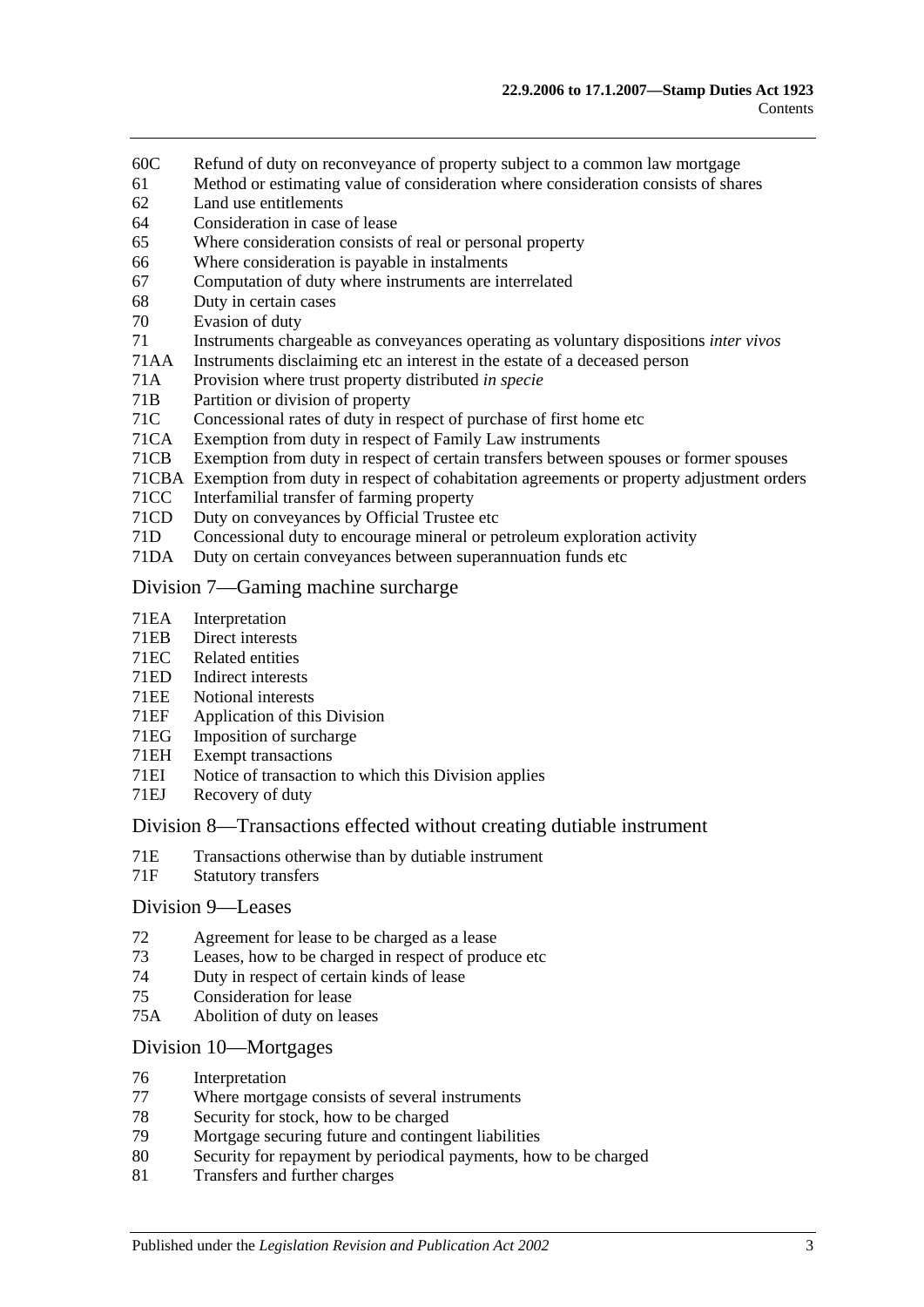- 81A [Duty may be denoted in certain cases by adhesive stamps](#page-71-2)
- 81B [Duty chargeable proportioned to value of South Australian property](#page-71-3)
- 81C [Duty paid on one mortgage may be denoted as having been paid on another mortgage](#page-72-0)
- 82 [Unregistered mortgages protected by caveats](#page-73-0)

# [Part 3A—Special provisions relating to financial products](#page-74-0)

#### [Division 1—Interpretation](#page-74-1)

- 90A [Interpretation](#page-74-2)
- 90AB [Share buy-back](#page-76-0)
- 90AC [Exempt transactions](#page-76-1)

# [Division 2—Duty on sales and purchases by brokers](#page-76-2)

- 90B [Application of Division](#page-76-3)
- 90C [Records of sales and purchases of financial products](#page-77-0)
- 90D [Returns to be lodged and duty paid](#page-78-0)
- 90E [Endorsement of instrument of transfer as to payment of duty](#page-79-0)
- 90F [Power of dealer to recover paid duty](#page-79-1)
- 90G [Transactions in S.A. financial products on U.K. stock exchange](#page-79-2)

# [Division 3—Duty on certain clearing and settlement transactions](#page-81-0)

- 90H [Application of Division](#page-81-1)
- 90I [Requirement to make record of CSF transactions](#page-82-0)
- 90J Transfer document or [record to be treated as instrument of conveyance](#page-82-1)
- 90K [Particulars to be included in a transfer document](#page-83-0)
- 90L [Relevant CSF participant's identification code equivalent to stamping](#page-83-1)
- 90M [Returns to be lodged and duty paid](#page-83-2)
- 90N [Monthly returns by registered CS facility licensees](#page-83-3)
- 90O [Particulars reported by participants to be kept by registered CS facility licensees](#page-84-0)
- 90P [Refund for error transaction](#page-84-1)

# [Division 4—Registration of Australian market licensees and CS facility licensees](#page-84-2)

- 90Q [Registration process](#page-84-3)
- 90R [Disclosure of information](#page-85-0)

# [Division 5—Duty on other conveyances](#page-85-1)

- 90T [Application of Division](#page-85-2)
- 90U [Financial products liable to duty](#page-85-3)
- 90V [Proclaimed countries](#page-85-4)

# [Part 4—Land rich entities](#page-86-0)

# [Division 1—Preliminary](#page-86-1)

- 91 [Interpretation](#page-86-2)
- 91A [Land assets](#page-88-0)
- 92 [Direct interests](#page-88-1)
- 92A [Related entities](#page-89-0)
- 92B [Indirect interests](#page-89-1)
- 93 [Notional interest in assets of related entity](#page-90-0)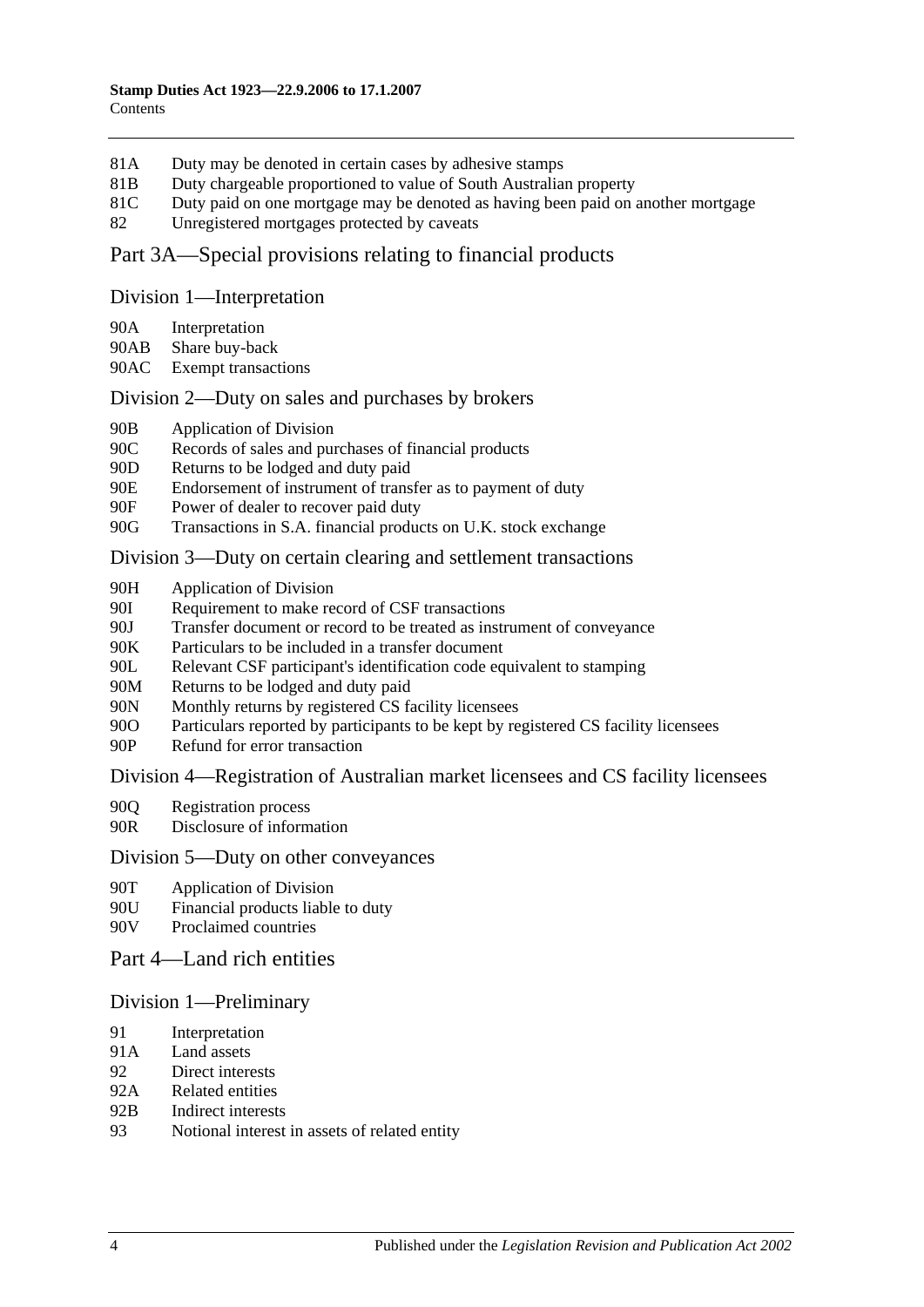#### [Division 2—Land rich entity](#page-90-1)

94 [Land rich entity](#page-90-2)

#### [Division 3—Dutiable transactions](#page-91-0)

- 95 [General principle of liability to duty](#page-91-1)
- 95A [Aggregation of interests](#page-92-0)
- 95B [Primary production entities](#page-92-1)
- 96 [Value of notional interest acquired as a result of dutiable transaction](#page-93-0)
- 97 [Calculation of duty](#page-93-1)

#### [Division 4—Payment and recovery of duty](#page-94-0)

- 98 [Acquisition statement](#page-94-1)<br>99 Recovery from entity
- [Recovery from entity](#page-95-0)

#### [Division 5—Miscellaneous](#page-96-0)

- 100 [Valuation of interest under contract or option to purchase land](#page-96-1)
- 101 [Exempt transactions](#page-96-2)
- 102 [Multiple incidences of duty](#page-96-3)

#### [Part 5—Miscellaneous provisions](#page-98-0)

- 106 [Spoiled or unused stamps](#page-98-1)
- 106A [Transfer of financial products not to be registered unless duly stamped](#page-98-2)
- 107 [Transfer of property to correct error](#page-99-0)
- 108 [Penalties for certain offences](#page-99-1)
- 109 [Penalty for fraud](#page-100-0)
- 111 [Remedy for misappropriation](#page-100-1)
- 112 [Regulations](#page-100-2)
- 114 [Exemption from stamp duty](#page-101-0)

#### [Schedule 1—Transitional provisions](#page-102-0)

1 [Commencement of consequential regulations](#page-102-1)

#### [Schedule 2—Stamp duties and exemptions](#page-102-2)

- Part 1—Specified instruments
- Part 2—General exemptions from all stamp duties
- 16 [General exemptions](#page-116-0)

# [Legislative history](#page-122-0)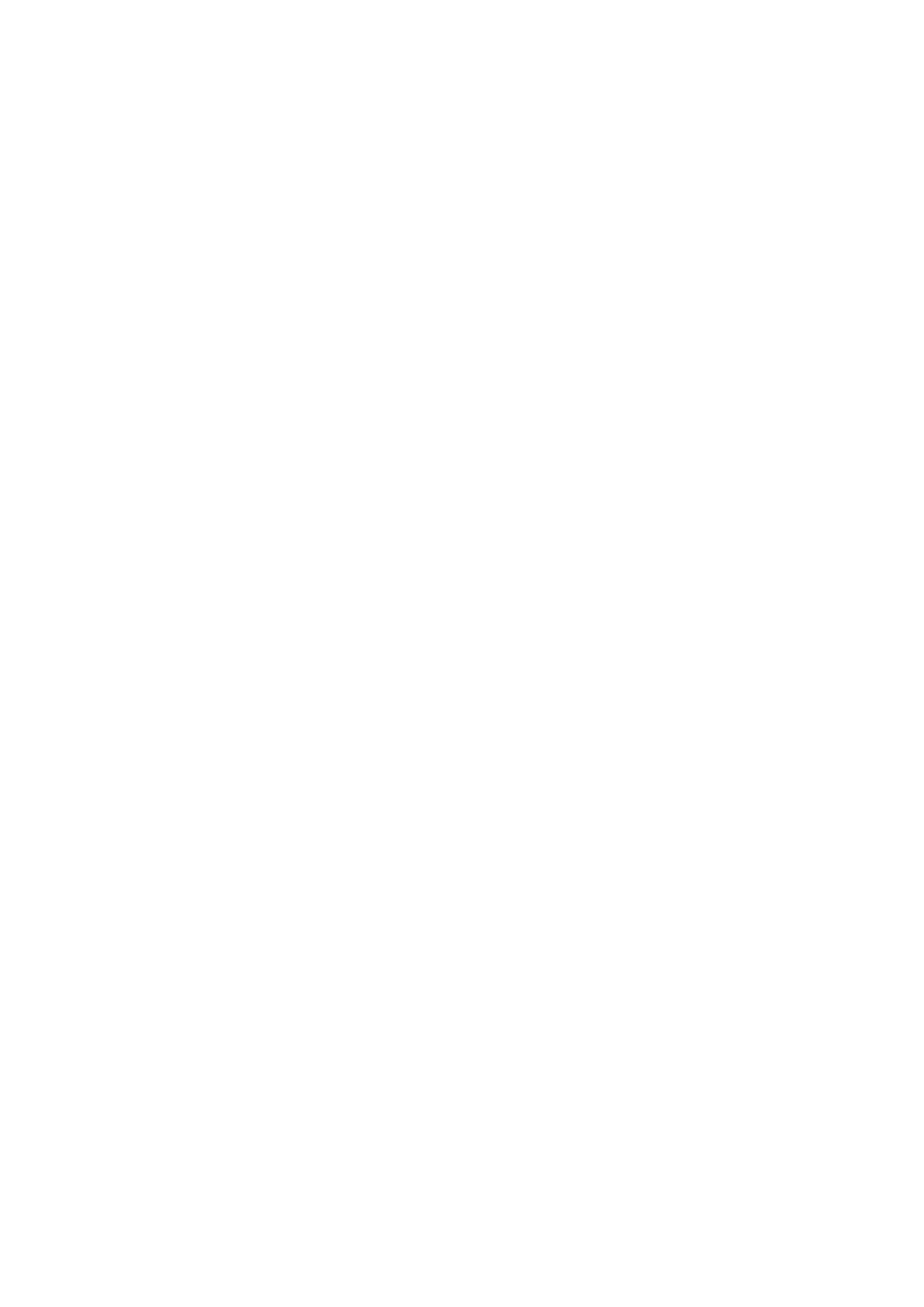# <span id="page-6-0"></span>**The Parliament of South Australia enacts as follows:**

# **Part 1—Preliminary provisions**

# <span id="page-6-1"></span>**Division 1—Short title**

# <span id="page-6-2"></span>**1—Short title**

This Act may be cited as the *Stamp Duties Act 1923*.

# <span id="page-6-3"></span>**Division 2—Interpretative provisions**

# <span id="page-6-4"></span>**2—Interpretation**

(1) In this Act, unless it is otherwise provided or there is something in the context repugnant thereto—

*adhesive stamp* means an adhesive stamp purchased or otherwise obtained from the Commissioner or a distributor of stamps in pursuance of this Act;

*approved form* means a form approved by the Commissioner;

*assessment* means an assessment or reassessment by the Commissioner under Part 3 of the *[Taxation Administration Act](http://www.legislation.sa.gov.au/index.aspx?action=legref&type=act&legtitle=Taxation%20Administration%20Act%201996) 1996*, and *assess* and *assessed* have corresponding meanings;

*Australian market licensee* means the holder of an Australian market licence under Chapter 7 of the *Corporations Act 2001* of the Commonwealth;

*beneficial interest* means an equitable interest or an interest vested both at law and in equity in the holder of the interest and includes a potential beneficial interest;

*business of primary production* means the business of agriculture, pasturage, horticulture, viticulture, apiculture, poultry farming, dairy farming, forestry or any other business consisting of the cultivation of soils, the gathering in of crops, the rearing of livestock or the propagation and harvesting of fish or other aquatic organisms;

*Commissioner* means the person appointed or acting as the Commissioner of State Taxation, and includes a person appointed or acting as a Deputy Commissioner of State Taxation (see Part 9 of the *[Taxation Administration Act](http://www.legislation.sa.gov.au/index.aspx?action=legref&type=act&legtitle=Taxation%20Administration%20Act%201996) 1996*);

*CUFS* means an interest, issued by or on behalf of CHESS Depositary Nominees Pty Ltd, that provides beneficial ownership in respect of—

- (a) shares in a corporation incorporated outside Australia; or
- (b) units in a unit trust scheme,

being shares or units that are quoted on the market operated by the Australian Stock Exchange Limited;

*die* means die or other machine or implement used for impressing or imprinting stamps upon documents;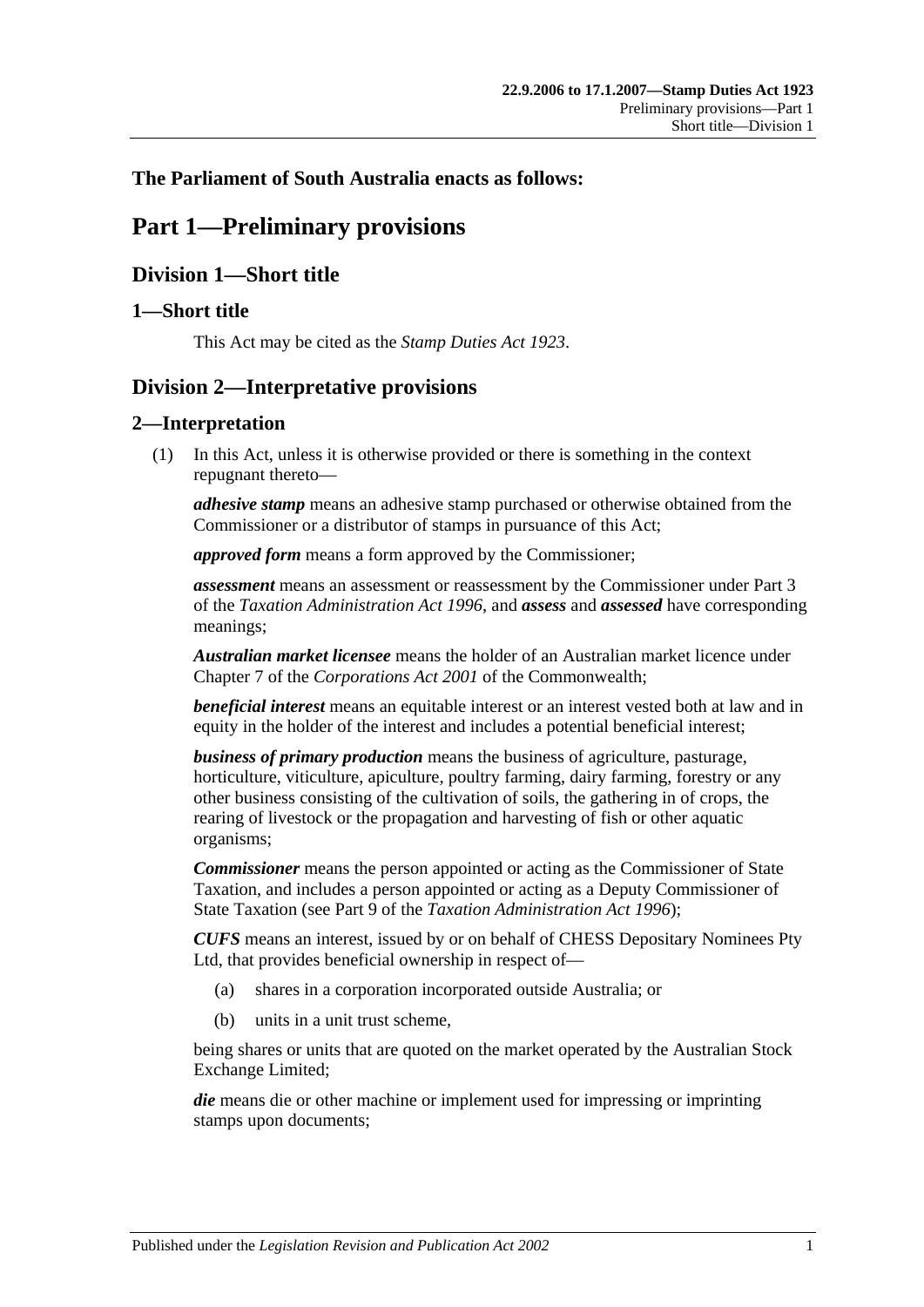*discretionary trust* means an arrangement, however made, under which a person holds property, and the beneficial interest in all or any part of that property may be vested in a person (in this Act referred to as an *object* of the discretionary trust) on the exercise of a discretion, whether subject to any other contingency or not and whether the exercise of the discretion is obligatory or optional;

*duty* means duty charged under this Act, and includes penalty tax and interest payable under Part 5 of the *[Taxation Administration Act](http://www.legislation.sa.gov.au/index.aspx?action=legref&type=act&legtitle=Taxation%20Administration%20Act%201996) 1996* in relation to duty under this Act;

*executed* and *execution*, with reference to instruments not under seal, mean signed and signature;

*financial product* means—

- (a) any stock, share or other similar security of a corporation (including a government, semi-government or municipal corporation), company or society; or
- (b) any debenture, debenture stock, bond, note or other similar security of a corporation (including a government, semi-government or municipal corporation), company or society (whether constituting a charge on the assets of the corporation, company or society or not); or
- (c) any interest in a managed investment scheme registered under Chapter 5C of the *Corporations Act 2001* of the Commonwealth; or
- (d) any other stock or security that is bought or sold through the agency of a participant in a financial market within the meaning of Chapter 7 of the *Corporations Act 2001* of the Commonwealth operated by an Australian market licensee; or
- (e) a CUFS; or
- (f) any other stock, security or interest brought within the ambit of this definition by the regulations,

and includes a right in respect of a financial product but does not include any stock, security or interest excluded from the ambit of this definition by the regulations;

*forge* includes counterfeit;

*GST* means the tax payable under the GST law;

*GST law* means—

- (a) A *New Tax System (Goods and Services Tax) Act 1999* (Cwth); and
- (b) the related legislation of the Commonwealth dealing with the imposition of a tax on the supply of goods and services;

#### *impressed stamp* means—

- (a) a stamp impressed or imprinted by means of a die; or
- (b) a record imprinted or made by means of any machine or implement,

under the direction of the Commissioner in pursuance of this Act;

*instrument* includes every written document;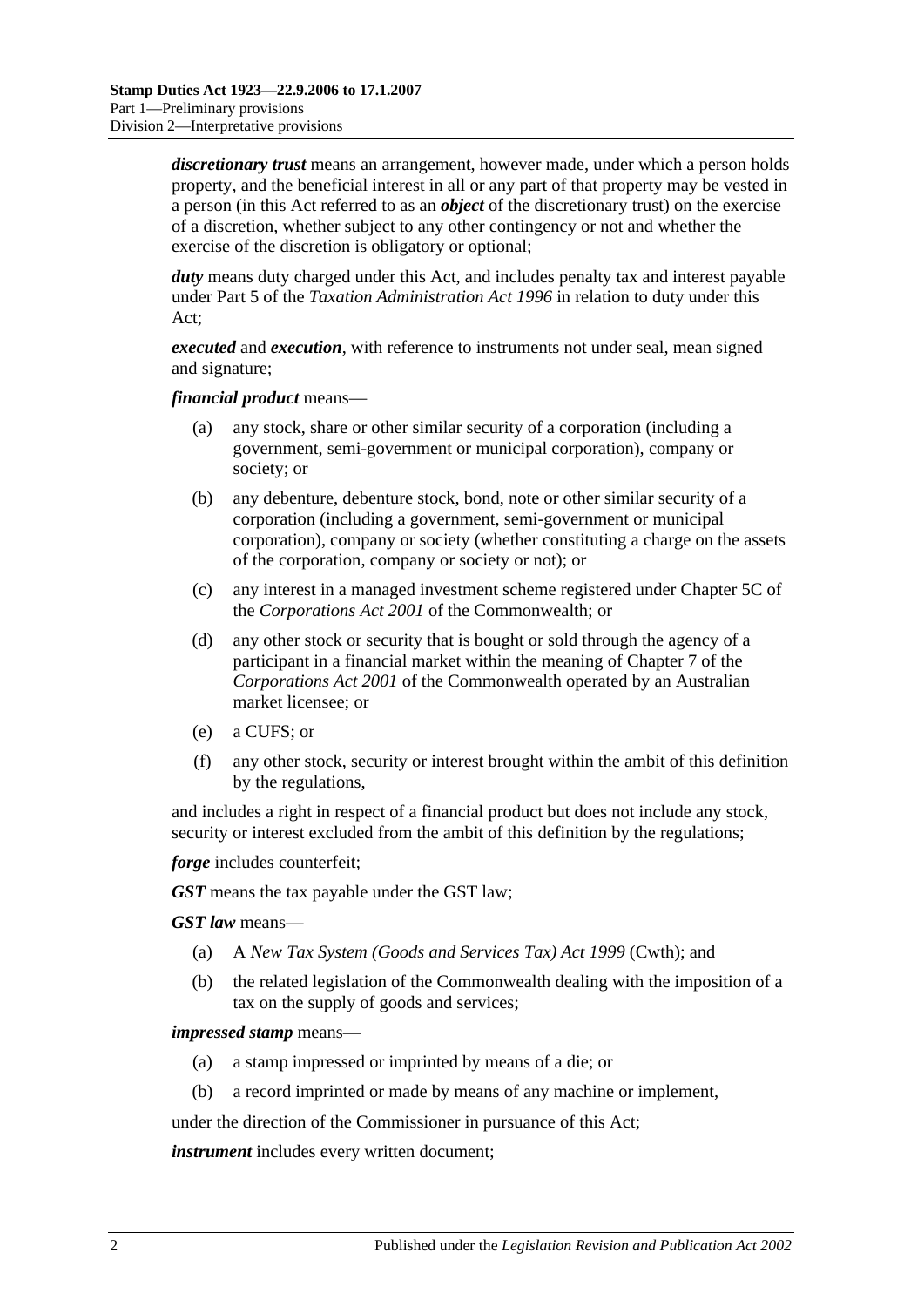*intellectual property* includes—

- (a) a registered patent, circuit layout, or design;
- (b) a right under the *Plant Breeder's Rights Act 1994* (Cwth);
- (c) a trade mark;
- (d) a copyright;

*interest* in property means a legal or equitable interest and includes a potential, contingent, expectant or inchoate interest;

*jurisdiction* means—

- (a) a State or Territory of Australia; or
- (b) a country or place subject to the laws of a particular legislative authority;

*material* means any sort of material upon which words or figures can be expressed;

*money* includes all sums expressed in Australian or foreign currency;

*potential beneficial interest* means the rights, expectancies or possibilities of an object of a discretionary trust in, or in relation to, property subject to the discretionary trust;

*property* means real or personal property and includes—

- (a) intellectual property (except know-how and confidential information); and
- (b) an interest in property;

*recognised financial market* means—

- (a) a financial market operated by the Australian Stock Exchange Limited; or
- (b) a financial market of a stock exchange brought within the ambit of this definition by the regulations;

*records* means records of any kind (whether in documentary or other form);

*rent* includes an amount (however it may be described in a lease) to be paid by a lessee to a lessor to reimburse, offset or defray the lessor's liability to GST;

*right in respect of a financial product* means a right, whether actual, prospective or contingent, of any person to have issued to him or her a financial product, whether or not on payment of any money or other consideration for the financial product;

*sale* of property includes any transaction under which the property is converted into money;

*spouse* of a person includes a de facto husband or wife of the person who has been co-habiting continuously with the person for at least three years;

*stamp* means an adhesive stamp or an impressed stamp;

*stamped* means bearing an impressed stamp or having an adhesive stamp affixed;

*State* includes the Australian Capital Territory and the Northern Territory;

*stock* means any share in the stocks or funds of any State or government, or in the capital stock or funded debt of any company, corporation or society (whether incorporated under a law of this or any other State, a law of the Commonwealth, or a law of any other place);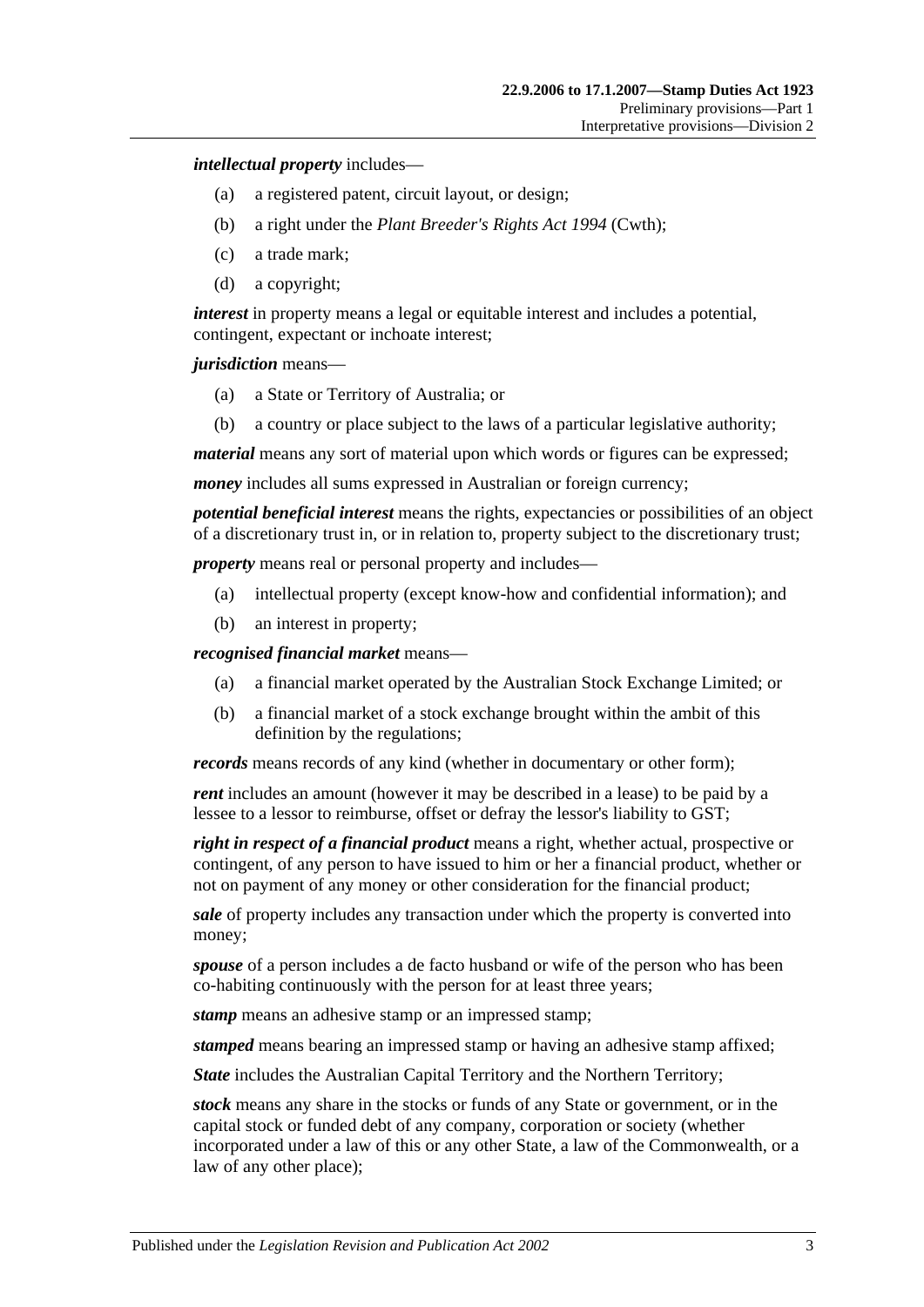*transfer*, in relation to property, means transfer, assure or vest at law or in equity (whether or not the transfer, assurance or vesting is subject to registration, the issue of a certificate of title or some other similar requirement);

*unit* in relation to a unit trust scheme means a right or interest (however described) of a beneficiary under a unit trust scheme;

*unit trust scheme* means an arrangement made for the purpose, or having the effect, of providing for persons having funds available for investment facilities for the participation by them, as beneficiaries under a trust, in any profits or income arising from the acquisition, holding, management or disposal of any property subject to the trust;

*write*, *written* and *writing* include every mode in which words or figures can be expressed upon material.

(2) An interest of a particular kind in the proceeds of the sale of property is, until the property is sold, taken to be an interest of the same kind in the property.

#### **Example—**

A beneficial interest in the proceeds of the sale of property is, until the property is sold, taken to be a beneficial interest in the property.

(3) A person is taken to transfer a leasehold or other interest in land held from the Crown if the person surrenders the interest so that the Crown may grant to a person other than the surrenderor a leasehold or other interest in the land.

#### <span id="page-9-0"></span>**3—Taxation Administration Act**

This Act should be read together with the *[Taxation Administration Act](http://www.legislation.sa.gov.au/index.aspx?action=legref&type=act&legtitle=Taxation%20Administration%20Act%201996) 1996* which makes provision for the administration and enforcement of this Act and other taxation laws.

# <span id="page-9-1"></span>**Division 3—Territorial application of Act**

#### <span id="page-9-2"></span>**3A—Principles for determining territorial relationship**

- <span id="page-9-4"></span><span id="page-9-3"></span>(1) An instrument relates to property situated in a particular jurisdiction if it—
	- (a) creates, transfers, redeems, renounces, surrenders, cancels or extinguishes an interest in property situated in the relevant jurisdiction; or
	- (b) deals with an interest in property situated in the relevant jurisdiction in any other way; or
	- (c) acknowledges, evidences or records a transaction to which [paragraph](#page-9-3) (a) or [\(b\)](#page-9-4) refers.
- (2) A potential, contingent, expectant or other inchoate interest is to be regarded as an interest in property in a particular jurisdiction if the realisation of the potentiality, contingency or expectancy, or the occurrence of any act or event necessary to perfect the interest could result in—
	- (a) an interest in property situated in that jurisdiction; or
	- (b) an interest in the proceeds of the sale of property situated in that jurisdiction.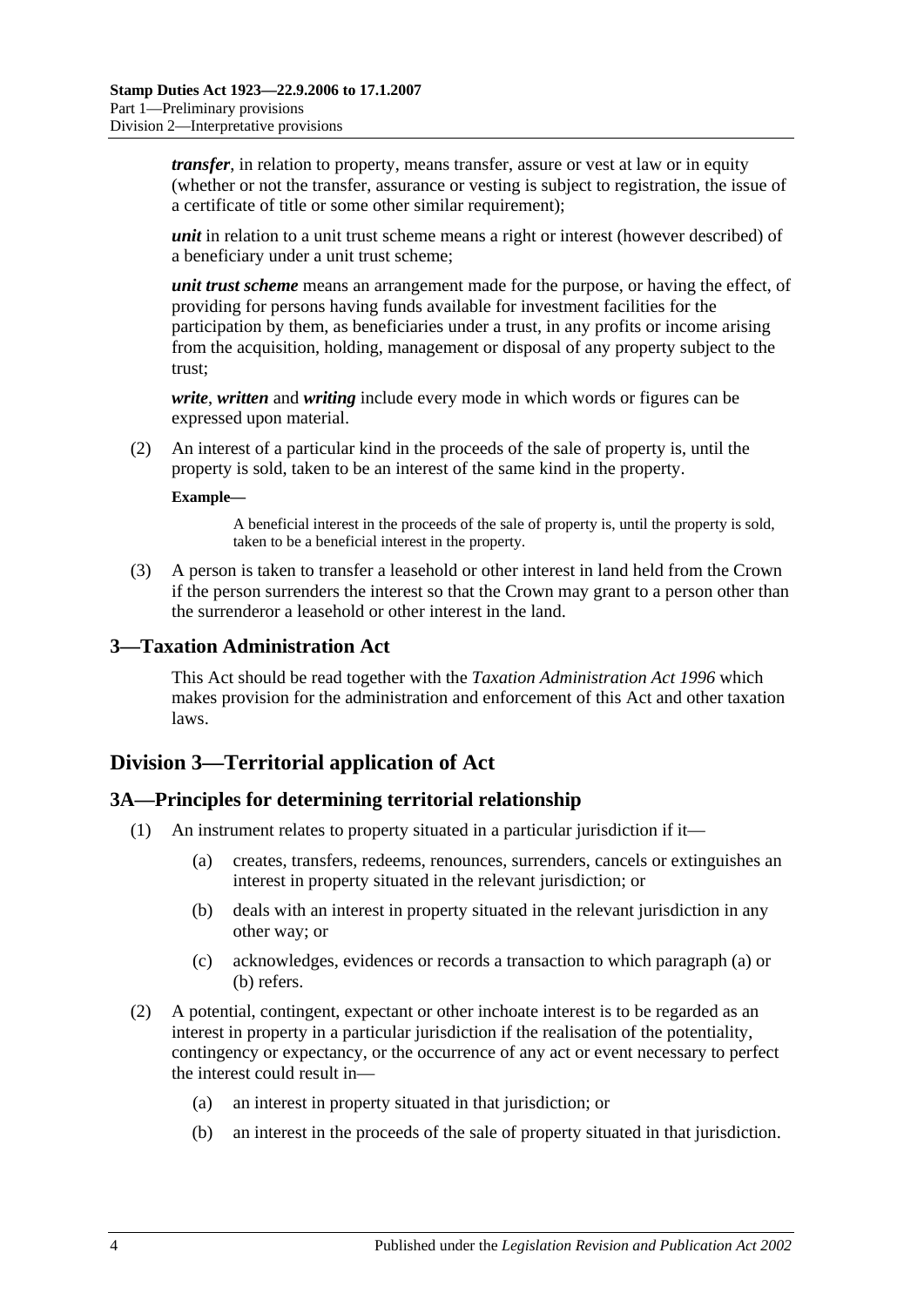- (3) For the purpose of calculating duty on an instrument that relates to a potential, contingent, expectant or other inchoate interest—
	- (a) the interest is to be treated as an actual interest ie as if the potentiality, contingency or expectancy had been realised or anything necessary to perfect the interest had occurred; and
	- (b) if the interest is dependent in any way on the exercise of a discretion or any other contingency, it will be presumed that the discretion has been exercised, or the contingency has been realised, so as to give rise to the greatest possible liability to duty in this State.
- (4) An interest in property is taken to be situated in the jurisdiction in which the property to which the interest relates is situated.

# <span id="page-10-0"></span>**3B—Territorial application of Act**

- (1) This Act applies in respect of an instrument that relates to property situated, or a matter or thing to be done, in South Australia irrespective of whether—
	- (a) the instrument is within or outside South Australia; or
	- (b) the instrument was executed within or outside South Australia.
- (2) If an instrument relates to property situated in part in South Australia and in part outside South Australia, duty is to be calculated as if the instrument related only to the property situated in South Australia.
- (3) This section operates subject to any other specific provision dealing with how duty is to be calculated on an instrument that relates to property within and outside South Australia<sup>1</sup>
- **Note—**
	- 1 [Section](#page-71-3) 81B deals with the duty payable on a mortgage over property within and outside the State.

# <span id="page-10-1"></span>**3C—Special rules for determining location of certain forms of intangible property**

- (1) This section applies to intangible property of the following kinds—
	- (a) business or product goodwill;
	- (b) intellectual property (except know-how and confidential information);
	- (c) rights conferred under a franchise agreement or licence (including a statutory licence granted under the law of the Commonwealth but not a statutory licence granted under the law of the State).
- <span id="page-10-2"></span>(2) If intangible property to which this section applies is a business asset, it is taken to be wholly situated in South Australia if the business is carried on wholly in South Australia and, if not, is taken to be situated in the various jurisdictions in which the business is carried on in proportion to the volume of business carried on in each.
- (3) The Commissioner is to determine proportions for the purposes of [subsection](#page-10-2) (2) having regard to—
	- (a) the turnover of the business; and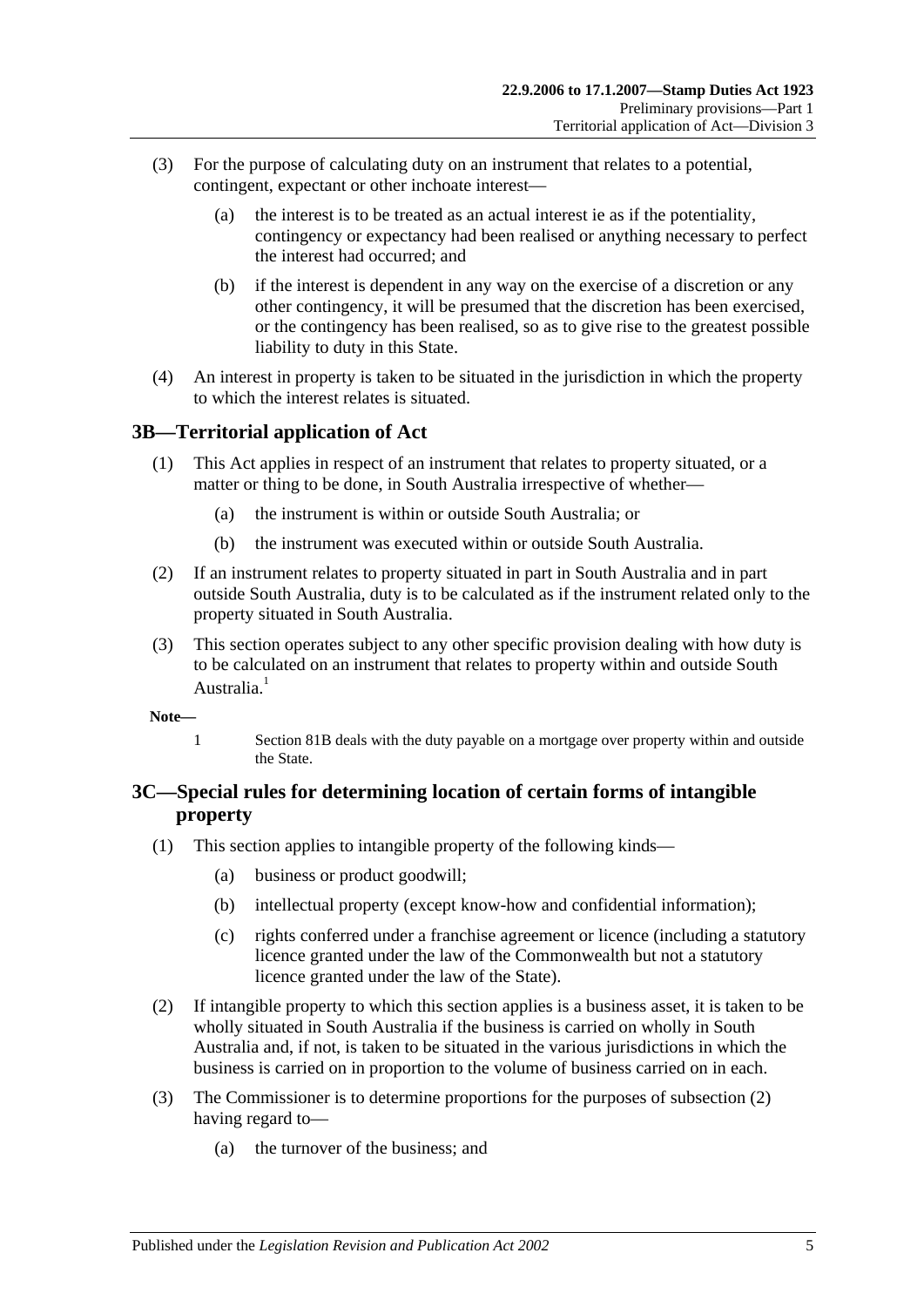- (b) the relative extent of income generated by the business in each jurisdiction in which the business is carried on; and
- (c) the relative extent of the work carried on in each of the relevant jurisdictions; and
- (d) any other relevant factors.
- (4) If intangible property to which this section applies is not a business asset, it is taken to be situated in the jurisdiction in which the owner—
	- (a) if a company—
		- (i) in the case of a company incorporated or taken to be incorporated under the *Corporations Act 2001* of the Commonwealth—is taken, under that Act, to be registered;
		- (ii) in any other case—is incorporated; or
	- (b) if a natural person—is ordinarily resident.

#### <span id="page-11-0"></span>**3D—Statutory licence**

The property in a statutory licence granted under the law of South Australia, and in any rights deriving from such a licence, is taken to be situated in South Australia.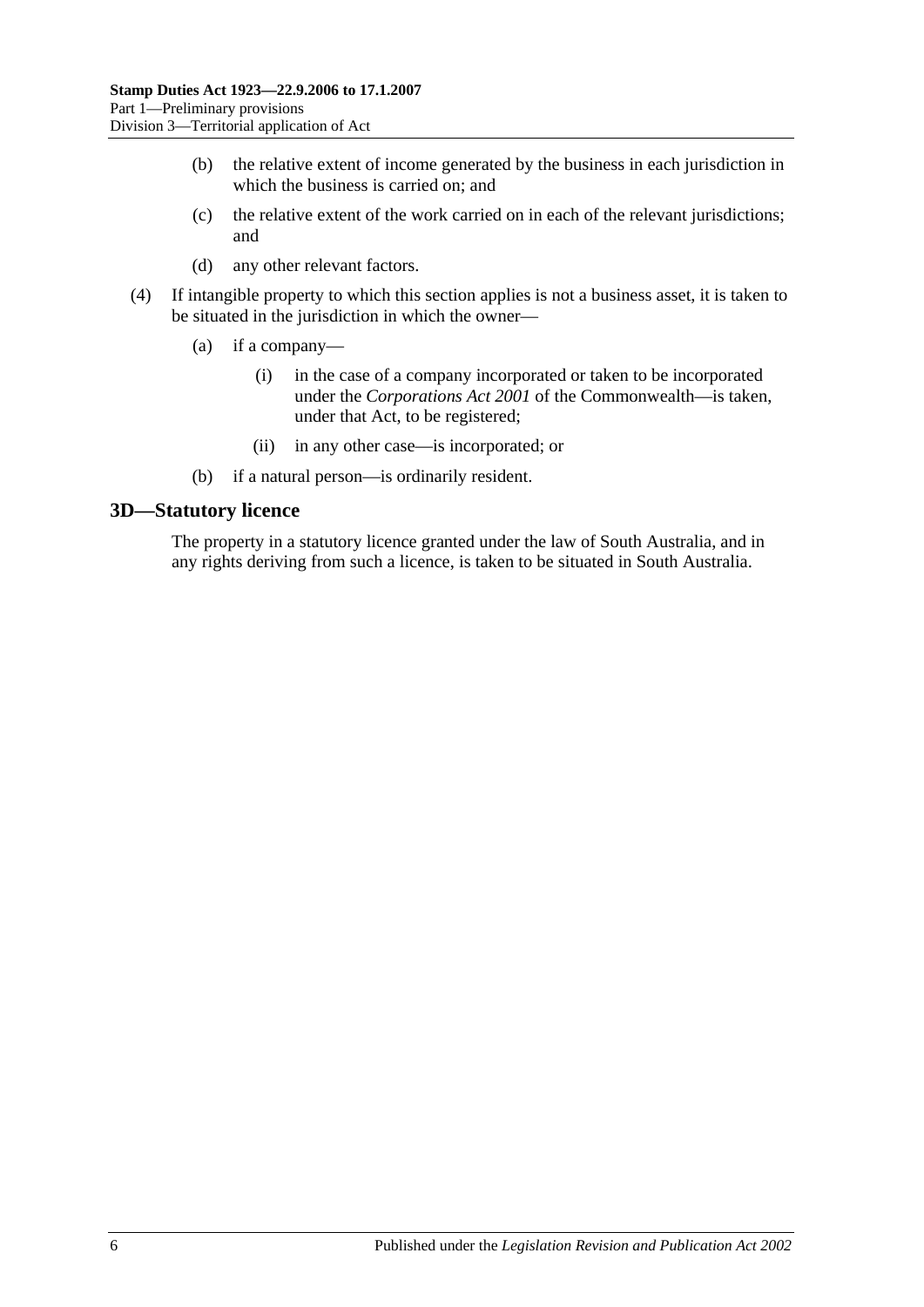# <span id="page-12-0"></span>**Part 2—General provisions with respect to stamp duties**

# <span id="page-12-1"></span>**4—Imposition of stamp duties**

- (1) Subject to the exemptions contained in [Schedule 2](#page-102-2) and the other provisions of this Act, the stamp duties specified in that Schedule are charged in respect of the instruments specified in that Schedule.
- (2) The parties who executed an instrument are jointly and severally liable to pay the duty charged in respect of the instrument.

# <span id="page-12-2"></span>**6—Denotation of duty**

- (1) Subject to any express provision to the contrary, the payment of duty on an instrument is to be denoted on the instrument by an impressed stamp.
- (2) Subject to any express provision to the contrary, if another provision of this Act provides for duty on an instrument to be denoted by an adhesive stamp, the duty may be denoted by an impressed stamp or an adhesive stamp.

# <span id="page-12-3"></span>**7—Distribution of stamps, commission etc**

- (1) The Governor may appoint any person a distributor of stamps.
- (2) Any such distributor may be remunerated by a commission upon the value of stamps purchased for disposal by him, or by salary, or by any other allowance, and upon the sale of stamps to any such distributor such discount may be allowed as may be authorised by regulations made under this Act.
- (3) A financial institution paying duty to the Commissioner in respect of cheque forms and cheques may be allowed commission at the prescribed rate.

# <span id="page-12-4"></span>**8—Stamps to be provided**

The Treasurer shall, for denoting the several duties chargeable under this Act, provide such stamps or dies as may be required for the purposes of this Act, and may do any other act which may be necessary for effectually collecting the duties.

# <span id="page-12-5"></span>**11—Appropriate stamps to be used**

- (1) A stamp which, by any word or words on the face of it, is appropriated to any particular description of instrument shall not be used for any instrument of another description.
- (2) An instrument falling under the particular description to which any stamp is so appropriated shall not be deemed duly stamped unless it is stamped with the stamp so appropriated.
- (3) No instrument shall be deemed duly stamped with an adhesive stamp unless the words "DUTY STAMP" are printed on and form part of the stamp.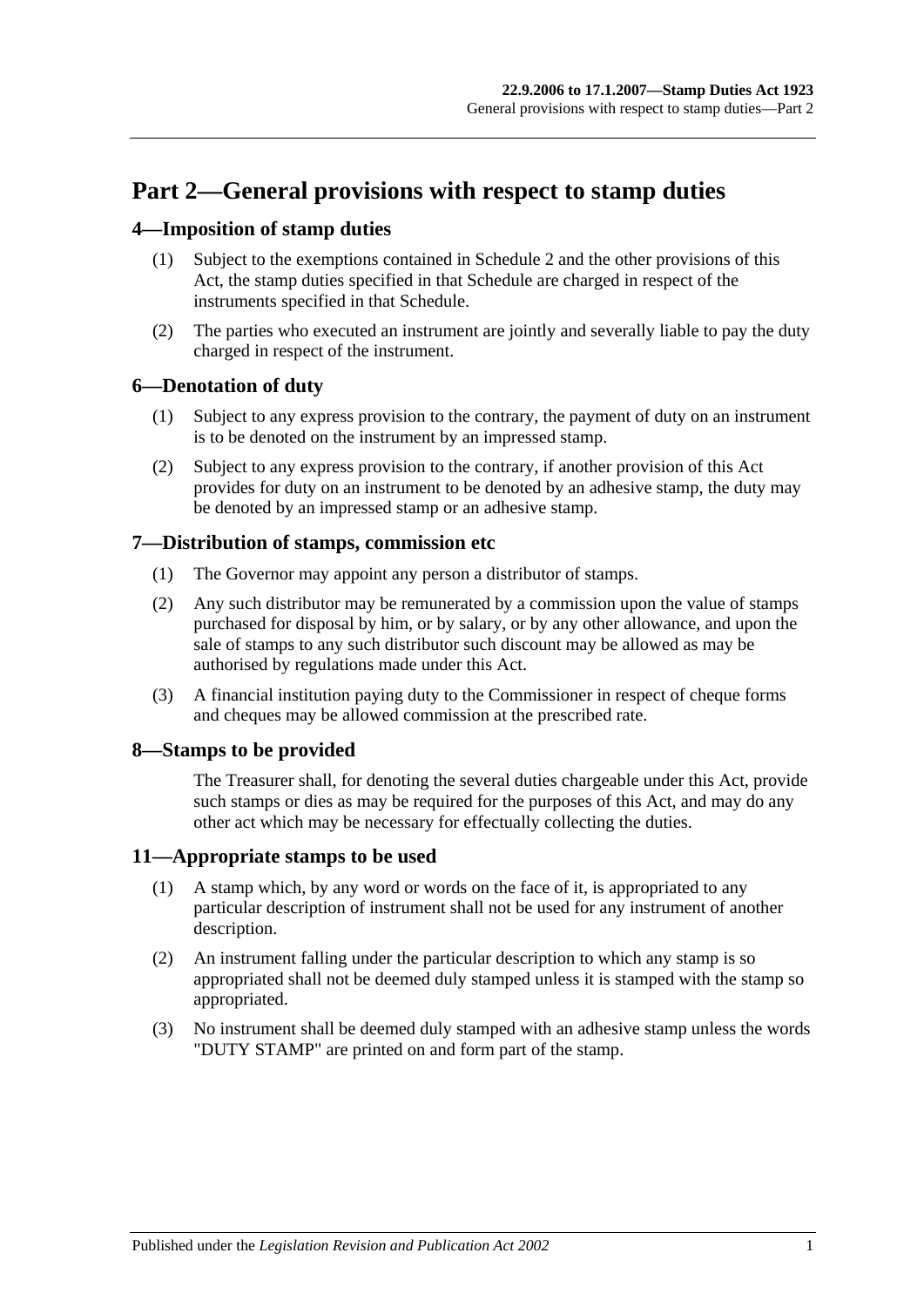# <span id="page-13-0"></span>**12—Adhesive stamps to be cancelled**

- (1) An instrument, the duty upon which is required or permitted by this Act to be denoted by an adhesive stamp, shall not be deemed duly stamped with an adhesive stamp unless—
	- (a) the person required by this Act to cancel the adhesive stamp cancels it by writing on or across the stamp his name or initials, or the name or initials of his firm, together with the true date of his so writing, or otherwise effectually cancels the stamp and renders it incapable of being used for any other instrument; or
	- (b) it is otherwise proved that the stamp appearing on the instrument was affixed thereto at the proper time.
- (2) Where two or more adhesive stamps are used to denote the duty upon an instrument, each stamp shall be cancelled in the manner described above.
- (3) A person who is required to cancel an adhesive stamp must not fail to do so in accordance with this Act.

Penalty: \$50.

# <span id="page-13-1"></span>**13—How instruments to be stamped**

- (1) Every instrument written upon stamped material shall be written in such manner, and every instrument partly or wholly written before being stamped shall be so stamped, that the stamp may appear on the face of the instrument and cannot be used for, or applied to, any other instrument written upon the same piece of material.
- (2) If more than one instrument is written upon the same piece of material, each one of those instruments shall be separately and distinctly stamped with the duty with which it is chargeable.

# <span id="page-13-2"></span>**14—Instruments to be separately charged**

Except where express provision is made to the contrary—

- (a) any instrument containing or relating to several distinct matters shall be separately and distinctly charged with duty in respect of each of such matters as if the portion of the instrument containing or relating to each such matter were a separate instrument;
- (b) any instrument made for any consideration in respect of which it is chargeable with *ad valorem* duty, and also for any further or other valuable consideration, shall, in addition to being charged with *ad valorem* duty, be charged with duty in respect of the last mentioned consideration as if it were an instrument made only for that consideration.

# <span id="page-13-3"></span>**15A—Ascertainment of value of property**

- (1) If the value of property is to be ascertained by reference to an actual or notional cost of acquisition, any component of the cost of acquisition that is referable to GST payable on its sale or supply is to be regarded as a component of its value.
- (2) In ascertaining the value of property for the purpose of assessing *ad valorem* duty on an instrument, the existence of an overriding power of revocation or reconveyance in that or any other instrument may be disregarded.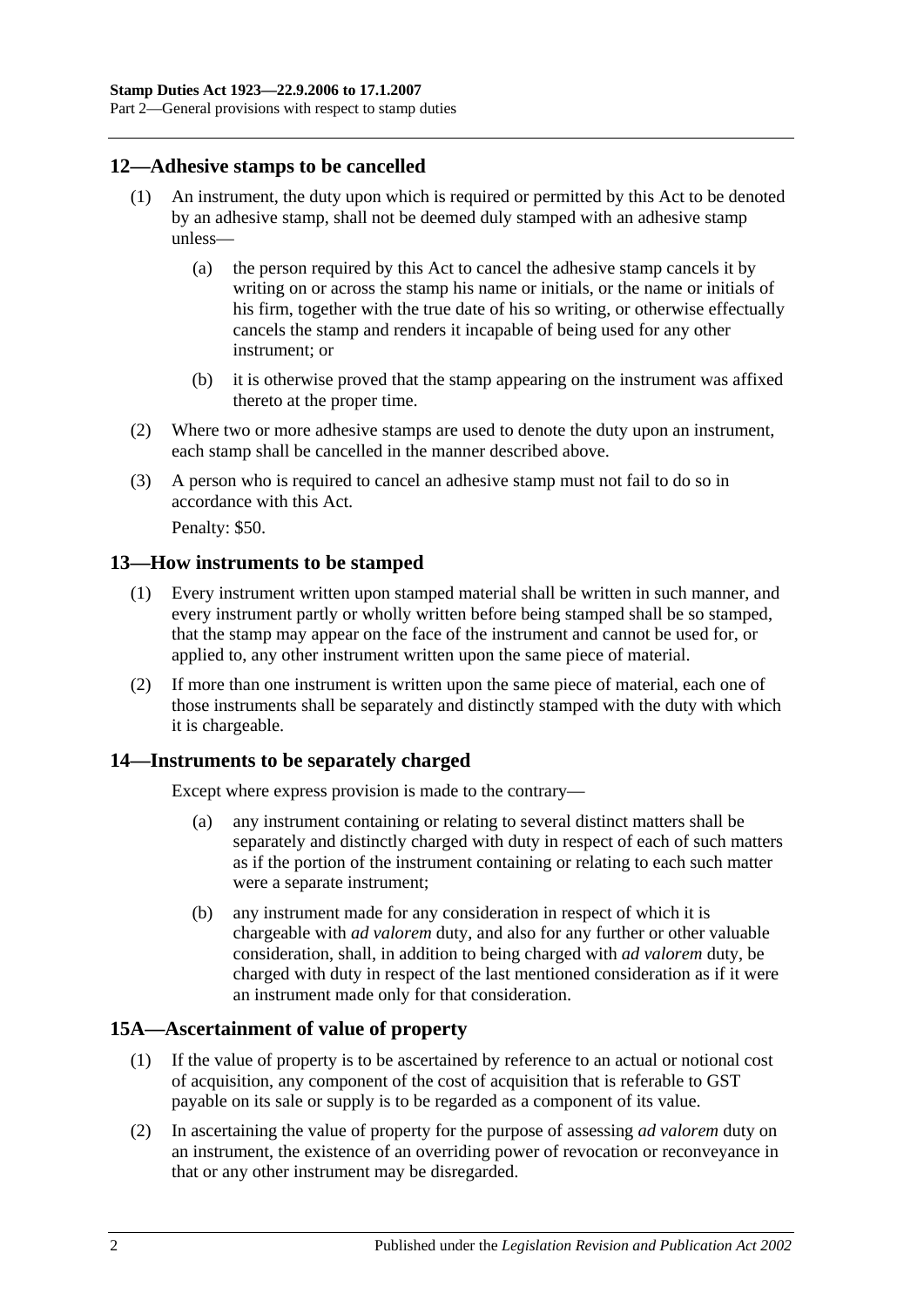#### <span id="page-14-0"></span>**16—Duty in force when instrument produced for stamping to apply**

The duty chargeable upon any instrument shall be calculated according to the rates in force at the time when the instrument is produced to the Commissioner for the purpose of being stamped.

#### <span id="page-14-1"></span>**17—Duty payable in respect of instruments conditionally executed**

- (1) Subject to [subsection](#page-14-4) (2), an instrument that is executed conditionally by one or more parties is liable to duty as if it had been executed unconditionally.
- <span id="page-14-4"></span> $(2)$  If—
	- (a) duty is paid on or in respect of an instrument that was executed conditionally by one or more of the parties;
	- (b) the Commissioner is satisfied that, by reason of non-fulfilment of the condition, or recall of the execution, the instrument will never come into force,

the Commissioner will, on application by a party who paid the duty and production of the instrument, cancel any stamp on the instrument and refund the amount of the duty paid.

#### <span id="page-14-2"></span>**18—Duty on other instruments**

Where the duty with which any instrument is chargeable depends in any manner upon the duty paid upon another instrument, the payment of the last mentioned duty may, on production of both the instruments, be denoted in such manner as the Commissioner thinks fit upon the first mentioned instrument.

#### <span id="page-14-3"></span>**19A—Certain copies dutiable**

- (1) Notwithstanding any other provision of this Act, but subject to [subsection](#page-14-5) (2), where an original instrument chargeable with duty under this Act has not been duly stamped or has been destroyed without being duly stamped, any copy of the instrument shall, for the purposes of this Act, be chargeable with duty as if it were the original and be deemed to have been executed by the person or persons who executed the original at the same time as the original was executed.
- <span id="page-14-5"></span>(2) Where an original instrument or a copy of an instrument is duly stamped under this Act, the Commissioner shall, upon application and production of that original or copy, stamp any copy or further copy or the original, as the case may be, with a particular stamp denoting that it is duly stamped.
- (3) In this section—

*copy* includes—

- (a) a duplicate or counterpart of an original instrument; or
- (b) an instrument that acknowledges, evidences or records the existence or terms of an original instrument; or
- (c) an instrument that acknowledges, evidences or records the transaction or a part of the transaction to which an original instrument relates or related.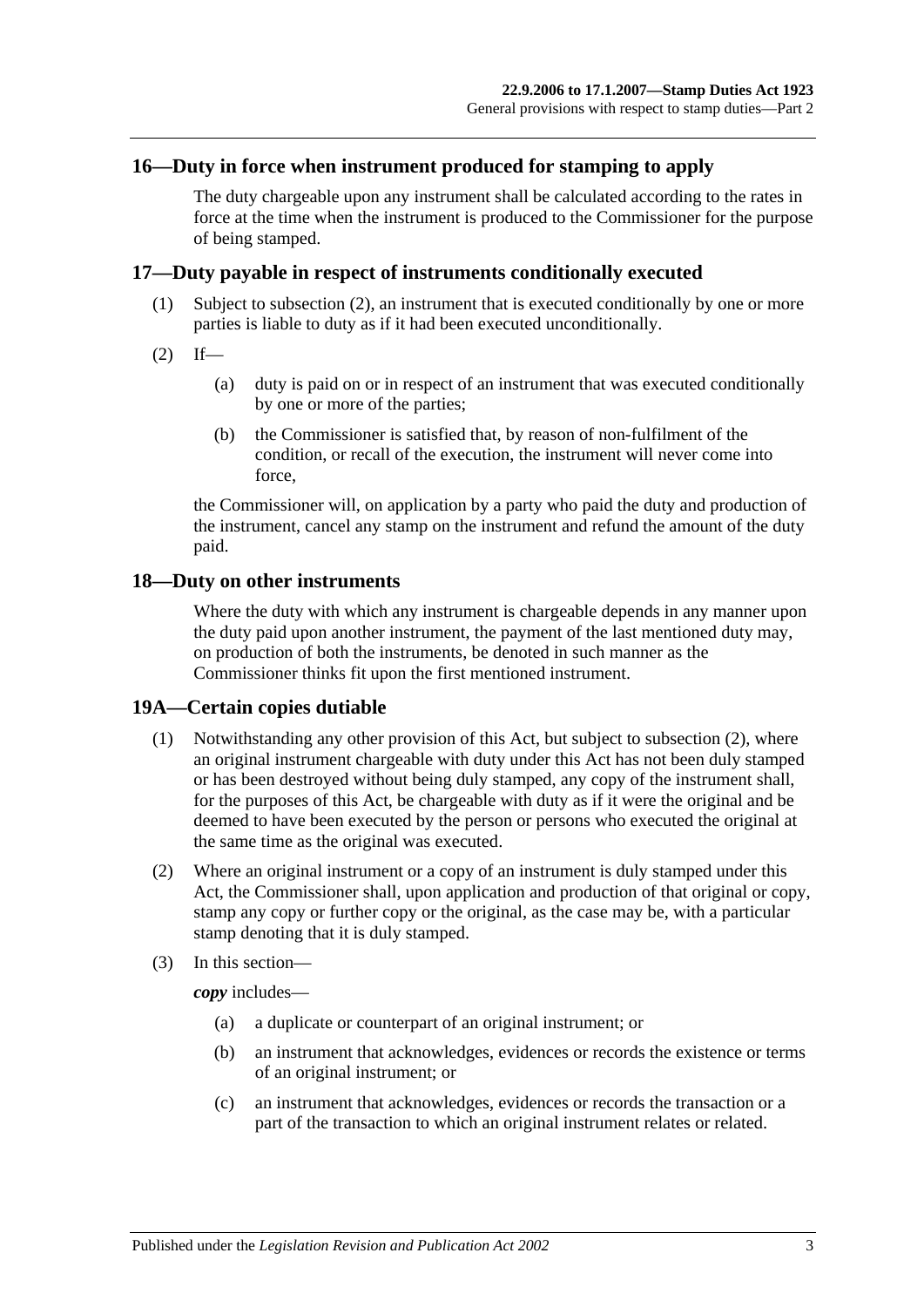# <span id="page-15-0"></span>**20—Time for payment of duty and stamping**

- (1) Subject to any express provision to the contrary, if an instrument is chargeable with duty, the duty must be paid and the instrument stamped—
	- (a) in the case of an instrument executed in South Australia—within two months after its execution; or
	- (b) in the case of an instrument executed outside South Australia—within two months after its receipt in South Australia or within six months after its execution, whichever period first expires.
- (2) If duty or further duty becomes chargeable on an instrument in consequence of an event occurring after its execution, the duty must be paid and the instrument stamped within two months after that event.
- (3) The payment in relation to an instrument of any penalty tax or interest under Part 5 of the *[Taxation Administration Act](http://www.legislation.sa.gov.au/index.aspx?action=legref&type=act&legtitle=Taxation%20Administration%20Act%201996) 1996* must be denoted on the instrument by a particular stamp.
- <span id="page-15-3"></span>(4) If an instrument that is chargeable with stamp duty is not produced to the Commissioner for stamping within the period prescribed by this section, any person who executed the instrument, or on whose behalf it was executed, is guilty of an offence.

Penalty: \$10 000.

- (5) [Subsection](#page-15-3) (4) does not apply in relation to—
	- (a) an instrument executed, or brought into existence, before 7th December, 1987;
	- (b) an instrument that has been duly stamped in some other manner authorised by this Act within the relevant period.
- (6) It is a defence to a charge against [subsection](#page-15-3) (4) to prove that the defendant delivered the instrument or had it delivered into the possession of some other party, or an agent for some other party, to the instrument in the reasonable expectation that the other party would have it stamped.
- (7) The commission of an offence against [subsection](#page-15-3) (4) does not affect the validity of the instrument in relation to which the offence was committed.

# <span id="page-15-1"></span>**21—Admissibility of unstamped instruments in evidence**

Upon the production of any instrument chargeable with duty as evidence in any civil proceedings in any part of South Australia, the officer whose duty it is to read the instrument shall call the attention of the presiding judge, special magistrate or justices to any omission or insufficiency of the stamp thereon.

# <span id="page-15-2"></span>**22—Except as aforesaid no unstamped instrument to be received in evidence**

No instrument chargeable with duty executed in any part of South Australia, or relating, wherever it was executed, to any property situated, or to any matter or thing done or to be done, in any part of South Australia, shall, except in criminal proceedings, be pleaded or given in evidence, or admitted to be good, useful or available at law or in equity, unless duly stamped.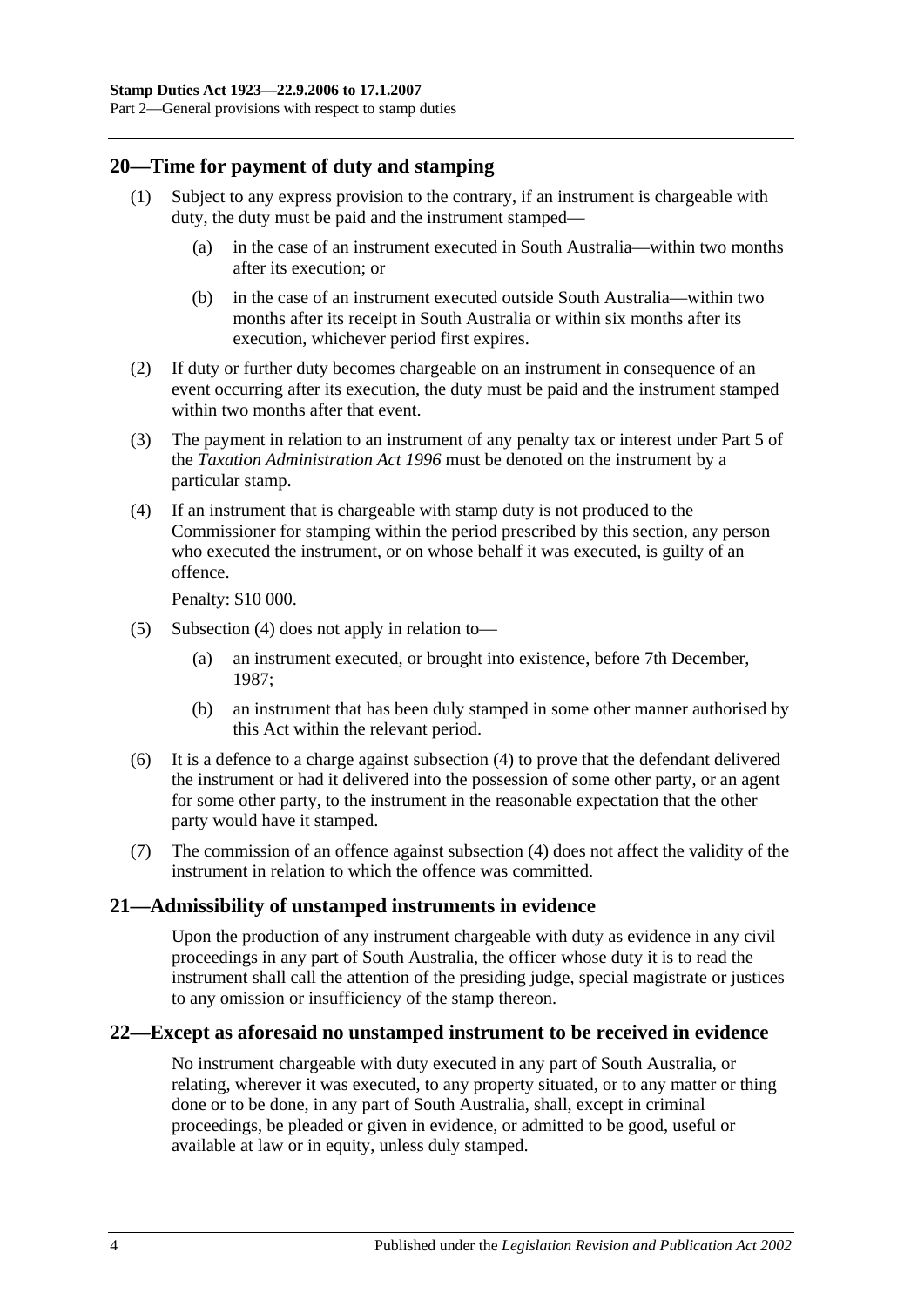#### <span id="page-16-0"></span>**23—Assessments and stamping of instruments**

- (1) If the result of an assessment relating to an instrument is that the instrument is not chargeable with duty, the instrument may be stamped by the Commissioner with a particular stamp denoting that it is not chargeable with duty.
- (2) If the result of an assessment relating to an instrument is that the instrument is chargeable with duty or further duty, the instrument is, on payment of any duty or further duty payable in respect of the instrument, to be stamped or further stamped in accordance with the assessment, and, when so stamped, may also be stamped by the Commissioner with a particular stamp denoting that it is duly stamped.
- <span id="page-16-2"></span>(3) If the result of an assessment relating to a stamped instrument is that duty or further duty is chargeable in respect of the instrument, the instrument is, from the date of the assessment until the duty or further duty is paid and the instrument is further stamped, to be taken to be insufficiently stamped, and this subsection applies despite the fact that the instrument has already been stamped, whether under this section or another provision of this Act, with a particular stamp denoting that it is not chargeable with duty or that it is duly stamped.
- (4) Every instrument stamped with the particular stamp denoting either that it is not chargeable with duty or that it is duly stamped shall, subject to [subsection](#page-16-2) (3), be admissible in evidence and shall be available for all purposes, notwithstanding any objection relating to duty.
- (5) An instrument on which duty has been assessed by the Commissioner cannot be stamped except in accordance with that assessment unless the Commissioner reassesses duty on the instrument.

# <span id="page-16-1"></span>**27—No instrument to be enrolled or registered unless stamped**

No person whose office it is to enrol, register or enter in or upon any rolls, books or records any instrument chargeable with any duty, or the memorial of any instrument chargeable with any duty, shall enrol, register or enter any such an instrument or memorial unless the instrument is duly stamped.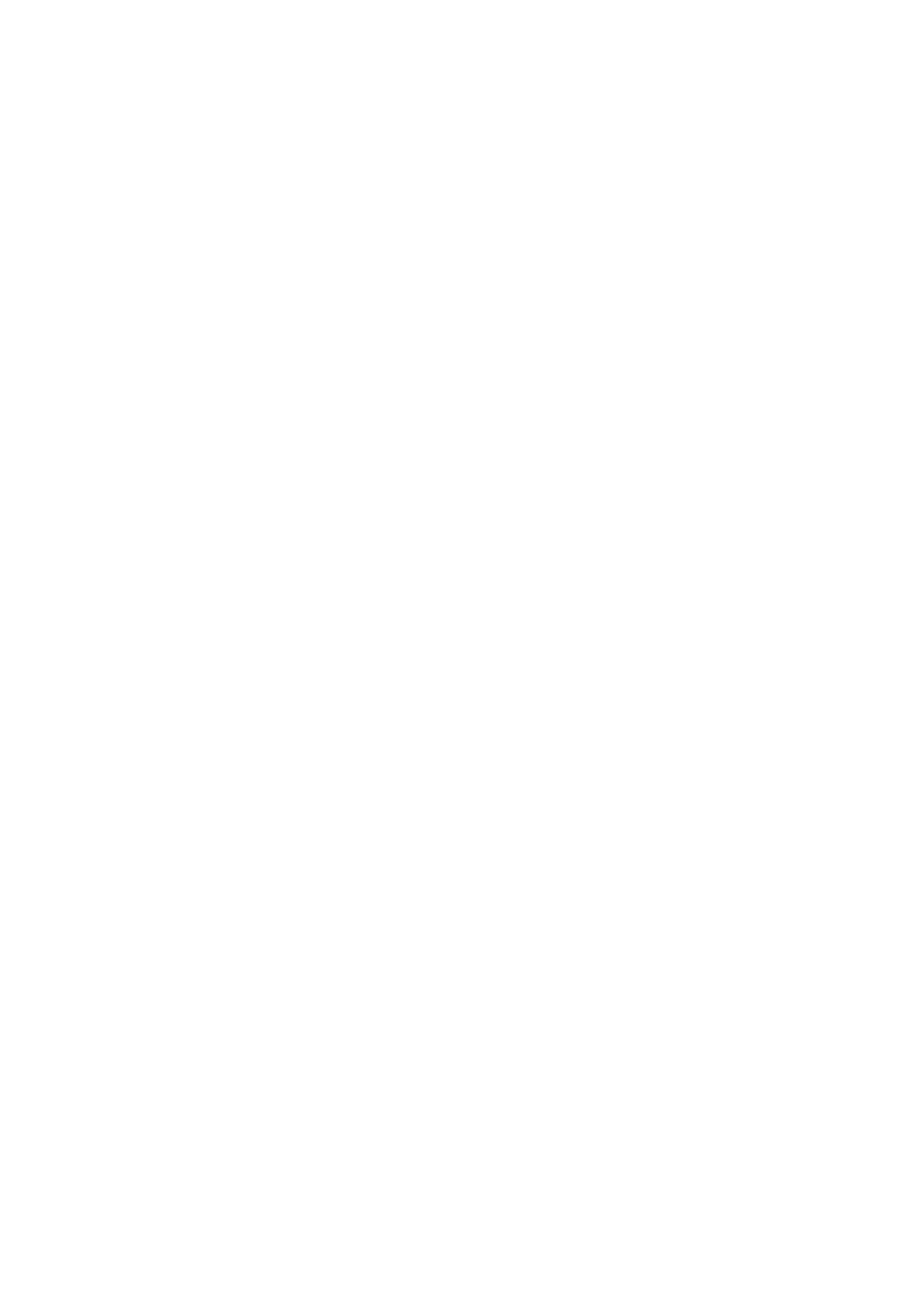# <span id="page-18-0"></span>**Part 3—Special provisions with respect to certain stamp duties**

# <span id="page-18-1"></span>**Division 1—Agreements**

#### <span id="page-18-2"></span>**29—Adhesive stamp may be used for agreement not under seal**

The duty upon an agreement not under seal may be denoted by an adhesive stamp, which shall be cancelled by one of the parties executing the agreement.

#### <span id="page-18-3"></span>**30—When agreement comprised of several letters**

In any case where an agreement is constituted by two or more letters, the agreement and all the letters shall be deemed to be duly stamped if any one of the letters is duly stamped with the duty payable upon the agreement.

#### <span id="page-18-5"></span><span id="page-18-4"></span>**31—Certain contracts to be chargeable as conveyances on sale**

- (1) Any contract or agreement in writing for the sale of any estate or interest in any property (including goods, wares and merchandise not being goods, wares and merchandise agreed to be sold in the ordinary course of trade by a party whose business is or includes the sale of such goods, wares and merchandise) except—
	- (a) property which cannot vest in the purchaser except upon registration of a conveyance; or
	- (c) stock or financial products or shares in the stock, funds or capital of any corporation, company or society,

shall be charged with the same *ad valorem* duty as if it were an actual conveyance on sale of the estate or interest contracted or agreed to be sold.

- (2) Where duty has been duly paid on a contract or agreement in accordance with [subsection](#page-18-5) (1), any conveyance made to the purchaser in pursuance of the contract or agreement shall not be chargeable with any duty, and the Commissioner, upon application and upon the production of the contract or agreement duly stamped, shall stamp the conveyance with a particular stamp denoting that it is duly stamped.
- (3) For the purposes of this section, a receipt for the payment, in pursuance of any contract or agreement, of any purchase money shall, in the absence of any further or other instrument being or evidencing the contract or agreement, be charged with *ad valorem* duty.
- (4) If any such contract or agreement as is mentioned in [subsection](#page-18-5) (1) is afterwards rescinded or annulled, or for any other reason is not substantially performed or carried into effect so as to operate as, or to be followed by, a conveyance, the person who paid the *ad valorem* duty upon the contract or agreement shall be deemed to be possessed of stamped material rendered useless by being inadvertently spoiled, within the meaning of [section](#page-98-1) 106, and the provisions of that section shall apply accordingly.
- (5) This section shall not apply to, or in respect of, any hire-purchase agreement within the meaning of this Act.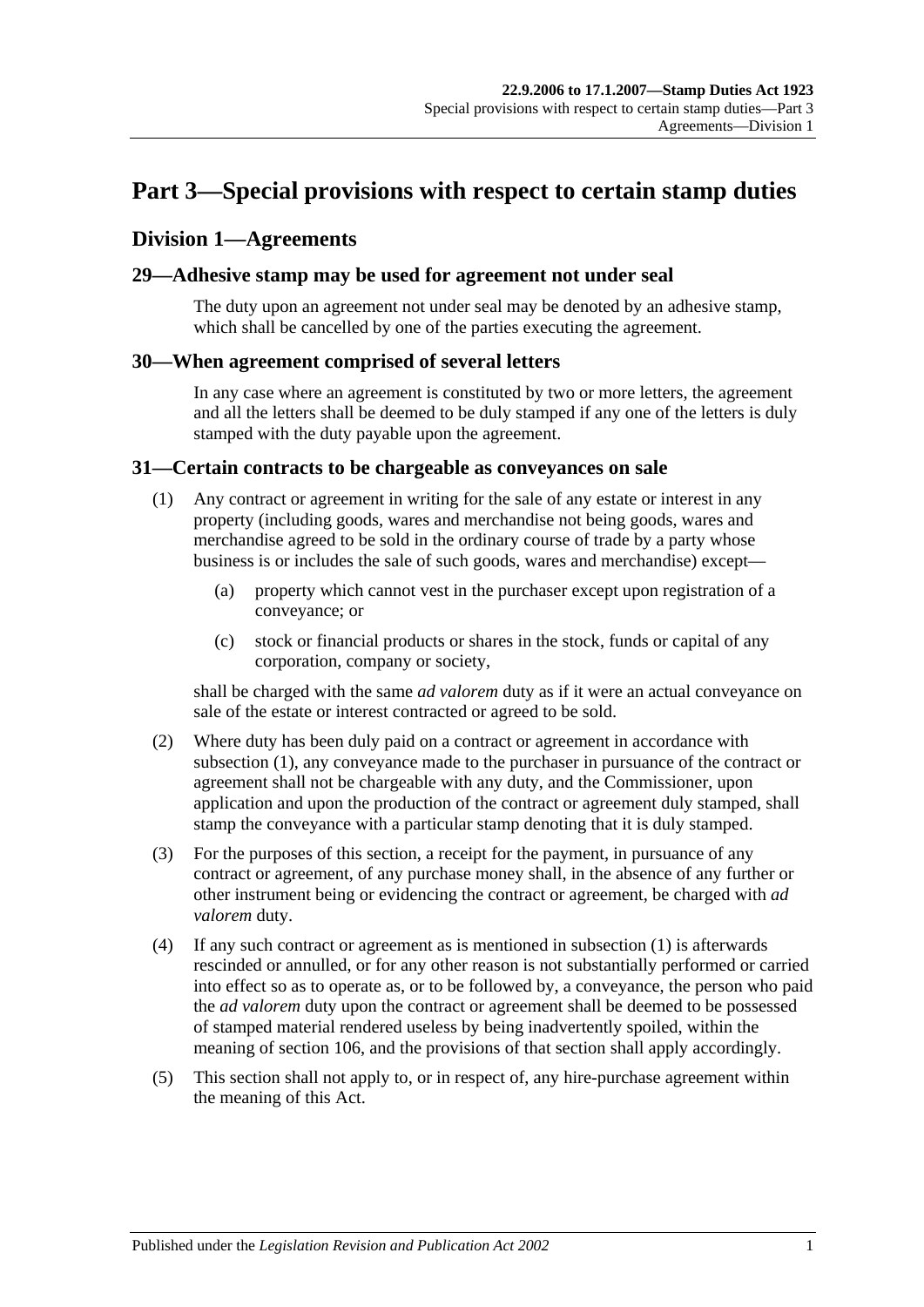# <span id="page-19-0"></span>**31A—Duty on agreements for "walk in walk out" sales of land used for primary production**

Notwithstanding [section](#page-18-4) 31, if—

- (a) a contract or agreement in writing provides for the sale as a going concern of land used wholly or mainly for the business of primary production, together with stock, implements and other chattels held or used in connection therewith; and
- (b) the contract or agreement sets out separately the consideration payable for the land and the consideration payable for stock, implements or other chattels; and
- (c) the Commissioner certifies in writing on the contract or agreement that he is of the opinion that the consideration specified as being payable for the land represents the value of that land,

then the contract or agreement in writing shall be chargeable with stamp duty as if it related solely to the land mentioned therein and not to the stock, implements and other chattels.

# <span id="page-19-1"></span>**Division 2—Rental business**

# <span id="page-19-2"></span>**31B—Interpretation**

In this Division, unless the contrary intention appears—

*bailee* means a person who has, or is entitled to, possession of goods under a contractual or non-contractual bailment;

*bailment plan* means an arrangement under which—

- (a) a financier provides financial accommodation for a business carried on by a trader; and
- (b) the financier retains or acquires title to a trading stock as security for the financial accommodation provided; and
- (c) the trader has possession of the trading stock by virtue of a contractual or non-contractual bailment;

*bailor* means a person who confers a right to possession of goods on another under a contractual or non-contractual bailment;

*contractual bailment* means a contract or agreement under which a person who owns, or is entitled to the possession of, goods confers on another a right to possession or use of the goods, and includes a hire-purchase agreement, but does not include a contract or agreement conferring a right to the possession or use of goods, or providing for the sale of goods, incidentally to a lease of, or licence to occupy, or the sale of, land;

*corresponding law* means a law of the Commonwealth or of another State or of a Territory that imposes duty of a similar nature to the duty imposed under this Division in respect of rental business or hiring arrangements;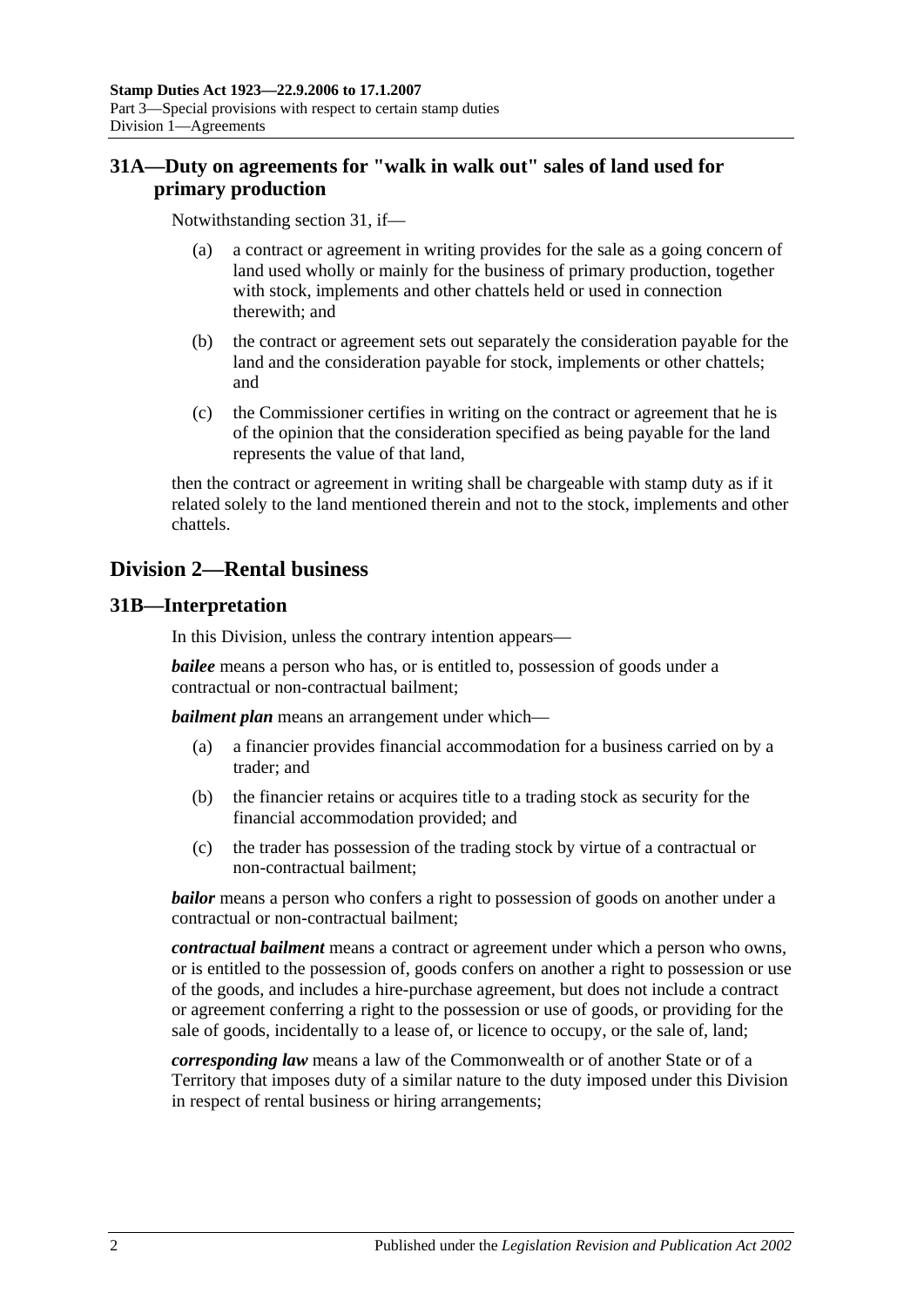*dutiable rental business* means rental business consisting of one or more of the following—

- (a) conferring rights to the possession or use of goods under a contractual bailment to which this Division applies;
- (b) guaranteeing the obligations of the bailee under a contractual bailment to which this Division applies;
- (c) acquiring the rights of the bailor under a contractual bailment to which this Division applies;
- (d) providing financial accommodation under a bailment plan where the trading stock is situated in South Australia;
- (e) guaranteeing the obligations of the bailee under a bailment plan where the trading stock is situated in South Australia;

#### *equipment financing arrangement* means—

- (a) a hire purchase agreement; or
- (b) a contractual bailment for a term of not less than 9 months under which the final payment is not required to be made earlier than 8 months after the agreement is entered into;

*goods* includes all chattels personal and any fixture severable from the realty, but does not include money, livestock , things in action or books;

#### *hire-purchase agreement* means—

- (a) a contract or agreement for the letting of goods with an option to purchase the goods; or
- (b) a contract or agreement for the sale of goods by instalments (whether the contract or agreement describes the instalments as rent or hire or otherwise),

but does not include a contract or agreement under which property in the goods passes on or before delivery of the goods;

*registered* means registered under [section](#page-21-2) 31E;

*related corporation*, in relation to a corporation, means a corporation that is related to the first-mentioned corporation under section 50 of the *Corporations Act 2001* of the Commonwealth;

#### *rental business* means—

- (a) the business of conferring rights to the possession or use of goods under a contractual bailment; or
- (b) the business of acquiring the rights of the bailor under a contractual bailment; or
- (c) the business of providing financial accommodation under a bailment plan; or
- (d) the business of guaranteeing the obligations of a bailee under a contractual bailment or a bailment plan,

but does not include business of a class exempted by regulation from the ambit of this definition.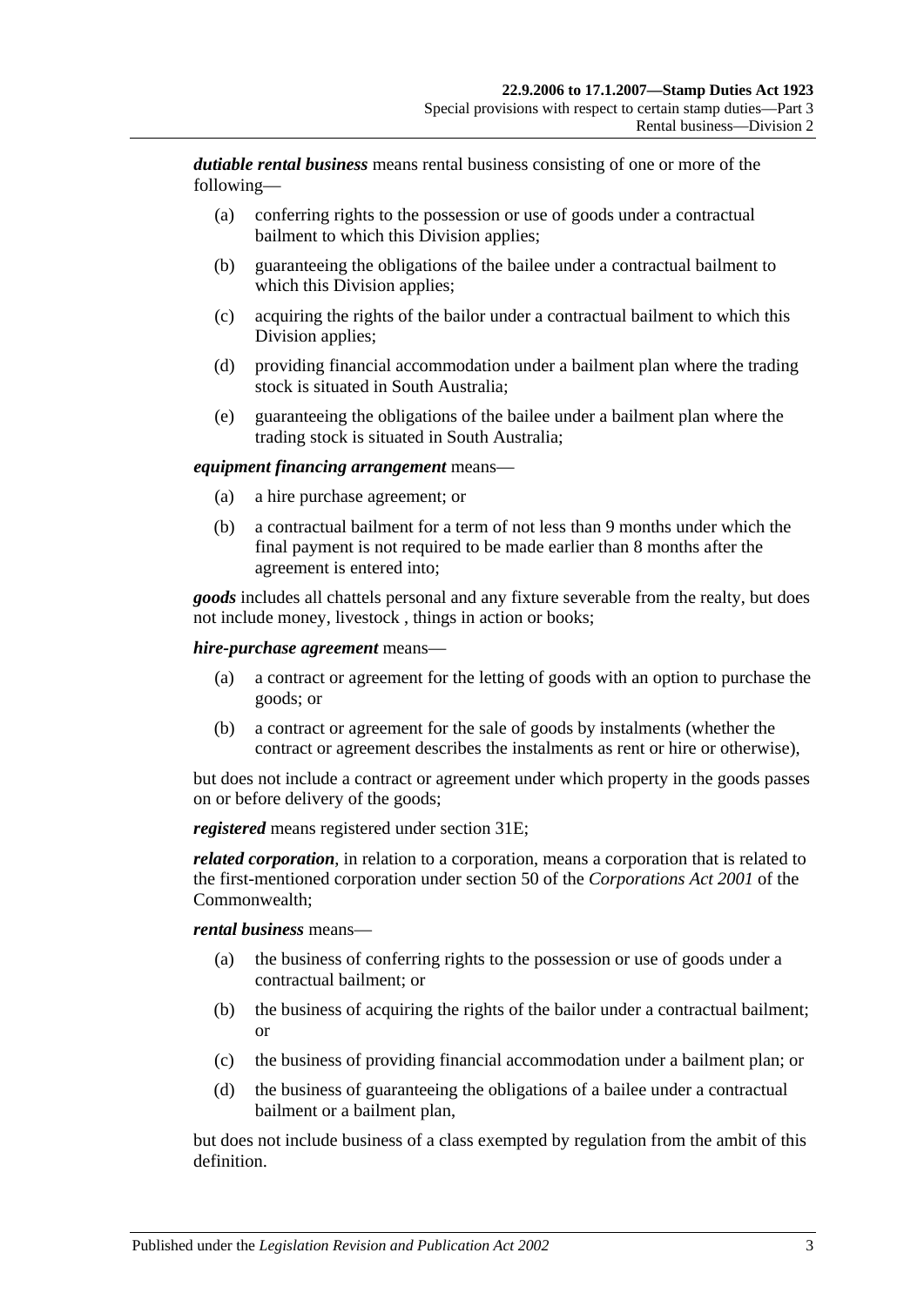# <span id="page-21-0"></span>**31C—Jurisdictional nexus**

- (1) This Division applies to a contractual bailment if—
	- (a) the goods are, or are to be, used solely or predominantly in South Australia; or
	- (b) the goods are delivered to the bailee in South Australia and—
		- (i) they are to be used outside Australia; or
		- (ii) they are not to be used solely in any one Australian State and it is not possible to determine which Australian State is to be the jurisdiction of predominant use.
- (2) If a motor vehicle is taken on hire under an equipment financing arrangement, and the motor vehicle is, or is to be, registered under the law of a State, the State in which the motor vehicle is registered will be taken to be the jurisdiction of its predominant use.

# <span id="page-21-1"></span>**31D—Obligation to be registered**

(1) A person who carries on rental business consisting of or involving dutiable rental business must be registered.

Maximum penalty: \$10 000.

- (2) The section applies—
	- (a) irrespective of where the rental business is transacted; and
	- (b) whether or not the person is resident, or has a place of business, within the State.

#### <span id="page-21-2"></span>**31E—Registration**

- (1) The Commissioner shall register any person who applies in the approved form for registration under this section.
- (2) A registered person who is no longer required to be registered may, by notice in the approved form given to the Commissioner, cancel his registration under this section.

# <span id="page-21-4"></span><span id="page-21-3"></span>**31F—Lodgement of statement and payment of duty**

- (1) A person who is, or ought to be, registered must, not later than the 21st day of each month—
	- (a) lodge with the Commissioner a statement in the approved form setting out—
		- (i) the total amount received during the previous month in respect of dutiable rental business; and
		- (ii) the amount representing the component referable to equipment financing arrangements entered into before 1 October 2003 (the *old equipment financing component*); and
		- (iii) the amount representing the component referable to equipment financing arrangements entered into on or after 1 October 2003 (the *new equipment financing component*); and
		- (iv) the amount representing the component referable to other kinds of rental business (the *general rental business component*); and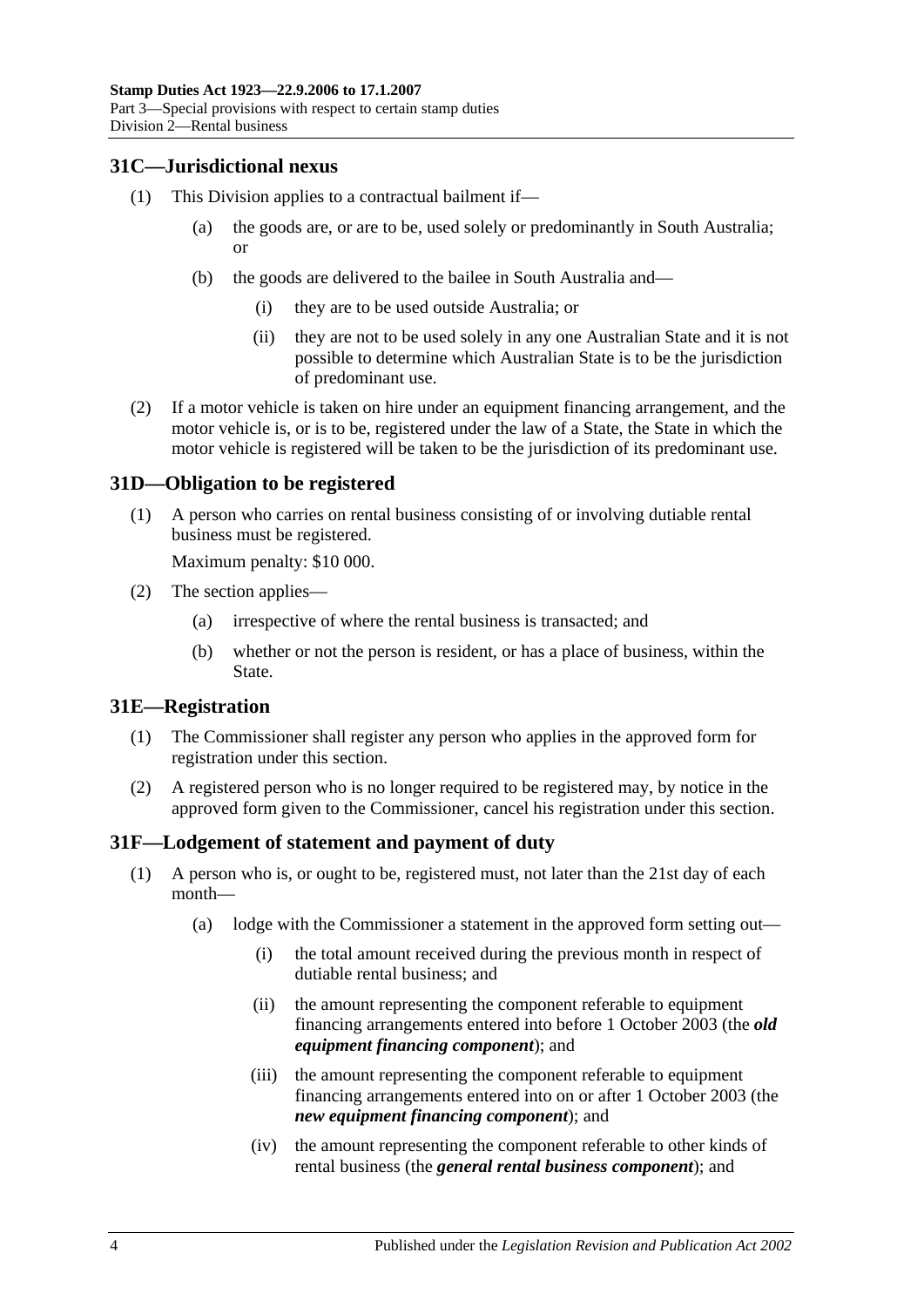#### **Exception—**

The statement need not include amounts received in respect of hire purchase agreements entered into before 1 January 2003.

- (b) pay to the Commissioner duty equivalent to the aggregate of—
	- (i) 1.8% of the old equipment financing component; and
	- (ii) 0.75% of the new equipment financing component; and
	- (iii) if the general rental business component exceeds \$6 000—1.8% of the amount of the excess.
- (2) The amount to be disclosed in respect of dutiable rental business or a particular component of dutiable rental business under [subsection](#page-21-4) (1)—
	- (a) is to include amounts received for services incidental or related to the business or the relevant component of the business; but
	- (b) is not to include amounts received to reimburse, offset or defray liability to GST.

**Exception—**

If an equipment financing arrangement (or a collateral agreement) provides that the financier is to be responsible for servicing the goods—

- (a) the cost of servicing, if separately charged, need not be disclosed and is not liable to duty; or
- (b) if the cost of servicing is not separately charged, a proportion of the consideration received by the financier that the Commissioner considers properly referable to servicing the goods, need not be disclosed and is not liable to duty.
- <span id="page-22-1"></span>(3) If the Commissioner is satisfied, on application in the approved form by a registered person, that the total on which duty is to be calculated for the ensuing 12 months is likely to be less than \$120 000, the Commissioner may permit the person to lodge statements and pay duty on an annual basis.
- (4) A person must comply with any conditions on which the Commissioner grants permission under [subsection](#page-22-1) (3).

Maximum penalty: \$10 000.

(5) The Commissioner may, at any time, revoke a permission granted under [subsection](#page-22-1) (3) for breach of a condition or any other proper reason.

#### <span id="page-22-0"></span>**31H—Manner of denoting duty on statement**

The duty paid by a person on a statement lodged with the Commissioner under [section](#page-21-3) 31F shall be denoted by cash register imprint on the statement or in such other manner approved by the Auditor-General as is notified by the Commissioner in the Gazette.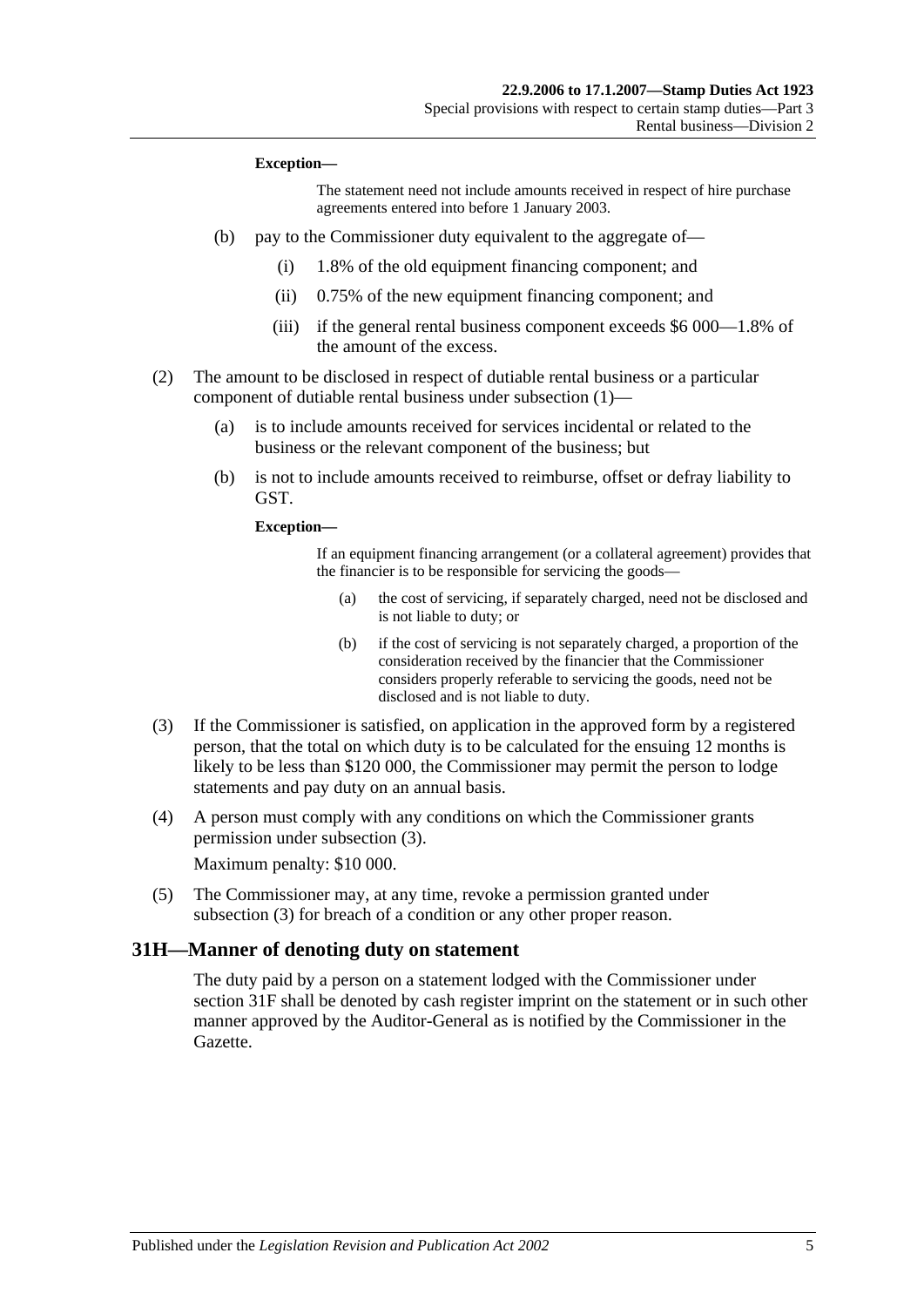#### <span id="page-23-0"></span>**31I—Matter not to be included in statement**

- (1) Nothing contained in [section](#page-21-3) 31F shall require a person to include in a statement required by that section to be lodged with the Commissioner any amount in respect of—
	- (a) a transaction entered into by the person in the course of any business carried on by the person as a pawnbroker; or
	- (b) the sale of any goods (other than under a hire-purchase agreement or where there is an agreement, arrangement or understanding that the person to whom the goods are sold may, at a later time, sell the goods back to the first mentioned person); or
	- (c) business transacted by a registered person in respect of which the registered person has paid duty under a corresponding law if the Commissioner is satisfied, on application by the registered person, that—
		- (i) the duty paid under the corresponding law is not less than would be applicable under this Act; and
		- (ii) it would be reasonable to allow the person the benefit of this subsection in respect of that business; or
	- (g) the grant, by a corporation to a related corporation, of the right to the use of goods beneficially owned by that first mentioned corporation.
- <span id="page-23-1"></span> $(1a)$  If—
	- (a) a registered person, in respect of any period for which duty is payable under this Division in respect of his or her rental business, pays duty in respect of the same business (including business that involves a hiring arrangement) under a corresponding law; and
	- (b) the duty paid under the corresponding law is less than would be applicable under this Act; and
	- (c) the Commissioner is satisfied, on application made to the Commissioner by the registered person in a manner and form determined by the Commissioner, that it would be reasonable to allow a deduction to be made under this subsection,

<span id="page-23-2"></span>the registered person is entitled to a deduction from the amount of duty that would, apart from this subsection, be payable, the amount of the deduction being equal to the amount of duty paid in respect of the same business under that corresponding law for the corresponding period.

- (1b) The Commissioner may, in making a decision on an application under [subsection](#page-23-1)  $(1)(c)(ii)$  or  $(1a)(c)$ , take into account any of the following:
	- (b) the extent to which the business to which the application relates is connected with the place where the corresponding law applies;
	- (c) the extent (if any) to which it appears to the Commissioner that the registered person has arranged or structured his or her business to avoid the payment of duty under this Division,

and may take into account such other matters (whether similar or dissimilar to those referred to above) as the Commissioner thinks fit.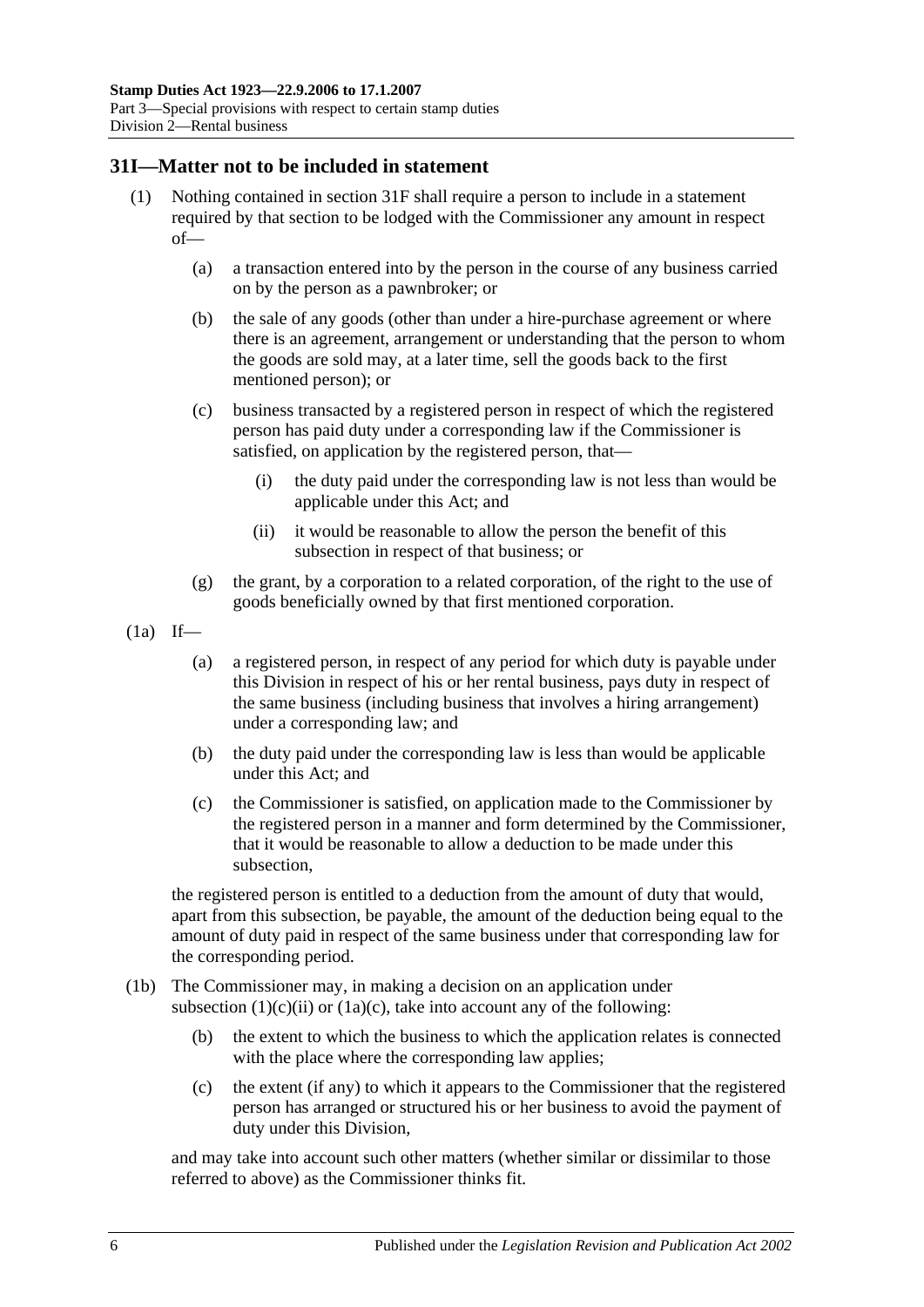- (1c) Where a person receives in excess of \$6 000 per month for or in relation to the use of goods under a contractual bailment (other than an equipment financing arrangement) that provides for the person to be responsible for the servicing of those goods, the person may deduct from the excess, on account of the cost of servicing those goods—
	- (a) an amount not exceeding 40 per centum of the excess or such higher proportion of the excess as is fixed by the Commissioner, on the application of the person, in respect of particular goods where, in the opinion of the Commissioner, the higher proportion is properly attributable to the cost of servicing the goods; or
	- (b) the actual cost of servicing the goods,

whichever is the lesser.

# <span id="page-24-1"></span><span id="page-24-0"></span>**31K—Calculation by other methods**

- (1) Where the Commissioner is satisfied that—
	- (a) it is not reasonably practicable to calculate precisely any amount which is to be set out in the statement of any registered person required to be lodged under [section](#page-21-3) 31F, he may agree to accept from that person statements in which that amount is calculated in such a manner or on such a basis as he thinks fit: or
	- (b) in the circumstances of a particular case, it is not reasonable to require statements to be lodged by the registered person in each month, he may agree to accept statements at such times and relating to such periods as he thinks fit.
- (2) Where, pursuant to [subsection](#page-24-1) (1), the Commissioner agrees to accept from a registered person a statement—
	- (a) in which an amount is calculated in a manner or on a basis different from that required under [section](#page-21-3) 31F; or
	- (b) at a time, or relating to a period, otherwise than in accordance with that section,

the registered person shall, at the time of lodging that statement with the Commissioner, pay to the Commissioner the amount of duty that would be payable on that statement if it were lodged by him with the Commissioner in accordance with that section.

(3) The Commissioner may, by notice in writing served on a registered person, cancel any agreement made pursuant to [subsection](#page-24-1) (1) and, upon the day specified in the notice as the day on which the agreement is cancelled, that agreement shall have no further force or effect in relation to that registered person.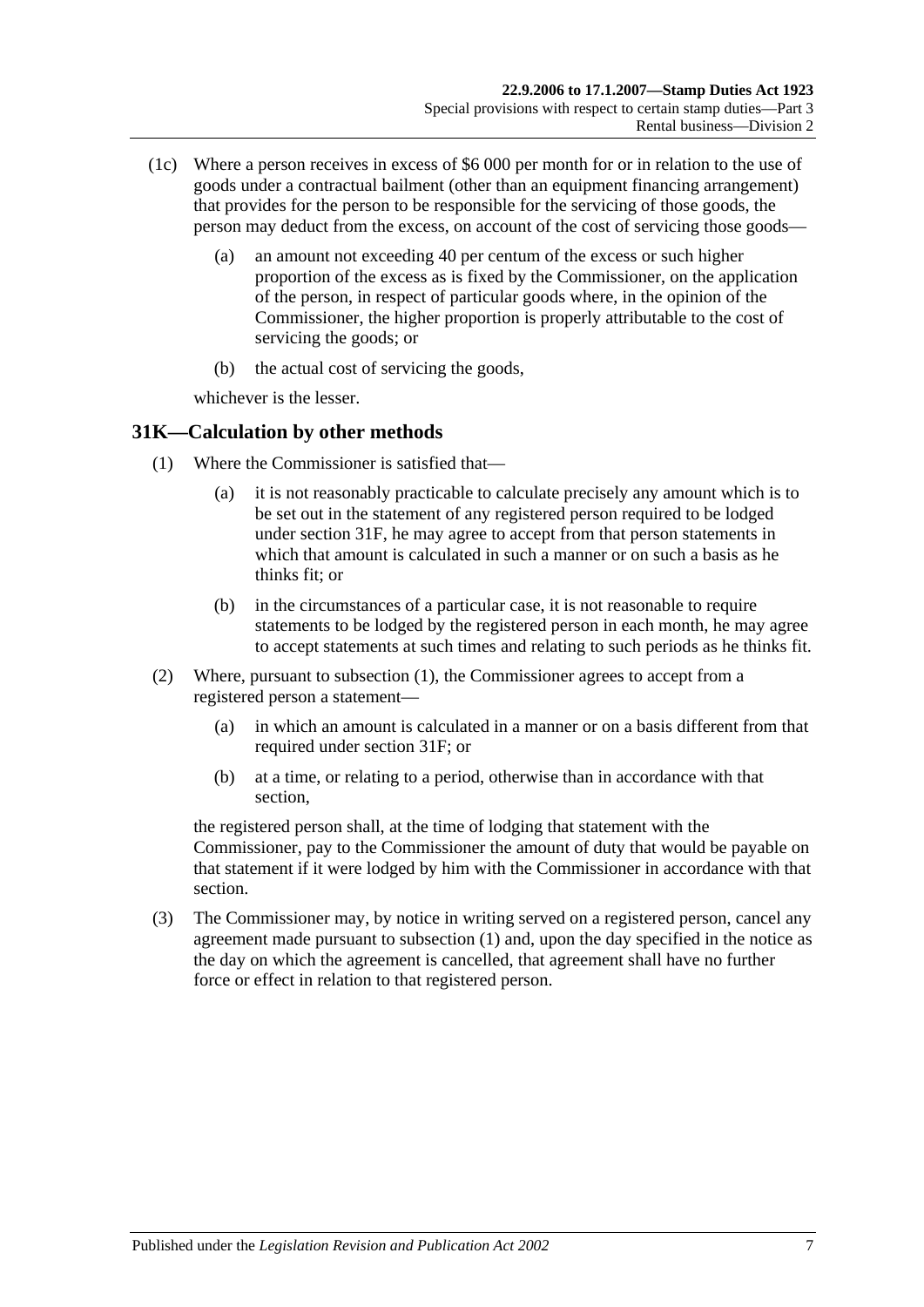#### <span id="page-25-2"></span><span id="page-25-0"></span>**31L—Passing on a rental duty**

(1) Subject to this section, a registered person or any person acting on his behalf shall not add the amount of any duty or of any part of the duty payable by the registered person as such under this Act to any amount payable by any other person with whom he has entered into or is conducting any rental business, whether by agreement or otherwise, or otherwise demand or recover or seek to recover any such first mentioned amount from that other person.

Penalty: \$250.

Expiation fee: \$80.

- (2) In the event of a contravention of [subsection](#page-25-2) (1)—
	- (a) the court by which the defendant is convicted shall, in addition to imposing a penalty for the offence, order the defendant to refund to the other person referred to in that subsection any such amount which has been paid by that other person; or
	- (b) the other person referred to in that subsection may recover any such amount from the registered person, or person to whom he paid it, by action in a court of competent jurisdiction as if it were a debt due to him from that person.
- (3) The Governor may by proclamation—
	- (a) exempt a class of transactions from the application of this section; or
	- (b) vary or revoke any such exemption.

#### <span id="page-25-1"></span>**31M—Ascertainment and disclosure of place of use of goods**

- (1) A person who carries on a rental business may rely on a statement of the person who takes goods on hire as to where the goods will be solely or predominantly used during the course of the hire or, in the case of a motor vehicle, where the motor vehicle will be registered, unless the person knows that the statement is false.
- (2) A person who carries on a rental business is not bound to inquire as to any change in the place of use of the goods or, in the case of a motor vehicle, the place of registration.
- (3) If the Commissioner finds that insufficient duty has been paid, the failure to pay the correct amount of duty does not constitute a tax default under the *[Taxation](http://www.legislation.sa.gov.au/index.aspx?action=legref&type=act&legtitle=Taxation%20Administration%20Act%201996)  [Administration Act](http://www.legislation.sa.gov.au/index.aspx?action=legref&type=act&legtitle=Taxation%20Administration%20Act%201996) 1996* if—
	- (a) the failure to pay the correct amount of duty results from reliance on information on which the person liable for the duty was entitled to rely under this section; and
	- (b) the correct amount of duty is paid within 3 months after the issue of a notice of assessment of the duty by the Commissioner.
- (4) A person who falsely represents that the goods that the person takes, or proposes to take, on hire will be used solely or predominantly outside South Australia, is guilty of an offence.

Maximum penalty: \$10 000.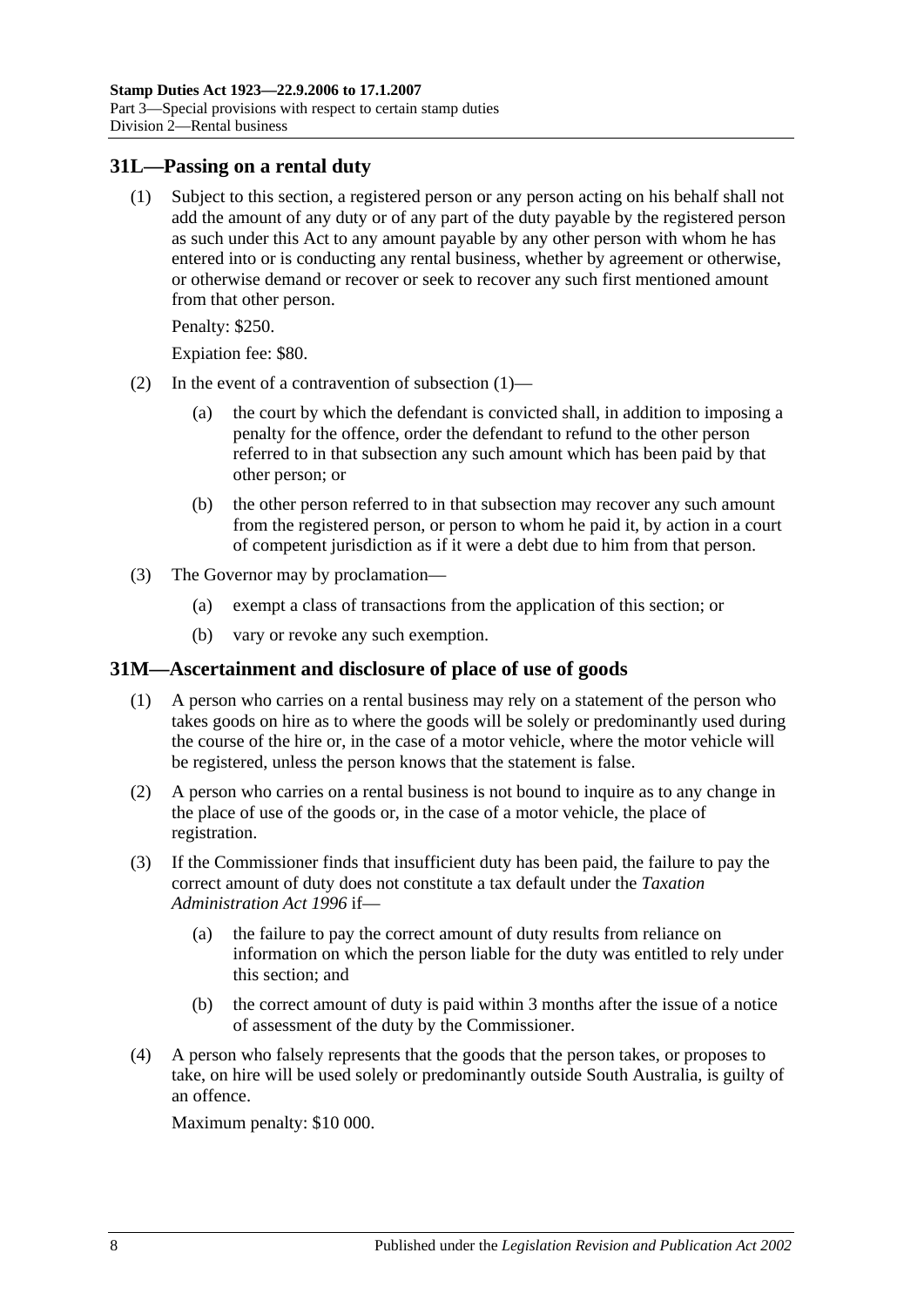# <span id="page-26-0"></span>**Division 3—Annual licences**

# <span id="page-26-1"></span>**32—Interpretation**

#### In this Act—

*assurance or insurance business* means and includes—

- (a) the granting or issuing of any life, personal accident, fire, fidelity, guarantee, livestock, plate glass, marine or other assurance or insurance policies; or
- (b) the acceptance, either directly or indirectly, of any premium, renewal premium or consideration for, or in respect of, the granting or issuing or keeping alive or in force of any life, personal accident, fire, fidelity, guarantee, livestock, plate glass, marine or other policy; or
- (c) the receiving of any letter or declaration of interest attaching to any life, personal accident, fire, marine or other policy issued in South Australia or elsewhere; or
- (d) the carrying out, by means of assurance or insurance effected out of South Australia, of any written, verbal or implied contract or undertaking to effect assurance or insurance;

*company* includes corporation and society, whether corporate or unincorporate;

*firm of persons* includes any association of underwriters carrying on marine assurance or insurance business through a managing underwriter solely;

*general insurance business* means any assurance or insurance business not relating to life insurance policies;

*life insurance policy* does not include a policy covering personal accident or workers compensation or a policy complying with Part 4 of the *[Motor Vehicles Act](http://www.legislation.sa.gov.au/index.aspx?action=legref&type=act&legtitle=Motor%20Vehicles%20Act%201959) 1959*;

*policy* includes any instrument in the nature of a policy, an open policy, an insurance cover or any instrument in any manner covering any assurance or insurance;

*premium* means any amount paid or payable for assurance or insurance and includes—

- (a) an amount charged to a policy holder to reimburse, offset or defray the insurer's liability for GST in respect of the assurance or insurance;
- (b) a levy charged to a policy holder;
- (c) an instalment of premium.

#### <span id="page-26-2"></span>**33—Annual licence required for insurance business**

A company, person or firm of persons must not carry on any assurance or insurance business in any year in South Australia, whether the head office or principal place of business of that company, person or firm is in South Australia or elsewhere, unless the company, person or firm has taken out an annual licence for that year in a form determined by the Commissioner.

Penalty: \$10 000.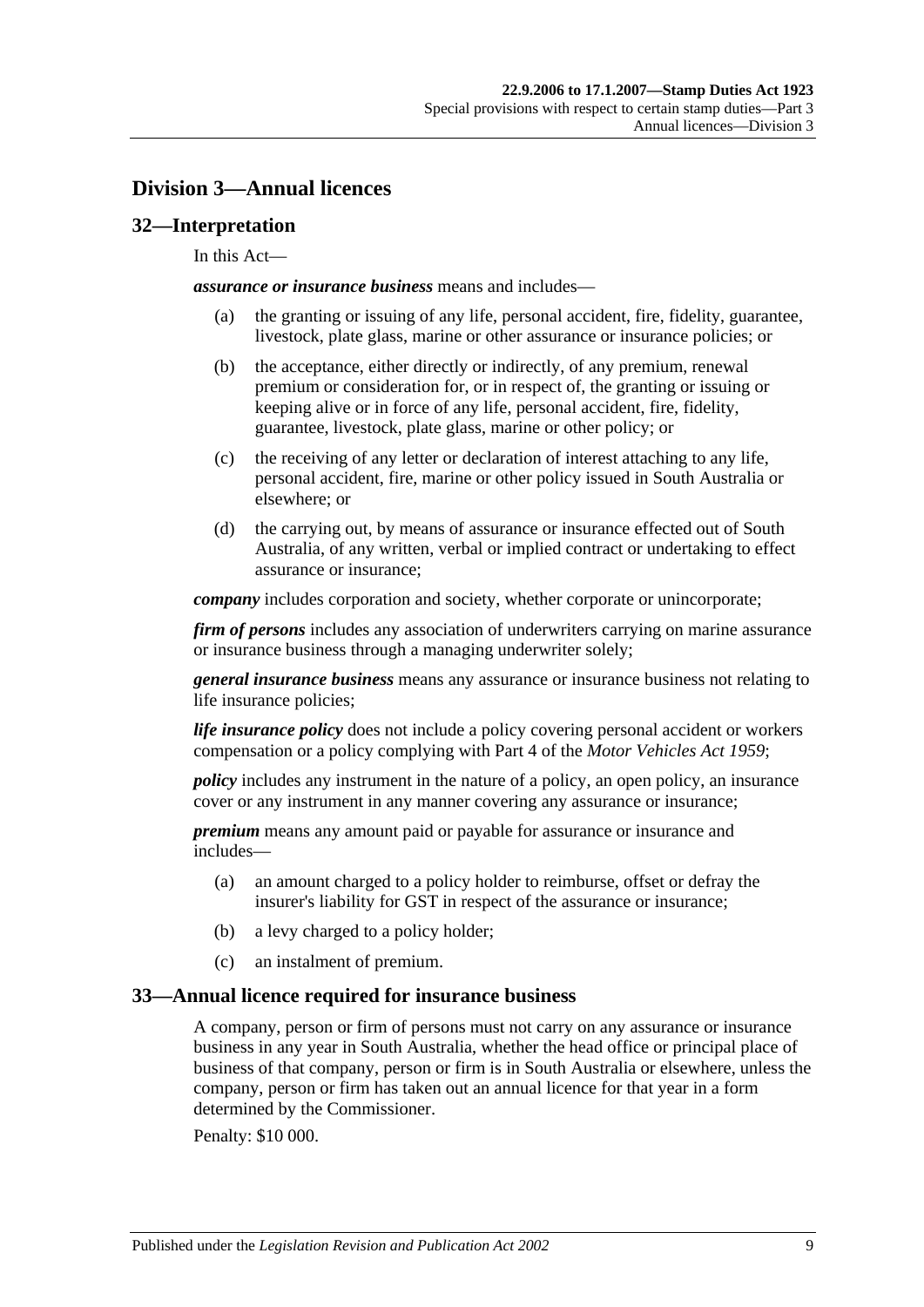# <span id="page-27-0"></span>**34—Application for annual licence**

- (1) A company, person or firm of persons requiring an annual licence must make a written application to the Commissioner in a manner and form determined by the Commissioner and supported by such evidence as the Commissioner may require.
- (2) Any information or statement contained in the application must be verified by statutory declaration made—
	- (a) where the applicant is a natural person—by that person; or
	- (b) where the applicant is a firm—by a member of the firm; or
	- (c) where the applicant is a company—by a member of the board or committee of management of the company; or
	- (d) in any case—by a person authorised by the applicant and approved by the Commissioner.
- (3) A company, person or firm of persons that applies for an annual licence must, at the time of lodging the application, pay to the Commissioner the duty (if any) payable under [Schedule 2](#page-102-2) on the annual licence application.

# <span id="page-27-1"></span>**35—Issuing and term of annual licence**

- (1) The Commissioner is authorised to issue an annual licence on payment of the duty (if any) payable on the annual licence application.
- (2) An annual licence comes into force on the date specified in the licence (which may be a date earlier than the date of issue of the licence) and remains in force until 31 December of the year in which it is issued.

# <span id="page-27-2"></span>**36—Monthly returns in respect of general insurance business**

- (1) A company, person or firm of persons that carries on general insurance business in South Australia, whether the head office or principal place of business of that company, person or firm is in South Australia or elsewhere, must lodge with the Commissioner a return in a form determined by the Commissioner, supported by such evidence as the Commissioner may require, not later than the fifteenth day of the month following each month in which the company, person or firm carries on such business.
- (2) Any information or statement contained in a monthly return must be verified by statutory declaration in the same way as is required for an application for an annual licence.
- (3) A company, person or firm of persons that lodges a monthly return must, at the time of lodging the monthly return, pay to the Commissioner the duty (if any) payable under [Schedule 2](#page-102-2) on the monthly return.

# <span id="page-27-3"></span>**36A—Duty if annual licence application or monthly return not lodged as required**

A company, person or firm that does not lodge an application for an annual licence, or does not lodge a monthly return, as required under this Act is nevertheless liable to pay duty to the Commissioner as if the company, person or firm had lodged the application or return required under this Act immediately before the end of the period allowed for such lodgment.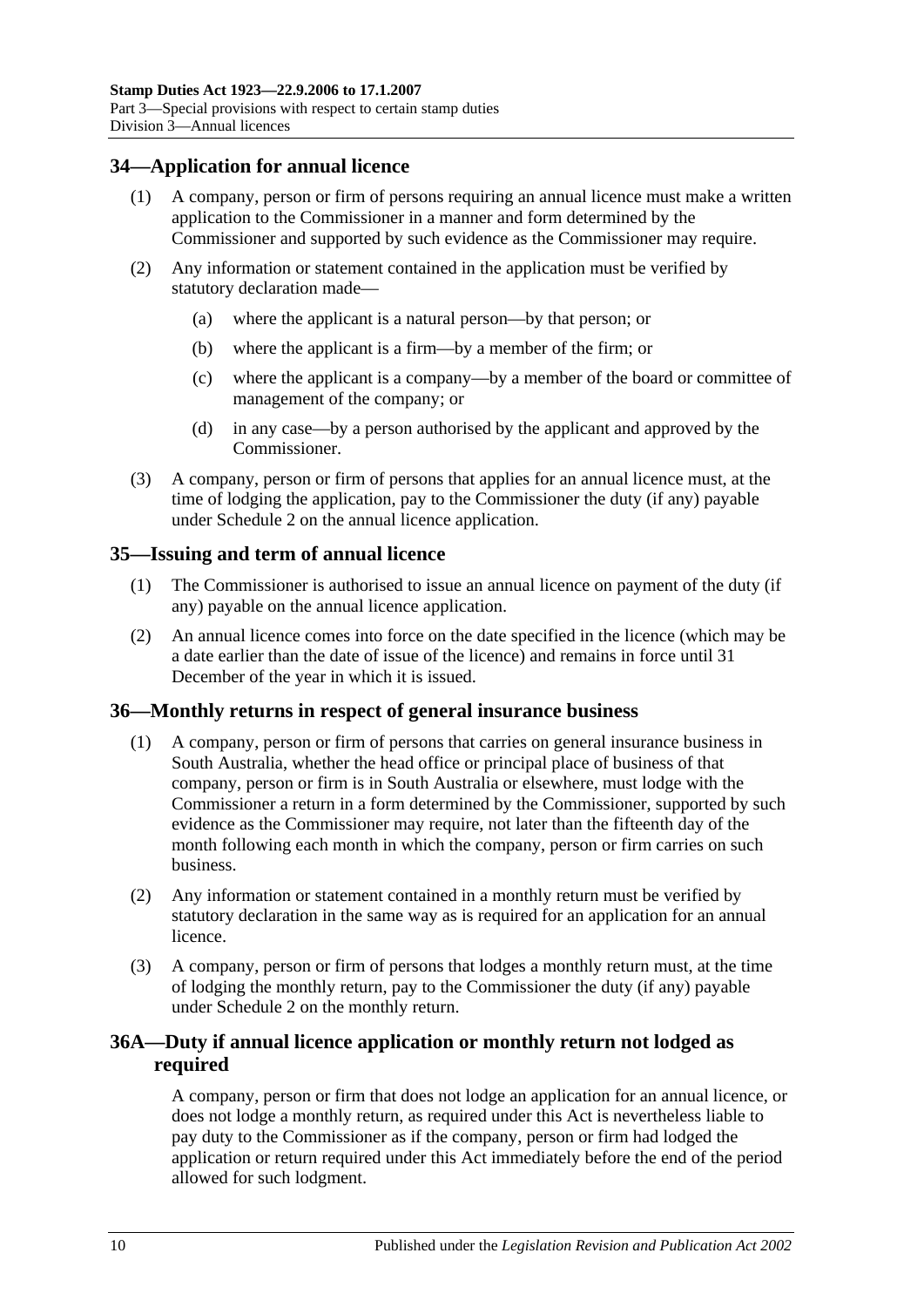# <span id="page-28-0"></span>**37—Denoting of duty**

The duty paid on an annual licence application or a monthly return must be denoted by cash register imprint on the licence or return.

# <span id="page-28-1"></span>**38—Duty payable on acquisition of insurance business**

Where a company, person or firm of persons acquires contractual rights and obligations of, or in connection with, the assurance or insurance business of some other company, person or firm, the acquiring company, person or firm is liable to pay to the Commissioner the amount of any unpaid duty in respect of premiums received or in any manner charged in account (whether directly or by agents) by the other company, person or firm after the end of the period in respect of which such duty was last paid by the other company, person or firm as if the acquiring company, person or firm had received or charged in account those premiums.

# <span id="page-28-4"></span><span id="page-28-2"></span>**42AA—Duty in respect of policies effected outside South Australia**

- (1) Every company, person or firm of persons which is not required to take out an annual licence under [section](#page-26-2) 33 and which obtains, effects or renews, outside South Australia, a policy of assurance or insurance wholly or partly in respect of any property in South Australia, or any risk, contingency or event occurring in South Australia, shall, within one month of obtaining, effecting or renewing that policy, lodge with the Commissioner a return in the approved form containing such particulars of that policy and such other information as may be prescribed or as the Commissioner may in any particular case require.
- (2) The Commissioner may allow a rebate of the duty payable on that proportion of any premium which is, in his opinion, properly attributable to the assurance or insurance of any property outside South Australia or any risk, contingency or event occurring outside South Australia.
- (3) The person lodging such a return shall, upon lodgment, pay to the Commissioner the duty payable thereon, which shall be denoted by cash register imprint on the receipt issued therefor.
- (4) A company, person or firm that does not lodge a return as required under this section is nevertheless liable to pay duty to the Commissioner as if the company, person or firm had lodged the return required under this section immediately before the end of the period allowed for such lodgement.
- (5) [Subsection](#page-28-4) (1) does not apply to any policy of life assurance.

# <span id="page-28-3"></span>**42AB—Insurers not required to be licensed**

- (1) The Commissioner may enter into an agreement with an insurer who is not required to take out an annual licence under this Act under which—
	- (a) the Commissioner approves the insurer for the purposes of this section; and
	- (b) the insurer undertakes to pay duty as if the insurer were required to be licensed and were in fact licensed under this Act.
- (2) A party to an agreement under this section may, by notice in writing to the other party, terminate the agreement at any time.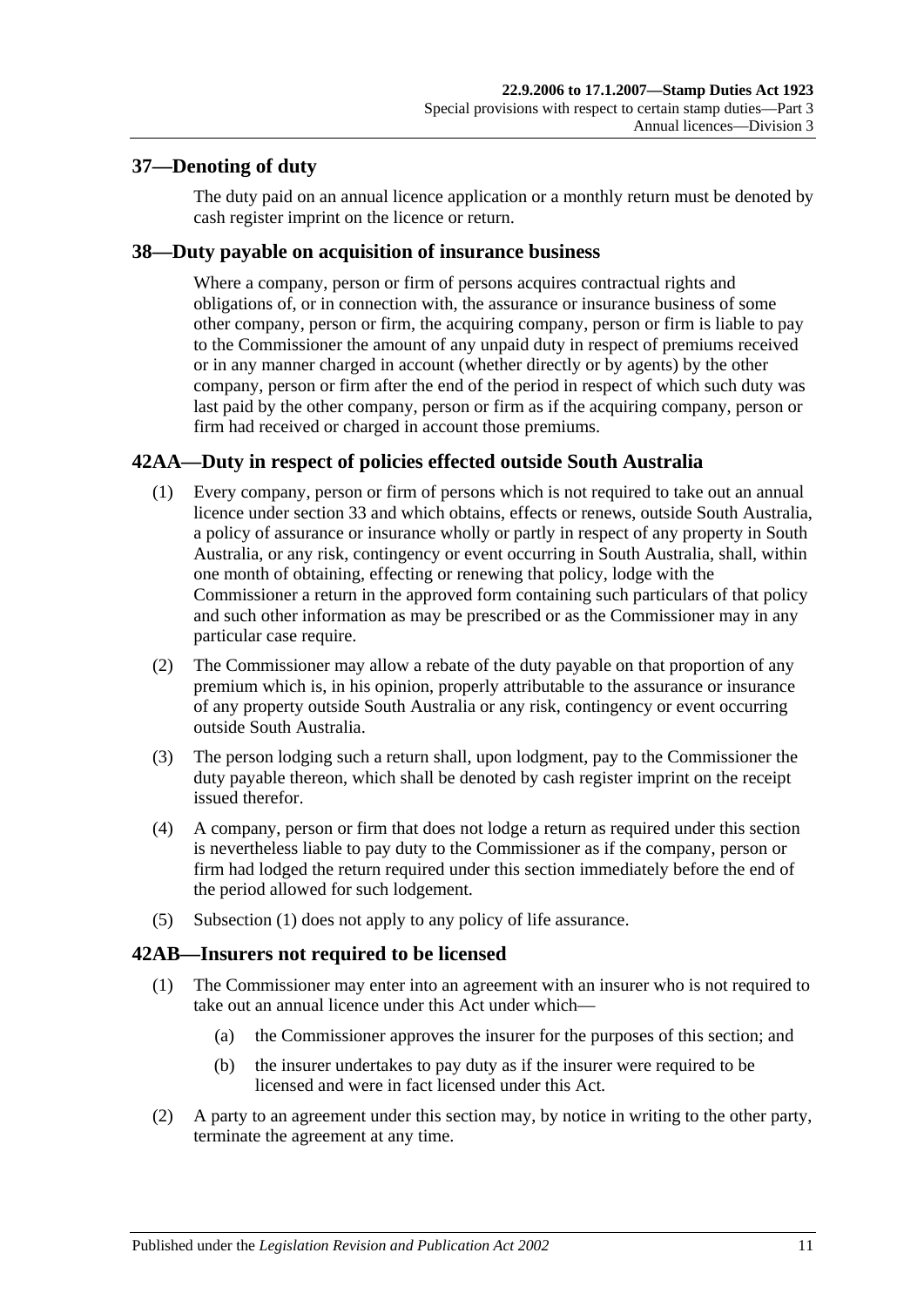- (3) Where an insurer is neither required to be licensed under this Act nor approved under this section, a person who pays a premium to the insurer shall, within 21 days after the end of the month in which the premium was paid—
	- (a) furnish a return to the Commissioner stating the amount of premium; and
	- (b) pay stamp duty calculated by reference to the amount of the premium and the appropriate rate prescribed by [Schedule 2](#page-102-2) in relation to annual licence applications.
- (4) This section does not apply in relation to a levy paid under the *[Workers Rehabilitation](http://www.legislation.sa.gov.au/index.aspx?action=legref&type=act&legtitle=Workers%20Rehabilitation%20and%20Compensation%20Act%201986)  [and Compensation Act](http://www.legislation.sa.gov.au/index.aspx?action=legref&type=act&legtitle=Workers%20Rehabilitation%20and%20Compensation%20Act%201986) 1986*.
- (5) In this section—

*insurer* means a person, firm or company that carries on assurance or insurance business in the State.

# <span id="page-29-0"></span>**Division 4—Application for motor vehicle registration**

#### <span id="page-29-1"></span>**42A—Interpretation**

(1) In this Act—

*applicant* means a person by or on whose behalf an application to register a motor vehicle or an application to transfer the registration of a motor vehicle is made;

*application to register a motor vehicle* means an application to register a motor vehicle made under the *[Motor Vehicles Act](http://www.legislation.sa.gov.au/index.aspx?action=legref&type=act&legtitle=Motor%20Vehicles%20Act%201959) 1959* and includes an application so made to renew the registration of a motor vehicle;

*application to transfer the registration of a motor vehicle* means an application to transfer the registration of a motor vehicle made under the provisions of the *[Motor](http://www.legislation.sa.gov.au/index.aspx?action=legref&type=act&legtitle=Motor%20Vehicles%20Act%201959)  [Vehicles Act](http://www.legislation.sa.gov.au/index.aspx?action=legref&type=act&legtitle=Motor%20Vehicles%20Act%201959) 1959*;

*commercial motor vehicle* has the same meaning as in the *[Motor Vehicles Act](http://www.legislation.sa.gov.au/index.aspx?action=legref&type=act&legtitle=Motor%20Vehicles%20Act%201959) 1959*;

*dealer* means a person licensed as a dealer under the *[Second-hand Motor Vehicles](http://www.legislation.sa.gov.au/index.aspx?action=legref&type=act&legtitle=Second-hand%20Motor%20Vehicles%20Act%201983)  Act [1983](http://www.legislation.sa.gov.au/index.aspx?action=legref&type=act&legtitle=Second-hand%20Motor%20Vehicles%20Act%201983)*;

*list price* means—

- (a) for a motor vehicle—the price (inclusive of GST) fixed by the manufacturer, importer or principal distributor as the retail selling price in the State of a motor vehicle of the relevant make and model;
- (b) for optional equipment—the additional price (inclusive of GST) so fixed if the vehicle is to be sold with the optional equipment;

*market value*, in relation to a motor vehicle, means the amount (inclusive of GST) for which the motor vehicle might reasonably be sold, free of encumbrances, in the open market;

*motor vehicle* and *trailer* have the same meanings as those expressions respectively have in the *[Motor Vehicles Act](http://www.legislation.sa.gov.au/index.aspx?action=legref&type=act&legtitle=Motor%20Vehicles%20Act%201959) 1959*;

*new motor vehicle* means a motor vehicle not previously registered in this State or elsewhere;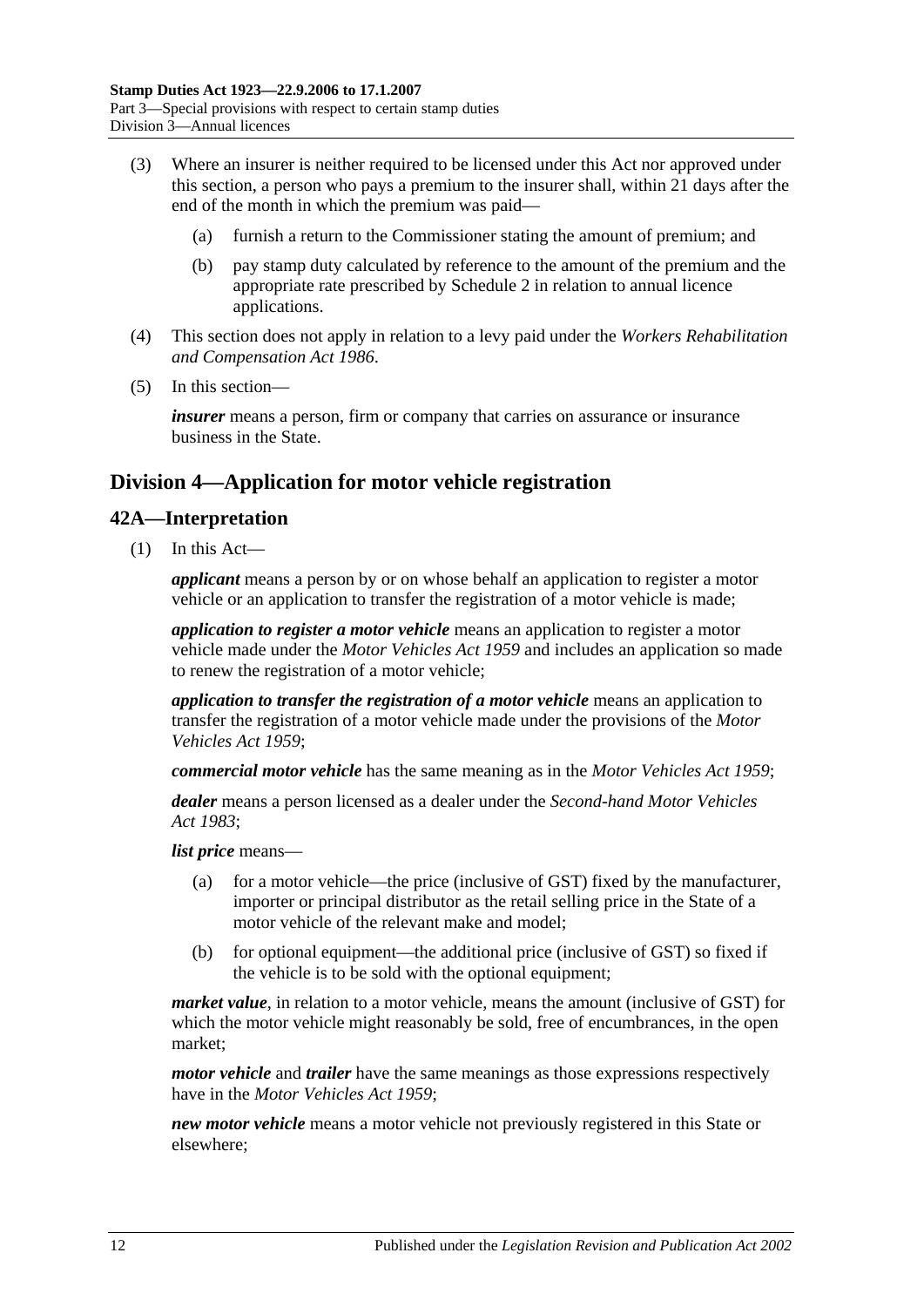*optional equipment*, in relation to a motor vehicle for which there is a list price, means equipment or a feature of the vehicle that is not covered by that list price, being—

- (a) a particular kind of transmission; or
- (b) power steering; or
- (c) any other prescribed equipment or feature;

*policy of insurance* means a policy of insurance under Part 4 of the *[Motor Vehicles](http://www.legislation.sa.gov.au/index.aspx?action=legref&type=act&legtitle=Motor%20Vehicles%20Act%201959)  Act [1959](http://www.legislation.sa.gov.au/index.aspx?action=legref&type=act&legtitle=Motor%20Vehicles%20Act%201959)*;

*primary producer* has the same meaning as in the *[Motor Vehicles Act](http://www.legislation.sa.gov.au/index.aspx?action=legref&type=act&legtitle=Motor%20Vehicles%20Act%201959) 1959*;

*second-hand motor vehicle* means a motor vehicle previously registered in this State or elsewhere.

(2) For the purposes of this Act, if an applicant for registration, or transfer of registration, of a motor vehicle makes the application by a means of electronic communication approved by the Registrar of Motor Vehicles, the electronic communication is taken to be an instrument executed by the applicant and is chargeable with duty as an application for registration, or transfer of registration, of a motor vehicle (as appropriate).

# <span id="page-30-0"></span>**42B—Duty on applications for motor vehicle registration or transfer of registration**

- (1) For the purposes of this Act, the value of a motor vehicle is—
	- (a) in the case of an application to register a new motor vehicle for which there is a list price—
		- (i) if the motor vehicle has no optional equipment, the list price of the vehicle; or
		- (ii) if the motor vehicle has optional equipment, the list price of the motor vehicle plus the list price or, if there is no list price, the actual price (inclusive of GST) of the equipment; or
	- (b) in the case of an application to transfer the registration of a second-hand motor vehicle upon sale of the vehicle, the consideration for the sale or the market value of the motor vehicle, whichever is the higher; or
	- (c) in any other case, the market value (inclusive of GST) of the motor vehicle.
- (1a) An applicant for registration, or transfer of registration, of a motor vehicle must state in the application the value of the motor vehicle as at the date of the application.
- <span id="page-30-1"></span>(1b) If the Commissioner is not satisfied that the amount stated as the value of a motor vehicle in an application for registration, or transfer of registration, of the vehicle reflects the market value of the vehicle, the Commissioner may cause a valuation of the vehicle to be made by a person appointed by the Commissioner and may assess the duty payable by reference to the valuation.
- (1c) The Commissioner may, having regard to the merits of the case, charge the whole or part of the expenses of, or incidental to, the making of a valuation under [subsection](#page-30-1) (1b) to the person liable to pay the duty and may recover the amount charged as a debt due to the Crown.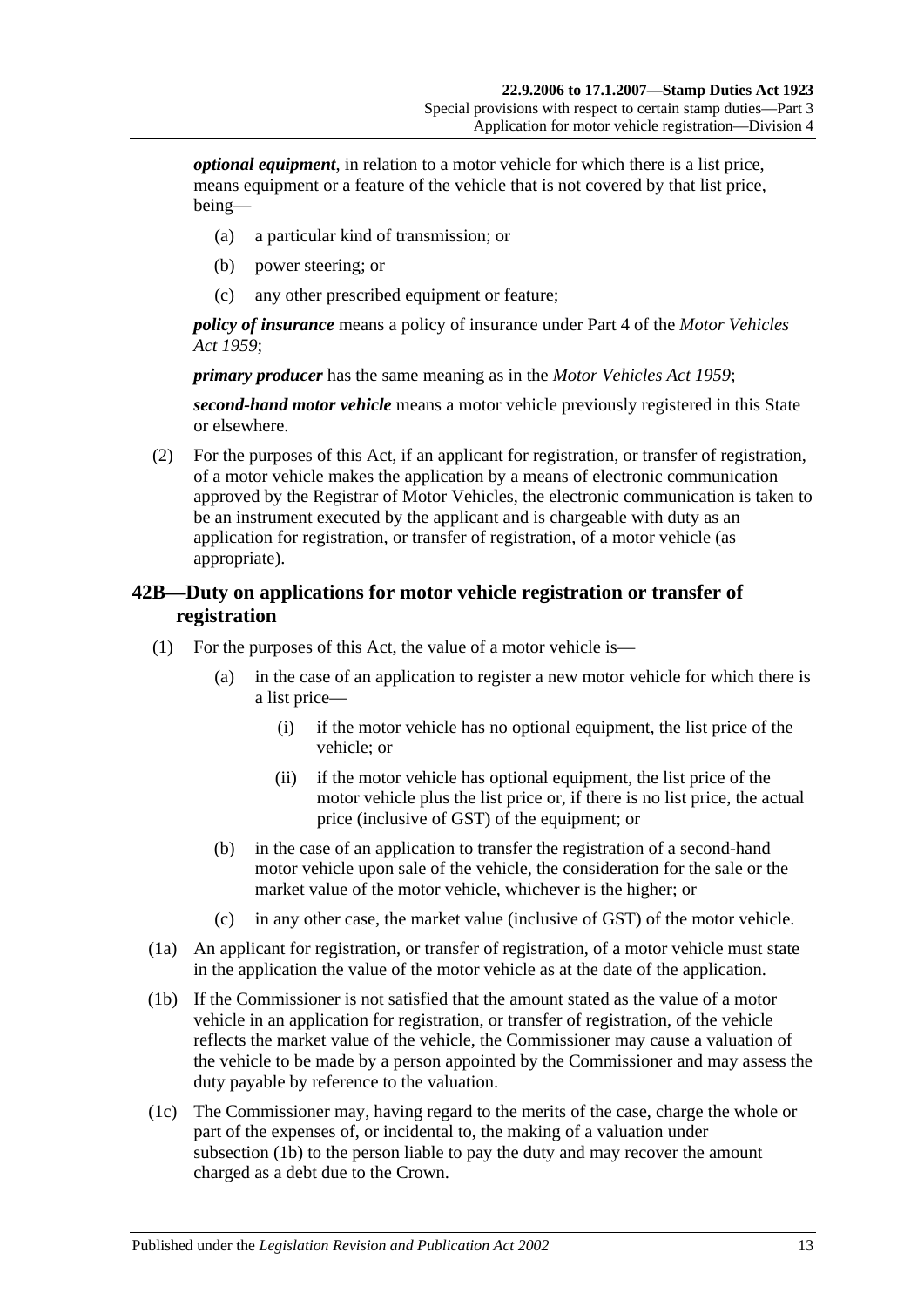- <span id="page-31-0"></span>(1d) The amount of stamp duty—
	- (a) payable upon an application to register a motor vehicle shall be an amount calculated by the addition of—
		- (i) the amount prescribed by [Schedule 2](#page-102-2) as the component payable in respect of registration; and
		- (ii) the amount prescribed by [Schedule 2](#page-102-2) as the component payable in respect of a policy of insurance; or
	- (b) payable upon an application to transfer the registration of a motor vehicle shall be the amount prescribed by [Schedule 2](#page-102-2) as the component payable in respect of registration and, in the case of such an application, no additional component shall be payable in respect of a policy of insurance.
- (2) The amount payable upon an application in accordance with [subsection](#page-31-0) (1d) shall be paid by the applicant to the Registrar of Motor Vehicles at the time of making the application.
- (2a) The total amount paid (including stamp duty and any registration fee or premium payable under the *[Motor Vehicles Act](http://www.legislation.sa.gov.au/index.aspx?action=legref&type=act&legtitle=Motor%20Vehicles%20Act%201959) 1959*)—
	- (a) on an application to register a motor vehicle shall be denoted by impressed stamp or cash register imprint, or by both, on the certificate or interim certificate of registration relating to that motor vehicle issued by the Registrar or on such form or forms as may be approved by the Commissioner; and
	- (b) on an application to transfer the registration of a motor vehicle shall be denoted by impressed stamp or cash register imprint, or by both, on such form or forms as may be approved by the Commissioner.
- (2b) Section 6 does not apply in relation to an application to register a motor vehicle or an application to transfer the registration of a motor vehicle.
- (3) The Registrar of Motor Vehicles shall furnish the Commissioner, at least once in every month, with a statement showing details of amounts received by him as stamp duty on applications to register, and to transfer the registration of, motor vehicles, and showing separately the amounts so received upon applications to register motor vehicles in respect of policies of insurance, and shall pay all amounts of stamp duty received by him to the Treasurer who shall—
	- (a) place to the credit of the General Revenue—
		- (i) all amounts representing the stamp duty received by the Registrar on applications to register motor vehicles except amounts paid upon such applications in respect of policies of insurance; and
		- (ii) all amounts representing the stamp duty received by the Registrar upon applications to transfer the registration of motor vehicles; and
	- (b) place to the credit of the Hospitals Fund kept at the Treasury all amounts representing stamp duty received by the Registrar upon applications in respect of policies of insurance.
- (4) A person who does not lodge an application to register a motor vehicle, or transfer the registration of a motor vehicle, as required is nevertheless liable to pay duty to the Commissioner as if the person had lodged the required application immediately before the end of the period allowed for making such an application.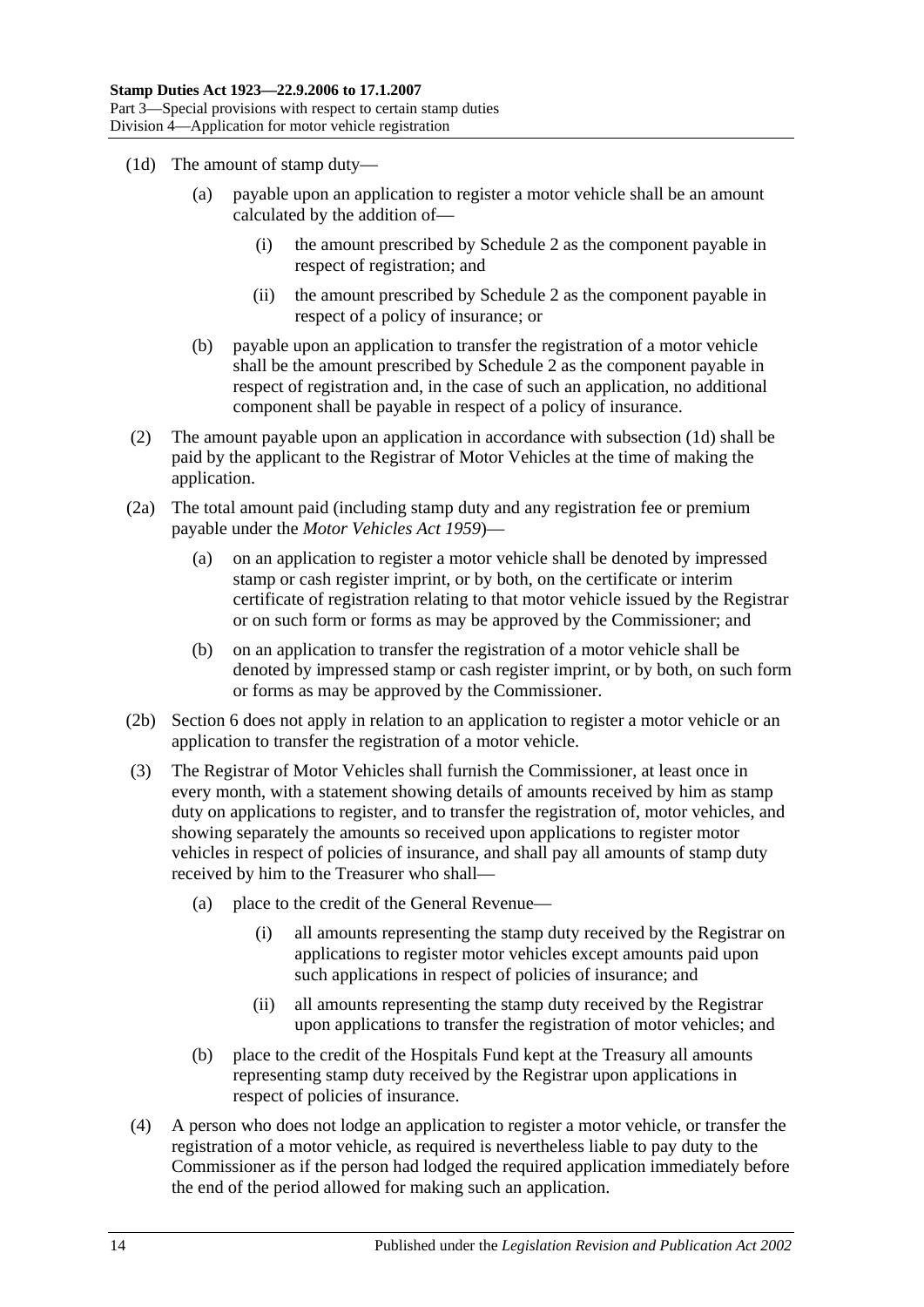- (5) If a person drives a motor vehicle on a road without registration in contravention of the *[Motor Vehicles Act](http://www.legislation.sa.gov.au/index.aspx?action=legref&type=act&legtitle=Motor%20Vehicles%20Act%201959) 1959*, the person is to be taken to have been required by this Act to lodge an application to register the vehicle not later than the day preceding the day on which the vehicle is so driven on a road.
- (6) A person is to be taken to be required by this Act to lodge an application to transfer the registration of a motor vehicle within the period within which such an application is required to be made under the *[Motor Vehicles Act](http://www.legislation.sa.gov.au/index.aspx?action=legref&type=act&legtitle=Motor%20Vehicles%20Act%201959) 1959*.
- (7) The Commissioner or the Registrar of Motor Vehicles may require an applicant who claims to be entitled to an exemption from, or reduction in, stamp duty under this Act—
	- (a) to state that fact on the application; and
	- (b) to provide such information as the Commissioner or Registrar may require for the purpose of determining the applicant's claim.

# <span id="page-32-0"></span>**42BA—Concessional rate of duty on some applications to transfer registration**

(1) The amount of duty payable on an application to transfer the registration of a motor vehicle where a person who is a registered owner of the motor vehicle immediately before the registration is transferred will continue to be a registered owner of the motor vehicle immediately after the registration is transferred is calculated as follows:

$$
D = A \times \frac{B}{C}
$$

where—

*D* is the amount of duty payable

*A* is the amount of duty that would be payable apart from this section

*B* is the number of persons that the application seeks to add to, or remove from, the register as owners of the motor vehicle, whichever is the greater

 $C$  is—

- (a) the number of persons who are registered owners of the motor vehicle immediately before the registration is transferred; or
- (b) the number of persons who will be registered owners of the motor vehicle immediately after the registration is transferred,

whichever is the greater.

- (2) This section does not derogate from any other provision conferring an exemption under this Act.
- (3) This section applies to applications executed after its commencement.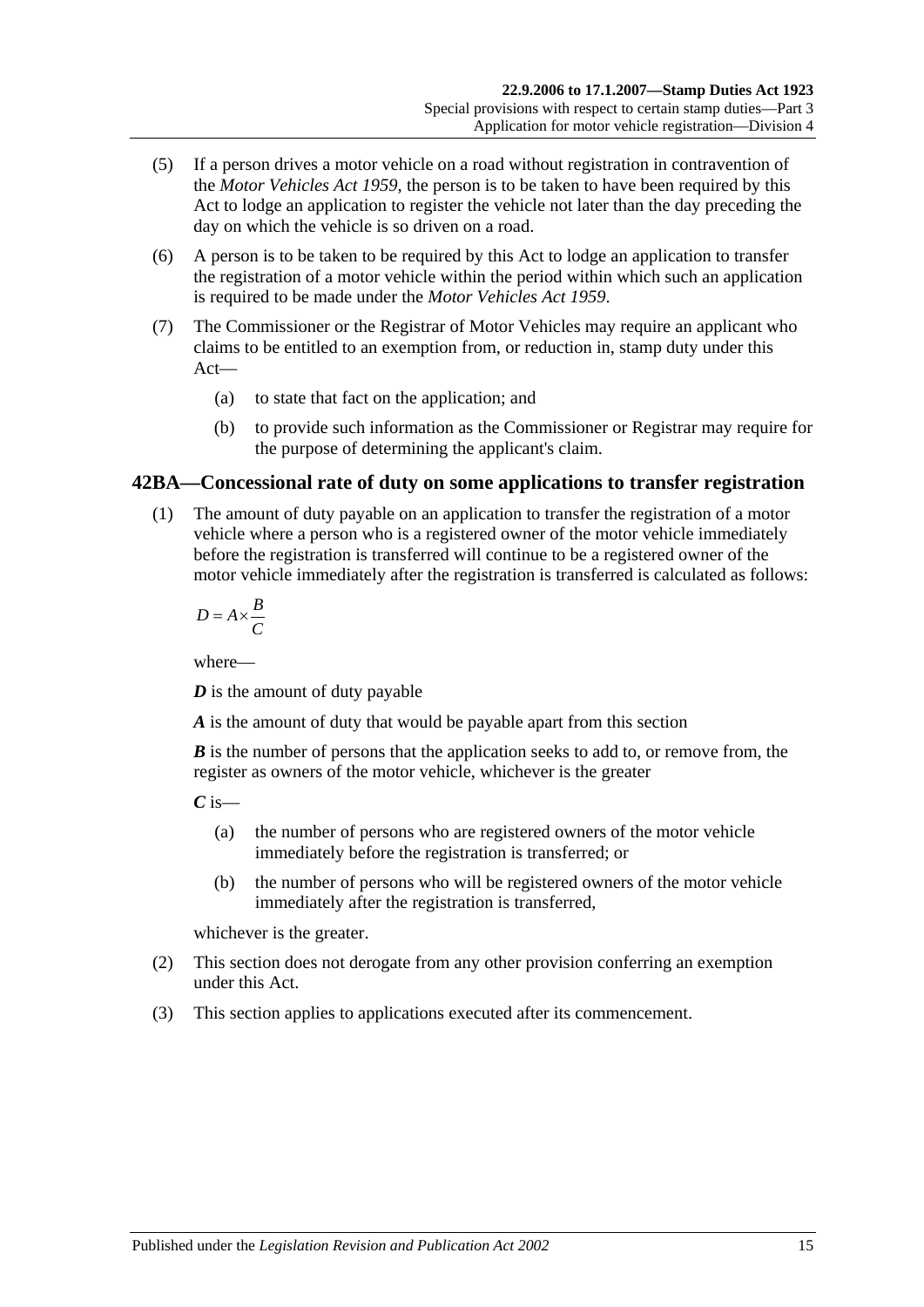# <span id="page-33-0"></span>**42C—Refund of duty where vehicle returned or registration or transfer in error**

If, on application, the Commissioner is satisfied, in relation to the registration, or transfer of the registration, of a motor vehicle—

- (a) that, within three months after the registration or transfer, the vehicle was returned by the applicant to the person from whom it was acquired and accepted by that person; or
- (b) that the registration or transfer was made in error,

the Commissioner may refund the duty paid in respect of the application for the registration or transfer.

# <span id="page-33-1"></span>**42CA—Refund of duty on eligibility for reduced fee**

If, on application, the Commissioner is satisfied, in relation to the registration of a motor vehicle, that the owner of the vehicle has become entitled to an exemption from, or reduction of, registration fees payable under the *[Motor Vehicles Act](http://www.legislation.sa.gov.au/index.aspx?action=legref&type=act&legtitle=Motor%20Vehicles%20Act%201959) 1959* at any time during the period for which the vehicle is registered, the Commissioner has a discretion to refund to the owner of the vehicle such part of the component of the duty paid under section [42B\(1d\)](#page-31-0) on the application for the registration of the vehicle in respect of a policy of insurance as the Commissioner thinks just in the circumstances.

# <span id="page-33-2"></span>**42D—Taxation Administration Act and functions of Registrar**

The *[Taxation Administration Act](http://www.legislation.sa.gov.au/index.aspx?action=legref&type=act&legtitle=Taxation%20Administration%20Act%201996) 1996* applies in relation to—

- (a) the payment of money to the Registrar of Motor Vehicles as duty under this Act; and
- (b) the performance of functions by the Registrar under this Act or the *[Motor](http://www.legislation.sa.gov.au/index.aspx?action=legref&type=act&legtitle=Motor%20Vehicles%20Act%201959)  [Vehicles Act](http://www.legislation.sa.gov.au/index.aspx?action=legref&type=act&legtitle=Motor%20Vehicles%20Act%201959) 1959* in relation to duty under this Act,

as if the Registrar were the Commissioner.

#### <span id="page-33-3"></span>**42E—Regulations**

In addition to any power by any other section conferred on the Governor to make regulations as to any matter, the Governor may make any regulations which may be necessary or convenient for carrying out any of the provisions of [sections](#page-29-1) 42A, [42B,](#page-30-0) [42BA,](#page-32-0) [42C,](#page-33-0) [42D](#page-33-2) and this section or for better effecting the objects of those sections and in particular (without limiting the effect of this section) for prescribing exemptions additional to or in substitution for or repealing or varying any of the exemptions to clause 2 of [Schedule 2.](#page-102-2)

# <span id="page-33-4"></span>**Division 5—Cheques**

# <span id="page-33-5"></span>**43—Interpretation**

In this Act, unless the contrary intention appears—

*cheque* means—

- (a) a cheque for the purposes of the *Cheques Act 1986* of the Commonwealth;
- (b) an instrument of a prescribed class;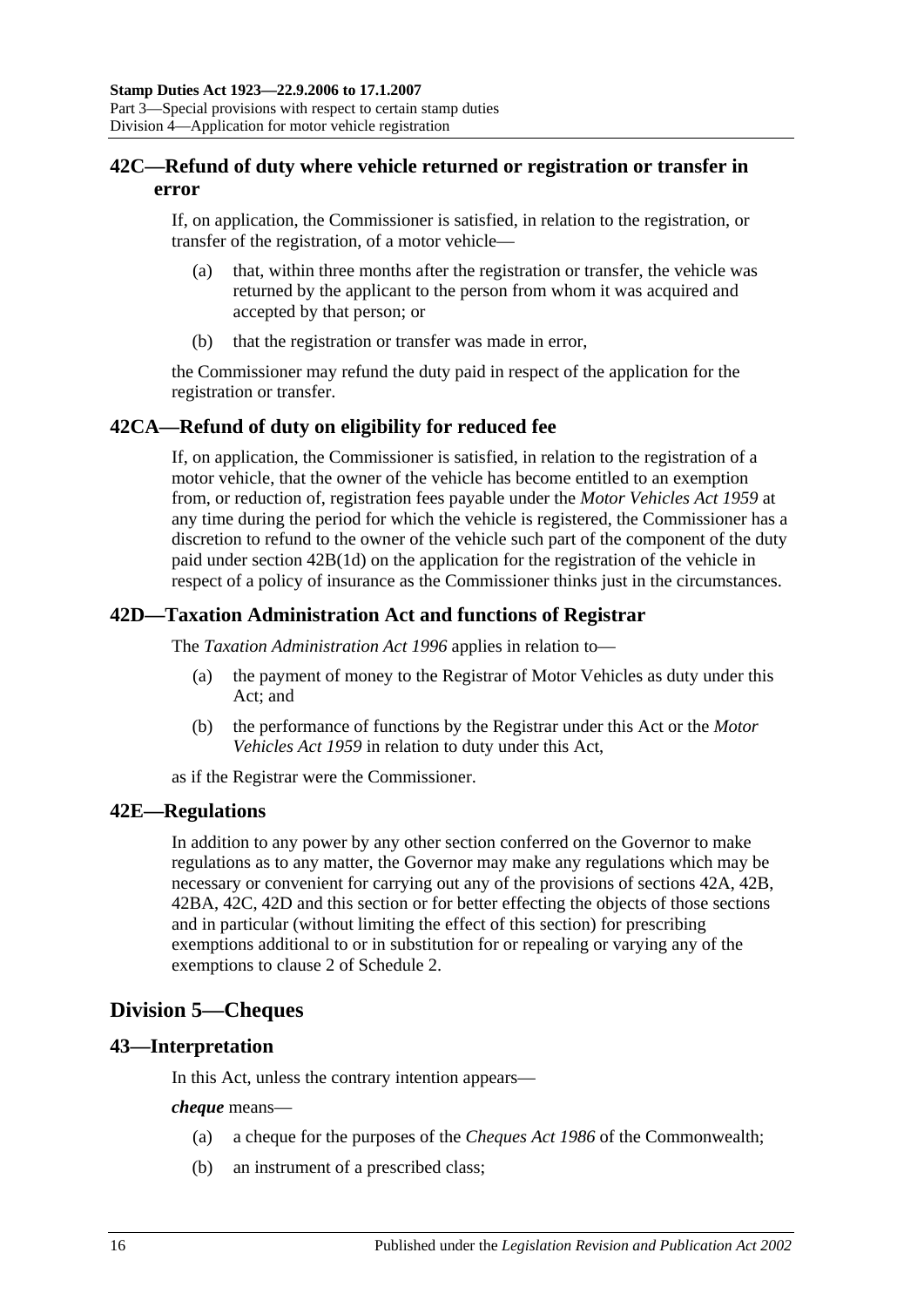*financial institution* has the same meaning as in the *Cheques Act 1986* of the Commonwealth;

*unstamped cheque* means a cheque drawn against an account held with a financial institution in South Australia on which duty or exemption from duty is not denoted in a form approved by the Commissioner.

# <span id="page-34-2"></span><span id="page-34-0"></span>**44—Duty on cheques and cheque forms**

- (1) A financial institution must, not later than the 7th day of each month—
	- (a) lodge with the Commissioner a return, in a form approved by the Commissioner, of—
		- (i) all cheque forms issued during the preceding month by the financial institution to be used in drawing on accounts held by the financial institution in South Australia; and
		- (ii) all unstamped cheques paid by the financial institution during the preceding month; and
	- (b) pay to the Commissioner duty at a rate prescribed by [Schedule 2](#page-102-2) less commission referred to in [section](#page-12-3) 7 on each cheque form and cheque to which the return relates.
- (2) A financial institution is entitled to recover duty on a cheque form issued or an unstamped cheque paid by the financial institution from the person to whom the cheque form was issued or the payee of the unstamped cheque and may deduct the amount of the duty from an account of the person at the financial institution or from the amount paid on the cheque.
- (3) A financial institution that does not lodge a return as required under [subsection](#page-34-2) (1) is nevertheless liable to pay duty to the Commissioner as if the financial institution had lodged the return required under that subsection immediately before the end of the last day for such lodgement.
- (4) Duty on cheque forms issued by financial institutions is to be denoted in a form approved by the Commissioner.
- (5) If a cheque form issued by a financial institution in respect of an account held with the financial institution in South Australia is exempt from duty, the fact that it is so exempt is to be denoted in a form approved by the Commissioner.

# <span id="page-34-1"></span>**45—Duty not to be chargeable after certain date**

- (1) Despite any other provision of this Act, duty is not chargeable on a cheque form issued by a financial institution or a cheque paid by a financial institution on or after 1 July 2004.
- (2) No refund of duty on cheque forms is to be allowed on or after 1 July 2004.
- <span id="page-34-3"></span>(3) After 1 July 2004, the Governor may, by proclamation, fix a date for the repeal of this Division and Schedule 2 clause 13.
- (4) On the date fixed under [subsection](#page-34-3) (3), this Division (including this section) and Schedule 2 clause 13 are repealed.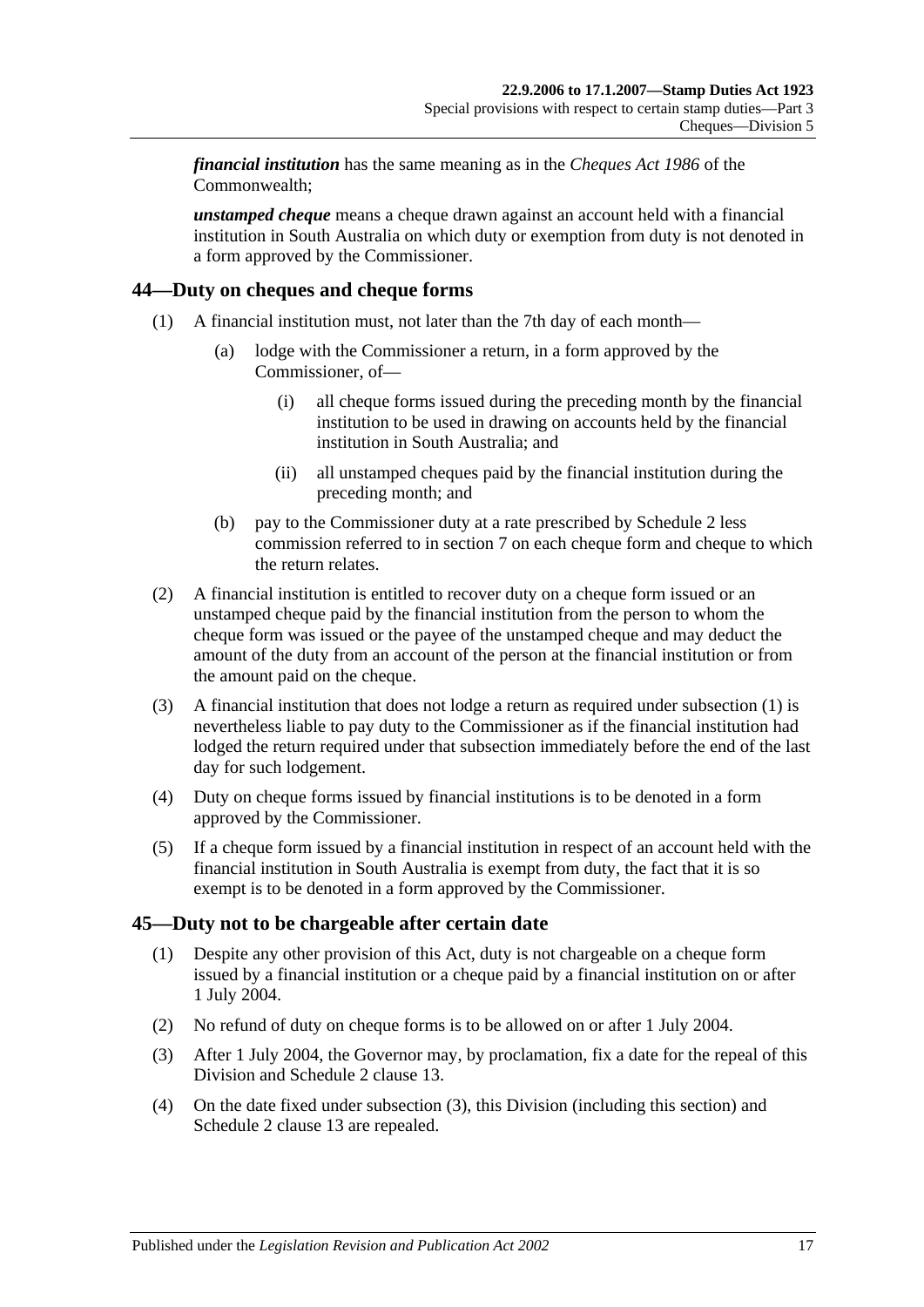#### <span id="page-35-0"></span>**46—Power to make regulations**

The power to make regulations conferred on the Governor by [section](#page-100-2) 112 includes power to make regulations with respect to returns and the payment of duty under [section](#page-34-0) 44 and the obligations of financial institutions.

# <span id="page-35-1"></span>**Division 6—Conveyances and conveyances on sale**

#### <span id="page-35-2"></span>**60—Interpretation**

In this Act—

*conveyance* includes—

- (a) every conveyance, assignment, transfer or declaration of trust and every application under the *[Real Property Act](http://www.legislation.sa.gov.au/index.aspx?action=legref&type=act&legtitle=Real%20Property%20Act%201886) 1886* or the *[Community Titles](http://www.legislation.sa.gov.au/index.aspx?action=legref&type=act&legtitle=Community%20Titles%20Act%201996)  Act [1996](http://www.legislation.sa.gov.au/index.aspx?action=legref&type=act&legtitle=Community%20Titles%20Act%201996)*; and
- (b) every decree or order of any court, judge or commissioner; and
- (c) every other application or request of any kind; and
- (d) every other assurance or instrument of any kind,

by which or by virtue of which or by the operation of which, whether upon registration or otherwise, or by the issue of a certificate of title in pursuance of which, any real or personal property or any estate or interest in any such property is assured to, or vested in, any person, and *to convey* has a meaning coextensive with the meaning of *conveyance*, as extended by this section;

*conveyance on sale* includes—

- (a) every conveyance, assignment, transfer or application under the *[Real](http://www.legislation.sa.gov.au/index.aspx?action=legref&type=act&legtitle=Real%20Property%20Act%201886)  [Property Act](http://www.legislation.sa.gov.au/index.aspx?action=legref&type=act&legtitle=Real%20Property%20Act%201886) 1886*; and
- (b) every decree or order of any court, judge or commissioner; and
- (c) every other application or request of any kind; and
- (d) every other assurance or instrument,

by which or by virtue of which any real or personal property, upon the sale thereof, is legally or equitably transferred to, or vested in, the purchaser or any other person on his behalf or by his direction, and also includes—

- (e) every application for a foreclosure order under the *[Real Property Act](http://www.legislation.sa.gov.au/index.aspx?action=legref&type=act&legtitle=Real%20Property%20Act%201886) 1886*; and
- (f) every lease for which any consideration other than the rent reserved may be paid or agreed to be paid (but only so far as such consideration is concerned).

# <span id="page-35-3"></span>**60A—Value of property conveyed or transferred**

- (1) Subject to [subsection](#page-36-0) (2), a reference in this Act (other than in [Part 4\)](#page-86-0) to the value of property conveyed or transferred is a reference to the market value of the property—
	- (a) in the case of a conveyance on sale—as at the date of the sale; or
	- (b) in any other case—as at the date of the conveyance,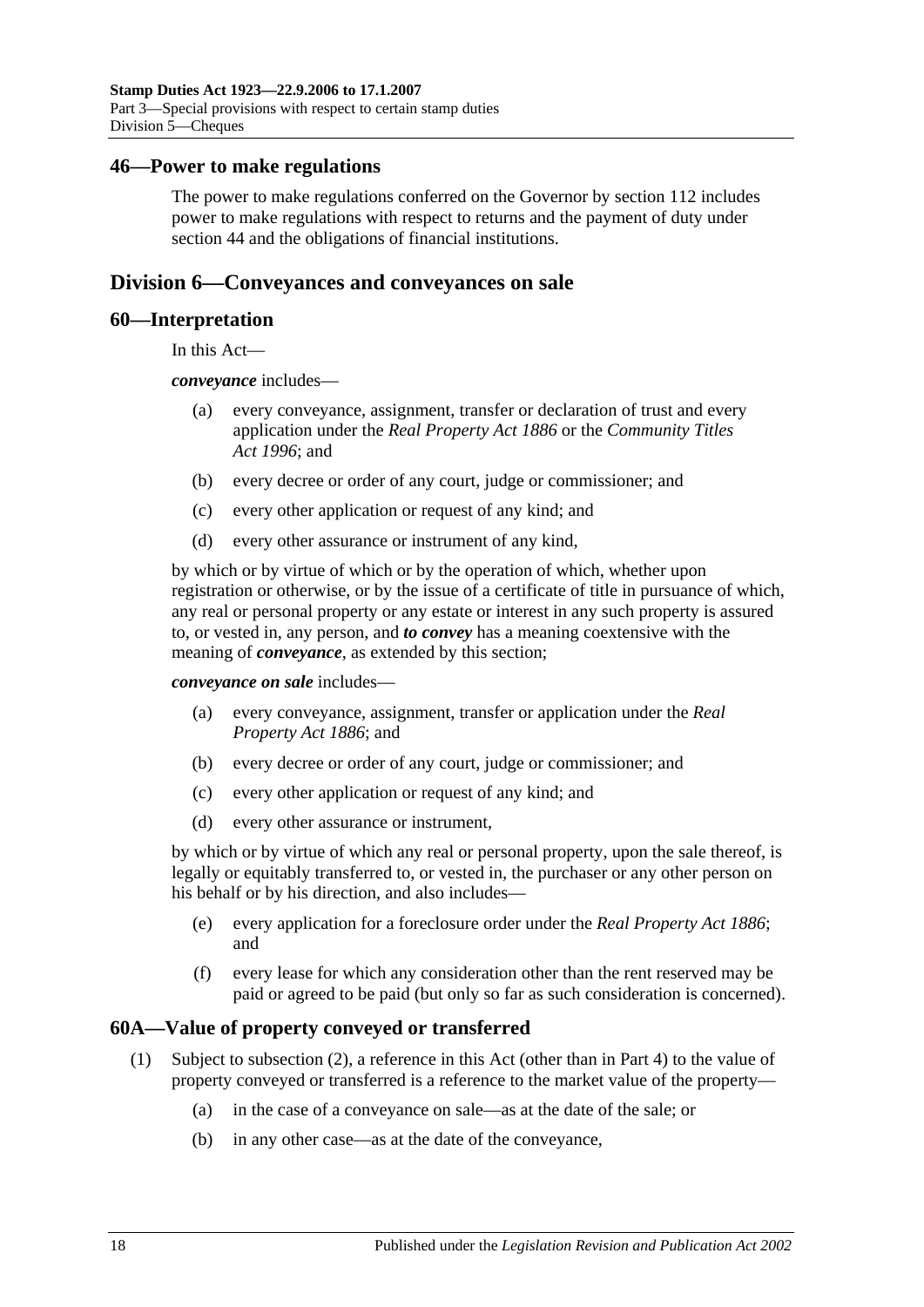assuming, in either case, that the property had, at that date, been free from any encumbrances.

- (2) In the case of a conveyance on sale, the Commissioner may treat the consideration for the sale as being the value of the property conveyed or transferred unless it appears to the Commissioner that the consideration may be less than the value of the property as referred to in [subsection](#page-35-0) (1).
- <span id="page-36-0"></span>(3) Where no evidence of the value of property conveyed or transferred, or comprising or forming part of the consideration for a conveyance, is furnished to the Commissioner, or the evidence so furnished is, in his opinion, unsatisfactory, the Commissioner may cause a valuation of the property to be made by some person appointed by him and may assess the duty payable by reference to that valuation.
- (4) The Commissioner may, having regard to the merits of the case, charge the whole or a part of the expenses of, or incidental to, the making of a valuation pursuant to [subsection](#page-36-0) (3) to the person liable to pay the duty and may recover the amount so charged from him as a debt due to the Crown.
- <span id="page-36-1"></span>(4a) Where an interest, agreement or arrangement (granted or made on or after 7 January 1997) in respect of property has the effect of reducing the value of the property, the Commissioner may, for the purposes of assessing the duty payable on a conveyance of the property, disregard the existence of the interest, agreement or arrangement unless a person liable to pay the duty satisfies the Commissioner that the interest, agreement or arrangement—
	- (a) was granted or made for a purpose other than reducing the value of the property; and
	- (b) was not granted or made in favour of the transferee or a person related to the transferee.
- (4b) Where an estate or interest conveyed or transferred merges with an estate or interest already held by the transferee (the latter having been acquired by the transferee on or after 7 January 1997), the Commissioner may, for the purposes of assessing the duty payable on the conveyance, treat the value of the estate or interest conveyed or transferred as being—
	- (a) where the instrument creating the estate or interest already held was charged with *ad valorem* duty as a conveyance—the value of the estate or interest produced by the merger less the value of the estate or interest already held; or
	- (b) in any other case—the value of the estate or interest produced by the merger.
- $(5)$  In [subsection](#page-35-0)  $(1)$ —

*encumbrance* does not include a prescribed encumbrance or an encumbrance of a prescribed kind.

- <span id="page-36-2"></span>(6) For the purposes of [subsection](#page-37-0)  $(4a)$  (but subject to subsection  $(7)$ )—
	- (a) natural persons are related persons if—
		- (i) they are members of a partnership within the meaning of the *[Partnership Act](http://www.legislation.sa.gov.au/index.aspx?action=legref&type=act&legtitle=Partnership%20Act%201891) 1891*; or
		- (ii) one is the spouse of the other or the relationship between them is that of parent and child; and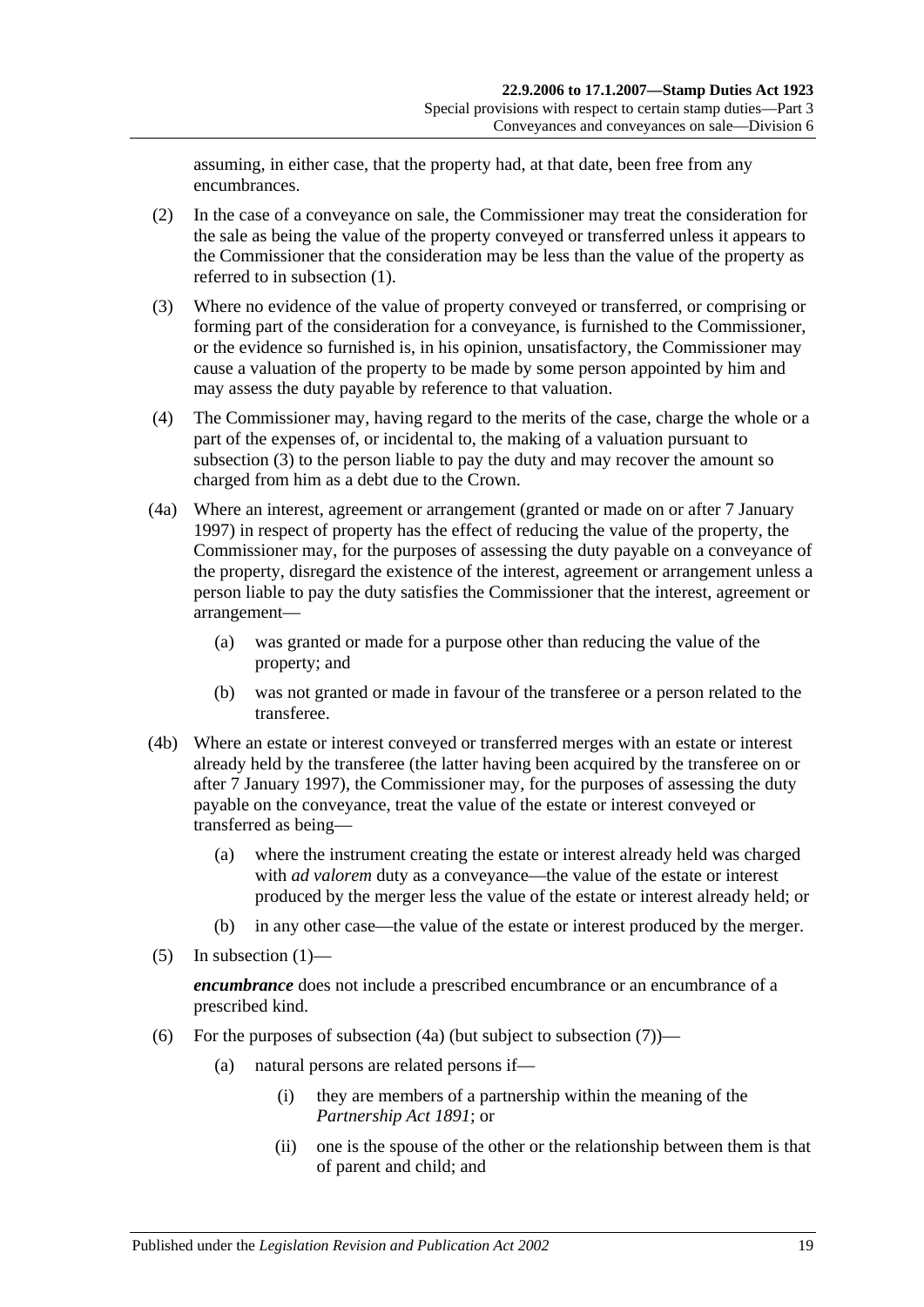- (b) companies are related persons if they are related bodies corporate within the meaning of the *Corporations Act 2001* of the Commonwealth; and
- (c) trustees are related persons if any person is a beneficiary common to the trusts of which they are trustees; and
- (d) a natural person and a company are related persons if the natural person is a majority shareholder, director or secretary in or of the company or in or of another company that is a related body corporate of the company within the meaning of the *Corporations Act 2001* of the Commonwealth; and
- (e) a natural person and a trustee are related persons if the natural person is a beneficiary of the trust of which the trustee is a trustee; and
- (f) a company and a trustee are related persons if—
	- (i) the company, or a majority shareholder, director or secretary in or of the company, is a beneficiary of the trust of which the trustee is a trustee; or
	- (ii) a related body corporate of the company (within the meaning of the *Corporations Act 2001* of the Commonwealth) is a beneficiary of the trust of which the trustee is a trustee.
- <span id="page-37-0"></span>(7) For the purposes of [subsection](#page-36-1) (4a), persons are not related persons if the Commissioner is satisfied that the persons were not acting together to achieve a common purpose.
- (8) In [subsection](#page-36-2) (6)—

*majority shareholder*, in relation to a company, means a person who would have a substantial shareholding in the company as defined in section 9 of the *Corporations Act 2001* of the Commonwealth if the reference to 5% in paragraph (a) of the definition of *substantial holding* in that section were replaced by a reference at 50%.

# **60B—Refund of duty where transaction is rescinded or annulled**

- (1) Where a party to an instrument of a kind that is registrable under the *[Real Property](http://www.legislation.sa.gov.au/index.aspx?action=legref&type=act&legtitle=Real%20Property%20Act%201886)  Act [1886](http://www.legislation.sa.gov.au/index.aspx?action=legref&type=act&legtitle=Real%20Property%20Act%201886)* satisfies the Commissioner, upon application made to him not later than 5 years after execution of the instrument—
	- (a) that he has paid duty upon the instrument; and
	- (b) that the transaction in respect of which the instrument was executed has been frustrated or avoided or has miscarried through failure of a party to comply with a condition.

the applicant shall be deemed to be possessed of stamped material rendered useless by being inadvertently spoiled within the meaning of [section](#page-98-0) 106, and the provisions of that section shall apply accordingly.

(2) This section does not apply in respect of an instrument executed before the commencement of the *[Stamp Duties Act Amendment Act](http://www.legislation.sa.gov.au/index.aspx?action=legref&type=act&legtitle=Stamp%20Duties%20Act%20Amendment%20Act%201975) 1975*.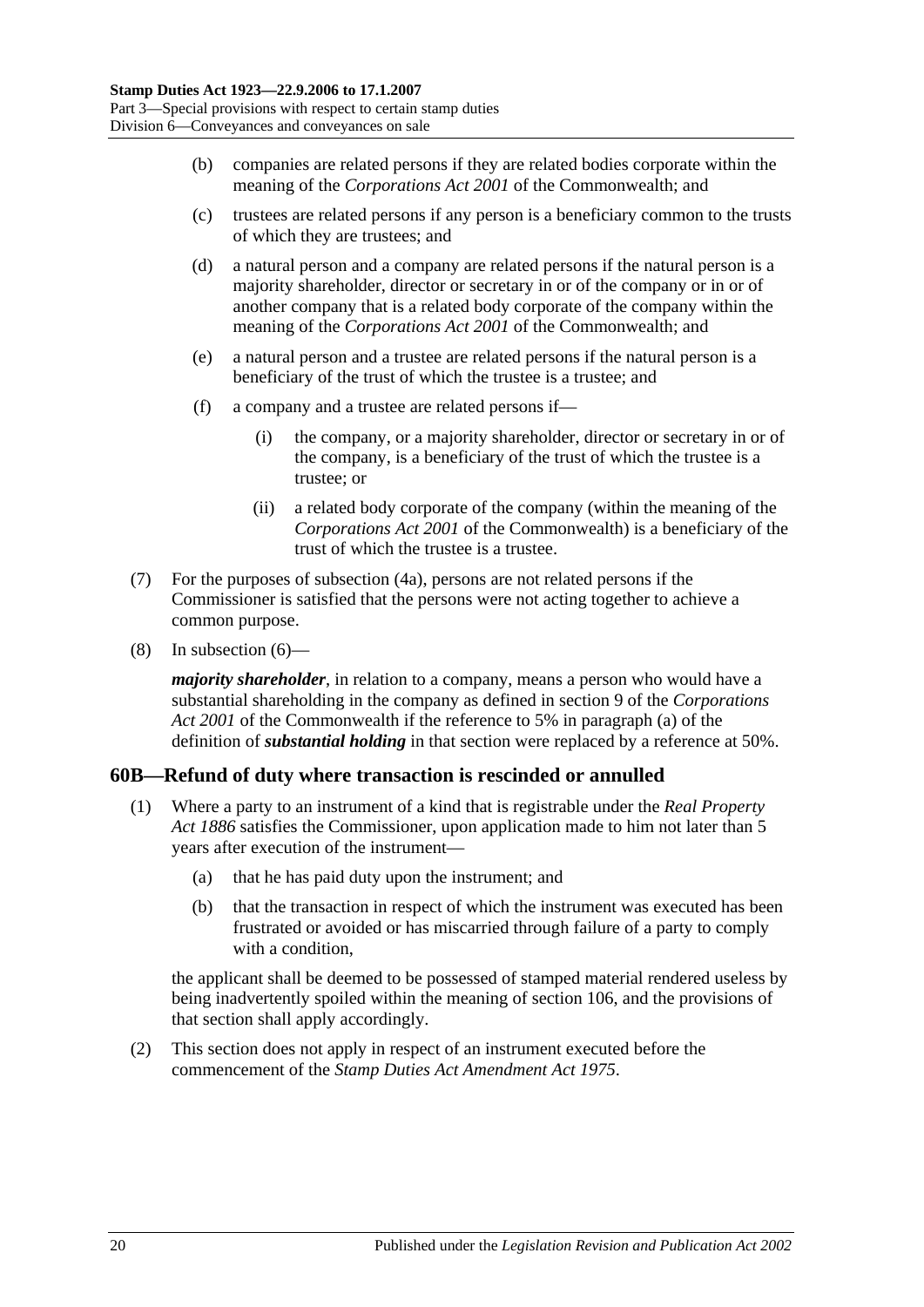# **60C—Refund of duty on reconveyance of property subject to a common law mortgage**

- $(1)$  If—
	- (a) *ad valorem* duty is paid on a conveyance of property (the *prior conveyance*); and
	- (b) the sole purpose of the conveyance is to secure a liability under a loan, indemnity or guarantee; and
	- (c) a conveyance (the *later conveyance*) reconveys the property to the person by whom the security was given under the terms of the security or on extinguishment or termination of the secured liability,

this section applies to the later conveyance.

- (2) If the Commissioner is satisfied that a conveyance is one to which this section applies—
	- (a) no stamp duty is payable on the conveyance; and
	- (b) the Commissioner must, on application by the person to whom the property is reconveyed, refund the duty paid on the prior conveyance.

## **61—Method or estimating value of consideration where consideration consists of shares**

Where the consideration or part of the consideration for a conveyance chargeable with *ad valorem* duty consists of shares or debentures to be issued by a company, or a contract to issue such shares or debentures, the market value of the shares or debentures shall be taken as the value of the consideration or part.

## **62—Land use entitlements**

- (1) This section applies to a transaction under which a person—
	- (a) acquires a share in a company or an interest under a trust; or
	- (b) becomes entitled, as the owner of a share in a company or an interest under a trust, to the possession of land.
- (2) Subject to the following exceptions, if a person acquires a notional interest in land as a result of a transaction to which this section applies, the transaction is dutiable under this section.

#### **Exceptions—**

- 1 The acquisition of a share in a company or an interest under a trust that confers a right to occupy a dwelling is not dutiable under this section if the dwelling is part of a scheme consisting of two or more dwellings owned and administered by the company or the trustees of the trust.
- 2 The acquisition of a share in a company or an interest under a trust that confers a right to occupy a dwelling is not dutiable under this section if the dwelling is part of a retirement village scheme under the *[Retirement Villages Act](http://www.legislation.sa.gov.au/index.aspx?action=legref&type=act&legtitle=Retirement%20Villages%20Act%201987) 1987*.
- 3 A transaction exempted by the regulations from this section is not dutiable under this section.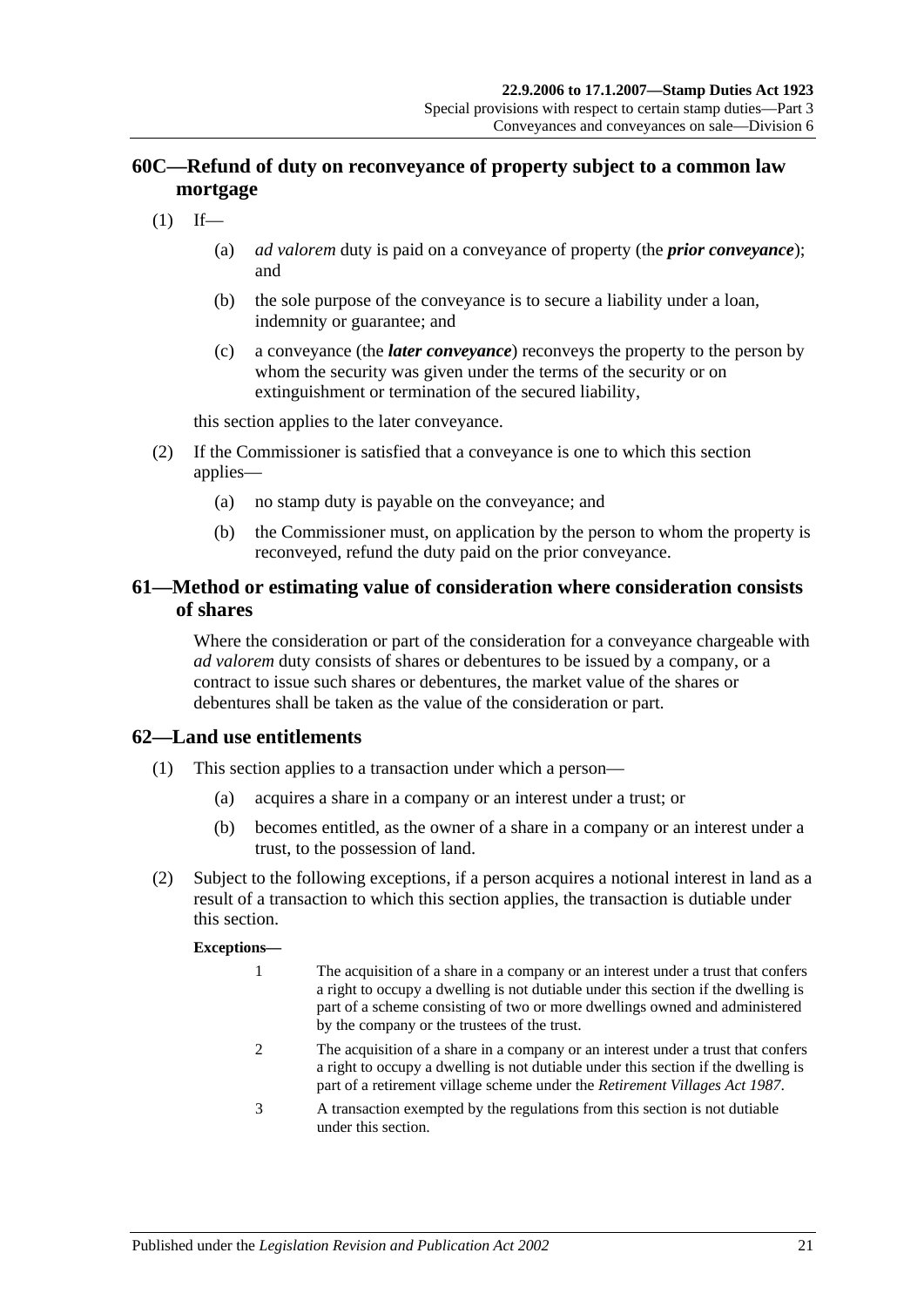- (3) An instrument that gives effect to, or acknowledges, evidences or records a transaction that is dutiable under this section is dutiable as a conveyance of a notional interest in the land.
- (4) The value of the notional interest acquired as a result of the transaction is determined as follows—
	- (a) if the person acquires a right to exclusive possession of land—the value of the notional interest is equivalent to the value of an unencumbered estate in fee simple in the land;
	- (b) in any other case—the value of the notional interest is a proportion of the value of an unencumbered estate in fee simple in the land reflecting the more limited extent of the possessory right.

### **64—Consideration in case of lease**

In the case of a lease for which any consideration other than the rent reserved may be paid or agreed to be paid, the amount of the other consideration shall be deemed the consideration for the conveyance on sale.

### **65—Where consideration consists of real or personal property**

Where the consideration or any part of the consideration for a conveyance on sale consists of any real or personal property other than money, the market value of the real or personal property at the date of the sale shall be taken as the value of the consideration or part of the consideration.

### **66—Where consideration is payable in instalments**

Where the consideration or any part of the consideration for a conveyance on sale consists of money payable periodically for a definite period, so that the total amount to be paid can be previously ascertained, the total amount shall be taken as the consideration or part of the consideration.

## **67—Computation of duty where instruments are interrelated**

- (1) Subject to [subsection](#page-39-0) (2), this section applies to the following instruments:
	- (a) a conveyance on sale; or
	- (b) a conveyance operating as a voluntary disposition *inter vivos*; or
	- (c) an instrument chargeable with duty as if it were a conveyance (including a statement under [section](#page-64-0) 71E).
- <span id="page-39-0"></span>(2) This section does not apply to the following instruments:
	- (a) a conveyance that relates to property that is being conveyed in separate parcels to different persons by separate conveyances where the Commissioner is satisfied that no arrangement or understanding exists between the persons under which the parcels of property conveyed are to be used otherwise than separately and independently from each other;
	- (b) a conveyance of stock, implements or other chattels in a case where [section](#page-19-0) 31A applies;
	- (c) a conveyance on sale of any financial product;
	- (d) an instrument excluded from the operation of this section by the regulations.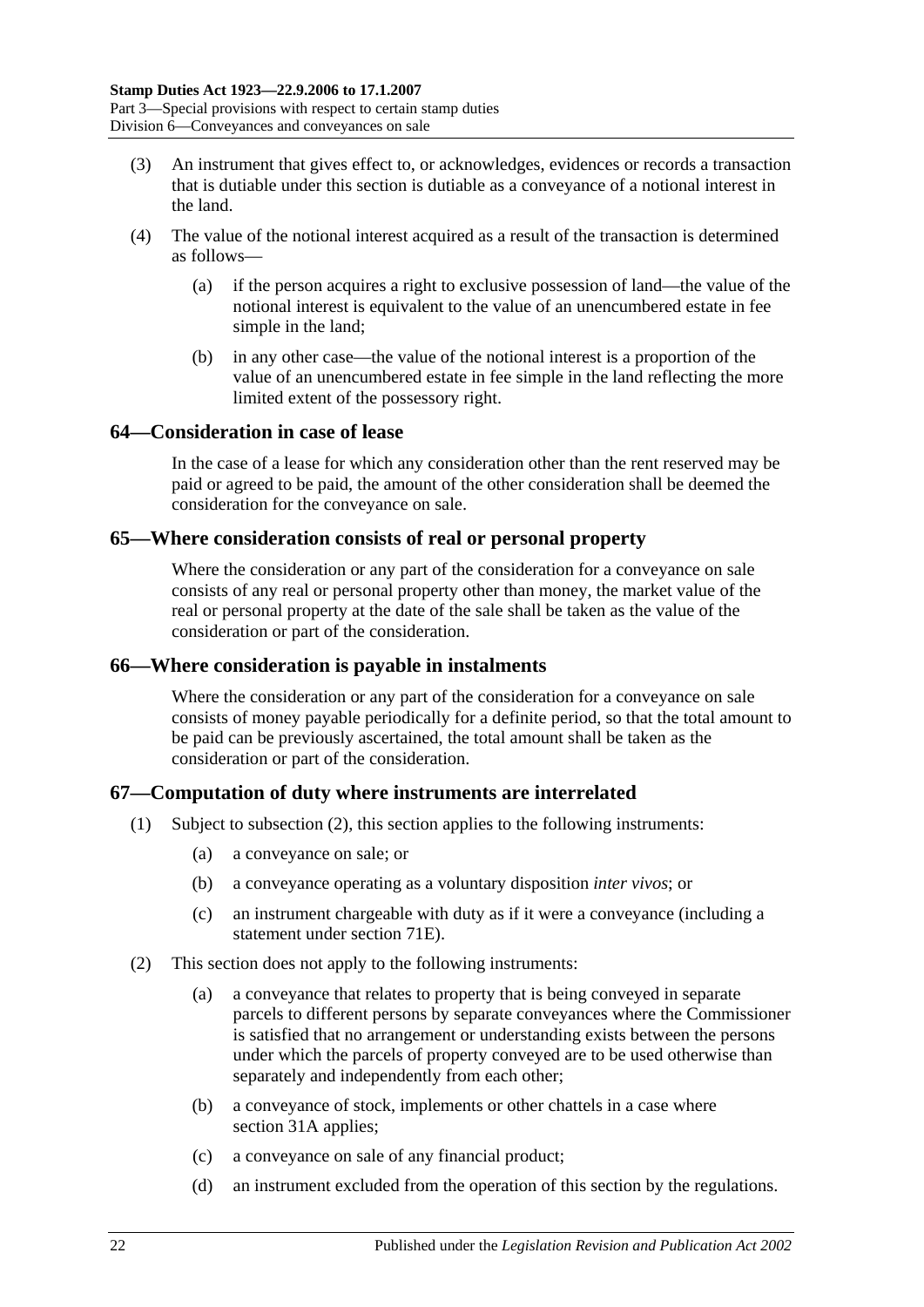- (3) Where two or more instruments to which this section applies—
	- (a) arise from a single contract of sale; or
	- (b) together form, or arise from, substantially one transaction or one series of transactions,

the instruments are chargeable with *ad valorem* duty calculated on the sum of the amounts by reference to which *ad valorem* duty on each of the instruments would, but for this subsection, have been calculated, and that duty will be apportioned to the various instruments as determined by the Commissioner.

- (4) Where by instruments that have been, or appear to have been, executed within 12 months of each other a person conveys property or interests in property to the same person (whether that person takes alone or with the same or different persons), it will be presumed, unless the Commissioner is satisfied to the contrary, that the instruments form one transaction or one series of transactions.
- (7) This section does not operate to reduce the duty payable on an instrument.

### **68—Duty in certain cases**

- (3) Where a person, having contracted for the purchase of any property but not having obtained a conveyance, contracts to sell it to any other person and the property is in consequence conveyed immediately to the subpurchaser, the conveyance shall be chargeable with *ad valorem* duty as a conveyance for the consideration for the sale to the original purchaser and also as a conveyance for the consideration for the sale by the original purchaser to the subpurchaser, in the same manner as if the considerations were specified in separate instruments.
- (4) Where a person, having contracted for the purchase of any property but not having obtained a conveyance, contracts to sell the whole or any part or parts thereof to any other person and the property is in consequence conveyed by the original seller to different persons in parts or parcels, the conveyance of each part or parcel shall be chargeable with *ad valorem* duty as a conveyance for the consideration for the sale to the original purchaser and also as a conveyance for the consideration for the sale by the original purchaser to the subpurchaser, in the same manner as if the considerations were specified in separate instruments. The consideration for the sale to the original purchaser in respect of each part or parcel shall, for the purposes of this subsection, be ascertained by determining the ratio which the value of the part or parcel in question bears to the value of the whole property and shall be specified in the instrument of conveyance.
- (5) Where a subpurchaser takes an actual conveyance of the interest of the person immediately selling to him, which is chargeable with *ad valorem* duty as a conveyance for the consideration moving from him and is duly stamped accordingly, any conveyance to be afterwards made to him of the same property by the original seller shall be chargeable with *ad valorem* duty as a conveyance for the consideration for the sale to the original purchaser.

### <span id="page-40-0"></span>**70—Evasion of duty**

(1) Subject to [subsection](#page-41-0) (2), an instrument executed in order, either directly or indirectly, to avoid or evade the payment of the duty payable upon a conveyance on sale is void.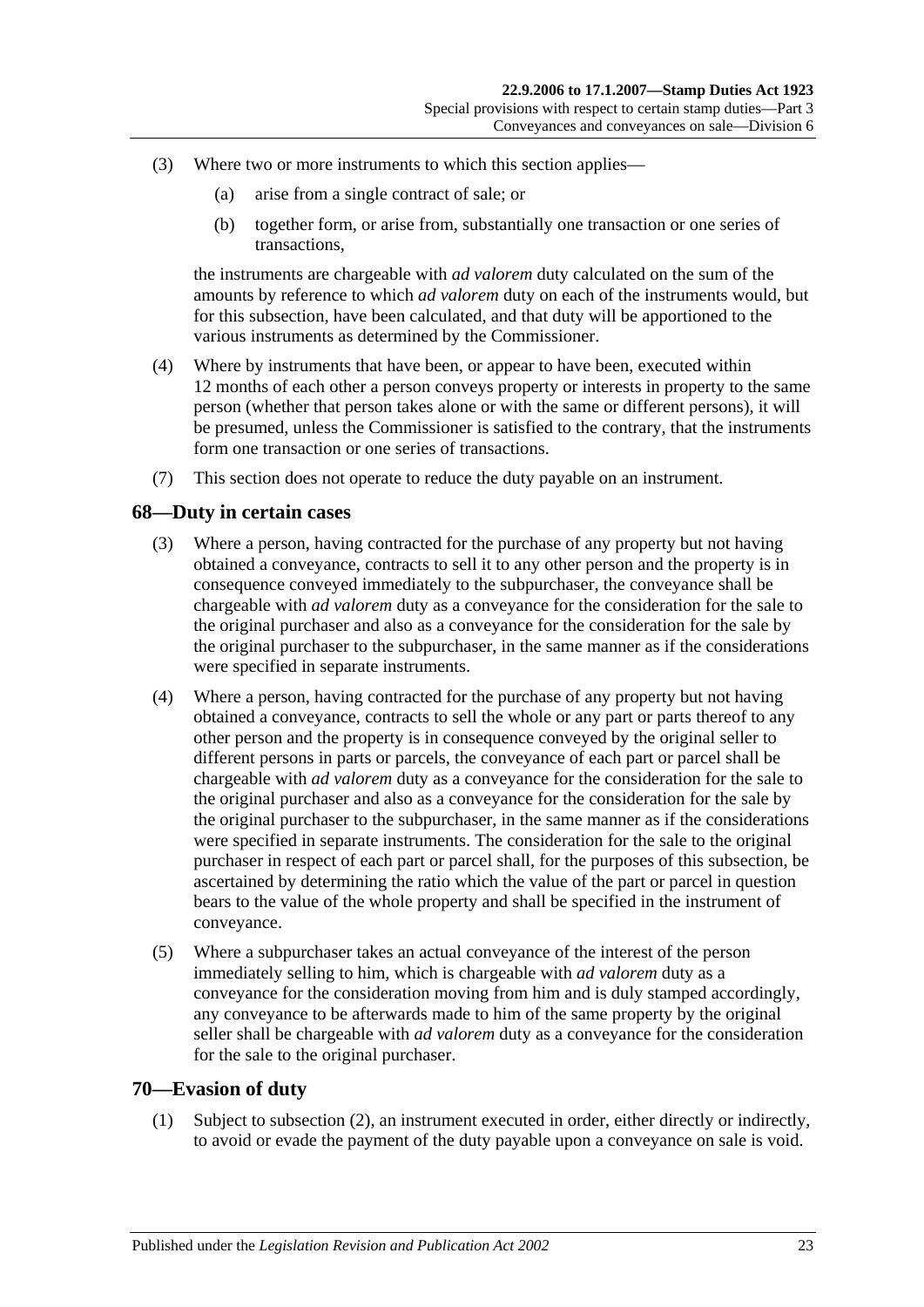<span id="page-41-0"></span>(2) Where a third party relying in good faith on an instrument that is void by virtue of [subsection](#page-40-0) (1) purports to acquire an interest in property subject to the instrument, the instrument shall, for the purposes of that transaction, be treated as valid, provided that it is duly stamped as a conveyance on sale.

## **71—Instruments chargeable as conveyances operating as voluntary dispositions** *inter vivos*

- (1) The value for the purposes of this Act of the property conveyed by any conveyance operating as a voluntary disposition *inter vivos* shall be declared in the conveyance.
- <span id="page-41-2"></span>(3) For the purposes of this Act, the following instruments shall, subject to this section, be deemed to be conveyances operating as voluntary dispositions *inter vivos*:
	- (a) an instrument to which [subsection](#page-41-1) (4) applies effecting or acknowledging, evidencing or recording, any of the following transactions:
		- (i) a transfer of property to a person who takes as trustee; or
		- (ii) a declaration of trust; or
		- (iii) the creation of an interest in property subject to a trust; or
		- (iv) a transfer of an interest in property subject to a trust; or
		- (v) the surrender or renunciation of an interest in property subject to a trust; or
		- (vi) the redemption, cancellation or extinguishment of an interest in property subject to a trust,

whether or not any consideration is given for the transaction; or

- (b) an instrument to which [paragraph](#page-41-2) (a) does not apply, being a conveyance that is not chargeable with duty as a conveyance on sale.
- <span id="page-41-1"></span>(4) This subsection applies to any instrument that relates to land, a financial product or a unit under a unit trust scheme, or an interest in land, a financial product or a unit under a unit trust scheme.
- (4a) A reference in [subsection](#page-41-1) (4) to a unit trust scheme does not include—
	- (a) an arrangement under the constitution of a managed investment scheme registered under Chapter 5C of the *Corporations Act 2001* of the Commonwealth; or
	- (b) an approved deposit fund or a pooled superannuation trust within the meaning of the *Superannuation Industry (Supervision) Act 1993* (Cwlth).
- <span id="page-41-3"></span>(5) Subject to [subsection](#page-43-0) (6), an instrument effecting or acknowledging, evidencing or recording, any of the following transactions shall be deemed not to be a conveyance operating as a voluntary disposition *inter vivos*:
	- (b) a transfer *in specie* of property of a company in liquidation made by the liquidator to a shareholder of the company;
	- (c) a transfer of any financial product issued by a public company to a person who takes as trustee, where—
		- (i) the beneficial interest in the property is, upon the transfer, vested in the transferor; and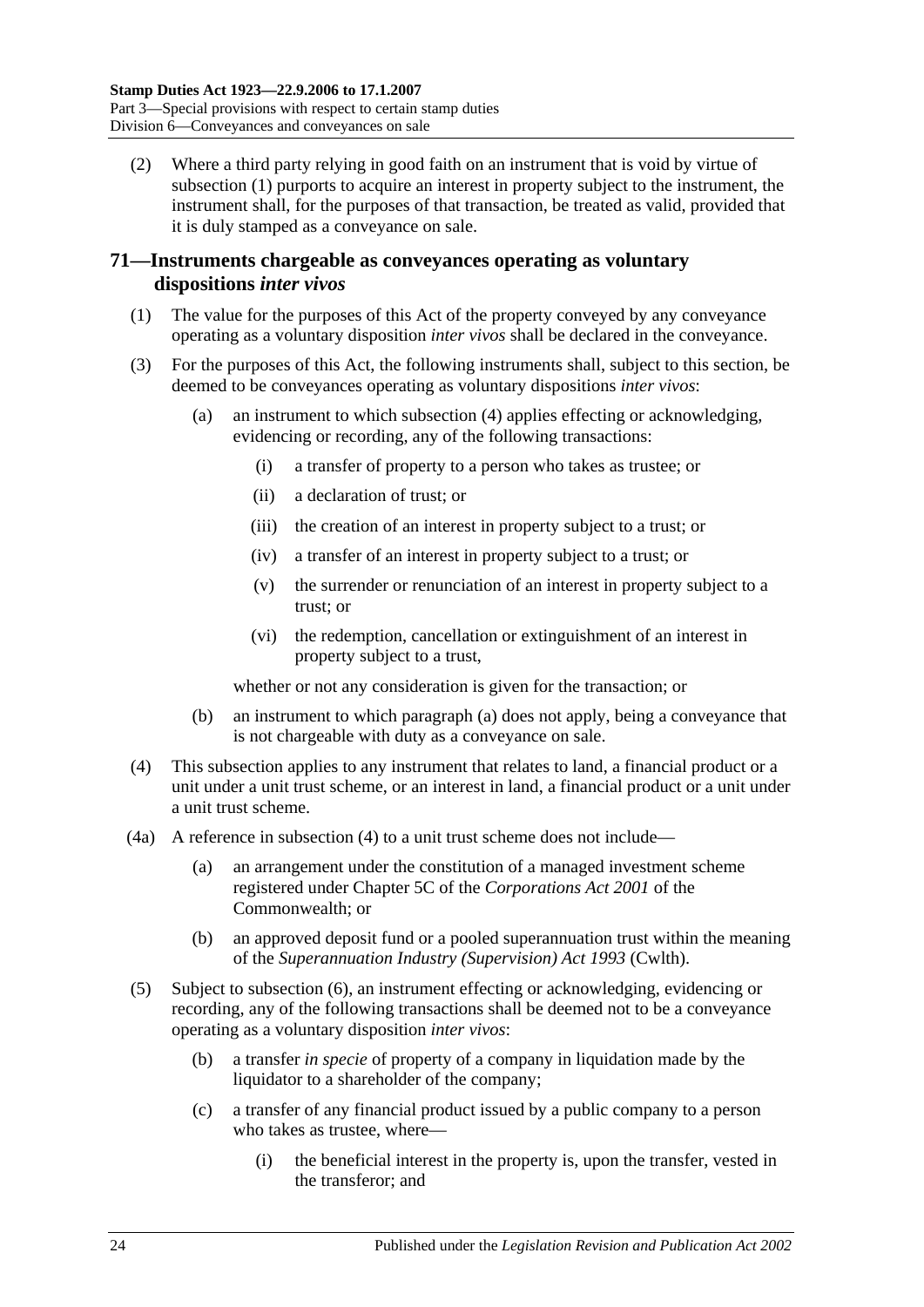- (ii) the transfer is not in pursuance of a sale;
- <span id="page-42-0"></span>(d) a transfer of property for the purpose of effectuating the retirement of a trustee or the appointment of a new trustee, where the Commissioner is satisfied that the transfer is not part of a scheme for conferring a benefit, in relation to the trust property, upon the new trustee or any other person, whether as a beneficiary or otherwise, to the detriment of the beneficial interest of any person;
- <span id="page-42-1"></span>(e) a transfer of property to a person who has a beneficial interest in the property by virtue of an instrument that is duly stamped, where—
	- (i) the beneficial interest arises under a trust of which the transferor is a trustee; and
	- $(ii)$ 
		- (A) the transferor or some other trustee or trustees of the trust obtained his, her or their interest in the property under one of the other paragraphs of this subsection (except [paragraph](#page-42-0) (d)); or
		- (B) the transferor or some other trustee or trustees of the trust obtained his, her or their interest in the property by virtue of an instrument duly stamped with *ad valorem* duty;
- (f) a transfer to a natural person who is an object of a discretionary trust of property or a beneficial interest in property subject to the discretionary trust, where—
	- (i) the discretionary trust was created by an instrument that is duly stamped; and
	- (ii) the Commissioner is satisfied that the discretionary trust was created wholly or principally for the benefit of that person or a family group of which that person is a member;
- (g) a transfer of a potential beneficial interest in property subject to a discretionary trust, where—
	- (i) the discretionary trust was created by an instrument that is duly stamped wholly or principally for the benefit of a family group; and
	- (ii) the transfer is made by one member of the family group to another member of the family group, or by a member of the family group by way of surrender or renunciation of the potential beneficial interest and another member of the family group is to continue as an object or beneficiary under the trust;
- (h) a transfer to or by a person in his capacity as the personal representative of a deceased person or the trustee of the estate of a deceased person, being a transfer made in pursuance of the provisions of the will of the deceased person or the laws of intestacy and not being a transfer in pursuance of a sale;
- (i) any variation of the terms of a trust, where the trust was created by an instrument that is duly stamped and the variation does not involve the creation or variation of any beneficial interest in property subject to the trust;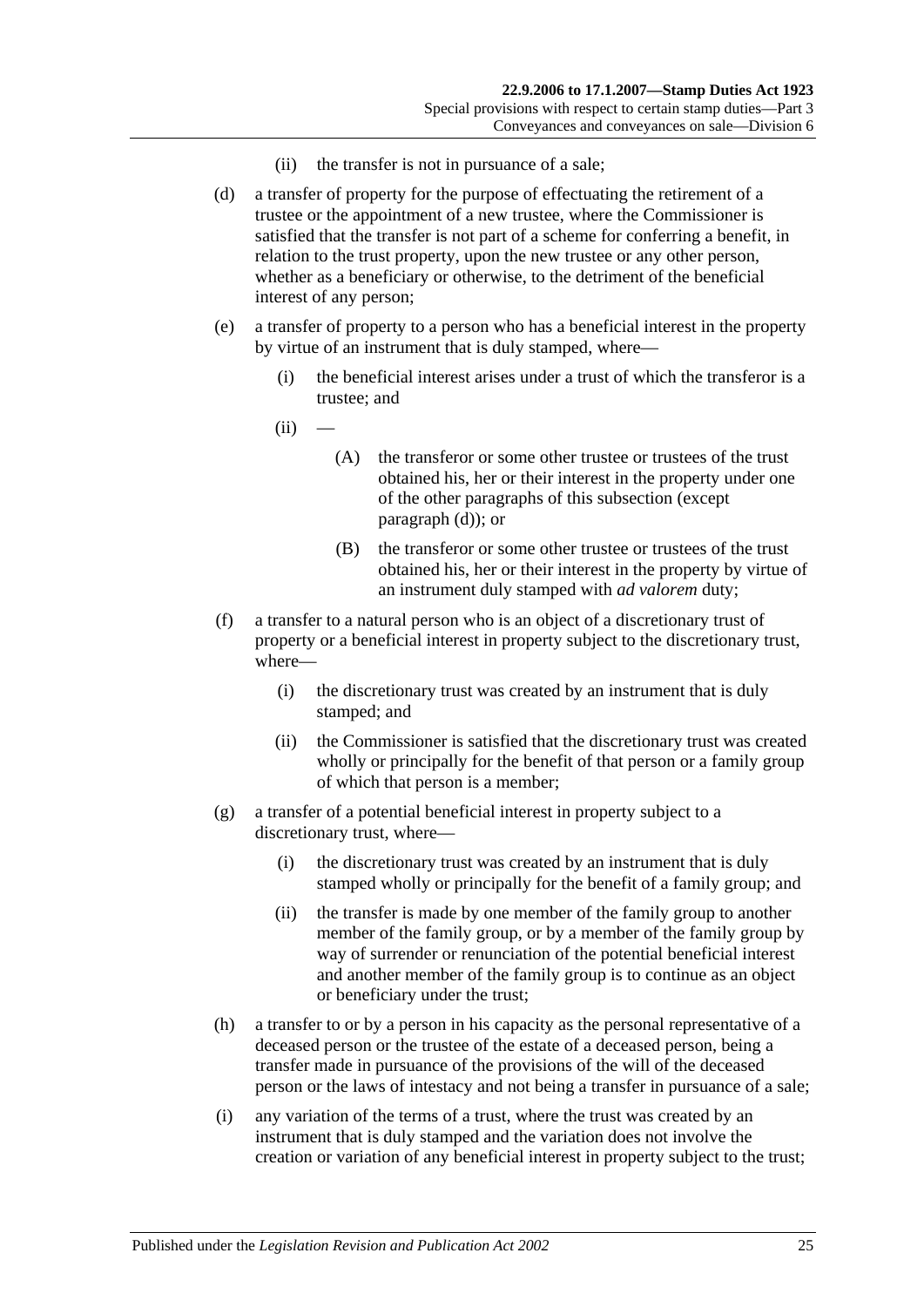- (ia) a transaction under which there is a *pro rata* increase or diminution of the number of units held by the unitholders in a unit trust so that each unitholder's holding, expressed as a proportion of the aggregate number of units, remains unaffected by the transaction;
- (j) a voluntary disposition of property that is wholly for charitable or religious purposes;
- (k) a transfer of a prescribed class.
- <span id="page-43-0"></span>(6) [Subsection](#page-41-3) (5) does not apply in relation to a transfer of property or a beneficial interest in property to a person who has, prior to the transfer, a beneficial interest in the property but who takes the property or interest transferred to him as trustee under a further trust.
- (7) For the purposes of [subsection](#page-42-1) (5)(e), a person who is an object of a discretionary trust by virtue of an instrument that is duly stamped shall not be regarded as having a beneficial interest in the trust property by virtue of an instrument that is duly stamped unless that person has been appointed to be a beneficiary under the discretionary trust by a further instrument that is duly stamped.
- (8) A conveyance operating as a voluntary disposition *inter vivos* that transfers a potential beneficial interest in, or in relation to, property subject to a discretionary trust shall, subject to this Act, be chargeable with duty as if it transferred the beneficial interest in the property that the transferee would have if the discretion under the discretionary trust were so exercised as to confer upon him the greatest benefit in relation to that property that can be conferred upon him under the discretionary trust.
- (9) An instrument that acknowledges, evidences or records a transaction of a kind referred to in [subsection](#page-41-2) (3)(a) (not being a copy within the meaning of [section](#page-14-0) 19A that is duly stamped) shall, for the purposes of this Act, be deemed to have effected the transaction and to have been executed by the parties to the transaction at the same time as the transaction took place.
- (10) For the purposes of this Act, in determining the value of property transferred by a conveyance operating as a voluntary disposition *inter vivos*, no regard shall be had to the fact that the person to whom the property is transferred takes or is to hold the property subject to a trust or has a beneficial interest in the property.
- <span id="page-43-2"></span>(11) Notwithstanding any other provisions of this Act but subject to [subsection](#page-43-1) (11a), the rate of duty chargeable in respect of a conveyance operating as a voluntary disposition *inter vivos* of a financial product shall, if that conveyance is made in pursuance of sale, be the rate fixed by [Schedule 2](#page-102-0) in respect of a conveyance or transfer on sale of a financial product or, as the case may require, in respect of a return lodged pursuant to [section](#page-78-0) 90D.
- <span id="page-43-1"></span>(11a) [Subsection](#page-43-2) (11) does not apply in relation to a statement under [Part 4.](#page-86-0)
- <span id="page-43-3"></span>(12) Where an instrument of a kind referred to in [subsection](#page-41-2) (3)(a) is duly stamped under this Act, the Commissioner shall, upon application and production of that instrument, stamp any other instrument of a kind referred to in [subsection](#page-41-2) (3)(a) that he is satisfied relates to the same transaction with a particular stamp denoting that it is duly stamped.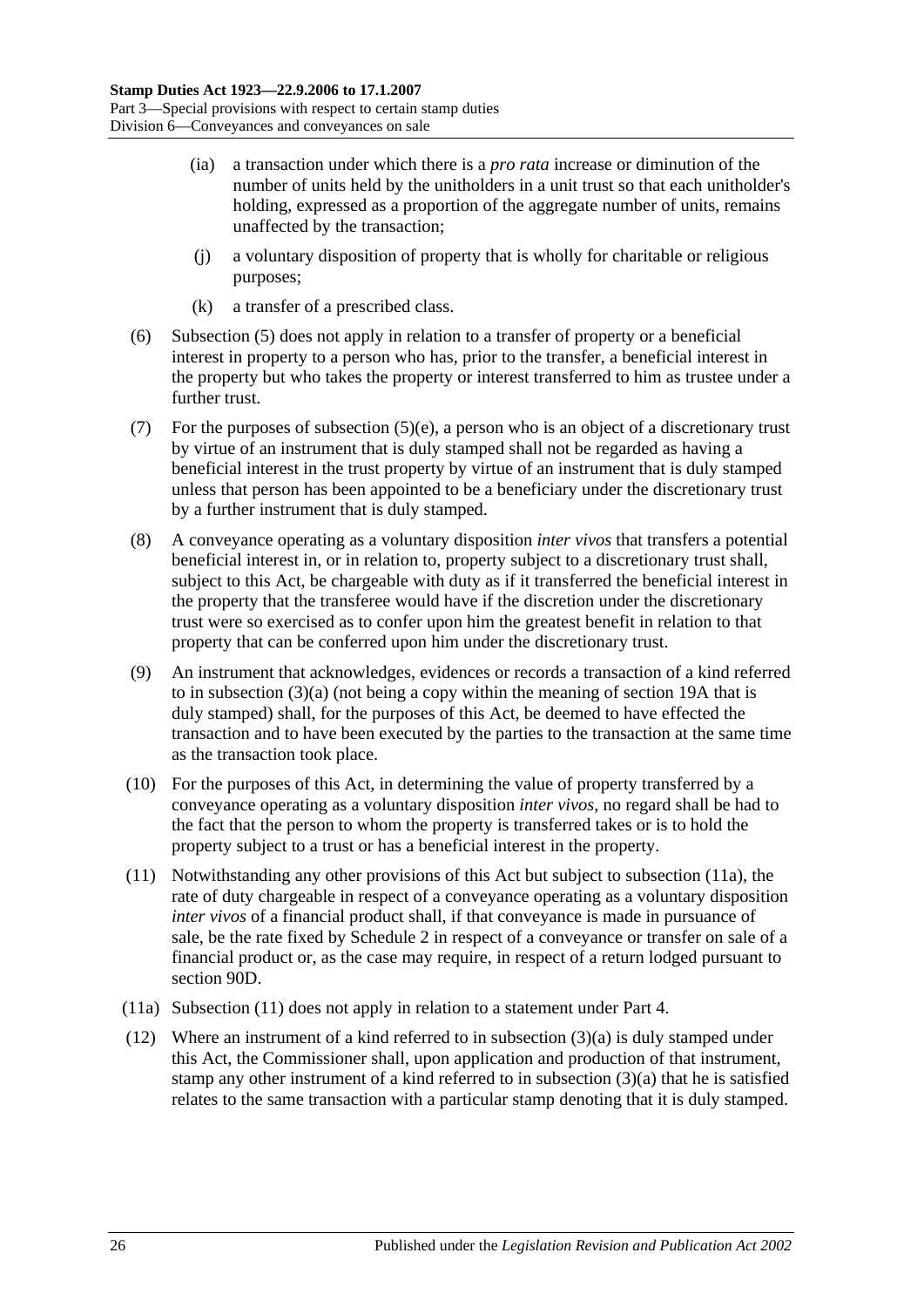- (13) Without limiting the generality of [subsection](#page-43-3) (12), where an instrument that is duly stamped transfers or creates, or acknowledges, evidences or records, the transfer or creation of any property or interest in property and the person to or in whom the property or interest in property is transferred or vested takes the property or interest in property as trustee, the Commissioner shall, upon application and production of that instrument, stamp any declaration of trust or other instrument that acknowledges, evidences or records the fact that the person took the property or interest in property as trustee with a particular stamp denoting that it is duly stamped.
- (14) Notwithstanding any other provisions of this Act, where—
	- (a) property has been transferred to a person who took as trustee; and
	- (b) that property is subsequently transferred back to the transferor; and
	- (c) the Commissioner is satisfied that no person other than the transferor under the first transfer has had a beneficial interest in the property during the period elapsing between the transfers,

the Commissioner shall, if *ad valorem* duty was paid in respect of the first transfer, upon application, refund to the person who paid that duty an amount equal to the difference between the amount of the duty and ten dollars.

<span id="page-44-0"></span>(15) In this section—

*family group* means a group of persons connected by an unbroken series of relationships of consanguinity or affinity;

*public company* means a public company within the meaning of the *Corporations Act 2001* of the Commonwealth;

*trust* includes an implied trust or a discretionary trust;

*trustee* includes—

- (a) a trustee under an implied trust; or
- (b) a person who holds property subject to a discretionary trust.

# **71AA—Instruments disclaiming etc an interest in the estate of a deceased person**

- (1) This section applies to an instrument under which a person who is, or may be, entitled to share in the distribution of the estate of a deceased person—
	- (a) disclaims an interest in the estate; or
	- (b) assigns or transfers an interest in the estate to another.
- (2) An instrument to which this section applies is taken to be a conveyance of property operating as a voluntary disposition *inter vivos* (whether or not consideration is given for the transaction).
- (3) For the purpose of calculating *ad valorem* duty payable on an instrument to which this section applies, the value of the interest subject to the conveyance is to be determined as if the estate had been distributed and the interest were an interest in possession.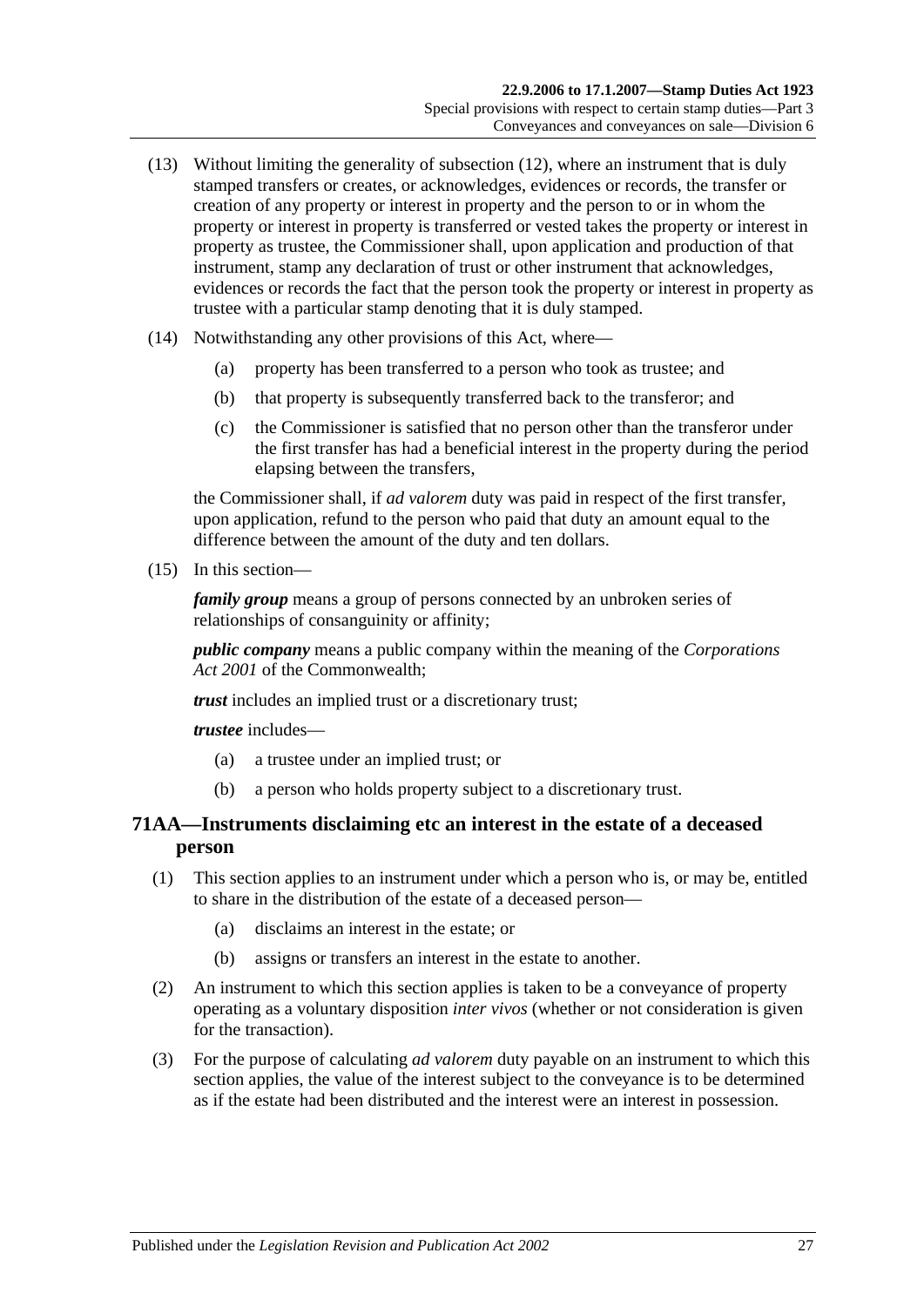# **71A—Provision where trust property distributed** *in specie*

If any will or any instrument by which any trust is declared contains a direction to convert any property into money and to pay the proceeds to any beneficiary and, instead of converting the property into money the executor, administrator or trustee, as the case may be, conveys the property *in specie* to the beneficiary, the conveyance shall not be chargeable with duty as a conveyance on sale or as a conveyance operating as a voluntary disposition *inter vivos* if, in the case of a trust other than a trust declared by a will, the beneficiary is beneficiary by virtue of an instrument that is duly stamped.

## **71B—Partition or division of property**

- (1) Where upon the partition or division of any property any consideration exceeding in amount or value two hundred dollars is paid or given, or agreed to be paid or given, for equality, the instrument by which the partition or division is effected shall be charged with duty as if it were a conveyance on sale and that consideration were equal to the value of the property.
- (2) If the consideration for equality is (in amount or value) two hundred dollars or less, the instrument by which the partition or division is effected is entirely exempt from duty.
- (4) This section applies only in relation to a conveyance for the partition or division of property between members of a family group.
- (5) In this section—

*family group* has the meaning assigned to that expression by [section](#page-44-0) 71(15).

## **71C—Concessional rates of duty in respect of purchase of first home etc**

- <span id="page-45-1"></span><span id="page-45-0"></span>(1) Where upon an application made on or after 9 August, 1989, in a manner and form determined by the Commissioner and supported by such evidence as he may require the Commissioner is satisfied—
	- (a) that the applicant or applicants—
		- (i) are natural persons; and
		- (ii) on or after the fifteenth day of September, 1979, entered into a contract for the purchase of a relevant interest in land or for the purchase of shares in a company that confer a right to occupy land of the company; and
		- (iii) are the sole purchasers of the land or the shares; and
		- $(iv)$ 
			- (A) have entered into a contract for the construction of a dwelling house on the land and intend to occupy the dwelling house as their principal place of residence within 12 months of completion of construction; or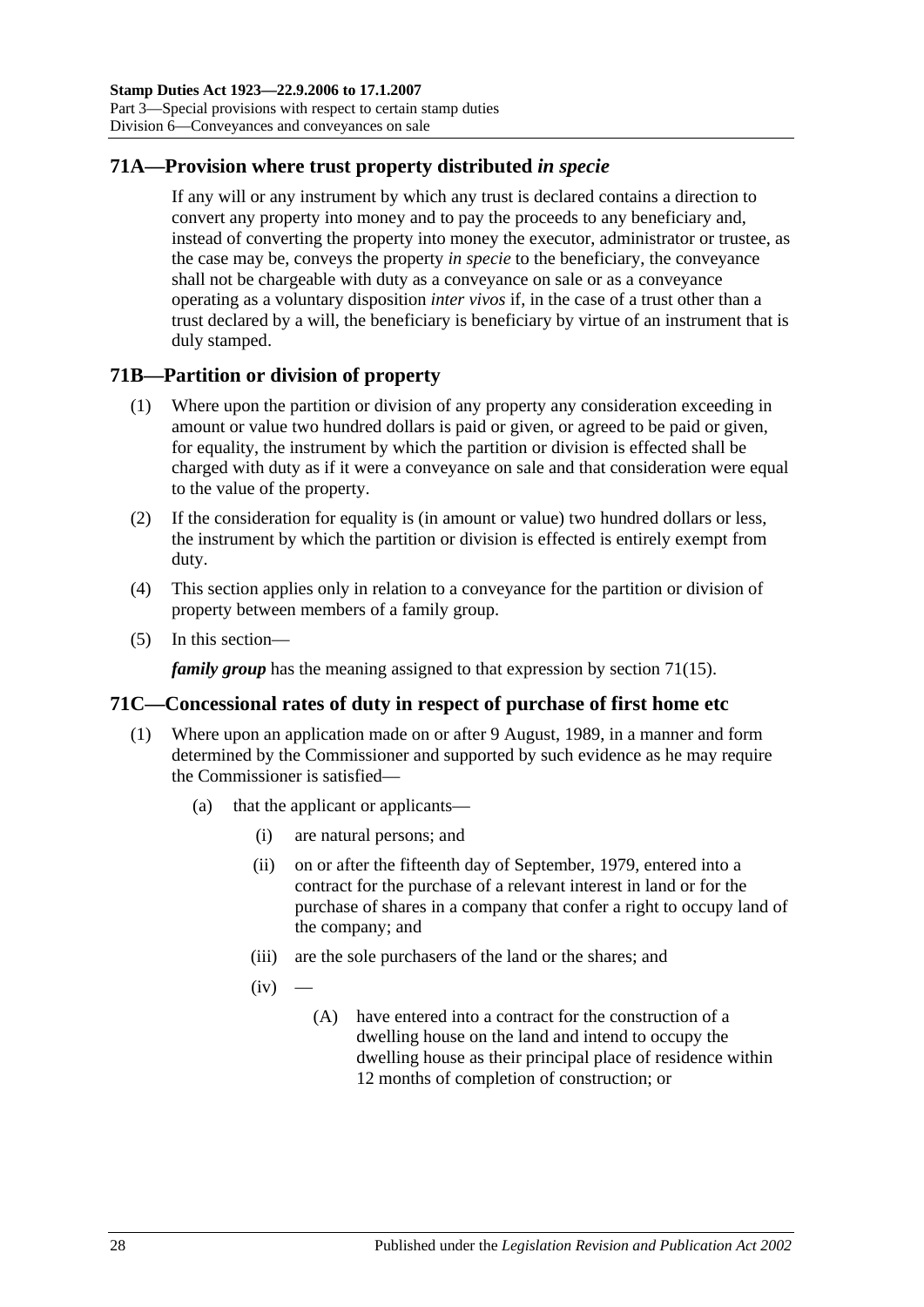- (B) where there is presently a dwelling house on the land—were occupying that dwelling house as their principal place of residence at the date of the conveyance, or intend to so occupy the dwelling house within 12 months of the date of the conveyance; and
- (ab) where the relevant contract is entered into on or after 1 September 1992—that the amount by reference to which duty would, apart from this section, be calculated does not exceed the prescribed maximum; and
- (b) that no party to the application has previously—
	- (i) occupied a dwellinghouse (except as a minor) either in the State or elsewhere in pursuance of a relevant interest of that party in the dwellinghouse (other than an interest arising under an agreement with the South Australian Housing Trust relating to the purchase of the dwelling house to which the application relates) or any interest of that party in shares conferring a right to occupy the dwellinghouse; or
	- (ii) received the benefit of this section,

<span id="page-46-0"></span>this section applies to a conveyance under which the land or shares are conveyed to the purchaser or purchasers.

- (1a) [Subsection](#page-46-0) (1)(b)(ii) does not apply to an applicant who is the occupier of a Housing Trust home and who is purchasing the home under an agreement with the South Australian Housing Trust if the Commissioner is satisfied—
	- (a) that the conveyance to which the application relates arises from that agreement; and
	- (b) that the applicant previously received the benefit of this section only in relation to another conveyance arising from the same agreement.
- (1b) If the Commissioner is satisfied on an application under this section—
	- (a) that the conveyance relates to a genuine farm; and
	- (b) that the conveyance would be one to which this section applies if it related only to the relevant component of the genuine farm,

this section applies to a notional conveyance of the relevant component of the genuine farm.

- (2) The duty payable upon a conveyance or notional conveyance to which this section applies will, if it gives effect to a relevant contract entered into before 27 May 2004, be as follows:
	- (a) where the amount by reference to which the duty would, apart from this section, be calculated does not exceed the prescribed amount—no duty will be payable; or
	- (b) where the amount by reference to which the duty would, apart from this section, be calculated exceeds the prescribed amount—
		- (i) where the relevant contract was entered into before 1 September 1992—the duty payable will be the amount payable apart from this section less \$2 130: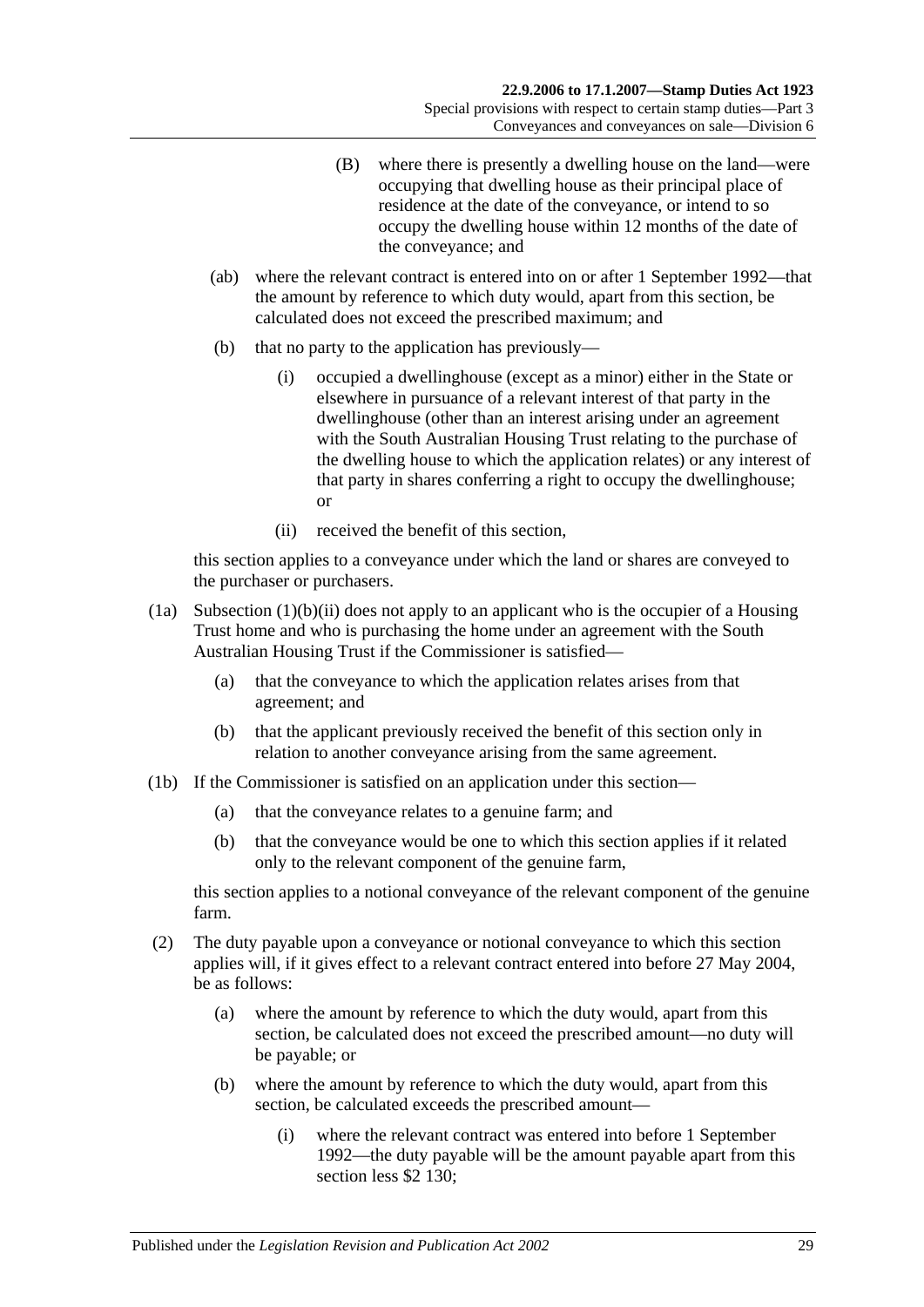(ii) where the relevant contract is entered into on or after 1 September 1992—the duty payable will be an amount calculated in accordance with the following formula:

$$
A = B - \left(C - D \frac{(E - F)}{1000}\right)
$$

where

*A* is the amount of duty payable

*B* is the amount of duty payable apart from this section

*C* is—

where the relevant contract is entered into during the period commencing on 1 February 1997 and ending on 31 January 1998—\$2 830;

in any other case—\$2 130

 $\overline{D}$  is—

where the relevant contract is entered into during the period commencing on 1 February 1997 and ending on 31 January 1998—56;

in any other case—42

*E* is the amount by reference to which duty would, apart from this section, be calculated (any fractional part of \$1 000 being rounded up to the next multiple of \$1 000)

*F* is the prescribed amount.

- <span id="page-47-0"></span>(3) The duty payable upon a conveyance or notional conveyance to which this section applies will, if it gives effect to a relevant contract entered into on or after 27 May 2004, be as follows:
	- (a) where the amount by reference to which the duty would, apart from this section, be calculated (the *property value*) does not exceed \$80 000—no duty will be payable;
	- (b) where the property value exceeds \$80 000 but does not exceed \$100 000—the duty payable is the relevant percentage of the duty that would, apart from this section, be payable;

In [paragraph](#page-47-0) (b), the *relevant percentage* is a percentage in a range beginning at 2.5% for a property value of \$81 000, increasing in steps of 2.5% for each additional \$1 000 of property value, and ending at 50% for a property value of \$100 000.

(c) where the property value exceeds \$100 000 but does not exceed \$150 000—the duty payable will be 50% of the duty that would, apart from this section, be payable;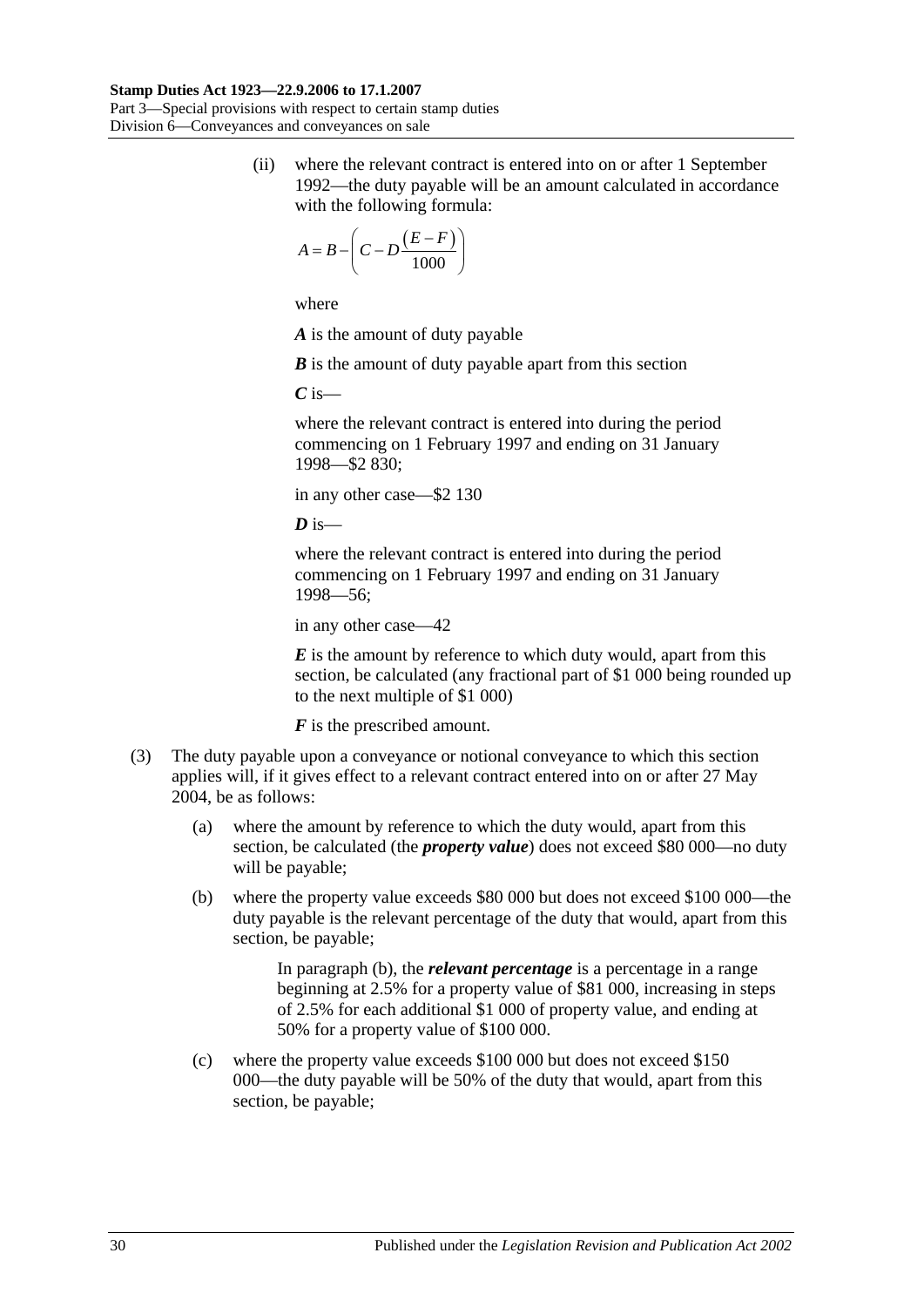- (d) the maximum concession under this subsection (\$2 415) is reached at a property value of \$150 000 and where the property value exceeds \$150 000 but does not exceed \$250 000 the amount of duty payable is the amount that would, apart from this section, be payable less a concession calculated by reducing the maximum concession by \$24 for each additional \$1 000 by which the property value exceeds \$150 000;
- (e) where the property value exceeds \$250 000—no concession applies.

**Note—**

For the purposes of this subsection, property values are to be expressed to the nearest multiple of \$1 000 and if a property value lies exactly at the mid point between two multiples of \$1 000, the property value is to be rounded down to the lower of those multiples.

- (4) Where the Commissioner is satisfied by such evidence as the Commissioner may require that—
	- (a) a person or persons who have paid stamp duty on a conveyance would have been entitled to the benefit of this section in respect of the conveyance if when it was submitted for stamping the requirements of [subsection](#page-45-0)  $(1)(a)(iv)$ had been satisfied; and
	- (b) the person or persons occupied, as their principal place of residence, a dwelling house constructed subsequent to the conveyance, on the land comprised in the conveyance, or under rights conferred by shares comprised in the conveyance, within 2 years of the date of the conveyance,

the Commissioner must refund to that person or those persons any duty in excess of the amount that would have been payable if the conveyance had been stamped under this section.

- (5) Where, on the conveyance of a genuine farm, the amount by reference to which duty would, apart from this section, be calculated exceeds the prescribed maximum, the duty payable on the conveyance is calculated as follows:
	- (a) first, calculate the duty on the conveyance apart from this section;
	- (b) then, subtract from this amount the duty that would be payable apart from this section on a notional conveyance of the relevant component of the farm;
	- (c) finally, add to this amount the duty calculated on the notional conveyance in accordance with this section.
- (6) In this section—

*dwelling house* does not include residential premises that form part of industrial or commercial premises;

*genuine farm* means land as to which the Commissioner is satisfied—

- (a) the land is to be used for primary production by the person seeking the benefit of this section; and
- (b) the land is, by itself, or in conjunction with other land owned by that person, capable of supporting economically viable primary production operations;

*Housing Trust home* means residential premises owned by the South Australian Housing Trust;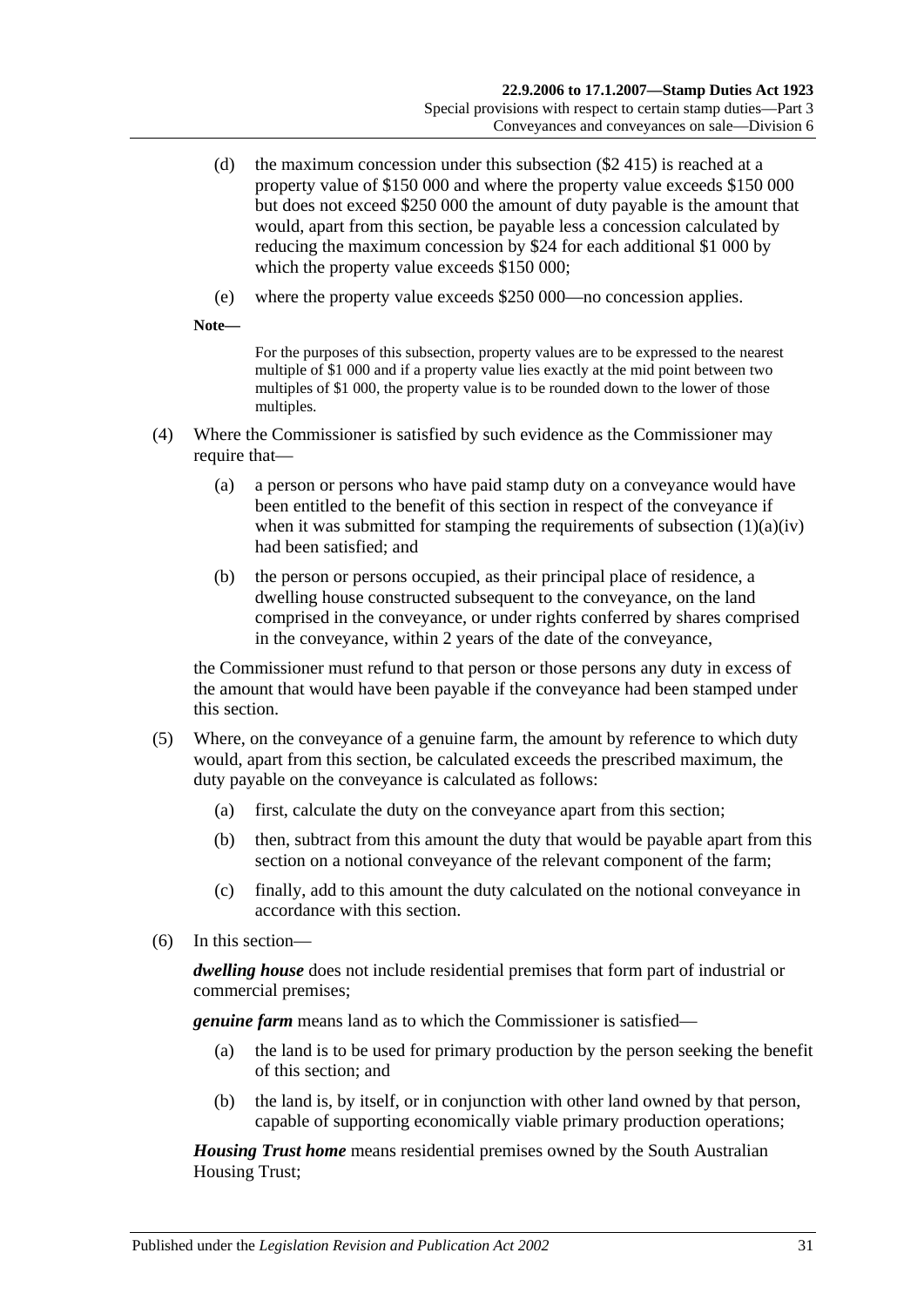*perpetual lease* means a perpetual lease under the *[Crown Lands Act](http://www.legislation.sa.gov.au/index.aspx?action=legref&type=act&legtitle=Crown%20Lands%20Act%201929) 1929*;

#### *prescribed amount* means—

- (a) where the relevant contract is entered into during the period commencing on 1 February 1997 and ending on 31 January 1998—\$100 000;
- (b) in any other case—\$80 000;

*prescribed maximum* means—

- (a) where the relevant contract is entered into during the period commencing on 1 February 1997 and ending on 31 January 1998—\$150 000;
- (b) in any other case—\$130 000;

*relevant component* of a genuine farm means the part of the farm constituted by the dwelling house and its curtilage, or the part of the land that is to constitute the site and curtilage of a dwelling house that is to be constructed;

*relevant contract* means the contract relied on by an applicant under this section to satisfy the requirements of [subsection](#page-45-1)  $(1)(a)(ii)$ ;

*relevant interest*, in relation to land or a dwelling house, means any estate or interest conferring a right to possession, including any such estate or interest arising under a perpetual lease but not including any other leasehold estate or interest.

(7) This section applies to a conveyance first lodged with the Commissioner for stamping on or after 9 August, 1989.

# **71CA—Exemption from duty in respect of Family Law instruments**

(1) In this section—

*Family Law agreement* means—

- (a) a maintenance agreement; or
- (b) a financial agreement; or
- (c) a splitting agreement;

*Family Law order* means an order of a court under Part VIII, VIIIA or VIIIB of the *Family Law Act 1975* of the Commonwealth;

*flag lifting agreement* has the same meaning as in Part VIIIB of the *Family Law Act 1975* of the Commonwealth;

*financial agreement* means a financial agreement made under section 90B, 90C or 90D of the *Family Law Act 1975* of the Commonwealth that, under that Act, is binding on the parties to the agreement;

*maintenance agreement* means—

- (a) a maintenance agreement approved by a court by order under section 87 of the *Family Law Act 1975* of the Commonwealth; or
- (b) a maintenance agreement registered in a court under section 86 of the *Family Law Act 1975* of the Commonwealth or under regulations made pursuant to section 89 of that Act;

*marriage* includes a marriage that is void and thus liable to annulment, and *married* has a corresponding meaning;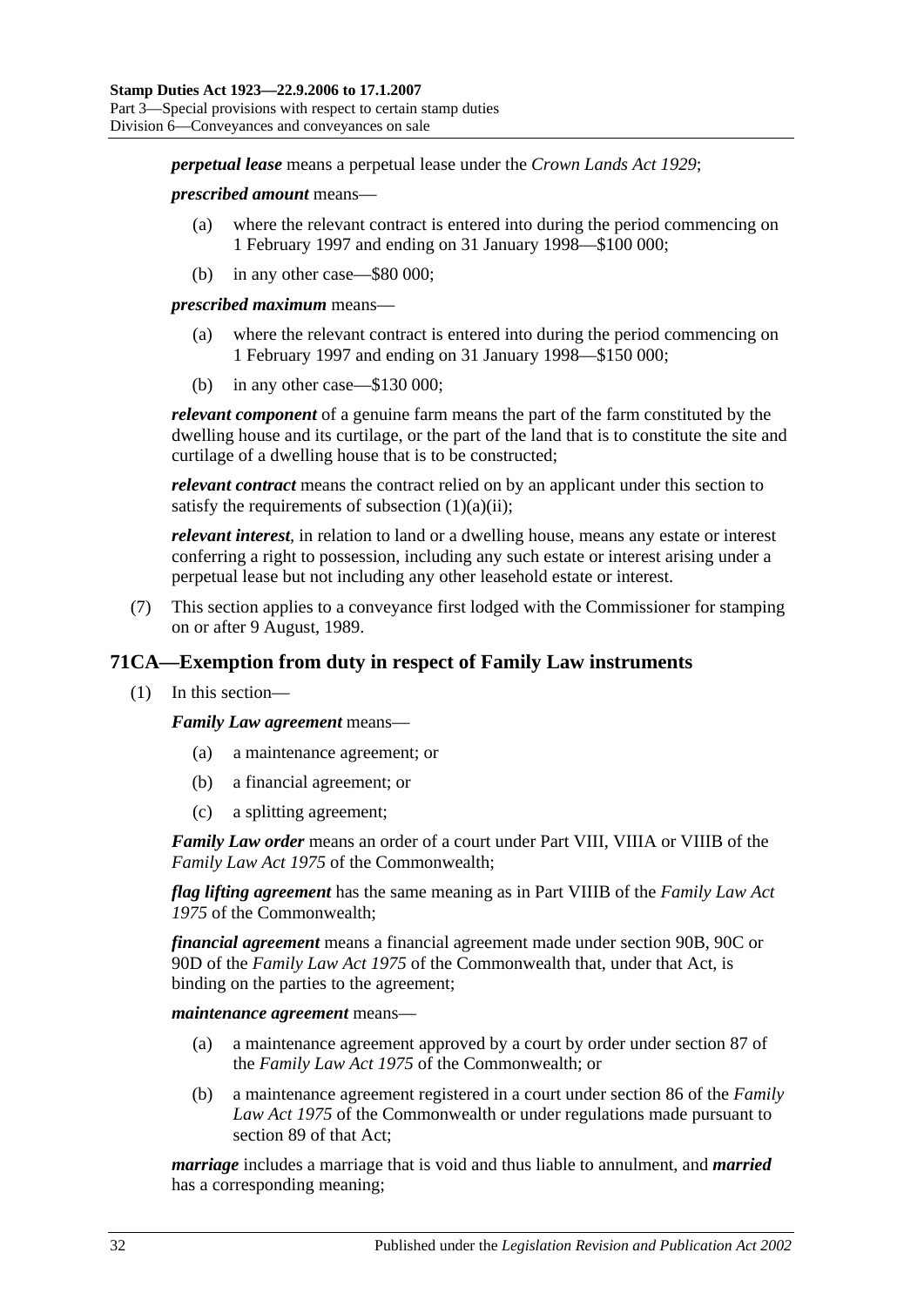#### *splitting agreement* means—

- (a) a flag lifting agreement; or
- (b) a superannuation agreement,

that has effect under Part VIIIB of the *Family Law Act 1975* of the Commonwealth;

*superannuation agreement* has the same meaning as in Part VIIIB of the *Family Law Act 1975* of the Commonwealth;

#### *superannuation fund* means—

- (a) a superannuation fund within the meaning of the *Superannuation Industry (Supervision) Act 1993* of the Commonwealth; or
- (b) an approved deposit fund within the meaning of the *Superannuation Industry (Supervision) Act 1993* of the Commonwealth; or
- (c) a retirement savings account within the meaning of the *Retirement Savings Accounts Act 1997* of the Commonwealth; or
- (d) an account within the meaning of the *Small Superannuation Accounts Act 1995* of the Commonwealth;

<span id="page-50-0"></span>*trustee* of a superannuation fund means—

- (a) if the fund has a trustee (within the ordinary meaning of that word)—the trustee of the fund; or
- (b) if [paragraph](#page-50-0) (a) does not apply and a person is identified in accordance with the regulations as the trustee of a fund for the purposes of this definition—the person identified in accordance with the regulations; or
- (c) in any other case—the person who manages the fund,

and includes any other person who has power to make payments to the members of a superannuation scheme or plan that is constituted by, or incorporates, a superannuation fund.

- (2) The following instruments are exempt from stamp duty:
	- (a) a Family Law agreement;
	- (b) a deed or other instrument (including an application to transfer registration of a motor vehicle) to give effect to, or consequential on—
		- (i) a Family Law agreement; or
		- (ii) a Family Law order,
		- if—
			- (iii) the marriage to which the agreement or order relates has been dissolved or annulled, or the Commissioner is satisfied that the marriage to which the agreement or order relates has broken down irretrievably; and
			- (iv) the instrument—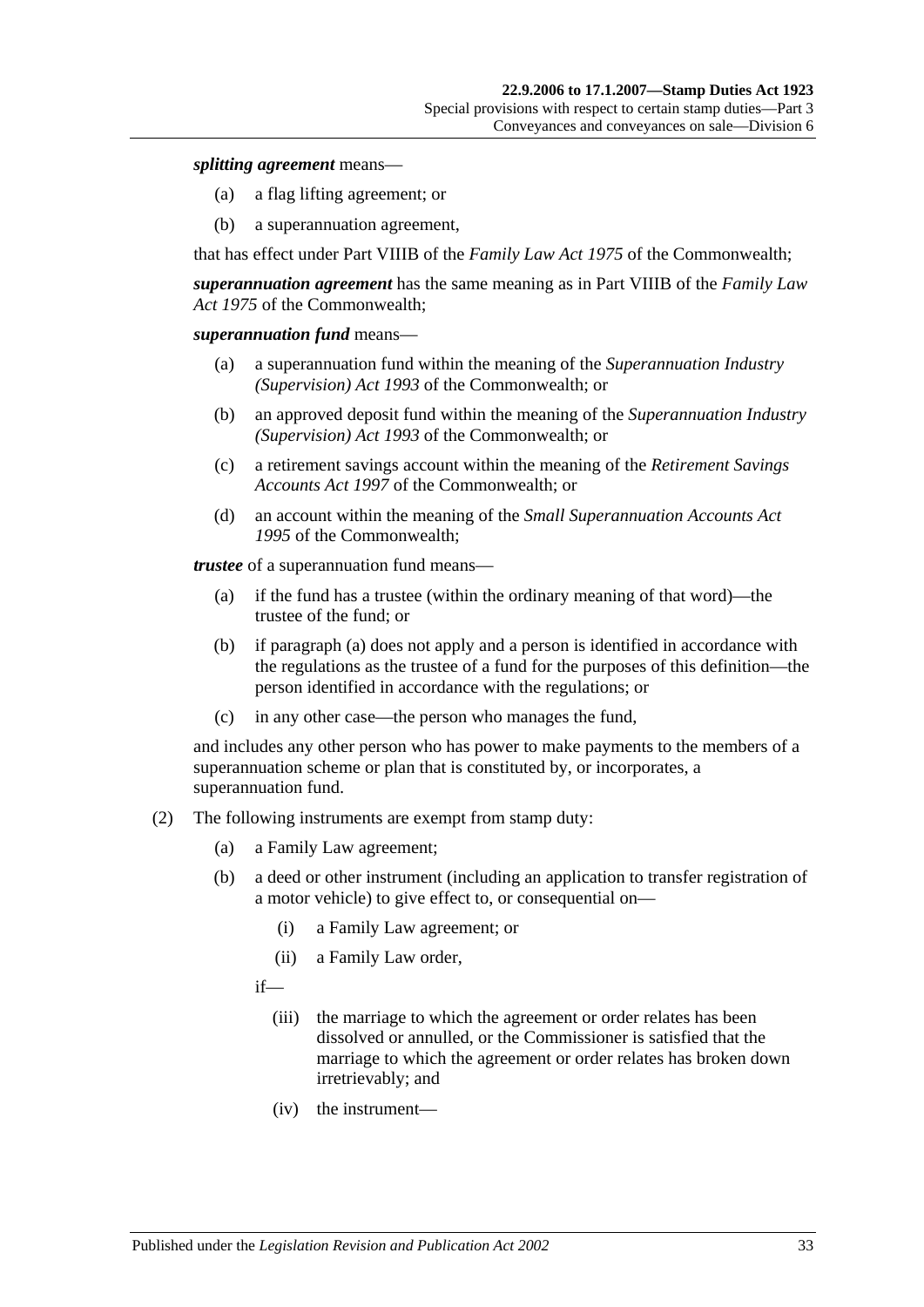- (A) provides for the disposition of property between the parties to the marriage (or former marriage) and no other person, other than a trustee of a superannuation fund (if relevant), takes or is entitled to take an interest in property in pursuance of the instrument; or
- (B) in the case of an application to transfer registration of a motor vehicle—is consequential on a disposition of property between the parties to the marriage (or former marriage); and
- (v) at the time of the execution of the instrument the parties were, or had been, married to each other;
- (c) a deed or other instrument executed by a trustee of a superannuation fund to give effect to, or consequential on—
	- (i) a Family Law agreement; or
	- (ii) a Family Law order; or
	- (iii) the provisions of any Act or law (including an Act or subordinate legislation of the Commonwealth) relating to the transfer or disposition of property or any entitlements on account of a Family Law agreement or Family Law order.
- (3) Where an instrument was not exempt from stamp duty under this section by reason only that—
	- (a) the marriage of the 2 persons had not been dissolved or annulled; and
	- (b) the Commissioner was not satisfied that the marriage of the 2 persons had broken down irretrievably,

a party to the marriage who paid stamp duty on the instrument is entitled to a refund of the duty—

- (c) if the marriage is subsequently dissolved or annulled; or
- (d) if the Commissioner is subsequently satisfied that the marriage has broken down irretrievably.
- (4) The Commissioner may require a party to an instrument in respect of which an exemption is claimed under this section to provide such evidence (verified, if the Commissioner so requires, by statutory declaration) as the Commissioner may require for the purpose of determining whether the instrument is exempt from duty under this section.
- (5) This section, as re-enacted by the *[Stamp Duties \(Miscellaneous\) Amendment Act 2004](http://www.legislation.sa.gov.au/index.aspx?action=legref&type=act&legtitle=Stamp%20Duties%20(Miscellaneous)%20Amendment%20Act%202004)*, applies—
	- (a) in relation to Family Law agreements—both prospectively and retrospectively;
	- (b) in relation to any other kind of instrument—to instruments executed after the commencement of that Act.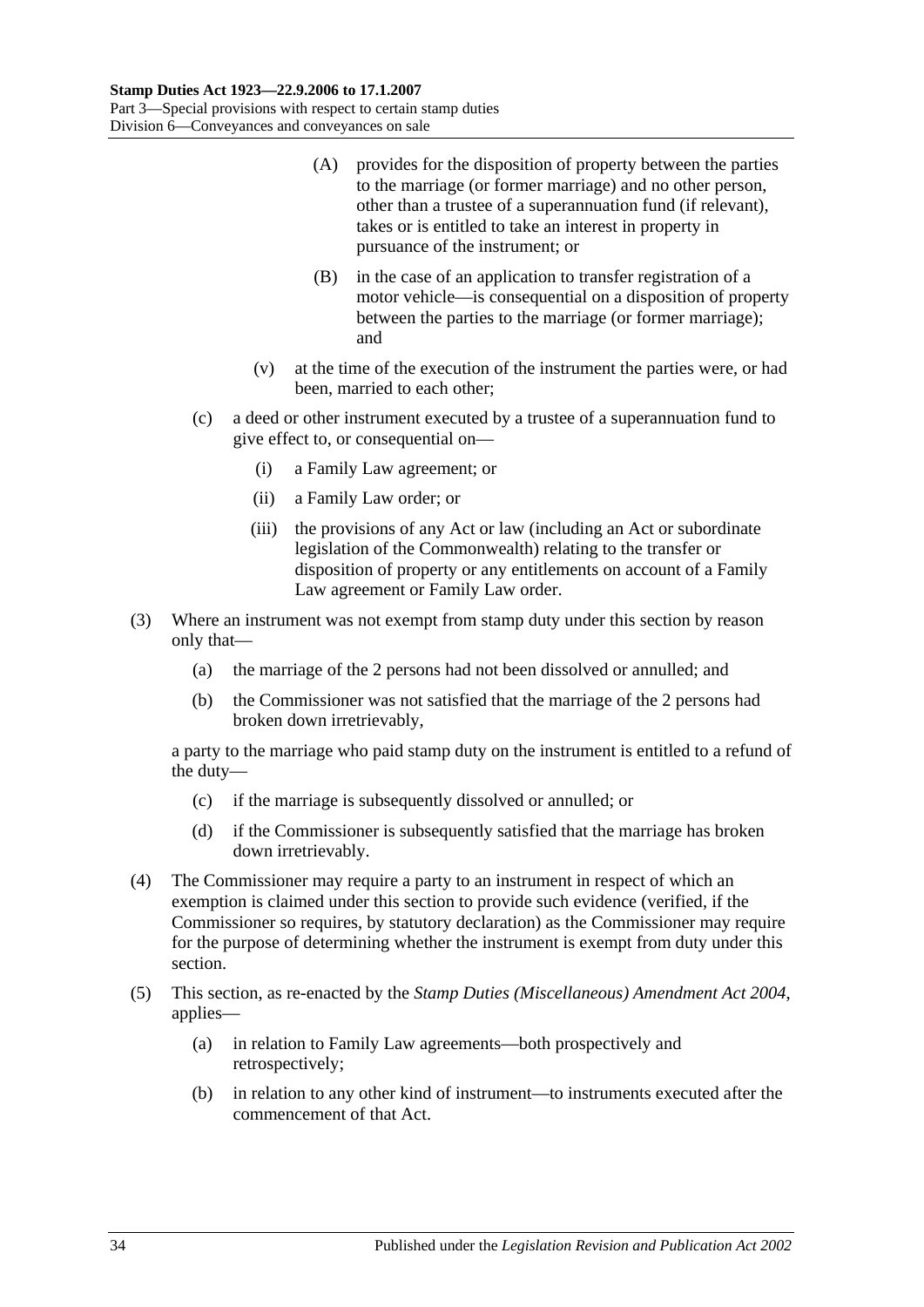# **71CB—Exemption from duty in respect of certain transfers between spouses or former spouses**

(1) In this section—

### *matrimonial home* means—

- (a) in relation to spouses—their principal place of residence of which both or either of them is owner;
- (b) in relation to former spouses—their last principal place of residence of which both or either of them was owner,

but does not include premises that form part of industrial or commercial premises;

*spouses* includes persons who have cohabited continuously as de facto husband and wife for at least three years.

- (2) Subject to [subsection](#page-52-0) (3), an instrument of which the sole effect is—
	- (a) to transfer—
		- (i) an interest in the matrimonial home; or
		- (ii) registration of a motor vehicle,

between parties who are spouses or former spouses; or

(b) to register a motor vehicle in the name of a person whose spouse or former spouse was the last registered owner of the vehicle (either alone or jointly with the person),

is exempt from stamp duty.

- <span id="page-52-0"></span>(3) An instrument described in subsection (2) between parties who are former spouses is only exempt from stamp duty if the Commissioner is satisfied that the instrument has been executed as a result of the irretrievable breakdown of the parties' marriage or de facto relationship.
- (4) Where an instrument was not exempt from stamp duty under this section by reason only that the Commissioner was not satisfied that the instrument had been executed as a result of the irretrievable breakdown of the parties' marriage or de facto relationship, the party by whom stamp duty was paid on the instrument is entitled to a refund of the duty if the Commissioner is subsequently satisfied that the instrument had been executed as a result of the irretrievable breakdown of the parties' marriage or de facto relationship.
- (5) The Commissioner may require a party to an instrument in respect of which an exemption is claimed under this section to provide such evidence (verified, if the Commissioner so requires, by statutory declaration) as the Commissioner may require for the purpose of determining whether the instrument is exempt from duty under this section.
- (6) This section applies in relation to instruments executed after its commencement.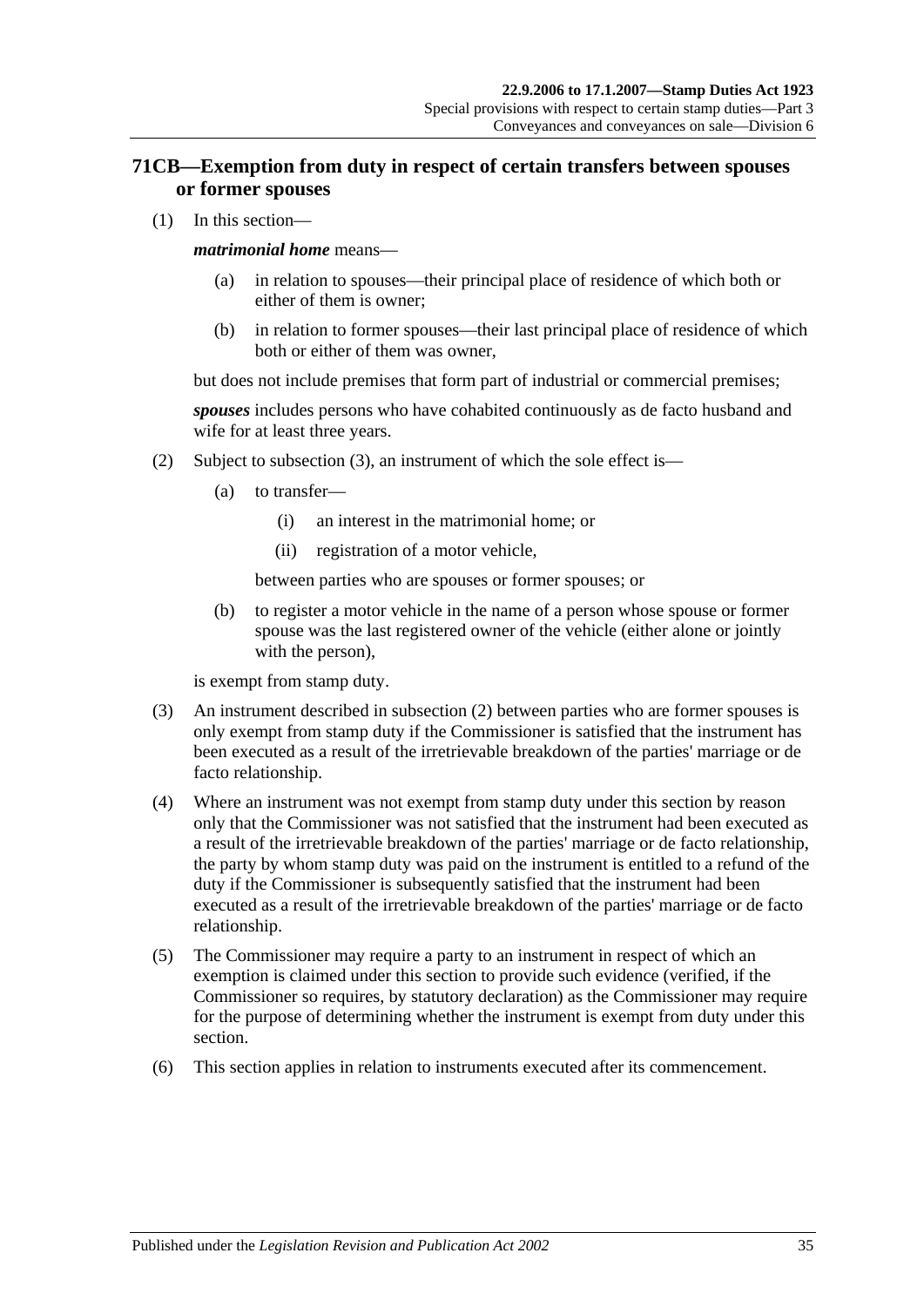# **71CBA—Exemption from duty in respect of cohabitation agreements or property adjustment orders**

(1) In this section—

*certificated cohabitation agreement* means a cohabitation agreement that is a certificated agreement within the meaning of the *[De Facto Relationships Act](http://www.legislation.sa.gov.au/index.aspx?action=legref&type=act&legtitle=De%20Facto%20Relationships%20Act%201996) 1996*;

*cohabitation agreement* means a cohabitation agreement under Part 2 of the *[De Facto](http://www.legislation.sa.gov.au/index.aspx?action=legref&type=act&legtitle=De%20Facto%20Relationships%20Act%201996)  [Relationships Act](http://www.legislation.sa.gov.au/index.aspx?action=legref&type=act&legtitle=De%20Facto%20Relationships%20Act%201996) 1996*;

*property adjustment order* means an order of a court under Part 3 or 4 of the *[De Facto](http://www.legislation.sa.gov.au/index.aspx?action=legref&type=act&legtitle=De%20Facto%20Relationships%20Act%201996)  [Relationships Act](http://www.legislation.sa.gov.au/index.aspx?action=legref&type=act&legtitle=De%20Facto%20Relationships%20Act%201996) 1996*;

### *superannuation fund* means—

- (a) a superannuation fund within the meaning of the *Superannuation Industry (Supervision) Act 1993* of the Commonwealth; or
- (b) an approved deposit fund within the meaning of the *Superannuation Industry (Supervision) Act 1993* of the Commonwealth; or
- (c) a retirement savings account within the meaning of the *Retirement Savings Accounts Act 1997* of the Commonwealth; or
- (d) an account within the meaning of the *Small Superannuation Accounts Act 1995* of the Commonwealth;

<span id="page-53-0"></span>*trustee* of a superannuation fund means—

- (a) if the fund has a trustee (within the ordinary meaning of that word)—the trustee of the fund; or
- (b) if [paragraph](#page-53-0) (a) does not apply and a person is identified in accordance with the regulations as the trustee of a fund for the purposes of this definition—the person identified in accordance with the regulations; or
- (c) in any other case—the person who manages the fund,

and includes any other person who has power to make payments to the members of a superannuation scheme or plan that is constituted by, or incorporates, a superannuation fund.

- (2) The following instruments are exempt from stamp duty:
	- (a) a certificated cohabitation agreement;
	- (b) a deed or other instrument (including an application to transfer registration of a motor vehicle) to give effect to, or consequential on—
		- (i) a certificated cohabitation agreement; or
		- (ii) a property adjustment order,

if—

- (iii) the Commissioner is satisfied—
	- (A) that the de facto relationship to which the agreement or order relates has broken down irretrievably; and
	- (B) that the de facto partners cohabited continuously as de facto husband and wife for at least 3 years; and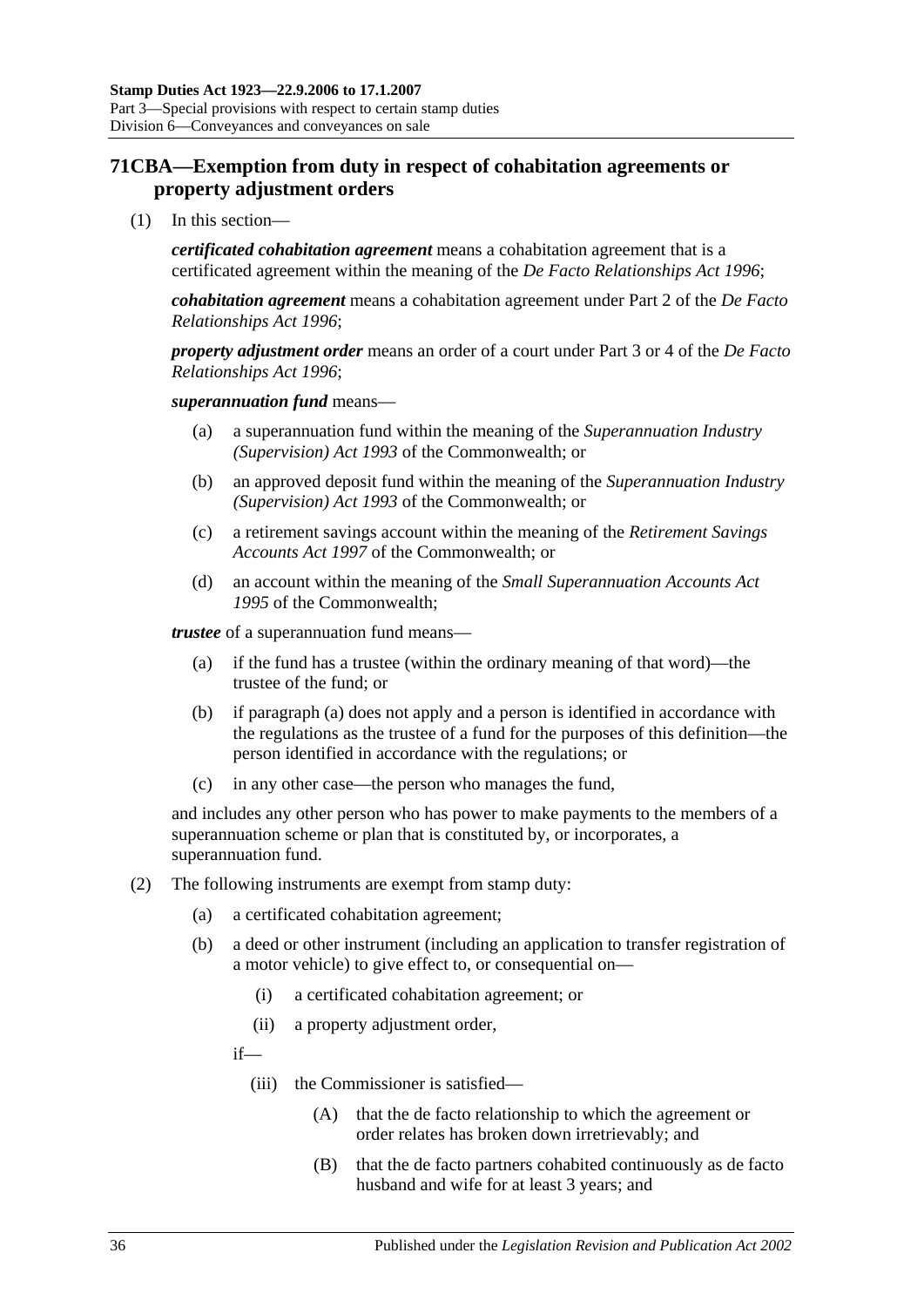- (iv) the instrument—
	- (A) provides for the disposition of property between the parties to the former de facto relationship and no other person, other than a trustee of a superannuation fund (if relevant), takes or is entitled to take an interest in property in pursuance of the instrument; or
	- (B) in the case of an application to transfer registration of a motor vehicle—is consequential on a disposition of property between the parties to the former de facto relationship; and
- (v) at the time of the execution of the instrument the parties were, or had been, de facto partners;
- (c) a deed or other instrument executed by the trustee of a superannuation fund to give effect to, or consequential on—
	- (i) a certificated cohabitation agreement; or
	- (ii) a property adjustment order.
- (3) Where an instrument was not exempt from stamp duty under this section by reason only that the Commissioner was not satisfied that a de facto relationship had broken down irretrievably, a party to the relationship who paid stamp duty on the instrument is entitled to a refund of duty if the Commissioner is subsequently satisfied that the de facto relationship has broken down irretrievably.
- (4) The Commissioner may require a party to an instrument in respect of which an exemption is claimed under this section to provide such evidence (verified, if the Commissioner so requires, by statutory declaration) as the Commissioner may require for the purpose of determining whether the instrument is exempt from duty under this section.
- (5) This section applies—
	- (a) in relation to a certificated cohabitation agreement—both prospectively and retrospectively;
	- (b) in relation to any other kind of instrument—to instruments executed after the commencement of this section.

## <span id="page-54-0"></span>**71CC—Interfamilial transfer of farming property**

- <span id="page-54-1"></span>(1) A transfer of an interest in land, or land and goods, referred to in [subsection](#page-55-0) (1a) from a natural person, or a trustee for a natural person, to a relative of the natural person, or a trustee for a relative of the natural person, is exempt from stamp duty if the Commissioner is satisfied—
	- (a) that the land to which the transfer relates is used wholly or mainly for the business of primary production and is not less than 0.8 hectares in area; and
	- (ab) that the sole or principal business of the natural person who, or whose trustee, is the transferor is (immediately before the instrument) the business of primary production; and
	- (b) that for a period of 12 months immediately before the instrument there was a business relationship between—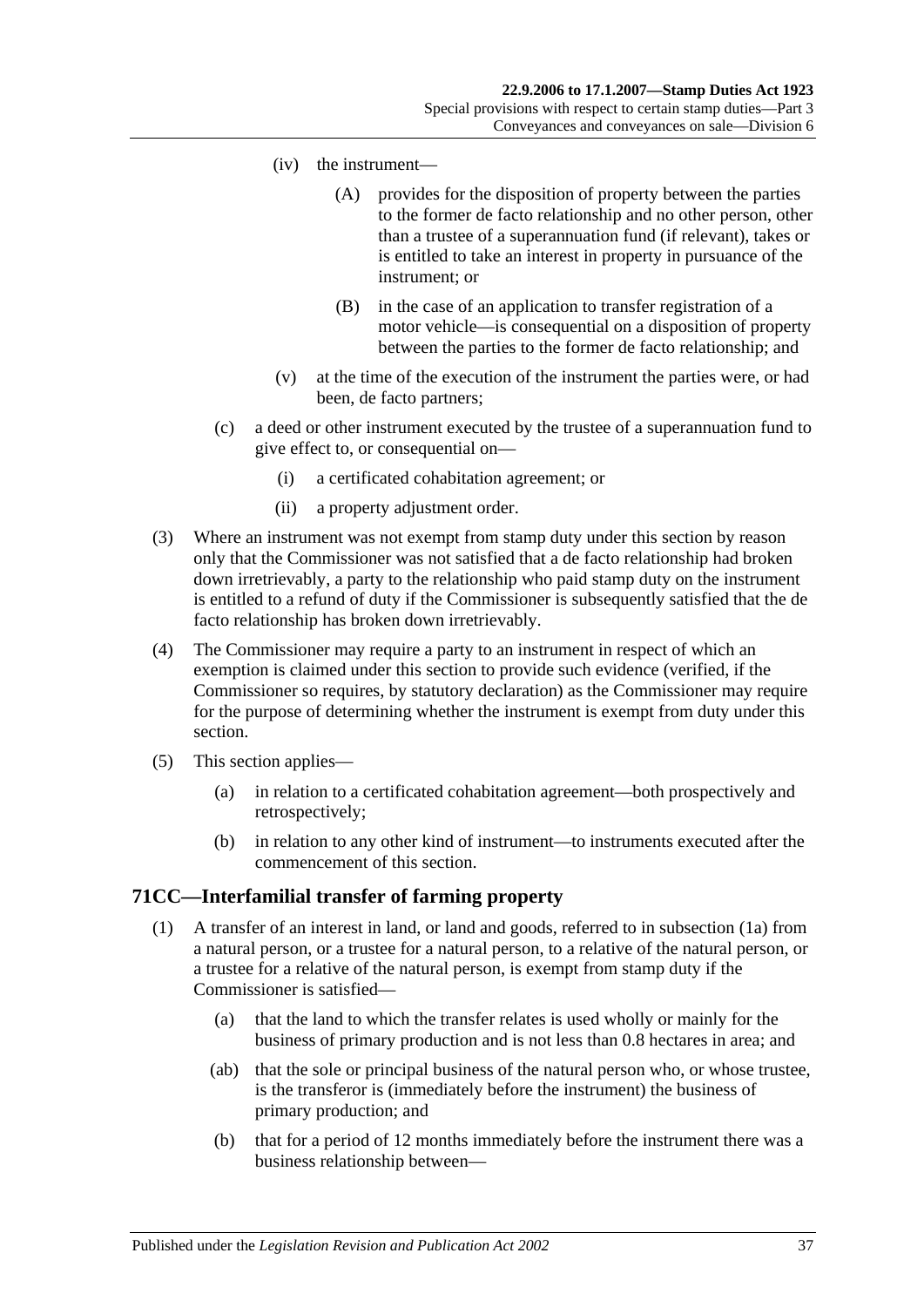- (i) the natural person (A) who, or whose trustee, is the transferor; and
- (ii) the natural person (B) who, or whose trustee, is the transferee, or a lineal ancestor or spouse of B,

with respect to the use of the property for the business of primary production; and

- (c) in the case of a transfer where either or both parties are trustees, that no person is a beneficiary of the trust or trusts other than—
	- (i) the natural person (A) who, or whose trustee, is transferor;
	- (ii) the natural person (B) who, or whose trustee, is transferee;
	- (iii) a relative (or relatives) of A or B; and
- (d) that the transfer does not arise from arrangements or a scheme devised for the principal purpose of taking advantage of the benefit of this section.
- <span id="page-55-1"></span><span id="page-55-0"></span>(1a) [Subsection](#page-54-0) (1) applies to—
	- (a) land used for the business of primary production; and
	- (b) goods comprising livestock, machinery, implements and other goods used or acquired for the business of primary production conducted on the land referred to in [paragraph](#page-55-1) (a).
- (1b) In assessing the duty payable on an instrument, the Commissioner is to apply the following principles:
	- (a) if the instrument gives effect solely to a transaction, or part of a transaction, that is exempt from duty under this section, then no duty is payable on the instrument;
	- (b) if the instrument gives effect to a transaction, or part of a transaction, of which some of the elements are exempt from duty under this section and others not, the instrument will be assessed for duty as if it gave effect only to those elements of the transaction that are not exempt from duty under this section.
- (2) The Commissioner may, in deciding for the purposes of [subsection](#page-54-1) (1)(b) whether a business relationship existed between two persons, take into account any of the following;
	- (a) a previous employment relationship between them (regardless of the amount or form of remuneration);
	- (b) a share-farming arrangement;
	- (c) the provision of assistance in the running of the business;
	- (d) a partnership arrangement,

and may take into account such other matters (whether similar or dissimilar to those referred to above) as the Commissioner thinks fit.

(3) The Commissioner may require a party to an instrument in respect of which an exemption is claimed under this section to provide such information or evidence as the Commissioner may require for the purpose of determining whether the instrument is exempt from duty under this section.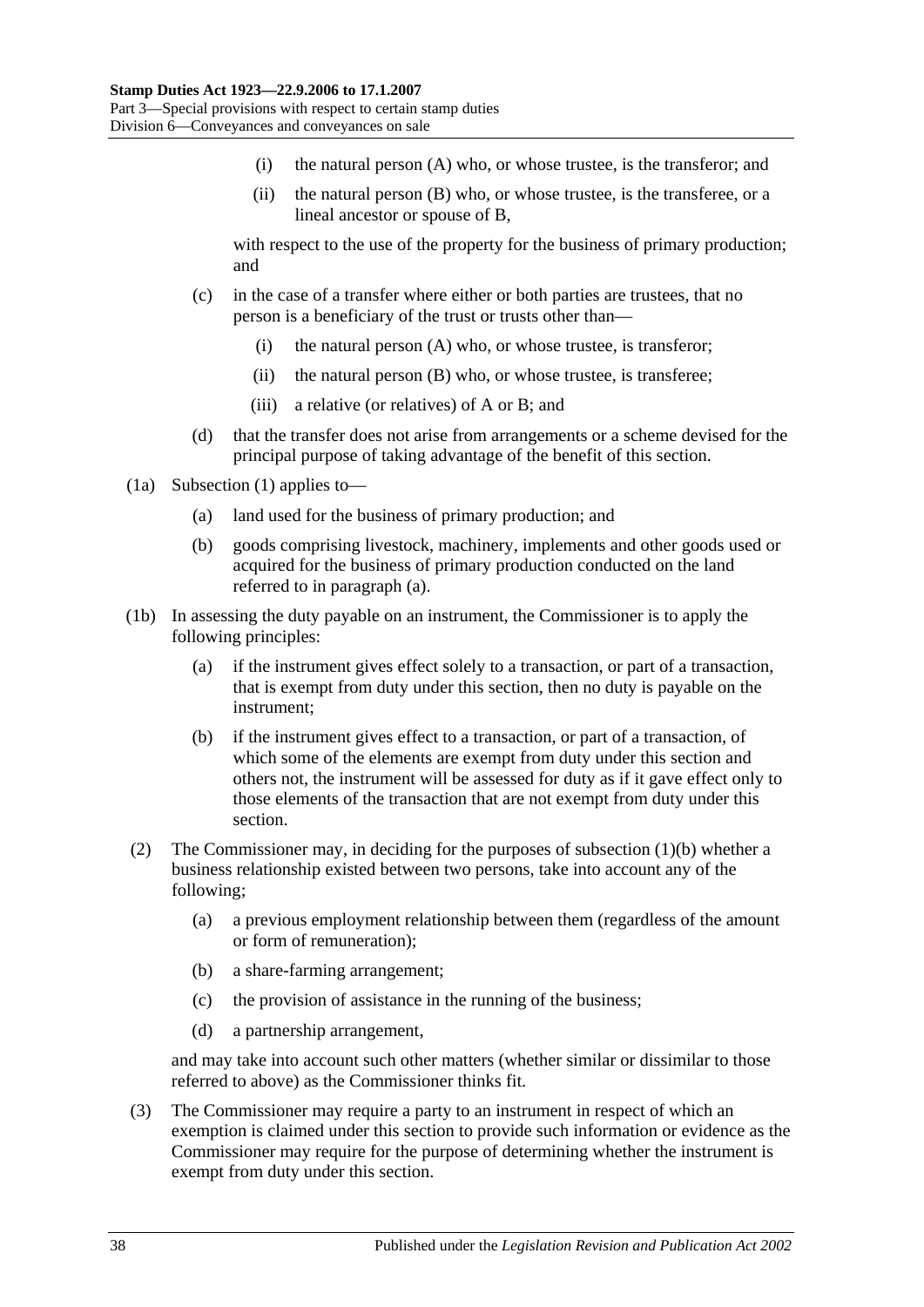- (4) The Commissioner may require the information or evidence to be given on oath or verified by statutory declaration.
- (5) In this section—

*natural person* or *person* does not include a person who is deceased (as at the time of execution of the relevant instrument);

<span id="page-56-0"></span>*relative*, in relation to a natural person, means a person who is—

- (a) a child or remoter lineal descendant of the person or of the spouse of the person;
- <span id="page-56-1"></span>(b) a parent or remoter lineal ancestor of the person or of the spouse of the person;
- <span id="page-56-2"></span>(c) a brother or sister of the person or of the spouse of the person;
- (ca) a child or remoter lineal descendant of the brother or sister of the person or of the spouse of the person;
- (d) the spouse of the person or a spouse of any person referred to in [paragraphs](#page-56-0) (a), [\(b\)](#page-56-1) or [\(c\).](#page-56-2)
- (6) This section applies in relation to instruments executed after its commencement.

### **71CD—Duty on conveyances by Official Trustee etc**

Where, on the bankruptcy of a debtor, property of the debtor is vested in the Official Trustee in Bankruptcy or a registered trustee under the *Bankruptcy Act 1966* of the Commonwealth—

- (a) a subsequent conveyance of the property by the Official Trustee or registered trustee to the bankrupt or former bankrupt is exempt from stamp duty;
- (b) a subsequent conveyance of the property by the Official Trustee or registered trustee to some other person will be assessed for stamp duty as though the conveyance were from the bankrupt or former bankrupt to that person.

## **71D—Concessional duty to encourage mineral or petroleum exploration activity**

- <span id="page-56-3"></span>(1) Where upon an application made under this section the Treasurer, after consultation with the Minister of Mines and Energy, is satisfied—
	- (a) that the applicants are parties to a conveyance of an exploration tenement or an interest in an exploration tenement; and
	- (b) that the consideration or a part of the consideration for the conveyance consists of an undertaking on the part of the person or persons acquiring an interest in the tenement by virtue of the conveyance—
		- (i) to engage in exploratory or investigatory operations (to be carried on after the date of the undertaking) within that part of the area of the tenement to which the conveyance relates; or
		- (ii) to contribute to the cost of exploratory or investigatory operations (to be carried on after the date of the undertaking) within that part of the area of the tenement to which the conveyance relates,

this section applies to the conveyance.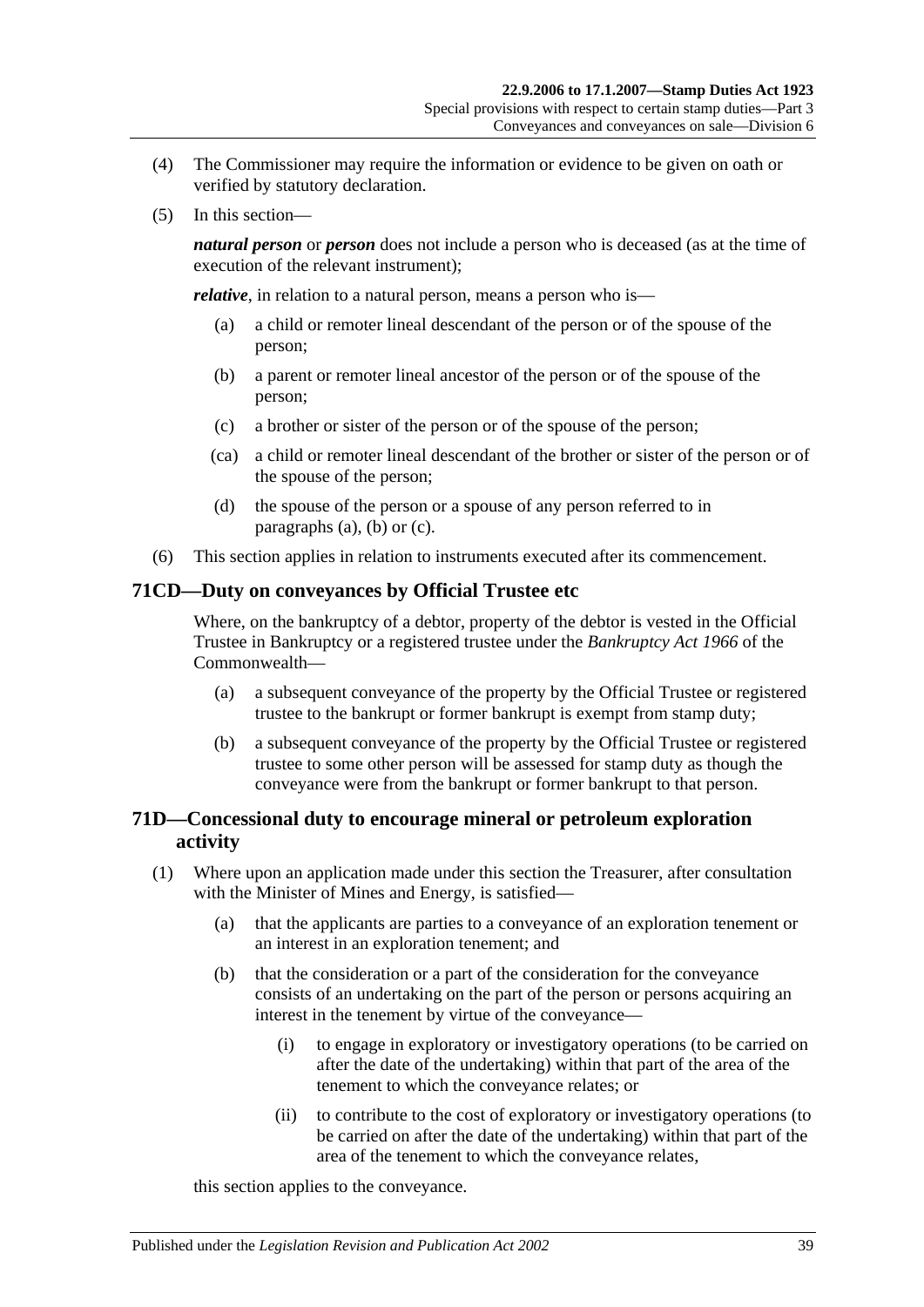- (2) An application under this section must—
	- (a) be made in a manner and form determined by the Treasurer; and
	- (b) set out a statement of—
		- (i) the value of the interest being transferred by the conveyance; and
		- (ii) the value of the undertaking referred to in [subsection](#page-56-3)  $(1)(b)$ ; and
	- (c) be accompanied by such evidence as the Treasurer may require.
- (2a) The duty payable upon a conveyance to which this section applies will be as follows:
	- (a) where the amount by reference to which the duty would, apart from this section, be calculated does not exceed the value of the undertaking referred to in [subsection](#page-56-3)  $(1)(b)$ —the duty will be \$1 000;
	- (b) where the amount by reference to which the duty would, apart from this section, be calculated exceeds the value of the undertaking referred to in [subsection](#page-56-3) (1)(b)—the duty will be an amount calculated in accordance with the following formula:

$$
D = (A - V) + $1000
$$

where

*D* is the amount payable

*A* is the amount of duty payable apart from this section

*V* is the amount of duty payable on a conveyance of an interest in property the value of which equals the value of the undertaking referred to in [subsection](#page-56-3)  $(1)(b)$ .

(3) In this section—

*exploration tenement* means—

- (a) an exploration licence granted under the *[Mining Act](http://www.legislation.sa.gov.au/index.aspx?action=legref&type=act&legtitle=Mining%20Act%201971) 1971*; or
- (b) a petroleum exploration licence granted under the *[Petroleum Act](http://www.legislation.sa.gov.au/index.aspx?action=legref&type=act&legtitle=Petroleum%20Act%201940) 1940*; or
- (c) an exploration permit for petroleum granted under the *[Petroleum \(Submerged](http://www.legislation.sa.gov.au/index.aspx?action=legref&type=act&legtitle=Petroleum%20(Submerged%20Lands)%20Act%201982)  [Lands\) Act](http://www.legislation.sa.gov.au/index.aspx?action=legref&type=act&legtitle=Petroleum%20(Submerged%20Lands)%20Act%201982) 1982*; or
- (d) an exploration licence granted under the *[Offshore Minerals Act](http://www.legislation.sa.gov.au/index.aspx?action=legref&type=act&legtitle=Offshore%20Minerals%20Act%202000) 2000*.
- (4) A reference in this section to an exploration tenement includes a reference to a portion of an exploration tenement.
- (5) For the purposes of this section, the value of the undertaking referred to in [subsection](#page-56-3) (1)(b) will be taken to be equal to the costs for which the person or persons acquiring an interest in the tenement by virtue of the conveyance become liable, or for which that person or those persons are reasonably expected to become liable, by virtue of the undertaking (assessed as at the time that the undertaking was given).
- (6) This section applies to a conveyance first lodged with the Commissioner for stamping on or after the commencement of the *[Stamp Duties \(Concessional Duty and](http://www.legislation.sa.gov.au/index.aspx?action=legref&type=act&legtitle=Stamp%20Duties%20(Concessional%20Duty%20and%20Exemptions)%20Amendment%20Act%201991)  [Exemptions\) Amendment Act](http://www.legislation.sa.gov.au/index.aspx?action=legref&type=act&legtitle=Stamp%20Duties%20(Concessional%20Duty%20and%20Exemptions)%20Amendment%20Act%201991) 1991*.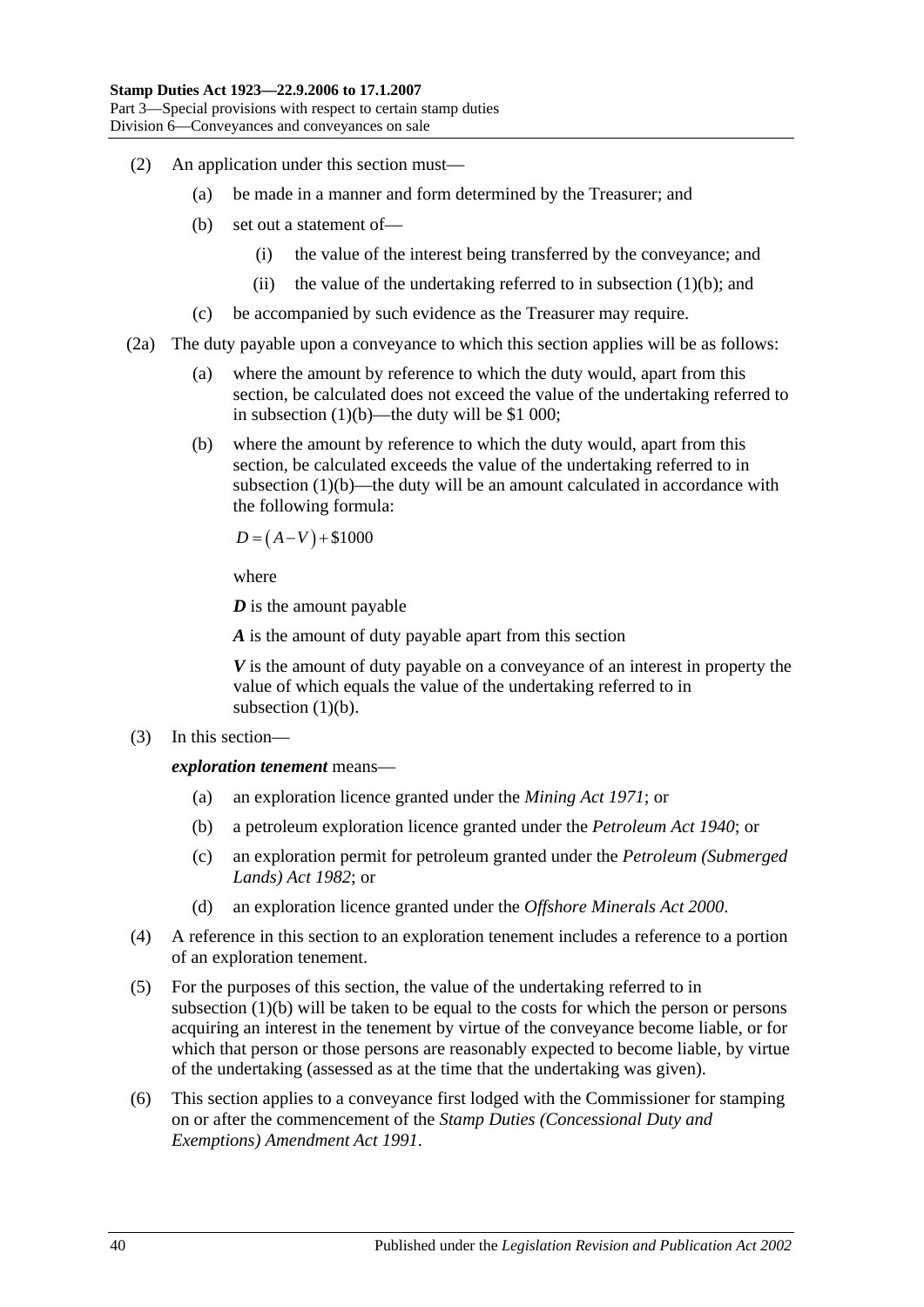### <span id="page-58-0"></span>**71DA—Duty on certain conveyances between superannuation funds etc**

- (1) If on an application made under this section the Commissioner is satisfied—
	- (a) that the applicant is a party to an instrument that constitutes—
		- (i) a conveyance of property between superannuation funds; or
		- (ii) an agreement to convey property between superannuation funds; and
	- (b) that the trustees of the respective funds are of the opinion that the funds will be complying superannuation funds for the year in which the conveyance occurs; and
	- (c) that the conveyance is in connection with a person ceasing to be a member of, or otherwise ceasing to be entitled to benefits in respect of, one superannuation fund and becoming a member of, or otherwise becoming entitled to benefits in respect of, the other superannuation fund,

this section applies to the instrument.

- <span id="page-58-1"></span>(1a) If on application made under this section the Commissioner is satisfied—
	- (a) that the applicant is a party to an instrument that is a conveyance of property, or an agreement to convey property, from a superannuation fund to a pooled superannuation trust; and
	- (b) that the purpose of the conveyance is to satisfy standards relating to the investment of assets of the superannuation fund prescribed by or under the SIS Act; and
	- (c) that the only consideration for the conveyance is the right to share in the income and assets of the pooled superannuation trust whether that right is in the form of units issued by the trust or some other form,

this section applies to the instrument.

- <span id="page-58-2"></span>(1b) If on application made under this section the Commissioner is satisfied—
	- (a) that the applicant is a party to an instrument that is a conveyance of property, or an agreement to convey property, from a pooled superannuation trust—
		- (i) to a superannuation fund; or
		- (ii) to another pooled superannuation trust at the direction of a superannuation fund; and
	- (b) that the only consideration passing from the superannuation fund to the firstmentioned pooled superannuation trust for the conveyance is the surrender by the superannuation fund of the whole or part of its right to share in the income and assets of the pooled superannuation trust,

this section applies to the instrument.

- (2) The duty payable on an instrument to which this section applies will be—
	- (a) the amount of *ad valorem* duty that would be payable on the instrument as a conveyance apart from this section; or
	- (b) \$200,

whichever is the lesser.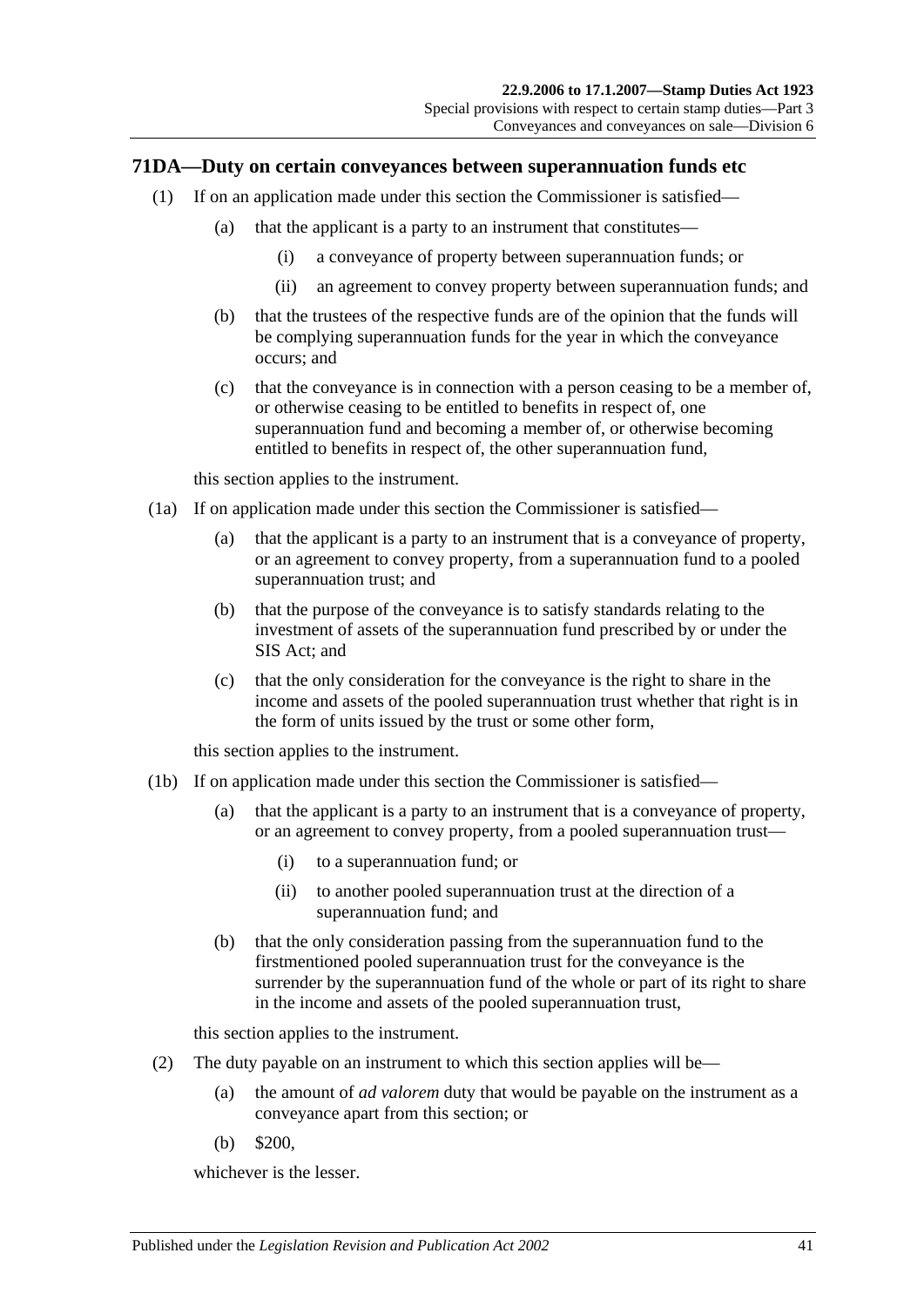- (3) The Commissioner may require a party to an instrument that may be assessable under this section to provide such information or evidence as the Commissioner may require for the purpose of determining whether this section applies and, if so, the amount of duty payable on the instrument.
- (4) The Commissioner may require the information or evidence to be given on oath or verified by statutory declaration.
- (5) In this section—

### *complying superannuation fund* means—

- (a) a fund which is a complying superannuation fund within the meaning of section 267 of the *Income Tax Assessment Act 1936* of the Commonwealth; or
- (b) a fund which is a complying approved deposit fund as defined by section 47 of the SIS Act;

*pooled superannuation trust* means a pooled superannuation trust as defined in the SIS Act;

*the SIS Act* means the *Superannuation Industry (Supervision) Act 1993* of the Commonwealth.

(6) This section applies to an instrument of a kind referred to in [subsection](#page-58-0) (1), [\(1a\)](#page-58-1) or [\(1b\)](#page-58-2) if it was first lodged for stamping with the Commissioner on or after the commencement of the subsection concerned.

# **Division 7—Gaming machine surcharge**

### **71EA—Interpretation**

(1) In this Division—

*direct interest*—see section [71EB\(1\);](#page-60-0)

*family group* means a group of persons connected by an unbroken series of relationships of consanguinity or affinity;

*gaming machine business* means a business conducted in pursuance of a gaming machine licence;

*gaming machine licence* means a gaming machine licence under the *[Gaming](http://www.legislation.sa.gov.au/index.aspx?action=legref&type=act&legtitle=Gaming%20Machines%20Act%201992)  [Machines Act](http://www.legislation.sa.gov.au/index.aspx?action=legref&type=act&legtitle=Gaming%20Machines%20Act%201992) 1992*;

*gaming machine surcharge* means the duty imposed under this Division;

*hold*—a person *holds* a share in a private entity if the person—

- (a) is registered as the holder; or
- (b) is beneficially entitled to the share; or
- (c) controls the exercise of rights attached to the share;

*indirect interest*—see section [71ED\(1\);](#page-61-0)

*net gambling revenue* means net gambling revenue as defined for the purposes of section 72 of the *[Gaming Machines Act](http://www.legislation.sa.gov.au/index.aspx?action=legref&type=act&legtitle=Gaming%20Machines%20Act%201992) 1992*;

*person* includes a private entity;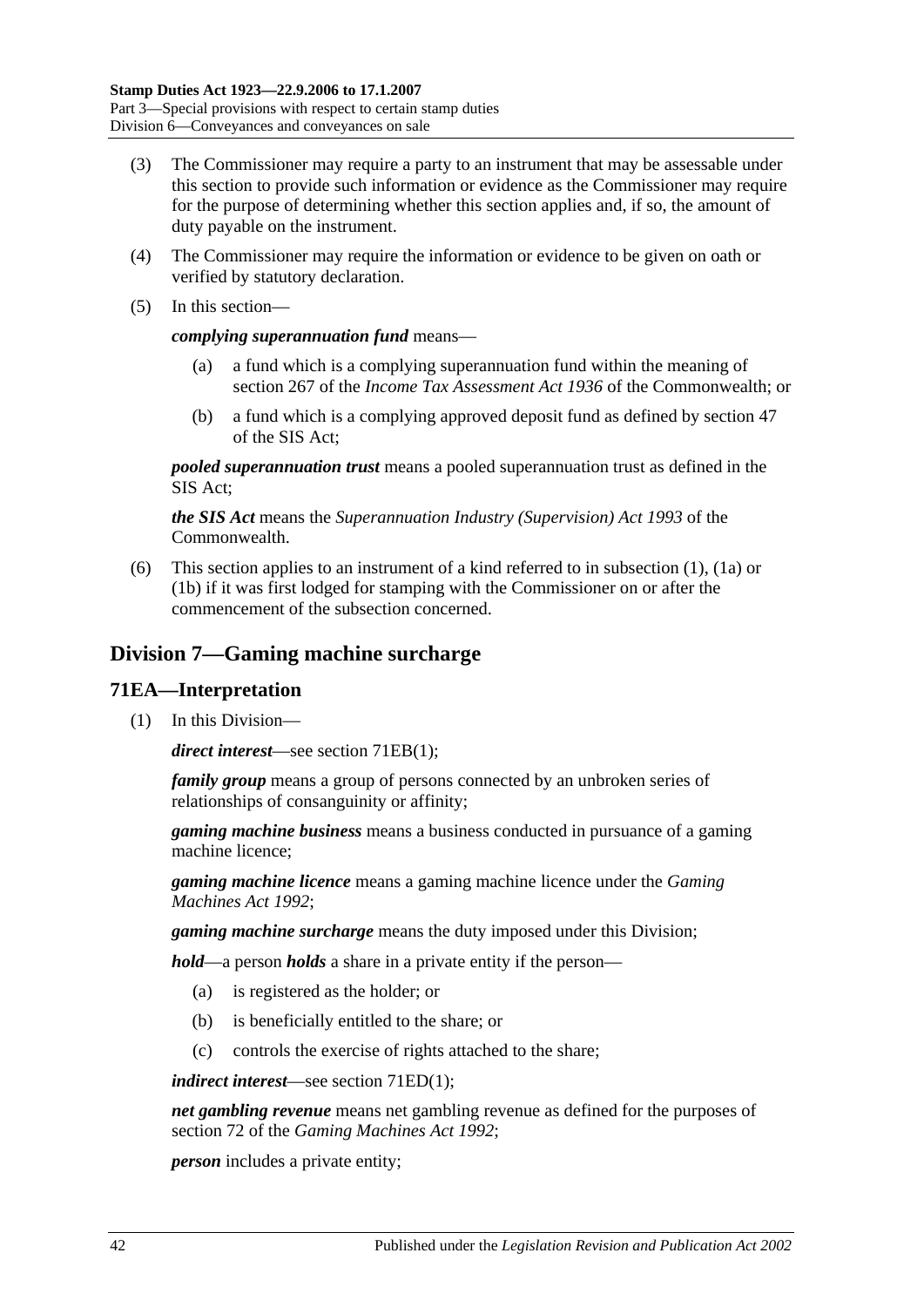#### *private company* means—

- (a) a company that is limited by shares but whose shares are not quoted on a recognised financial market; or
- (b) a company that is not limited by shares,

but does not include a company that is excluded from the ambit of this definition by the regulations;

*private entity* means a private company or a private unit trust scheme;

*private unit trust scheme* means—

- (a) a unit trust scheme in which less than 50 persons hold units; or
- (b) a unit trust scheme in which 50 or more persons hold units if 20 or fewer persons hold 75 per cent or more in number or value of the units on issue,

but does not include a unit trust scheme that is an approved deposit fund or a pooled superannuation trust within the meaning of the *Superannuation Industry (Supervision) Act 1993* (Cwth);

*proportionate interest*—see sections [71EB\(3\),](#page-61-1) [71EC\(2\)](#page-61-2) and [71ED\(3\);](#page-61-3)

#### *related entity*—see section [71EC\(1\);](#page-61-4)

*share* in a private entity means—

- (a) where the private entity is a private company—a share or other interest that—
	- (i) entitles the holder to vote at a general meeting of shareholders of the private company; or
	- (ii) entitles the holder to share in dividends or would entitle the holder to share in dividends assuming that there were profits out of which dividends could be declared; or
	- (iii) entitles the holder to share in the distribution of the assets of the company in the event of a winding up; or
	- (iv) confers entitlements of two or more kinds mentioned above;
- (b) where the private entity is a private unit trust—a unit in the trust.
- (2) Property is taken to be held beneficially by a private unit trust scheme if it is held by the trustees of the scheme in trust for the unitholders.
- (3) If an interest that is to be valued for the purposes of this Division is the potential interest of an object of a discretionary trust, the interest is to be valued as if it were the greatest beneficial interest in the property subject to the trust that could be conferred under the terms of the trust.

### <span id="page-60-0"></span>**71EB—Direct interests**

- (1) A person has a *direct interest* in a private entity if the person holds a share in the private entity.
- (2) A direct interest is to be expressed as a proportionate interest.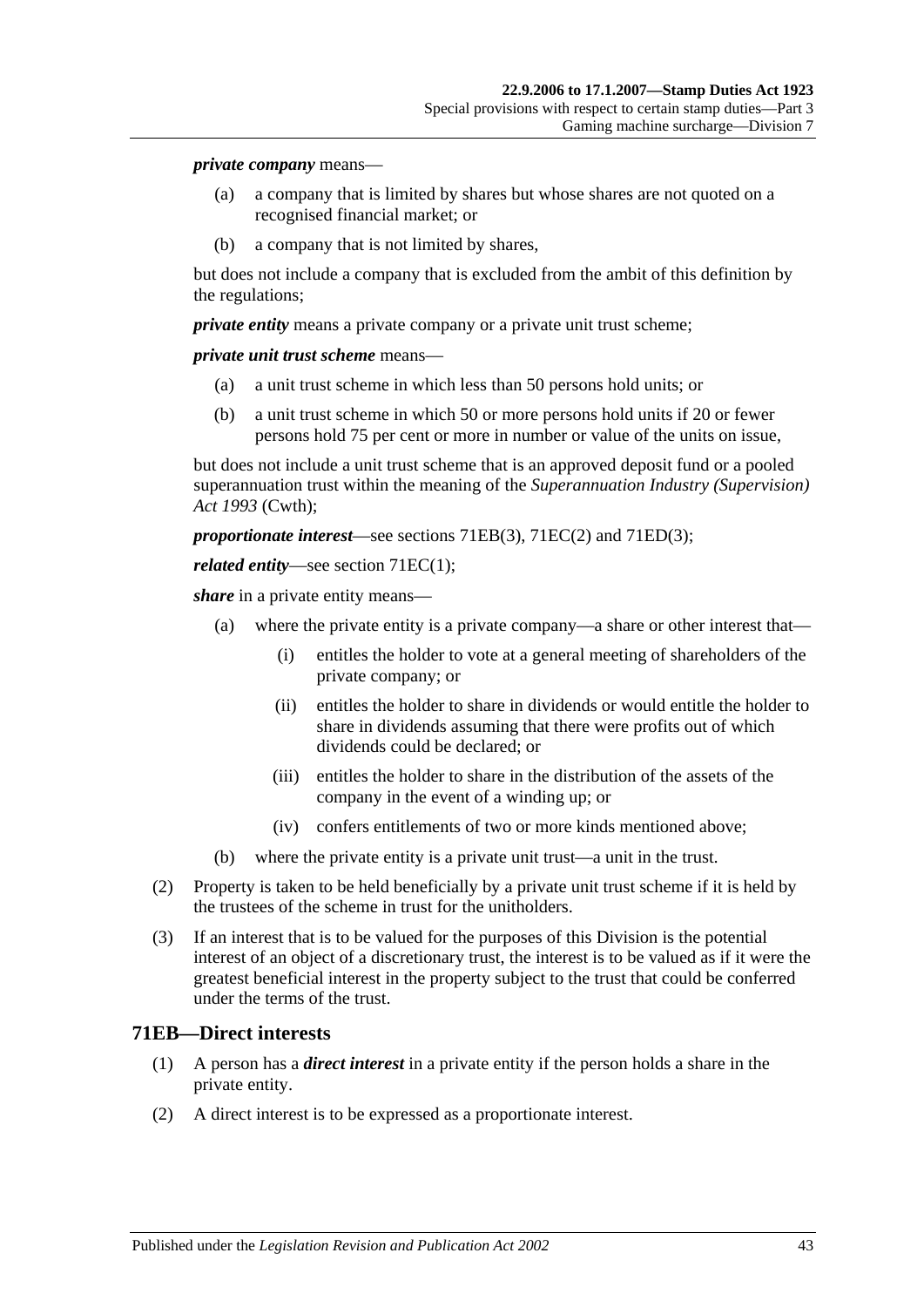- <span id="page-61-1"></span>(3) The *proportionate interest* is the highest of the following:
	- (a) a percentage representing the proportion of votes that the person would be entitled to exercise (or control) at a general meeting of shareholders or unitholders assuming that all shareholders or unitholders exercised their voting rights;
	- (b) a percentage representing the extent the person is entitled to participate in dividends or distributions of income;
	- (c) a percentage representing the extent to which the person would be entitled to participate in distribution of assets on a winding up of the private entity.
- (4) The proportionate interest of a person is to be determined as if any power that the person has to increase the extent of an interest (by varying the constituent documents of the private entity or in any other way) had been exercised so as to maximise the relevant interest in the private entity.

### <span id="page-61-4"></span>**71EC—Related entities**

- (1) Two private entities are *related entities* if—
	- (a) one has a direct interest in the other; or
	- (b) a series of such relationships can be traced between them through another or other related entities (*intermediate entities*).
- <span id="page-61-2"></span>(2) If a private entity is related to another private entity by a relationship traced through an intermediate entity or intermediate entities, the private entity's proportionate interest in the other is calculated by multiplying the relevant fractions together and expressing the result as a percentage.

#### **Example—**

Entity A (a private company) holds a 75% proportionate interest in entity B (a private unit trust scheme) which in turn holds a 50% proportionate interest in entity C (a private company). In this case, the proportionate interest of entity A in entity C (insofar as it is traced through entity B) is 37.5%.

### <span id="page-61-0"></span>**71ED—Indirect interests**

- (1) If a person has a direct interest in a private entity (entity A) which is related to another private entity (entity B), the person has an *indirect interest* in entity B.
- (2) An indirect interest is to be expressed as a proportionate interest.
- <span id="page-61-3"></span>(3) The proportionate interest is calculated by multiplying together—
	- (a) a fraction representing the person's proportionate interest in entity A; and
	- (b) a fraction representing entity A's proportionate interest in entity B,

and expressing the result as a percentage.

#### **Example—**

X holds a proportionate interest of 33⅓% in entity A (a private company) which in turn holds a 75% proportionate interest in entity B (a private unit trust scheme) which in turn holds a 50% proportionate interest in entity C (a private company). In this case X's indirect interest in entity C is to be expressed as a proportionate interest of 12.5%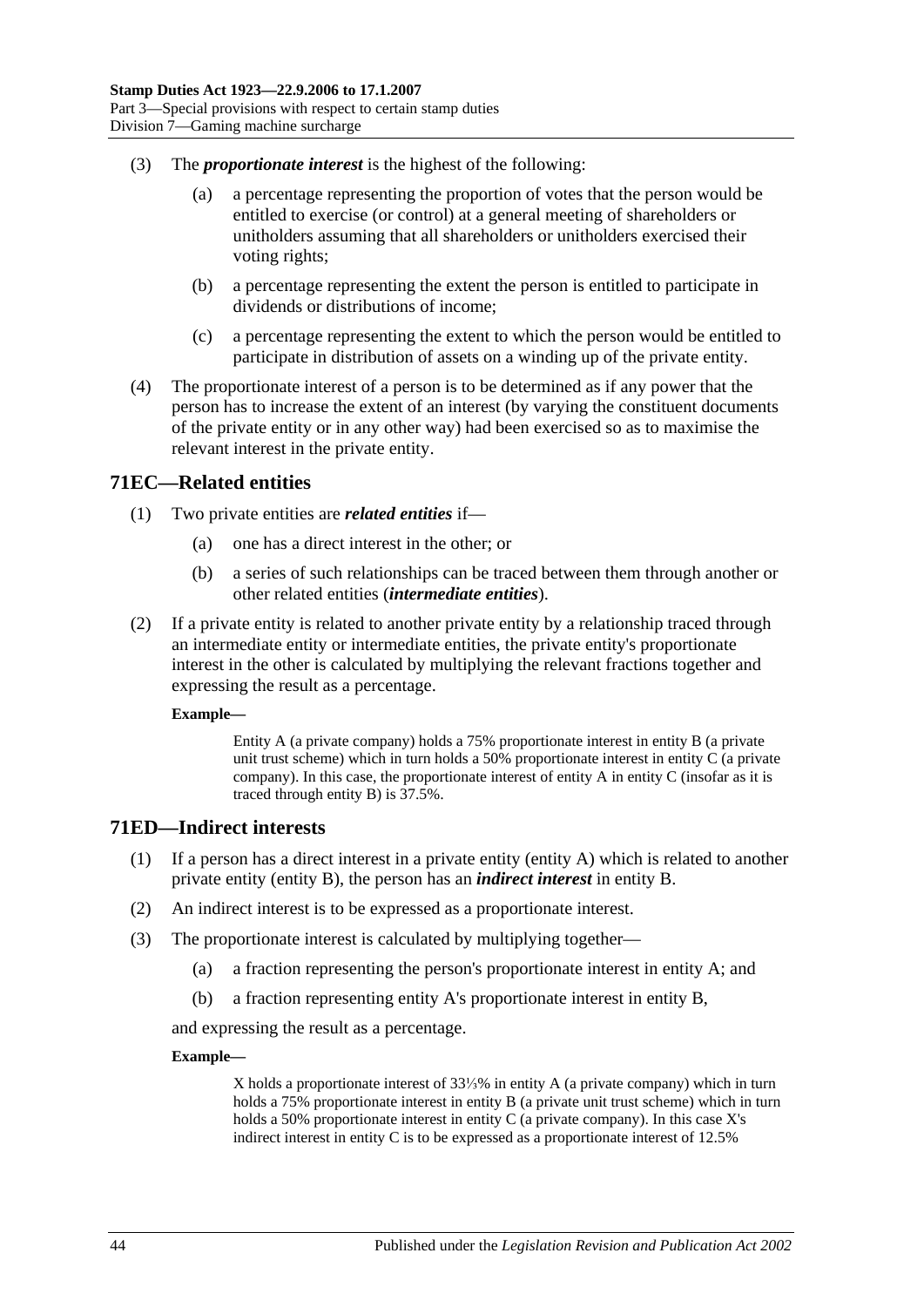## **71EE—Notional interests**

- (1) If a private entity owns a gaming machine business or an interest in a gaming machine business, a person who holds a direct or indirect interest in the private entity is taken to have a notional interest in the gaming machine business.
- (2) The value of the notional interest is calculated as follows:

 $V = p \times v_1$ 

where—

*p* is a fraction representing the person's proportionate interest in the private entity;

 $v_1$  is the value of the gaming machine business or the interest in the gaming machine business (as the case requires).

## **71EF—Application of this Division**

- (1) This Division applies to the following transactions—
	- (a) the transfer of an interest in a gaming machine business; or
	- (b) the transfer of a notional interest in a gaming machine business.
- (2) A transfer includes any transaction as a result of which the amount or value of the interest or notional interest of a person (the transferor) in a gaming machine business is diminished or extinguished and another person (the transferee) gains an interest or notional interest in the gaming machine business or the transferee's interest or notional interest increases in amount or value.

#### **Example—**

Suppose that a gaming machine business is operated by a private entity. The shares of a particular person in the private entity are redeemed or cancelled. This transaction is to be regarded as a transfer of the shareholder's notional interest to the remaining shareholders because their respective notional interests are increased by the value of the notional interest that has been extinguished by the redemption or cancellation.

- (3) However, a transfer does not include—
	- (a) a transaction by way of mortgage; or
	- (b) a transaction between members of the same family group by way of gift; or
	- (c) a transaction between members of the same family group for which there is no consideration of a commercial nature.

## **71EG—Imposition of surcharge**

- (1) A gaming machine surcharge is imposed on a transaction to which this Division applies.
- (2) The surcharge is in addition to any other duty payable under this Act in respect of the transaction.
- (3) The surcharge is calculated as follows:

 $A = p \times 0.05 \times NGR$ 

where—

*A* is the amount of the surcharge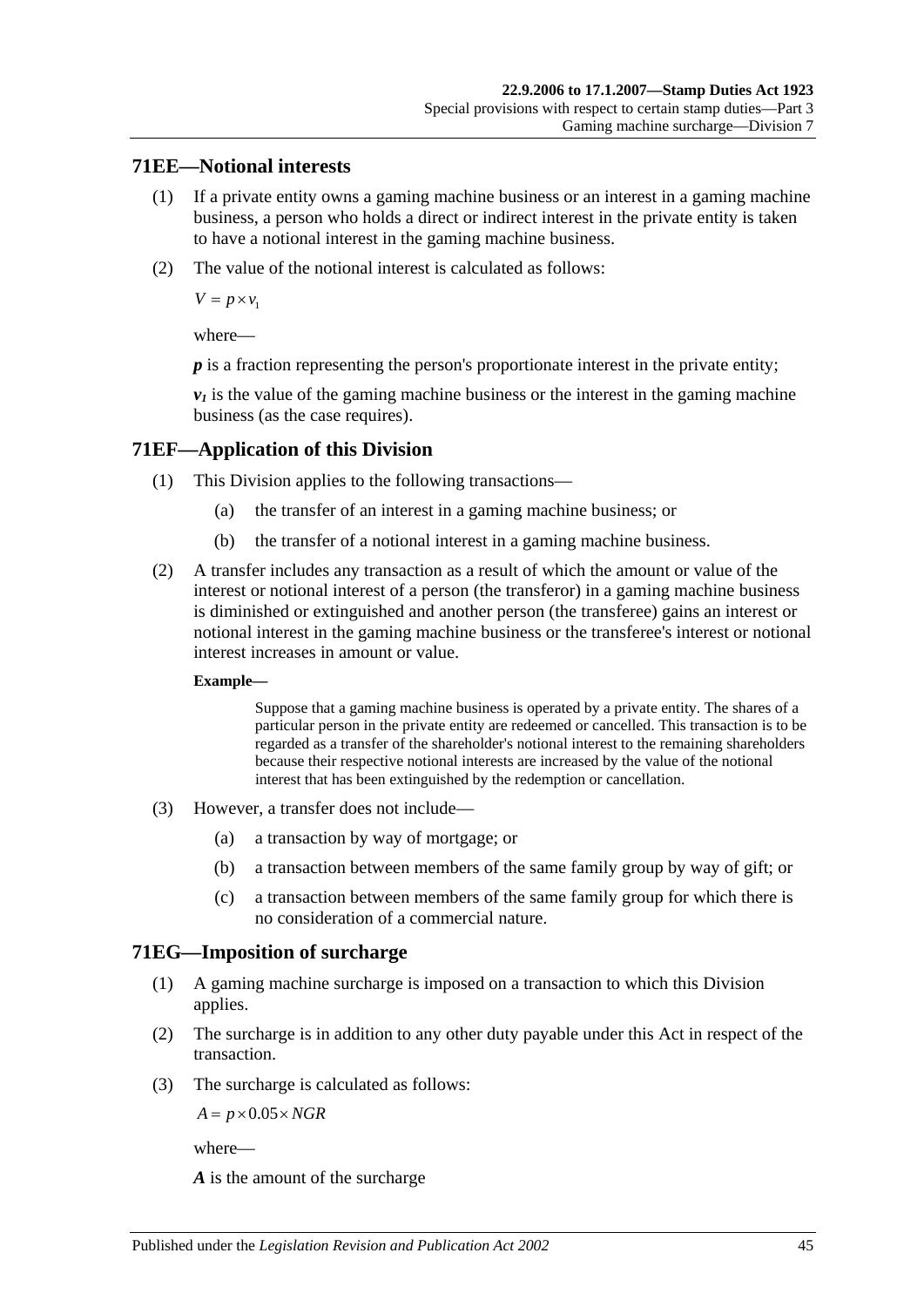$p$  is  $-$ 

- (a) if the whole of the gaming machine business is transferred—1;
- (b) in any other case—a fraction representing the relationship between the value of the interest or notional interest transferred and the value of the gaming machine business

*NGR* is the net gambling revenue derived from the business for the last 12 complete calendar months before the date of the transaction or, if the business was not carried on during that period or for the whole of that period, an amount determined by the Liquor and Gambling Commissioner to be reasonable having regard to net gambling revenue derived during that period from similar businesses.

# **71EH—Exempt transactions**

- (1) A transaction is exempt from the surcharge if—
	- (a) no liability to duty is imposed (apart from this Division) in respect of the transaction (or an instrument by which it is effected); or
	- (b) the transaction is effected by a conveyance that is exempt from *ad valorem* duty under this Act.
- (2) The regulations may exempt transactions of a specified class from the surcharge.

# **71EI—Notice of transaction to which this Division applies**

- (1) If a transaction to which this Division applies occurs, the parties to the transaction must within 2 months after the date of the transaction—
	- (a) lodge a return with the Commissioner; and
	- (b) pay the relevant amount of the surcharge.

Maximum penalty: \$10 000.

- (2) The return must be in a form approved by the Commissioner and contain the following information—
	- (a) the names and addresses of the parties to the transaction; and
	- (b) the date of the transaction; and
	- (c) particulars of the transaction and the interest or notional interest transferred as a result of the transaction; and
	- (d) sufficient details to enable the calculation of the fraction representing the relationship between the value of the interest or notional interest transferred and the value of the gaming machine business; and
	- (e) details of the net gambling revenue for the last 12 calendar months before the date of the transaction; and
	- (f) other information required by the Commissioner.

## **71EJ—Recovery of duty**

- (1) The Commissioner may recover a surcharge payable on a transaction to which this Division applies as a debt—
	- (a) from a party to the transaction; or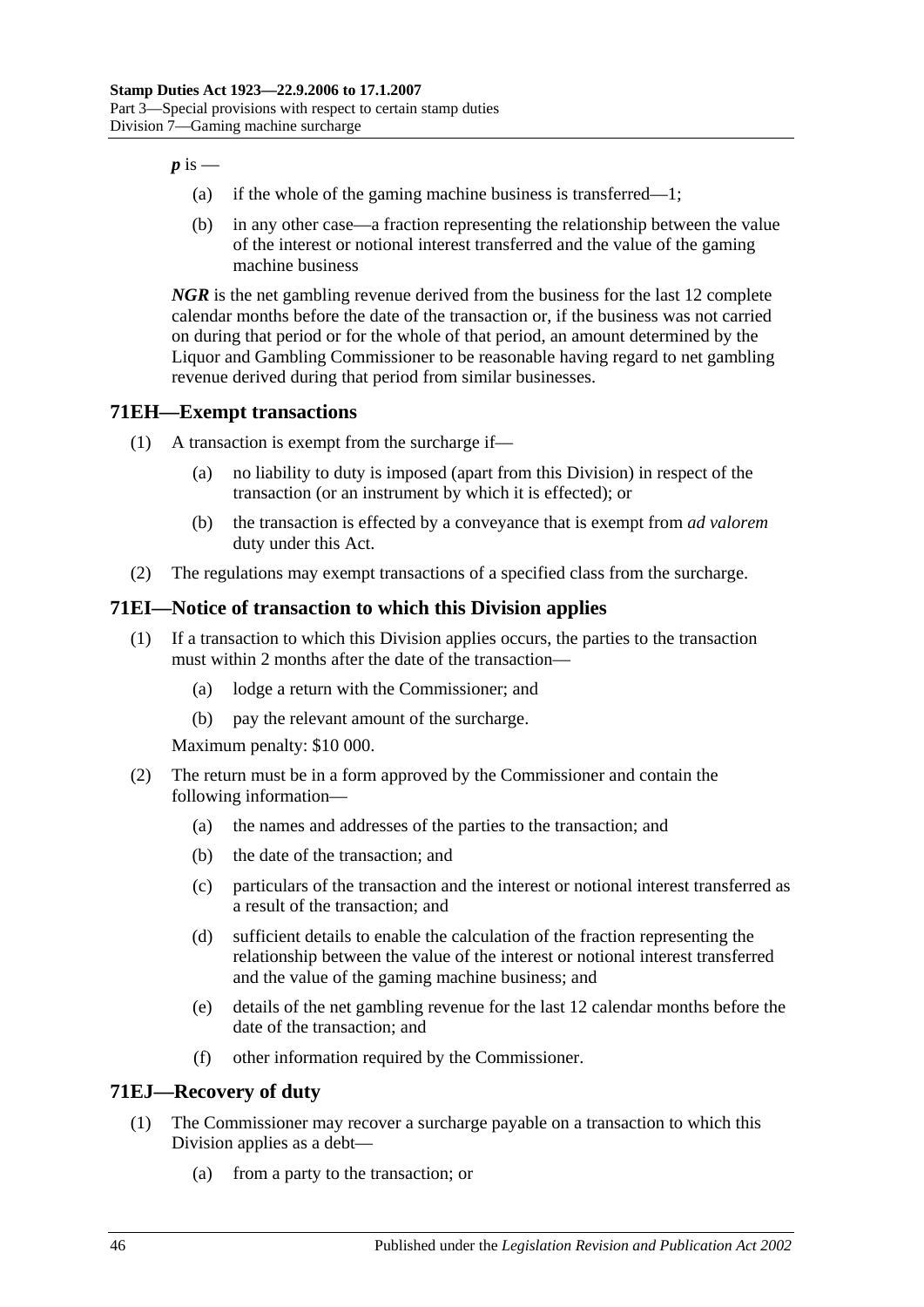- (b) if the relevant gaming machine business is owned by a private entity—from the private entity.
- (2) If the Commissioner recovers the surcharge from a private entity, the private entity may recover the relevant amount from the parties to the transaction.

# **Division 8—Transactions effected without creating dutiable instrument**

### <span id="page-64-0"></span>**71E—Transactions otherwise than by dutiable instrument**

- (1) Subject to [subsection](#page-64-1) (2), this section applies to a transaction in the following circumstances—
	- (a) the transaction results in a change in the ownership of a legal or equitable interest in—
		- (i) land; or
		- $(ii)$ 
			- (A) a business situated in the State; or
			- (B) a part of a business (being a business situated in the State), excluding goods that are stock-in-trade of a business where the transaction occurs in the ordinary course of business, where the transaction is associated with, or is for the purposes of, a change in the ownership of a legal or equitable interest in the business (including a case where a business is being divided up into separate parts and then those parts are being transferred to one or more persons as part of one transaction or one series of transactions); or
		- (iii) an interest in a partnership; and
	- $(b)$
- (i) the transaction is not effected, or not wholly effected, by an instrument on which *ad valorem* duty is chargeable; but
- (ii) if the transaction had been effected, or wholly effected, by an instrument, the instrument would be chargeable with duty as a conveyance or as if it were a conveyance.
- (1a) For the purposes of this section (and for the calculation of the value of any property), a change in the ownership of a legal or equitable interest in a business will be taken to include a transfer of the goodwill of the business.
- <span id="page-64-1"></span>(2) This section does not apply to any of the following transactions—
	- (a) the appointment of a receiver or trustee in bankruptcy;
	- (b) the appointment of a liquidator;
	- (c) a compromise or arrangement under Part 5.1 of the *Corporations Act 2001* of the Commonwealth;
	- (e) any other transaction of a prescribed class.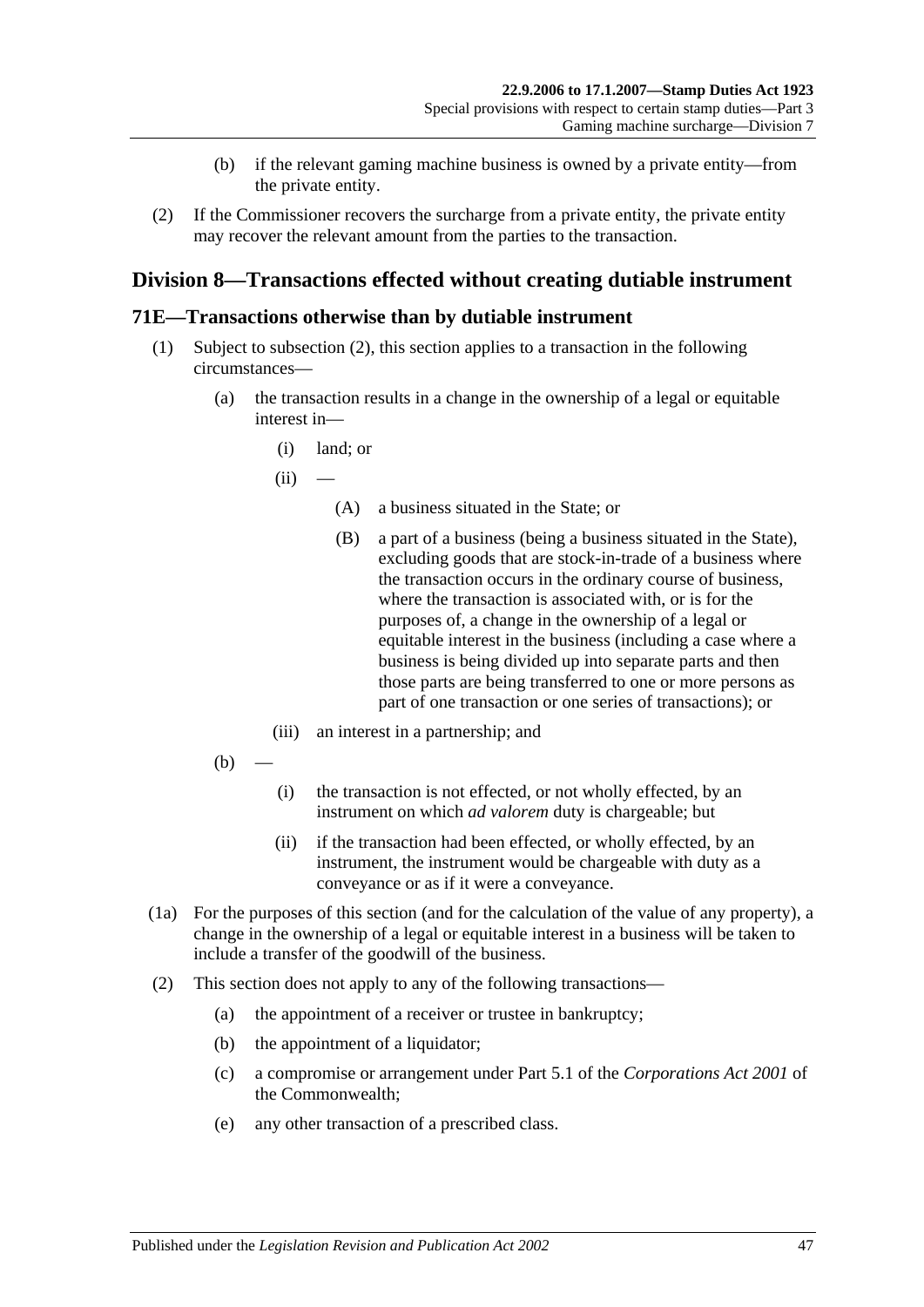- (3) Where a transaction to which this section applies is entered into, a statement in a form approved by the Commissioner must be lodged with the Commissioner setting out—
	- (a) the nature and effect of the transaction;
	- (b) a description of the property affected by the transaction;
	- (c) a statement of the value of any property to which the transaction relates;
	- (d) a statement of any consideration that has passed or is to pass between the parties to the transaction.
- (4) Duty is payable on the statement as if it were a conveyance effecting the transaction to which it relates.
- (4a) A statement under this section will, for the purposes of this Act, be taken to be an instrument executed by the person required to lodge the statement on the date of the change in legal or equitable ownership of property effected by the transaction to which the statement relates.
- (5) Where a statement is lodged with the Commissioner under this section—
	- (a) any instrument that relates to the same transaction is not chargeable with duty to the extent to which duty has been paid on the statement; and
	- (b) the statement will not be charged with duty to the extent that duty has been paid on any instrument that relates to the same transaction.
- (6) If a statement relating to a transaction to which this section applies is not lodged with the Commissioner in accordance with this section within two months after a change in legal or equitable ownership of property is effected by the transaction—
	- (a) each party to the transaction is guilty of an offence; and
	- (b) the parties to the transaction are nevertheless jointly and severally liable to pay duty to the Commissioner as if such a statement had been lodged with the Commissioner immediately before the end of that period of two months.
- (7) A person who aids, abets, counsels or procures another person to enter into a transaction to which this section applies knowing that none of the parties to the transaction intends to lodge a statement under this section is guilty of an offence.
- (8) A person who is guilty of an offence against this section is liable to a fine not exceeding \$10 000.
- (9) If a statement relating to a transaction to which this section applies is lodged with the Commissioner but it is subsequently established to the satisfaction of the Commissioner that the transaction is not to be completed, the Commissioner may refund any duty paid on the statement.

### **71F—Statutory transfers**

- (1) A statutory transfer is a transfer or vesting of assets or liabilities that takes effect by or under the provisions of a special Act.
- (2) The parties to a statutory transfer must, within 2 months after a statutory transfer takes effect, lodge with the Commissioner a statement in a form approved by the Commissioner setting out—
	- (a) a description of the property subject to the statutory transfer; and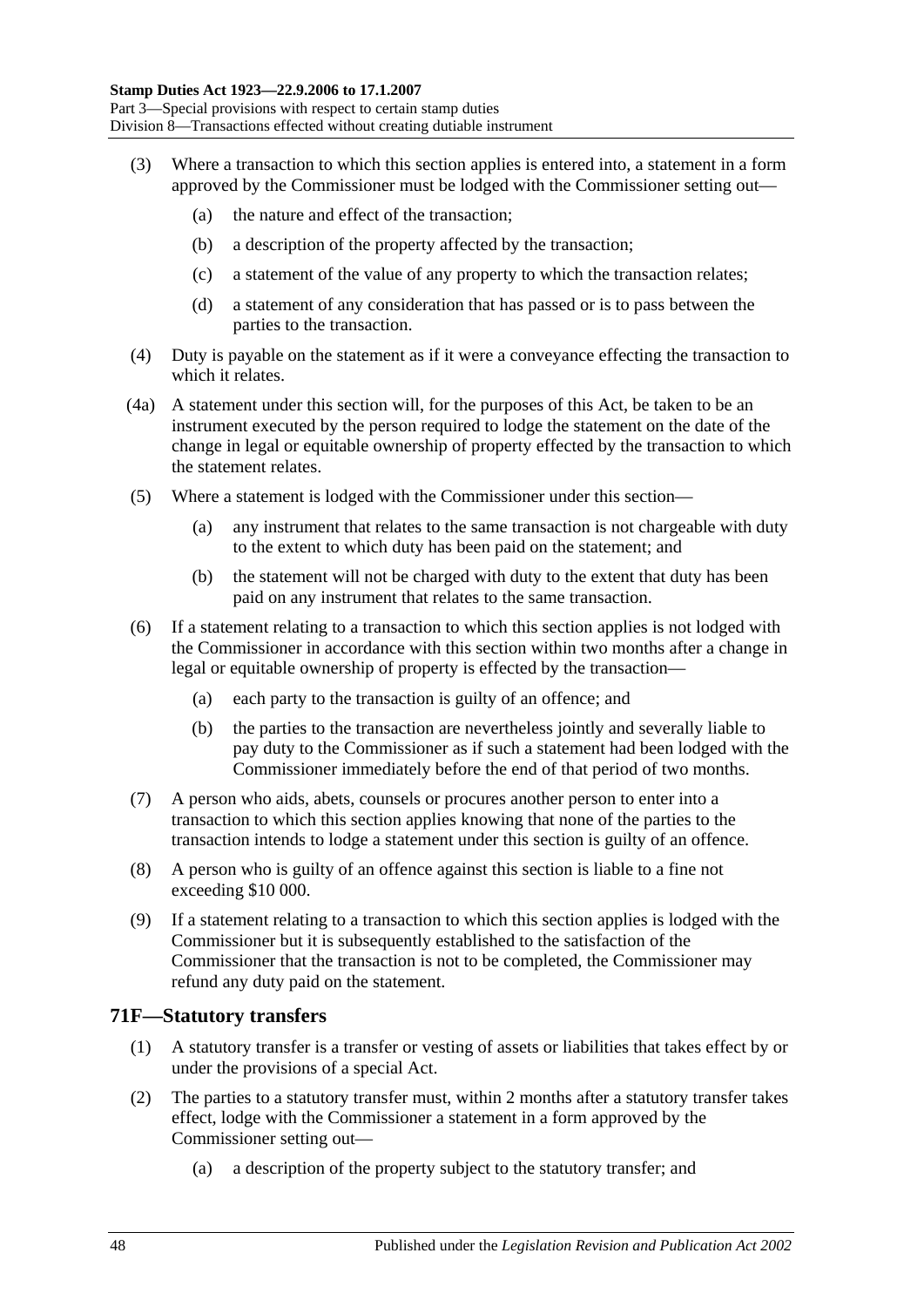- (b) the value of that property; and
- (c) any other information required by the Commissioner.
- (3) Duty is payable on the statement as if it were a conveyance, executed by the parties to the statutory transfer, operating as a voluntary disposition *inter vivos* of the property subject to the statutory transfer.
- (4) If a statement is not lodged as required by this section within 2 months after the statutory transfer takes effect—
	- (a) each party to the transfer is guilty of an offence and liable to a penalty not exceeding \$10 000; and
	- (b) the parties to the transfer are jointly and severally liable to pay duty to the Commissioner as if such a statement had been lodged with the Commissioner immediately before the end of that period of 2 months.
- (5) A statutory transfer arising from the merger of credit unions, or transferring assets from one credit union to another, is exempt from this section.
- (6) In this section—

*special Act* means—

- (a) the *[Financial Sector \(Transfer of Business\) Act](http://www.legislation.sa.gov.au/index.aspx?action=legref&type=act&legtitle=Financial%20Sector%20(Transfer%20of%20Business)%20Act%201999) 1999*; or
- (b) the *Financial Sector (Transfer of Business) Act 1999* of the Commonwealth; or
- (c) any other Act of the State, another State, or the Commonwealth prescribed by regulation for the purposes of this section.

## **Division 9—Leases**

### **72—Agreement for lease to be charged as a lease**

An agreement for a lease or with respect to the letting of any lands shall be chargeable with the same duty as if it were an actual lease made for the term and consideration mentioned in the agreement.

### **73—Leases, how to be charged in respect of produce etc**

- (1) Where the consideration or any part of the consideration for which a lease is granted or agreed to be granted consists of any produce or other goods, the value of the produce or goods shall be deemed a consideration in respect of which the lease or agreement is chargeable with *ad valorem* duty.
- (2) Where it is stipulated in any lease or agreement for a lease that the value of the produce or goods shall amount at least to, or shall not exceed, a given sum or where the lessee is specially charged with, or has the option of paying after, any permanent rate of conversion, the value of the produce or goods shall, for the purpose of assessing the *ad valorem* duty, be estimated at the given sum or according to the permanent rate.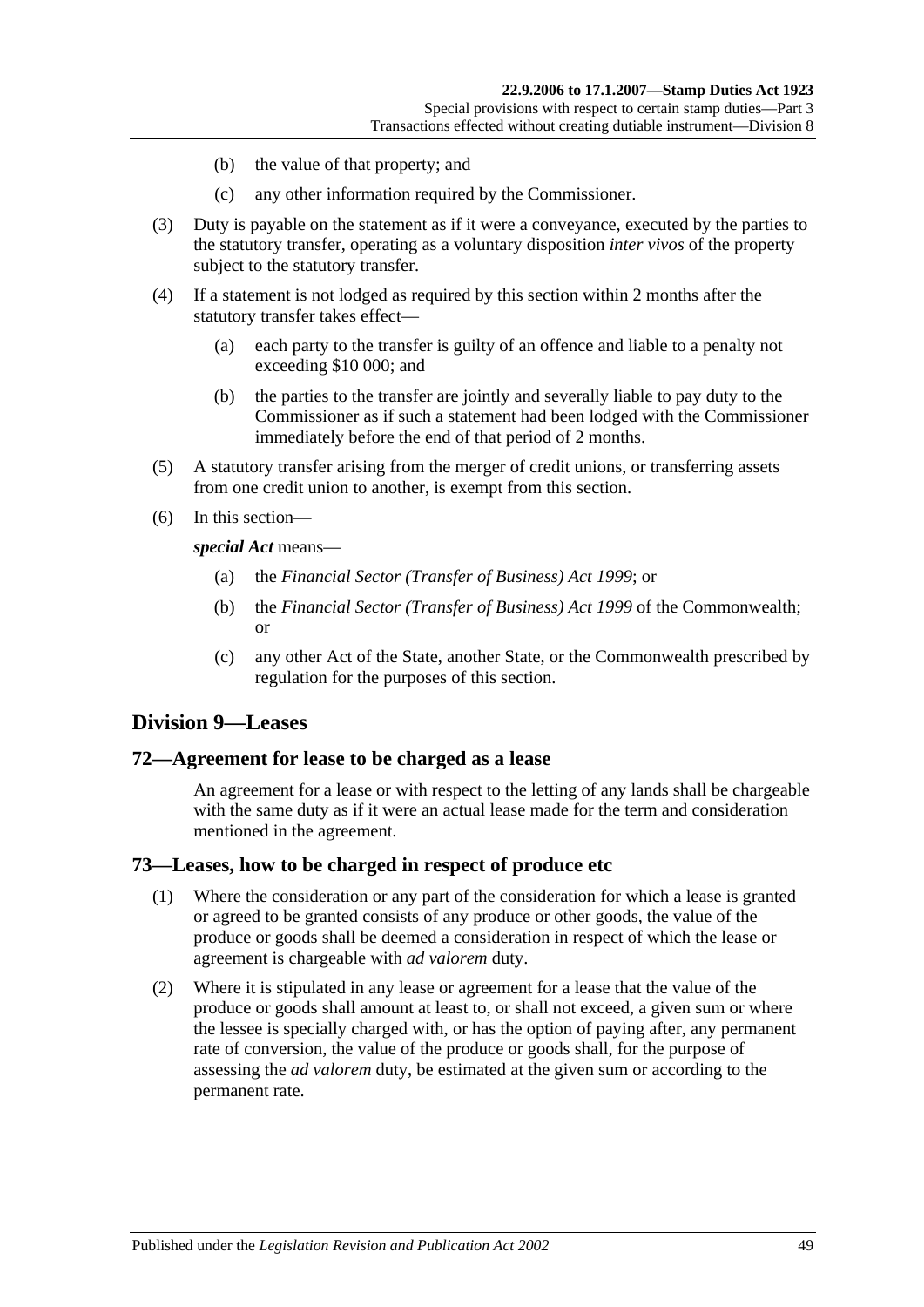(3) A lease or agreement for a lease made either wholly or partially for any such consideration, if it contains a statement of the value thereof and is stamped in accordance with the statement, shall, so far as regards the subject matter of the statement, be deemed duly stamped, unless or until it is otherwise shown that the statement is incorrect and that the lease or agreement is in fact not duly stamped.

# **74—Duty in respect of certain kinds of lease**

- (1) A lease or agreement for a lease or with respect to the letting of any lands shall not be chargeable with any duty in respect of any penal rent, or increased rent in the nature of a penal rent, thereby reserved or agreed to be reserved or made payable, or by reason of being made in consideration of the surrender or abandonment of any existing lease or agreement of, or relating to, the same subject matter.
- (2) A lease made for any consideration in respect of which it is chargeable with *ad valorem* duty and in further consideration either of a covenant by the lessee to make, or of his having previously made, any substantial improvement of, or addition to, the property demised to him, or of any covenant relating to the subject matter of the lease, shall not be chargeable with any duty in respect of the further consideration.

# **75—Consideration for lease**

(1) In this section—

*current market rent* for property means the consideration (including rent and any other form of valuable consideration) that a lessee might reasonably be expected to pay under a lease of the property, if it were unoccupied and offered for renting, expressed as a rate of rent per annum;

*lease* includes an agreement for a lease or any written document for the tenancy or occupancy of property;

*lessee* means the person who has the right to occupy property under a lease and includes a prospective lessee under an agreement for a lease;

*property* means land or a tenement.

- (2) If the rent or any other consideration payable by the lessee under a lease of property cannot be ascertained or estimated at the time that the lease is lodged with the Commissioner for stamping (whether because the consideration depends on some future contingency or for any other reason), the Commissioner may assess the duty payable based on the current market rent for the property as if the current market rent were the rate or average rate of rent per annum under the lease and there were no other consideration payable under the lease.
- (3) If the consideration payable by the lessee under a lease of property can be ascertained or estimated at the time that the lease is lodged with the Commissioner for stamping but the duty that may be charged on the instrument (whether as a lease or a conveyance on sale or both) apart from this section is less than the duty that would be payable based on the current market rent for the property, the Commissioner may assess the duty payable based on the current market rent as if the current market rent were the rate or average rate of rent per annum under the lease and there were no other consideration payable under the lease.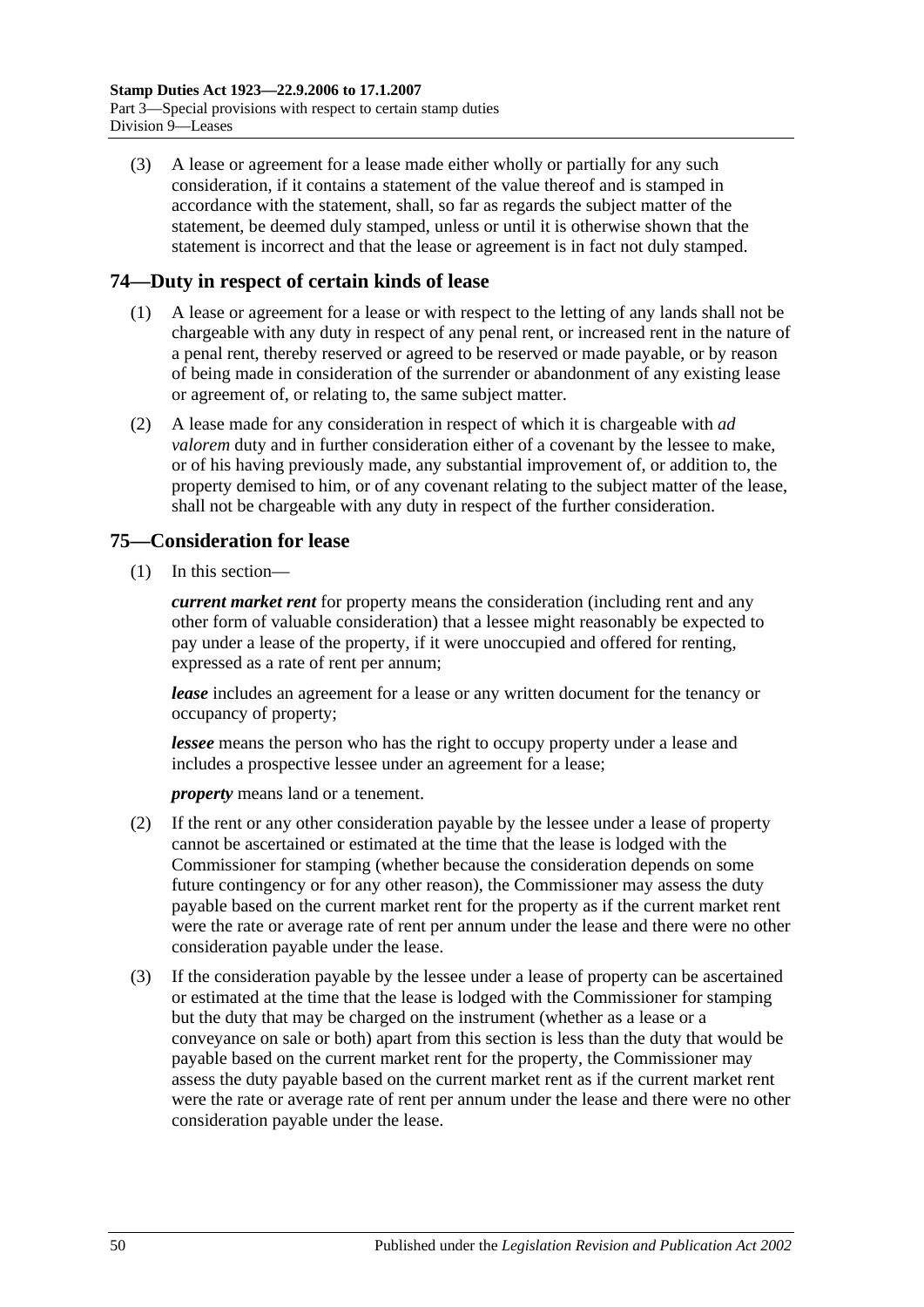- (4) For the purposes of this section, the Commissioner may—
	- (a) cause a valuation to be made of any property that is the subject of a lease for the purpose of determining the current market rent for the property; and
	- (b) having regard to the merits of the case, charge the whole or a part of the expenses of, or incidental to, the making of the valuation to the person liable to pay the duty and may recover the amount charged as a debt due to the Crown.

### **75A—Abolition of duty on leases**

- (1) No liability to duty arises in relation to a lease entered into on or after 1 July 2004.
- <span id="page-68-0"></span>(2) After 1 July 2004, the Governor may, by proclamation, fix a date for the repeal of this Division and Schedule 2 clause 10.
- (3) On the date fixed under [subsection](#page-68-0) (2), this Division (including this section) and Schedule 2 clause 10 are repealed.
- (4) In this section—

*lease* includes an agreement for a lease or any other document for the tenancy or occupancy of land or a tenement.

# **Division 10—Mortgages**

### **76—Interpretation**

In this Act—

*liability* means a present, future or contingent monetary liability;

#### *mortgage* means—

- (a) an instrument creating, acknowledging, evidencing or recording a legal or equitable interest in, or charge over, real or personal property by way of security for a liability; or
- (b) an instrument creating, acknowledging, evidencing or recording a liability in respect of which an instrument of title is or is to be pledged or deposited by way of security.
	- 1 A *mortgage* includes an instrument that would, assuming the fulfilment of a condition to which the instrument is subject, fall into one of the above categories.
	- 2 A *mortgage* includes an agreement that gives rise to a presumptive mortgage under section 10(3) of the *Consumer Credit (South Australia) Code*.

### **77—Where mortgage consists of several instruments**

If several instruments are necessary to make a mortgage and duty would, but for this section, be chargeable on more than one of those instruments, the duty shall be chargeable upon the principal instrument only and the other instruments shall not be liable to any duty, and the parties, with the approval of the Commissioner, may decide which is the principal instrument.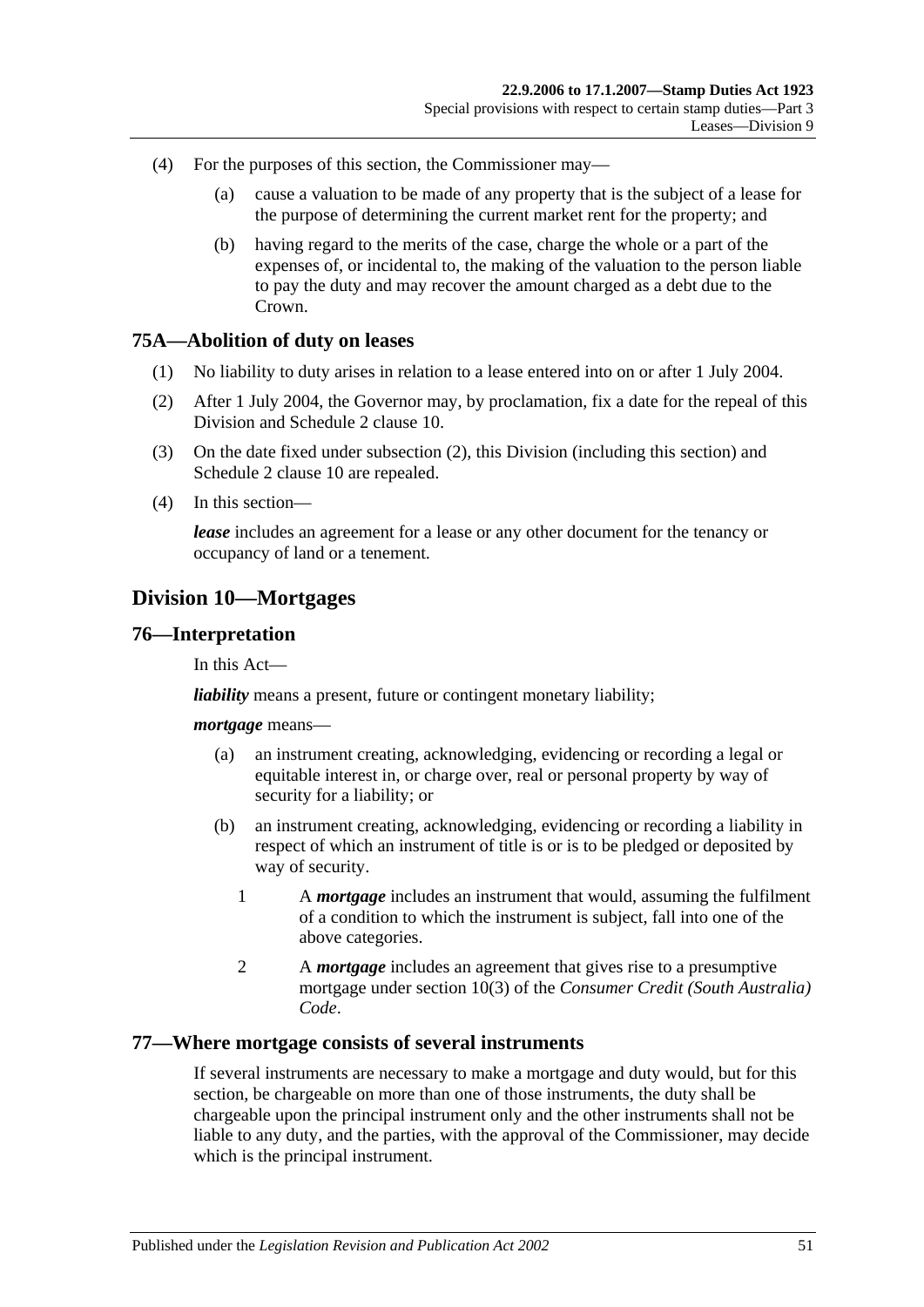## **78—Security for stock, how to be charged**

A security for the transfer or retransfer of any stock shall be chargeable with the same duty as a similar security for a sum of money equal in amount to the value of the stock; and a transfer or assignment of any such security shall be chargeable with the same duty as an instrument of the same description relating to a sum of money equal in amount to the value of the stock.

### **79—Mortgage securing future and contingent liabilities**

- (1) A mortgage that extends to future or contingent liabilities is, if limited to a particular amount, chargeable with duty as if it were a security for that amount.
- <span id="page-69-2"></span><span id="page-69-1"></span>(2) A mortgage that extends to future or contingent liabilities is, if not limited to a particular amount, chargeable with duty as follows:
	- (a) the mortgage is chargeable, in the first instance, with duty on the basis of an estimate of the highest amount to be secured (to be made on the assumption that all contingencies to which the mortgage or the liability is subject will actually happen); and
	- (b) if the amount of the liability secured by the mortgage subsequently exceeds the amount for which the mortgage has been previously stamped, the mortgage becomes chargeable with further duty as from the date when the liability was first exceeded and the amount of that further duty is to be calculated as follows:
		- (i) a fresh estimate is to be made in accordance with this section of the highest amount to be secured; and
		- (ii) duty is then to be calculated on the basis of that estimate and in all other respects as if the mortgage were a new and separate instrument made on the date when the liability was first exceeded; and
		- (iii) the further duty is then to be calculated by subtracting the amount of duty already paid from the amount of duty calculated under [subparagraph](#page-69-0) (ii).

#### <span id="page-69-0"></span>**Exceptions—**

- 1 [Paragraph](#page-69-1) (b) does not apply if the liability is wholly or partly denominated in a foreign currency and the amount for which the mortgage has been previously stamped is extended solely because of fluctuations in the rate of exchange.
- 2 If a mortgage becomes chargeable with further duty under [paragraph](#page-69-1) (b), and the rate of duty payable on the mortgage has increased since it was previously stamped, then the further duty is to be calculated by subtracting from the amount of duty calculated under [paragraph](#page-69-0) (b)(ii) the amount that would have been already paid if duty had then been calculated and paid at the higher rate.
- 3 If a mortgage becomes chargeable with further duty under [paragraph](#page-69-1) (b), and the rate of duty payable on the mortgage has decreased since it was previously stamped, then the further duty is to be calculated by subtracting from the amount of duty calculated under [paragraph](#page-69-0) (b)(ii) the amount that would have been already paid if duty had then been calculated and paid at the lower rate.
- 4 If—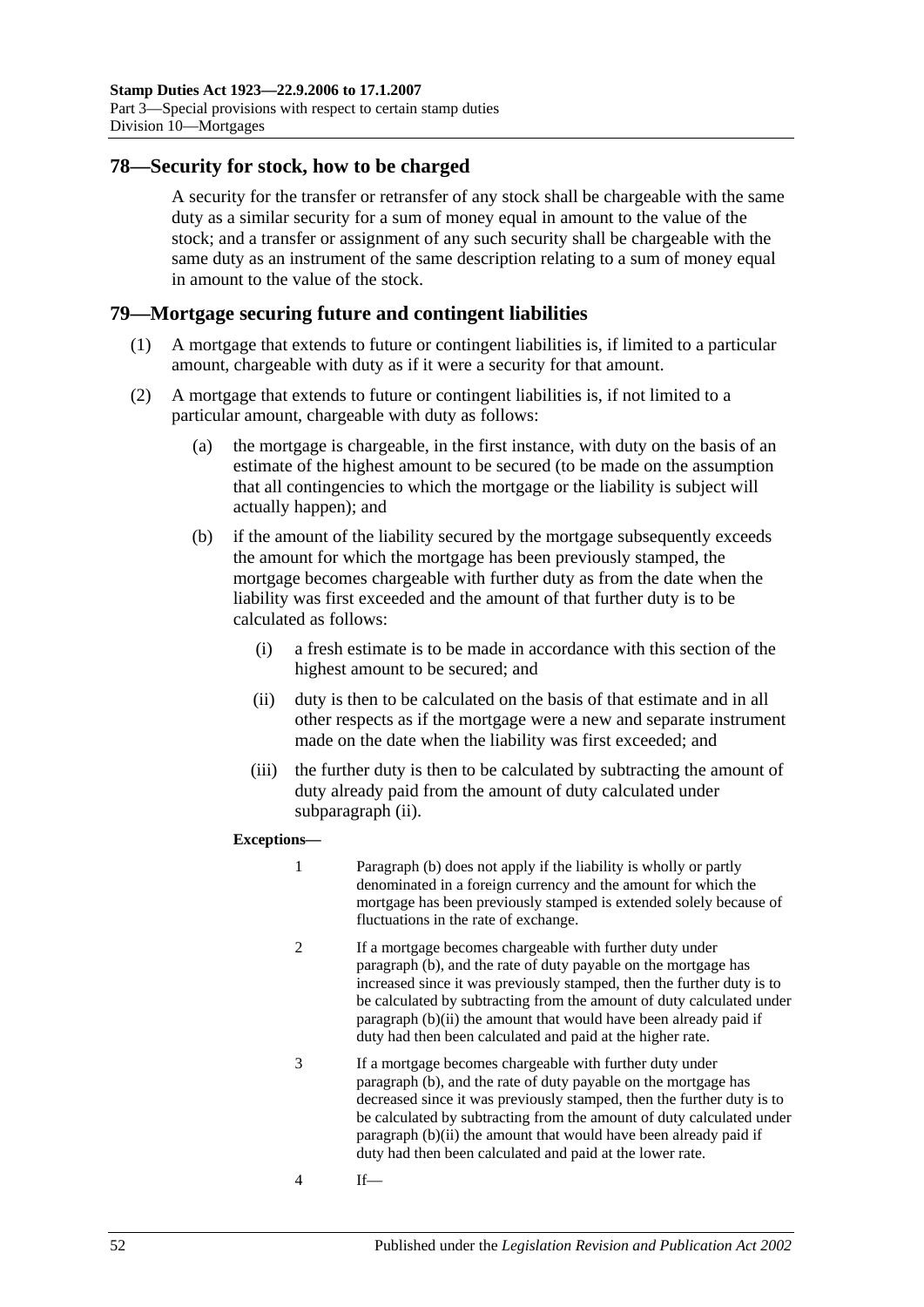- (a) a further advance is made under—
	- (i) a mortgage that is, until the further advance, wholly exempt from duty; or
	- (ii) a mortgage that would, assuming it had been submitted for stamping immediately before the further advance, have been wholly exempt from duty; and
- (b) in consequence of the further advance, the mortgage ceases to be of a type that is, or has become, wholly exempt from duty,

duty (or further duty) is calculated on the mortgage as if it secured only the further advance and, if duty was paid before the exemption took effect, as if no such payment had been made.

- (3) If a mortgage is chargeable with duty under [subsection](#page-69-2) (2), the parties must, on submitting the mortgage for stamping or further stamping, make a fair estimate of the highest amount to be secured (to be made on the assumption that all contingencies to which the mortgage or the liability is subject will actually happen).
- (4) The Commissioner may accept the parties' estimate of the highest amount to be secured or, if dissatisfied with that estimate, substitute the Commissioner's own estimate of that amount, for the purposes of determining the amount of duty or further duty with which the mortgage is chargeable.
- <span id="page-70-0"></span>(5) The Commissioner has a discretion, in the case of a mortgage securing a contingent liability, to permit the mortgage to be stamped for an amount that is less than the full amount of that liability, but, if the contingency subsequently happens, further duty becomes chargeable on the mortgage as from the date of the happening of the contingency and the amount of that further duty is to be calculated as follows:
	- (a) duty is to be calculated on the mortgage on the basis of the full amount of the liability as if the mortgage were a new and separate instrument made on the date of the happening of the contingency; and
	- (b) the further duty is then to be calculated by subtracting the amount of duty already paid from the amount of duty calculated under [paragraph](#page-70-0) (a).
- <span id="page-70-1"></span>(6) If a mortgage for an unlimited amount is registered under the *[Real Property Act](http://www.legislation.sa.gov.au/index.aspx?action=legref&type=act&legtitle=Real%20Property%20Act%201886) 1886*, a discharge of the mortgage may not be registered unless the instrument of discharge is endorsed with a certificate by the mortgagee, an officer, agent or employee of the mortgagee, or some other person approved for the purposes of this subsection by the Commissioner—
	- (a) stating the highest amount that was secured during the currency of the mortgage; and
	- (b) stating that the mortgage has been duly stamped.
- (7) If a certificate under [subsection](#page-70-1) (6) is false, the mortgagee and the person by whom the certificate was signed are each guilty of an offence.

Penalty: Imprisonment for 2 years.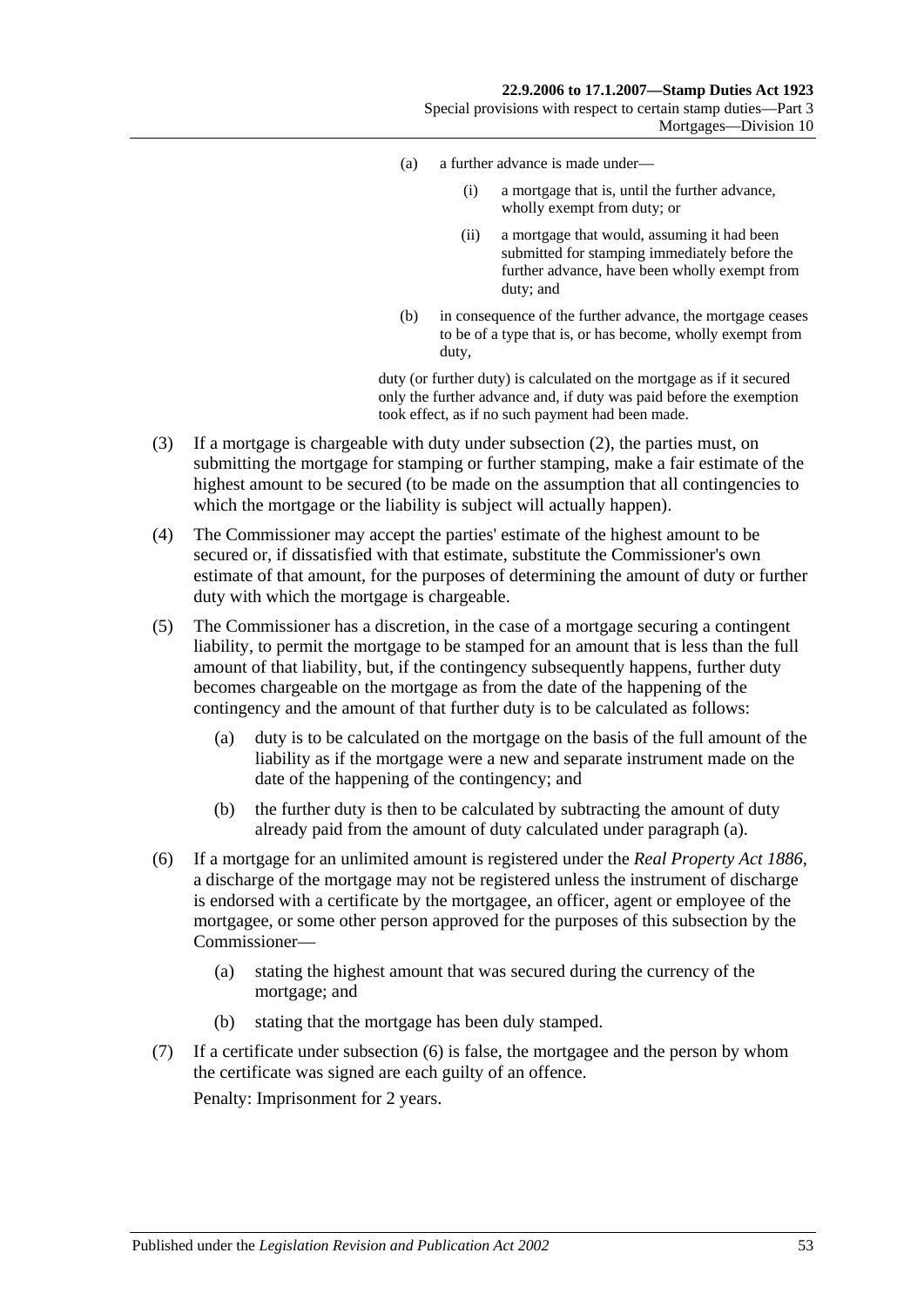(8) In this section references to an amount secured or to be secured by a mortgage are, if the mortgage secures both principal and interest or principal, interest, and rates taxes or other recurrent charges in respect of land, to be read as references to the principal only.

## **80—Security for repayment by periodical payments, how to be charged**

A security for the payment of any rentcharge, annuity or other periodical payment, by way of repayment or in satisfaction or discharge of any loan, advance or payment intended to be so repaid, satisfied or discharged, shall be chargeable with the same duty as a similar security for the payment of the sum of money so lent, advanced or paid.

# <span id="page-71-0"></span>**81—Transfers and further charges**

- (1) No transfer of a duly stamped security and no security by way of further charge for money or stock added to money or stock previously secured by a duly stamped instrument shall be chargeable with any duty by reason of containing any further or additional security for the money or stock transferred or previously secured, or the interest or dividends thereon, or any new covenant, proviso, power, stipulation or agreement in relation thereto or any further assurance of the property comprised in the transferred or previous security.
- (2) However, [subsection](#page-71-0) (1) does not apply if the security is over, or relates to, land that is subject to the provisions of the *[Real Property Act](http://www.legislation.sa.gov.au/index.aspx?action=legref&type=act&legtitle=Real%20Property%20Act%201886) 1886*.

# **81A—Duty may be denoted in certain cases by adhesive stamps**

- (1) Subject to [subsection](#page-71-1) (2), the duty on a security by way of mortgage, bond, debenture or covenant securing the payment or repayment of an amount not exceeding \$6 000 may be denoted by an adhesive stamp affixed in accordance with the regulations.
- <span id="page-71-1"></span>(2) This section does not apply in respect of a security by way of mortgage for the payment or repayment of moneys that may become due on an account current unless—
	- (a) where the total amount secured or to be ultimately recoverable is limited—the amount so limited does not exceed \$6 000; or
	- (b) where the total amount secured or to be ultimately recoverable is not limited—the total amount actually secured or recoverable does not exceed \$6 000.

## **81B—Duty chargeable proportioned to value of South Australian property**

- (1) A security that creates a charge on property in South Australia and property outside South Australia may, subject to this section, be stamped for less than the full amount *ad valorem* duty otherwise appropriate to the amount secured.
- (2) The amount for which the security is stamped must however be sufficient to satisfy the following formula:

$$
\frac{A_1}{A_2} \ge \frac{V_1}{V_2}
$$

Where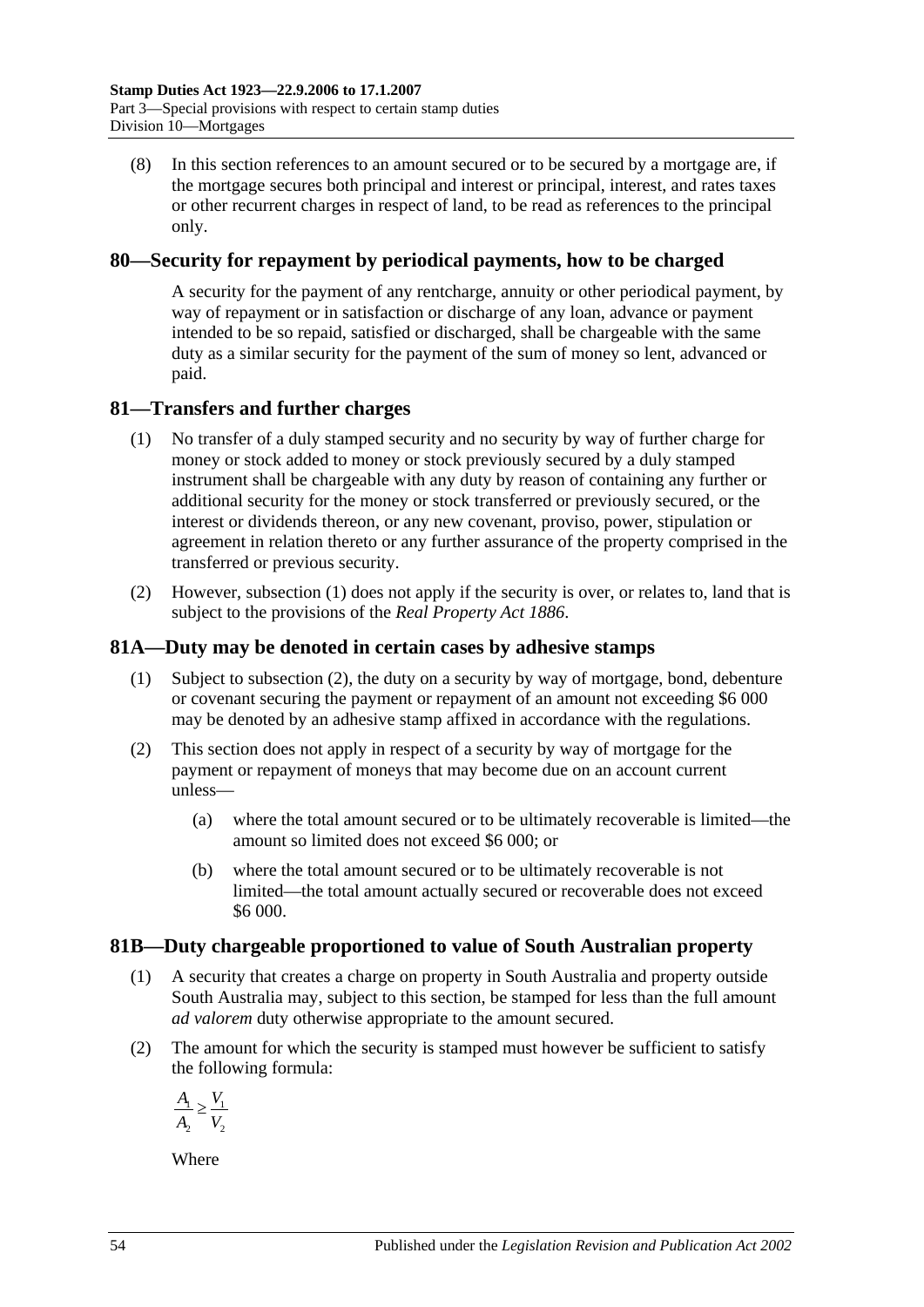$A<sub>i</sub>$  is the amount for which the security is stamped

*A2* is the amount on which *ad valorem* duty would, apart from this section, be chargeable

 $V_1$  is the value of property situated in South Australia

 $V_2$  is the total value of the property subject to the security.

- (3) A security stamped under this section is available as a security on property situated in South Australia for such amount only as the *ad valorem* duty denoted on the security extends to cover.
- (4) If a security does not create a charge on property in South Australia it may be stamped with a stamp indicating that no *ad valorem* duty is payable.

## **81C—Duty paid on one mortgage may be denoted as having been paid on another mortgage**

- <span id="page-72-0"></span>(1) The Commissioner may, upon the application of a party to a mortgage upon which duty has been paid, authorise the whole or a part of the duty paid upon the mortgage to be denoted as having been paid upon some other mortgage or mortgages if he is satisfied, upon the basis of such evidence as he may require—
	- (a) that the duty was paid upon the first mentioned mortgage instead of the other mortgage or mortgages as a result of an error on the part of a party to the mortgage or his agent; and
	- (b) that the parties to the first mentioned mortgage are the same as the parties to the other mortgage or mortgages; and
	- (c) that the first mentioned mortgage has not been acted upon or relied upon in any way as a security.
- (2) An application under [subsection](#page-72-0) (1) must—
	- (a) be made in a form approved by the Commissioner; and
	- (b) be made not later than three months after the date on which duty was paid upon the first mentioned mortgage; and
	- (c) be accompanied by the prescribed charge.
- (3) The Commissioner may, upon an application under [subsection](#page-72-0) (1), if he thinks it just to do so, waive payment of the prescribed charge.
- (4) The Commissioner may require any evidence given in support of an application under [subsection](#page-72-0) (1) to be verified by statutory declaration.
- (5) Duty shall not be denoted as having been paid upon the other mortgage or mortgages in pursuance of [subsection](#page-72-0) (1) unless the original and every copy of the first mentioned mortgage stamped under this Act has been produced to the Commissioner and dealt with in accordance with the regulations.
- (6) For the purposes of this section—
	- (a) mortgagees that are related corporations shall be regarded as one and the same person; and
	- (b) corporations are related if they are related for the purposes of the *Corporations Act 2001* of the Commonwealth.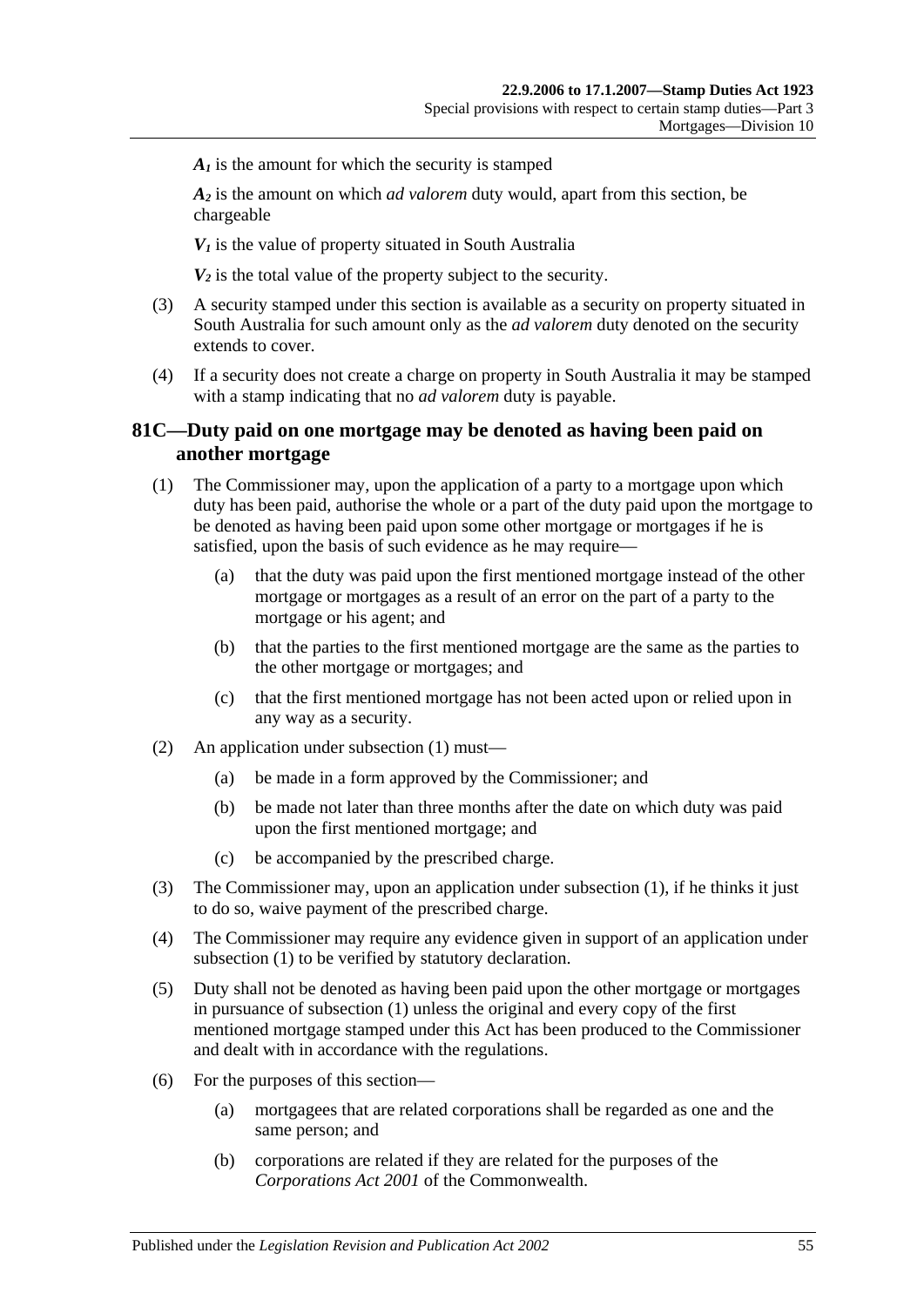#### <span id="page-73-0"></span>**82—Unregistered mortgages protected by caveats**

- (1) A caveat under the *[Real Property Act](http://www.legislation.sa.gov.au/index.aspx?action=legref&type=act&legtitle=Real%20Property%20Act%201886) 1886* to protect an interest arising under an unregistered mortgage is, if the unregistered mortgage is liable to stamp duty and has not been produced for stamping, liable to stamp duty.
- (2) The amount of duty chargeable on a caveat to which [subsection](#page-73-0) (1) applies is the same as would be payable on the mortgage if produced for stamping.
- $(3)$  If—
	- (a) stamp duty is paid on a caveat in respect of a mortgage that has not been stamped; and
	- (b) the mortgage is subsequently produced for stamping,

the mortgage is not chargeable with duty to the extent to which duty in respect of the mortgage has been paid on the caveat.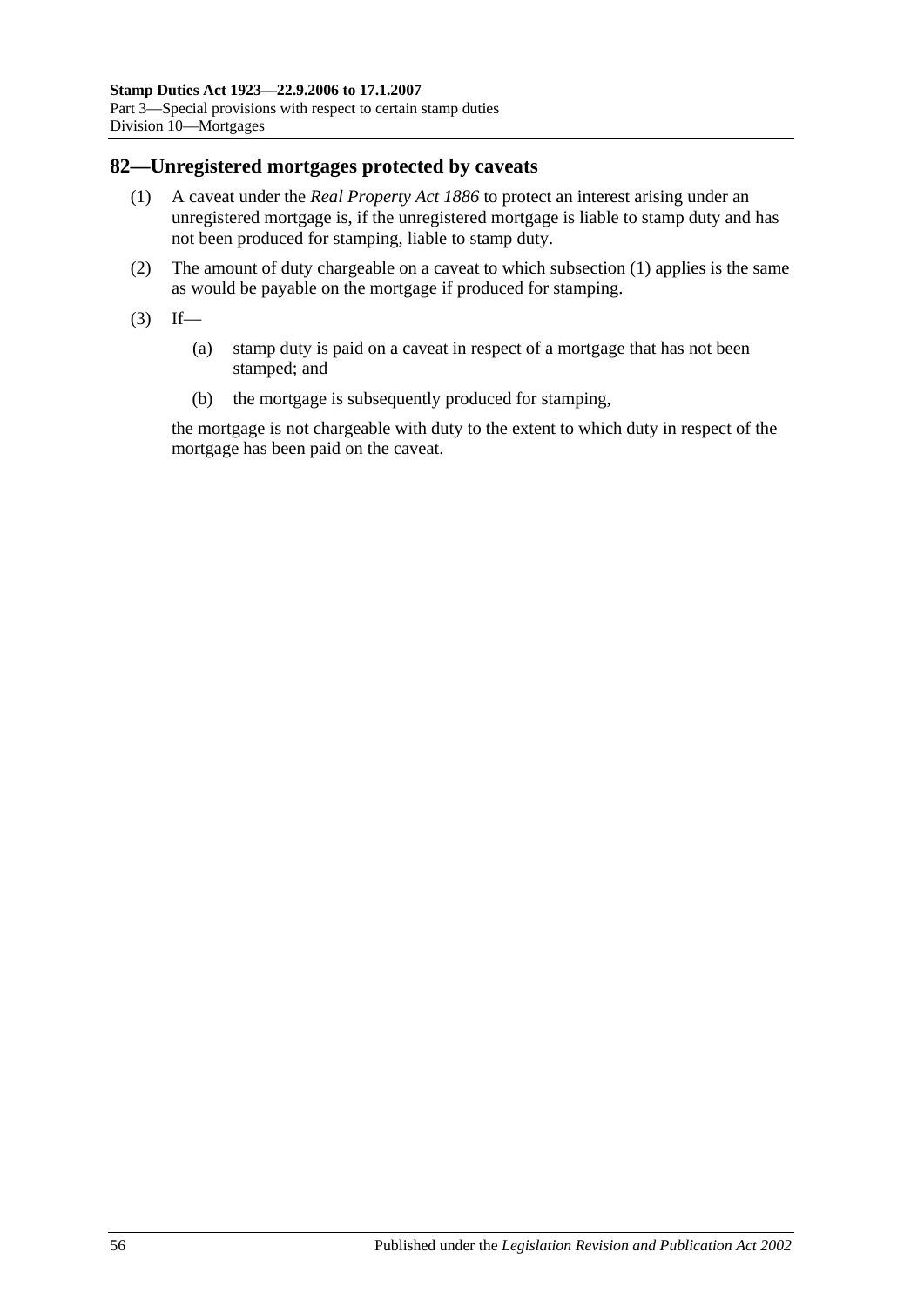# <span id="page-74-0"></span>**Part 3A—Special provisions relating to financial products**

# **Division 1—Interpretation**

## **90A—Interpretation**

In this Act, unless inconsistent with the context or some other meaning is clearly intended—

*Australian CS facility licensee* means the holder of an Australian CS facility licence under Chapter 7 of the *Corporations Act 2001* of the Commonwealth;

*broker* means a person who is a broker under the operating rules of a registered market licensee;

*broker's agent* means a person who is an agent or employee of a broker within the meaning of any corresponding Act and is carrying on business for, or on behalf of, that broker in this State;

*corresponding Act* means an enactment in force in a State other than this State or in a Territory of the Commonwealth that is declared by proclamation to be a corresponding Act for the purposes of this Part;

*CS facility* means a clearing and settlement facility within the meaning of Chapter 7 of the *Corporations Act 2001* of the Commonwealth operated by an Australian CS facility licensee;

*CSF identifier*, in relation to a CSF transaction, means a distinctive code assigned to, or in relation to, the transaction by, or under the operating rules of, the relevant CS facility;

*CSF participant* means a person who is a participant in relation to a CS facility within the meaning of section 761A of the *Corporations Act 2001* of the Commonwealth;

*CSF transaction* means—

- (a) a transaction that is conducted through a CS facility in order to allow parties to a transaction relating to financial products to meet obligations to each other that arise from entering into the transaction and that is of a kind prescribed by regulations made for the purposes of paragraph (b) of section 768A of the *Corporations Act 2001* of the Commonwealth; or
- (b) a transaction of a kind brought within the ambit of this definition by the regulations;

*dealer* means a broker or a broker's agent within the meaning of this Act or any corresponding Act;

*error transaction* means each of the following transfers:

- (a) a CSF transaction made to reverse a CSF transaction that was made mistakenly not more than seven days earlier;
- (b) the CSF transaction so reversed;

*exempt transaction* means a conveyance (including a sale or purchase) of a quoted financial product made after 30 June 2001;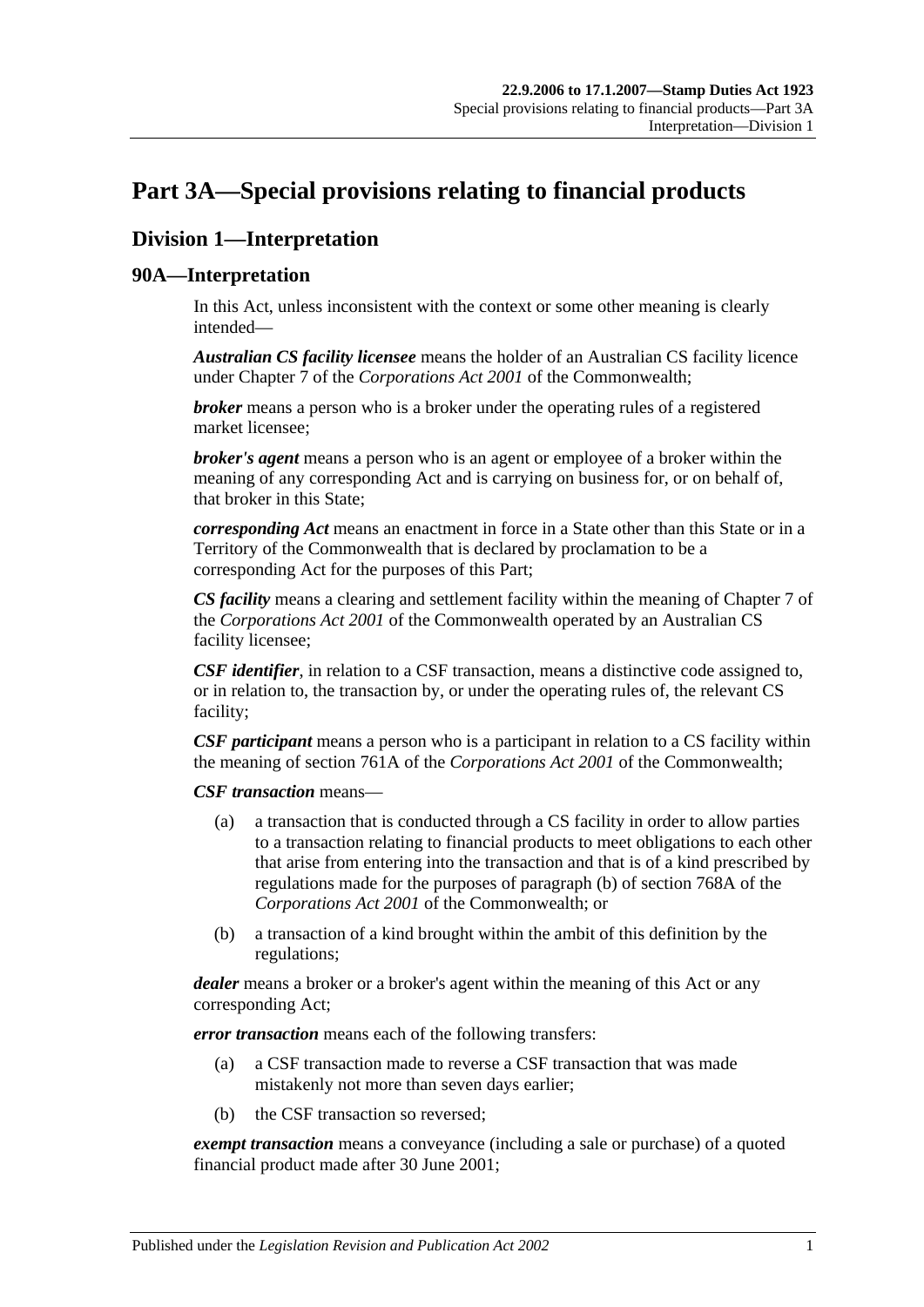*financial market* means a financial market within the meaning of Chapter 7 of the *Corporations Act 2001* of the Commonwealth;

*foreign company* has the same meaning as is assigned to the term by section 9 of the *Corporations Act 2001* of the Commonwealth;

*identification code*, in relation to a CSF participant, means a code that, for the purposes of the operating rules of the relevant CS facility, is the CSF participant's identification code, or one of the CSF participant's identification codes, as the case may be;

*operating rules* of a CS facility, or of a financial market, has the same meaning as is assigned to the term by section 761A of the *Corporations Act 2001* of the Commonwealth;

*proper CSF transaction* means—

- (a) a CSF transaction involving a financial product effected in accordance with the operating rules of the relevant CS facility; or
- (b) a CSF transaction involving a financial product that substantially complies with the operating rules of the relevant CS facility;

*quoted financial product* means a financial product that is quoted on a recognised financial market (see [section](#page-6-0) 2);

*registered CS facility licensee* means an Australian CS facility licensee registered by the Commissioner under [Division 4;](#page-84-0)

*registered market licensee* means an Australian market licensee registered by the Commissioner under [Division 4;](#page-84-0)

*relevant company* means—

- (a) a South Australian registered company; or
- (b) a foreign company with a registered office under the *Corporations Act 2001* of the Commonwealth that is situated in this State;

*relevant CSF participant*, in relation to a CSF transaction, means the CSF participant who is, according to [Division 3,](#page-81-0) liable to pay duty chargeable in respect of the transaction, or, if no duty is chargeable, the CSF participant who would be so liable if duty were chargeable;

*South Australian dealer* means a broker or a broker's agent;

*South Australian registered company* means a company incorporated or taken to be incorporated under the *Corporations Act 2001* of the Commonwealth that is taken to be registered in South Australia for the purposes of that Act;

*transfer document*, in relation to a CSF transaction, means a document that is used to effect the transfer of a financial product from one party to the transaction to the other party;

*transfer value*, in relation to a financial product involved in a CSF transaction, means—

(a) in a case involving the sale of the financial product—the total consideration for the sale or the unencumbered market value of the financial product as at the date of sale, whichever is the greater; or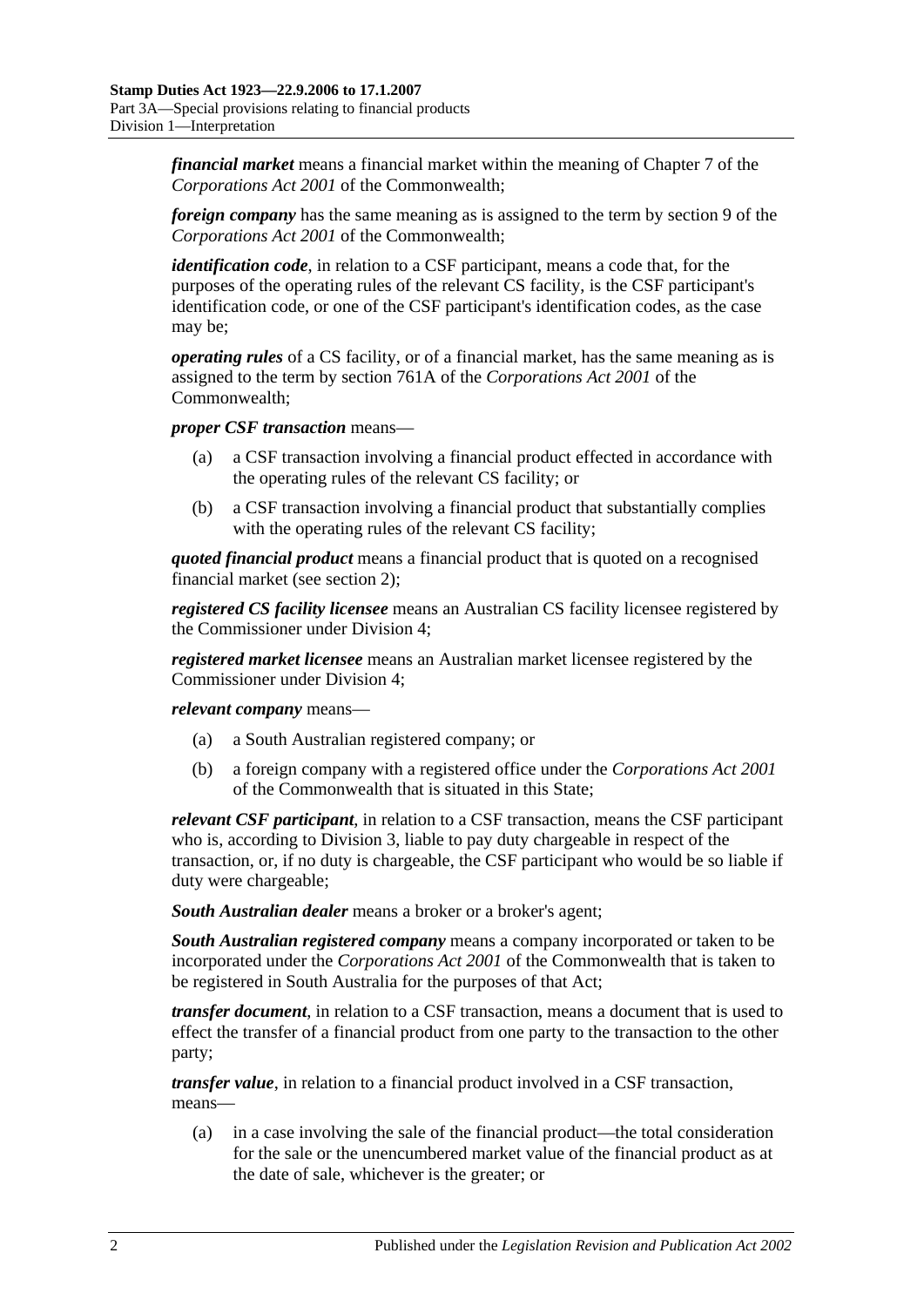(b) in any other case—the unencumbered market value of the financial product at the date of the transaction.

## **90AB—Share buy-back**

- (1) An instrument under which a shareholder transfers or divests shares to give effect to a transaction under which a company buys back its own shares is a conveyance of the shares.
- (2) This section—
	- (a) applies to an instrument whether created or executed before or after the commencement of this section; and
	- (b) applies whether the transfer or divestiture of shares occurred before, or occurs after, the commencement of this section; but
	- (c) does not apply in relation to redeemable preference shares unless they are bought back on terms other than those on which they were on issue.

## **90AC—Exempt transactions**

- (1) No duty is payable under this Part in relation to an exempt transaction.
- (2) No return is required under this Part in relation to an exempt transaction.

## <span id="page-76-0"></span>**Division 2—Duty on sales and purchases by brokers**

## **90B—Application of Division**

- (1) This Division and the duty chargeable in accordance with [Schedule 2](#page-102-0) on the return referred to in [section](#page-78-0) 90D apply and have effect to and in relation to a sale or purchase of a financial product only where—
	- (a) the sale or purchase of the financial product—
		- (i) is made by or through a South Australian dealer; or
		- (ii) is made by or through a dealer in a prescribed place and the financial product is—
			- (A) a financial product of a relevant company; or
			- (B) a unit of a unit trust scheme the principal register of which is situated in this State; and
	- (b) the consideration for the sale or purchase is in money or money's worth not less than the unencumbered market value of the financial product; and
	- (c) the financial product is quoted on, or permission to deal therein has been granted by, a financial market of a registered market licensee; and
	- (d) no duty is charged against the transferor or the transferee under [Schedule 2](#page-102-0) in respect of the conveyance or transfer of the financial products on the sale thereof.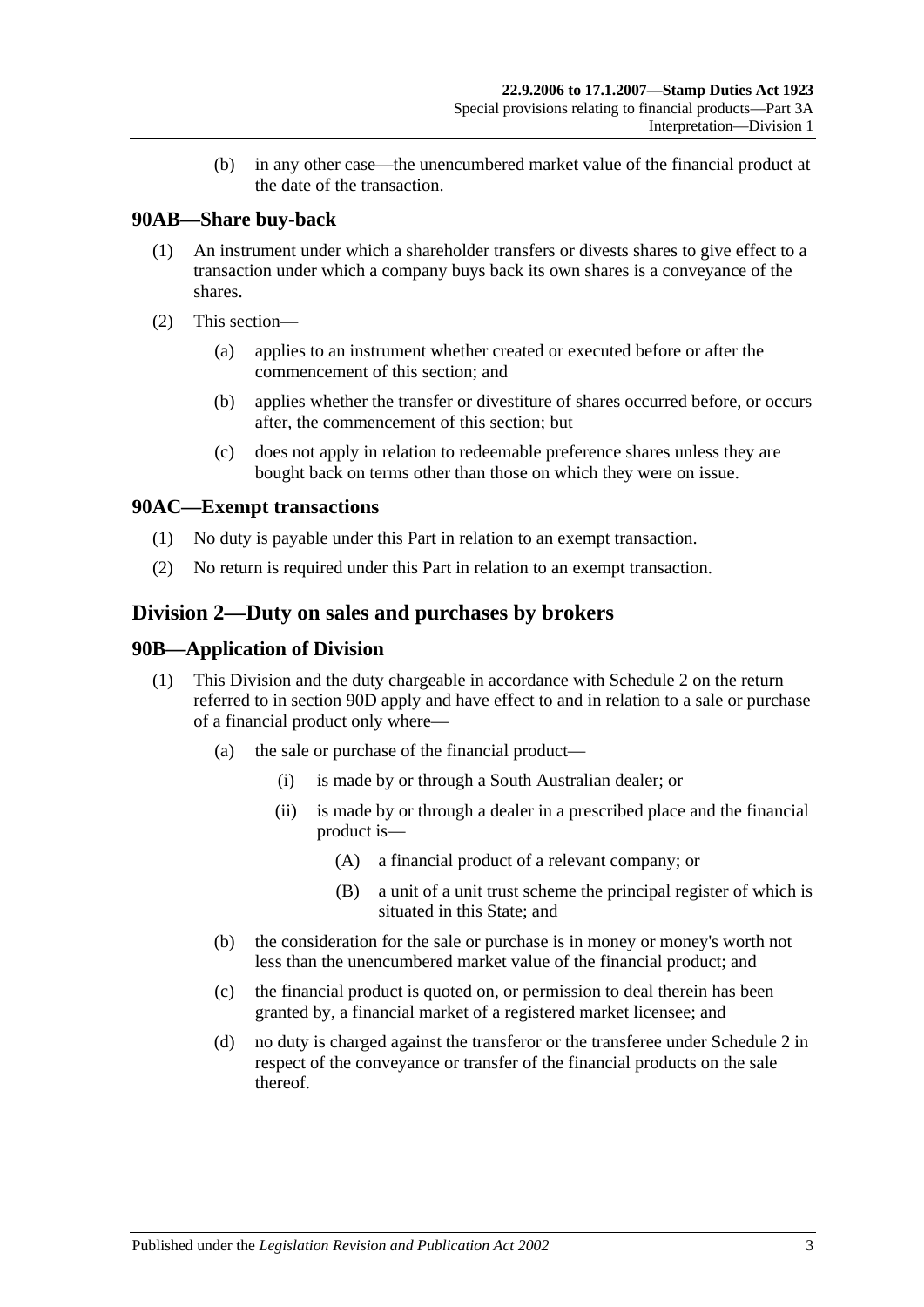- <span id="page-77-0"></span>(2) A sale or purchase of a financial product is only made by or through a South Australian dealer or a dealer in a prescribed place—
	- (a) in relation to a South Australian dealer—if the sale or purchase (wherever occurring) is made pursuant to an order to sell or an order to purchase lodged with him or her in the State; or
	- (b) in relation to a dealer in a prescribed place—if the sale or purchase (wherever occurring) is made pursuant to an order to sell or an order to purchase lodged with him or her in the prescribed place; or
	- (c) if the sale or purchase (wherever occurring) is made on the dealer's own account or behalf.
- (3) For the purposes of [subsection](#page-77-0) (2)—
	- (a) a South Australian dealer or a dealer in a prescribed place who makes a purchase of a financial product, whether on his or her own account or on behalf of another, from a person who is not a dealer will, despite the fact that no order to sell was lodged with the dealer, be taken to have also made a sale of the financial product pursuant to an order to sell lodged with him or her in the State or in the prescribed place (as the case may require) by the person from whom the purchase was made; and
	- (b) a South Australian dealer or a dealer in a prescribed place who makes a sale of a financial product, whether on his or her own account or on behalf of another, to a person who is not a dealer will, despite the fact that no order to purchase was lodged with the dealer, be taken to have also made a purchase of the financial product pursuant to an order to purchase lodged with him or her in the State or in the prescribed place (as the case may require) by the person to whom the sale was made.

## <span id="page-77-2"></span><span id="page-77-1"></span>**90C—Records of sales and purchases of financial products**

- (1) Subject to [subsections](#page-78-1) (3) and [\(4\),](#page-78-2) a dealer shall, forthwith on a sale or purchase being made or being deemed to have been made, being a sale or purchase to or in relation to which this Division applies, make a record relating to the sale or purchase showing—
	- (c) the date of the sale or purchase; and
	- (d) the name of the principal (if any) for whom such sale or purchase was made; and
	- (e) the name of the dealer (if any) with whom the sale or purchase was effected; and
	- (f) the quantity and full description of the financial product sold or purchased; and
	- (g) the selling or purchase price of such financial product or, if more than one, of each financial product and the total selling or purchase price of all; and
	- (h) the amount of stamp duty chargeable in accordance with [Schedule 2](#page-102-0) in respect of that sale or purchase on the return referred to in [section](#page-78-0) 90D which relates to that sale or purchase; and
	- (i) such other particulars as are prescribed for the purposes of this section.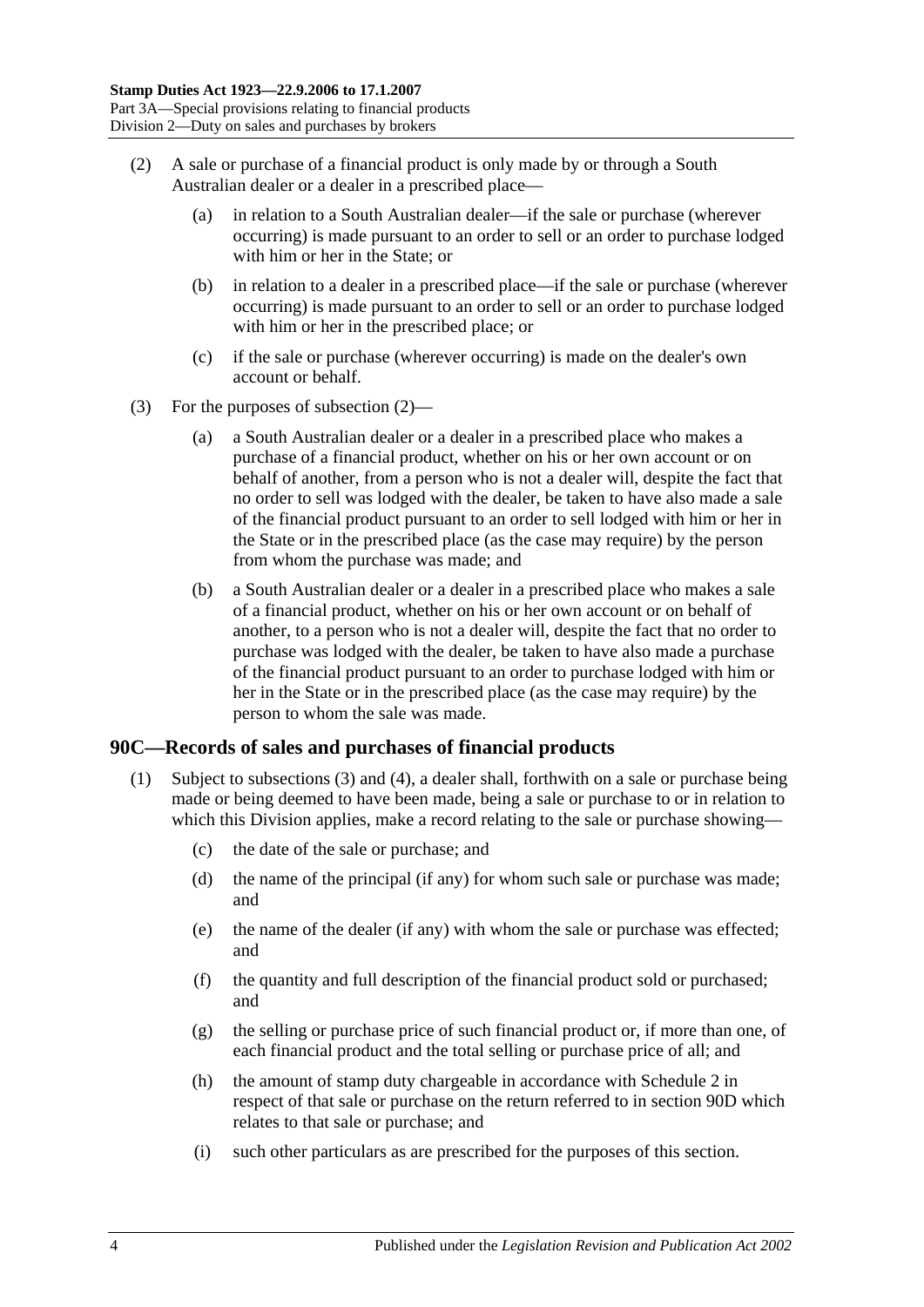- <span id="page-78-1"></span>(3) [Subsection](#page-77-1) (1) does not require a dealer to make a record—
	- (a) in respect of a sale of a financial product, where the sale is made pursuant to an order to sell lodged with him by, or on behalf of, another dealer; or
	- (b) in respect of the purchase of a financial product, where the purchase is made pursuant to an order to purchase lodged with him by, or on behalf of, another dealer; or
	- (c) in respect of any sale or purchase, where the sale or, as the case may be, the purchase is made in circumstances prescribed by the regulations for the purposes of this subsection.
- <span id="page-78-2"></span>(4) [Subsection](#page-77-1) (1) does not apply to the sale or purchase of a financial product, the conveyance or transfer in respect of which would be exempt from duty.
- (5) A dealer may, in any record kept by him pursuant to [subsection](#page-77-1) (1), incorporate therein additional information for his own use.
- (6) A dealer who fails to make a record as required under this section, or fails to keep the record, is guilty of an offence. Penalty: \$10 000.

#### <span id="page-78-0"></span>**90D—Returns to be lodged and duty paid**

- (a1) This section applies to—
	- (a) a South Australian dealer; and
	- (b) a dealer in a prescribed place.
- (1) Every dealer to which this section applies shall, not later than 2.30 p.m. on the Thursday of each week—
	- (a) lodge with the Commissioner a return in the approved form in accordance with this section; and
	- (b) if any stamp duty is payable, but not paid, in respect thereof, pay to the Commissioner the stamp duty in respect of each sale and each purchase to which the return relates as prescribed by [Schedule 2.](#page-102-0)
- (2) The return shall contain a certificate in the approved form relating to all sales and purchases, records relating to which have been made by the dealer under [section](#page-77-2) 90C, being sales and purchases made during the week ended on the Saturday preceding the day on which the return is lodged and the total stamp duty payable on the return in respect of those sales and purchases, and shall contain a certificate signed by the dealer that the record required by [section](#page-77-2) 90C has been duly made and such other particulars as are prescribed; but where there has been no sale or purchase made during that week, the dealer shall lodge with the Commissioner a "Nil" return.
- (3) A dealer who does not lodge a return as required under this section is nevertheless liable to pay duty to the Commissioner as if the dealer had lodged the return required under this section immediately before the time before which it was required to be lodged.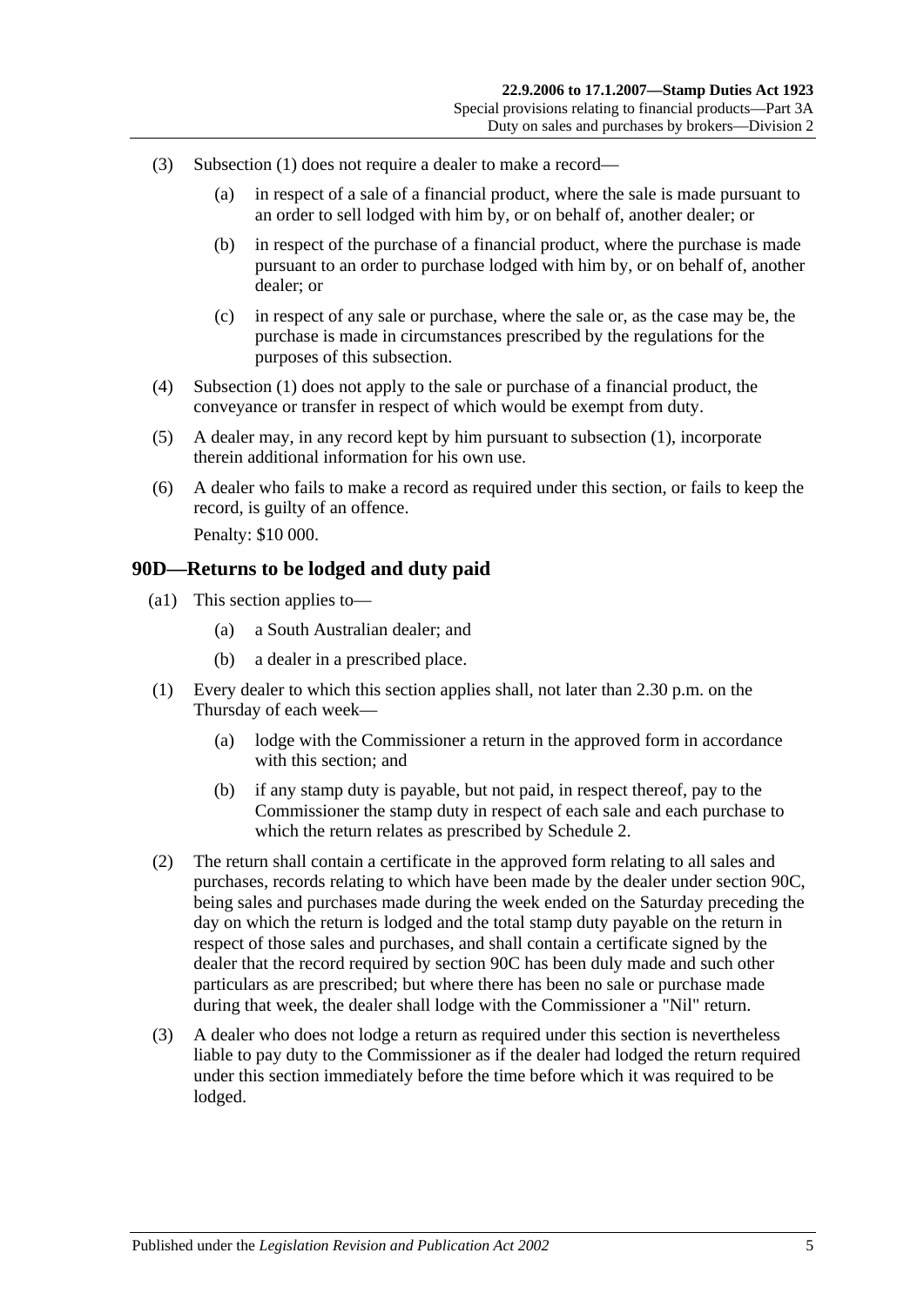## **90E—Endorsement of instrument of transfer as to payment of duty**

- (1) On making the record relating to a sale or purchase in accordance with [section](#page-77-1) 90C(1), or on the making of a sale or purchase to which [section](#page-77-1) 90C(1) does not apply by virtue of the operation of section [90C\(4\),](#page-78-2) the dealer shall, if the transfer on the sale or purchase is not a CSF transaction, either endorse the instrument of transfer in respect of the sale or purchase or ensure that it is endorsed with a statement to the effect that the stamp duty (if applicable) has been or will be paid, and shall affix his stamp and insert the date of the endorsement thereunder.
- (2) A dealer who affixes his or her stamp under such an endorsement without making the appropriate record under [section](#page-77-1) 90C(1) is guilty of an offence. Penalty: \$10 000.
- <span id="page-79-0"></span>(3) If an instrument of transfer of a financial product has affixed to it, in accordance with this section or a corresponding Act, the respective stamps of the dealers by whom the sale and purchase of that financial product has been effected, the instrument will be taken to be duly stamped with *ad valorem* duty.

## **90F—Power of dealer to recover paid duty**

Any dealer who, on lodging with the Commissioner a return pursuant to [section](#page-78-0) 90D, pays any duty under this Act in respect of any sale or purchase of a financial product to which the return relates may recover from the seller or purchaser for whom he made the sale or purchase, or is deemed to have made the sale or purchase, the amount of the duty so paid as a debt due to him and recoverable in a court of competent jurisdiction and may, in reimbursement of that amount, retain any moneys in his hands belonging to the seller or purchaser, as the case may be.

## **90G—Transactions in S.A. financial products on U.K. stock exchange**

(1) In this section, unless the contrary intention appears—

*broker* means a person, firm or corporation who or which is a member of the U.K. and Ireland Stock Exchange;

*corporation* means a municipal or other corporation, company or society;

*financial product* means—

- (a) a financial product of a corporation that, under the *Corporations Act 2001* of the Commonwealth, is taken to be registered in the State; or
- (b) a financial product of a corporation incorporated outside Australia that is listed on a register of the corporation in the State;

*market maker* means a person, firm or corporation who or which is recognised as a market maker according to the rules and practices of the U.K. and Ireland Stock Exchange;

*relevant transaction* means a transaction effecting a transfer from one person to another of a beneficial interest in a financial product that is held in trust by a trustee;

*the U.K. and Ireland Stock Exchange* means The International Stock Exchange of the United Kingdom and the Republic of Ireland;

*trustee* means a person declared to be a trustee under [subsection](#page-80-0) (2).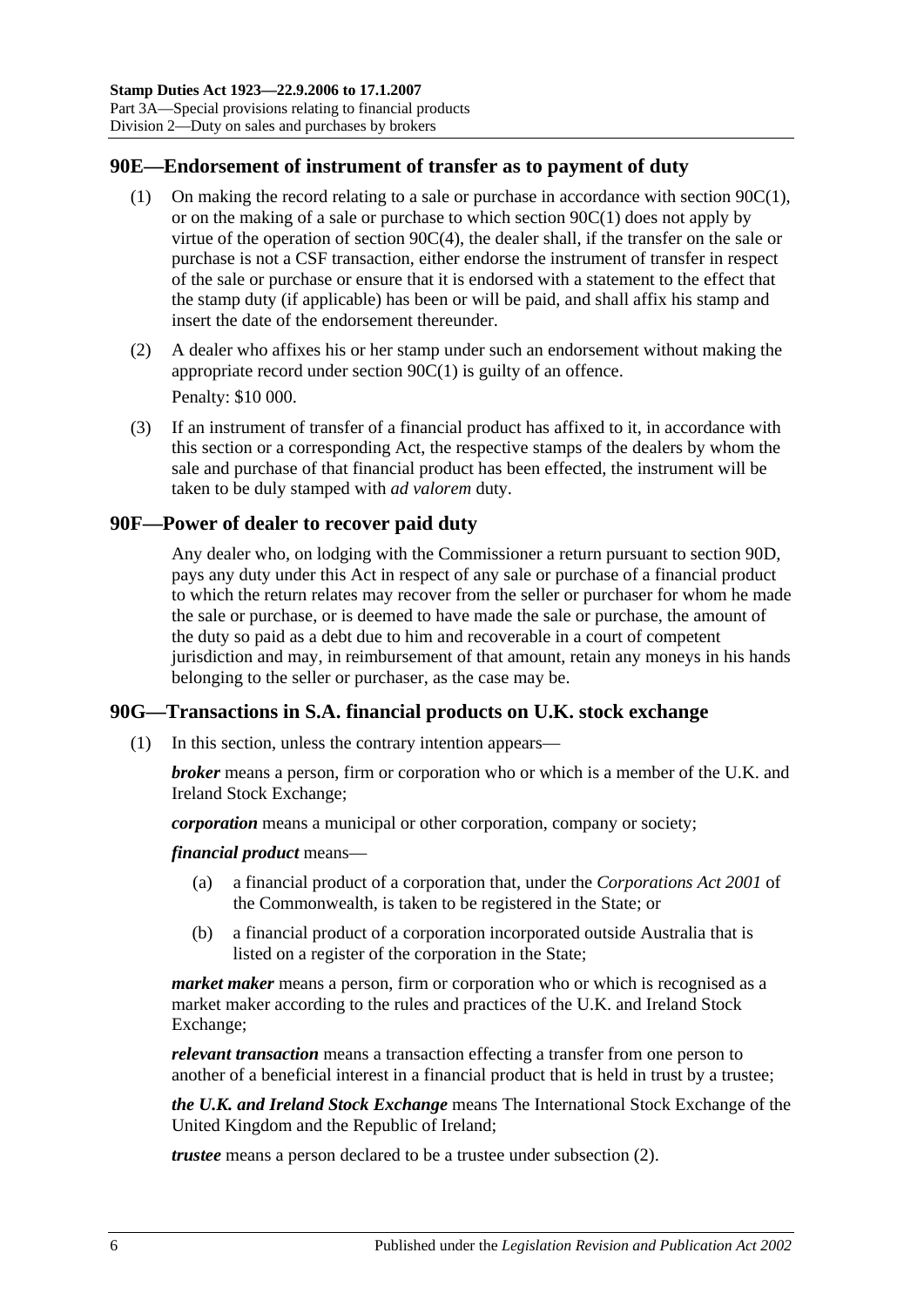- <span id="page-80-0"></span>(2) The Governor may, by notice published in the Gazette—
	- (a) declare a person to be a trustee; or
	- (b) vary or revoke a declaration previously made under this subsection.
- (3) Where a trustee—
	- (a) is notified of a disposition by a beneficiary of an interest in a financial product that the trustee holds in trust; or
	- (b) is directed by a beneficiary to hold a financial product on behalf of some other person,

the trustee shall be deemed to have effected a relevant transaction in relation to that financial product.

- <span id="page-80-1"></span>(4) A trustee shall on or before the twenty-eighth day of each month—
	- (a) furnish to the Commissioner in such manner and form as the Commissioner requires a return setting out particulars of relevant transactions effected by the trustee during the preceding month; and
	- (b) if any duty is payable, in respect of any such relevant transaction, pay to the Commissioner the duty in respect of each such relevant transaction prescribed by [Schedule 2.](#page-102-0)
- (5) A trustee who does not furnish a return as required under this section is nevertheless liable to pay duty to the Commissioner as if the trustee had furnished the return required under this section immediately before the end of the period allowed for furnishing such a return.
- (6) [Subsection](#page-80-1) (4) does not apply to or in respect of a relevant transaction where the disposition to which the relevant transaction relates—
	- (a) is made—
		- (i) by way of security otherwise than to secure the rights of a purchaser or intended purchaser under a contemplated sale; or
		- (ii) in consequence of such a security being no longer required; or
	- (b) is, in accordance with the rules of the U.K. and Ireland Stock Exchange, a stock loan transaction; or
	- (c) is made or effected by a market maker as agent to a broker who acquires a beneficial interest in the financial products as principal and who, within 10 clear days (not including any day on which the U.K. and Ireland Stock Exchange is closed for business) after acquisition, disposes of the beneficial interest in those financial products; or
	- (d) is made or effected by a broker as principal within 10 such clear days after the broker acquired a beneficial interest in those financial products as principal—
		- (i) to a market maker as agent; or
		- (ii) to another broker as principal who, within 10 such clear days after the acquisition, disposes of the beneficial interests in those financial products; or
	- (e) is made or effected by or to a person who is—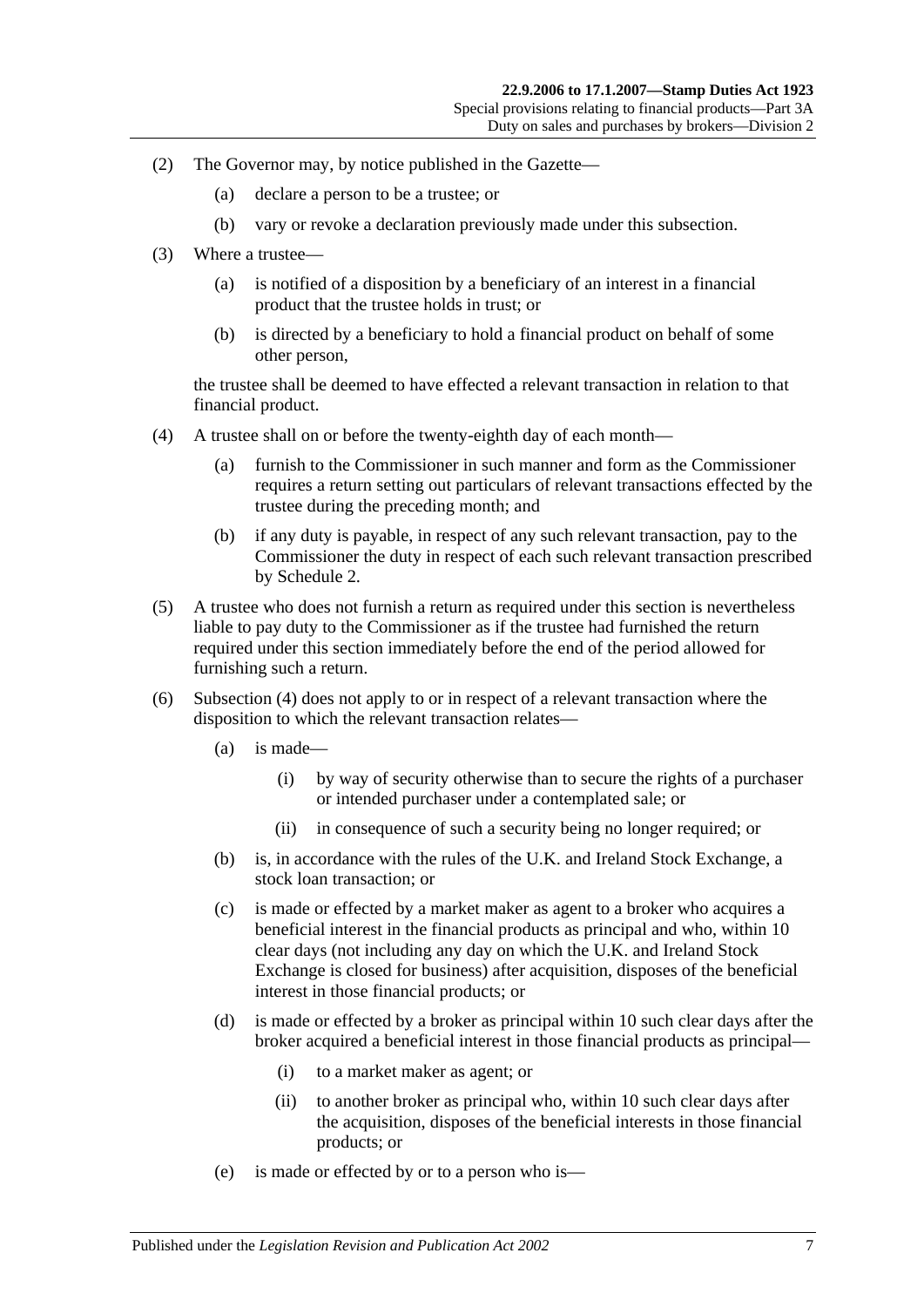- (i) a South Australian dealer; or
- (ii) a dealer in a prescribed place liable to pay duty in respect of the disposition; or
- (f) is made or effected by a market maker as agent to another market maker as agent.
- (7) Where in consequence of a relevant transaction—
	- (a) a beneficial interest in financial products is transferred from a broker to a market maker as agent or from a market maker as agent to a broker; or
	- (b) a beneficial interest in financial products is transferred from a broker to another broker who acquires the interest as principal and who, within 10 clear days after acquisition (not including any day on which the U.K. and Ireland Stock Exchange is closed for business) disposes of the beneficial interest; or
	- (c) a beneficial interest in financial products is transferred from a broker to another broker as principal within 10 such clear days after the acquisition of the beneficial interest by the firstmentioned broker,

the amount payable under [subsection](#page-80-1) (4) in respect of that relevant transaction shall be one-half of the amount that would otherwise be payable.

## <span id="page-81-0"></span>**Division 3—Duty on certain clearing and settlement transactions**

## **90H—Application of Division**

This Division applies to a CSF transaction relating to a financial product if (and only if)—

- (a) the transaction is a proper CSF transaction conducted through a CS facility operated by a registered CS facility licensee; and
- (b) the transaction is made otherwise than on a sale or purchase to which [Division 2](#page-76-0) applies; and
- (c) the financial product is—
	- (i) a share, or a right or CUFS in respect of a share, of a relevant company; or
	- (ii) a unit of a unit trust scheme, or a CUFS in respect of a unit of a unit trust scheme, the principal register of which is situated in this State; or
	- (iii) a unit of a unit trust scheme, or a CUFS in respect of a unit of a unit trust scheme, in relation to which no register exists in Australia and—
		- (A) having as the manager of the scheme a relevant company or a natural person principally resident in this State; or
		- (B) not having a manager but with a trustee that is a relevant company or a natural person principally resident in this State; or
	- (iv) a financial product of a class prescribed for the purposes of this section.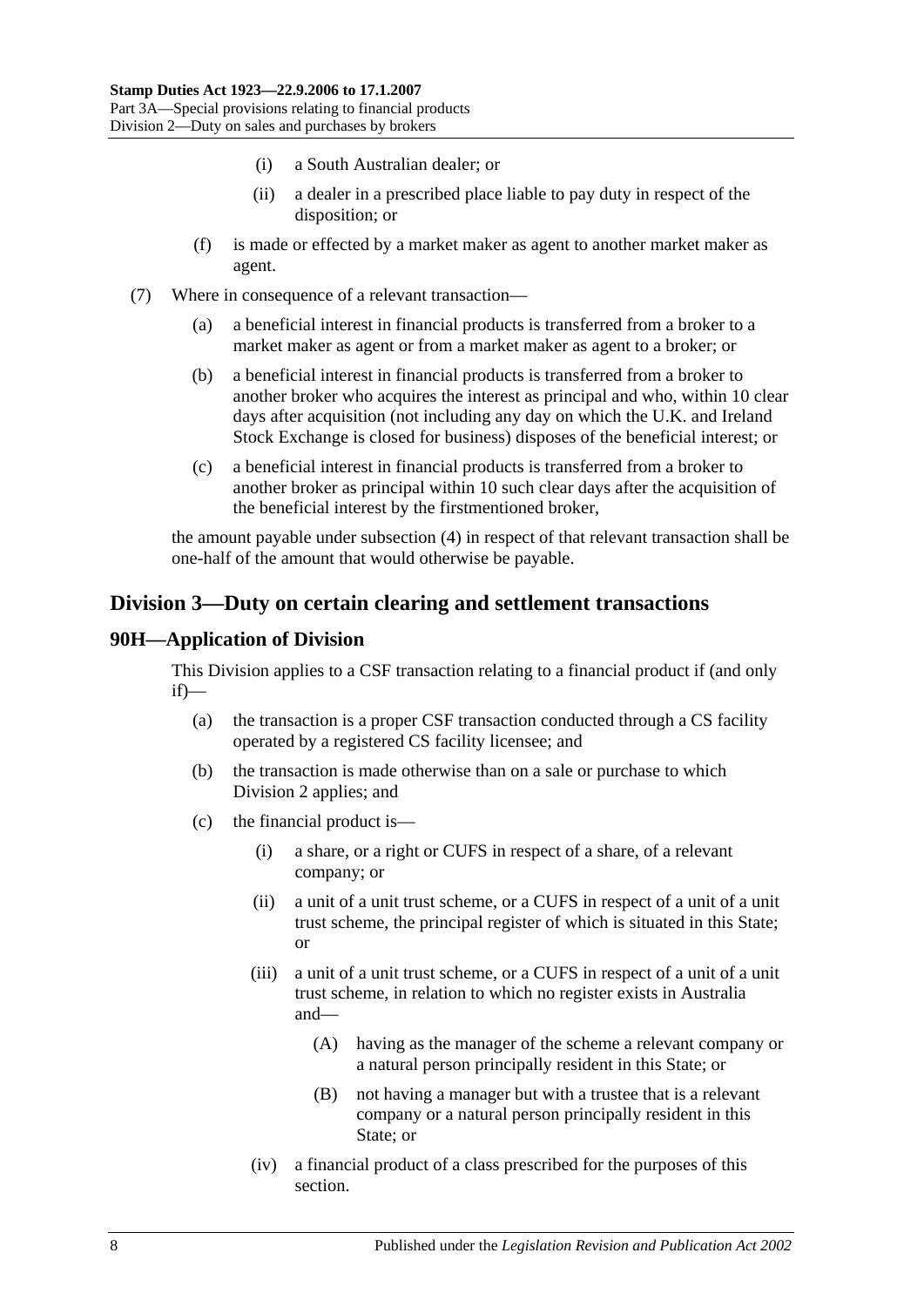#### <span id="page-82-0"></span>**90I—Requirement to make record of CSF transactions**

- (1) If a CSF transaction relating to a financial product to which this Division applies occurs, the CSF participant to the transaction or, if there is more than one of them, the CSF participant who is the transferee or controls the transferee's holding in relation to the transaction, must immediately make a record that complies with this section in a form determined or approved by the Commissioner.
- (2) The record must show—
	- (a) the date of the transaction; and
	- (b) a CSF identifier for the transaction; and
	- (c) the name of the transferee in relation to the transaction and, unless another CSF participant controls the transferor in relation to the transaction, the name of the transferor; and
	- (d) the identification code of the CSF participant making the record and the identification code of the other CSF participant party to the transaction (if any); and
	- (e) the quantity and full description of the financial product involved in the transaction; and
	- (f) the transfer value of the financial product or, if more than one of them, of each financial product involved in the transaction and the total transfer value of all; and
	- (g) the amount of duty chargeable under this Act in respect of the transaction; and
	- (h) if *ad valorem* duty it not chargeable in respect of the transaction, a statement of the grounds on which *ad valorem* duty is not chargeable; and
	- (i) in the case of an error transaction to reverse an earlier transaction that was made mistakenly, the CSF identifier of that earlier transaction; and
	- (j) any other particulars prescribed for the purposes of this section.
- (3) A CSF participant may, in any record made in accordance with this section, incorporate additional information for the participant's own use.
- (4) A CSF participant who fails to make a record as required by this section, or fails to keep the record, is guilty of an offence.

Maximum penalty: \$10 000.

#### <span id="page-82-1"></span>**90J—Transfer document or record to be treated as instrument of conveyance**

- (1) For the purposes of this Act—
	- (a) a transfer document for a CSF transaction of a financial product to which this Division applies; or
	- (b) if there is no such document for a CSF transaction of a financial product to which this Division applies, the record made under [section](#page-82-0) 90I in relation to the transaction,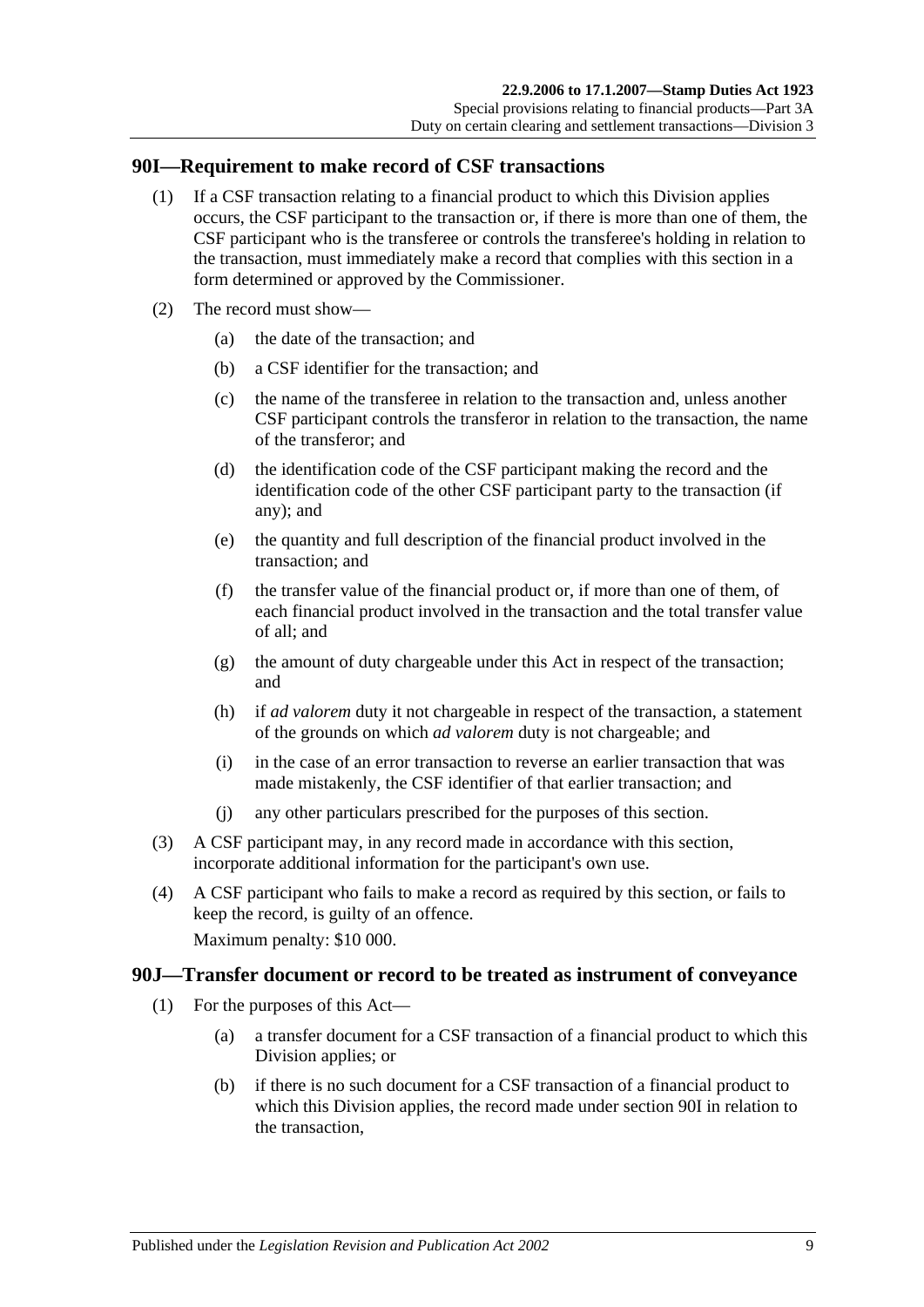will be taken to be an instrument of conveyance or conveyance on sale (as the case may require) of the financial product, subject to this Act, chargeable with duty accordingly.

- (2) The CSF participant to a CSF transaction of a financial product to which this Division applies or, if there is more than one of them, the CSF participant who is the transferee or controls the transferee's holding in relation to the transaction, is liable to pay the duty chargeable under [subsection](#page-82-1) (1).
- (3) If the CSF participant liable to pay duty in respect of a CSF transaction is not the transferee in relation to the transaction, the participant may recover from the transferee the amount of duty paid as a debt by action in a court of competent jurisdiction and may, in reimbursement of that amount, retain any money in the participant's hands belonging to the transferee.

## **90K—Particulars to be included in a transfer document**

The relevant CSF participant must include in any transfer document for a CSF transaction to which this Division applies the particulars required by the Commissioner under the conditions of registration of the registered CS facility licensee.

Maximum penalty: \$2 000.

## **90L—Relevant CSF participant's identification code equivalent to stamping**

When the relevant CSF participant's identification code is included in a transfer document for a CSF transaction to which this Division applies, the transfer document is to be taken to be duly stamped but without affecting the relevant CSF participant's liability to pay any duty chargeable under this Act.

## **90M—Returns to be lodged and duty paid**

- (1) The relevant CSF participant must, not later than seven days after the end of the month in which the participant has been involved in a CSF transaction to which this Division applies—
	- (a) make a report to the registered CS facility licensee through which the transaction was conducted; and
	- (b) if duty is chargeable in respect of the transaction, pay the duty to that registered CS facility licensee.
- (2) The provisions of the *[Taxation Administration Act](http://www.legislation.sa.gov.au/index.aspx?action=legref&type=act&legtitle=Taxation%20Administration%20Act%201996) 1996* apply in relation to the requirement for the making of a report, or the payment of duty, to a registered CS facility licensee as if the requirement were for the making of the report, or the payment of duty, to the Commissioner.

#### **90N—Monthly returns by registered CS facility licensees**

A registered CS facility licensee must, on or before the fifteenth day of each month—

(a) lodge with the Commissioner a return in the form and containing the particulars required by the Commissioner under the conditions of registration of the registered CS facility licensee; and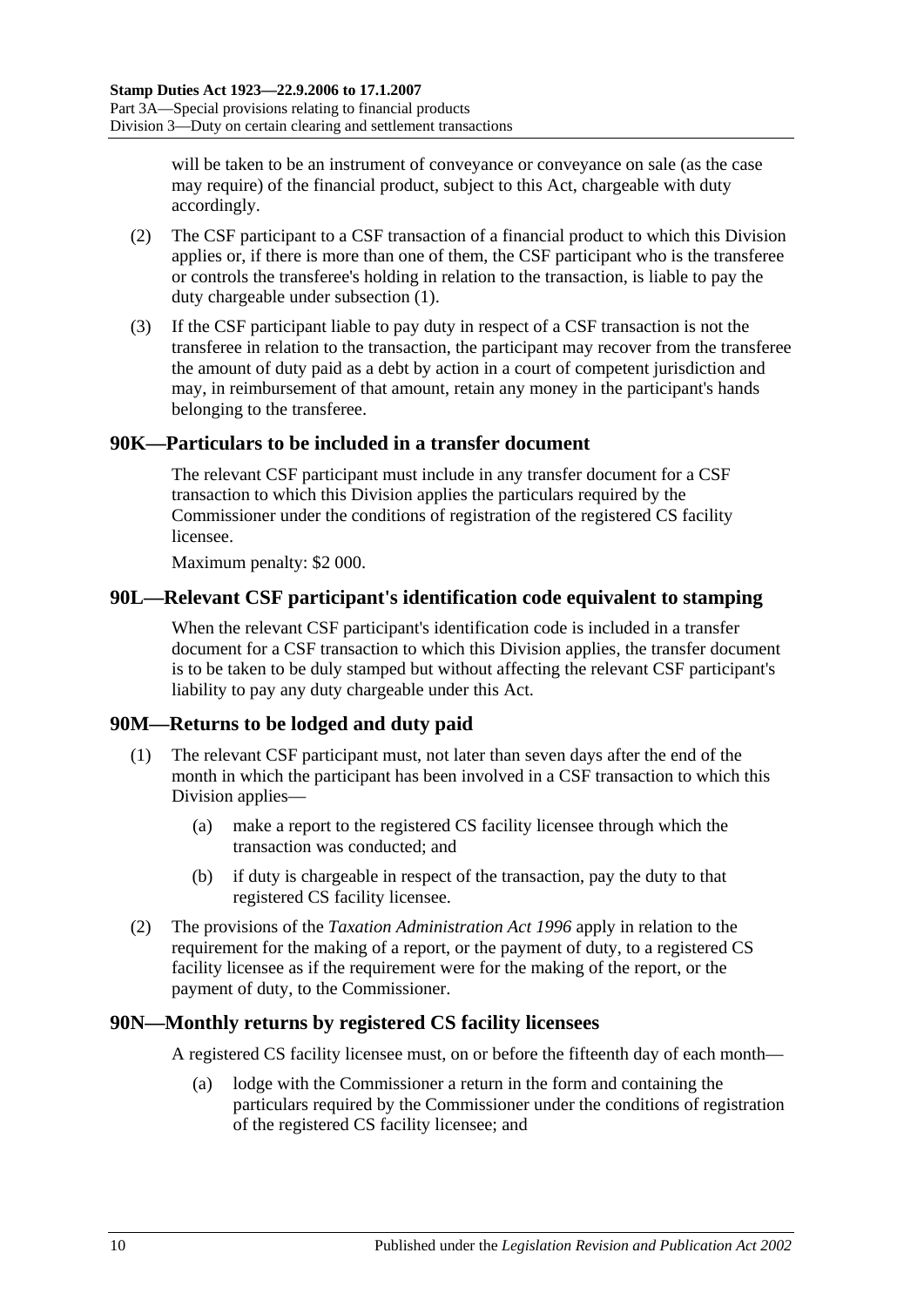(b) pay to the Commissioner any duty paid to the registered CS facility licensee under this Act in respect of a CSF transaction conducted in the preceding month.

## **90O—Particulars reported by participants to be kept by registered CS facility licensees**

The particulars reported to a registered CS facility licensee under this Division must be kept by the registered CS facility licensee in a legible form, or so as to be readily convertible into such a form, in accordance with any directions of the Commissioner, for a period of not less than five years from the date on which the report is made.

## **90P—Refund for error transaction**

The Commissioner must, on being satisfied that *ad valorem* duty has been paid to the Commissioner in respect of an error transaction to which this Division applies, refund the amount of the duty so paid.

## <span id="page-84-0"></span>**Division 4—Registration of Australian market licensees and CS facility licensees**

#### **90Q—Registration process**

- (1) The Commissioner may register an Australian market licensee or an Australian CS facility licensee for the purposes of this Part.
- (2) An application for registration must be made to the Commissioner in a form approved by the Commissioner.
- (3) An application must be accompanied by—
	- (a) such information as the Commissioner requires to determine the application; and
	- (b) the fee, if any, prescribed by the regulations.
- (4) The Commissioner may grant or refuse an application for registration.
- (5) A registration will be subject to conditions specified by the Commissioner at the time of registration or by subsequent written notice given to the Australian market licensee or the Australian CS facility licensee.
- <span id="page-84-1"></span>(6) The Commissioner may suspend or cancel the registration of an Australian market licensee or Australian CS facility licensee.
- <span id="page-84-2"></span>(7) However, the Commissioner may only take action under [subsection](#page-84-1) (6)—
	- (a) after having given to a person involved in the administration of the Australian market licensee or Australian CS facility licensee (as the case may be) determined by the Commissioner to be appropriate in the circumstances—
		- (i) written reasons of the Commissioner's intention to suspend or cancel the registration; and
		- (ii) an opportunity to make submissions; and
	- (b) after having considered any submissions made by that person.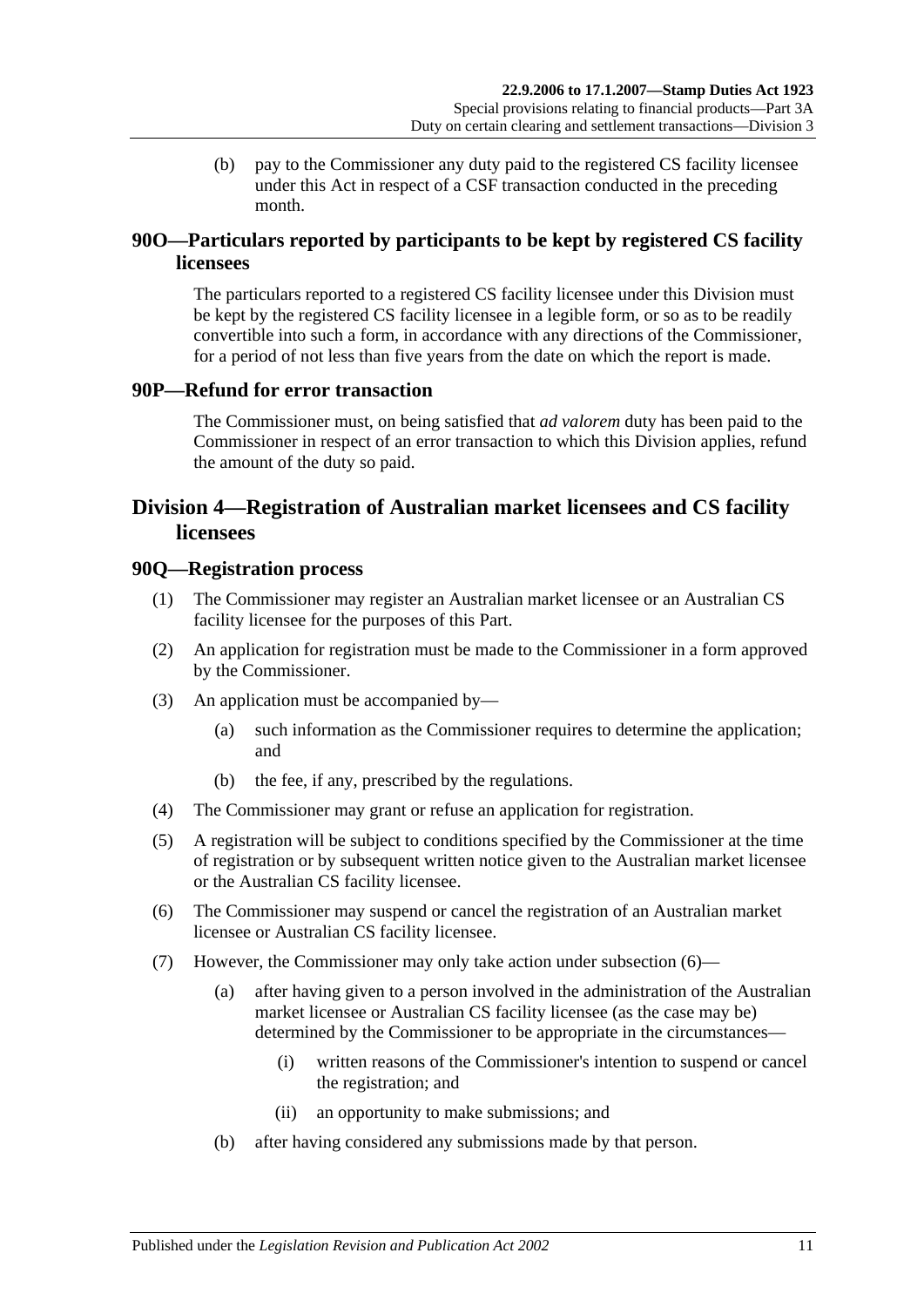(8) [Subsection](#page-84-2) (7) does not apply to the cancellation of a registration at the request of the relevant entity.

## **90R—Disclosure of information**

Nothing in the *[Taxation Administration Act](http://www.legislation.sa.gov.au/index.aspx?action=legref&type=act&legtitle=Taxation%20Administration%20Act%201996) 1996* prevents the disclosure to a registered market licensee or a registered CS facility licensee of information acquired in, or in connection with, the administration of this Part.

## <span id="page-85-1"></span>**Division 5—Duty on other conveyances**

## **90T—Application of Division**

This Division applies to a conveyance or conveyance on sale of a financial product only where—

- (a) the financial product is—
	- (i) a financial product of a company that, under the *Corporations Act 2001* of the Commonwealth, is taken to be registered in the State; or
	- (ii) a financial product of a foreign company; or
	- (iii) a unit of a unit trust scheme; and
- (b) the conveyance is made otherwise than on a sale or purchase to which [Division 2](#page-76-0) applies; and
- (c) the conveyance is not a CSF transaction to which [Division 3](#page-81-0) applies.

## **90U—Financial products liable to duty**

Subject to [section](#page-85-0) 90V, a conveyance or conveyance on sale of a financial product to which this Division applies is only liable to duty if the financial product is—

- (a) a financial product of a relevant company; or
- (b) a unit of a unit trust scheme the principal register of which is situated in this State; or
- (c) a unit of a unit trust scheme in relation to which no register exists in Australia and—
	- (i) having as the manager of the scheme a relevant company or a natural person principally resident in this State; or
	- (ii) not having a manager but with a trustee that is a relevant company or a natural person principally resident in this State.

## <span id="page-85-0"></span>**90V—Proclaimed countries**

- (1) No duty is payable under this Act in respect of a conveyance or conveyance on sale of a financial product that is registered on a register kept within a proclaimed country.
- (2) The Governor may, by proclamation, declare any country to be a proclaimed country for the purposes of this section and may, by subsequent proclamation, vary or revoke any such proclamation.
- (3) This section does not operate to exempt a transaction from duty under [Part 4.](#page-86-0)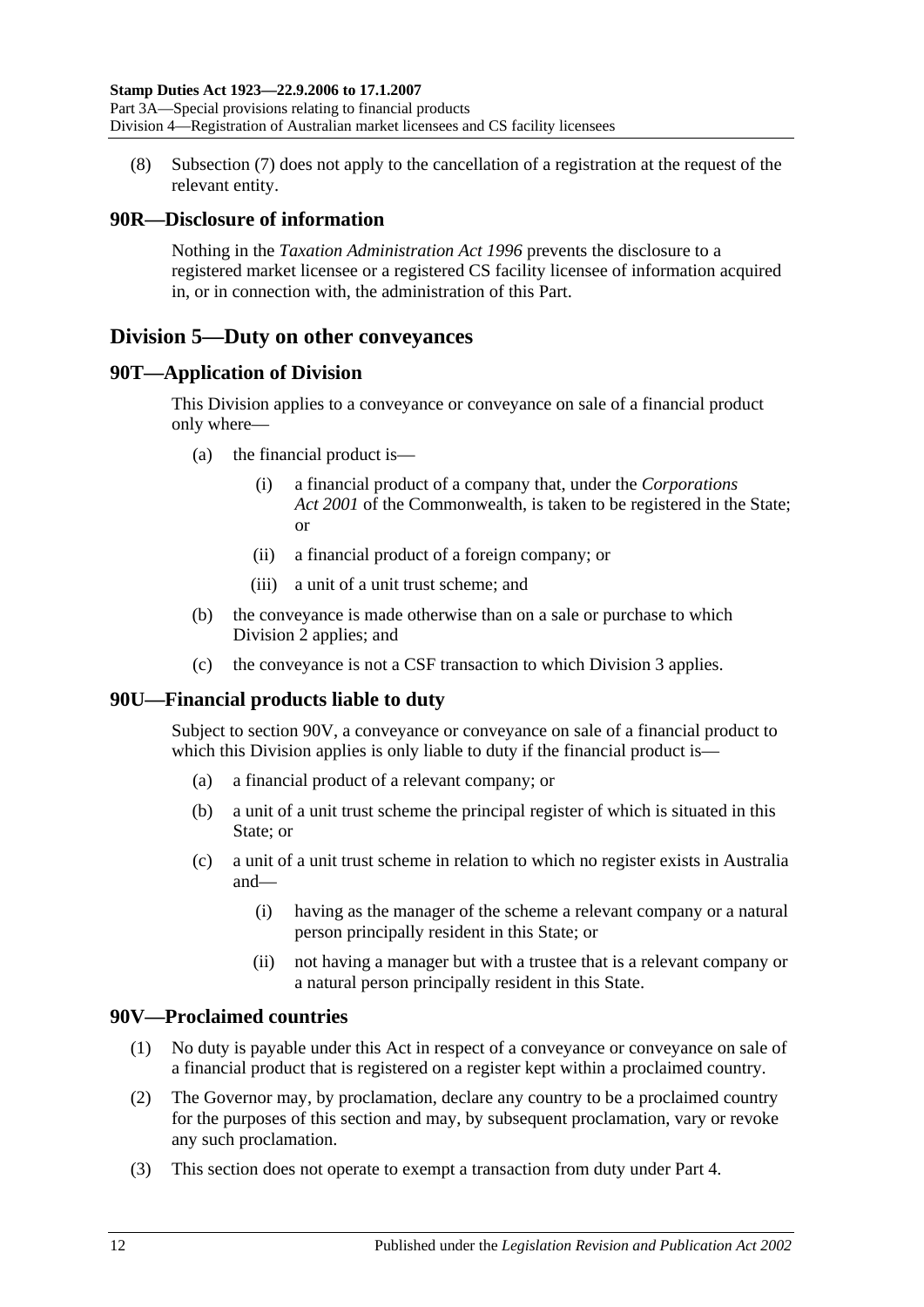# <span id="page-86-0"></span>**Part 4—Land rich entities**

# **Division 1—Preliminary**

## **91—Interpretation**

(1) In this Part—

*asset* includes any form of property;

*associate*—see [subsection](#page-88-0) (4);

*constituent documents* of a private entity means—

- (a) for a private company—its constitution; or
- (b) for a unit trust scheme—the instruments constituting or governing the administration of the scheme;

*corresponding law* means a law of another State, or a Territory, of the Commonwealth that imposes duties corresponding to those imposed by this Act;

*direct interest*—see [section](#page-88-1) 92(1);

*executive officer* of a company has the same meaning as in the *Corporations Act 2001* of the Commonwealth;

*group* means a group of associates;

*hold*—a person *holds* a share or unit in a private entity if the person—

- (a) is registered as the holder; or
- (b) is beneficially entitled to the share or unit; or
- (c) controls the exercise of rights attached to the share or unit;

*indirect interest*—see [section](#page-89-0) 92B;

*land asset* and *local land asset*—see [section](#page-88-2) 91A;

*local primary production land asset* means a local land asset consisting of an interest in land that is used for the business of primary production;

*notional interest*—see [section](#page-90-0) 93;

*primary production entity*—a private entity is a primary production entity if the unencumbered value of the entity's underlying local primary production land assets exceeds 50 per cent of the unencumbered value of its total underlying local land assets;

*private company* means—

- (a) a company that is limited by shares but whose shares are not quoted on a recognised financial market; or
- (b) a company that is not limited by shares,

but does not include a company excluded from the ambit of this definition by the regulations;

*private entity* means a private company or a private unit trust scheme;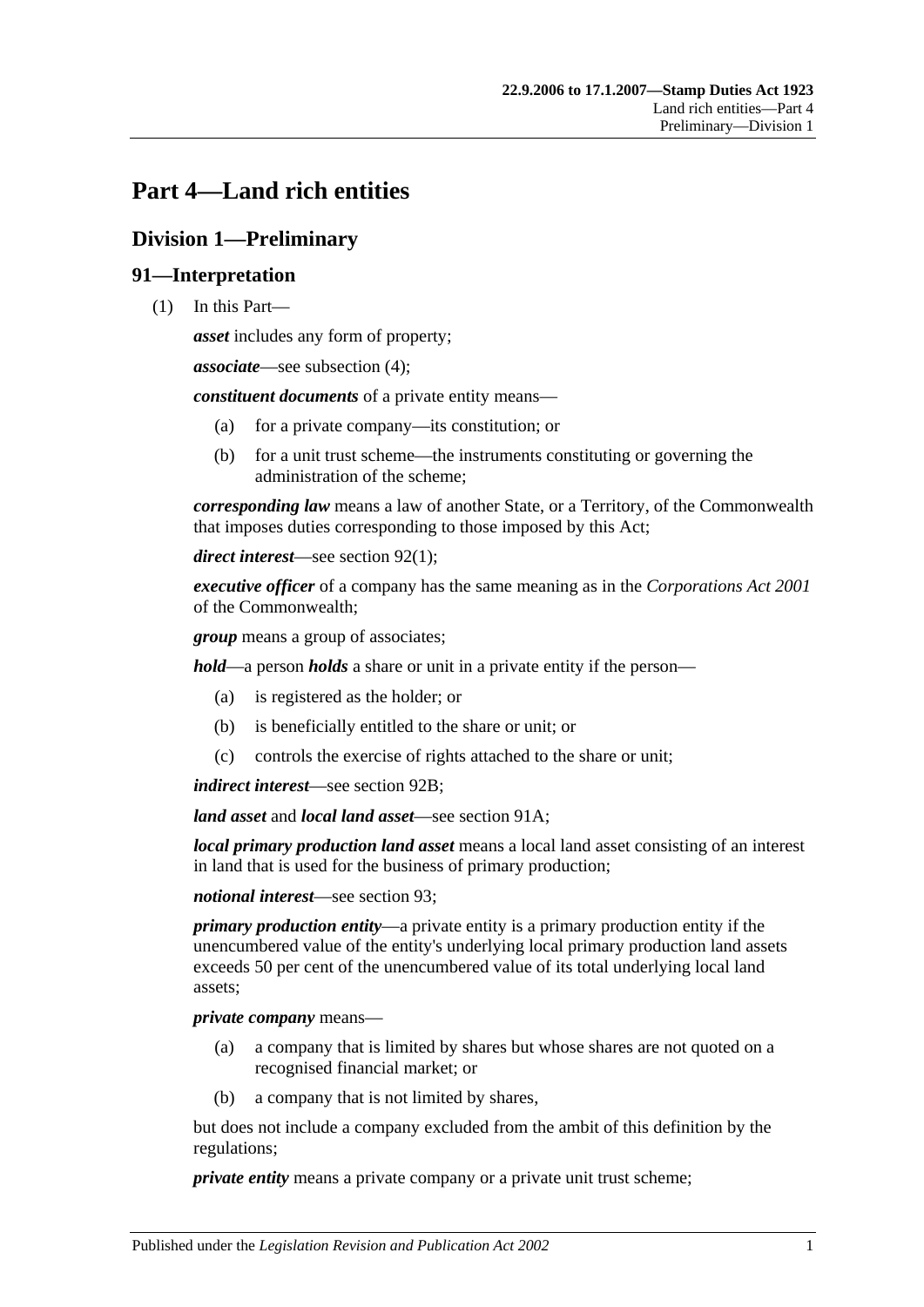*private trust* means a trust other than one in which the public is (or has been) invited to invest;

#### *private unit trust scheme* means—

- (a) a unit trust scheme in which less than 50 persons hold units; or
- (b) a unit trust scheme in which 50 or more persons hold units if 20 or fewer persons hold 75 per cent or more in number or value of the units on issue,

but does not include a unit trust scheme that is an approved deposit fund or a pooled superannuation trust within the meaning of the *Superannuation Industry (Supervision) Act 1993* (Cwth);

*proportionate interest* in a private entity means—

- (a) for a person or group that has a direct or indirect interest in the entity—the percentage representing the extent of that interest; or
- (b) for a person or group that has both a direct and an indirect interest in the entity—an aggregate percentage representing the extent of both those interests;

*related*—see [section](#page-89-1) 92A;

*relative* of a person means a spouse, brother, sister, parent or child of the person;

*significant interest* in a private entity means a proportionate interest in the entity of 50 per cent or more;

*underlying*—the underlying assets (or a particular class of underlying assets) of a private entity include both the assets (or assets of the relevant class) held beneficially by the private entity and its notional interests in the assets (or assets of the relevant class) of related entities;

*unit* in a unit trust scheme means—

- (a) a right to participate in profits, income or distribution of assets under the scheme; or
- (b) a right to any such right of participation;

*unit trust scheme* means an arrangement under which investors may acquire rights to participate, as beneficiaries under a trust, in profits, income or distribution of assets arising from the acquisition, holding, management, use or disposal of property;

*winding up*—a unit trust scheme is wound up if the assets subject to the scheme are distributed in their entirety.

- (2) Property is taken to be held beneficially by a unit trust scheme if it is held by the trustees of the scheme in trust for the unitholders.
- (3) A private entity or other person that is an object of a discretionary trust is to be regarded, for the purposes of this Part, as beneficially entitled to the trust property unless—
	- (a) the private entity or other person satisfies the Commissioner that this subsection operates unreasonably in the circumstances of the particular case; and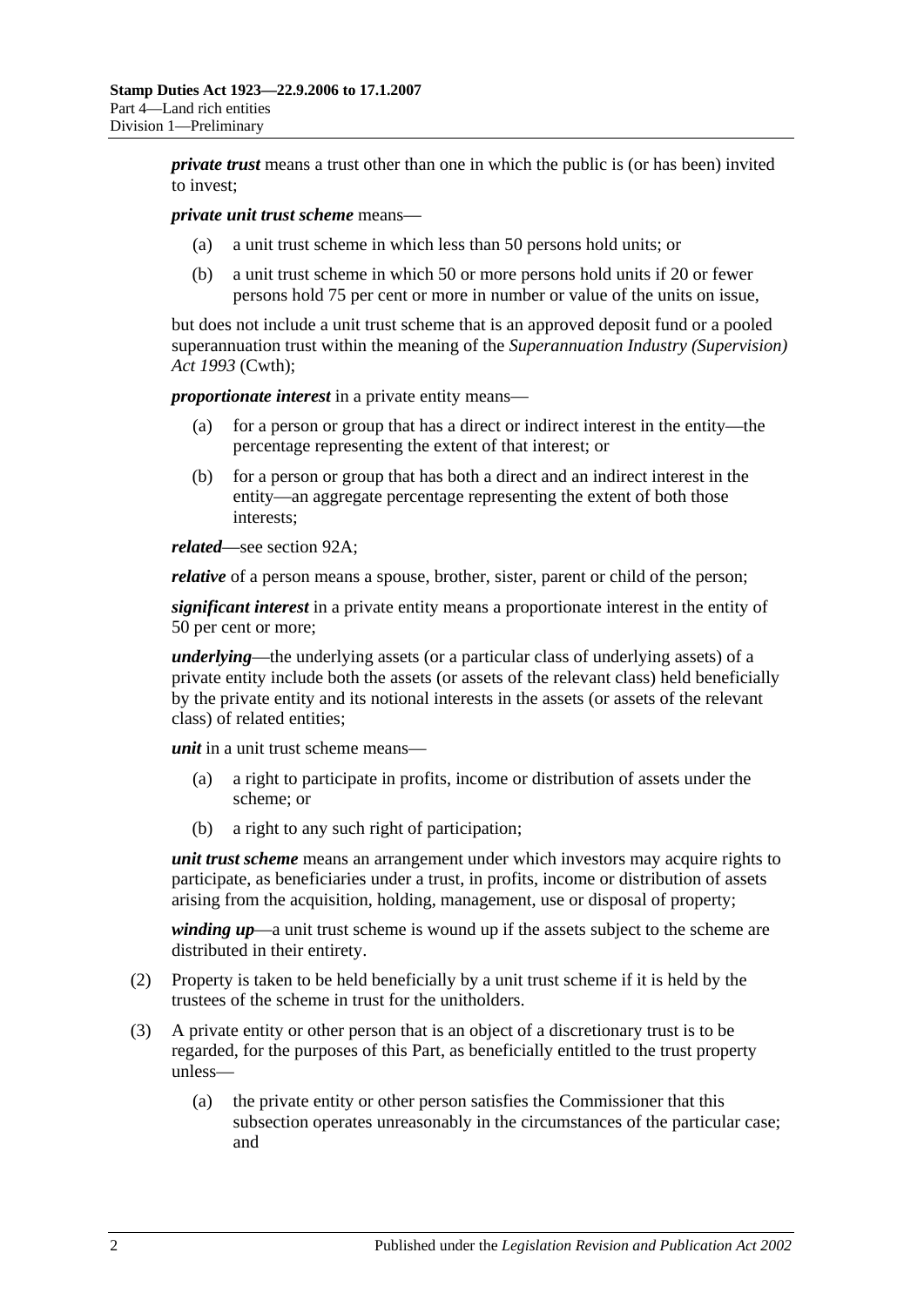- (b) the Commissioner determines that the private entity or other person is not, in the circumstances of the particular case, to be regarded as beneficially entitled to the trust property.
- <span id="page-88-0"></span>(4) A person is an *associate* of, or *associated* with, another if—
	- (a) they are married or in a relationship of de facto marriage; or
	- (b) one is the parent, child, brother or sister of the other; or
	- (c) they are in partnership; or
	- (d) they are private companies which are related bodies corporate for the purposes of the *Corporations Act 2001* of the Commonwealth; or
	- (e) one is a private company and the other is a director or executive officer of, or shareholder in, the company; or
	- (f) they are both trustees of a private trust or one is a trustee of a private trust and the other is a beneficiary of the private trust; or
	- (g) a chain of relationships can be traced between them under one or more of the above paragraphs,

(but a person is not to be regarded as an associate of another if the Commissioner is satisfied that the association has not arisen as a result of a common commercial interest or purpose and they will act entirely independently of each other).

- (5) An obligation or liability imposed under this Part on a unit trust scheme attaches to the trustees for the time being of the scheme jointly and severally.
- (6) An obligation or liability imposed under this Part on a group attaches to the members of the group jointly and severally.

#### <span id="page-88-2"></span>**91A—Land assets**

- (1) A *land asset* is an interest in land (including a right to explore for minerals, petroleum or other substances on land or to recover minerals, petroleum or any other substance from land), other than—
	- (a) a mortgage, lien or charge; or
	- (b) an interest under a warrant or writ.
- (2) A *local land asset* is a land asset consisting of an interest in land in South Australia.
- (3) A private entity's interest in land will be taken to include an interest in anything fixed to the land, including anything separately owned from the land.
- (4) However, if the Commissioner is satisfied that, at a relevant time, it was not part of an arrangement to avoid duty under this Part that property was separately owned from the land, the Commissioner may determine that a private entity's interest in the land did not include an interest in the property.

#### <span id="page-88-1"></span>**92—Direct interests**

- (1) A person has a *direct interest* in a private entity if the person holds a share or unit in the private entity.
- (2) A direct interest that a person or group has in a private entity is to be expressed as a proportionate interest.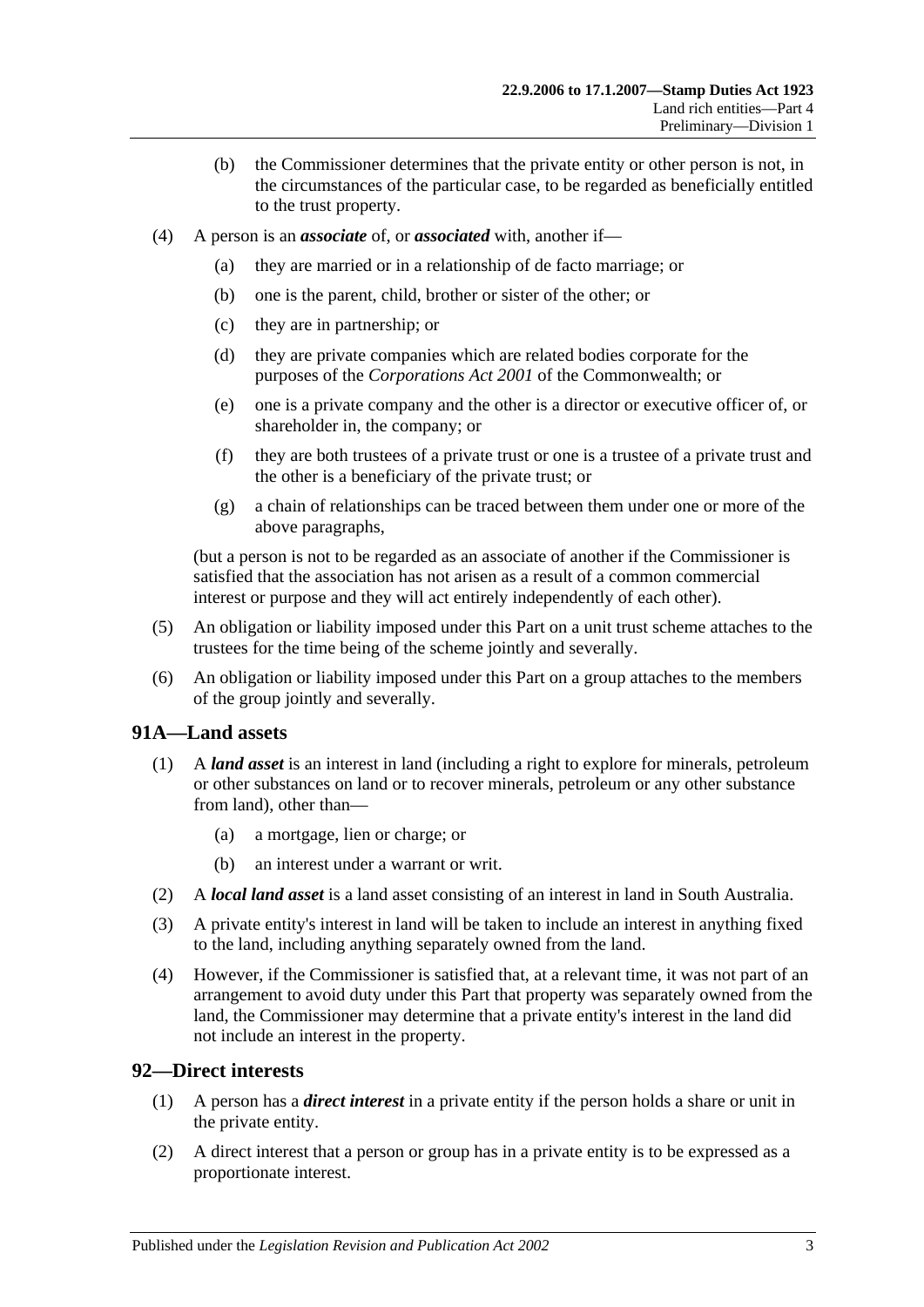- (3) The *proportionate interest* is the highest of the following:
	- (a) a percentage representing the proportion of votes that the person or members of the group would be entitled to exercise (or control) at a general meeting of shareholders or unitholders assuming that all shareholders or unitholders exercised their voting rights;
	- (b) a percentage representing the extent the person or members of the group are entitled to participate in dividends or distributions of income;
	- (c) a percentage representing the extent to which the person or members of the group would be entitled to participate in the distribution of assets on a winding up of the private entity.
- (4) The proportionate interest of a person or group in a private entity is to be determined as if any power that the person has, or the members of the group or any of them have, to increase the extent of an interest (by varying the constituent documents of the private entity or in any other way) had been exercised so as to maximise the relevant interest in the private entity.

## <span id="page-89-1"></span>**92A—Related entities**

- (1) Two private entities are *related entities* if—
	- (a) one has a direct interest in the other; or
	- (b) a series of such relationships can be traced between them through another or other related entities (*intermediate entities*).
- (2) If a private entity is related to another private entity by a relationship traced through an intermediate entity or intermediate entities, the private entity's proportionate interest in the other is calculated by multiplying the relevant fractions together and expressing the result as a percentage.

#### **Example—**

Entity A (a private company) holds a 75 per cent proportionate interest in entity B (a private unit trust scheme) which in turn holds a 50% proportionate interest in entity C (a private company). In this case the proportionate interest of entity A in entity C (insofar as it is traced through entity B) is 37.5 per cent.

#### <span id="page-89-0"></span>**92B—Indirect interests**

- (1) If a person or group has a direct interest in a private entity (entity A) which is related to another private entity (entity B), the person or group has an *indirect interest* in entity B.
- (2) An indirect interest that a person or group has in a private entity is to be expressed as a proportionate interest.
- (3) The proportionate interest is calculated by multiplying together—
	- (a) a fraction representing the proportionate interest of the person or group in entity A; and
	- (b) a fraction representing entity A's proportionate interest in entity B,

and expressing the result as a percentage.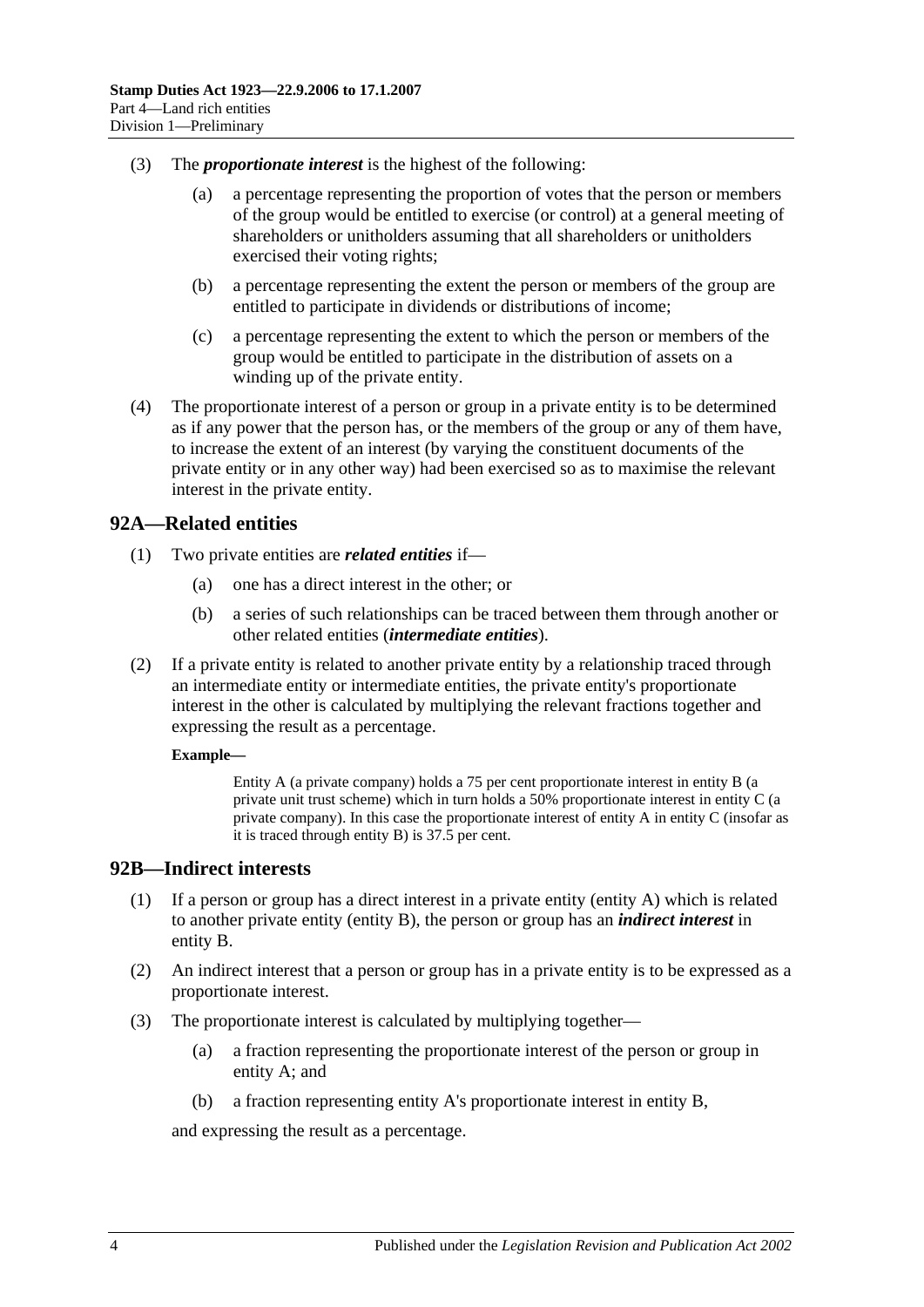#### **Example—**

X holds a proportionate interest of 33⅓% in entity A (a private company) which in turn holds a 75% proportionate interest in entity B (a private unit trust scheme) which in turn holds a 50% proportionate interest in entity C (a private company). In this case the X's indirect interest in entity C is to be expressed as a proportionate interest of 12.5%.

#### <span id="page-90-0"></span>**93—Notional interest in assets of related entity**

- (1) A private entity has a notional interest in an asset held beneficially by a related entity if—
	- (a) the private entity holds a significant interest in the related entity; or
	- (b) a chain of significant interests can be traced between the private entity and the related entity.

#### **Example—**

Entity A holds a 75% proportionate interest in entity B which in turn holds a 60% proportionate interest in entity C which in turn holds a 40% proportionate interest in entity D. In this case entity A has a notional interest in the assets held beneficially by entity B and entity C but not in the assets held by entity D.

(2) The value of the notional interest is calculated as follows:

 $V = V_1 \times P$ 

Where—

 $V_1$  is the unencumbered value of the asset;

*P* is a fraction representing the proportionate interest of the private entity in the related entity.

## **Division 2—Land rich entity**

#### <span id="page-90-1"></span>**94—Land rich entity**

- (1) A private entity is a *land rich entity* if—
	- (a) the unencumbered value of the underlying local land assets of the private entity and associated private entities is \$1m or more; and
	- (b) the unencumbered value of the entity's underlying land assets comprises—
		- (i) in the case of a primary production entity—80 per cent or more; and
		- (ii) in any other case—60 per cent or more,
		- of the unencumbered value of the entity's total underlying assets.
- (2) In determining the unencumbered value of a private entity's total underlying assets, assets of the following classes are to be excluded from consideration—
	- (a) money in cash or on deposit with a financial institution;
	- (b) negotiable instruments;
	- (c) shares or units in a related private entity;
	- (d) contractual rights or interests other than—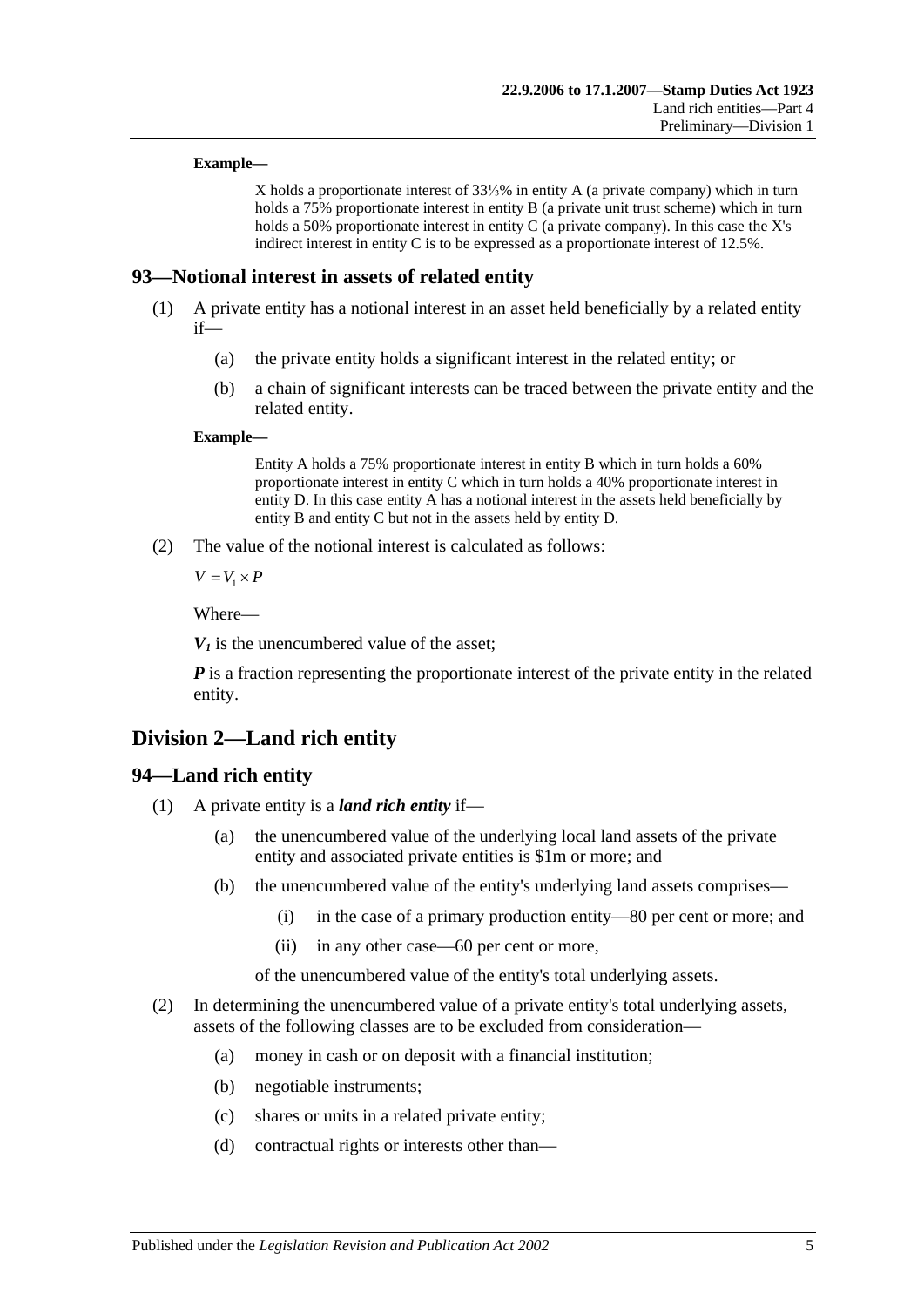- (i) an interest in land arising from a contract or option to purchase the land; or
- (ii) a right or interest under a loan transaction that is to be taken into account under [subsection](#page-91-0) (4); or
- (iii) a right or interest that is to be taken into account under [subsection](#page-91-1) (5);
- <span id="page-91-3"></span><span id="page-91-2"></span>(e) monetary entitlements from shareholders or unitholders under the terms on which shares or units were issued;
- (f) an asset of a class that is, under the regulations, to be excluded from consideration.
- (3) Further, in determining the value of a private entity's total underlying assets as at a particular time, any asset (other than a land asset) acquired by the entity or a related entity within the previous 2 years is to be excluded from consideration unless the private entity satisfies the Commissioner that the asset was not acquired solely or mainly for the purpose of avoiding duty under this Part.
- <span id="page-91-0"></span>(4) A loan transaction is to be taken into account for the purposes of [subsection](#page-91-2)  $(2)(d)(ii)$ unless—
	- (a) the loan is repayable on demand or within 12 months of the date of the loan; or
	- (b) the loan is to a director, shareholder, trustee or beneficiary, or a relative of a director, shareholder, trustee or beneficiary, of the private entity or an associated private entity.
- <span id="page-91-1"></span>(5) A right or interest is to be taken into account for the purposes of [subsection](#page-91-3)  $(2)(d)(iii)$ if the Commissioner is satisfied that it was acquired in the course of the normal business of the entity and not as part of an arrangement to avoid duty under this Part.

# **Division 3—Dutiable transactions**

## **95—General principle of liability to duty**

- (1) A person or group that acquires a significant interest, or increases its significant interest, in a land rich entity notionally acquires an interest in the underlying local land assets of the entity and is liable to duty in respect of the notional acquisition.
- (2) The following transactions are therefore dutiable:
	- (a) a transaction as a result of which a person or group has a significant interest in a land rich entity; or
	- (b) a transaction as a result of which a person or group that has a significant interest in a land rich entity increases its significant interest in the entity.
- (3) A transaction is dutiable under this Part even though the person or group that has a significant interest, or increases its significant interest, in the land rich entity as a result of the transaction—
	- (a) is not a party to the transaction; or
	- (b) has a passive role in the transaction.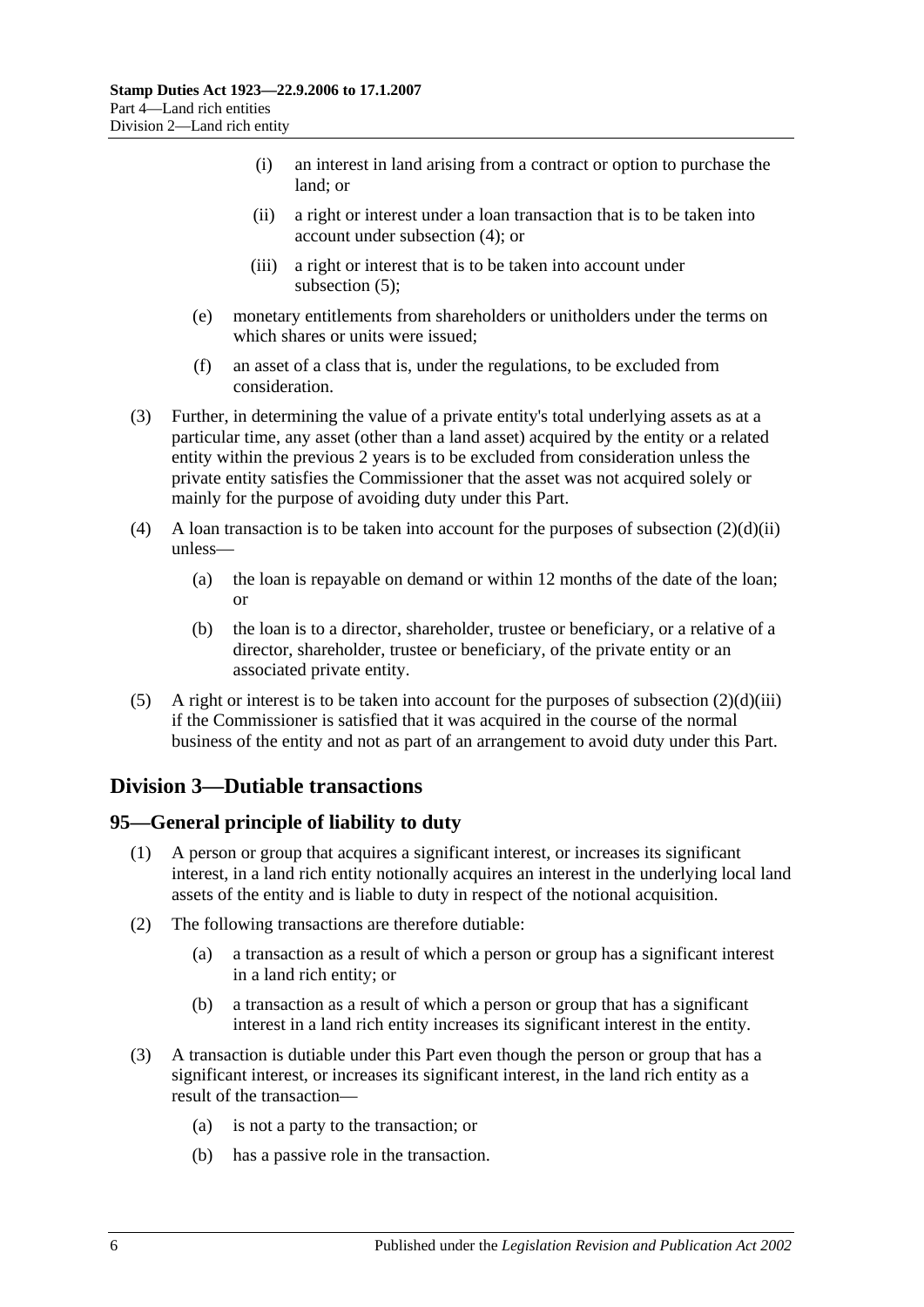- (4) For example, any of the following is capable of being a dutiable transaction:
	- (a) an allotment of shares in a company or units in a unit trust scheme; or
	- (b) the variation or abrogation of rights attaching to shares in a company or units in a unit trust scheme; or
	- (c) the redemption, surrender or cancellation of shares in a company or units in a unit trust scheme.
- (5) However, if a private entity acquires a local land asset and, as a result of the acquisition, becomes a land rich entity, and conveyance duty is paid in respect of the transaction, the transaction is not dutiable under this Part.

## **95A—Aggregation of interests**

- (1) If a person or group acquires an interest in a land rich entity that, when aggregated with an interest in the entity acquired by another person as a result of an associated transaction on the same day or within the preceding 3 years, amounts to a significant interest in the entity, then for the purposes of this Part—
	- (a) the person or group acquires that significant interest in the entity; and
	- (b) the person or group and any other person acquiring an interest in the entity as a result of the associated transaction are jointly and severally liable for the payment of duty in respect of the acquisition.
- (2) In this section—

*associated transaction*, in relation to the acquisition of an interest in a land rich entity by a person or group, means an acquisition of an interest in the entity by another person in circumstances in which—

- (a) those persons are acting in concert; or
- (b) the acquisitions form, evidence, give effect to or arise from substantially 1 arrangement, 1 transaction or 1 series of transactions.

## <span id="page-92-0"></span>**95B—Primary production entities**

- (1) This section applies to a transaction whereby a person or group acquires a significant interest, or increases its significant interest, in a relevant primary production entity if the entity ceases within the period of 3 years following the acquisition or increase to be a primary production entity.
- (2) Duty is payable under this Part in respect of a transaction to which this section applies as if the entity had not been a primary production entity at the time at which the person or group acquired or increased the interest in the entity.
- (3) In this section—

*relevant primary production entity* means a primary production entity that is not a land rich entity under [section](#page-90-1) 94(1) only because the unencumbered value of the entity's underlying land assets comprises less than 80 per cent of the unencumbered value of the entity's total underlying assets.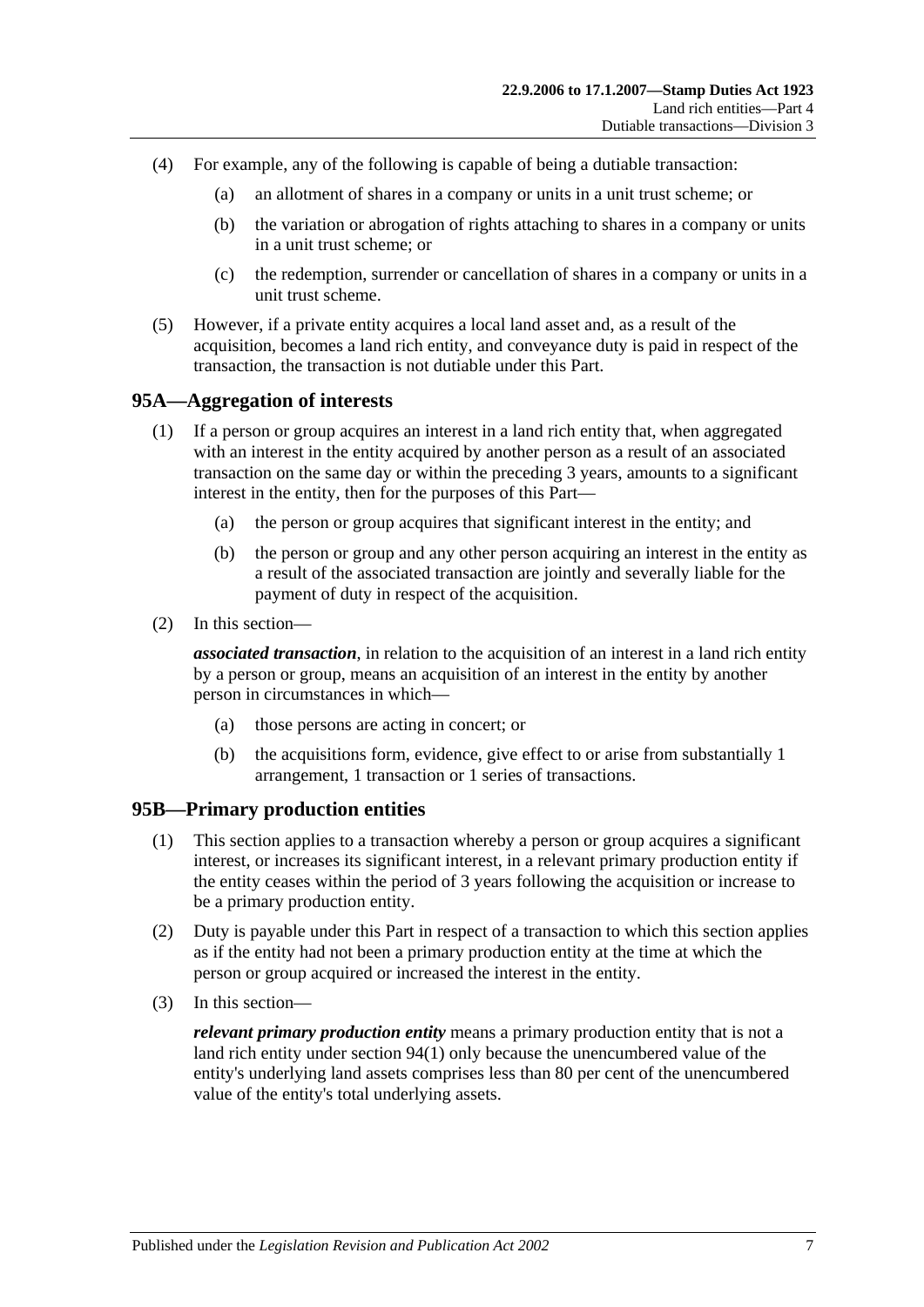#### **96—Value of notional interest acquired as a result of dutiable transaction**

(1) If a person or group has, as a result of a dutiable transaction, a significant interest in a land rich entity the value of the notional interest acquired in the entity's underlying local land assets is determined as follows:

 $\overline{AV} = \overline{TV} \times \overline{P}$ 

Where—

*NV* is the value to be of the notional interest acquired.

*TV* is the total unencumbered value of all the entity's underlying local land assets.

*P* is the fraction representing the proportionate interest of the person or group in the entity.

(2) If a person or group that has a significant interest in a land rich entity increases its significant interest as a result of a dutiable transaction the value of the notional interest acquired in the entity's underlying local land assets is determined as follows:

 $\overline{NV} = \overline{TV} \times (P_2 - P_1)$ 

Where—

*NV* is the value to be ascertained.

*TV* is the total unencumbered value of all the entity's underlying local land assets.

 *is the fraction representing the proportionate interest in the entity before the* increase.

 $P_2$  is the fraction representing the proportionate interest in the entity after the increase.

#### <span id="page-93-0"></span>**97—Calculation of duty**

- (1) If the total unencumbered value of the entity's underlying local land assets is \$1.5m or more, duty in respect of a transaction under which a person or group acquires a significant interest in a land rich entity is to be equivalent to the duty payable on a conveyance of land with an unencumbered value equivalent to the value of the acquirer's notional interest in the entity's underlying local land assets.
- (2) If the total unencumbered value of the entity's underlying local land assets is less than \$1.5m, duty is to be calculated in accordance with the following formula:

$$
D = \left[ \frac{(TV - \text{$\$}1m)}{\text{$\$}0.5m} \times d_1 \right] + \left[ \left( 1 - \frac{(TV - \text{$\$}1m)}{\text{$\$}0.5m} \right) \times d_2 \right]
$$

Where—

*D* is the amount of the duty.

*TV* is the total unencumbered value of all the entity's underlying local land assets.

 $d_1$  is the duty that would be payable if [subsection](#page-93-0) (1) were applicable.

*d2* is the duty that would be payable in respect of a transaction for the acquisition of financial products with a dutiable value equivalent to the value of the notional interest.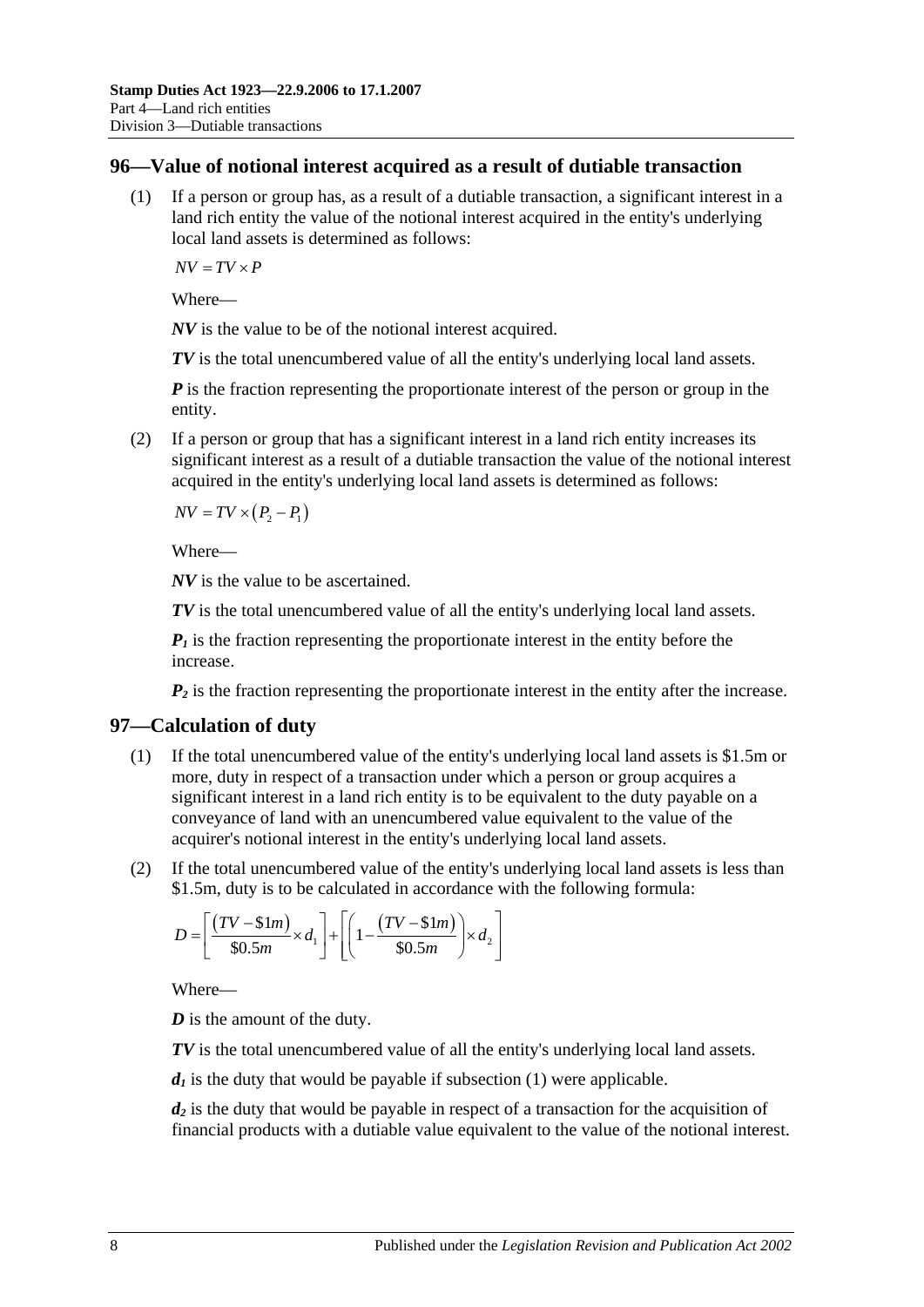(3) Duty on a dutiable transaction under which a person or group increases its significant interest in a land rich entity is to be calculated as follows:

 $D = d_1 - d_2$ 

Where—

*D* is the amount of the duty.

 $d_l$  is the amount that would have been payable if the person or group had acquired the whole of its interest in a single transaction at the time of the increase.

*d<sub>2</sub>* is the amount that would have been payable if the person or group had acquired its pre-existing interest in a single transaction at the time of the increase.

- (4) However, if any part of a significant interest in a land rich entity was acquired by the relevant person or group more than 3 years before the date of a dutiable transaction (the *earlier acquisition*), the duty calculated under the above provisions is to be rebated by a percentage representing the extent of the earlier acquisition as a proportion of the significant interest as a whole.
- (5) If a person or group acquires or increases a significant interest in a land rich entity through the acquisition of financial products or units in a private unit trust scheme and duty has been paid under this Act or a corresponding law in respect of the transaction for the acquisition of the financial products or units, the duty calculated under this section is to be reduced by the amount of the duty paid.

# **Division 4—Payment and recovery of duty**

## **98—Acquisition statement**

- (1) Subject to [subsection](#page-94-0) (1a), if a dutiable transaction occurs, the person or group that acquires or increases its significant interest in the land rich entity must, within 2 months after the date of the dutiable transaction—
	- (a) lodge a return with the Commissioner; and
	- (b) pay the relevant amount of duty.

Maximum penalty: \$10 000.

- <span id="page-94-0"></span>(1a) A person or group that acquires or increases an interest in an entity by virtue of a transaction to which [section](#page-92-0) 95B applies must, within 2 months after the date on which the entity ceases to be a primary production entity—
	- (a) lodge a return with the Commissioner that specifies, in addition to the information required by [subsection](#page-94-1) (2)—
		- (i) that the entity has ceased to be a primary production entity; and
		- (ii) the date on which the cessation occurred; and
	- (b) pay the relevant amount of duty.

Maximum penalty: \$10 000.

- <span id="page-94-1"></span>(2) The return must contain the following information:
	- (a) the name and address of the person, or the name and address of each member of the group, that has the significant interest or has increased its significant interest as a result of the transaction; and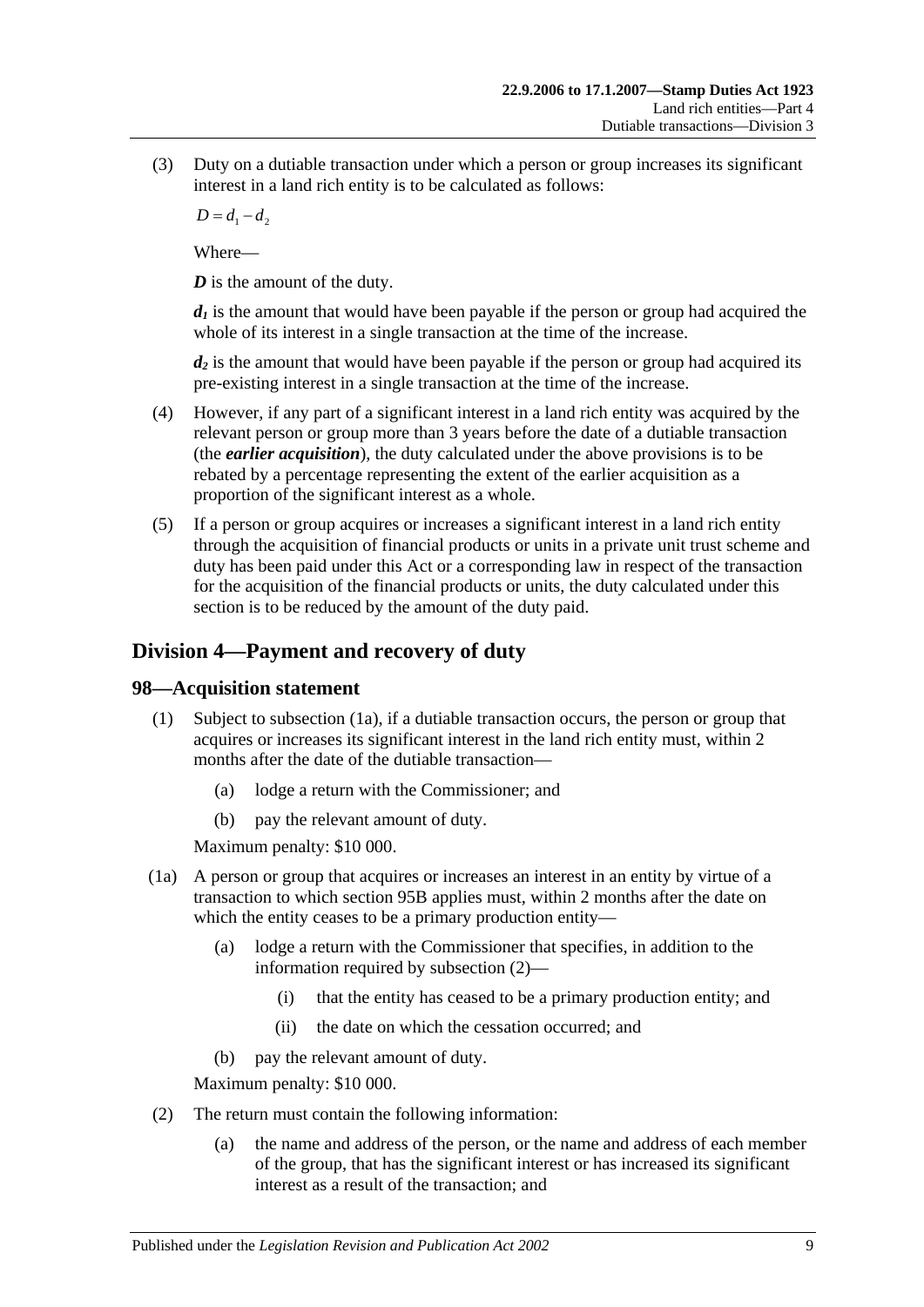- (b) the date of the transaction; and
- (c) particulars of—
	- (i) the interest acquired as a result of the transaction; and
	- (ii) any other interests held and the dates and circumstances of their acquisition; and
	- (iii) the underlying land assets and the underlying local land assets of the land rich entity as at the date of the transaction; and
	- (iv) the underlying assets of the land rich entity as at the date of the transaction; and
	- (v) amounts of duty paid under this Act or a corresponding law in relation to the acquisition of the significant interest in the land rich entity; and
- (d) other information required by the Commissioner.

#### **99—Recovery from entity**

- (1) If a person or group fails to pay duty as required under this Part, the Commissioner may recover the duty, as a debt, from the relevant private entity.
- (2) Instead of, or as well as, proceeding against the private entity for recovery of duty as a debt, the Commissioner may register a charge on any of its land for the amount of the unpaid duty.
- (3) The Commissioner must give written notice of the registration of a charge under this section to—
	- (a) the registered proprietor of the land; and
	- (b) the person in default, or each member of the group in default.
- <span id="page-95-0"></span>(4) If the duty remains unpaid 6 months after the registration of the charge, the Commissioner may apply to the District Court for an order for the sale of the land.
- (5) On an application under [subsection](#page-95-0) (4), the Court may make an order for sale of the land by public auction and, in that event, the proceeds of sale are to be applied as follows:
	- (a) firstly—in payment of the costs of the sale and other costs of proceeding under this section; and
	- (b) secondly—in discharging liabilities secured by an instrument registered in priority to the registered charge; and
	- (c) thirdly—in discharging the liability to duty; and
	- (d) fourthly—in discharging other liabilities as directed by the Court; and
	- (e) fifthly—in payment to the registered proprietor of the land immediately before the completion of the sale.
- (6) If the Commissioner recovers duty under this section, the private entity may recover the amount paid to, or recovered from, the entity from the person or persons principally liable for the payment of the duty.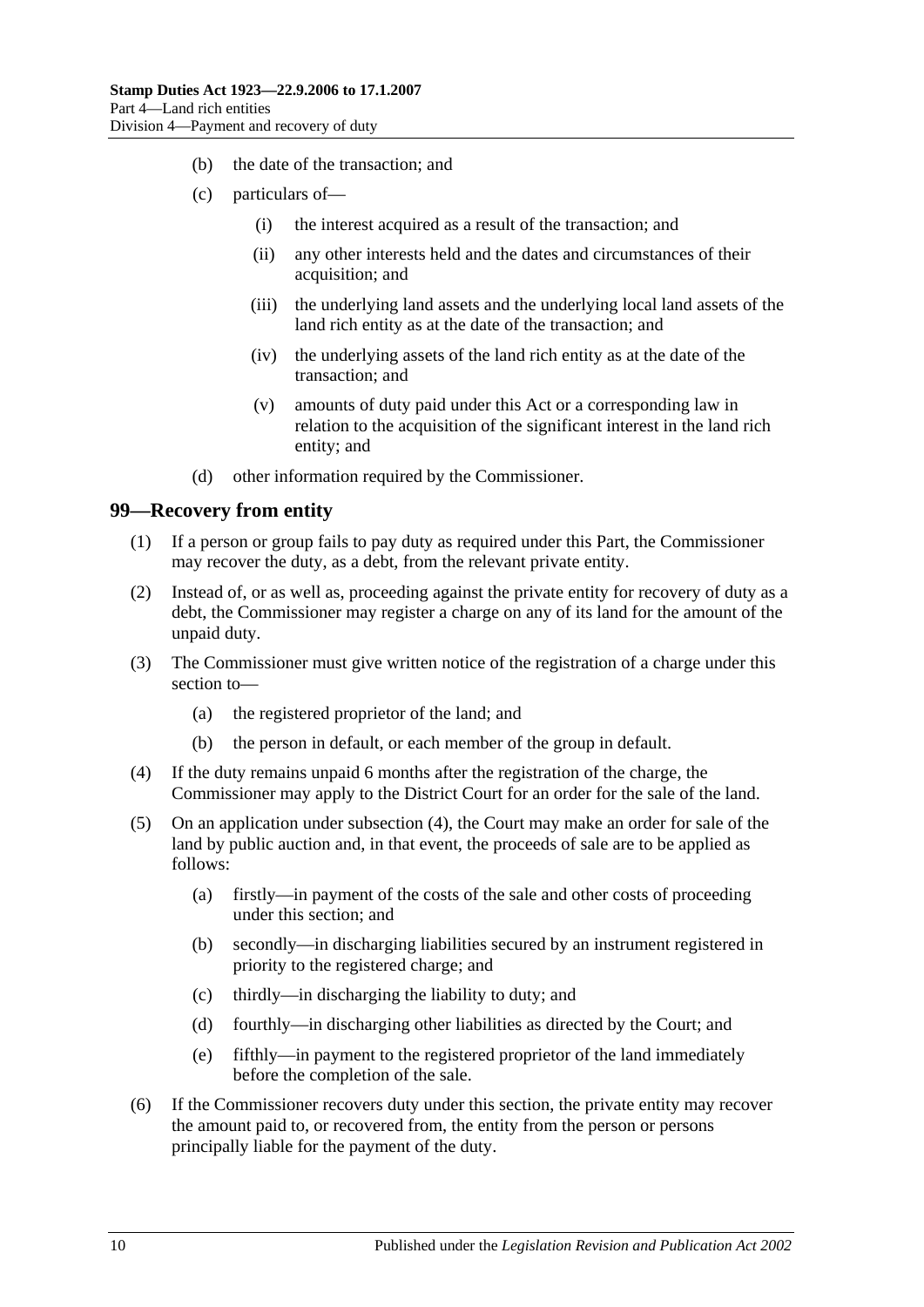## **Division 5—Miscellaneous**

#### **100—Valuation of interest under contract or option to purchase land**

If an interest in land consists of an interest arising under a contract or option to purchase the land, the interest is to be valued, for the purposes of this Part, by subtracting from the market value of the land the amount that the purchaser under the contract or the holder of the option would be required to pay in order to complete the purchase.

#### **101—Exempt transactions**

(1) A transaction under which a person or a group acquires an interest in a land rich entity is exempt from duty under this Part if it takes place in circumstances in which a conveyance of an interest in the underlying local land assets would not attract *ad valorem* duty.

#### **Example—**

Suppose that A is entitled under the will of B to 60% of the shares in X Pty Ltd, a land rich entity, owning land in the State valued at \$2m. A's acquisition of the shares on distribution of the estate is exempt from duty because a conveyance of the land itself would, if it occurred in these circumstances (ie on distribution of the estate), be exempt from *ad valorem* duty.

- (2) The following transactions are exempt from duty under this Part:
	- (a) an acquisition of an interest in a land rich entity that takes place under a compromise or arrangement approved by a court under Part 5.1 of the *Corporations Act 2001* of the Commonwealth;
	- (b) a transaction exempted by regulation from duty under this Part.

## **102—Multiple incidences of duty**

- (1) If it is possible under this Part to assess the incidence of duty in different ways in respect of the same transaction, duty will be assessed so as to maximise the return to the revenue but not so as to extend the incidence of duty beyond a single person or group identified in the assessment.
- (2) If a person or a group acquires a significant interest in a land rich entity, and another person or group later acquires a significant interest in the land rich entity without diminishing the former significant interest, the Commissioner may, if satisfied that it is just and equitable to do so, exempt the later acquisition, wholly or partly, from duty under this Part.

#### **Example—**

Suppose the shares of X Pty Ltd, a land rich entity, are divided into Class A and Class B. The Class A shares confer rights to dividends but no rights to share in the distribution of assets on winding up of the company. The Class B shares confer no rights to dividends but do confer rights to share in the distribution of assets on the winding up of the company. Suppose that A acquires all the Class A shares and pays duty under this Part on the acquisition of a significant interest in the company. Suppose that B then acquires all the Class B shares. In this case, the Commissioner could, if satisfied that it would be just and equitable to do so, grant relief under the above subsection.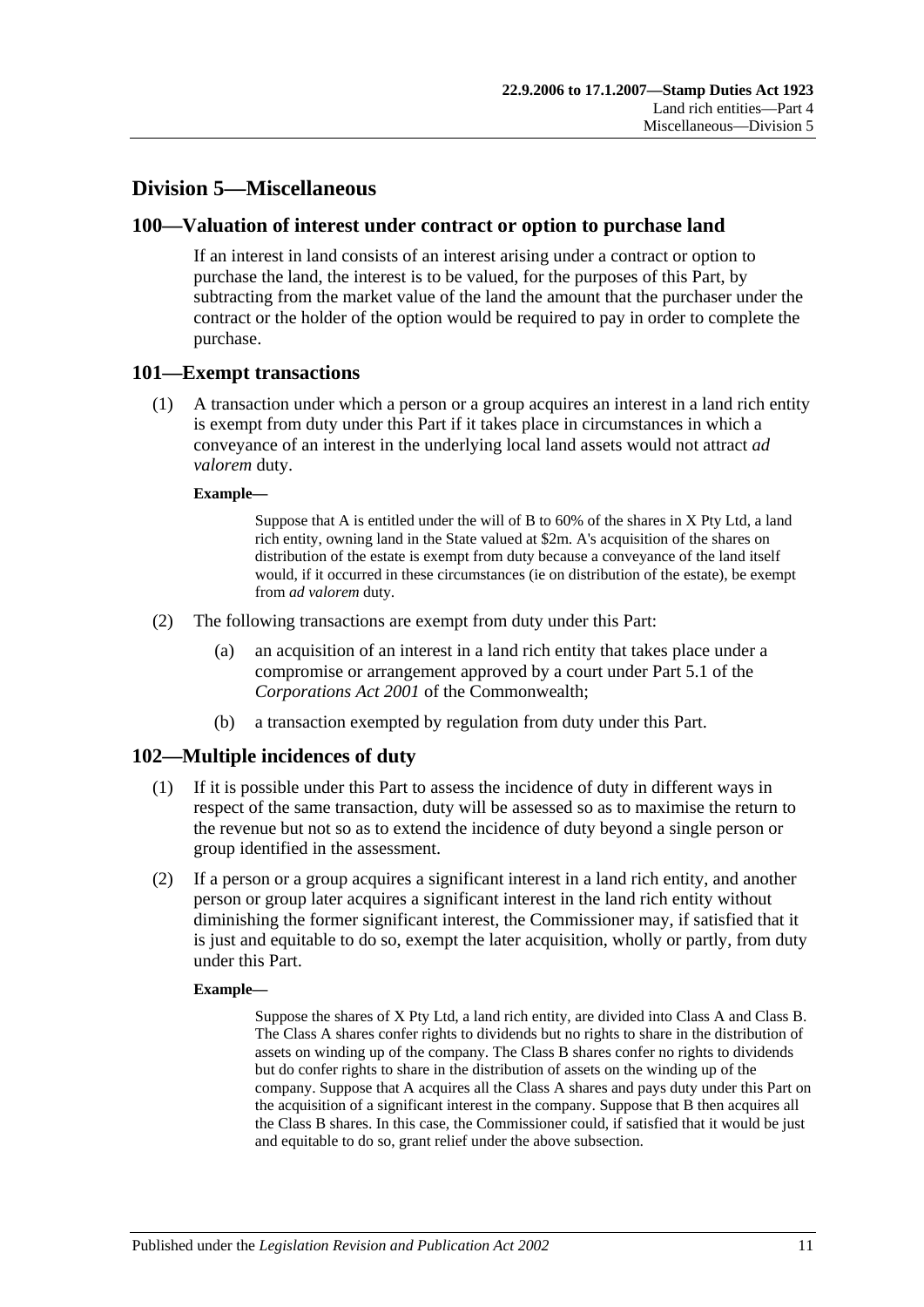(3) If a group acquires a significant interest in a land rich entity as a result of a dutiable transaction, and a person or group that is a member or subgroup of the group acquires that significant interest from the group, the Commissioner may, if satisfied that it is just and equitable to do so, exempt the later acquisition, wholly or partly, from duty under this Part.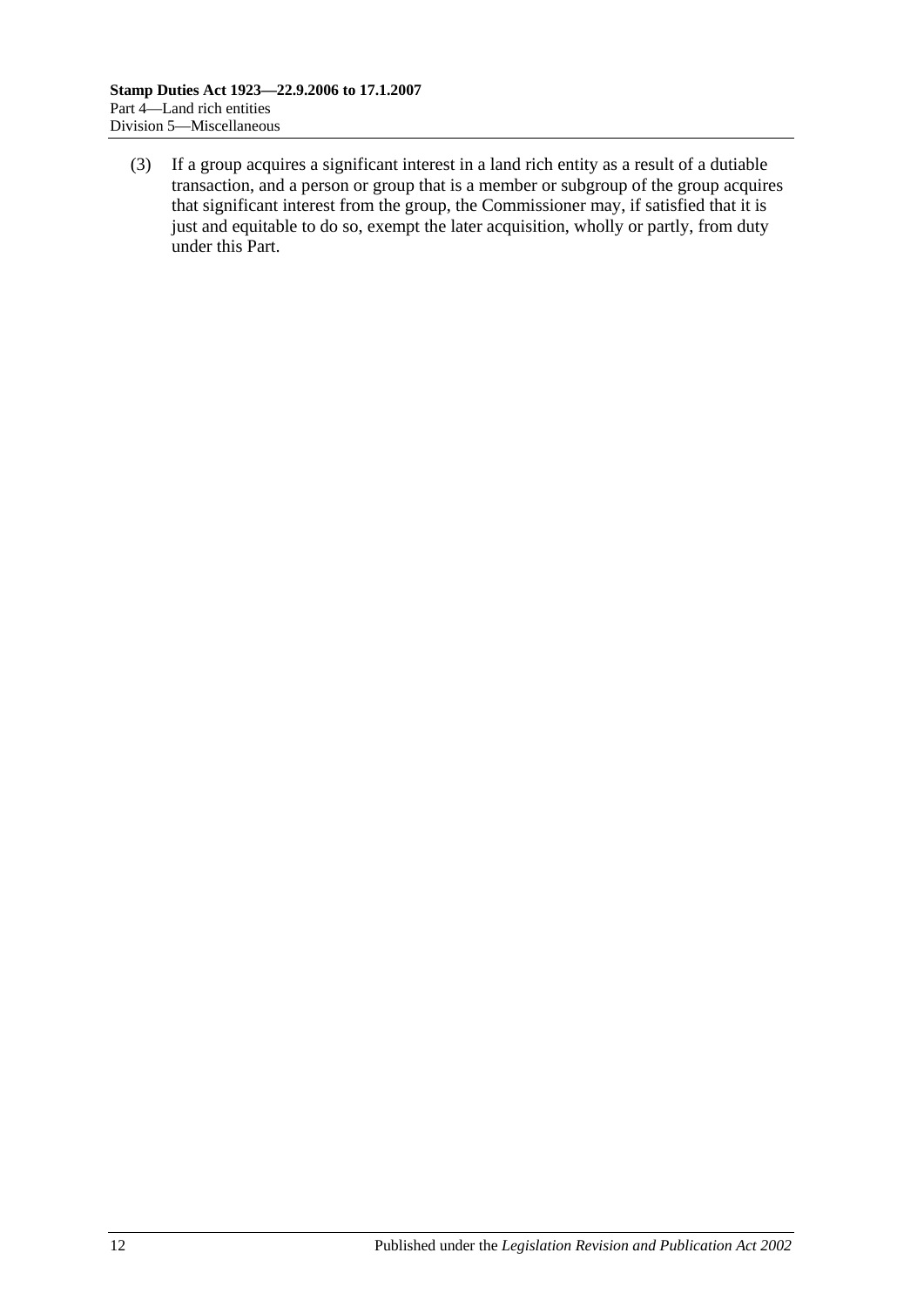# **Part 5—Miscellaneous provisions**

## **106—Spoiled or unused stamps**

- (1) Subject to any regulations made under this Act, the Commissioner may, on the application of any person in possession of stamps or stamped material unused or rendered useless by being inadvertently spoiled, give to that person, in lieu of the stamps or stamped material so spoiled or unused, other stamps (of the same or another denomination) of the same value or, at his discretion, money of the same value, deducting the proper allowance on purchase of stamps of the same description; but the Commissioner may, if he thinks it just to do so, refrain from making any such deduction.
- (2) For the purposes of Part 4 of the *[Taxation Administration Act](http://www.legislation.sa.gov.au/index.aspx?action=legref&type=act&legtitle=Taxation%20Administration%20Act%201996) 1996*
	- (a) an application under this section is to be taken to be an application for a refund; and
	- (b) the giving of stamps or money under this section is to be taken to be the making of a refund.

## **106A—Transfer of financial products not to be registered unless duly stamped**

- (1) A transfer of a financial product to which [Division 5](#page-85-1) of [Part 3A](#page-74-0) applies must not be registered by the corporation, company or society by which the financial product was issued—
	- (a) unless a proper instrument of transfer has been delivered to the corporation, company or society in which, in the case of a transfer by way of sale, the consideration therefor is expressed in terms of money and the actual date of sale and the date or dates of execution by the transferor and transferee are set out; and
	- (b) unless the instrument is duly stamped under this Act or is, under [subsection](#page-98-0) (1b), deemed to have been duly stamped.
- <span id="page-98-1"></span>(1a) Notwithstanding any other provision of this Act, where financial products are transferred pursuant to a takeover scheme, the Commissioner may, if he thinks it expedient to do so, upon payment of the duty payable in respect of the instruments of transfer, denote payment of the duty on a statement in the approved form.
- <span id="page-98-0"></span>(1b) Where payment of duty is denoted on a statement pursuant to [subsection](#page-98-1) (1a), each instrument of transfer to which the statement relates shall be deemed to have been duly stamped.
- (2) A transfer of a financial product (other than a CSF transaction within the meaning of [Part 3A\)](#page-74-0) on a sale or purchase to which [Division 2](#page-76-0) of [Part 3A](#page-74-0) applies must not be registered by the corporation, company or society by which the financial product was issued—
	- (a) unless a proper instrument of transfer has been delivered to the corporation, company or society; and
	- (b) unless the transfer is, under [section](#page-79-0) 90E(3), taken to have been duly stamped.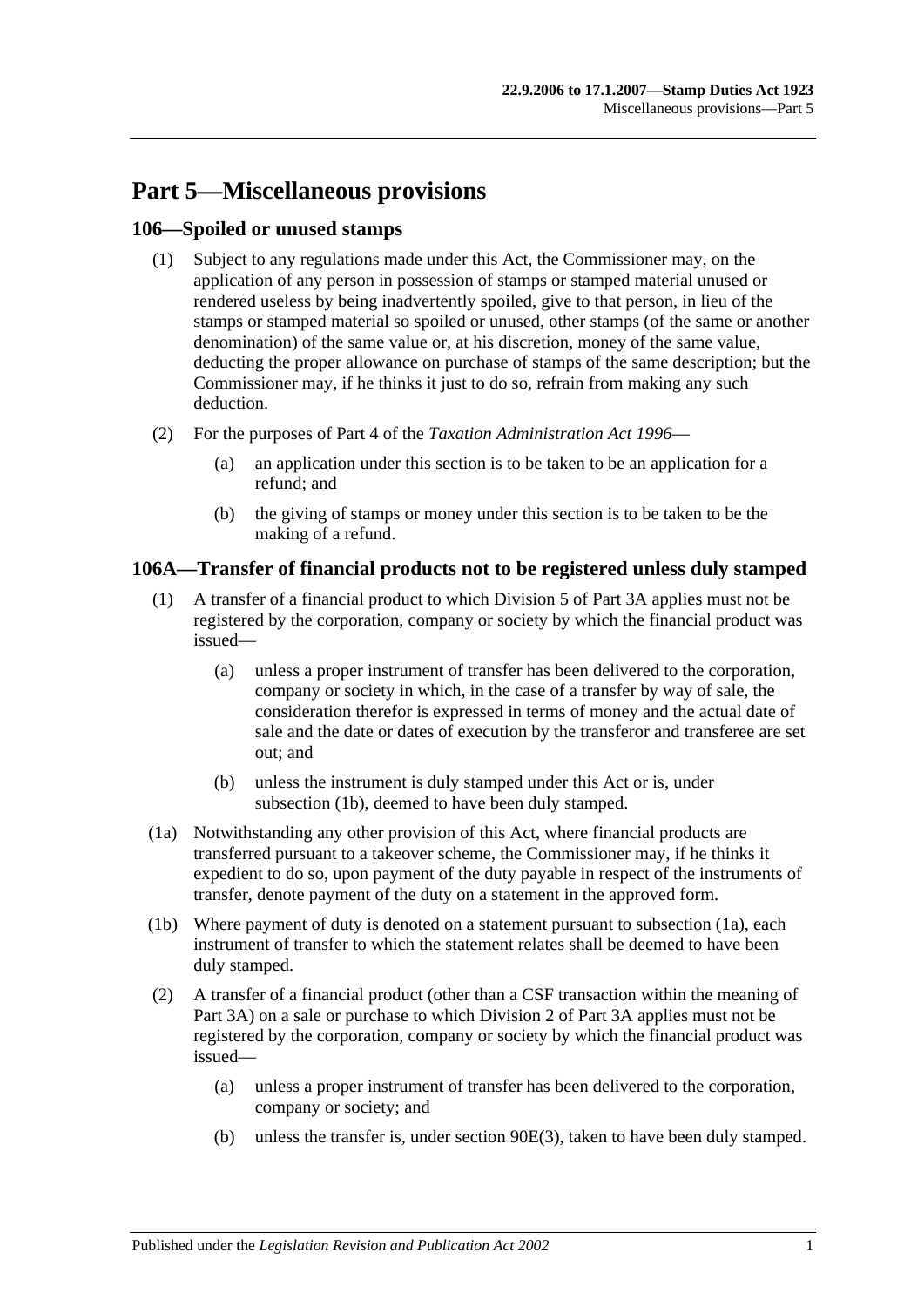- (3) After a transfer of any financial product has been registered by the corporation, company or society in this State, the instrument of transfer shall be retained in this State by the corporation, company or society for a period of not less than five years.
- (4) If a corporation, company or society contravenes or fails to comply with any of the provisions of this section, that corporation, company or society is guilty of an offence. Penalty: \$10 000.
- (5) The right or title of any transferee or subsequent holder of any financial product shall not be invalidated by reason only that the transfer of the financial product was registered by a corporation, company or society in contravention of the provisions of this section.

#### **107—Transfer of property to correct error**

- (1) If the Commissioner is satisfied, on application by a party to an instrument submitted for stamping, that the sole purpose of the instrument is to reverse or correct a disposition of property resulting from an error in an earlier instrument, the Commissioner may grant relief from stamp duty under this section.
- (2) The Commissioner may require the applicant to provide such information (verified if the Commissioner thinks fit by statutory declaration) as the Commissioner thinks necessary to decide the application.
- (3) If the Commissioner grants relief from stamp duty under this section, the duty chargeable on the instrument is ten dollars plus the amount (if any) by which the duty that would have been paid on the earlier instrument if it had been correctly made in the first instance exceeds the amount of duty actually paid on that instrument.

## **108—Penalties for certain offences**

- <span id="page-99-0"></span>(1) Any person who—
	- (a) forges any die or stamp;
	- (b) impresses any material with a forged die;
	- (c) cuts, tears or in any way removes from any material any stamp with intent to make fraudulent use of the stamp or of any part thereof;
	- (d) mutilates any stamp with intent to make fraudulent use of any part thereof;
	- (e) fraudulently fixes or places upon any material, or upon any stamp, any stamp or part of a stamp which has been cut, torn or in any way removed from any other material or out of or from any other stamp;
	- (f) erases or otherwise removes from any stamped material any name, sum, date or other matter or thing therein written with the intent that any fraudulent use should be made of the stamp upon the material;
	- (g) knowingly sells or exposes for sale, or utters or uses, any forged stamp;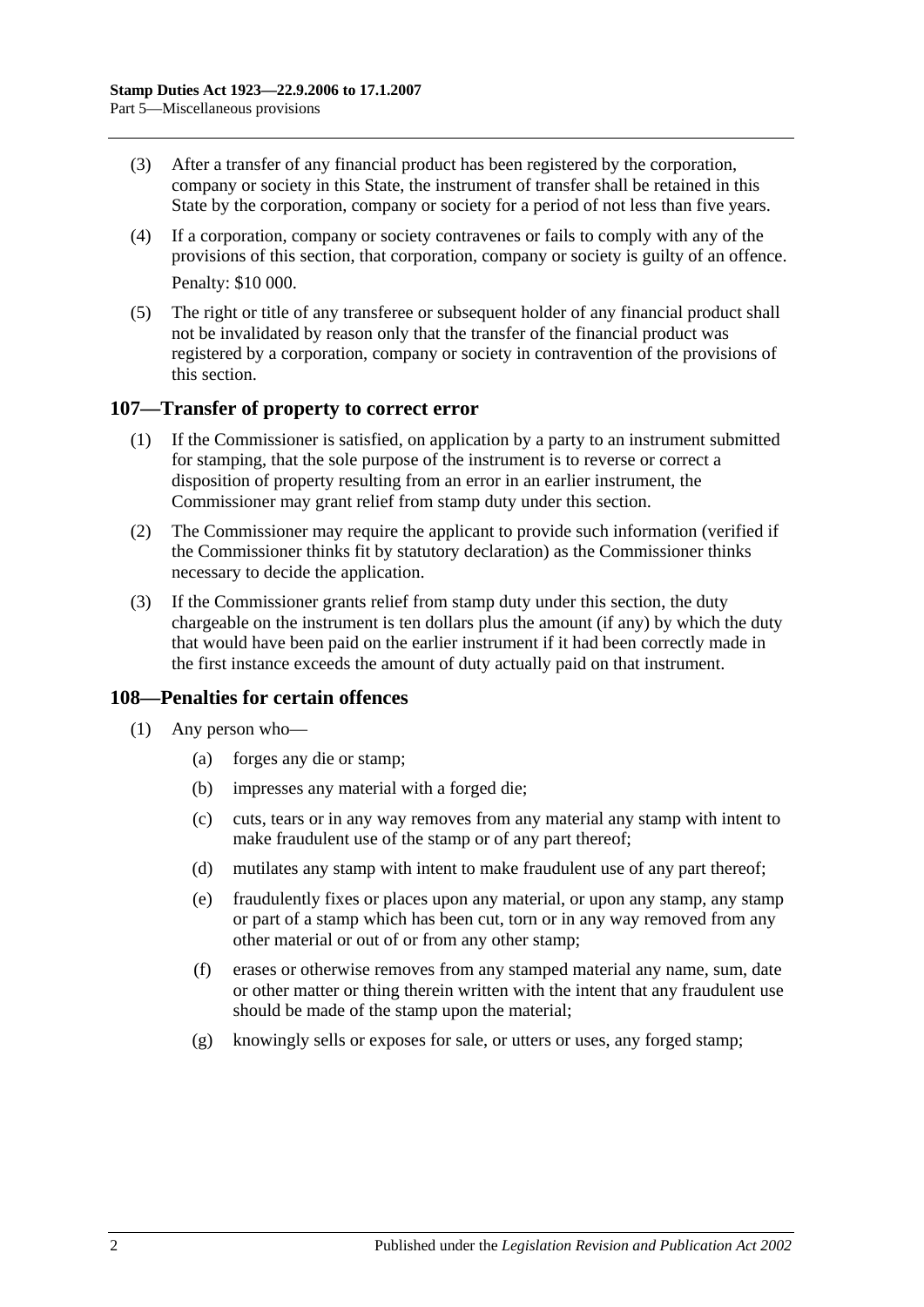<span id="page-100-0"></span>(h) knowingly and without lawful excuse (the proof of which lawful excuse shall lie on the person accused) has in his possession any forged die or stamp, or any stamp or part of a stamp which has been fraudulently cut, torn or otherwise removed from any material, or any stamp which has been fraudulently mutilated, or any stamped material out of which any name, sum, date or other matter or thing has been fraudulently erased or otherwise removed,

shall be guilty of an offence and liable to imprisonment, with or without hard labour, for a term of not less than one year and not more than seven years.

(2) Any person who causes to be done, or knowingly assists in doing, any of the acts mentioned in [subsection](#page-99-0)  $(1)(a)$  to  $(h)$  shall be deemed to be guilty of the principal offence and shall be punishable accordingly.

## **109—Penalty for fraud**

Any person who—

- (a) fraudulently removes or causes to be removed from any instrument any adhesive stamp, or fraudulently affixes to any instrument any adhesive stamp which has been removed from any other instrument, with intent that the stamp may be used again; or
- (b) knowingly sells, offers for sale or utters any adhesive stamp which has been removed from any instrument, or utters any instrument having thereon any adhesive stamp which to his knowledge has been so removed; or
- (c) practises or is concerned in any fraudulent act, contrivance or device with intent to evade any duty under this Act,

is guilty of an offence.

Penalty: \$10 000 plus an amount equal to twice the amount of any duty sought to be evaded.

## **111—Remedy for misappropriation**

- (1) The Supreme Court may, upon application by, or on behalf of, the Commissioner, grant a rule requiring any person who has received money payable by way of duty, or the executor or administrator of any such person, to show cause why he should not deliver to the Commissioner an account upon affidavit of any duty or sum of money received by that person, executor or administrator and why it should not be forthwith paid to the Commissioner.
- (2) The Court may make absolute such a rule and enforce by attachment or otherwise the payment of any such duty or sum of money as appears to be due, together with costs.

## **112—Regulations**

- (1) The Governor may make such regulations and may authorise such forms as may be necessary from time to time for carrying this Act into effect and may, by any such regulation, impose a penalty not exceeding \$2 000 for any breach thereof.
- (2) Every such regulation and form, when published in the Gazette, shall have the force of law.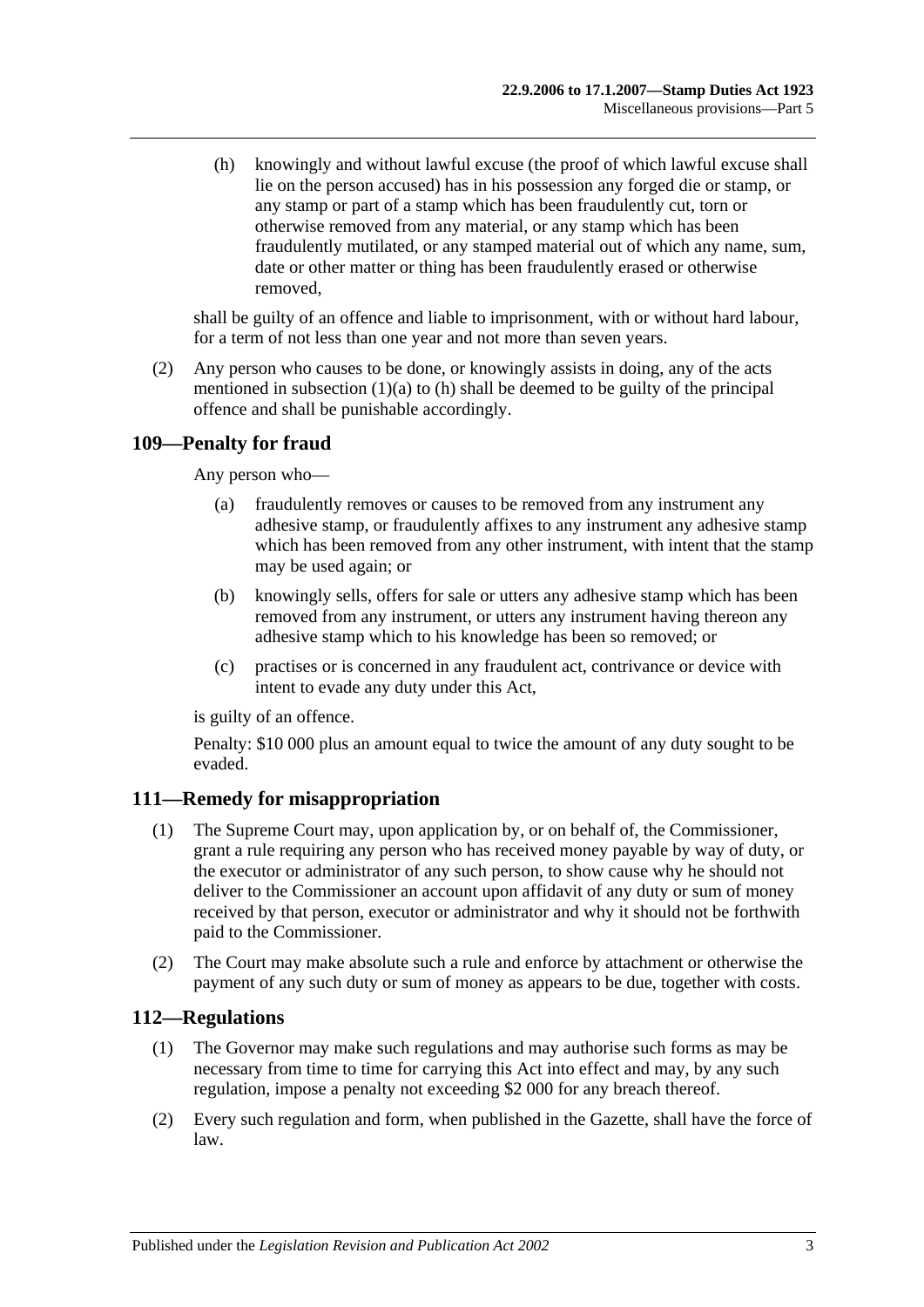- (3) Every such regulation shall be laid before both Houses of Parliament forthwith if Parliament is sitting and, if not, then within thirty days after the commencement of the next session.
- <span id="page-101-0"></span>(4) Regulations made under this section may prescribe any matters necessary or convenient to be prescribed or which are required or, expressly or by implication, authorised or permitted to be prescribed for the purposes of this Act.
- (5) Without limiting the generality of [subsection](#page-101-0) (4), the regulations may—
	- (a) be of general or limited application; and
	- (b) require the use of forms approved by the Commissioner for documents required or authorised to be used for the purposes of this Act or the regulations; and
	- (c) leave any other matter to be determined, varied or regulated according to the discretion of the Commissioner; and
	- (d) make different prescriptions according to prescribed circumstances.

#### **114—Exemption from stamp duty**

- (1) The Governor may, by proclamation, exempt any body or authority established by statute from the payment of duty under this Act.
- (2) The Governor may, by subsequent proclamation, vary or revoke a proclamation under this section.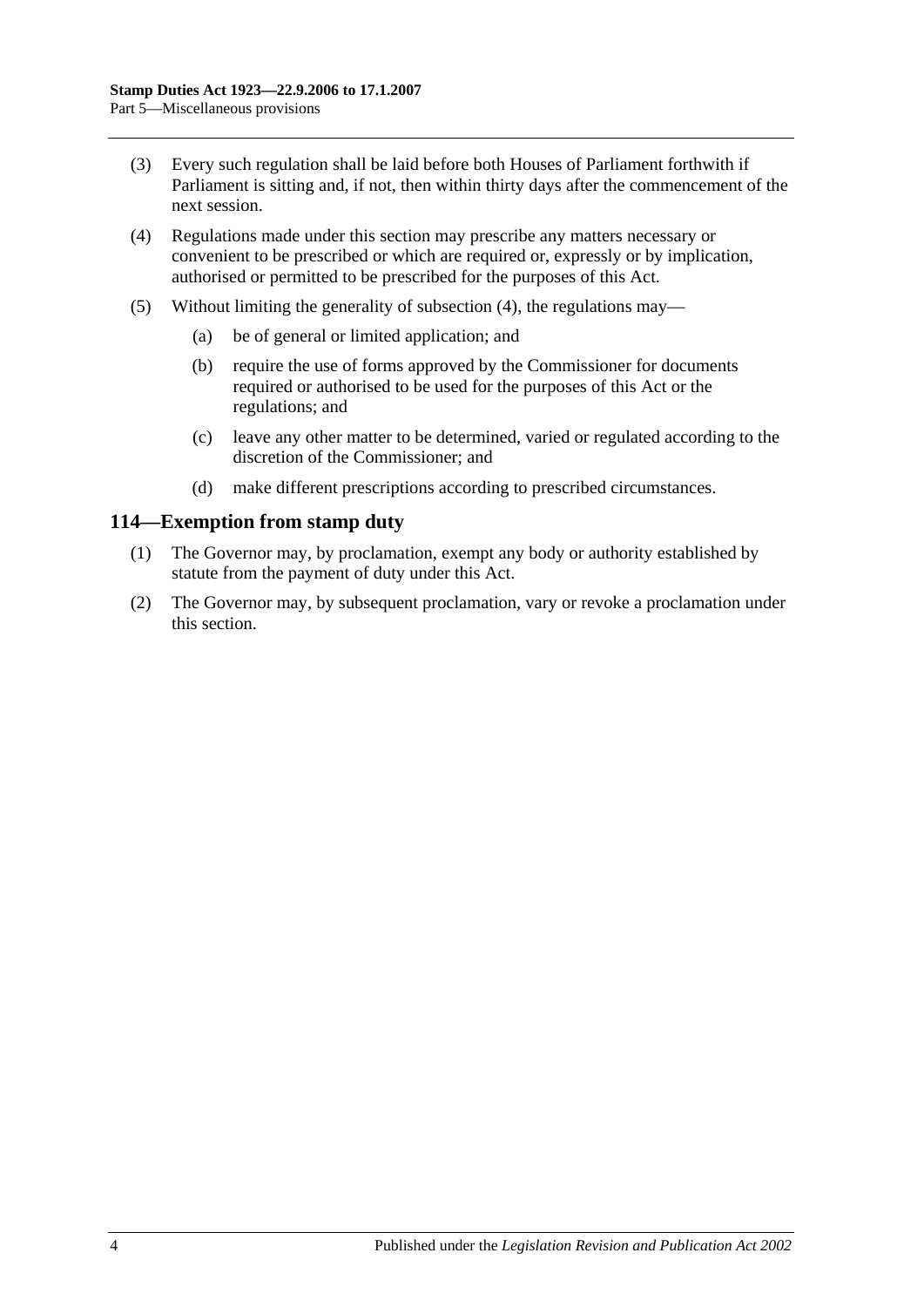# **Schedule 1—Transitional provisions**

#### **1—Commencement of consequential regulations**

Regulations under this Act that are consequential on the amendments made to this Act by the *[Statutes Amendment \(Financial Institutions\) Act](http://www.legislation.sa.gov.au/index.aspx?action=legref&type=act&legtitle=Statutes%20Amendment%20(Financial%20Institutions)%20Act%201999) 1999* or are consequential on the *Cheques and Payment Orders Amendment Act 1998* of the Commonwealth may come into operation on 1 December 1998 or on any subsequent day occurring before the regulations were made.

# <span id="page-102-0"></span>**Schedule 2—Stamp duties and exemptions Part 1—Specified instruments**

#### **1—Annual licence application or monthly return**

| (1) | Annual licence application or monthly return to be lodged by any company, person<br>or firm of persons, whether corporate or unincorporate, which carries on or<br>proposes to carry on in South Australia any life, personal accident, fire, fidelity,<br>guarantee, livestock, plate glass, marine or other assurance or insurance business<br>and whether the head office or principal place of business of that company, person<br>or firm is in South Australia or elsewhere- |                                                                                                                                                                                                                                                                                                                                                                                                  |                                                                                                       |          |  |  |
|-----|------------------------------------------------------------------------------------------------------------------------------------------------------------------------------------------------------------------------------------------------------------------------------------------------------------------------------------------------------------------------------------------------------------------------------------------------------------------------------------|--------------------------------------------------------------------------------------------------------------------------------------------------------------------------------------------------------------------------------------------------------------------------------------------------------------------------------------------------------------------------------------------------|-------------------------------------------------------------------------------------------------------|----------|--|--|
|     | (a)                                                                                                                                                                                                                                                                                                                                                                                                                                                                                | in the case of an annual licence application where the company, person<br>or firm has received or in any manner charged in account (whether<br>directly or by agents) premiums relating to life insurance within the<br>period of 12 months preceding the year for which the licence is to be<br>taken out—for every \$100 or fractional part of \$100 of those premiums                         | \$1.50                                                                                                |          |  |  |
|     | (ab)                                                                                                                                                                                                                                                                                                                                                                                                                                                                               | in the case of a monthly return where the company, person or firm has<br>received or in any manner charged in account (whether directly or by<br>agents) premiums relating to policies of any kind (other than life<br>insurance policies) within the month preceding the month in which the<br>return is required to be lodged—for every \$100 or fractional part of \$100<br>of those premiums |                                                                                                       |          |  |  |
|     | (b)                                                                                                                                                                                                                                                                                                                                                                                                                                                                                | where the company, person or firm has not, prior to applying for an<br>annual licence, transacted any assurance or insurance business-                                                                                                                                                                                                                                                           |                                                                                                       |          |  |  |
|     |                                                                                                                                                                                                                                                                                                                                                                                                                                                                                    | (i)                                                                                                                                                                                                                                                                                                                                                                                              | if the annual licence is required for the full period of twelve months                                | \$100.00 |  |  |
|     |                                                                                                                                                                                                                                                                                                                                                                                                                                                                                    | (ii)                                                                                                                                                                                                                                                                                                                                                                                             | if the annual licence is required for a shorter period than<br>twelve months, a proportionate part of | \$100.00 |  |  |
| (2) | For the purposes of this item, subject to the exemptions in subclause $(3)$ —                                                                                                                                                                                                                                                                                                                                                                                                      |                                                                                                                                                                                                                                                                                                                                                                                                  |                                                                                                       |          |  |  |
|     | (a)                                                                                                                                                                                                                                                                                                                                                                                                                                                                                | the premiums referred to in subclause $(1)(a)$ are net premiums and shall<br>be counted so as to exclude any amount in respect of stamp duty on the<br>annual licence application received or charged on or after 1 January,<br>1986, any commission or discount and any portion of those premiums<br>actually paid by way of reinsurance effected in South Australia with any                   |                                                                                                       |          |  |  |

other such company, person or firm; and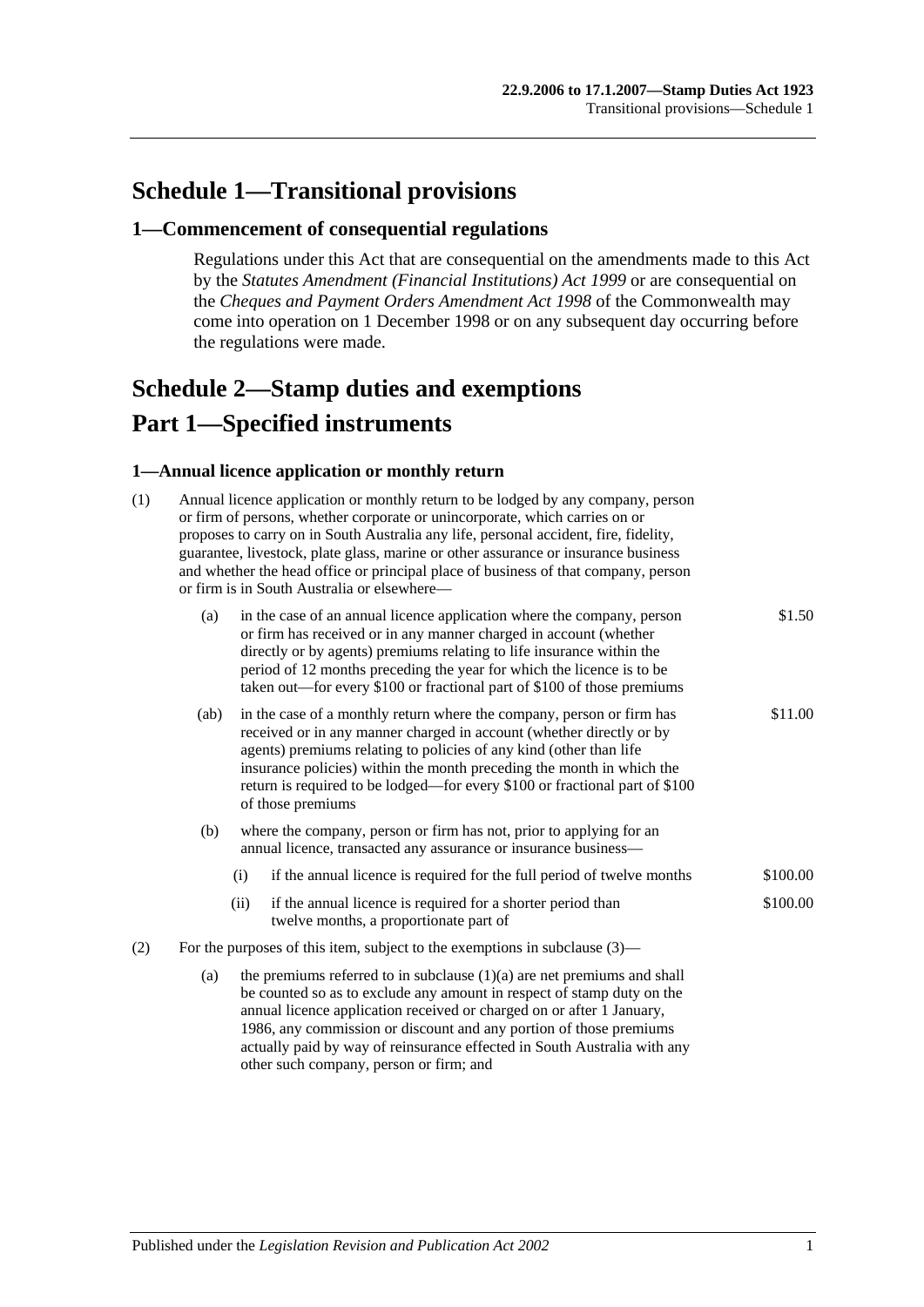- (b) in the case of an application for an annual licence to be taken out for the year commencing on 1 January, 1987, or a subsequent year, the amount of any premiums refunded during the period of 12 months preceding the year for which the annual licence is to be taken out (whether those premiums were received during that preceding period or earlier) shall be deducted from the amount of the premiums referred to in subclause  $(1)(a)$ ; and
- (c) the premiums referred to in subclause  $(1)(ab)$  must be counted so as to exclude any amount in respect of stamp duty received or charged on or after 1 January 1986, and any portion of those premiums actually paid by way of reinsurance effected in South Australia with any other such company, person or firm; and
- (d) in the case of a monthly return, there must be deducted from the amount of the premiums referred to in subclause  $(1)(ab)$  the amount of any refunds in respect of premiums (whenever received) made after the end of the month in respect of which duty was last paid under this item by the company, person or firm and before the commencement of the month in which the return is required to be lodged; and
- (e) no premiums received by any such company, person or firm for insurance risks outside South Australia, except life and personal accident insurance risks outside South Australia, shall be counted; and
- (f) in the case of a life insurance policy, any amount that is paid on or after 1 January, 1986, from an account established for investment to an account established for insurance of a risk shall be deemed to be a premium received under that policy for insurance of that risk; and
- (g) the duty in respect of any one licence under subclause  $(1)(a)$  shall not in any case be less than \$100.

#### (3) **Exemptions**

- 1. Premiums received or charged under any private guarantee fidelity insurance scheme promoted amongst and sustained solely for the benefit of the officers and servants of any particular public department, company, person or firm and not extended, either directly or indirectly, beyond such officers and servants.
- 2. Premiums received or charged under any scheme referred to in exemption 1 promoted amongst and sustained solely for the benefit of the officers and members of any friendly society or branch thereof and not extended, either directly or indirectly, beyond such officers and members.
- 3. Any premium or portion of a premium received or charged on or after 1 January, 1986, under a life insurance policy in respect of investment and not in respect of any risk insured by the policy.
- 4. Any premium received or charged under a policy in respect of a life or personal accident insurance risk where the principal place of residence of the policy owner is in the Northern Territory and the policy is registered in a registry kept in the Northern Territory pursuant to the *Life Insurance Act 1945* of the Commonwealth.
- 5. Any premium or portion of a premium received or charged on or after the first day of January, 1985, under a policy of workers compensation insurance where the premium or portion is referable to insurance against liability to pay workers compensation in respect of workers under the age of 25 years.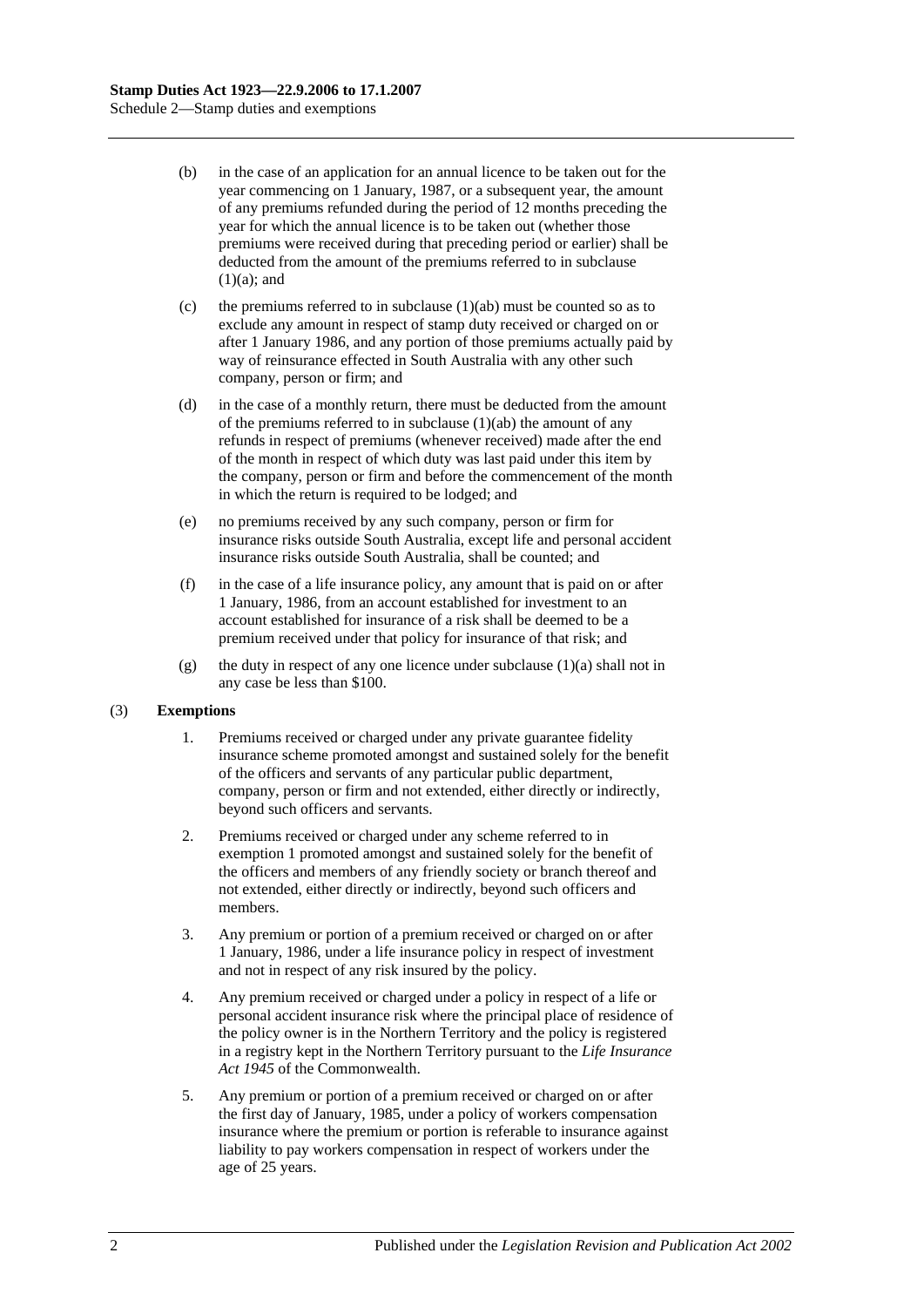|     | 6.                                                                                                                       |                                                                                              | Any premium or portion of a premium received or charged on or after<br>the first day of January, 1985, under a policy of insurance by a registered<br>medical benefits organisation within the meaning of the National Health<br>Act 1953 of the Commonwealth where the premium or portion is<br>referable to insurance against medical, dental or hospital expenses. |                                                                                                                         |  |  |  |
|-----|--------------------------------------------------------------------------------------------------------------------------|----------------------------------------------------------------------------------------------|-----------------------------------------------------------------------------------------------------------------------------------------------------------------------------------------------------------------------------------------------------------------------------------------------------------------------------------------------------------------------|-------------------------------------------------------------------------------------------------------------------------|--|--|--|
|     | 7.                                                                                                                       |                                                                                              | Any premium or portion of a premium received or charged on or after<br>1 January, 1986, under any life insurance policy, being a policy for the<br>payment of an annuity to the person insured.                                                                                                                                                                       |                                                                                                                         |  |  |  |
|     | 8.                                                                                                                       |                                                                                              | Any premium or portion of a premium received or charged on or after<br>1 November, 1986, in respect of the insurance of the hull of a marine<br>craft used primarily for commercial purposes or in respect of the<br>insurance of goods carried by railway, road, air or sea or of the freight on<br>such goods.                                                      |                                                                                                                         |  |  |  |
|     |                                                                                                                          |                                                                                              | 2—Application to register or transfer registration of motor vehicle                                                                                                                                                                                                                                                                                                   |                                                                                                                         |  |  |  |
| (1) | Application to register or transfer the registration of a motor vehicle—component<br>payable in respect of registration- |                                                                                              |                                                                                                                                                                                                                                                                                                                                                                       |                                                                                                                         |  |  |  |
|     | (a)                                                                                                                      | where the value of the motor vehicle (not being a commercial motor<br>vehicle or a trailer)— |                                                                                                                                                                                                                                                                                                                                                                       |                                                                                                                         |  |  |  |
|     |                                                                                                                          | (i)                                                                                          | does not exceed \$1 000—for every \$100 or fractional part of \$100<br>of that value                                                                                                                                                                                                                                                                                  | \$1.00                                                                                                                  |  |  |  |
|     |                                                                                                                          | (ii)                                                                                         | exceeds \$1 000, but does not exceed \$2 000                                                                                                                                                                                                                                                                                                                          | \$10.00 plus \$2.00<br>for every \$100 or<br>fractional part of<br>\$100 of the excess<br>over \$1 000 of<br>that value |  |  |  |
|     |                                                                                                                          | (iii)                                                                                        | exceeds \$2 000, but does not exceed \$3 000                                                                                                                                                                                                                                                                                                                          | \$30.00 plus \$3.00<br>for every \$100 or<br>fractional part of<br>\$100 of the excess<br>over \$2 000 of<br>that value |  |  |  |
|     |                                                                                                                          | (iv)                                                                                         | exceeds \$3 000                                                                                                                                                                                                                                                                                                                                                       | \$60.00 plus \$4.00<br>for every \$100 or<br>fractional part of<br>\$100 of the excess<br>over \$3 000 of<br>that value |  |  |  |
|     | (b)                                                                                                                      |                                                                                              | where the value of the motor vehicle (being a commercial motor vehicle<br>or a trailer)—                                                                                                                                                                                                                                                                              |                                                                                                                         |  |  |  |
|     |                                                                                                                          | (i)                                                                                          | does not exceed \$1 000—for every \$100 or fractional part of \$100<br>of that value                                                                                                                                                                                                                                                                                  | \$1.00                                                                                                                  |  |  |  |
|     |                                                                                                                          | (ii)                                                                                         | exceeds \$1 000, but does not exceed \$2 000                                                                                                                                                                                                                                                                                                                          | \$10.00 plus \$2.00<br>for every \$100 or<br>fractional part of<br>\$100 of the excess<br>over \$1 000 of<br>that value |  |  |  |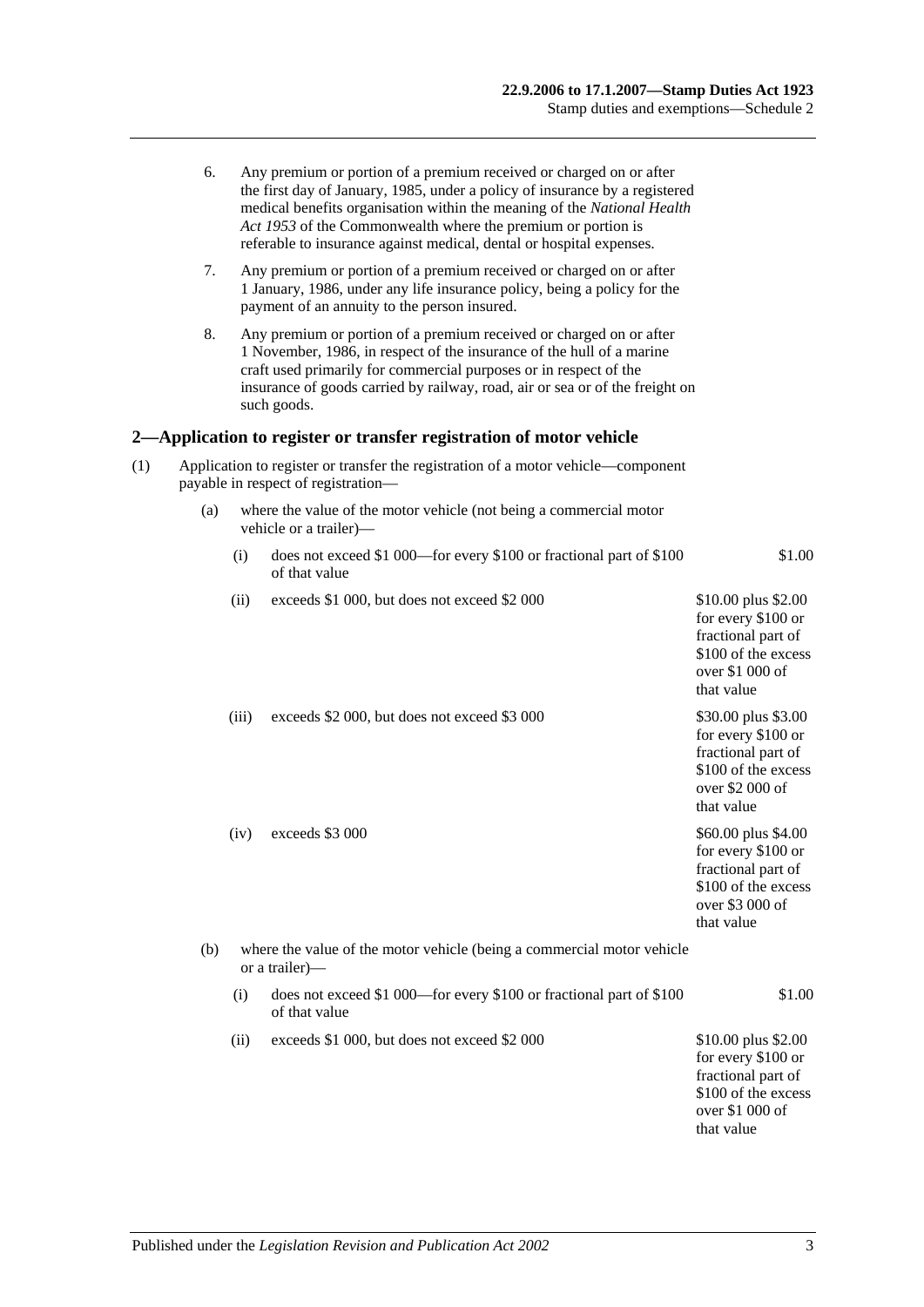(iii) exceeds  $$2\,000$   $$30.00 \, \text{plus } $3.00$ 

for every \$100 or fractional part of \$100 of the excess over \$2 000 of that value

(c) if the application is not exempt from duty but the amount of the duty would, apart from this paragraph, be less than \$5, the component in respect of registration is to be \$5.

#### (2) **Exemptions from component payable under subclause (1) in respect of registration**

- 1. Any application to register a motor vehicle made by a person who carries on the business of selling motor vehicles if the application is made by that person for the purpose of selling the motor vehicle to which the application relates to another person in the ordinary course of that business or for the purpose of demonstrating such motor vehicle to prospective purchasers thereof and such motor vehicle has not been previously registered (whether in this State or elsewhere in the Commonwealth).
- 2. Any application to register a motor vehicle that has been previously registered (whether in this State or elsewhere in Australia) or any application to transfer the registration of a motor vehicle that has been previously registered (whether in this State or elsewhere in Australia) to a dealer if the application is being made by that dealer for the purpose of the resale by him to another person of the motor vehicle to which the application relates and the resale is in the ordinary course of the business of the dealer.
- 3. Any application to register a motor vehicle or to transfer the registration of a motor vehicle made by a person or body who or which is entitled to registration, without fee, of the vehicle to which the application relates.
- 4. Any application to register or to transfer the registration of a trailer that is not a heavy vehicle.
- 5. Any application to register a motor vehicle or to transfer the registration of a motor vehicle made by the Crown or by any statutory body or authority which holds its assets for and on account of the Crown or by any person on behalf of the Crown or of any such body or authority.
- 5A. Any application to register a motor vehicle or to transfer the registration of a motor vehicle made under the scheme established for the registration of motor vehicles used for or in connection with Government or Government sponsored services and known as "the Continuous Government Registration Scheme".
- 6. Any application to register a motor vehicle or to transfer the registration of a motor vehicle to the extent that *ad valorem* stamp duty has already been paid, or is payable, on another instrument by which or by virtue of which the property in the motor vehicle was, or will be, legally or equitably transferred to, or vested in, the applicant.
- 7. Any application to register or to transfer the registration of a motor vehicle made by an executor or administrator of, or by any person administering the estate of, a deceased person if the application is made only for the purpose of the transfer of the motor vehicle to a person beneficially entitled thereto or for the purpose of the sale of the motor vehicle in the course of winding up the estate.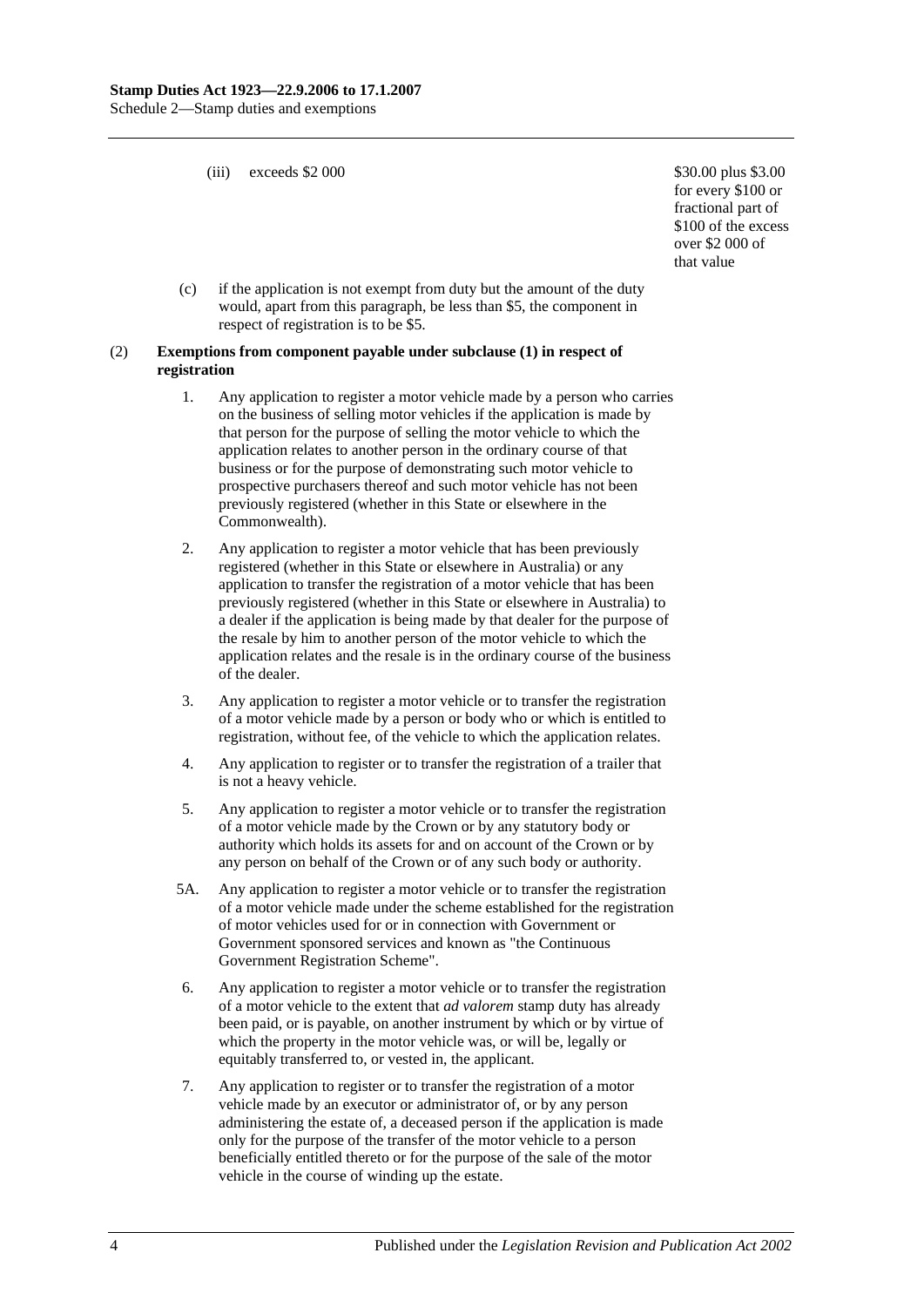- 8. Any application to transfer the registration of a motor vehicle made by an owner who has repossessed that motor vehicle pursuant to a hire-purchase agreement or made by an owner in pursuance of the return of the motor vehicle to that owner by the hirer voluntarily where the vehicle is the subject of a hire-purchase agreement or upon the termination of a hiring agreement (not being a hire-purchase agreement).
- 9. Any application to register or to transfer the registration of a motor vehicle in which seating for not less than twelve adult passengers is provided and which is to be used solely or predominantly for the carriage of passengers for hire or reward.
- 10. Any application to register a motor vehicle in, or to transfer the registration of a motor vehicle to, the name of a council as defined in the *[Local Government Act](http://www.legislation.sa.gov.au/index.aspx?action=legref&type=act&legtitle=Local%20Government%20Act%201999) 1999* or a subsidiary of a council under that Act.
- 10A. Any application to register a motor vehicle where the vehicle is to be conditionally registered under section 25 of the *[Motor Vehicles Act](http://www.legislation.sa.gov.au/index.aspx?action=legref&type=act&legtitle=Motor%20Vehicles%20Act%201959) 1959* and the application is of a class declared by regulation under that Act to be exempt from stamp duty.
- 11. Any application to register a motor vehicle in, or transfer the registration of a motor vehicle to, the name of a person who—
	- (a) is entitled under section 38 of the *[Motor Vehicles Act](http://www.legislation.sa.gov.au/index.aspx?action=legref&type=act&legtitle=Motor%20Vehicles%20Act%201959) 1959* to have the motor vehicle registered at a reduced registration fee; and
	- (b) is not enjoying the benefit of this exemption in respect of any other motor vehicle currently owned by the person.
- 12. Any application to register a motor vehicle in, or to transfer the registration of a motor vehicle to, the name of a person who satisfies the Registrar of Motor Vehicles—
	- (a) that he is licensed under the law of another State or Territory of the Commonwealth to carry on the business of buying, selling or exchanging second-hand or used motor vehicles; and
	- (b) that the application is being made by that person for the purpose of the resale by him to another person of the motor vehicle to which the application relates; and
	- (c) that such resale is in the ordinary course of the business of that person.
- 13. Any application to register a motor vehicle in, or to transfer the registration of a motor vehicle to, the name of a person who satisfies the Registrar of Motor Vehicles—
	- (a) that he is the owner of the motor vehicle; and
	- (b) that, in consequence of the loss by him of the use of one or both of his legs, he is permanently unable to use public transport; and
	- (c) that the motor vehicle will be wholly or mainly used for transporting himself; and
	- (d) that he is not enjoying the benefit of this exemption in respect of any other motor vehicle currently owned by him.
- 14. Any application to register a motor vehicle in, or to transfer the registration of a motor vehicle to, the name of a person who satisfies the Registrar of Motor Vehicles—
	- (a) that the motor vehicle is the subject of a hire-purchase agreement; and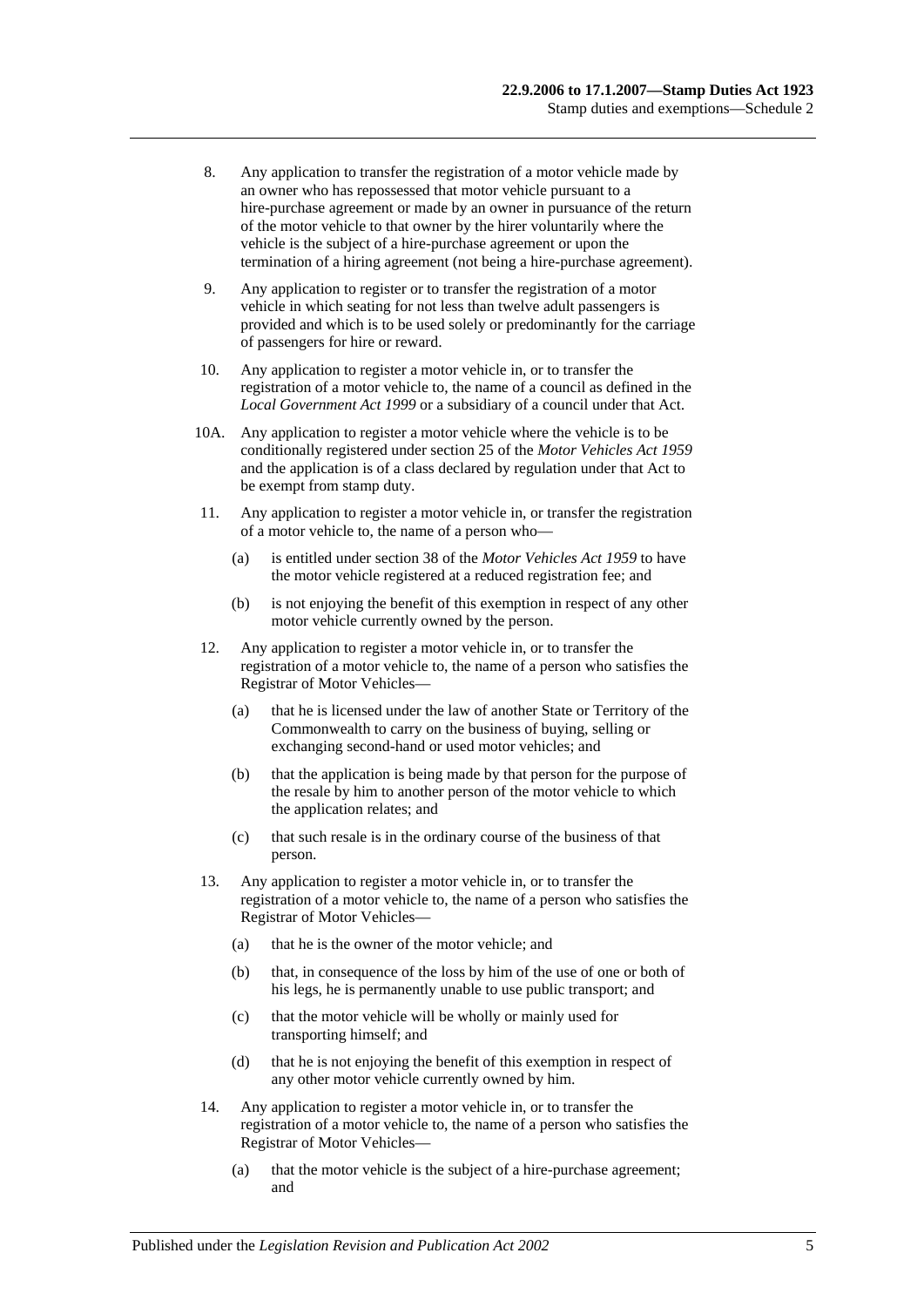(b) that he is a person to whom the hirer's rights under the agreement have passed by assignment,

but, if *ad valorem* stamp duty has already been paid in respect of the assignment of such rights on the instrument by which, or by virtue of which, such rights were assigned, this exemption shall apply only to the extent of the amount of such duty so paid.

- 15. Any application to register a motor vehicle where the vehicle was not, immediately before the date on which the application is made, conditionally registered under section 25 of the *[Motor Vehicles](http://www.legislation.sa.gov.au/index.aspx?action=legref&type=act&legtitle=Motor%20Vehicles%20Act%201959) Act 1959* and—
	- (a) immediately before the date on which the application is made, the motor vehicle was registered in the name of the applicant (and not in the name of any other person) under the law of this State; or
	- (b) the applicant satisfies the Registrar of Motor Vehicles that, immediately before the date on which the application is made—
		- (i) the motor vehicle was registered in the name of the applicant (and not in the name of any other person) under the law of another State or a Territory of the Commonwealth; and
		- (ii) the applicant—
			- (A) was a resident of that State or Territory; or
			- (B) carried on a business in that State or Territory.
- 16. Any application to register a motor vehicle in, or to transfer the registration of a motor vehicle into, the name of the East Torrens County Board of Health constituted under the *[Health Act](http://www.legislation.sa.gov.au/index.aspx?action=legref&type=act&legtitle=Health%20Act%201935) 1935*.
- 17. Any application to transfer the registration of a motor vehicle made by a mortgagee—
	- (a) who has, in accordance with the *[Consumer Transactions Act](http://www.legislation.sa.gov.au/index.aspx?action=legref&type=act&legtitle=Consumer%20Transactions%20Act%201972) 1972*, taken possession of the motor vehicle in pursuance of a consumer mortgage; or
	- (b) to whom the motor vehicle has been voluntarily returned by the mortgagor in pursuance of the *[Consumer Transactions Act](http://www.legislation.sa.gov.au/index.aspx?action=legref&type=act&legtitle=Consumer%20Transactions%20Act%201972) 1972*.
- 18. Any application to register or to transfer the registration of a tractor or item of agricultural machinery owned by a primary producer.
- 19. An application to register a motor vehicle in, or to transfer the registration of a motor vehicle into, the name of a beneficiary of the estate of a deceased person in order to give effect to the provisions of a will or the rules of intestacy.
- (3) Application to register or transfer the registration of a motor vehicle—component payable in respect of policy of insurance where the application is for registration of the vehicle for a period of—
	- (a) less than 12 months (for each 3 months or part of each 3 months in the period of registration) \$15.00
	- (b)  $12 \text{ months}$  \$60.00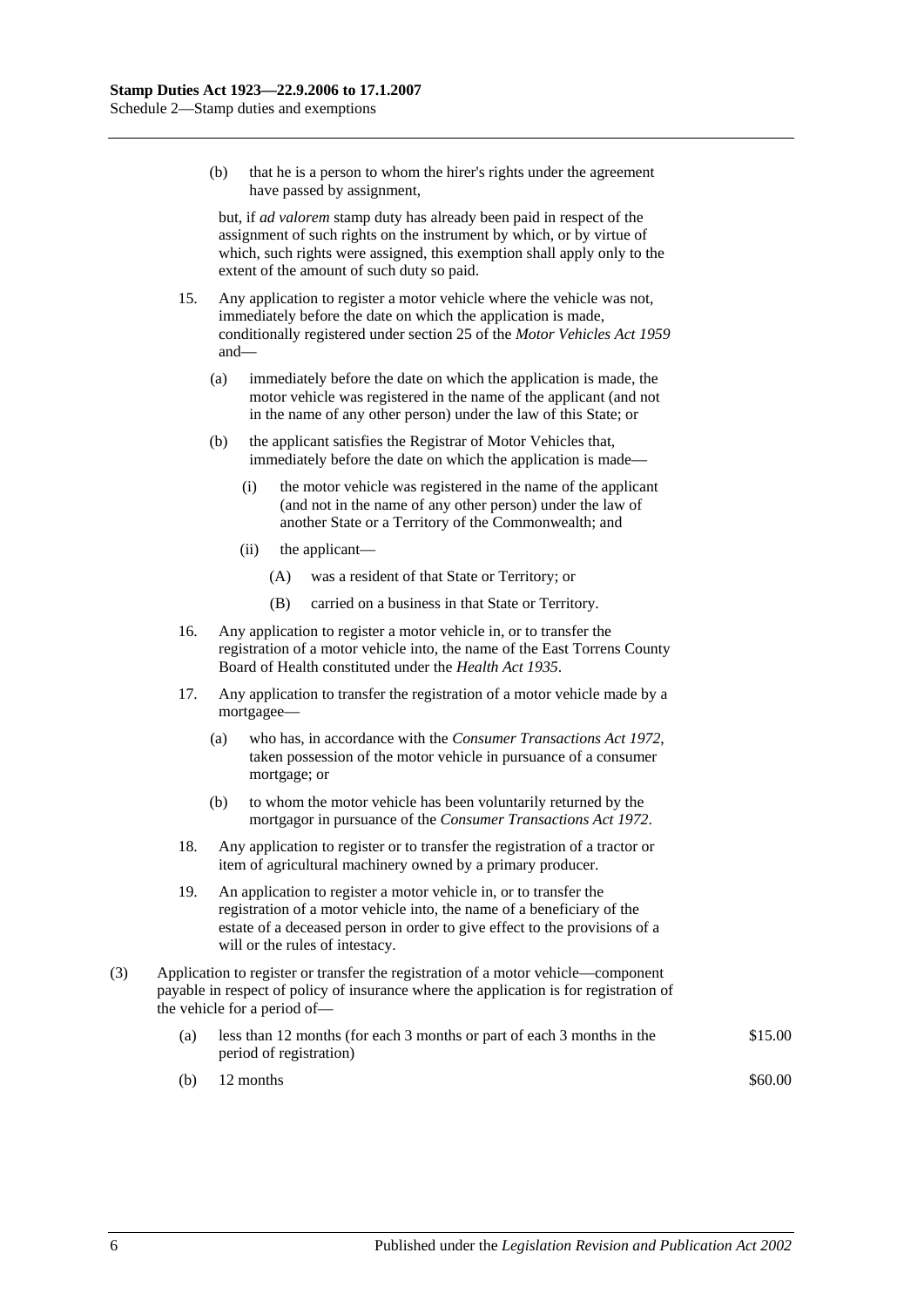## (4) **Exemptions from component payable under subclause (3) in respect of a policy of insurance**

- 1. Policy of insurance where the application for registration is made by a person or body who or which is entitled to registration of the motor vehicle to which the application relates without fee.
- 2. Policy of insurance where the application is for registration of a trailer that is not a heavy vehicle.
- 3. Policy of insurance where the application for registration is made by the Crown or by any statutory body or authority which holds its assets for and on account of the Crown or by any person on behalf of the Crown or of any such body or authority.
- 3A. Policy of insurance where the motor vehicle is or is to be registered under the scheme established for the registration of motor vehicles used for or in connection with Government or Government sponsored services and known as "the Continuous Government Registration Scheme".
- 4. Policy of insurance where the application is for registration of a motor vehicle in which seating for not less than twelve adult passengers if provided and which is used solely or predominantly for the carriage of passengers for hire or reward.
- 5. Policy of insurance where the application for registration is made by a council as defined in the *[Local Government Act](http://www.legislation.sa.gov.au/index.aspx?action=legref&type=act&legtitle=Local%20Government%20Act%201999) 1999* or a subsidiary of a council under that Act.
- 5A. Policy of insurance where the motor vehicle is to be conditionally registered under section 25 of the *[Motor Vehicles Act](http://www.legislation.sa.gov.au/index.aspx?action=legref&type=act&legtitle=Motor%20Vehicles%20Act%201959) 1959* and the application for registration is of a class declared by regulation under that Act to be exempt from stamp duty.
- 6. Policy of insurance where the application for registration is made by a person who—
	- (a) is entitled under section 38 of the *[Motor Vehicles Act](http://www.legislation.sa.gov.au/index.aspx?action=legref&type=act&legtitle=Motor%20Vehicles%20Act%201959) 1959* to have the motor vehicle registered at a reduced registration fee; and
	- (b) is not enjoying the benefit of this exemption in respect of any other motor vehicle currently owned by the person.
- 7. Policy of insurance where the application for registration is made by a person who satisfies the Registrar of Motor Vehicles—
	- (a) that he is the owner of the motor vehicle; and
	- (b) that, in consequence of the loss by him of the use of one or both of his legs, he is permanently unable to use public transport; and
	- (c) that the motor vehicle will be wholly or mainly used for transporting himself; and
	- (d) that he is not enjoying the benefit of this exemption in respect of any other motor vehicle currently owned by him.
- 8. Policy of insurance where the application for registration is made by a person who satisfies the Registrar of Motor Vehicles—
	- (a) that he is the owner of the motor vehicle;
	- (b) that he is entitled as the holder of—
		- (i) a State concession card issued by the Department of Community Welfare; or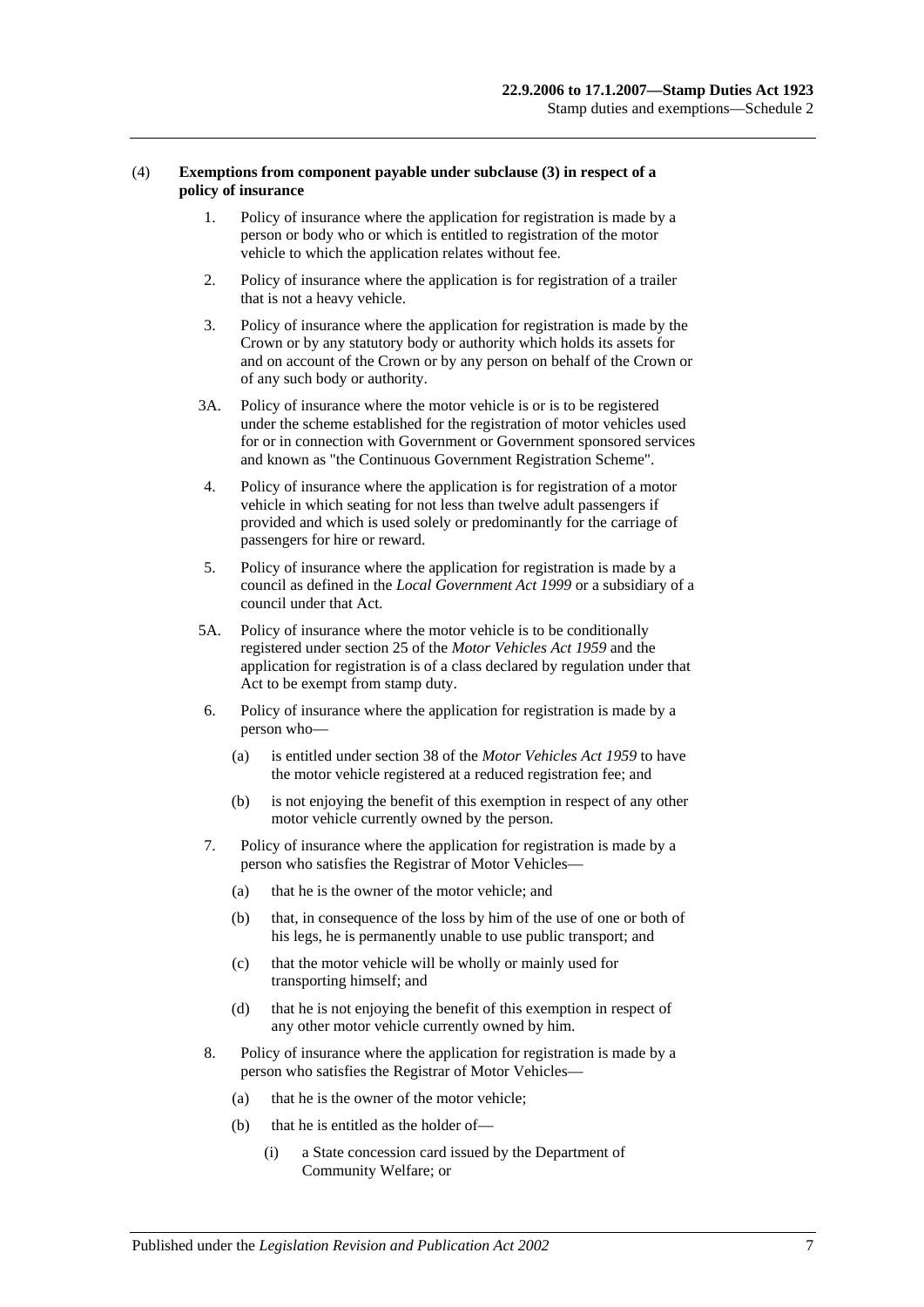(ii) a pensioner entitlement card issued under any Act or law of the Commonwealth, to travel on public transport in this State at reduced fares. **3—Conveyance or transfer on sale of property not otherwise charged** (1) Conveyance or transfer on sale of any property (not otherwise charged), including contract or agreement for sale— (a) in the case of the sale of any financial product (where no return lodged with the Commissioner under [section](#page-78-0) 90D or furnished under [section](#page-79-0) 90G relates to the sale)— (i) if the financial product is quoted on a recognised financial market—for every \$100 and any fractional part of \$100 of the value of the financial product \$0.30 (ii) if the financial product is not quoted on a recognised financial market—for every \$100 and any fractional part of \$100 of the value of the financial product \$0.60 (b) in any other case (not being a conveyance or transfer on sale of any financial product)—where the value of the property conveyed— (i) does not exceed \$12 000—for every \$100 or fractional part of \$100 of the value \$1.00 (ii) exceeds  $$12,000$  but does not exceed  $$30,000$  \$120 plus \$2.00 for every \$100 or fractional part of \$100 of the excess over \$12 000 of that value (iii) exceeds \$30 000 but does not exceed \$50 000 \$480 plus \$3.00 for every \$100 or fractional part of \$100 of the excess over \$30 000 of that value (iv) exceeds \$50 000 but does not exceed \$100 000 \$1 080 plus \$3.50 for every \$100 or fractional part of \$100 of the excess over \$50 000 of that value (v) exceeds \$100 000 but does not exceed \$200 000 \$2 830 plus \$4.00 for every \$100 or fractional part of \$100 of the excess over \$100 000 of that value (vi) exceeds  $$200,000$  but does not exceed  $$250,000$  \$6 830 plus \$4.25 for every \$100 or fractional part of \$100 of the excess over \$200 000 of that value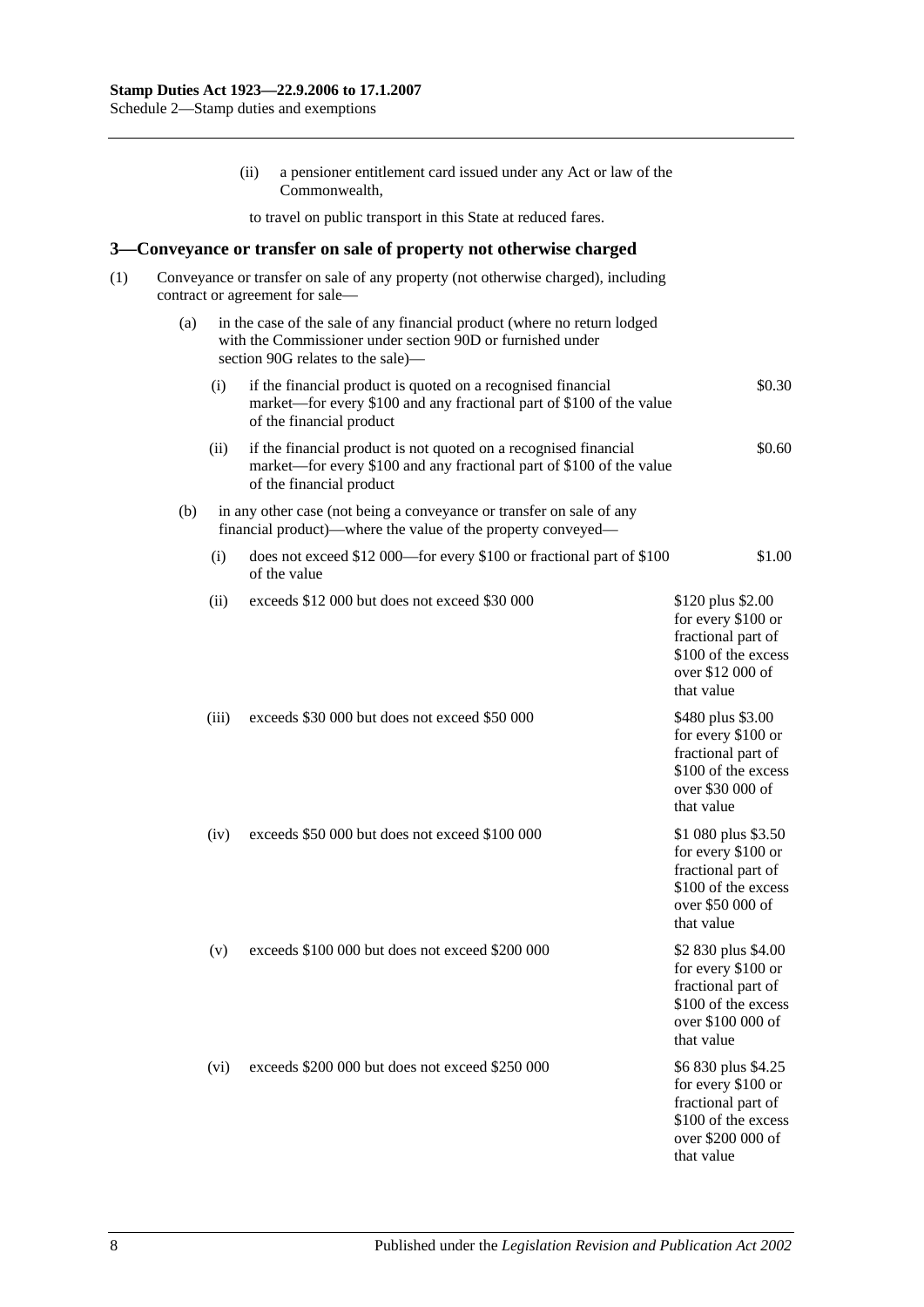## **22.9.2006 to 17.1.2007—Stamp Duties Act 1923**

Stamp duties and exemptions—Schedule 2

| (vii)  | exceeds \$250 000 but does not exceed \$300 000 | \$8 955 plus \$4.75<br>for every \$100 or<br>fractional part of<br>\$100 of the excess<br>over \$250 000 of<br>that value     |
|--------|-------------------------------------------------|-------------------------------------------------------------------------------------------------------------------------------|
| (viii) | exceeds \$300 000 but does not exceed \$500 000 | \$11 330 plus<br>\$5.00 for every<br>\$100 or fractional<br>part of \$100 of the<br>excess over<br>\$300 000 of that<br>value |
| (ix)   | exceeds $$500,000$                              | \$21 330 plus<br>\$5.50 for every<br>\$100 or fractional<br>part of \$100 of the<br>excess over<br>\$500 000 of that<br>value |

## (2) **Exemption**

- 1. Conveyance or transfer of a mortgage or an interest in a mortgage (including such a conveyance or transfer under which a chose in action consisting of the debt secured by that mortgage or part of that debt is also conveyed or transferred).
- 2. Conveyance or transfer of any debenture, debenture stock, bond, note or other security of a similar kind of a government or of any municipal or other corporation, company or society (whether constituting a charge on the assets of the government, or of the municipal or other corporation, company or society or not).
- 3. Conveyance or transfer of a financial product to or by a person who is a trustee unde[r section](#page-79-0) 90G.
- 4. In the case of an amalgamation under the *[Industrial and Employee](http://www.legislation.sa.gov.au/index.aspx?action=legref&type=act&legtitle=Industrial%20and%20Employee%20Relations%20Act%201994)  [Relations Act](http://www.legislation.sa.gov.au/index.aspx?action=legref&type=act&legtitle=Industrial%20and%20Employee%20Relations%20Act%201994) 1994* any conveyance or transfer of property by an amalgamating association to the association formed by the amalgamation.
- 5. In the case of an amalgamation under Part IX of the *Industrial Relations Act 1988* of the Commonwealth, any conveyance or transfer of property to an amalgamated organisation from a de-registered organisation.

## **4—Conveyance operating as voluntary disposition** *inter vivos*

- (1) Conveyance operating as a voluntary disposition *inter vivos* of any property (including a statement under [Part 4\)](#page-86-0)—
	- (a) in the case of a CSF transaction relating to a financial product to which [Division 3](#page-81-0) of [Part 3A](#page-74-0) applies—for every \$100 and any fractional part of \$100 of the value of the financial product
	- (aa) in the case of the disposition of any financial product (excluding the transfer of a financial product referred to in paragraph (a)) where no return furnished under [section](#page-79-0) 90G relates to the sale—

\$0.30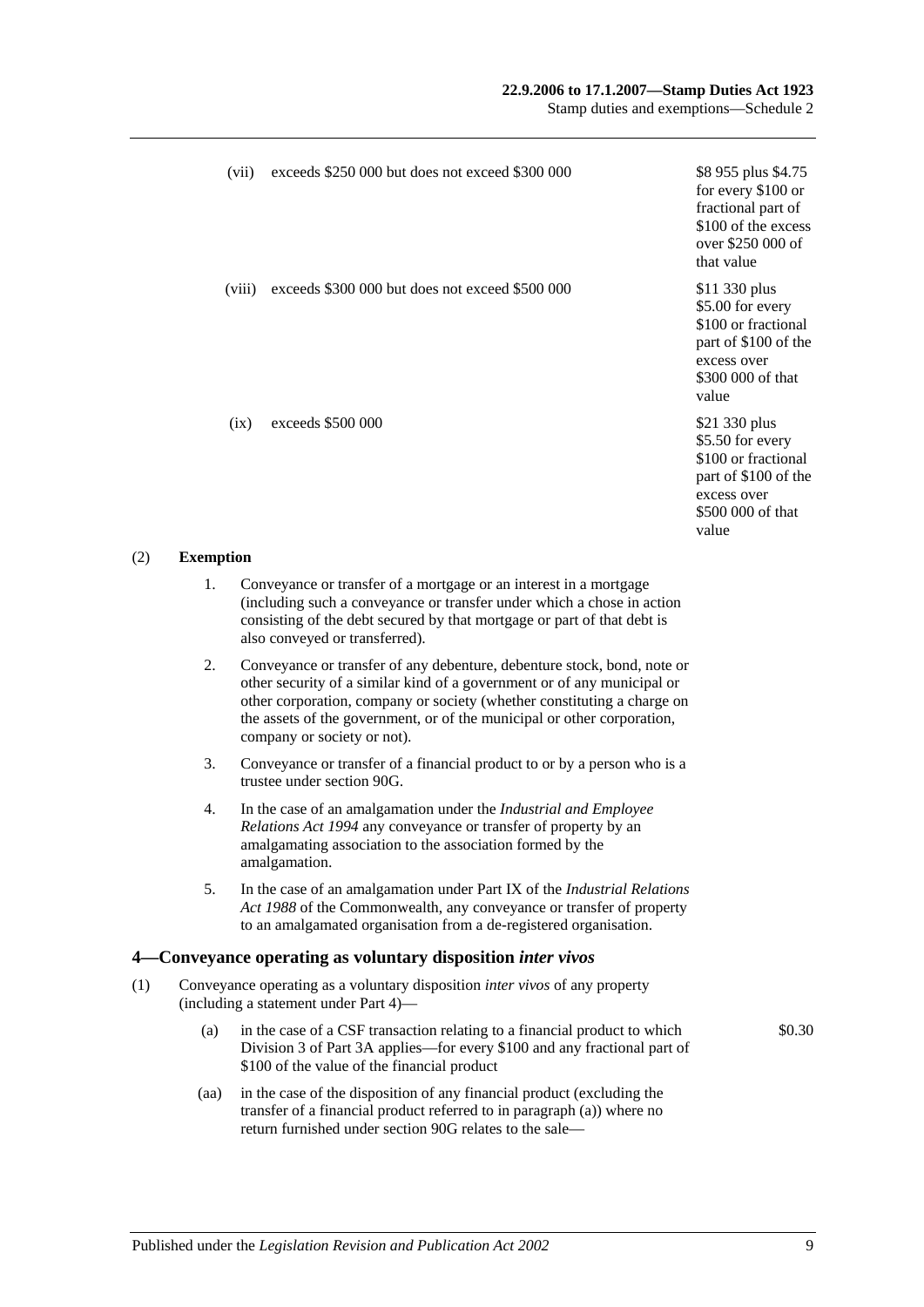|     | (i)    | if the financial product is quoted on a recognised financial<br>market—for every \$100 and any fractional part of \$100 of the value<br>of the financial product     | \$0.30                                                                                                                        |
|-----|--------|----------------------------------------------------------------------------------------------------------------------------------------------------------------------|-------------------------------------------------------------------------------------------------------------------------------|
|     | (ii)   | if the financial product is not quoted on a recognised financial<br>market—for every \$100 and any fractional part of \$100 of the value<br>of the financial product | \$0.60                                                                                                                        |
| (b) |        | in any other case—where the value of the property conveyed—                                                                                                          |                                                                                                                               |
|     | (i)    | does not exceed \$12 000—for every \$100 or fractional part of \$100<br>of the value                                                                                 | \$1.00                                                                                                                        |
|     | (ii)   | exceeds \$12 000 but does not exceed \$30 000                                                                                                                        | \$120 plus \$2.00<br>for every \$100 or<br>fractional part of<br>\$100 of the excess<br>over \$12 000 of<br>that value        |
|     | (iii)  | exceeds \$30 000 but does not exceed \$50 000                                                                                                                        | \$480 plus \$3.00<br>for every \$100 or<br>fractional part of<br>\$100 of the excess<br>over \$30 000 of<br>that value        |
|     | (iv)   | exceeds \$50 000 but does not exceed \$100 000                                                                                                                       | \$1 080 plus \$3.50<br>for every \$100 or<br>fractional part of<br>\$100 of the excess<br>over \$50 000 of<br>that value      |
|     | (v)    | exceeds \$100 000 but does not exceed \$200 000                                                                                                                      | \$2 830 plus \$4.00<br>for every \$100 or<br>fractional part of<br>\$100 of the excess<br>over \$100 000 of<br>that value     |
|     | (vi)   | exceeds \$200 000 but does not exceed \$250 000                                                                                                                      | \$6 830 plus \$4.25<br>for every \$100 or<br>fractional part of<br>\$100 of the excess<br>over \$200 000 of<br>that value     |
|     | (vii)  | exceeds \$250 000 but does not exceed \$300 000                                                                                                                      | \$8 955 plus \$4.75<br>for every \$100 or<br>fractional part of<br>\$100 of the excess<br>over \$250 000 of<br>that value     |
|     | (viii) | exceeds \$300 000 but does not exceed \$500 000                                                                                                                      | \$11 330 plus<br>\$5.00 for every<br>\$100 or fractional<br>part of \$100 of the<br>excess over<br>\$300 000 of that<br>value |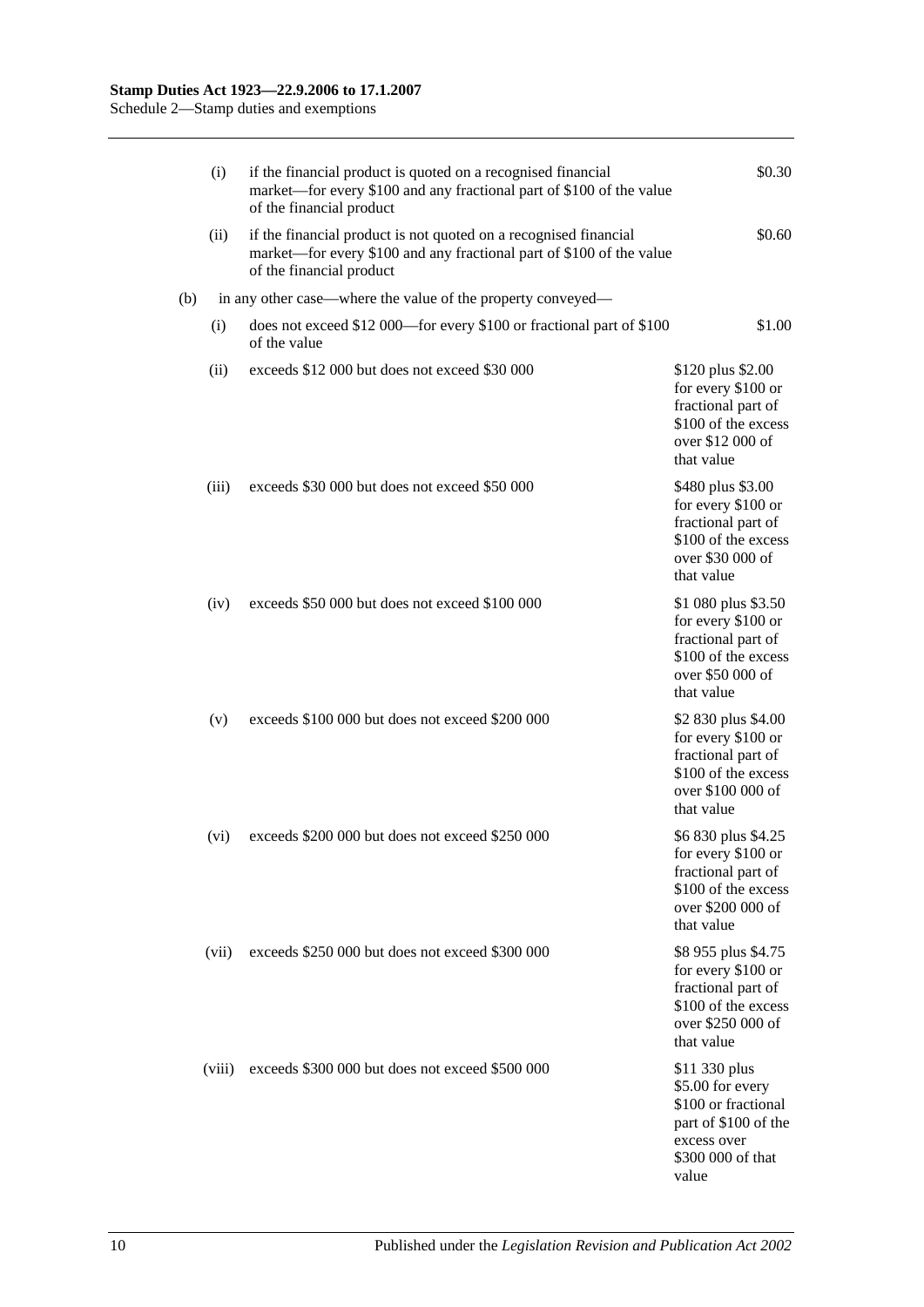#### (ix) exceeds  $$500,000$  \$21 330 plus

\$5.50 for every \$100 or fractional part of \$100 of the excess over \$500 000 of that value

## (2) **Exemption**

- 1. Conveyance operating as a voluntary disposition *inter vivos* by an employer of any property for the purpose of providing individual personal benefits, pensions or retiring allowances for his employees.
- 2. Conveyance or transfer of a mortgage or an interest in a mortgage (including such a conveyance or transfer under which a chose in action consisting of the debt secured by that mortgage or part of that debt is also conveyed or transferred).
- 3. Conveyance or transfer of a financial product to or by a person who is a trustee unde[r section](#page-79-0) 90G.
- 4. In the case of an amalgamation under the *[Industrial and Employee](http://www.legislation.sa.gov.au/index.aspx?action=legref&type=act&legtitle=Industrial%20and%20Employee%20Relations%20Act%201994)  [Relations Act](http://www.legislation.sa.gov.au/index.aspx?action=legref&type=act&legtitle=Industrial%20and%20Employee%20Relations%20Act%201994) 1994* any conveyance or transfer of property by an amalgamating association to the association formed by the amalgamation.
- 5. In the case of an amalgamation under Part IX of the *Industrial Relations Act 1988* of the Commonwealth, any conveyance or transfer of property to an amalgamated organisation from a de-registered organisation.

#### **10—Lease or agreement for lease**

| (1) | Lease or agreement for a lease or any other document for the tenancy or occupancy |
|-----|-----------------------------------------------------------------------------------|
|     | of land or a tenement—                                                            |

- (a) in the case of a lease made by way of an extension of an existing lease where— \$10.00
	- (i) the term of the extension is a period not exceeding one day; and
	- (ii) the sole purpose of the extension is to vary a covenant (other than a covenant specifying the rent payable) contained in the existing lease,
- (b) in the case of a lease made subsequently to and in conformity with a duly stamped agreement for a lease \$0.50
- (c) in any other case—
	- For every \$100 or fractional part of \$100 of one years rent calculated at the rate of rent per annum or, if an average rate of rent per annum can be ascertained or estimated, at that average rate \$1.00

#### **Note—**

Under [section](#page-67-0) 75 the rate or average rate of rent per annum used as a basis for calculating duty may be—

- (a) the actual or estimated rate of rent charged; or
- (b) if the consideration payable by the lessee cannot be ascertained or estimated or would result in a lower duty being payable—the current market rent.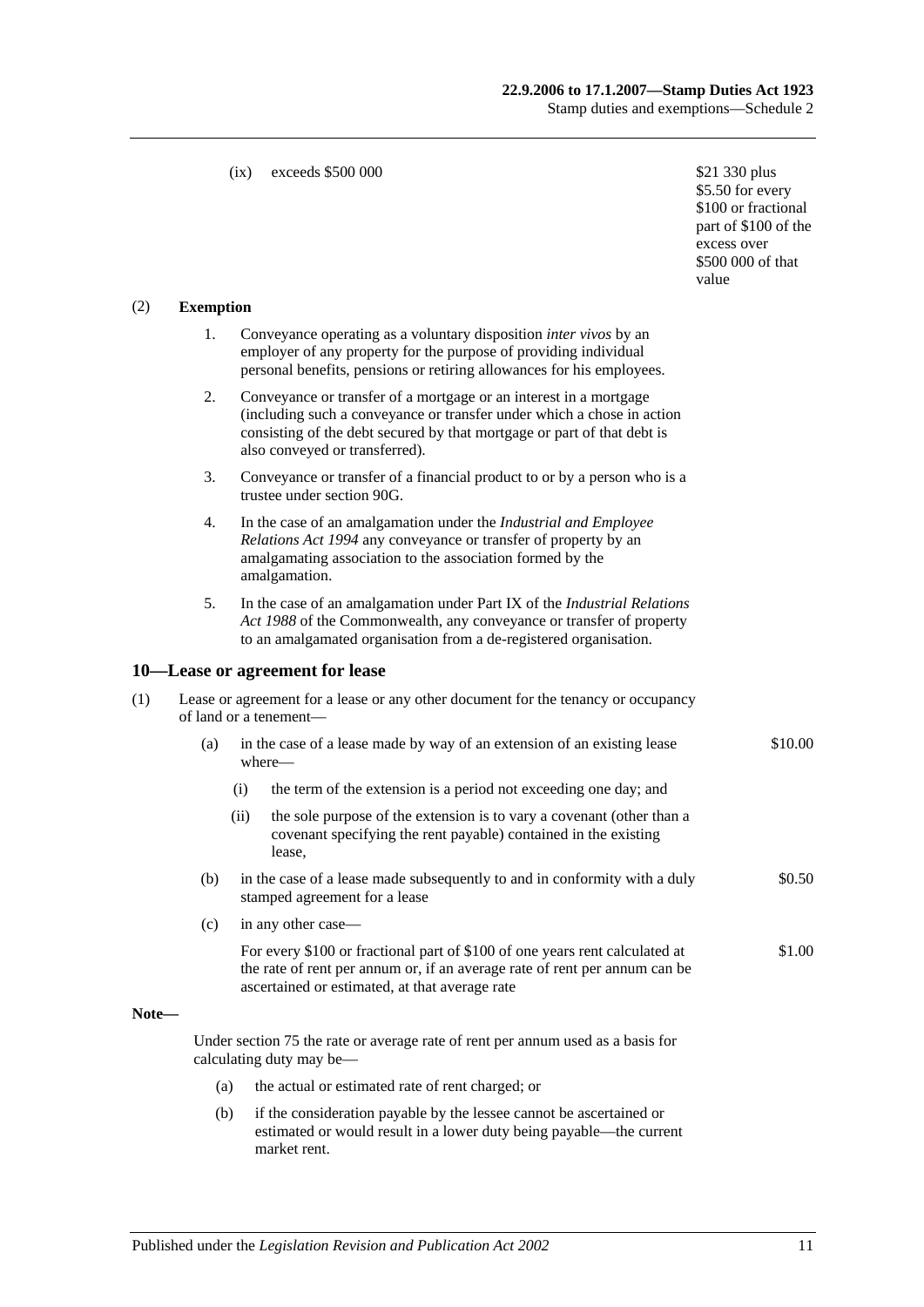## (2) **Exemptions**

- 1. Lease or agreement for a lease or any written document for the tenancy or occupancy of land or a tenement where—
	- (a) the term of the lease, proposed lease, tenancy or occupancy commences on or after 1 January 2002; and
	- (b) the rent reserved, averaged over the term of the lease, proposed lease, tenancy or occupancy, does not exceed the rate of \$50 000 per annum.
- 2. Lease or agreement for a lease of residential premises that are or are to be occupied by the lessee or prospective lessee as a place of residence.

## **11—Mortgage, bond, debenture, covenant or warrant of attorney**

- (1) Mortgage, bond, debenture, covenant or warrant of attorney to confess and enter up judgment—
	- (a) subject to paragraphs (b) and (c), the rate of duty is—
		- (i) if the secured liability does not exceed \$6 000—\$10.00;
		- (ii) if the secured liability exceeds \$6 000—\$10 plus \$0.45 for every \$100 or fractional part of \$100 over \$6 000,

(but any amount representing the premium on an insurance policy over property subject to the security is to be excluded);

- (b) if a mortgage is a mortgage of an existing mortgage over land used or to be used solely as the site of a residential building, the duty is \$10.00;
- (c) a bond, debenture, or covenant securing a contingent liability is liable to *ad valorem* duty based on the amount presently secured at the time of stamping if the Commissioner is satisfied of the genuineness of the contingency.

## (2) **Exemptions**

- 1. Every collateral or auxiliary or additional or substituted security, or security by way of further assurance for the above-mentioned purpose, where the principal or primary security is chargeable with duty as a mortgage, bond, debenture, covenant or warrant of attorney to confess and enter up judgment and is duly stamped as such.
- 2. Every mortgage, bond, debenture or covenant securing the payment or repayment of an amount not exceeding four hundred dollars.
- 2a. A mortgage securing a loan that has been, or is to be, applied wholly for home acquisition or improvement.
- 2b. A mortgage to secure a loan that has been, or is to be, applied wholly for refinancing purposes.
- 3. A deed of cross guarantee entered into between a company and its subsidiaries in pursuance of a class order under section 341 of the *Corporations Act 2001* of the Commonwealth or a mortgage, bond, debenture or covenant securing a liability under such a deed of cross guarantee.
- 4. Charge over property imposed by order made under section 8(1) of the *[Enforcement of Judgments Act](http://www.legislation.sa.gov.au/index.aspx?action=legref&type=act&legtitle=Enforcement%20of%20Judgments%20Act%201991) 1991*.

## (3) **Partial exemptions**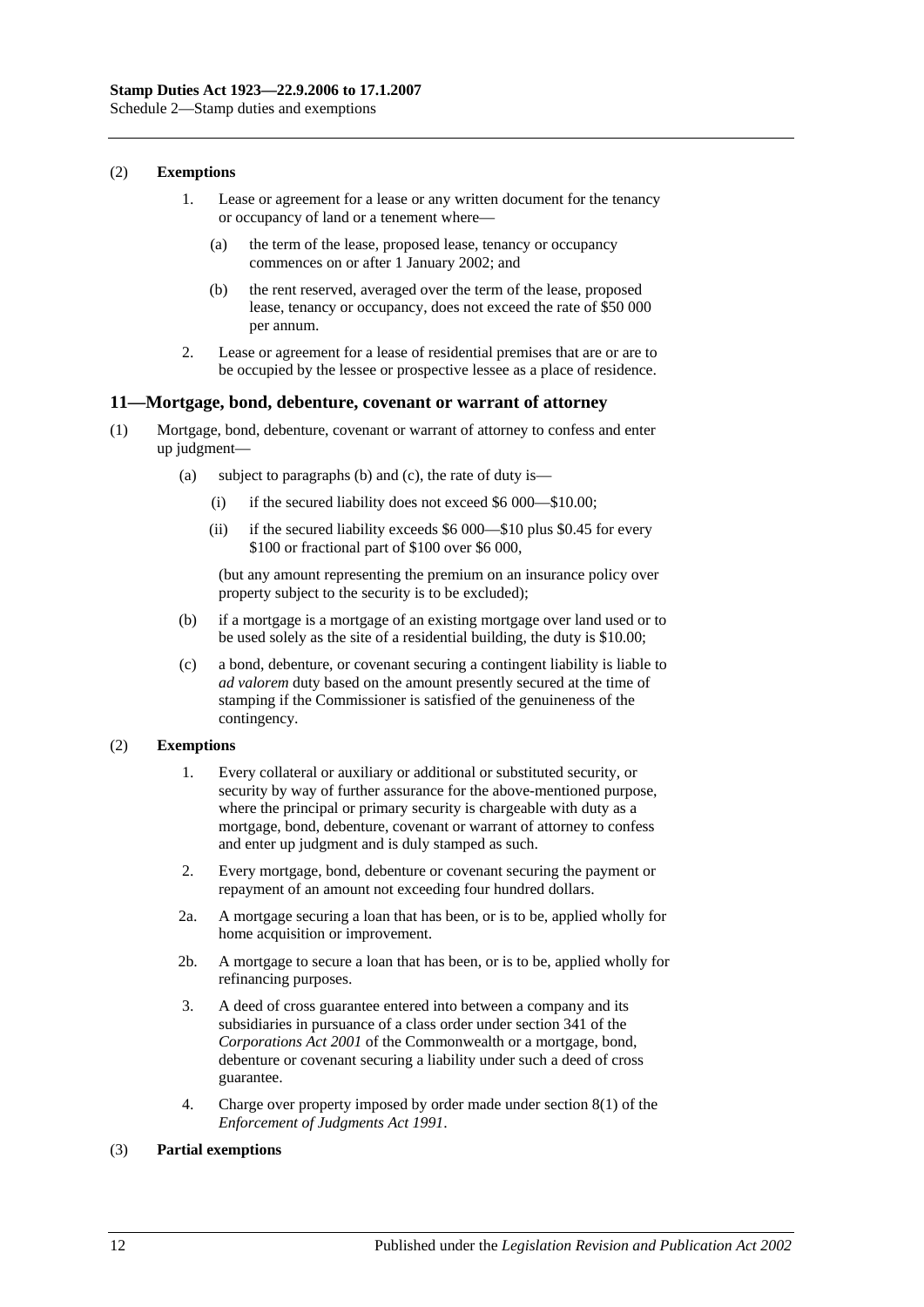- 1 A mortgage securing a loan that has been, or is to be, applied in part for home acquisition or improvement and in part for other purposes is liable to duty as if it secured only so much of the loan as is to be applied for the other purposes.
- 2 A mortgage securing a loan that has been, or is to be, applied in part for refinancing purposes and in part for other purposes is liable to duty as if it secured only so much of the loan as is to be applied for the other purposes.

## (4) **Definitions**

A loan secured by a mortgage is applied for *home acquisition or improvement* to the extent that it is used for one or more of the following purposes:

- (a) purchasing land on which residential premises have been, or are to be, built that the mortgagor (or, if there are 2 or more mortgagors, at least one of them) intends to occupy as his or her sole or principal place of residence;
- (b) building, or making additions or improvements to, residential premises that the mortgagor (or, if there are 2 or more mortgagors, at least one of them) occupies or intends to occupy as his or her sole or principal place of residence;
- (c) repaying a loan previously taken out for one or more of the above purposes.

A loan secured by a mortgage is applied for *refinancing purposes* to the extent that the loan has been, or is to be, applied to paying out the outstanding balance of a debt secured by an earlier mortgage on which duty has been paid (or which is exempt from duty) if the following conditions are satisfied:

- (a) the borrower under the loan transaction must be the person liable for the debt secured by the earlier mortgage; and
- (b) at least some of the mortgaged property must be common to both mortgages; and
- (c) the earlier mortgage must be fully discharged before, or as soon as practicable after, the first payment of loan money to, or for the benefit of, the borrower under the loan transaction secured by the later mortgage.

## **12—Return under section 42AA**

Return lodged with the Commissioner by a company, person or firm of persons unde[r section](#page-28-0) 42AA—

There shall be paid by the person lodging the return a duty at such rate per centum of the amount of the premiums paid or payable in respect of each class of assurance or insurance to which the return relates as would have been payable if the assurance or insurance had been effected under a policy issued in this State.

## **13—Return under section 44**

(1) Return lodged with the Commissioner by a financial institution under [section](#page-34-0) 44—

Duty is payable on each cheque form or cheque to which the return relates as follows:

For every cheque form or cheque  $\$0.10$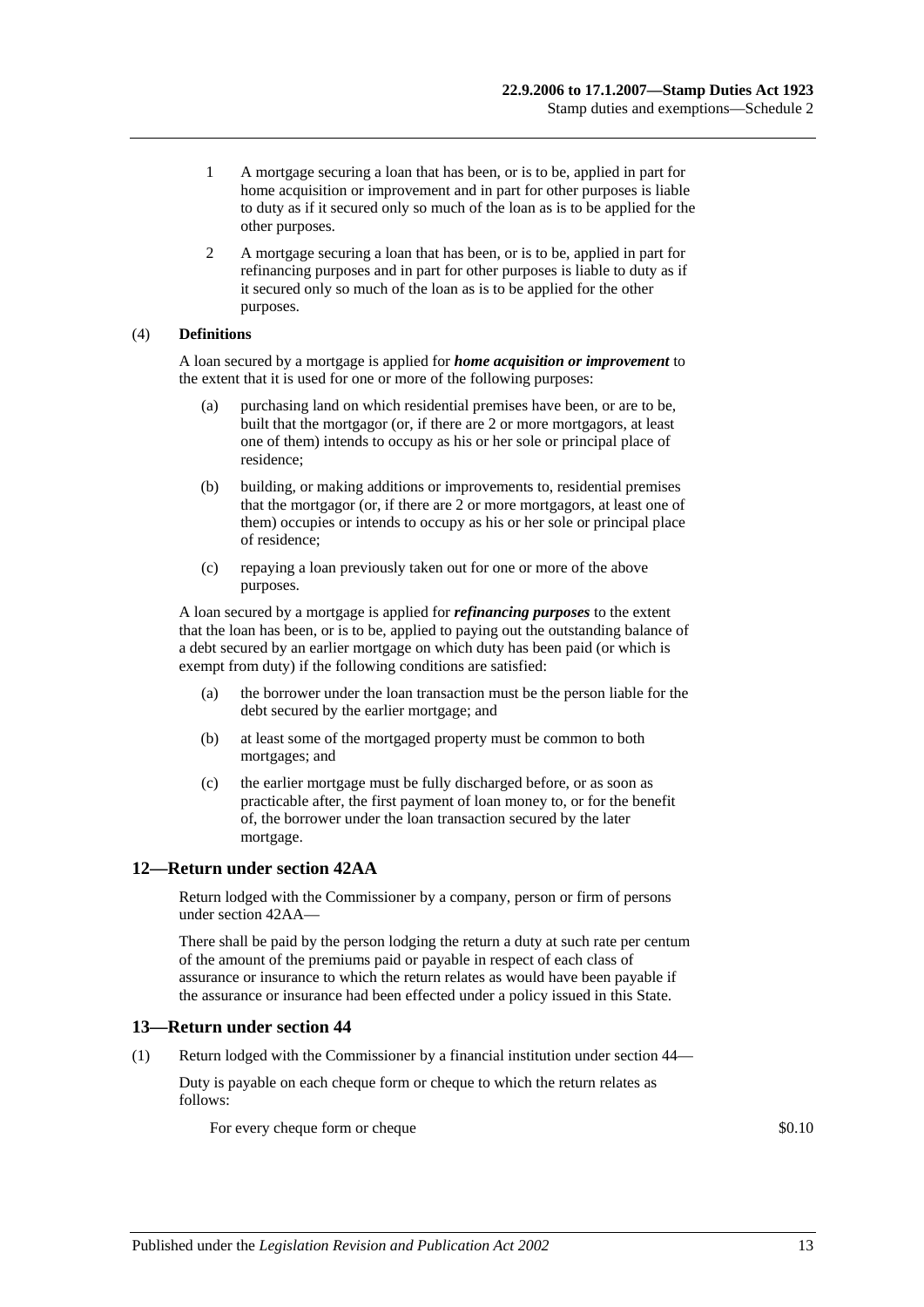Schedule 2—Stamp duties and exemptions

#### (2) **Exemptions**

- 1. A cheque form issued by a financial institution in respect of an account held with the financial institution—
	- (a) outside of South Australia; or
	- (b) by a part of the Public Service; or
	- (c) by or on behalf of a body established for a charitable, educational, benevolent, religious, sporting, community or philanthropic purpose; or
	- (d) by a friendly society or by or on behalf of a community or publicly subsidised hospital.
- 2. A cheque drawn (whether before or after the commencement of this provision) against an account held with a financial institution outside of South Australia.
- 3. A cheque drawn by any financial institution in South Australia upon any other financial institution in South Australia, not payable to bearer or to order and used solely for the purpose of settling or clearing any account between such financial institutions.

## **14—Return under section 90D**

(1) Return lodged with the Commissioner by a dealer pursuant to [section](#page-78-0) 90D—

Duty is payable on each sale and each purchase of financial products to which the return relates as follows:

For every \$100 and any fractional part of \$100 of the consideration for each sale or purchase

\$0.15

#### (2) **Exemptions**

- 1. Any sale of financial products to which the return relates, which sale was made by a broker on his or her own account or behalf, where the financial products concerned were purchased by him or her on, or within 10 clear days (not including any day on which the market of which he or she is a member is closed) of, the day of the sale.
- 2. Any purchase of financial products to which the return relates, which purchase was made by a broker on his or her own account or behalf, where the financial products concerned were sold by him or her on, or within 10 clear days (not including any day on which the market of which he or she is a member is closed) of, the day of the purchase.

## **15—Return under section 90G**

Return under [section](#page-79-0) 90G—

|  |  |  |  |  |  | Duty is payable in respect of each relevant transaction as follows: |  |  |
|--|--|--|--|--|--|---------------------------------------------------------------------|--|--|
|--|--|--|--|--|--|---------------------------------------------------------------------|--|--|

For every \$100 and any fractional part of \$100 of the value of the financial product comprised in the disposition \$0.30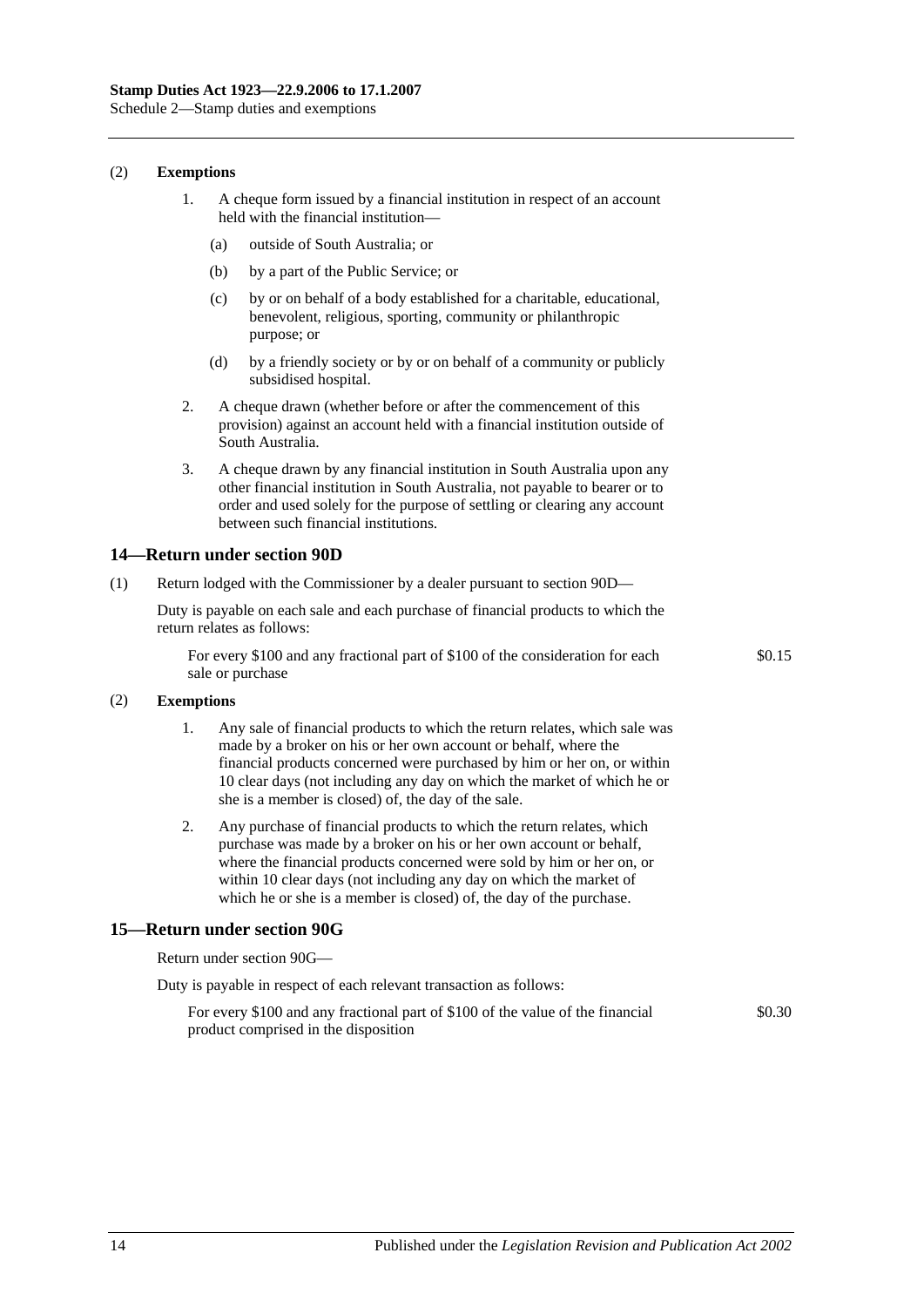# **Part 2—General exemptions from all stamp duties**

## **16—General exemptions**

The following instruments are exempt from all stamp duties:

- 1 Wills, testamentary instruments and letters of administration and any instrument acknowledging, evidencing or recording any such instrument.
- 1A Agreement or memorandum of agreement made on or after 1 September 1992, not under seal, and not otherwise specifically charged with duty.
- 2 Certificates of title issued from the Lands Titles Office.
- 3 Customs bonds.
- 4 Administration bonds.
- 5 Bonds to the Crown.
- 6 Conveyances of bills, bonds, debentures or other securities issued by a public statutory body constituted under a law of the Commonwealth or of this or any other State or of any Territory of the Commonwealth, not being a prescribed statutory body or a statutory body of a prescribed class.
- 7 Bond on appointment of a special bailiff.
- 8 Memorandum of association, articles of association and rules and regulations of any incorporated company, association or society.
- 9 Marriage settlements.
- 10 Mortgage bonds guaranteed by the Government of South Australia.
- 11 Articles or indentures of apprenticeship and assignments of articles or indentures of apprenticeship.
- 12 Leases to the Crown and to any person on behalf of the Crown.
- 13 A power of attorney (or any other instrument in the nature of a power of attorney).
- 13A Grant of land from the Crown.
- 13B Conveyance, whether on sale or otherwise, to the Crown or to any person on behalf of the Crown (not being a surrender to the Crown, or any such person, of a lease or other interest in land in order that the Crown may grant to a person other than the surrenderor a lease of, or other interest in, the same land or any part thereof).
- 13C Acquisition by a municipal or district council of land for the purposes of providing a public park, being an acquisition enabled or assisted by an advance under the *[Public Parks Act](http://www.legislation.sa.gov.au/index.aspx?action=legref&type=act&legtitle=Public%20Parks%20Act%201943) 1943*.
- 14 Conveyance on sale of any goods, wares, merchandise, horses, cattle, sheep or other movable chattels when the value does not exceed \$40.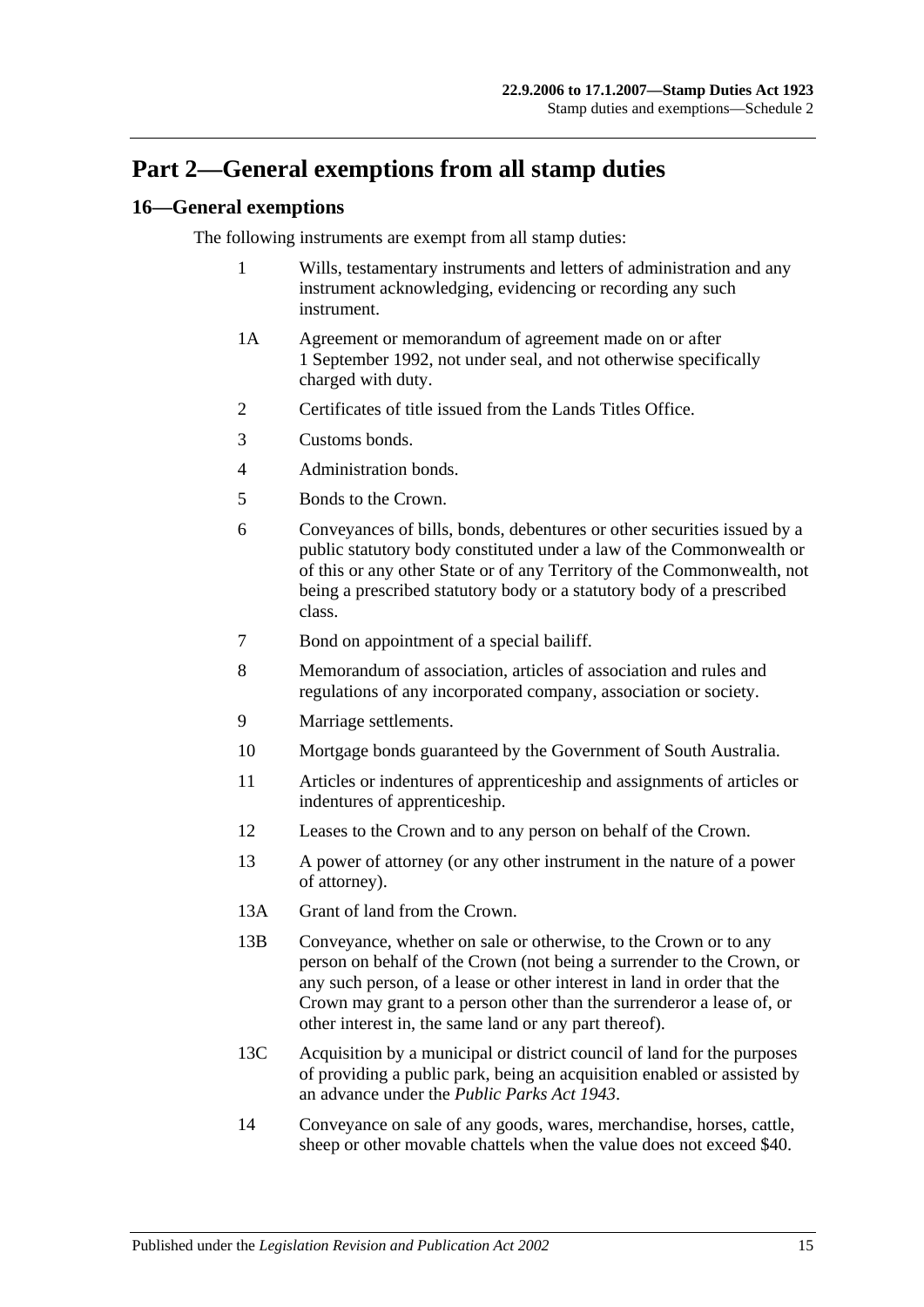- 15 Any transfer of any fire, personal accident, fidelity, guarantee, livestock, plate glass or marine insurance or assurance policy.
- 16 Any cemetery leases.
- 18 Bills, bonds, inscribed stock, debentures, deposit receipts and other securities issued by the Government of the State, and coupons or interest warrants issued in connection with any such bills, bonds, stock, debentures, deposit receipts or other securities, and any transfer of, or document relating to, the purchase or sale of any such bills, bonds, stock, debentures, deposit receipts or other securities.
- 19 Conveyance or transfer of a financial product by the personal representative of a deceased person to another person entitled under the will of the deceased person, or on intestacy, to have the financial product conveyed or transferred to him or her.
- 20 Conveyance or transfer of a financial product if the conveyance or transfer is made for the purpose of effectuating the appointment of a new trustee or the retirement of a trustee and all duty chargeable on any instrument for the appointment of the new trustee or the retirement of the trustee, as the case may be, has been duly paid.
- 20A Conveyance or transfer of property if the Commissioner is satisfied that—
	- (a) the conveyance or transfer is made as a consequence of the conversion of an undertaking (for which a deed had been lodged under Division 5 of Part 7.12 of the *Corporations Law* as in force before the commencement of the *Managed Investments Act 1998* of the Commonwealth) to a managed investment scheme registered under Chapter 5C of the *Corporations Act 2001* of the Commonwealth; and
	- (b) the members have, after the conveyance or transfer, the same beneficial interests in the scheme property as they had prior to the conveyance or transfer.
- 21 Conveyance or transfer of a financial product if the conveyance of transfer is made in pursuance of any deed of settlement or deed of gift and all duty chargeable on the deed of settlement or deed of gift, as the case may be, has been duly paid.
- 22 Conveyance or transfer of American Depositary Shares or of American Depositary Receipts that relate to American Depositary Shares, that causes or results in a change in the beneficial ownership of an estate or interest in financial products of a South Australian registered company within the meaning of [section](#page-74-1) 90A (not being a CUFS).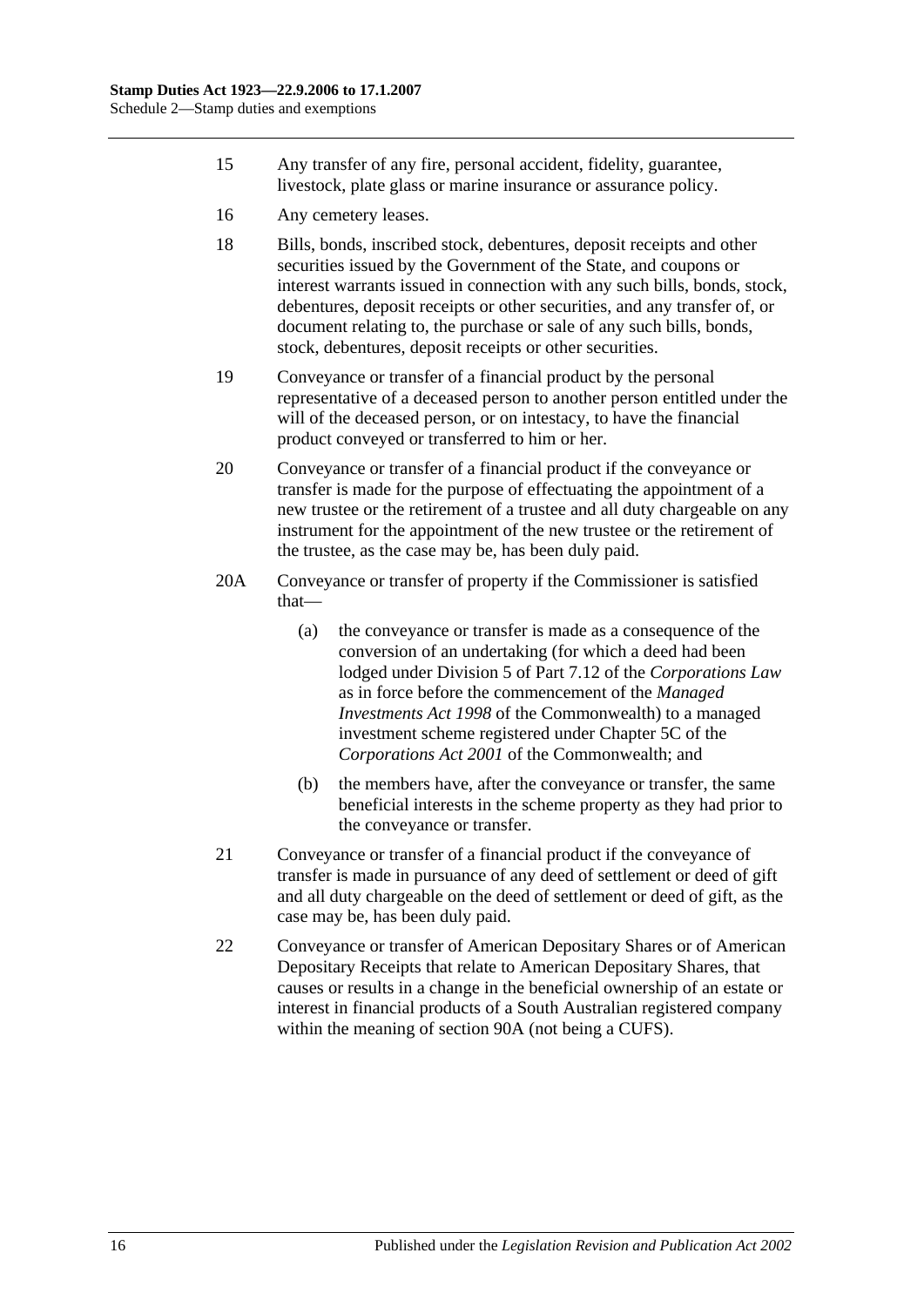- 23 (1) Any conveyance, transfer or mortgage to which a prescribed person is a party and which is executed or entered into in connection with the purchase or gift of any land on which the prescribed person resides or intends to reside shall be exempt from stamp duty on so much of the amount on which the duty is chargeable as does not exceed two thousand four hundred dollars, but a conveyance, transfer or mortgage shall not be exempt under this paragraph unless the Commissioner is satisfied by such evidence as he requires—
	- (a) that the purchase or gift is made for the purpose of enabling the prescribed person to become the owner, or lessee from the Crown, of a dwelling house in which he resides or intends to reside;
	- (b) that a conveyance, transfer or mortgage to which the prescribed person was a party and which was executed or entered into in connection with any other purchase or gift of land on which the prescribed person resided or intended to reside has not previously been exempt from stamp duty pursuant to this paragraph or any enactment relating to advances for homes.
	- (2) In this exemption—

<span id="page-118-0"></span>*prescribed person* means—

- (a) a person who, during any war in which the Commonwealth is or was engaged, has served as a member of a naval, military or air force of the Commonwealth or of the United Kingdom or of any part of Her Majesty's dominions, whether or not he is still so serving at the time when he claims exemption under this paragraph;
- <span id="page-118-1"></span>(b) a person who, during any such war, was employed in seagoing service on a ship registered in any territory under the dominion of Her Majesty the Queen, whether or not he is still so employed at the time when he claims exemption under this paragraph;
- <span id="page-118-2"></span>(c) a person who has been on active service in the Korean war as a member of a naval, military or air force of the Commonwealth or of the United Kingdom or of any other part of Her Majesty's dominions, whether or not he is still on such service at the time when he claims exemption under this paragraph.

The expression *Korean war* in this paragraph means the war in Korea which commenced on the twenty-fifth day of June, 1950. For the purposes of this paragraph that war shall be deemed to end on the day on which a proclamation is issued by the Governor declaring that the Korean war has ceased;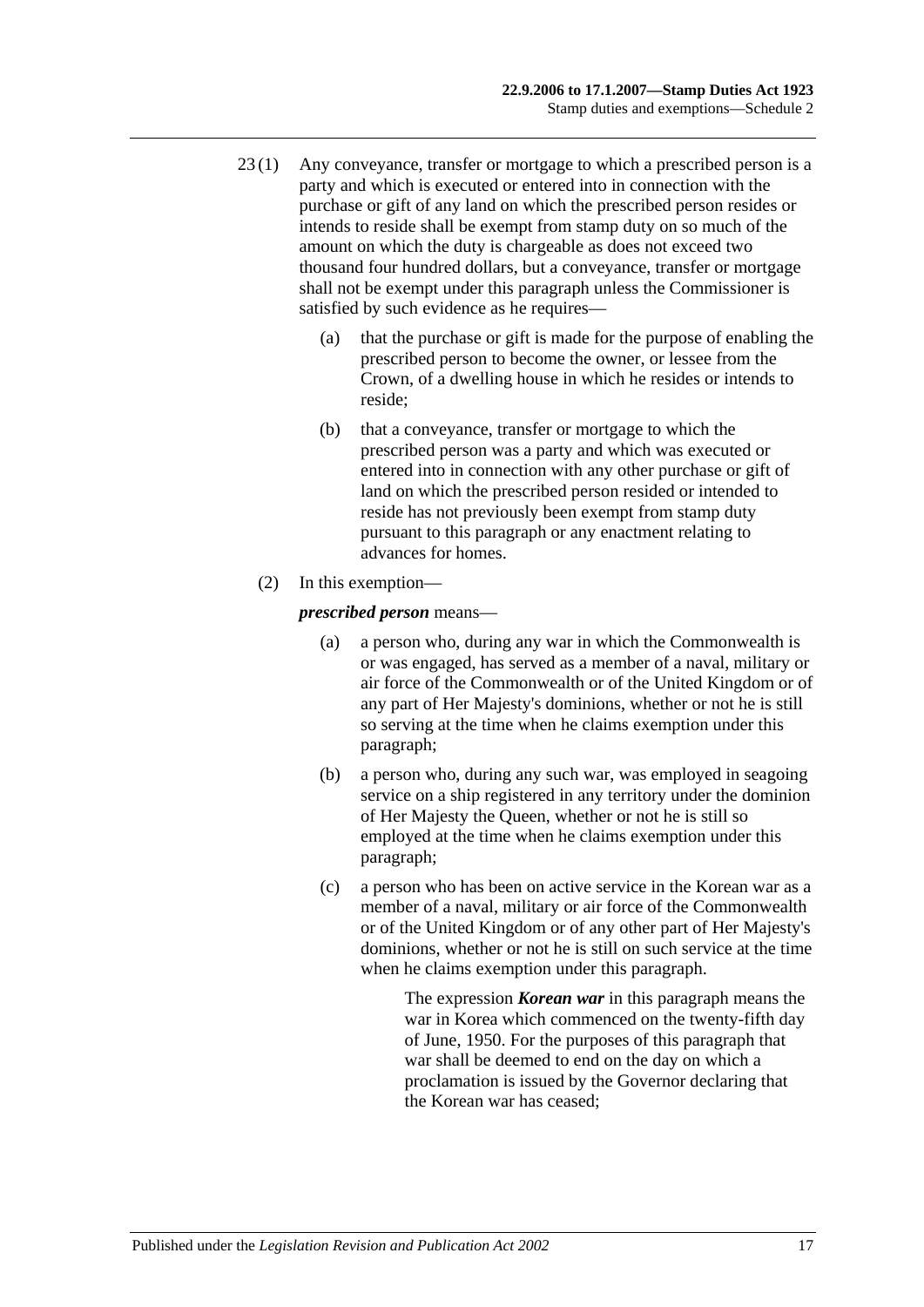- <span id="page-119-0"></span>(d) a person who has been on active service as a member of a naval, military or air force of the Commonwealth or of the United Kingdom or of any other part of Her Majesty's dominions operating for the suppression of unlawful violence in Malaya, whether or not he is still on such service at the time when he claims exemption under this paragraph;
- <span id="page-119-1"></span>(d1) a person who (whether before or after the commencement of the *[Stamp Duties Act Amendment Act](http://www.legislation.sa.gov.au/index.aspx?action=legref&type=act&legtitle=Stamp%20Duties%20Act%20Amendment%20Act%201965) 1965*) has been on active service as a member of a naval, military or air force of the Commonwealth or of the United Kingdom or of any other part of Her Majesty's dominions in any area outside Australia or in any naval, military or air force operation that is proclaimed to be an area or (as the case may be) a naval, military or air force operation for the purposes of this paragraph, whether or not he is still on such service at the time when he claims exemption under this paragraph;
- (e) the widow of any deceased person who during his lifetime served or was employed as mentioned in [paragraph](#page-118-0) (a), [\(b\),](#page-118-1)  $(c)$ ,  $(d)$  or  $(d1)$ ;

*land* includes the fee simple of any land and the estate and interest of a lessee of land held under a Crown lease, and of a purchaser of land held under an agreement for sale and purchase granted by the Crown.

- (3) For the purposes of [paragraphs](#page-118-0) (a) and [\(b\)](#page-118-1) of the definition of *prescribed person*, a war shall be deemed to continue from the commencement thereof until the day declared by the Governor by proclamation to be the day on which the war shall be deemed to cease. Notwithstanding the provisions of this paragraph, or of any proclamation made in pursuance thereof, the war which commenced on the third day of September, 1939, shall, for the purposes of any conveyance, transfer or mortgage executed or entered into after the commencement of the *[Stamp Duties Act Amendment Act](http://www.legislation.sa.gov.au/index.aspx?action=legref&type=act&legtitle=Stamp%20Duties%20Act%20Amendment%20Act%201965) 1965* be deemed to have ceased on the thirty-first day of December, 1945.
- 24 A conveyance or transfer of a financial product to or from a nominee company established by a dealer or a CSF participant solely for the purpose of facilitating settlement of transactions relating to financial products entered into in the ordinary course of business.
- 24AA A conveyance or transfer of a financial product to or from CHESS Depositary Nominees Pty Ltd solely for the purpose of facilitating settlement of transactions relating to a CUFS entered into in the ordinary course of business.
- 24A An error transaction in respect of a financial product to which [Division](#page-81-0)  [3](#page-81-0) of [Part 3A](#page-74-0) applies.
- 24B A conveyance or transfer of a financial product made solely for the purpose of a security lending transaction of a kind that would qualify for relief under section 26BC(3) of the *Income Tax Assessment Act 1936* of the Commonwealth, as amended from time to time.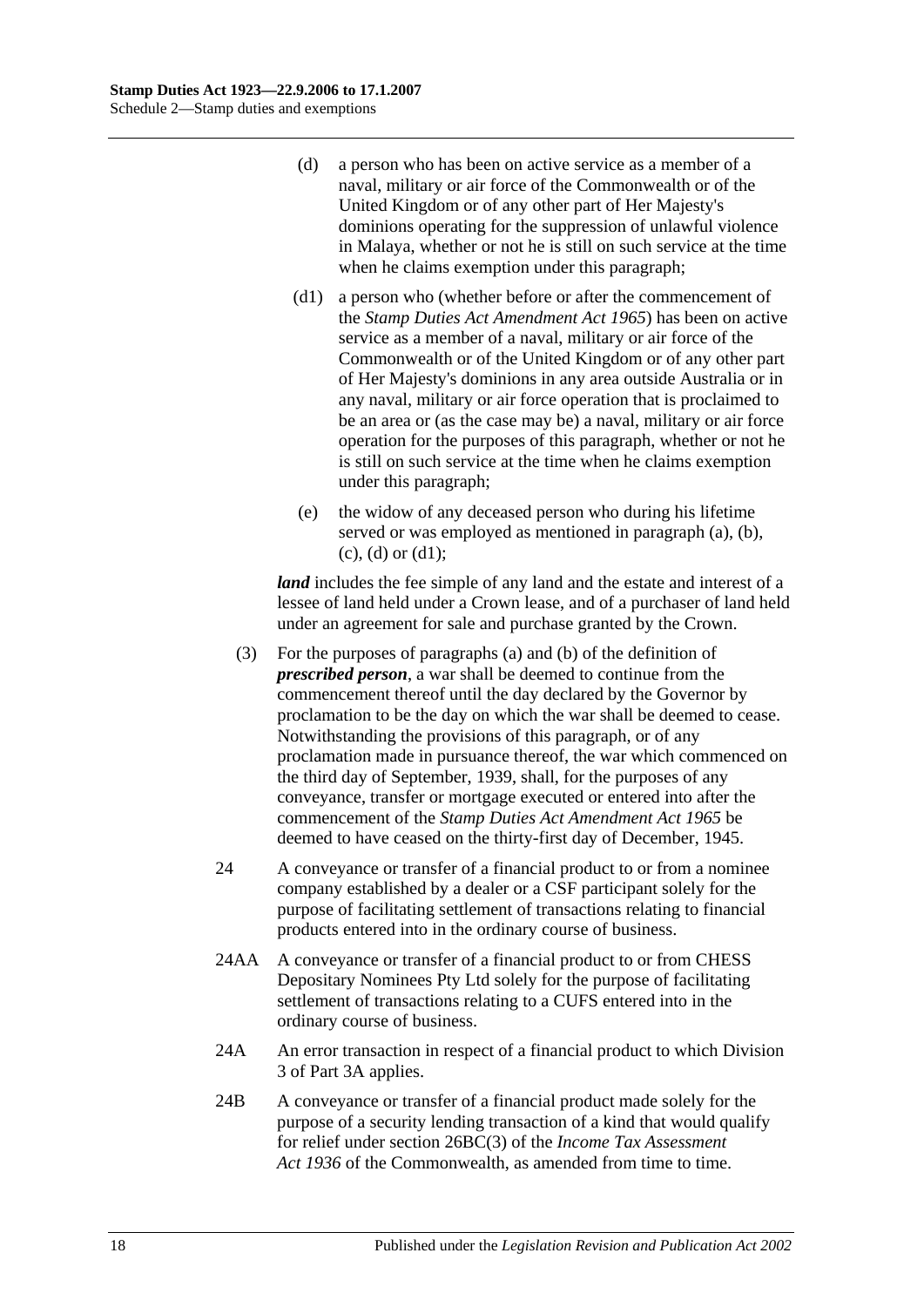- 24C A proper CSF transaction of a financial product that—
	- (a) does not result in a change in beneficial ownership; and
	- (b) is not chargeable with duty as a conveyance operating as a voluntary disposition *inter vivos*.
- 24D A conveyance of a financial product that is an exempt transaction within the meaning of [section](#page-74-1) 90A.
- 25 A declaration of trust by the Public Trustee for the benefit of a child under the age of 18 years who has received a payment under the *[Victims of Crime Act](http://www.legislation.sa.gov.au/index.aspx?action=legref&type=act&legtitle=Victims%20of%20Crime%20Act%202001) 2001* or a corresponding previous law.
- 26 A transaction (or an instrument effecting or acknowledging, evidencing or recording a transaction) by a trustee of a regulated superannuation fund (within the meaning of the *Superannuation Industry (Supervision) Act 1993* (Cwlth)) in the ordinary course of administering the fund—
	- (a) creating an interest in the fund in favour of a beneficiary of the superannuation scheme; or
	- (b) redeeming, cancelling or extinguishing such an interest.
- 27 An instrument of discharge or partial discharge of a mortgage or charge.
- 28 A conveyance (other than a conveyance operating as a voluntary disposition *inter vivos*) for effectuating the appointment of a new trustee or the retirement of a trustee.
- 29 A conveyance of a kind for which no specific charge, or basis for charging duty, is fixed by this Schedule.
- 30 A deed or transfer of a kind for which no specific charge, or basis for charging duty, is fixed by this Schedule.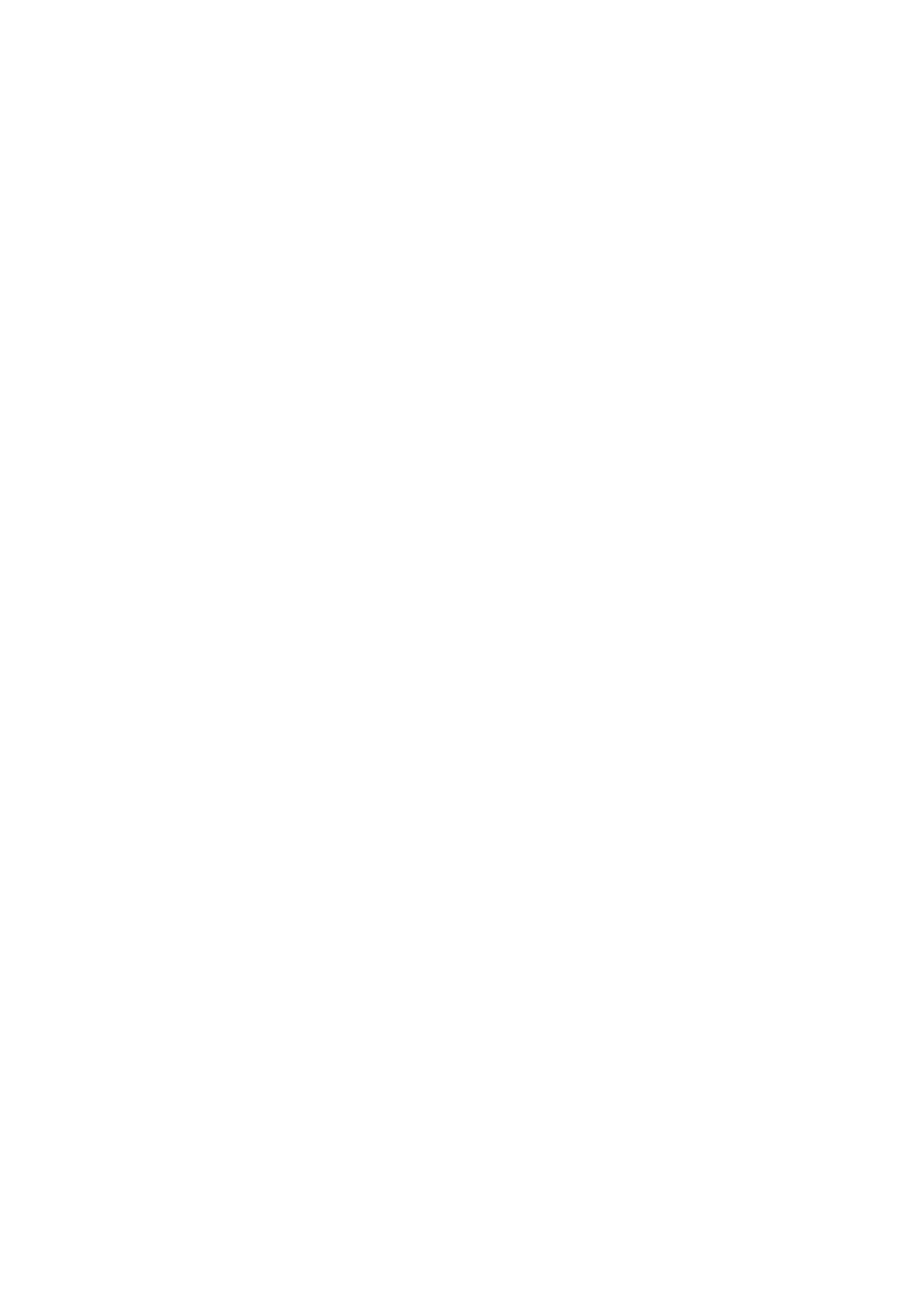# **Legislative history**

## **Notes**

• This version is comprised of the following:

| Part 1           | 1.8.2003 (Reprint No 33) |
|------------------|--------------------------|
| Part 2           | 1.8.2003 (Reprint No 33) |
| Part 3           | 1.7.2006                 |
| Part 3A          | 1.8.2003 (Reprint No 33) |
| Part 4           | 22.9.2006                |
| Part 5           | 1.8.2003 (Reprint No 33) |
| <b>Schedules</b> | 1.7.2006                 |

- Amendments of this version that are uncommenced are not incorporated into the text.
- Please note—References in the legislation to other legislation or instruments or to titles of bodies or offices are not automatically updated as part of the program for the revision and publication of legislation and therefore may be obsolete.
- Earlier versions of this Act (historical versions) are listed at the end of the legislative history.
- For further information relating to the Act and subordinate legislation made under the Act see the Index of South Australian Statutes or www.legislation.sa.gov.au.

## **Principal Act and amendments**

| New entries appear in bold. |
|-----------------------------|
|-----------------------------|

| Year | No   | Title                                                               | Assent     | Commencement                              |
|------|------|---------------------------------------------------------------------|------------|-------------------------------------------|
| 1923 | 1569 | <b>Stamp Duties Act 1923</b>                                        | 21.11.1923 | 21.11.1923                                |
| 1927 | 1822 | <b>Stamp Duties Act 1927</b>                                        | 21.12.1927 | 24.12.1927 (Gazette 22.12.1927 p1609)     |
| 1928 | 1860 | <b>Stamp Duties Amendment Act 1928</b>                              | 17.10.1928 | 17.10.1928                                |
| 1928 | 1877 | Lottery and Gaming Act Amendment<br>Act 1928                        | 1.11.1928  | 1.11.1928                                 |
| 1935 | 2246 | <b>Statute Law Revision Act 1935</b>                                | 19.12.1935 | 19.12.1935                                |
| 1936 | 2312 | <b>Stamp Duties Act Amendment</b><br>Act 1936                       | 19.11.1936 | 19.11.1936                                |
| 1937 | 2359 | <b>Stamp Duties Act Amendment</b><br>Act 1937                       | 19.11.1937 | 19.11.1937                                |
| 1938 | 2387 | <b>Stamp Duties Act Amendment</b><br>Act 1938                       | 25.8.1938  | 25.8.1938 except s $4(1)$ —16.1.1939: s 4 |
| 1941 | 48   | <b>Stamp Duties Act Amendment</b><br>Act 1941                       | 27.11.1941 | 27.11.1941                                |
| 1942 | 22   | <b>Stamp Duties Act Amendment</b><br>Act 1942                       | 12.11.1942 | 12.11.1942                                |
| 1944 | 30   | <b>Stamp Duties Act Amendment</b><br>Act 1944                       | 14.12.1944 | 14.12.1944                                |
| 1945 | 32   | <b>Stamp Duties Act Amendment</b><br>Act 1945 as amended by 41/1947 | 3.1.1946   | 3.1.1946 except s $3-3.9.1939$ : s $4(1)$ |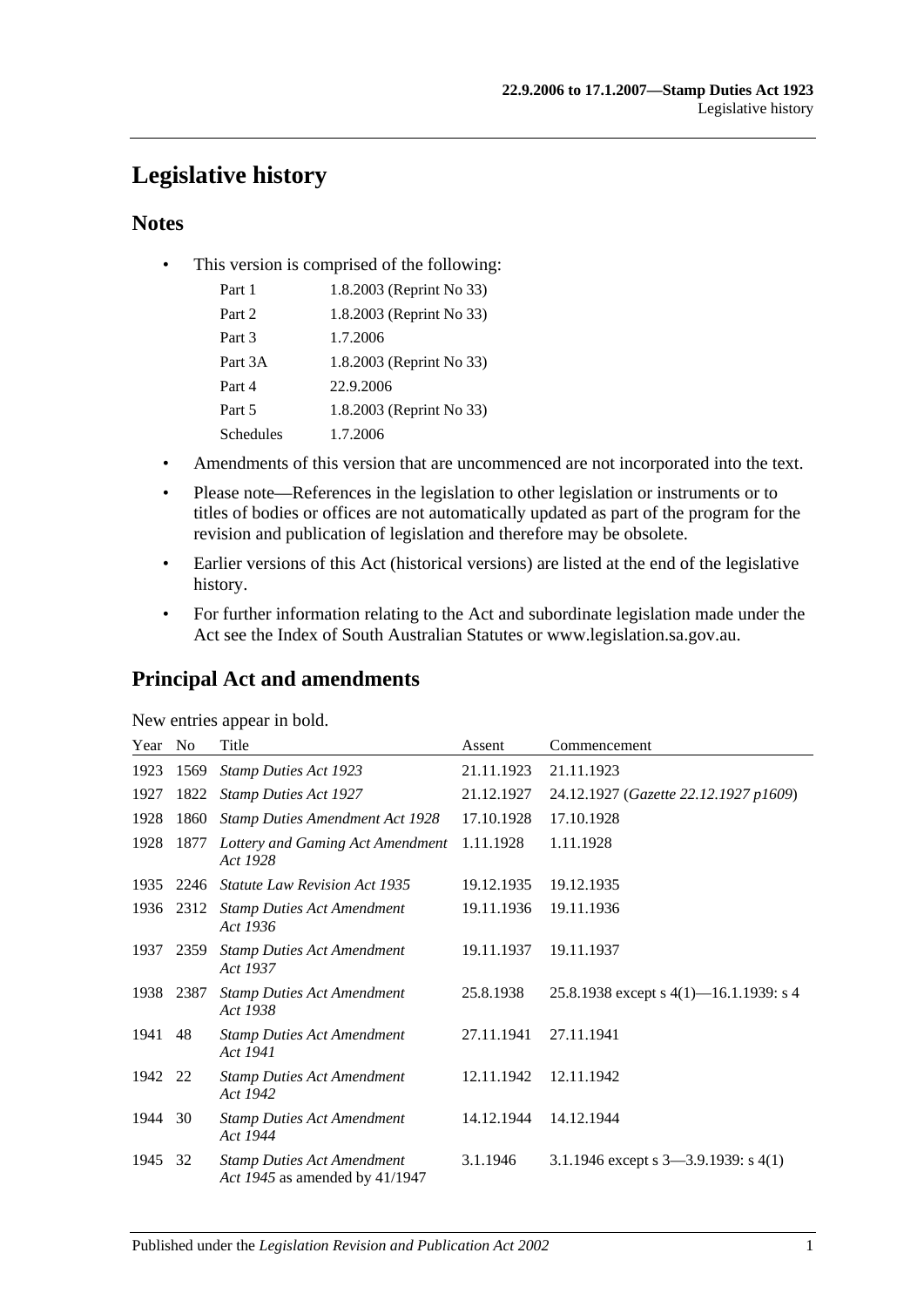| 1947 41 |     | <b>Stamp Duties Act Amendment Act</b><br>1947                                     | 11.12.1947 | 11.12.1947                                                                                   |
|---------|-----|-----------------------------------------------------------------------------------|------------|----------------------------------------------------------------------------------------------|
| 1950    | -16 | <b>Stamp Duties Act Amendment</b><br>Act 1950                                     | 2.11.1950  | 2.11.1950                                                                                    |
| 1952 5  |     | <b>Stamp Duties Act Amendment</b><br>Act 1952                                     | 2.10.1952  | 2.10.1952                                                                                    |
| 1952 42 |     | <b>Statute Law Revision Act 1952</b>                                              | 4.12.1952  | 4.12.1952                                                                                    |
| 1952 55 |     | Stamp Duties Act Amendment Act (No. 8.1.1953<br>2) 1952                           |            | 8.1.1953 except ss 4 - 6 - 22.1.1953<br>(Gazette 22.1.1953 p72)                              |
| 1953    | 30  | <b>Stamp Duties Act Amendment</b><br>Act 1953                                     | 10.12.1953 | 10.12.1953                                                                                   |
| 1954 29 |     | <b>Stamp Duties Act Amendment</b><br>Act 1954                                     | 2.12.1954  | 2.12.1954                                                                                    |
| 1956 8  |     | <b>Stamp Duties Act Amendment</b><br>Act 1956                                     | 11.10.1956 | 11.10.1956 except s $6-10.9.1956$ : s $6(3)$                                                 |
| 1959 45 |     | <b>Stamp Duties Act Amendment</b><br>Act 1959                                     | 17.12.1959 | 1.2.1960 (Gazette 7.1.1960 p1)                                                               |
| 1960    | 7   | <b>Stamp Duties Act Amendment</b><br>Act 1960                                     | 19.5.1960  | 1.2.1960: $s$ 3(2)                                                                           |
| 1962 32 |     | <b>Banks Statutory Obligations</b><br>Amendment Act 1962 as amended by<br>77/1973 | 1.11.1962  | 1.11.1962                                                                                    |
| 1964 24 |     | <b>Statutes Amendment (Stamp Duties</b><br>and Motor Vehicles) Act 1964           | 9.10.1964  | 9.10.1964: s $2(1)$ except ss $3-8$ ,<br>9(b)-(l)-19.10.1964 (Gazette<br>15.10.1964 p1203)   |
| 1965 58 |     | <b>Stamp Duties Act Amendment</b><br>Act 1965 as amended by 59/1966               | 23.12.1965 | 23.12.1965 except ss 5, 7, 8, $10-13$ ,<br>$15((a), (c)$ —(k), 17 & 18—14.2.1966: s 3        |
| 1966 46 |     | Lottery and Gaming Act Amendment<br>Act (No. 2) 1966                              | 13.10.1966 | 8.12.1966: s 3A                                                                              |
| 1966 59 |     | <b>Stamp Duties Act Amendment</b><br>Act 1966                                     | 10.11.1966 | 21.11.1966 (Gazette 19.11.1966 p1882)<br>except s $9(1)$ —14.2.1966: s $9(2)$                |
| 1967    | -14 | Marketable Securities Transfer<br>Act 1967                                        | 6.4.1967   | 1.7.1967 (Gazette 25.5.1967 p1657)                                                           |
| 1967 48 |     | <b>Stamp Duties Act Amendment</b><br>Act 1967                                     | 19.10.1967 | 19.10.1967                                                                                   |
| 1968    | 26  | Stamp Duties Act Amendment Act (No. 5.12.1968<br>2) 1968                          |            | 1.1.1969 (Gazette 5.12.1968 p2429)                                                           |
| 1968    | 32  | <b>Stamp Duties Act Amendment</b><br>Act 1968 as amended by 42/1974               | 12.12.1968 | 1.2.1969 (Gazette 12.12.1968 p2558)                                                          |
| 1968    | 56  | Stamp Duties Act Amendment Act (No. 19.12.1968<br>3) 1968                         |            | 1.2.1969 (Gazette 19.12.1968 p2670)                                                          |
| 1970    | 42  | <b>Stamp Duties Act Amendment</b><br>Act 1970                                     | 3.12.1970  | 3.12.1970                                                                                    |
| 1971    | 71  | <b>Stamp Duties Act Amendment</b><br>Act 1971 as amended by 103/1971              | 4.11.1971  | 1.12.1971 (Gazette 11.11.1971 p1928)<br>except s 13(3)-1.1.1972 (Gazette<br>3.12.1971 p2298) |
| 1971    | 80  | Stamp Duties Act Amendment Act (No. 18.11.1971<br>2) 1971                         |            | 1.1.1972 (Gazette 23.12.1971 p2627)                                                          |
| 1971    | 103 | <b>Stamp Duties Act Amendment Act</b><br>1971 Amending Act 1971                   | 3.11.1971  | $30.11.1971$ : s 1(1)                                                                        |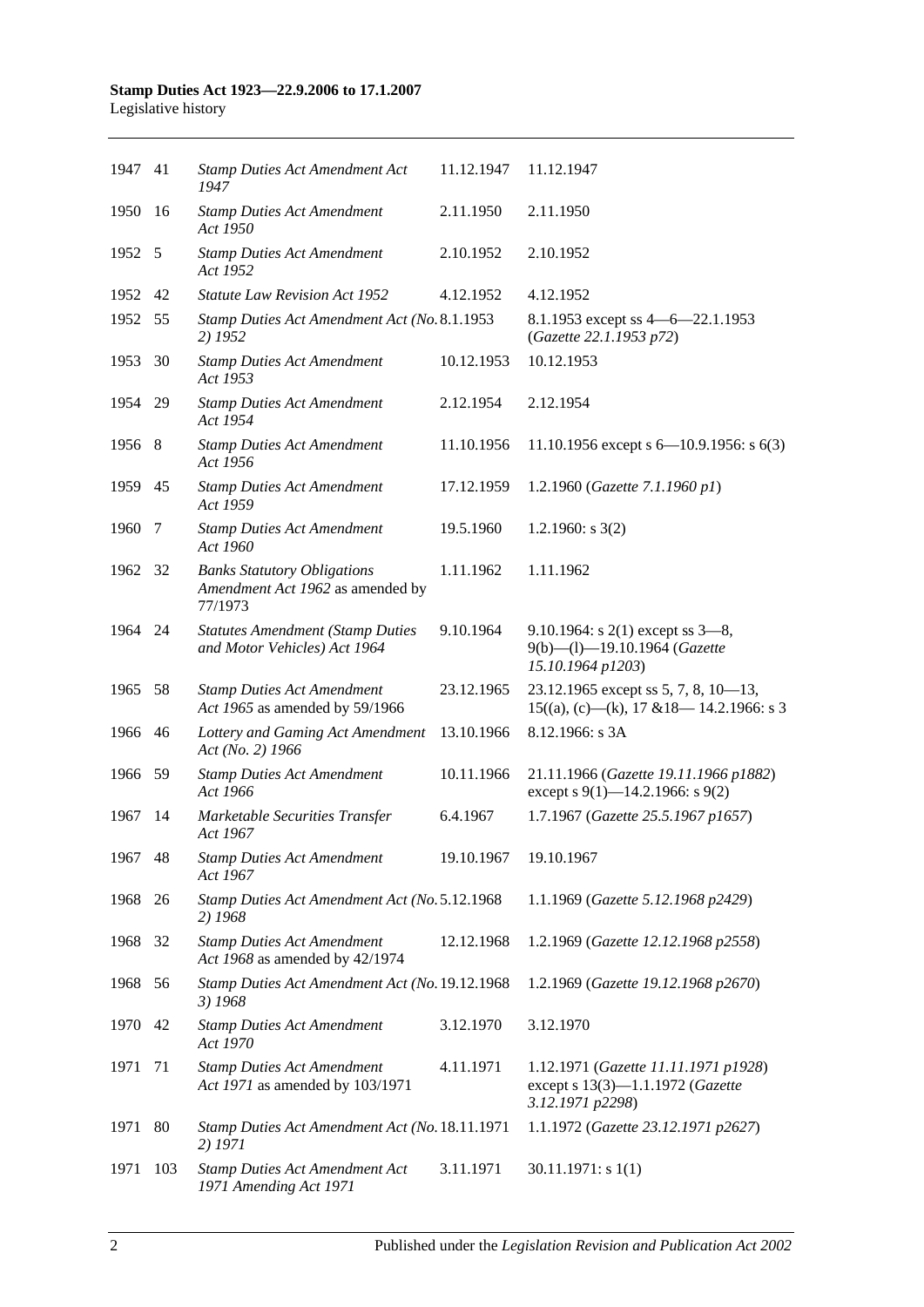| 1973    | 77  | <b>Statute Law Revision Act 1973</b>                        | 6.12.1973  | 6.12.1973                                                                                        |
|---------|-----|-------------------------------------------------------------|------------|--------------------------------------------------------------------------------------------------|
| 1974    | 42  | <b>Statute Law Revision Act 1974</b>                        | 11.4.1974  | 11.4.1974                                                                                        |
| 1974 90 |     | <b>Stamp Duties Act Amendment</b><br>Act 1974               | 2.12.1974  | 16.12.1974 except s 7-2.1.1975 (Gazette<br>2.12.1974 p3555)                                      |
| 1975 63 |     | <b>Stamp Duties Act Amendment</b><br>Act 1975               | 4.9.1975   | 18.9.1975 (Gazette 18.9.1975 p1574)                                                              |
| 1975    | 76  | Statutes Amendment (Gift Duty and<br>Stamp Duties) Act 1975 | 16.10.1975 | $14.7.1975$ : s 2                                                                                |
| 1976 54 |     | Statutes Amendment (Gift Duty and<br>Stamp Duties) Act 1976 | 28.10.1976 | 14.7.1976: s 2                                                                                   |
| 1976    | 101 | <b>Stamp Duties Act Amendment</b><br>Act 1976               | 16.12.1976 | 16.12.1976 except s 2-16.6.1977<br>(Gazette 16.6.1977 p1708)                                     |
| 1976    | 104 | Racing Act 1976                                             | 16.12.1976 | Sch 2-1.1.1977 (Gazette 16.12.1976<br>p2252)                                                     |
| 1977    | 28  | <b>Stamp Duties Act Amendment</b><br>Act 1977               | 28.7.1977  | 28.7.1977                                                                                        |
| 1978 27 |     | <b>Stamp Duties Act Amendment</b><br>Act 1978               | 30.3.1978  | 30.3.1978: s 2 except ss $3-6 &$<br>9-uncommenced                                                |
| 1978 89 |     | Stamp Duties Act Amendment Act (No. 30.11.1978)<br>2) 1978  |            | 18.1.1979 (Gazette 18.1.1979 p97)                                                                |
| 1979    | 66  | <b>Stamp Duties Act Amendment</b><br>Act 1979               | 15.11.1979 | 1.11.1979: s 2                                                                                   |
| 1980    | 111 | <b>Stamp Duties Act Amendment</b><br>Act 1980               | 18.12.1980 | $6.11.1980$ : s 2                                                                                |
| 1981    | 70  | <b>Stamp Duties Act Amendment</b><br>Act 1981               | 30.10.1981 | 2.11.1981 (Gazette 30.10.1981 p1423)                                                             |
| 1982    | -15 | <b>Stamp Duties Act Amendment</b><br>Act 1982               | 11.3.1982  | 22.3.1982 (Gazette 18.3.1982 p857)                                                               |
| 1982    | 30  | Stamp Duties Act Amendment Act (No. 8.4.1982<br>2) 1982     |            | 24.12.1981: s 2 except s 4-19.8.1982<br>(Gazette 19.8.1982 p512)                                 |
| 1982    | 95  | Stamp Duties Act Amendment Act (No. 23.12.1982<br>3) 1982   |            | 23.12.1982 (Gazette 23.12.1982 p1935)                                                            |
|         |     | 1982 (139) Gazette 8.7.1982 p95                             |            | 8.7.1982                                                                                         |
| 1983 65 |     | <b>Stamp Duties Act Amendment</b><br>Act 1983               | 29.9.1983  | 1.1.1984 (Gazette 24.11.1983 p1515)                                                              |
| 1983    | 89  | Stamp Duties Act Amendment Act (No. 1.12.1983<br>2) 1983    |            | 1.1.1984: s 2                                                                                    |
| 1984    | 50  | Statute Law Revision Act 1984                               | 24.5.1984  | Sch 6-1.11.1984 (Gazette 1.11.1984<br>p1398)                                                     |
| 1985    | 81  | <b>Stamp Duties Act Amendment</b><br>Act 1985               | 22.8.1985  | $5.8.1985$ : s 2                                                                                 |
| 1986    | 8   | <b>Stamp Duties Act Amendment</b><br>Act 1986               | 13.3.1986  | 13.3.1986                                                                                        |
| 1986    | 100 | Stamp Duties Act Amendment Act (No. 11.12.1986<br>2) 1986   |            | 18.12.1986 except ss 16(a), (b), (c), (d) &<br>18(h), (i)-1.2.1987 (Gazette 18.12.1986<br>p1877) |
| 1987    | 2   | <b>Statutes Amendment (Taxation)</b><br>Act 1987            | 5.3.1987   | 5.3.1987                                                                                         |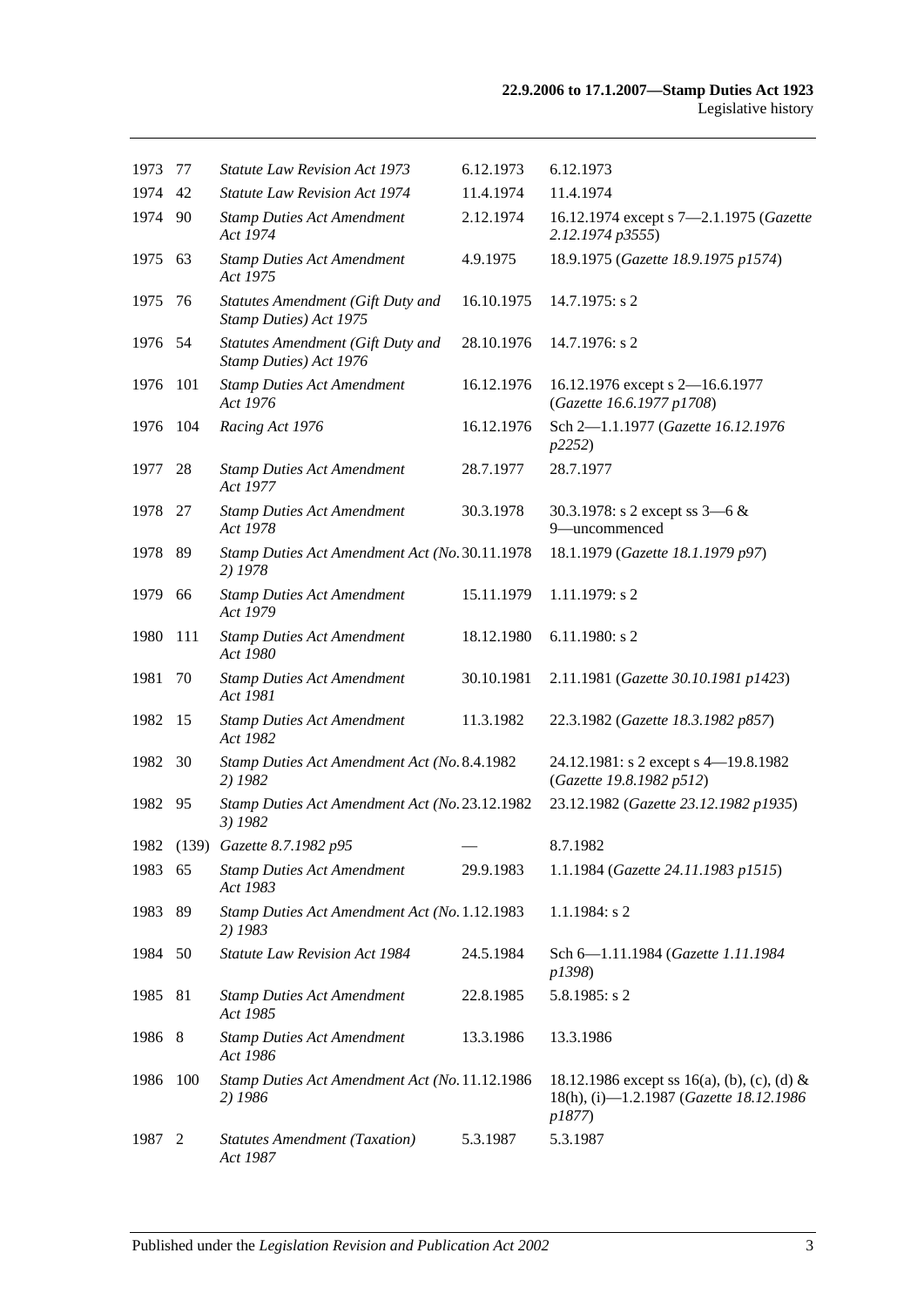| 1988 21 |     | <b>Stamp Duties Act Amendment</b><br>Act 1988                                                        | 14.4.1988  | 7.12.1987 except s 3-14.6.1988: s 2                                                                           |
|---------|-----|------------------------------------------------------------------------------------------------------|------------|---------------------------------------------------------------------------------------------------------------|
| 1989 8  |     | <b>Stamp Duties Act Amendment</b><br>Act 1989                                                        | 16.3.1989  | $1.2.1988$ : s 2                                                                                              |
| 1989 52 |     | Stamp Duties Act Amendment Act (No. 14.9.1989<br>2) 1989                                             |            | 21.9.1989 (Gazette 21.9.1989 p915)<br>except ss $3 & 7 - 9.8.1989$ and except ss 4<br>$& 5 - 1.10.1989$ : s 2 |
| 1989    | 64  | Stamp Duties Act Amendment Act (No. 29.10.1989<br>3) 1989                                            |            | 28.3.1990 (Gazette 15.3.1990 p729)                                                                            |
| 1990 4  |     | <b>Stamp Duties Act Amendment</b><br>Act 1990                                                        | 29.3.1990  | 29.3.1990                                                                                                     |
| 1990    | 33  | Stamp Duties Act Amendment Act (No. 26.4.1990<br>2) 1990                                             |            | 26.4.1990                                                                                                     |
| 1990    | 36  | Stamp Duties Act Amendment Act (No. 3.5.1990<br>3) 1990                                              |            | 24.5.1990 (Gazette 17.5.1990 p1359)                                                                           |
| 1990    | 47  | Stamp Duties Act Amendment Act (No. 8.11.1990<br>4) 1990                                             |            | 1.7.1990 except s $5(2)$ —1.1.1991: s 2                                                                       |
| 1991    | 19  | Stamp Duties (Concessional Duty and 18.4.1991<br>Exemptions) Amendment Act 1991                      |            | 18.4.1991                                                                                                     |
| 1991    | 54  | Motor Vehicles (Historic Vehicles and 28.11.1991<br>Disabled Persons' Parking)<br>Amendment Act 1991 |            | 3.2.1992 (Gazette 23.1.1992 p200)                                                                             |
| 1991    | 74  | <b>Stamp Duties (Assessments and</b><br>Forms) Amendment Act 1991                                    | 12.12.1991 | 12.12.1991 (Gazette 12.12.1991 p1746)                                                                         |
| 1992 42 |     | <b>Stamp Duties (Rates) Amendment</b><br>Act 1992                                                    | 31.8.1992  | $1.9.1992$ : s 2                                                                                              |
| 1992    | 71  | <b>Statutes Amendment (Expiation of</b><br>Offences) Act 1992                                        | 19.11.1992 | 1.3.1993 (Gazette 18.2.1993 p600)                                                                             |
| 1992    | 88  | <b>Stamp Duties (Penalties,</b><br><b>Reassessments and Securities</b> )<br>Amendment Act 1992       | 10.12.1992 | 14.12.1992 (Gazette 10.12.1992 p1754)                                                                         |
| 1994    | 14  | <b>Stamp Duties (Securities Clearing</b><br>House) Amendment Act 1994                                | 12.5.1994  | 1.9.1994 (Gazette 18.8.1994 p490)                                                                             |
| 1994 31 |     | <b>Stamp Duties (Concessions)</b><br>Amendment Act 1994                                              | 30.5.1994  | 30.5.1994 except ss 5, 6 & 10-1.6.1994:<br>s 2                                                                |
| 1994 59 |     | Criminal Law Consolidation (Felonies27.10.1994<br>and Misdemeanours) Amendment<br>Act 1994           |            | 1.1.1995 (Gazette 8.12.1994 p1942)                                                                            |
| 1994    | 76  | Motor Vehicles (Conditional<br><b>Registration</b> ) Amendment Act 1994                              | 8.12.1994  | 2.3.1995 (Gazette 2.3.1995 p734)                                                                              |
| 1994    | -83 | <b>Stamp Duties (Miscellaneous)</b><br>Amendment Act 1994                                            | 8.12.1994  | 8.12.1994                                                                                                     |
| 1995    | 49  | Stamp Duties (Marketable Securities) 13.7.1995<br>Amendment Act 1995                                 |            | $1.7.1995$ : s 2                                                                                              |
| 1995    | 72  | <b>Stamp Duties (Miscellaneous)</b><br>Amendment Act 1995                                            | 2.11.1995  | 23.11.1995 (Gazette 23.11.1995 p1412)                                                                         |
| 1995    | 77  | Motor Vehicles (Heavy Vehicles<br><b>Registration Charges)</b> Amendment<br>Act 1995                 | 23.11.1995 | 1.7.1996 (Gazette 30.5.1996 p2637)                                                                            |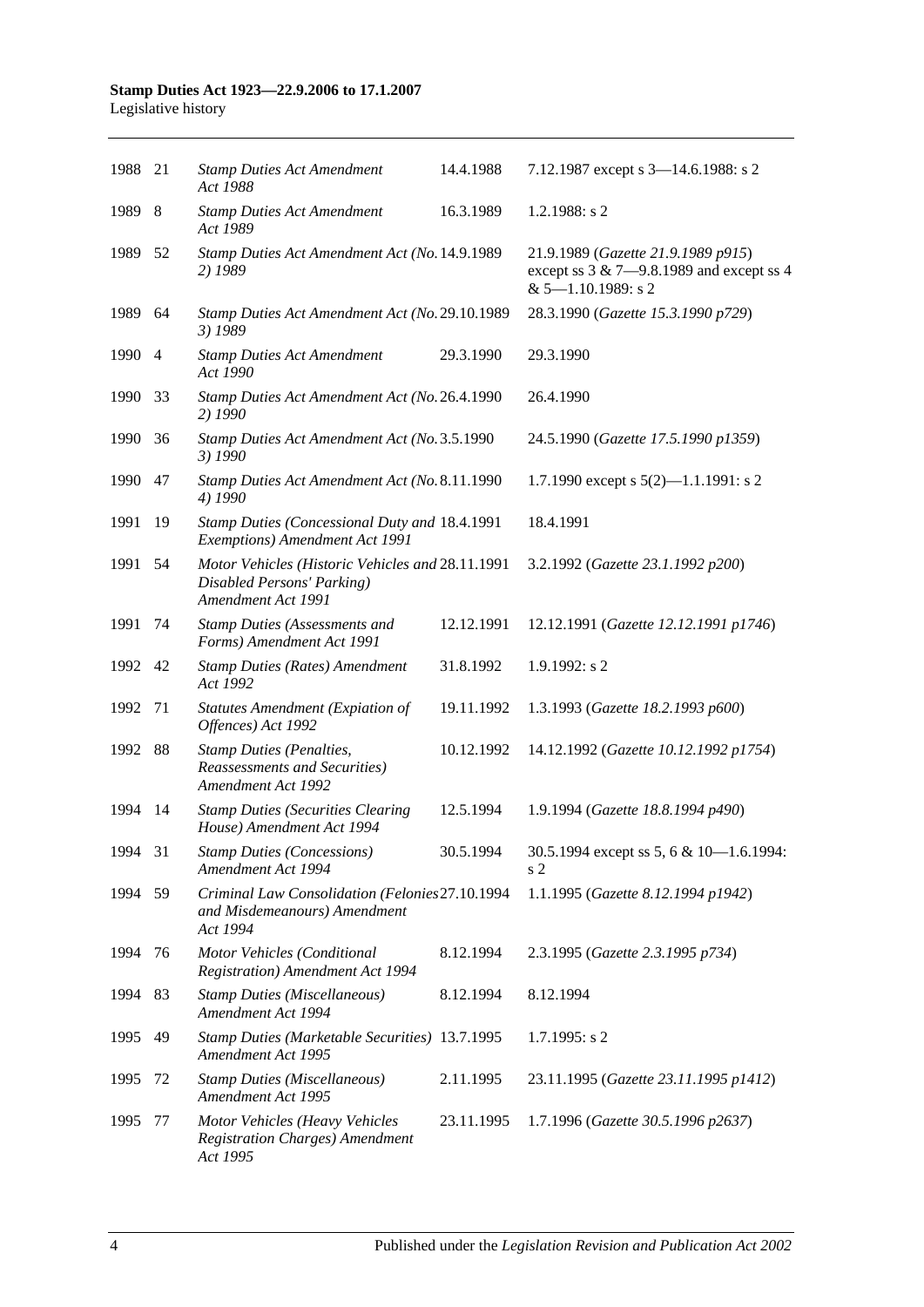| 1995 83 |     | Stamp Duties (Valuations-Objections 30.11.1995<br>and Appeals) Amendment Act 1995   |            | 30.11.1995                                                                                                                                                                                                                   |
|---------|-----|-------------------------------------------------------------------------------------|------------|------------------------------------------------------------------------------------------------------------------------------------------------------------------------------------------------------------------------------|
| 1996    | 18  | <b>Stamp Duties (Miscellaneous)</b><br>Amendment Act 1996                           | 24.4.1996  | 24.4.1996 (Gazette 24.4.1996 p2068)                                                                                                                                                                                          |
| 1996    | 30  | Motor Vehicles (Miscellaneous No. 2) 2.5.1996<br>Amendment Act 1996                 |            | s 43-1.7.1996 (Gazette 30.5.1996<br>p2637, erratum Gazette 6.6.1996 p2874)                                                                                                                                                   |
| 1996    | 38  | <b>Statutes Amendment (Community</b><br>Titles) Act 1996                            | 9.5.1996   | s 40-4.11.1996 (Gazette 31.10.1996<br>p1460                                                                                                                                                                                  |
| 1996 82 |     | <b>Statutes Amendment (Taxation</b><br>Administration) Act 1996                     | 5.12.1996  | Pt 6 (ss 77-133)-1.7.1997 (Gazette<br>19.12.1996 p1924)                                                                                                                                                                      |
| 1997    | 20  | <b>Stamp Duties (Miscellaneous)</b><br>Amendment Act 1997                           | 27.3.1997  | 7.1.1997 except s 4-1.2.1997: s 2                                                                                                                                                                                            |
| 1997    | 42  | <b>Stamp Duties (Rates of Duty)</b><br>Amendment Act 1997                           | 17.7.1997  | 17.7.1997                                                                                                                                                                                                                    |
| 1997    | 82  | Stamp Duties (Miscellaneous No. 2)<br>Amendment Act 1997                            | 24.12.1997 | $1.1.1998$ : s 2                                                                                                                                                                                                             |
| 1998    | 36  | <b>Stamp Duties (Miscellaneous)</b><br>Amendment Act 1998                           | 23.7.1998  | 1.6.1998 except ss $3(c)$ &<br>4(3)–27.7.1998 and except ss 3(b) &<br>$4(2)$ -1.9.1998: s 2                                                                                                                                  |
| 1998    | 71  | <b>Stamp Duties (Share Buy-backs)</b><br>Amendment Act 1998                         | 3.12.1998  | 3.12.1998                                                                                                                                                                                                                    |
| 1999    | 11  | <b>Stamp Duties (Miscellaneous)</b><br>Amendment Act 1999                           | 18.3.1999  | 18.3.1999                                                                                                                                                                                                                    |
| 1999    | 40  | <b>Stamp Duties (Conveyance Rates)</b><br>Amendment Act 1999                        | 5.8.1999   | 5.8.1999                                                                                                                                                                                                                     |
| 1999    | 41  | Statutes Amendment (Financial<br>Institutions) Act 1999                             | 5.8.1999   | Pt 4 (ss $16 - 23$ )-1.12.1998: s 2                                                                                                                                                                                          |
| 2000    | -11 | Offshore Minerals Act 2000                                                          | 4.5.2000   | $4.5.2002$ (s $7(5)$ Acts Interpretation<br>Act 1915)                                                                                                                                                                        |
| 2000    | 21  | National Tax Reform (State<br>Provisions) Act 2000                                  | 8.6.2000   | 8.6.2000                                                                                                                                                                                                                     |
| 2000    | -80 | Stamp Duties (Land Rich Entities and 14.12.2000)<br>Redemption) Amendment Act 2000  |            | 14.12.2000 (Gazette 14.12.2000 p3520)                                                                                                                                                                                        |
| 2000 94 |     | TAB (Disposal) Act 2000                                                             | 21.12.2000 | Sch 4 (cl 3)-14.12.2001 (Gazette<br>6.12.2001 p5267)                                                                                                                                                                         |
| 2001    | 23  | <b>Statutes Amendment (Corporations)</b><br>Act 2001                                | 14.6.2001  | Pt 30 (ss $105 - 117$ ) -15.7.2001 being the<br>day on which the Corporations Act 2001<br>of the Commonwealth came into<br>operation: Commonwealth of Australia<br>Gazette No. S 285, 13.7.2001 (Gazette<br>21.6.2001 p2270) |
| 2001    | 27  | <b>Statutes Amendment (Taxation</b><br>Measures) Act 2001                           | 26.7.2001  | Pt 4 (ss 10-13)-26.7.2001 except<br>$s$ 14-1.1.2002: s 2                                                                                                                                                                     |
| 2001    | 58  | Victims of Crime Act 2001                                                           | 15.11.2001 | Sch 2 (cl 6)-1.1.2003 (Gazette<br>19.12.2002 p4736)                                                                                                                                                                          |
| 2002    | 15  | <b>Stamp Duties (Rental Business and</b><br>Conveyance Rates) Amendment<br>Act 2002 | 5.9.2002   | 5.9.2002 except ss 5 & 6-1.1.2003: s 2                                                                                                                                                                                       |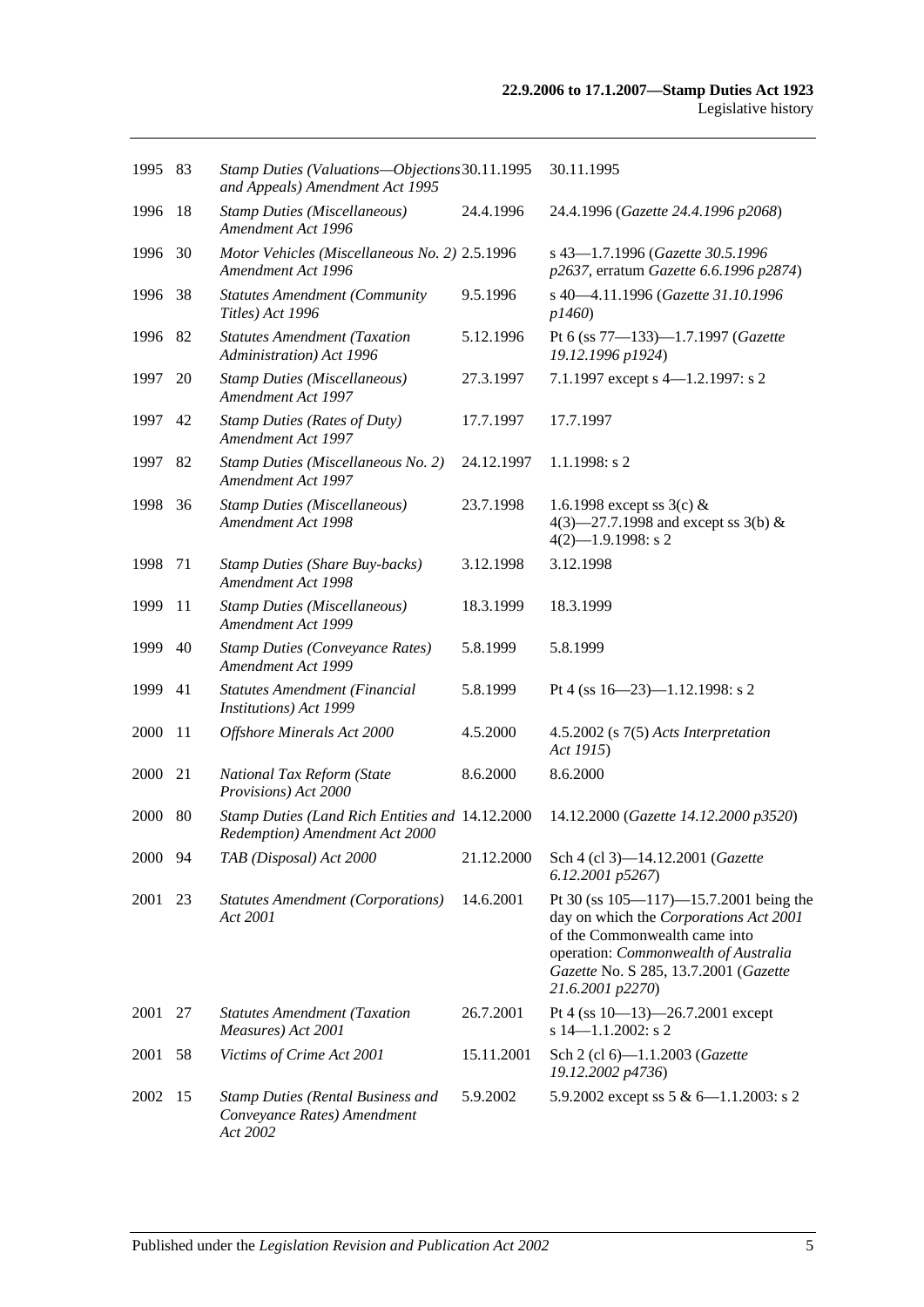| 2002 34 |    | <b>Statutes Amendment</b><br>(Corporations-Financial Services<br>Reform) Act 2002 | 28.11.2002 | Pt 11 (ss $26 - 46$ )-1.8.2003 (Gazette<br>10.7.2003 p2913)                                                                                                                          |
|---------|----|-----------------------------------------------------------------------------------|------------|--------------------------------------------------------------------------------------------------------------------------------------------------------------------------------------|
| 2002 35 |    | <b>Statutes Amendment (Stamp Duties)</b><br>and Other Measures) Act 2002          | 28.11.2002 | Pt 6 (ss $15-27$ )-28.11.2002: s 2(1)                                                                                                                                                |
| 2002    | 39 | <b>Stamp Duties (Gaming Machine</b><br>Surcharge) Amendment Act 2002              | 28.11.2002 | 28.11.2002 (Gazette 28.11.2002 p4293)                                                                                                                                                |
| 2003    | 31 | <b>Stamp Duties (Rental and Mortgage)</b><br>Duty) Amendment Act 2003             | 24.7.2003  | $1.10.2003$ : s 2                                                                                                                                                                    |
| 2003    | 44 | <b>Statute Law Revision Act 2003</b>                                              | 23.10.2003 | Sch 1-24.11.2003 (Gazette 13.11.2003)<br><i>p4048</i> )                                                                                                                              |
| 2004    | 21 | Statutes Amendment (Budget 2004)<br>Act 2004                                      | 1.7.2004   | Pt 4 (ss 9–12)–1.7.2004: s 2(1)                                                                                                                                                      |
| 2004    | 41 | <b>Stamp Duties (Miscellaneous)</b><br>Amendment Act 2004                         | 4.11.2004  | s 10(8)—4.11.2004: s 2(2); remainder of<br>Act-24.2.2005 (Gazette 24.2.2005 p534)                                                                                                    |
| 2005    | 28 | Statutes Amendment (Budget 2005)<br>Act 2005                                      | 30.6.2005  | Pt $3$ (ss 8—12)—at midnight on<br>30.6.2005; Pt 4 (ss $13-15$ )-1.7.2006;<br>Pt 5 (ss 16 & 17)-1.7.2007; Pt 6<br>$(ss 18-20) - 1.7.2008$ ; Pt 7 $(ss 21 \&$<br>$22$ )-1.7.2009: s 2 |
| 2006    | 27 | <b>Stamp Duties (Land Rich Entities)</b><br>Amendment Act 2006                    | 23.11.2006 | 22.9.2006: s2                                                                                                                                                                        |
| 2006    | 43 | <b>Statutes Amendment (Domestic</b><br>Partners) Act 2006                         | 14.12.2006 | Pt $82$ (ss $199-205$ )—uncommenced                                                                                                                                                  |
| 2006    | 44 | <b>Statutes Amendment (Justice</b><br>Portfolio) Act 2006                         | 14.12.2006 | Pt 27 (s 59)—uncommenced                                                                                                                                                             |

## **Provisions amended since 3 February 1976**

- Legislative history prior to 3 February 1976 appears in marginal notes and footnotes included in the consolidation of this Act contained in Volume 10 of The Public General Acts of South Australia 1837-1975 at page 369.
- Certain textual alterations were made to this Act by the Commissioner of Statute Revision when preparing the reprint of the Act that incorporated all amendments in force as at 1 November 1984. A Schedule of these alterations was laid before Parliament on 13 November 1984.

New entries appear in bold.

Entries that relate to provisions that have been deleted appear in italics.

| Provision      | How varied                                                                                  | Commencement |
|----------------|---------------------------------------------------------------------------------------------|--------------|
| Long title     | amended by $44/2003$ s $3(1)$ (Sch 1)                                                       | 24.11.2003   |
| Pt1            |                                                                                             |              |
| Pt 1 Div 1     | heading inserted by 80/2000 s 3                                                             | 14.12.2000   |
| Pt 1 Div 2     | heading inserted by 80/2000 s 4                                                             | 14.12.2000   |
| s <sub>2</sub> | deleted in pursuance of the Acts Republication<br>Act 1967                                  | 1.11.1984    |
| s <sub>3</sub> | deleted in pursuance of the Acts Republication<br>Act 1967 as its function is now exhausted | 1.11.1984    |
| s 2            |                                                                                             |              |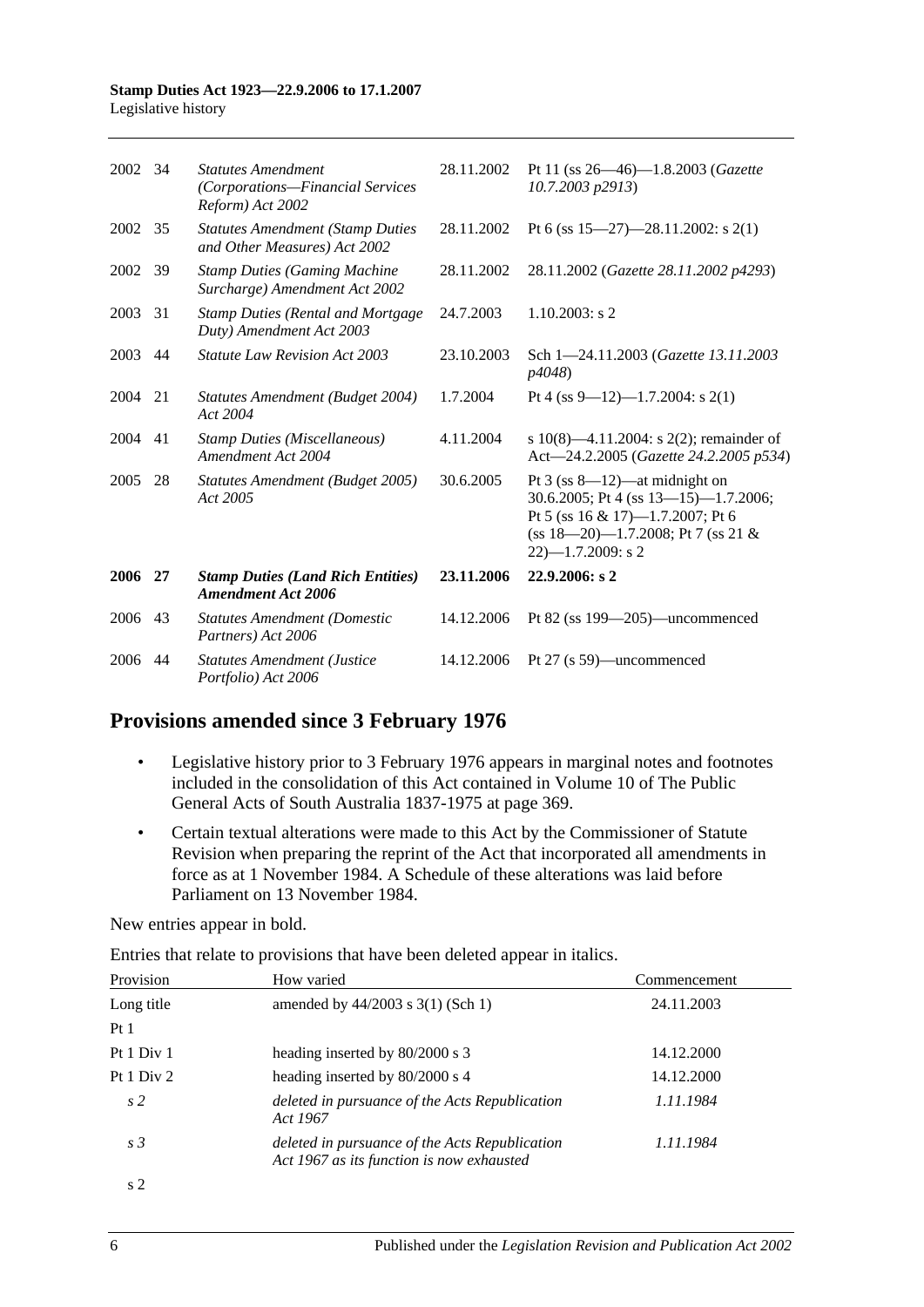| s(2(1))                       | s 4 redesignated as s 2 by $82/1996$ s $77(2)$     | 1.7.1997   |
|-------------------------------|----------------------------------------------------|------------|
|                               | s 2 redesignated as s $2(1)$ by $80/2000$ s $5(g)$ | 14.12.2000 |
| adhesive stamp                | inserted by $8/1986$ s $2(a)$                      | 13.3.1986  |
| approved form                 | inserted by 35/2002 s 15                           | 28.11.2002 |
| assessment                    | inserted by $82/1996$ s $77(1)(a)$                 | 1.7.1997   |
| Australian market<br>licensee | inserted by $34/2002$ s $26(a)$                    | 1.8.2003   |
| authorised officer            | inserted by $100/1986$ s $3(a)$                    | 18.12.1986 |
|                               | deleted by 82/1996 s $77(1)(a)$                    | 1.7.1997   |
| beneficial interest           | inserted by $80/2000$ s $5(a)$                     | 14.12.2000 |
| production                    | business of primary inserted by 31/1994 s 3        | 30.5.1994  |
| Commissioner                  | substituted by $82/1996$ s $77(1)(b)$              | 1.7.1997   |
| <b>CUFS</b>                   | inserted by $18/1996$ s $3(a)$                     | 24.4.1996  |
| die                           | substituted by $8/1986$ s $2(b)$                   | 13.3.1986  |
| discretionary trust           | inserted by $36/1990$ s $3(a)$                     | 24.5.1990  |
| duty                          | substituted by $88/1992$ s 3(a)                    | 14.12.1992 |
|                               | substituted by $82/1996$ s $77(1)(c)$              | 1.7.1997   |
| financial product             | inserted by $34/2002$ s $26(b)$                    | 1.8.2003   |
| fixed interest<br>security    | inserted by $111/1980 s 3(a)$                      | 6.11.1980  |
|                               | deleted by $81/1985 s 3$                           | 5.8.1985   |
| <b>GST</b>                    | inserted by $21/2000$ s $22(a)$                    | 8.6.2000   |
| GST law                       | inserted by $21/2000$ s $22(a)$                    | 8.6.2000   |
| impressed stamp               | inserted by $8/1986$ s $2(c)$                      | 13.3.1986  |
|                               | intellectual property inserted by 80/2000 s 5(b)   | 14.12.2000 |
| interest                      | inserted by $80/2000$ s $5(b)$                     | 14.12.2000 |
| jurisdiction                  | inserted by $80/2000$ s $5(b)$                     | 14.12.2000 |
|                               | marketable security amended by $111/1980 s 3(b)$   | 6.11.1980  |
|                               | amended by 50/1984 s 3(1) (Sch 6)                  | 1.11.1984  |
|                               | amended by $88/1992 s 3(b)$                        | 14.12.1992 |
|                               | amended by $18/1996 s 3(b)$                        | 24.4.1996  |
|                               | amended by $23/2001 s 105(a)$                      | 15.7.2001  |
|                               | deleted by $34/2002$ s $26(c)$                     | 1.8.2003   |
| money                         | substituted by $50/1984$ s $3(1)$ (Sch 6)          | 1.11.1984  |
| interest                      | potential beneficial inserted by 80/2000 s 5(c)    | 14.12.2000 |
| property                      | inserted by $80/2000$ s $5(c)$                     | 14.12.2000 |
| market                        | recognised financial inserted by 34/2002 s 26(d)   | 1.8.2003   |
| recognised stock<br>exchange  | inserted by $80/2000$ s $5(c)$                     | 14.12.2000 |
|                               | deleted by $34/2002$ s $26(d)$                     | 1.8.2003   |
| records                       | inserted by $100/1986$ s $3(b)$                    | 18.12.1986 |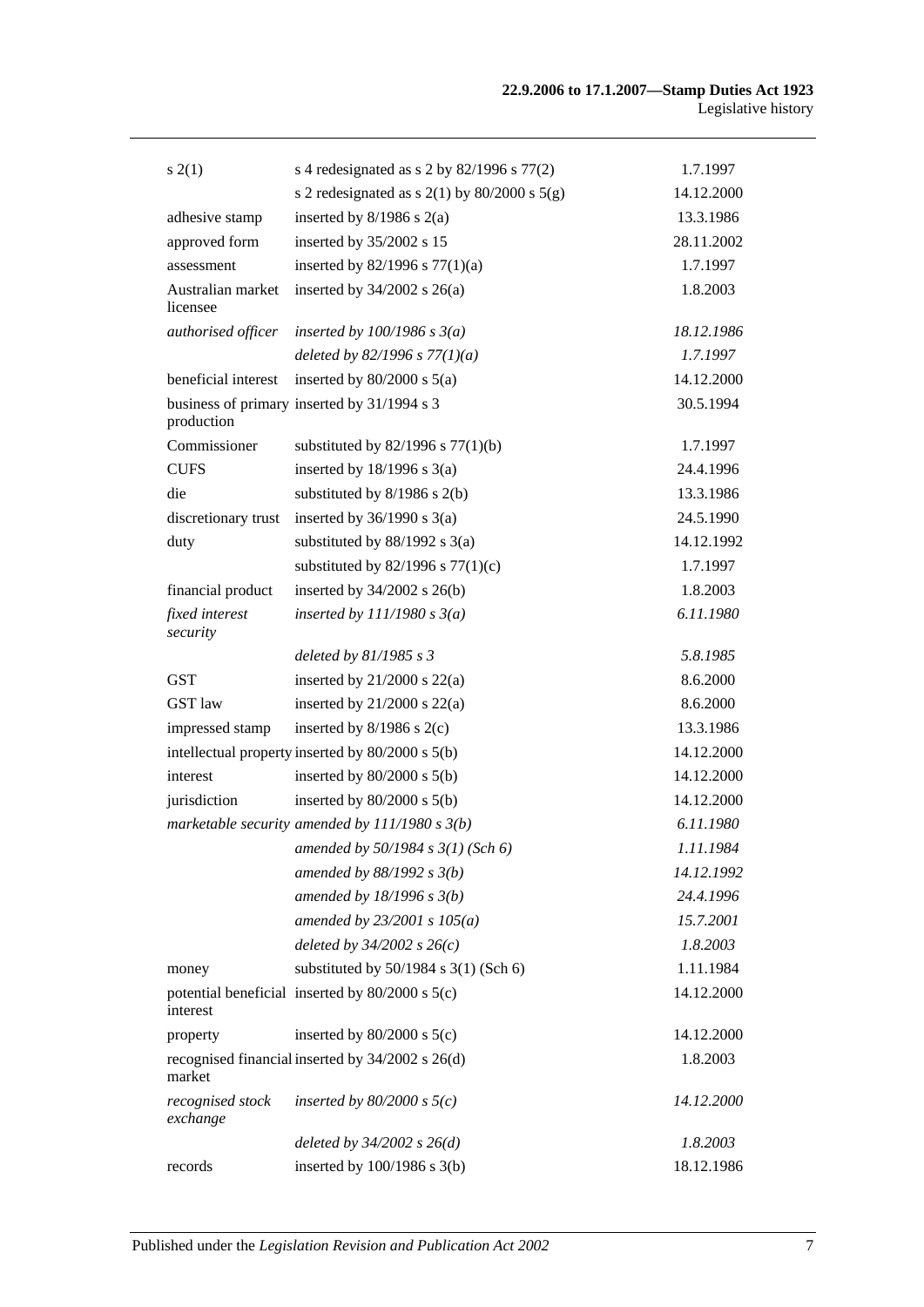|                | rent                | inserted by $21/2000$ s $22(b)$                      | 8.6.2000   |
|----------------|---------------------|------------------------------------------------------|------------|
|                | marketable security | right in respect of a deleted by $34/2002$ s $26(e)$ | 1.8.2003   |
|                | financial product   | right in respect of a inserted by 34/2002 s 26(e)    | 1.8.2003   |
|                | sale                | inserted by $80/2000$ s $5(d)$                       | 14.12.2000 |
|                | spouse              | inserted by $80/2000$ s $5(d)$                       | 14.12.2000 |
|                | savings bank        | substituted by $50/1984$ s $3(1)$ (Sch 6)            | 1.11.1984  |
|                |                     | deleted by 41/1999 s 16                              | 1.12.1998  |
|                | stamp               | substituted by $8/1986$ s $2(d)$                     | 13.3.1986  |
|                | stamped             | substituted by $8/1986$ s $2(d)$                     | 13.3.1986  |
|                | <b>State</b>        | inserted by $80/2000$ s $5(f)$                       | 14.12.2000 |
|                | stock               | amended by 50/1984 s 3(1) (Sch 6)                    | 1.11.1984  |
|                |                     | amended by 23/2001 s 105(b)                          | 15.7.2001  |
|                | transfer            | inserted by $80/2000$ s $5(e)$                       | 14.12.2000 |
|                | unit                | inserted by $36/1990$ s $3(b)$                       | 24.5.1990  |
|                | unit trust scheme   | inserted by $36/1990$ s $3(b)$                       | 24.5.1990  |
|                | $s(2(2)$ and $(3)$  | inserted by $80/2000$ s $5(g)$                       | 14.12.2000 |
| s <sub>3</sub> |                     | inserted by 82/1996 s 78                             | 1.7.1997   |
|                | Pt 1 Div 3          | inserted by 80/2000 s 6                              | 14.12.2000 |
|                | s <sub>3C</sub>     |                                                      |            |
|                | s $3C(4)$           | amended by 23/2001 s 106                             | 15.7.2001  |
| Pt 2           |                     | heading inserted by 82/1996 s 78                     | 1.7.1997   |
| s <sub>4</sub> |                     | inserted by 82/1996 s 78                             | 1.7.1997   |
| s <sub>5</sub> |                     | amended by $50/1984$ s $3(1)$ (Sch 6)                | 1.11.1984  |
|                |                     | deleted by 82/1996 s 78                              | 1.7.1997   |
|                | s 5A                | inserted by 111/1980 s 4                             | 6.11.1980  |
|                |                     | deleted by 82/1996 s 78                              | 1.7.1997   |
|                | $s$ 5AB             | inserted by $81/1985$ s 4                            | 5.8.1985   |
|                |                     | substituted by $52/1989 s 3$                         | 9.8.1989   |
|                |                     | deleted by 82/1996 s 78                              | 1.7.1997   |
| s <sub>5</sub> |                     | s 5B inserted by $111/1980$ s 4                      | 6.11.1980  |
|                |                     | s 5B amended by 50/1984 s $3(1)$ (Sch 6)             | 1.11.1984  |
|                |                     | s 5B redesignated as $s$ 5 by 82/1996 s 79           | 1.7.1997   |
|                |                     | deleted by 80/2000 s 7                               | 14.12.2000 |
| s <sub>6</sub> |                     | amended by 50/1984 s 3(1) (Sch 6)                    | 1.11.1984  |
|                |                     | substituted by 100/1986 s 4                          | 18.12.1986 |
|                |                     | substituted by 82/1996 s 80                          | 1.7.1997   |
|                | s 6AA               | inserted by 100/1986 s 4                             | 18.12.1986 |
|                |                     | deleted by 82/1996 s 80                              | 1.7.1997   |
|                | s 6A                | inserted by $8/1986$ s 3                             | 13.3.1986  |
|                |                     | amended by $2/1987 s 6(a)$                           | 5.3.1987   |
|                |                     | deleted by 82/1996 s 80                              | 1.7.1997   |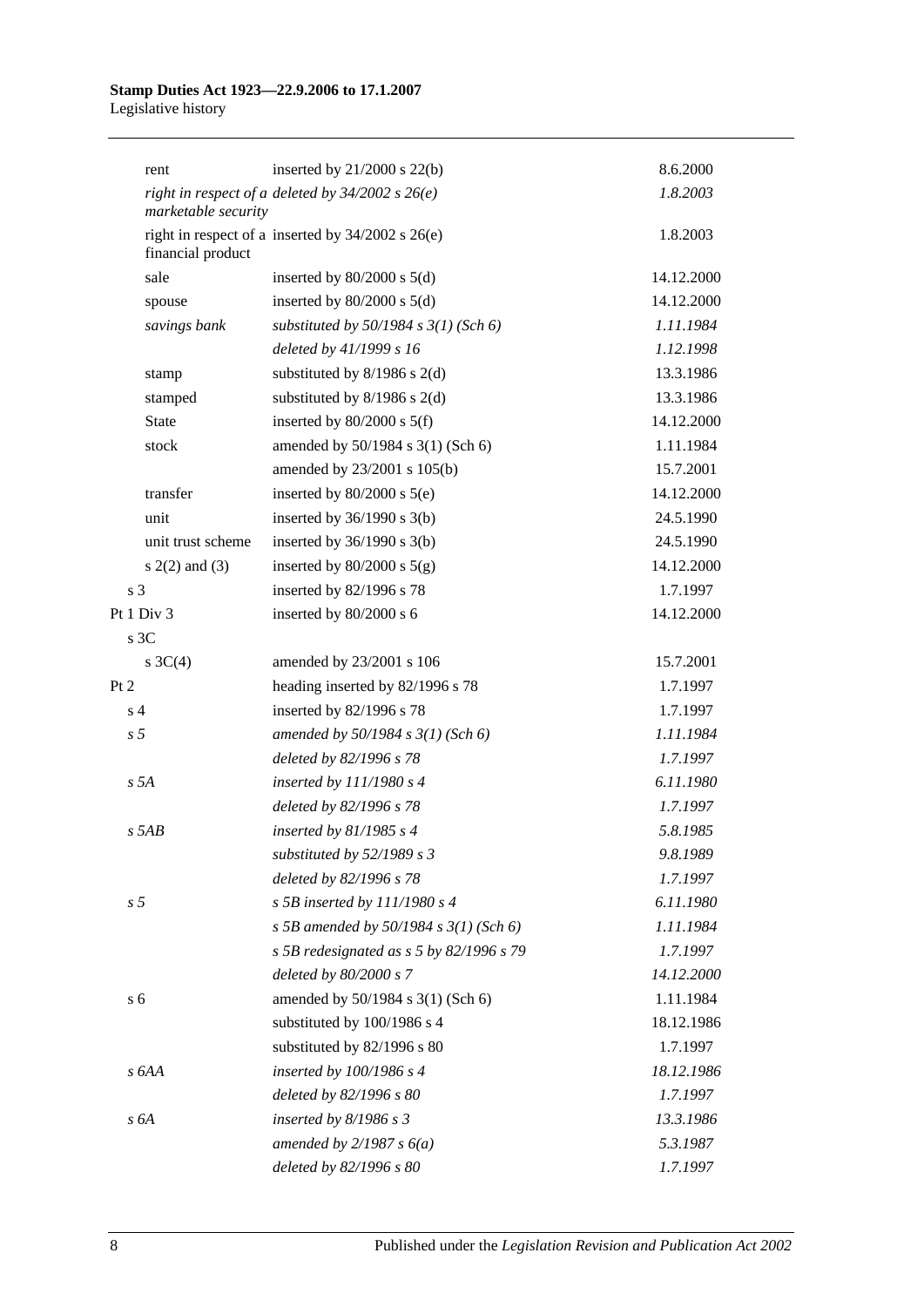| $s$ 6 $B$          | inserted by $2/1987 s 6(b)$                   | 5.3.1987   |
|--------------------|-----------------------------------------------|------------|
|                    | deleted by 82/1996 s 80                       | 1.7.1997   |
| s 7                |                                               |            |
| s(7(3))            | substituted by 82/1997 s 3                    | 1.1.1998   |
|                    | amended by 41/1999 s 17                       | 1.12.1998  |
| $s \, 7(4)$        | amended by 50/1984 s 3(1) (Sch 6)             | 1.11.1984  |
|                    | deleted by 82/1997 s 3                        | 1.1.1998   |
|                    | heading preceding s 9 deleted by 82/1996 s 81 | 1.7.1997   |
| s 9                | deleted by 82/1996 s 81                       | 1.7.1997   |
| s 10               | amended by 88/1992 s 4                        | 14.12.1992 |
|                    | deleted by 82/1996 s 81                       | 1.7.1997   |
| s 12               |                                               |            |
| s 12(3)            | substituted by 88/1992 s 5                    | 14.12.1992 |
| s <sub>15</sub>    | deleted by 82/1996 s 82                       | 1.7.1997   |
| $s$ 15 $A$         | substituted by 21/2000 s 23                   | 8.6.2000   |
| s 17               | deleted by 111/1980 s 5                       | 6.11.1980  |
|                    | inserted by 4/1990 s 2                        | 29.3.1990  |
| s 19               | amended by 50/1984 s 3(1) (Sch 6)             | 1.11.1984  |
|                    | substituted by $88/1992 s 6$                  | 14.12.1992 |
|                    | deleted by 82/1996 s 83                       | 1.7.1997   |
| s 19A              | inserted by 111/1980 s 6                      | 6.11.1980  |
| s 19A(1)           | amended by 88/1992 s 7                        | 14.12.1992 |
|                    | amended by 82/1996 s 84                       | 1.7.1997   |
| s 20               |                                               |            |
| $s \, 20(1)$       | substituted by $111/1980$ s $7(a)$            | 6.11.1980  |
|                    | substituted by $82/1996$ s $85(a)$            | 1.7.1997   |
| $s$ 20(1aa)        | inserted by $88/1992 s 8(a)$                  | 14.12.1992 |
|                    | deleted by $82/1996 s 85(a)$                  | 1.7.1997   |
| $s\,20(1a)$        | inserted by $111/1980 s7(a)$                  | 6.11.1980  |
|                    | amended by $88/1992$ s $8(b)$ , (c)           | 14.12.1992 |
|                    | deleted by $82/1996 s 85(a)$                  | 1.7.1997   |
| $s \ 20(2)$        | amended by 111/1980 s 7(b)                    | 6.11.1980  |
|                    | amended by 88/1992 s 8(d)                     | 14.12.1992 |
|                    | substituted by $82/1996$ s $85(a)$            | 1.7.1997   |
| $s \ 20(3)$        | substituted by $88/1992$ s $8(e)$             | 14.12.1992 |
|                    | substituted by $82/1996$ s $85(a)$            | 1.7.1997   |
| $s \ 20(4)$        | inserted by 21/1988 s 3                       | 14.6.1988  |
|                    | amended by 88/1992 s 8(f)                     | 14.12.1992 |
|                    | amended by 82/1996 s 85(b)                    | 1.7.1997   |
| $s\,20(5)$ — $(7)$ | inserted by $21/1988$ s 3                     | 14.6.1988  |
| $s\,20(8)$         | inserted by $21/1988 s 3$                     | 14.6.1988  |
|                    | deleted by $82/1996 s 85(c)$                  | 1.7.1997   |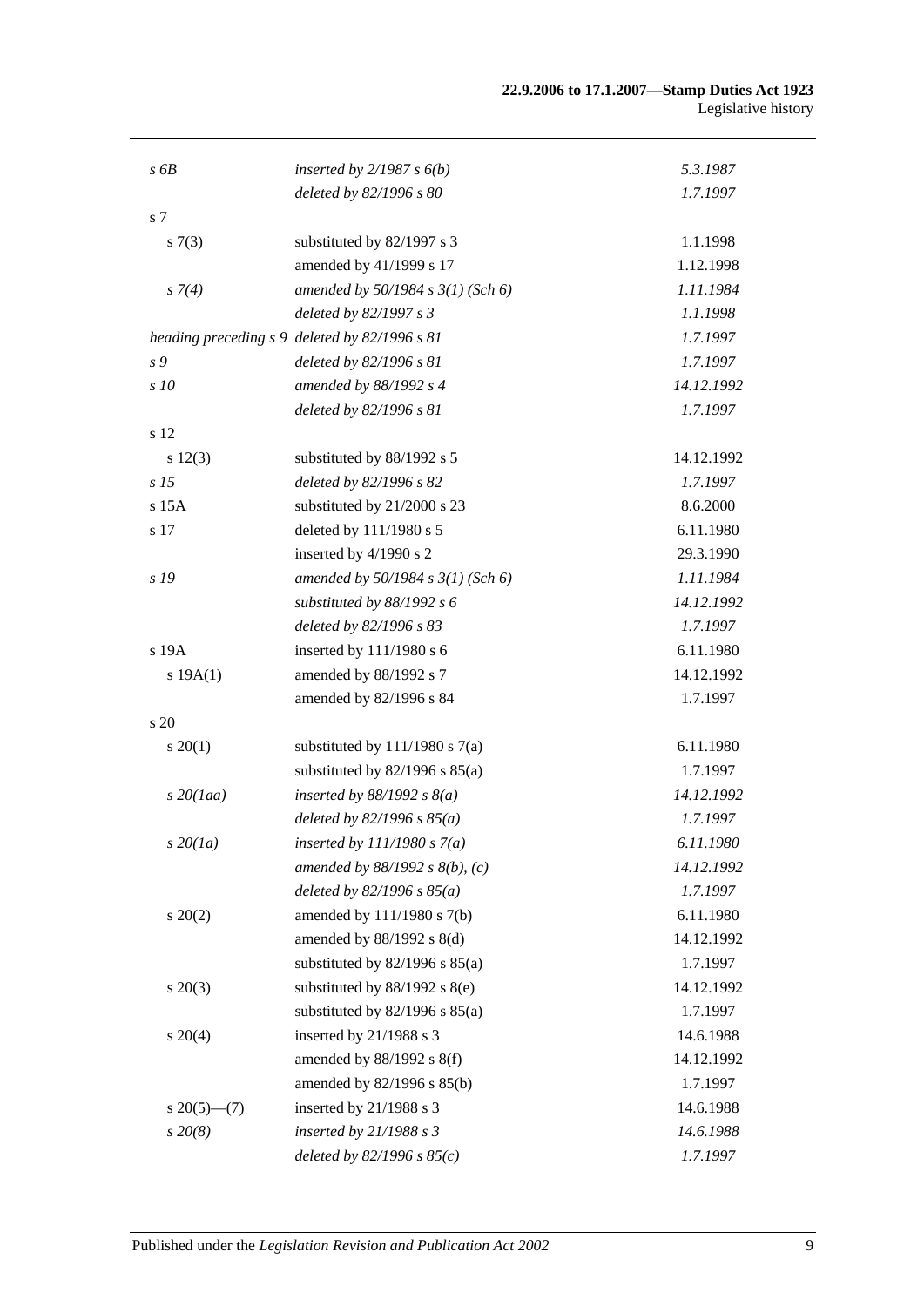| s 21                | $s$ 21(1) redesignated as $s$ 21 in pursuance of the<br><b>Acts Republication Act 1967</b> | 1.11.1984  |
|---------------------|--------------------------------------------------------------------------------------------|------------|
| $s\,2I(2)$ —(4)     | deleted by $50/1984 s 3(1)$ (Sch 6)                                                        | 1.11.1984  |
| s <sub>22</sub>     | amended by 50/1984 s 3(1) (Sch 6)                                                          | 1.11.1984  |
| s 23                |                                                                                            |            |
| $s\,23(1)$          | substituted by $100/1986$ s $5(a)$                                                         | 18.12.1986 |
|                     | substituted by $82/1996$ s $86(a)$                                                         | 1.7.1997   |
| $s$ 23(1a) and (1b) | inserted by $100/1986$ s $5(a)$                                                            | 18.12.1986 |
|                     | deleted by $82/1996 s 86(a)$                                                               | 1.7.1997   |
| $s\,23(2)$          | amended by $100/1986$ s $5(b)$                                                             | 18.12.1986 |
|                     | substituted by $82/1996$ s $86(a)$                                                         | 1.7.1997   |
| $s\,23(3)$          | amended by $100/1986$ s $5(c)$                                                             | 18.12.1986 |
|                     | substituted by $82/1996$ s $86(a)$                                                         | 1.7.1997   |
| $s\,23(4)$          | amended by 82/1996 s 86(b)                                                                 | 1.7.1997   |
| $s\,23(5)$          | substituted by 88/1992 s 9                                                                 | 14.12.1992 |
| s23A                | inserted by 88/1992 s 10                                                                   | 14.12.1992 |
|                     | deleted by 82/1996 s 87                                                                    | 1.7.1997   |
| s24                 | amended by $21/1988 s 4$                                                                   | 7.12.1987  |
|                     | amended by 88/1992 s 11                                                                    | 14.12.1992 |
|                     | amended by 83/1995 s 2                                                                     | 30.11.1995 |
|                     | deleted by 82/1996 s 87                                                                    | 1.7.1997   |
| s <sub>25</sub>     | amended by $50/1984 s 3(1)$ (Sch 6)                                                        | 1.11.1984  |
|                     | deleted by 100/1986 s 6                                                                    | 18.12.1986 |
| s26                 | amended by $50/1984$ s $3(1)$ (Sch 6)                                                      | 1.11.1984  |
|                     | deleted by 82/1996 s 87                                                                    | 1.7.1997   |
| s 27A               | substituted by 100/1986 s 7                                                                | 18.12.1986 |
|                     | deleted by 82/1996 s 88                                                                    | 1.7.1997   |
| $s$ 27 $B$          | substituted by 100/1986 s 7                                                                | 18.12.1986 |
|                     | amended by 14/1994 s 3                                                                     | 1.9.1994   |
|                     | deleted by 82/1996 s 88                                                                    | 1.7.1997   |
| $s$ 27 $C$          | amended by 50/1984 s 3(1) (Sch 6)                                                          | 1.11.1984  |
|                     | substituted by 100/1986 s 7                                                                | 18.12.1986 |
|                     | deleted by 82/1996 s 88                                                                    | 1.7.1997   |
| s 27D               | substituted by 100/1986 s 7                                                                | 18.12.1986 |
|                     | amended by 88/1992 s 12                                                                    | 14.12.1992 |
|                     | deleted by 82/1996 s 88                                                                    | 1.7.1997   |
| $s$ 27 $E$          | deleted by 82/1996 s 88                                                                    | 1.7.1997   |
| Pt 3                |                                                                                            |            |
| s 28 and heading    | deleted by $81/1985 s 5$                                                                   | 5.8.1985   |
| Pt 3 Div 1          | heading preceding s 29 deleted and Div 1<br>heading inserted by $44/2003$ s 3(1) (Sch 1)   | 24.11.2003 |
| s 31                |                                                                                            |            |
| $s \ 31(1)$         | amended by 34/2002 s 27                                                                    | 1.8.2003   |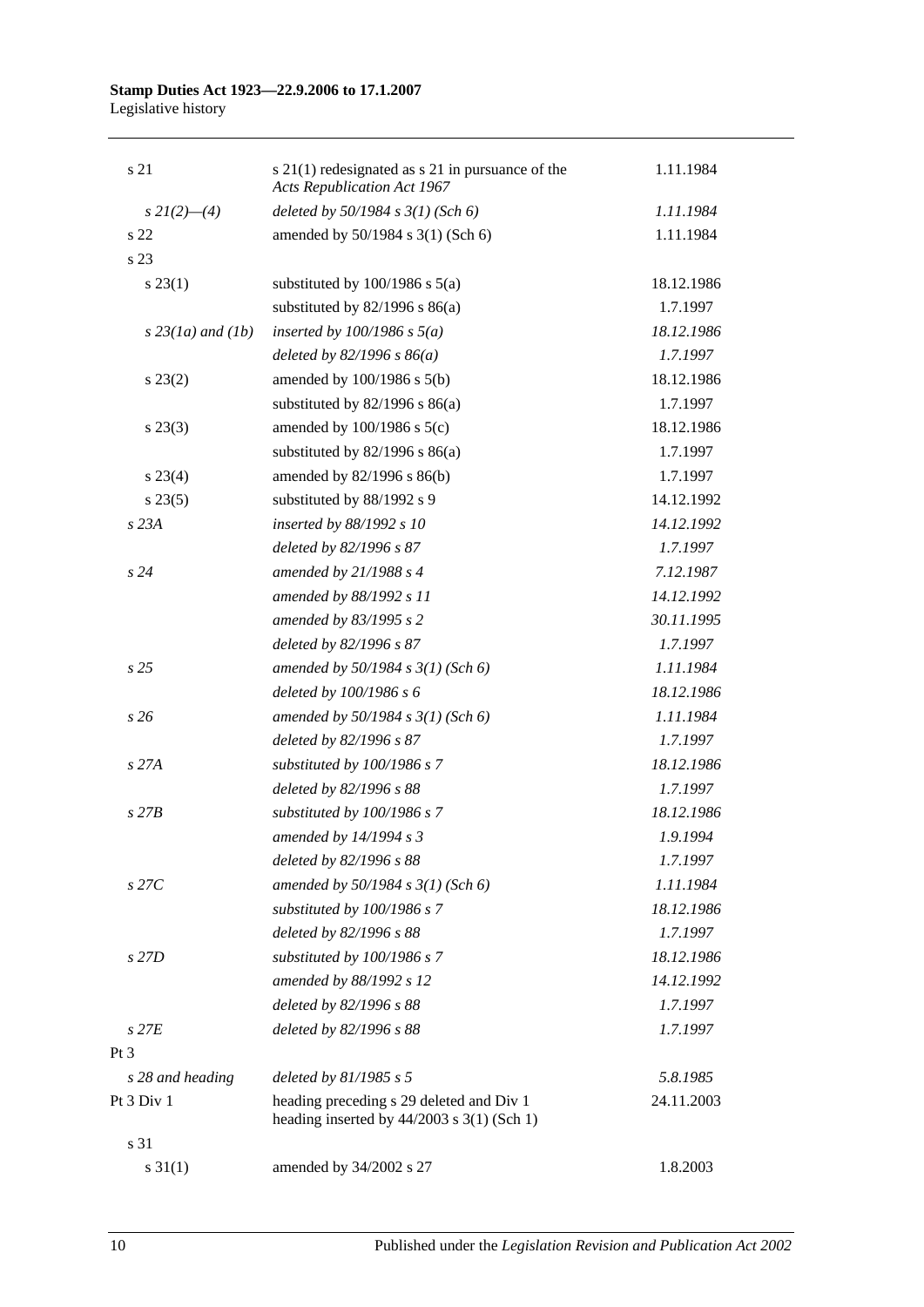| $s \frac{31(2)}{6}(4)$                | amended by 50/1984 s 3(1) (Sch 6)                                                           | 1.11.1984                 |
|---------------------------------------|---------------------------------------------------------------------------------------------|---------------------------|
| s <sub>31A</sub>                      | amended by 31/1994 s 4                                                                      | 30.5.1994                 |
| Pt 3 Div 2                            | heading preceding s 31B amended by 50/1984<br>$s \; 3(1)$ (Sch 6)                           | 1.11.1984                 |
|                                       | heading preceding s 31B deleted and Div 2<br>heading inserted by $44/2003$ s $3(1)$ (Sch 1) | 24.11.2003                |
| s 31B                                 | s 31B(1) amended by 50/1984 s 3(1) (Sch 6)                                                  | 1.11.1984                 |
|                                       | s 31B(1) redesignated as s 31B in pursuance of<br>the Acts Republication Act 1967           | 1.11.1984                 |
|                                       | amended by 44/2003 s 3(1) (Sch 1)                                                           | 24.11.2003                |
| bailee                                | inserted by $88/1992$ s $13(a)$                                                             | 14.12.1992                |
| bailment plant                        | inserted by $88/1992$ s $13(a)$                                                             | 14.12.1992                |
| bailor                                | inserted by $88/1992$ s $13(a)$                                                             | 14.12.1992                |
| bank                                  | deleted by $50/1984$ s $3(1)$ (Sch 6)                                                       | 1.11.1984                 |
|                                       | contractual bailment inserted by 88/1992 s 13(a)                                            | 14.12.1992                |
|                                       | substituted by $15/2002$ s 3(a)                                                             | 5.9.2002                  |
| corresponding law                     | inserted by $31/1994$ s 5                                                                   | 1.6.1994                  |
|                                       | amended by 44/2003 s 3(1) (Sch 1)                                                           | 24.11.2003                |
| dutiable rental<br>business           | inserted by $31/2003$ s $4(1)$                                                              | 1.10.2003                 |
|                                       | amended by 28/2005 s 18                                                                     | 1.7.2008-not incorporated |
| equipment<br>financing<br>arrangement | inserted by $31/2003$ s $4(1)$                                                              | 1.10.2003                 |
|                                       | credit arrangement deleted by $50/1984$ s $3(1)$ (Sch 6)                                    | 1.11.1984                 |
| credit business                       | deleted by $50/1984$ s $3(1)$ (Sch 6)                                                       | 1.11.1984                 |
|                                       | discount transactiondeleted by $50/1984$ s $3(1)$ (Sch 6)                                   | 1.11.1984                 |
| goods                                 | amended by 88/1992 s 13(b)                                                                  | 14.12.1992                |
| guarantee                             | deleted by $50/1984$ s $3(1)$ (Sch 6)                                                       | 1.11.1984                 |
| guarantor                             | deleted by $50/1984$ s $3(1)$ (Sch 6)                                                       | 1.11.1984                 |
| hire-purchase<br>agreement            | inserted by $15/2002$ s 3(b)                                                                | 5.9.2002                  |
| interest                              | deleted by $50/1984$ s $3(1)$ (Sch 6)                                                       | 1.11.1984                 |
| loan                                  | amended by $101/1976$ s $2(1)(a)$                                                           | 16.6.1977                 |
|                                       | deleted by $50/1984 s 3(1)$ (Sch 6)                                                         | 1.11.1984                 |
| prescribed rate                       | substituted by $95/1982$ s $3(a)$                                                           | 23.12.1982                |
|                                       | deleted by $50/1984 s 3(1)$ (Sch 6)                                                         | 1.11.1984                 |
| principal                             | deleted by $50/1984$ s $3(1)$ (Sch 6)                                                       | 1.11.1984                 |
| rate of interest                      | deleted by $50/1984 s 3(1)$ (Sch 6)                                                         | 1.11.1984                 |
| registered credit<br>union            | substituted by $101/1976$ s $2(1)(b)$                                                       | 16.6.1977                 |
|                                       | deleted by $50/1984$ s $3(1)$ (Sch 6)                                                       | 1.11.1984                 |
| registered person                     | deleted by $31/2003$ s $4(2)$                                                               | 1.10.2003                 |
| registered                            | inserted by $31/2003$ s $4(2)$                                                              | 1.10.2003                 |
|                                       | related corporation amended by 50/1984 s 3(1) (Sch 6)                                       | 1.11.1984                 |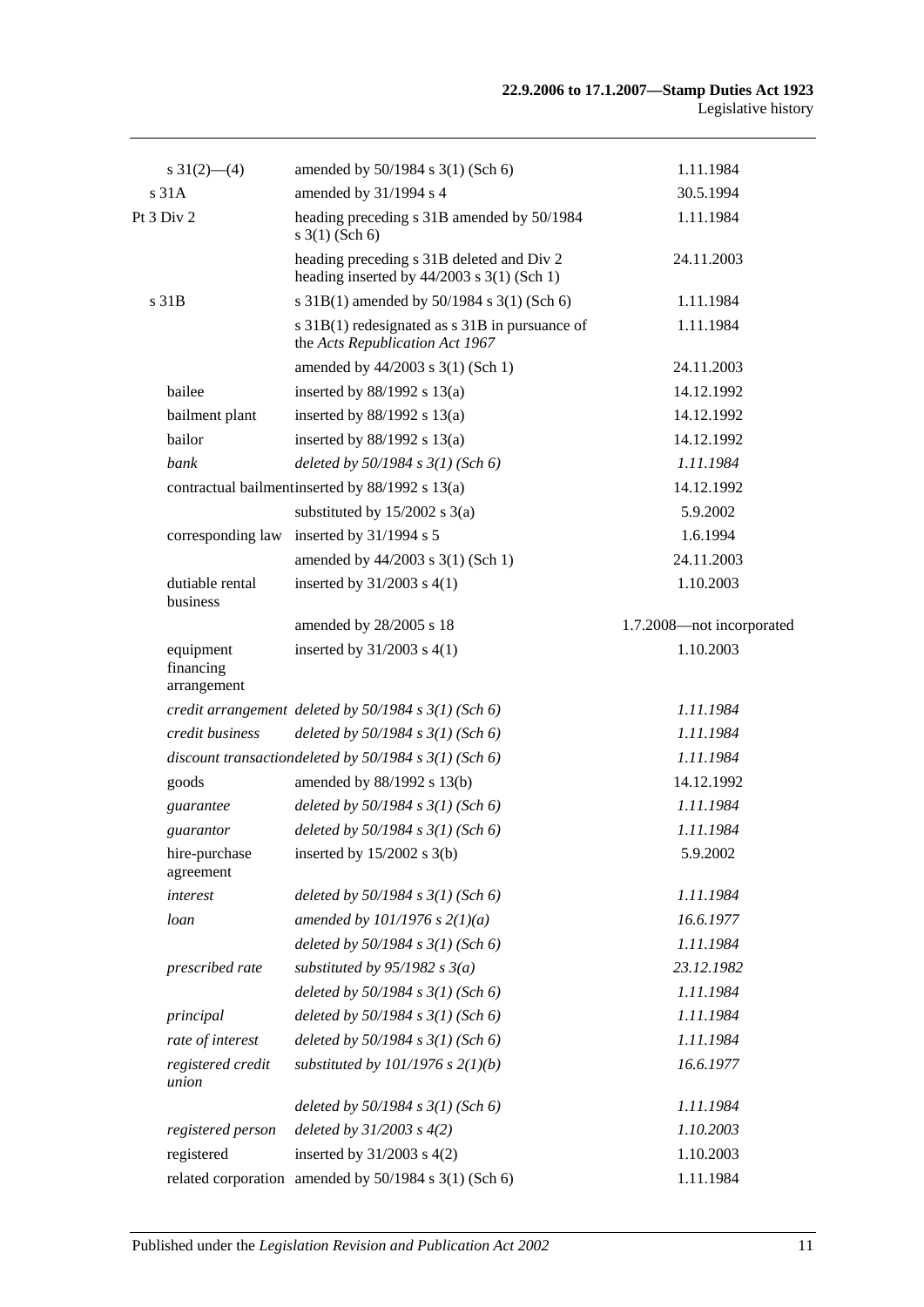|                     | amended by 88/1992 s 13(c)                        | 14.12.1992                |
|---------------------|---------------------------------------------------|---------------------------|
|                     | substituted by 23/2001 s 107                      | 15.7.2001                 |
| rental business     | substituted by $88/1992$ s $13(d)$                | 14.12.1992                |
| $s$ 31 $B(1a)$      | substituted by $95/1982$ s $3(b)$                 | 23.12.1982                |
|                     | deleted by $50/1984 s 3(1)$ (Sch 6)               | 1.11.1984                 |
| s $3IB(2)$ - $(10)$ | deleted by $50/1984$ s $3(1)$ (Sch 6)             | 1.11.1984                 |
| s 31C               | substituted by 89/1983 s 3                        | 1.1.1984                  |
|                     | deleted by 50/1984 s 3(1) (Sch 6)                 | 1.11.1984                 |
|                     | inserted by 15/2002 s 4                           | 5.9.2002                  |
|                     | substituted by 31/2003 s 5                        | 1.10.2003                 |
| s 31D               | amended by 89/1983 s 4                            | 1.1.1984                  |
|                     | amended by 71/1992 s 3(1) (Sch)                   | 1.3.1993                  |
|                     | amended by 88/1992 s 14                           | 14.12.1992                |
|                     | amended by 82/1996 s 89                           | 1.7.1997                  |
|                     | substituted by 31/2003 s 5                        | 1.10.2003                 |
| s 31E               |                                                   |                           |
| $s \, 31E(1)$       | amended by $35/2002$ s 16(a)                      | 28.11.2002                |
| $s \, 31E(2)$       | substituted by 89/1983 s 5                        | 1.1.1984                  |
|                     | amended by 35/2002 s 16(b)                        | 28.11.2002                |
| s <sub>31F</sub>    | amended by 101/1976 s 3                           | 16.12.1976                |
|                     | amended by 89/1983 s 6                            | 1.1.1984                  |
|                     | amended by 50/1984 s 3(1) (Sch 6)                 | 1.11.1984                 |
|                     | amended by 81/1985 s 6                            | 5.8.1985                  |
|                     | amended by 100/1986 s 8                           | 18.12.1986                |
|                     | amended by 52/1989 s 4                            | 1.10.1989                 |
|                     | amended by 74/1991 s 3                            | 12.12.1991                |
|                     | amended by 88/1992 s 15                           | 14.12.1992                |
|                     | amended by 82/1996 s 90                           | 1.7.1997                  |
|                     | amended by 21/2000 s 24                           | 8.6.2000                  |
|                     | amended by 15/2002 s 5                            | 1.1.2003                  |
|                     | amended by 35/2002 s 17                           | 28.11.2002                |
|                     | substituted by 31/2003 s 6                        | 1.10.2003                 |
| $s \, 31F(1)$       | amended by 28/2005 s 16(1), (2)                   | 1.7.2007-not incorporated |
|                     | amended by 28/2005 s 19(1), (2)                   | 1.7.2008-not incorporated |
| s31G                | amended by $50/1984 s 3(1)$ (Sch 6)               | 1.11.1984                 |
|                     | amended by 74/1991 s 4                            | 12.12.1991                |
|                     | deleted by 88/1992 s 16                           | 14.12.1992                |
| s 31H               | amended by 82/1996 s 91                           | 1.7.1997                  |
| s 31I               |                                                   |                           |
| $s \, 31I(1)$       | amended by 50/1984 s 3(1) (Sch 6)                 | 1.11.1984                 |
|                     | (d) and (e) deleted by $50/1984$ s $3(1)$ (Sch 6) | 1.11.1984                 |
|                     | (f) deleted by $81/1985$ s $7(a)$                 | 5.8.1985                  |
|                     | amended by 74/1991 s 5                            | 12.12.1991                |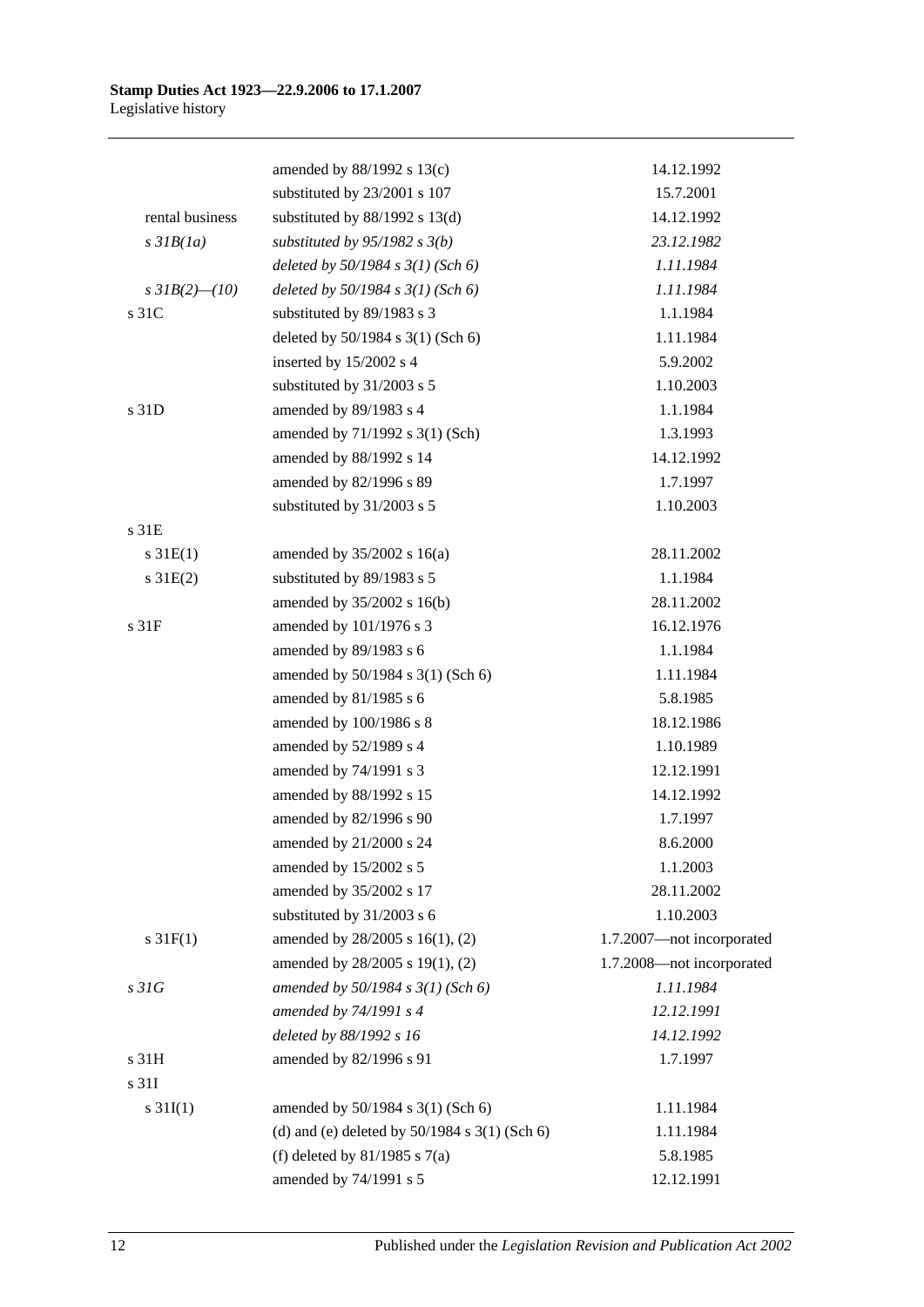|                                       | amended by $31/1994$ s $6(a)$                                | 1.6.1994   |
|---------------------------------------|--------------------------------------------------------------|------------|
|                                       | amended by 83/1994 s 12 (Sch)                                | 8.12.1994  |
|                                       | amended by $82/1996$ s $92(a)$ —(c)                          | 1.7.1997   |
|                                       | amended by $15/2002$ s $6(a)$                                | 1.1.2003   |
|                                       | amended by 31/2003 s 7(1)                                    | 1.10.2003  |
|                                       | (h) deleted by $31/2003$ s $7(2)$                            | 1.10.2003  |
| s $31I(1a)$                           | inserted by $31/1994$ s $6(b)$                               | 1.6.1994   |
|                                       | amended by 31/2003 s 7(3)                                    | 1.10.2003  |
|                                       | amended by 44/2003 s 3(1) (Sch 1)                            | 24.11.2003 |
| $s \frac{31I(1b)}{2}$                 | inserted by $31/1994$ s $6(b)$                               | 1.6.1994   |
|                                       | (a) deleted by $31/2003$ s $6(4)$                            | 1.10.2003  |
|                                       | amended by 44/2003 s 3(1) (Sch 1)                            | 24.11.2003 |
| s $31I(1c)$                           | s $31I(1a)$ inserted by $81/1985$ s $7(b)$                   | 5.8.1985   |
|                                       | s $31I(1a)$ amended by $52/1989$ s 5                         | 1.10.1989  |
|                                       | s $31I(1a)$ redesignated as s $31I(1c)$ by $31/1994$<br>s(6) | 1.6.1994   |
|                                       | amended by $82/1996$ s $92(d)$                               | 1.7.1997   |
|                                       | amended by $15/2002$ s $6(b)$                                | 1.1.2003   |
|                                       | amended by 31/2003 s 7(5)                                    | 1.10.2003  |
| $s$ 31I(2)                            | deleted by $82/1996 s 92(e)$                                 | 1.7.1997   |
| s <sub>31J</sub>                      | amended by $71/1992 s 3(1)$ (Sch)                            | 1.3.1993   |
|                                       | deleted by 82/1996 s 93                                      | 1.7.1997   |
| s 31K                                 |                                                              |            |
| $s \, 31K(3)$                         | amended by 82/1996 s 94                                      | 1.7.1997   |
| s 31L                                 | deleted by 70/1981 s 3                                       | 2.11.1981  |
|                                       | inserted by 15/1982 s 3                                      | 22.3.1982  |
| $s \, 31L(1)$                         | amended by 50/1984 s 3(1) (Sch 6)                            | 1.11.1984  |
|                                       | amended by 100/1986 s 9(1)(a)                                | 18.12.1986 |
|                                       | amended by 71/1992 s 3(1) (Sch)                              | 1.3.1993   |
|                                       | amended by 82/1996 s 95                                      | 1.7.1997   |
| $s \, 31L(3)$                         | deleted by 50/1984 s 3(1) (Sch 6)                            | 1.11.1984  |
|                                       | inserted by $100/1986$ s $9(1)(b)$                           | 18.12.1986 |
| $s$ 31L(4) and (5)                    | deleted by $50/1984$ s $3(1)$ (Sch 6)                        | 1.11.1984  |
| heading preceding<br>s <sub>31M</sub> | deleted by $50/1984$ s $3(1)$ (Sch 6)                        | 1.11.1984  |
| s 31M                                 | deleted by 50/1984 s 3(1) (Sch 6)                            | 1.11.1984  |
|                                       | inserted by 100/1986 s 10                                    | 18.12.1986 |
|                                       | substituted by 74/1991 s 6                                   | 12.12.1991 |
|                                       | amended by 88/1992 s 17                                      | 14.12.1992 |
|                                       | deleted by 82/1996 s 96                                      | 1.7.1997   |
|                                       | inserted by $31/2003$ s 8                                    | 1.10.2003  |
| s 31MA                                | inserted by 89/1983 s 7                                      | 1.1.1984   |
|                                       | deleted by $50/1984$ s $3(1)$ (Sch 6)                        | 1.11.1984  |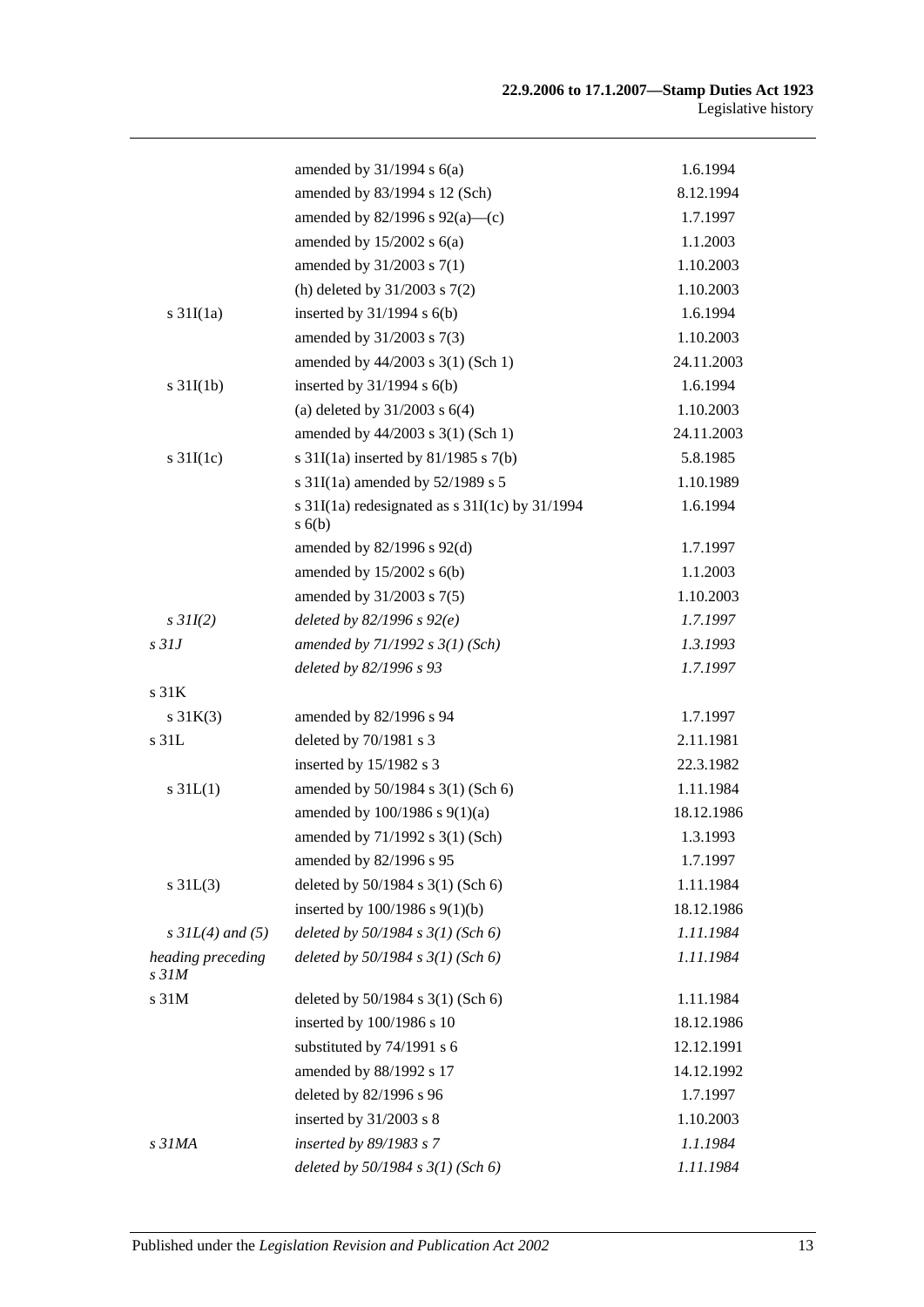| $s$ 31 $N$                         | amended by 89/1983 s 8                                                                   | 1.1.1984   |
|------------------------------------|------------------------------------------------------------------------------------------|------------|
|                                    | amended by $50/1984 s 3(1)$ (Sch 6)                                                      | 1.11.1984  |
|                                    | amended by 100/1986 s 10                                                                 | 18.12.1986 |
|                                    | amended by 74/1991 s 7                                                                   | 12.12.1991 |
|                                    | amended by 88/1992 s 18                                                                  | 14.12.1992 |
|                                    | amended by 82/1996 s 97                                                                  | 1.7.1997   |
|                                    | deleted by 31/2003 s 9                                                                   | 1.10.2003  |
| s310                               | deleted by $50/1984$ s $3(1)$ (Sch 6)                                                    | 1.11.1984  |
| $s$ 31 $P$                         | deleted by 70/1981 s 4                                                                   | 2.11.1981  |
|                                    | inserted by $15/1982$ s 4                                                                | 22.3.1982  |
|                                    | deleted by $50/1984$ s $3(1)$ (Sch 6)                                                    | 1.11.1984  |
| $ss31Q - 31T$                      | deleted by $50/1984$ s $3(1)$ (Sch 6)                                                    | 1.11.1984  |
| Pt 3 Div 3                         | heading preceding s 32 deleted and Div 3<br>heading inserted by $44/2003$ s 3(1) (Sch 1) | 24.11.2003 |
| s 32                               |                                                                                          |            |
| assurance or<br>insurance business | amended by 50/1984 s 3(1) (Sch 6)                                                        | 1.11.1984  |
| general insurance<br>business      | inserted by $47/1990$ s 3                                                                | 1.7.1990   |
|                                    | life insurance policy inserted by 47/1990 s 3                                            | 1.7.1990   |
| policy                             | amended by 50/1984 s 3(1) (Sch 6)                                                        | 1.11.1984  |
| premium                            | inserted by 74/1991 s 8                                                                  | 12.12.1991 |
|                                    | substituted by 21/2000 s 25                                                              | 8.6.2000   |
| s 33                               | substituted by 47/1990 s 4                                                               | 1.7.1990   |
| s 34                               | amended by 50/1984 s 3(1) (Sch 6)                                                        | 1.11.1984  |
|                                    | substituted by 47/1990 s 4                                                               | 1.7.1990   |
| s 34                               |                                                                                          |            |
| $s \; 34(3)$                       | amended by 82/1996 s 98(a)                                                               | 1.7.1997   |
| $s \frac{34}{4}$                   | deleted by 82/1996 s 98(b)                                                               | 1.7.1997   |
| s 34A                              | deleted by 47/1990 s 4                                                                   | 1.7.1990   |
| s 35                               | amended by 111/1980 s 8                                                                  | 6.11.1980  |
|                                    | amended by 50/1984 s 3(1) (Sch 6)                                                        | 1.11.1984  |
|                                    | substituted by 47/1990 s 4                                                               | 1.7.1990   |
| $s \; 35(1)$                       | amended by 82/1996 s 99                                                                  | 1.7.1997   |
| s 36                               | substituted by $50/1984$ s $3(1)$ (Sch 6)                                                | 1.11.1984  |
|                                    | substituted by 47/1990 s 4                                                               | 1.7.1990   |
| $s \, 36(4)$                       | deleted by 82/1996 s 100                                                                 | 1.7.1997   |
| s 36A                              | inserted by 82/1996 s 101                                                                | 1.7.1997   |
| s 37                               | deleted by 100/1986 s 11                                                                 | 18.12.1986 |
|                                    | inserted by 47/1990 s 4                                                                  | 1.7.1990   |
|                                    | amended by 82/1996 s 102                                                                 | 1.7.1997   |
| s 38                               | amended by 50/1984 s 3(1) (Sch 6)                                                        | 1.11.1984  |
|                                    | deleted by 100/1986 s 11                                                                 | 18.12.1986 |
|                                    | inserted by 47/1990 s 4                                                                  | 1.7.1990   |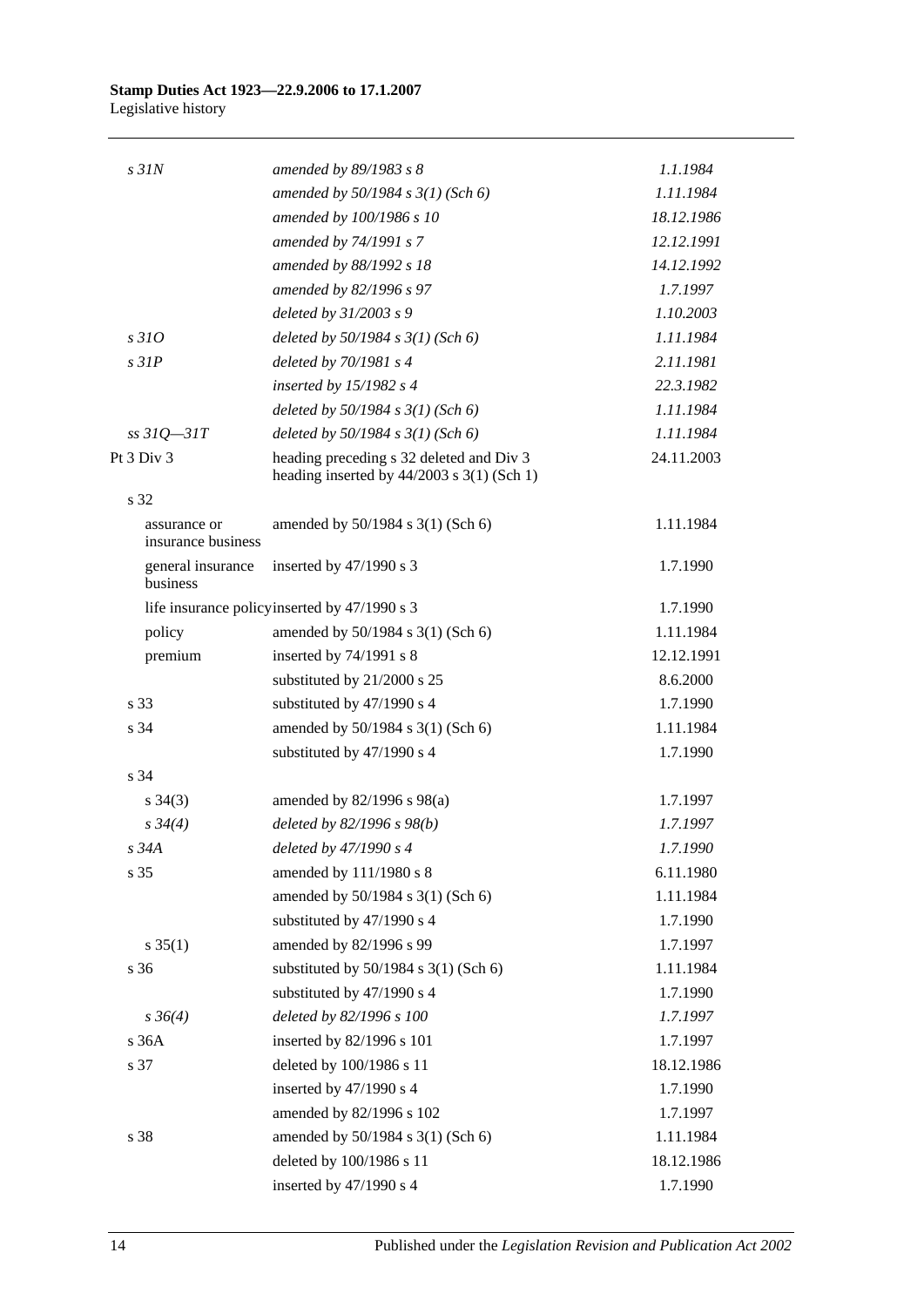| s 39                               | substituted by 47/1990 s 4                                                                | 1.7.1990   |
|------------------------------------|-------------------------------------------------------------------------------------------|------------|
|                                    | deleted by 82/1996 s 103                                                                  | 1.1.1997   |
| s 40                               | inserted by 47/1990 s 4                                                                   | 1.7.1990   |
|                                    | deleted by 82/1996 s 103                                                                  | 1.7.1997   |
| s41                                | substituted by 47/1990 s 4                                                                | 1.7.1990   |
|                                    | amended by 74/1991 s 9                                                                    | 12.12.1991 |
|                                    | amended by 88/1992 s 19                                                                   | 14.12.1992 |
|                                    | deleted by 82/1996 s 103                                                                  | 1.7.1997   |
| $s\,42$                            | substituted by $47/1990 s 4$                                                              | 1.7.1990   |
|                                    | deleted by 82/1996 s 103                                                                  | 1.7.1997   |
| $s$ 42AA                           |                                                                                           |            |
| $s$ 42AA $(1)$                     | amended by 35/2002 s 18                                                                   | 28.11.2002 |
| $s$ 42AA $(4)$                     | substituted by 88/1992 s 20                                                               | 14.12.1992 |
|                                    | substituted by 82/1996 s 104                                                              | 1.7.1997   |
|                                    | s $42AA(4a)$ and $(4b)$ inserted by 88/1992 s 20                                          | 14.12.1992 |
|                                    | deleted by 82/1996 s 104                                                                  | 1.7.1997   |
| $s$ 42AB                           | inserted by 8/1986 s 4                                                                    | 13.3.1986  |
| $s\,42AB(3)$                       | amended by 82/1996 s 105                                                                  | 1.7.1997   |
| Pt 3 Div 4                         | heading preceding s 42A deleted and Div 4<br>heading inserted by $44/2003$ s 3(1) (Sch 1) | 24.11.2003 |
| s 42A                              |                                                                                           |            |
| $s\ 42A(1)$                        | s 42A redesignated as $s$ 42A(1) by 41/2004 s 4                                           | 24.2.2005  |
| applicant                          | substituted by $100/1986$ s $12(a)$                                                       | 18.12.1986 |
| commercial motor<br>vehicle        | inserted by $64/1989$ s $3(a)$                                                            | 28.3.1990  |
| dealer                             | substituted by $100/1986$ s $12(b)$                                                       | 18.12.1986 |
| list price                         | inserted by $100/1986$ s $12(b)$                                                          | 18.12.1986 |
|                                    | substituted by $21/2000$ s $26(a)$                                                        | 8.6.2000   |
| market value                       | inserted by 100/1986 s 12(b)                                                              | 18.12.1986 |
|                                    | substituted by $21/2000$ s $26(b)$                                                        | 8.6.2000   |
|                                    | new motor vehicle inserted by 100/1986 s 12(c)                                            | 18.12.1986 |
|                                    | optional equipment inserted by 100/1986 s 12(c)                                           | 18.12.1986 |
| primary producer                   | inserted by $64/1989$ s $3(b)$                                                            | 28.3.1990  |
| vehicle                            | second-hand motor inserted by 100/1986 s 12(d)                                            | 18.12.1986 |
| $s\ 42A(2)$                        | inserted by 41/2004 s 4                                                                   | 24.2.2005  |
| $s$ 42 $B$                         |                                                                                           |            |
| $s\ 42B(1)$                        | substituted by $100/1986$ s $13(a)$                                                       | 18.12.1986 |
|                                    | amended by 21/2000 s 27                                                                   | 8.6.2000   |
| $s\,42B(1aa)$                      | inserted by $100/1986$ s $13(a)$                                                          | 18.12.1986 |
|                                    | deleted by $41/2004$ s $5(2)$                                                             | 24.2.2005  |
| s $42B(1a)$ —see<br>$s$ 42B $(1d)$ |                                                                                           |            |
| $s$ 42B $(1a)$                     | inserted by $41/2004$ s $5(2)$                                                            | 24.2.2005  |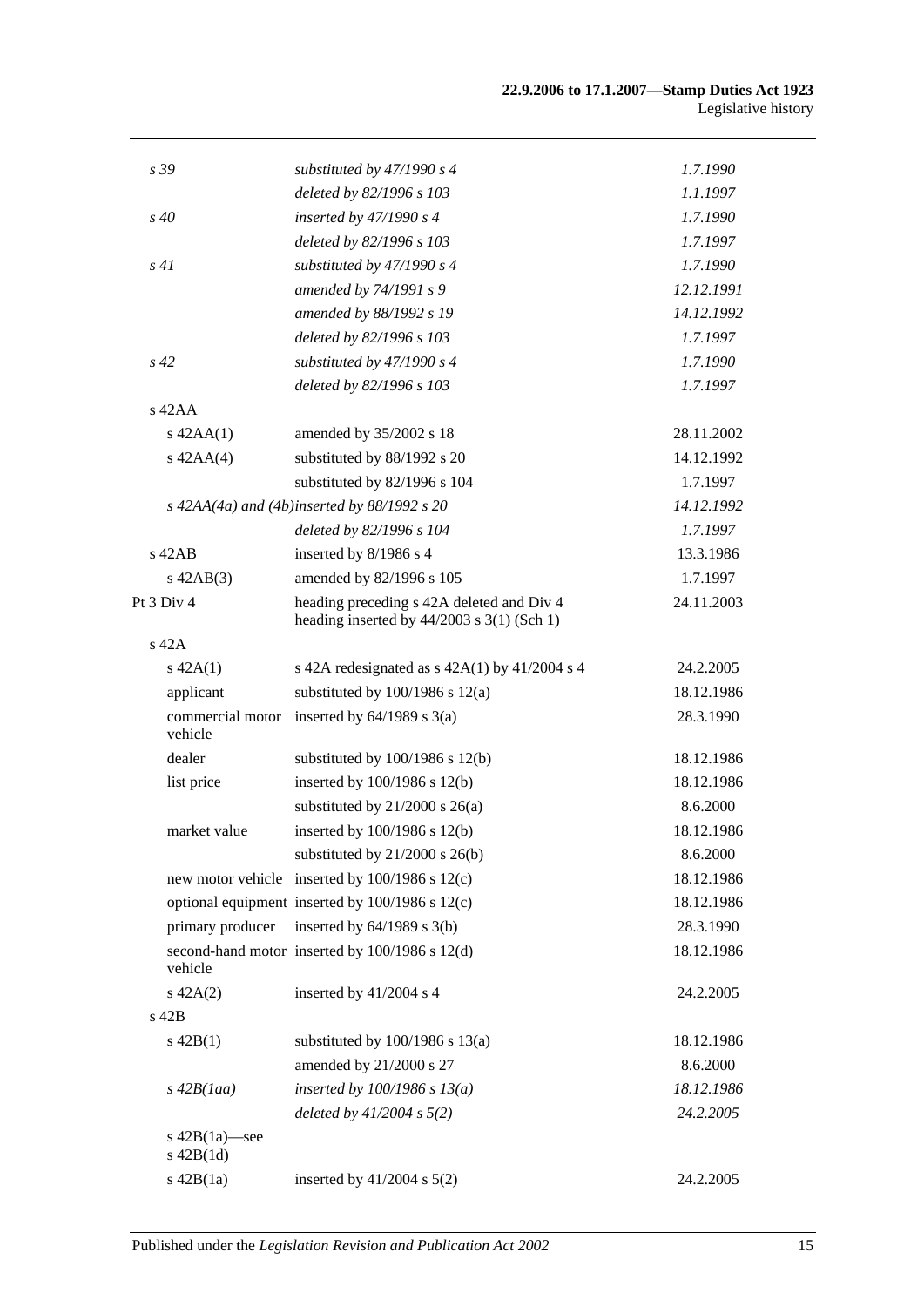| $s\,42B(1b)$                  | inserted by $28/1977 s 2(b)$                                   | 28.7.1977  |
|-------------------------------|----------------------------------------------------------------|------------|
|                               | substituted by $33/1990 s 2(a)$                                | 26.4.1990  |
|                               | deleted by $83/1994 s 2(b)$                                    | 8.12.1994  |
| $s$ 42B(1b)                   | inserted by $41/2004$ s $5(2)$                                 | 24.2.2005  |
| $s\,42B(1c)$                  | inserted by $33/1990$ s $2(a)$                                 | 26.4.1990  |
|                               | deleted by $83/1994 s 2(b)$                                    | 8.12.1994  |
| $s\ 42B(1c)$                  | inserted by $41/2004$ s $5(2)$                                 | 24.2.2005  |
| $s\ 42B(1d)$                  | s 42B(1a) amended by $28/1977$ s $2(a)$                        | 28.7.1977  |
|                               | s 42B(1a) amended by 83/1994 s $2(a)$                          | 8.12.1994  |
|                               | s $42B(1a)$ redesignated as s $42B(1d)$ by $41/2004$<br>s 5(1) | 24.2.2005  |
| $s\ 42B(2)$                   | amended by $28/1977$ s $2(c)$                                  | 28.7.1977  |
|                               | amended by $83/1994$ s $2(c)$                                  | 8.12.1994  |
|                               | amended by $41/2004$ s $5(3)$                                  | 24.2.2005  |
| $s\ 42B(2a)$                  | amended by $41/2004$ s $5(4)$                                  | 24.2.2005  |
| $s\ 42B(2b)$                  | inserted by $41/2004$ s $5(5)$                                 | 24.2.2005  |
| $s\,42B(3a)$                  | deleted by 94/2000 Sch 4 cl 3                                  | 14.12.2001 |
| s $42B(4)$ - (6)              | substituted by $100/1986$ s $13(b)$                            | 18.12.1986 |
|                               | substituted by 82/1996 s 106                                   | 1.7.1997   |
|                               | s 42B(6a) and (6b) deleted by 82/1996 s 106                    | 1.7.1997   |
|                               | inserted by 74/1991 s 10                                       | 12.12.1991 |
|                               | substituted by 88/1992 s 21                                    | 14.12.1992 |
| $s\ 42B(7)$                   | amended by $83/1994$ s 2(d)                                    | 8.12.1994  |
|                               | deleted by 100/1986 s 13(b)                                    | 18.12.1986 |
|                               | inserted by $33/1990$ s 2(b)                                   | 26.4.1990  |
| $s\,42B(8)$                   | deleted by $50/1984$ s $3(1)$ (Sch 6)                          | 1.11.1984  |
| s 42BA                        | inserted by 72/1995 s 3                                        | 23.11.1995 |
| s 42C                         | deleted by 33/1990 s 3                                         | 26.4.1990  |
|                               | inserted by 74/1991 s 11                                       | 12.12.1991 |
|                               | amended by 88/1992 s 22                                        | 14.12.1992 |
|                               | amended by 72/1995 s 4                                         | 23.11.1995 |
|                               | substituted by 82/1996 s 107                                   | 1.7.1997   |
| $s$ 42CA                      | inserted by 41/2004 s 6                                        | 24.2.2005  |
| s 42D                         | amended by 50/1984 s 3(1) (Sch 6)                              | 1.11.1984  |
|                               | amended by 100/1986 s 14                                       | 18.12.1986 |
|                               | amended by 33/1990 s 4                                         | 26.4.1990  |
|                               | substituted by 82/1996 s 107                                   | 1.7.1997   |
| s 42E                         | amended by 33/1990 s 5                                         | 26.4.1990  |
|                               | amended by 82/1996 s 108                                       | 1.7.1997   |
|                               | amended by 44/2003 s 3(1) (Sch 1)                              | 24.11.2003 |
| $ss$ 43 $-45A$ and<br>heading | deleted by 111/1980 s 9                                        | 6.11.1980  |
| Pt 3 Div 5                    | heading preceding s 43 inserted by 82/1997 s 4                 | 1.1.1998   |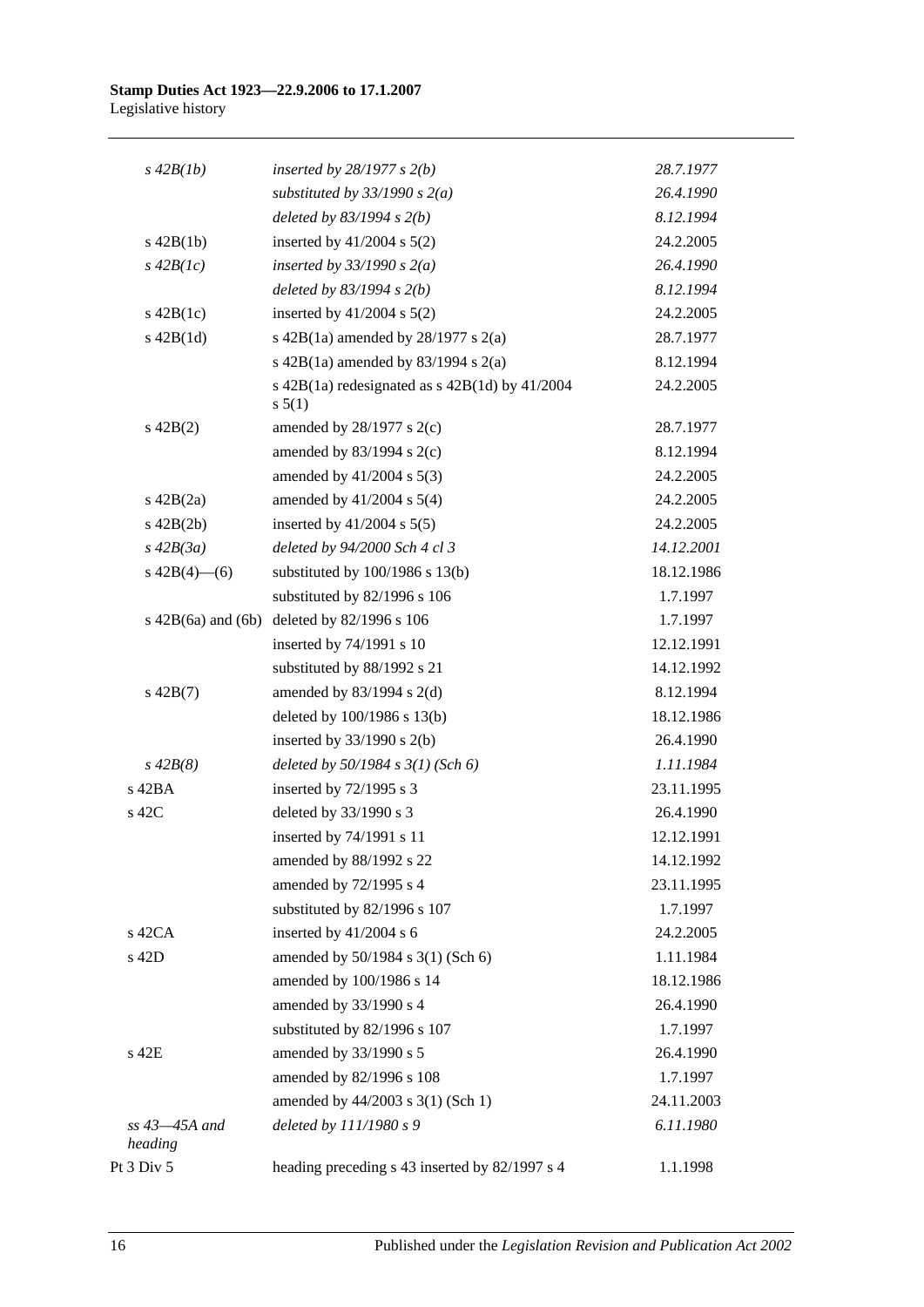|                                                  | heading preceding s 43 deleted and Div 5<br>heading inserted by $44/2003$ s 3(1) (Sch 1) | 24.11.2003 |
|--------------------------------------------------|------------------------------------------------------------------------------------------|------------|
| s <sub>43</sub>                                  | inserted by 82/1997 s 4                                                                  | 1.1.1998   |
| bank                                             | deleted by $41/1999 s 18(a)$                                                             | 1.12.1998  |
| cheque                                           | amended by 41/1999 s 18(b)                                                               | 1.12.1998  |
| Cheques and<br><b>Payment Orders</b><br>Act 1986 | deleted by $41/1999 s 18(c)$                                                             | 1.12.1998  |
|                                                  | financial institution inserted by $41/1999$ s $18(c)$                                    | 1.12.1998  |
|                                                  | unstamped cheque amended by 41/1999 s 18(d)                                              | 1.12.1998  |
| s <sub>44</sub>                                  | inserted by 82/1997 s 4                                                                  | 1.1.1998   |
| $s\,44(1)$                                       | amended by 41/1999 s 19(a), (b)                                                          | 1.12.1998  |
| $s\ 44(2)$ and (3)                               | amended by 41/1999 s 19(c)                                                               | 1.12.1998  |
| $s\,44(4)$                                       | amended by 41/1999 s 19(d)                                                               | 1.12.1998  |
| $s\,44(5)$                                       | amended by 41/1999 s 19(e)                                                               | 1.12.1998  |
| s <sub>45</sub>                                  |                                                                                          |            |
| $s\,45(1)$                                       | s 45 inserted by 82/1997 s 4                                                             | 1.1.1998   |
|                                                  | s 45 amended by 41/1999 s 20                                                             | 1.12.1998  |
|                                                  | s 45 amended and redesignated as s 45(1) by<br>$21/2004$ s $9(1)$ , (2)                  | 1.7.2004   |
| $s\,45(2)$ —(4)                                  | inserted by $21/2004$ s $9(2)$                                                           | 1.7.2004   |
| heading preceding<br>s 46                        | deleted by 82/1997 s 4                                                                   | 1.1.1998   |
| s 46                                             | amended by 19/1991 s 2                                                                   | 18.4.1991  |
|                                                  | substituted by 82/1997 s 4                                                               | 1.1.1998   |
|                                                  | amended by 41/1999 s 21                                                                  | 1.12.1998  |
| s 46A                                            | inserted by 89/1983 s 9                                                                  | 1.1.1984   |
|                                                  | amended by 19/1991 s 3                                                                   | 18.4.1991  |
|                                                  | deleted by 82/1997 s 4                                                                   | 1.1.1998   |
| $s\,47$                                          | amended by $50/1984$ s $3(1)$ (Sch 6)                                                    | 1.11.1984  |
|                                                  | deleted by 82/1997 s 4                                                                   | 1.1.1998   |
| $s\,47A$                                         | deleted by 82/1997 s 4                                                                   | 1.1.1998   |
| $ss$ 47B $-47D$                                  | deleted by 70/1981 s 5                                                                   | 2.11.1981  |
| s 48                                             | amended by 70/1981 s 6                                                                   | 2.11.1981  |
|                                                  | amended by $50/1984 s 3(1)$ (Sch 6)                                                      | 1.11.1984  |
|                                                  | deleted by 82/1997 s 4                                                                   | 1.1.1998   |
| s 48A                                            | amended by 101/1976 s 4                                                                  | 16.12.1976 |
|                                                  | amended by 70/1981 s 7                                                                   | 2.11.1981  |
|                                                  | amended by 95/1982 s 4                                                                   | 23.12.1982 |
|                                                  | amended by 19/1991 s 4                                                                   | 18.4.1991  |
|                                                  | amended by 82/1996 s 109                                                                 | 1.7.1997   |
|                                                  | deleted by 82/1997 s 4                                                                   | 1.1.1998   |
| $s\,49$                                          | amended by 88/1992 s 23                                                                  | 14.12.1992 |
|                                                  | deleted by 82/1997 s 4                                                                   | 1.1.1998   |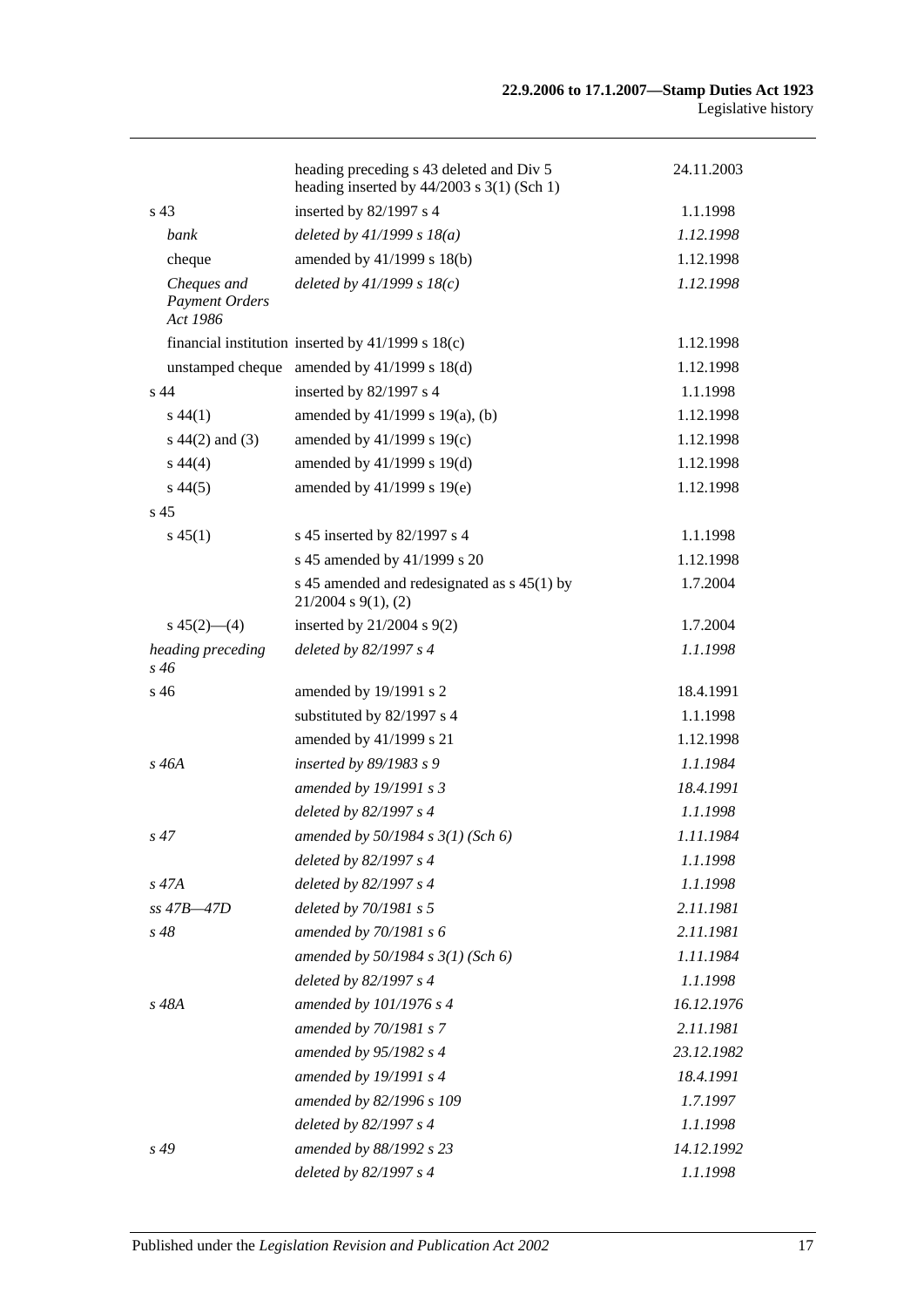| s50                                    | deleted by 82/1997 s 4                                                                      | 1.1.1998   |
|----------------------------------------|---------------------------------------------------------------------------------------------|------------|
| s <sub>51</sub>                        | amended by 88/1992 s 24                                                                     | 14.12.1992 |
|                                        | deleted by 82/1997 s 4                                                                      | 1.1.1998   |
| s 52                                   | deleted by 82/1997 s 4                                                                      | 1.1.1998   |
| s 53 and heading                       | deleted by $81/1985 s 8$                                                                    | 5.8.1985   |
| ss 54-59A and<br>heading               | deleted by $50/1984$ s $3(1)$ (Sch 6)                                                       | 1.11.1984  |
| <b>Heading</b> preceding<br>$s$ 59 $B$ | inserted by 27/1978 s 7                                                                     | 30.3.1978  |
|                                        | deleted in pursuance of the Acts Republication<br>Act 1967 as its function is now exhausted | 1.1.1995   |
| $s$ 59 $B$                             | inserted by $27/1978 s 7$                                                                   | 30.3.1978  |
|                                        | amended by $50/1984$ s $3(1)$ (Sch 6)                                                       | 1.11.1984  |
|                                        | amended by $52/1989 s 6$                                                                    | 21.9.1989  |
|                                        | amended by 88/1992 s 25                                                                     | 14.12.1992 |
|                                        | deleted by 83/1994 s 3                                                                      | 8.12.1994  |
| Pt 3 Div 6 heading                     | heading preceding s 60 deleted and Div 6<br>heading inserted by $44/2003$ s 3(1) (Sch 1)    | 24.11.2003 |
| $\sqrt{60}$                            |                                                                                             |            |
| conveyance                             | amended by 38/1996 s 40                                                                     | 4.11.1996  |
|                                        | amended by 80/2000 s 8                                                                      | 14.12.2000 |
| $\rm s$ 60A                            | substituted by 95/1982 s 5                                                                  | 23.12.1982 |
| s 60A(1)                               | amended by 36/1990 s 4                                                                      | 24.5.1990  |
| s 60A(4)                               | amended by 50/1984 s 3(1) (Sch 6)                                                           | 1.11.1984  |
|                                        | s $60A(4a)$ and $(4b)$ inserted by $20/1997$ s $3(a)$                                       | 7.1.1997   |
| $\sigma$ 60A(6)                        | inserted by $20/1997$ s $3(b)$                                                              | 7.1.1997   |
|                                        | amended by $23/2001$ s $108(a)$ —(c)                                                        | 15.7.2001  |
| s 60A(7)                               | inserted by $20/1997$ s $3(b)$                                                              | 7.1.1997   |
| $s$ 60A(8)                             | inserted by $20/1997$ s $3(b)$                                                              | 7.1.1997   |
| majority<br>shareholder                | substituted by 23/2001 s 108(d)                                                             | 15.7.2001  |
| spouse                                 | deleted by 80/2000 s 9                                                                      | 14.12.2000 |
| $\rm s$ 60B                            |                                                                                             |            |
| $s$ 60B(1)                             | amended by 35/2002 s 19                                                                     | 28.11.2002 |
| s 60C                                  | inserted by 80/2000 s 10                                                                    | 14.12.2000 |
| s 61                                   | amended by 95/1982 s 6                                                                      | 23.12.1982 |
| s 62                                   | inserted by 80/2000 s 11                                                                    | 14.12.2000 |
| s $62(2)$ and $(3)$                    | substituted by 27/2001 s 10                                                                 | 26.7.2001  |
| $s\,63$                                | deleted by 95/1982 s 7                                                                      | 23.12.1982 |
| s <sub>65</sub>                        | amended by 95/1982 s 8                                                                      | 23.12.1982 |
| s 66                                   | s 66(1) amended by 95/1982 s 9(a)                                                           | 23.12.1982 |
|                                        | $s$ 66(1) redesignated as $s$ 66 in pursuance of the<br><b>Acts Republication Act 1967</b>  | 1.1.1984   |
| $s\,66(2)$ and (3)                     | substituted by 28/1977 s 3                                                                  | 28.7.1977  |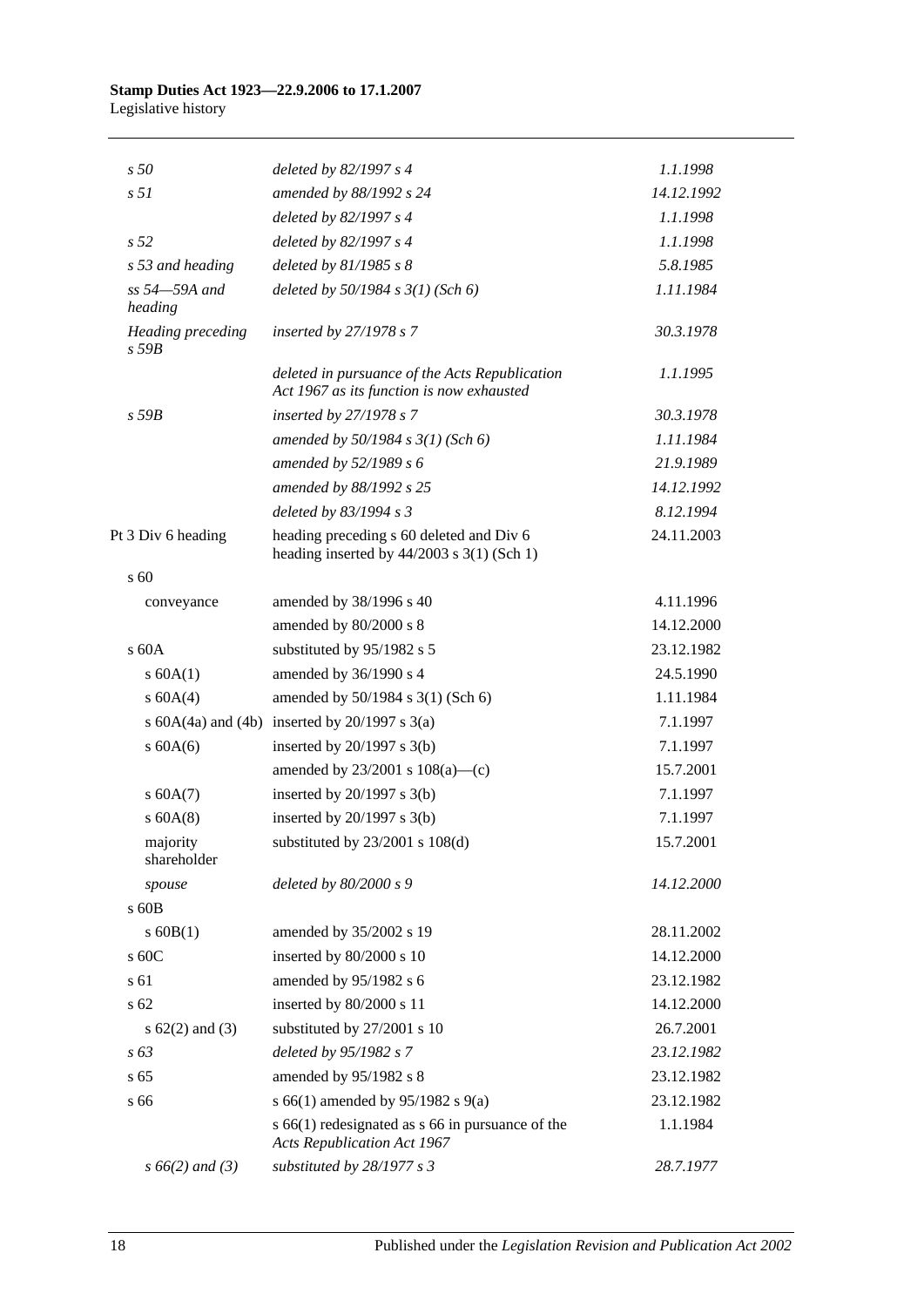|                    | deleted by $95/1982 s(96)$                | 23.12.1982 |
|--------------------|-------------------------------------------|------------|
| $s\,66(4)$         | deleted by $95/1982 s 9(b)$               | 23.12.1982 |
| s 66A              | deleted by 33/1990 s 6                    | 26.4.1990  |
| s 66AB             | amended by 101/1976 s 5                   | 16.12.1976 |
|                    | amended by 111/1980 s 10                  | 6.11.1980  |
|                    | amended by 70/1981 s 8                    | 2.11.1981  |
|                    | deleted by 33/1990 s 6                    | 26.4.1990  |
| s 66B              | amended by 28/1977 s 4                    | 28.7.1977  |
|                    | deleted by 95/1982 s 10                   | 23.12.1982 |
| s 67               | deleted by 95/1982 s 10                   | 23.12.1982 |
|                    | inserted by 33/1990 s 6                   | 26.4.1990  |
| s 67(2)            | amended by 34/2002 s 28                   | 1.8.2003   |
| $s\,67(5)$ and (6) | deleted by 82/1996 s 110                  | 1.7.1997   |
| $s\,67(8)$         | deleted by 27/2001 s 11                   | 26.7.2001  |
| s 68               |                                           |            |
| s 68(1)            | amended by $95/1982 s 11(a)$              | 23.12.1982 |
|                    | amended by $50/1984$ s $3(1)$ (Sch 6)     | 1.11.1984  |
|                    | deleted by 33/1990 s 7                    | 26.4.1990  |
| s 68(2)            | amended by $95/1982 s 11(b)$              | 23.12.1982 |
|                    | deleted by 33/1990 s 7                    | 26.4.1990  |
| s68(3)             | amended by 95/1982 s 11(c)                | 23.12.1982 |
| s 68(4)            | amended by $95/1982$ s $11(d)$            | 23.12.1982 |
| s 68(5)            | amended by 95/1982 s 11(e)                | 23.12.1982 |
| s 69               | deleted by 33/1990 s 8                    | 26.4.1990  |
| s 70               | substituted by $50/1984$ s $3(1)$ (Sch 6) | 1.11.1984  |
| s 71               |                                           |            |
| $s \, 7I(2)$       | substituted by 82/1996 s 111              | 1.7.1997   |
|                    | deleted by 35/2002 s 20                   | 28.11.2002 |
| $s \, 71(3)$       | substituted by 111/1980 s 11              | 6.11.1980  |
|                    | amended by $80/2000$ s $12(a)$            | 14.12.2000 |
| $s \, 71(4)$       | substituted by 111/1980 s 11              | 6.11.1980  |
|                    | amended by 80/2000 s 12(b)                | 14.12.2000 |
|                    | amended by 34/2002 s 29(a)                | 1.8.2003   |
| $s \, 71(4a)$      | inserted by $36/1990$ s $5(a)$            | 24.5.1990  |
|                    | amended by 88/1992 s 26(a)                | 14.12.1992 |
|                    | substituted by 18/1996 s 4                | 24.4.1996  |
|                    | amended by 23/2001 s 109(a)               | 15.7.2001  |
| $s \, 71(5)$       | deleted by 66/1979 s 3                    | 1.11.1979  |
|                    | inserted by 111/1980 s 11                 | 6.11.1980  |
|                    | amended by 95/1982 s 12(a)                | 23.12.1982 |
|                    | amended by 21/1988 s 5                    | 7.12.1987  |
|                    | (a) deleted by $80/2000$ s $12(c)$        | 14.12.2000 |
|                    | amended by $80/2000$ s $12(d)$ —(f)       | 14.12.2000 |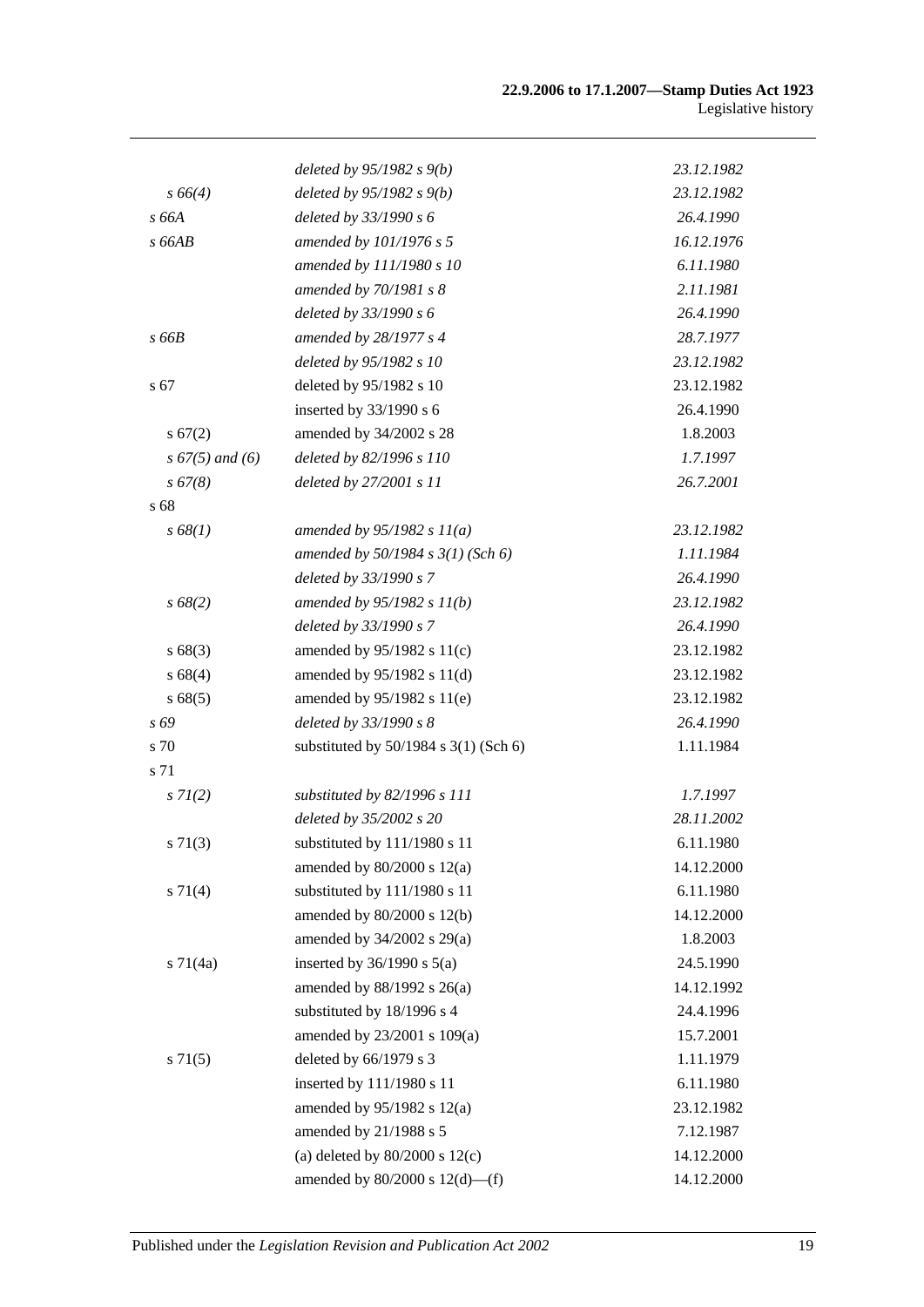|                       | amended by 34/2002 s 29(b)                                    | 1.8.2003   |
|-----------------------|---------------------------------------------------------------|------------|
| $s \, 71(6)$          | amended by 54/1976 s 7                                        | 14.7.1976  |
|                       | deleted by 66/1979 s 3                                        | 1.11.1979  |
|                       | inserted by 111/1980 s 11                                     | 6.11.1980  |
|                       | amended by $80/2000$ s $12(g)$                                | 14.12.2000 |
| $s \, 71(7)$          | deleted by 66/1979 s 3                                        | 1.11.1979  |
|                       | inserted by 111/1980 s 11                                     | 6.11.1980  |
| $s \, 71(8)$          | deleted by $66/1979$ s 3                                      | 1.11.1979  |
|                       | inserted by 111/1980 s 11                                     | 6.11.1980  |
|                       | amended by 95/1982 s 12(b)                                    | 23.12.1982 |
| s $71(9)$ and $(10)$  | inserted by 111/1980 s 11                                     | 6.11.1980  |
| $s \, 71(11)$         | inserted by 111/1980 s 11                                     | 6.11.1980  |
|                       | amended by $36/1990$ s $5(b)$                                 | 24.5.1990  |
|                       | amended by 34/2002 s 29(c)                                    | 1.8.2003   |
| $s$ 71(11a)           | inserted by $36/1990$ s $5(c)$                                | 24.5.1990  |
| s $71(12)$ and $(13)$ | inserted by 111/1980 s 11                                     | 6.11.1980  |
| $s \, 71(14)$         | inserted by 111/1980 s 11                                     | 6.11.1980  |
|                       | amended by 42/1992 s 3                                        | 1.9.1992   |
| $s \, 71(15)$         | inserted by 111/1980 s 11                                     | 6.11.1980  |
|                       | discretionary trust deleted by $36/1990 s 5(d)$               | 24.5.1990  |
| interest              | potential beneficial deleted by $80/2000 s 12(h)$             | 14.12.2000 |
| public company        | amended by 50/1984 s 3(1) (Sch 6)                             | 1.11.1984  |
|                       | amended by 88/1992 s 26(b)                                    | 14.12.1992 |
|                       | amended by 23/2001 s 109(b)                                   | 15.7.2001  |
| transfer              | deleted by $80/2000 s 12(h)$                                  | 14.12.2000 |
| unit                  | deleted by $36/1990 s 5(d)$                                   | 24.5.1990  |
| unit trust scheme     | amended by $50/1984 s 3(1)$ (Sch 6)                           | 1.11.1984  |
|                       | deleted by $36/1990 s 5(d)$                                   | 24.5.1990  |
| s 71AA                | inserted by 80/2000 s 13                                      | 14.12.2000 |
| s 71A                 | amended by 111/1980 s 12                                      | 6.11.1980  |
|                       | amended by 50/1984 s 3(1) (Sch 6)                             | 1.11.1984  |
| s 71B                 |                                                               |            |
| $s$ 71B(1)            | s 71B amended and redesignated as s 71B(1) by<br>95/1982 s 13 | 23.12.1982 |
| $s$ 71B(2)            | inserted by $95/1982$ s 13(b)                                 | 23.12.1982 |
|                       | deleted by 82/1996 s 112                                      | 1.7.1997   |
|                       | inserted by 28/2005 s 13                                      | 1.7.2006   |
| $s$ 71 $B(3)$         | inserted by $95/1982$ s $13(b)$                               | 23.12.1982 |
|                       | deleted by 82/1996 s 112                                      | 1.7.1997   |
| s $71B(4)$ and $(5)$  | inserted by $95/1982$ s 13(b)                                 | 23.12.1982 |
| s 71C                 | inserted by 66/1979 s 4                                       | 1.11.1979  |
| $s \, 71C(1)$         | amended by 81/1985 s 9(a), (b)                                | 5.8.1985   |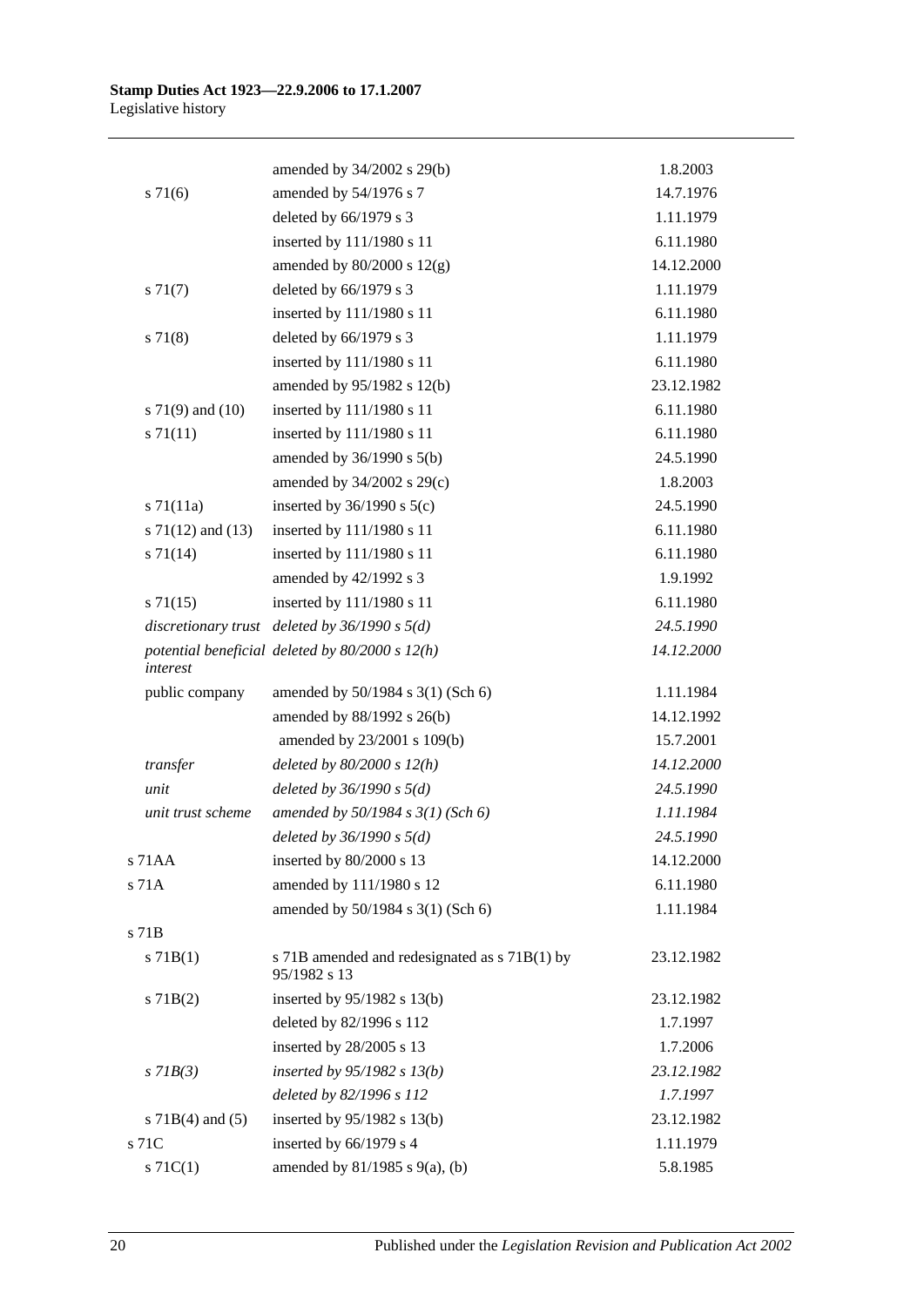|                                   | amended by $8/1989$ s $3(a)$ , (b)                            | 1.2.1988   |
|-----------------------------------|---------------------------------------------------------------|------------|
|                                   | amended by $52/1989$ s $7(a)$                                 | 9.8.1989   |
|                                   | amended by $42/1992$ s $4(a)$                                 | 1.9.1992   |
|                                   | amended by $20/1997$ s $4(a)$                                 | 1.2.1997   |
|                                   | amended by 44/2003 s 3(1) (Sch 1)                             | 24.11.2003 |
| $s$ 71C(1a)                       | inserted by $8/1989$ s 3(c)                                   | 1.2.1988   |
| $s$ 71 $C(1b)$                    | inserted by $35/2002$ s $21(a)$                               | 28.11.2002 |
| $s \, 71C(2)$                     | amended by 95/1982 s 14                                       | 23.12.1982 |
|                                   | amended by $81/1985$ s $9(c)$ —(e)                            | 5.8.1985   |
|                                   | substituted by $52/1989$ s $7(b)$                             | 9.8.1989   |
|                                   | amended by $42/1992$ s $4(b)$                                 | 1.9.1992   |
|                                   | amended by $20/1997$ s $4(b)$ —(d)                            | 1.2.1997   |
|                                   | amended by 35/2002 s 21(b)                                    | 28.11.2002 |
|                                   | amended by 21/2004 s 10(1)                                    | 1.7.2004   |
| s $71C(2a)$ —see<br>S71C(4)       |                                                               |            |
| s $71C(2b)$ —see<br>$s \, 71C(5)$ |                                                               |            |
| s $71C(3)$ —see<br>$s$ 71 $C(6)$  |                                                               |            |
| $s71C(4)$ -see<br>$s \, 71C(7)$   |                                                               |            |
| $s \, 71C(3)$                     | inserted by $21/2004$ s $10(2)$                               | 1.7.2004   |
| S71C(4)                           | s 71C (2a) inserted by 81/1985 s 9(f)                         | 5.8.1985   |
|                                   | s 71C(2a) substituted by $35/2002$ s 21(c)                    | 28.11.2002 |
|                                   | s 71C(2a) redesignated as s 71C(4) by 21/2004<br>s 10(3)      | 1.7.2004   |
| $s$ 71 $C(5)$                     | s 71C(2b) inserted by $52/1989$ s 7(c)                        | 9.8.1989   |
|                                   | s 71C(2b) deleted by 14/1994 s 4                              | 1.9.1994   |
|                                   | s 71C(2b) inserted by 35/2002 s 21(d)                         | 28.11.2002 |
|                                   | s 71C(2b) redesignated as s 71C(5) by 21/2004<br>s 10(3)      | 1.7.2004   |
| $s \, 71C(6)$                     | s 71C(3) redesignated as s 71C(6) by $21/2004$<br>$s\ 10(3)$  | 1.7.2004   |
| genuine farm                      | inserted by $35/2002$ s $21(e)$                               | 28.11.2002 |
| <b>Housing Trust</b><br>home      | inserted by $8/1989$ s 3(d)                                   | 1.2.1988   |
|                                   | prescribed amount inserted by 20/1997 s 4(e)                  | 1.2.1997   |
| prescribed<br>maximum             | inserted by $20/1997$ s $4(e)$                                | 1.2.1997   |
|                                   | relevant component inserted by 35/2002 s 21(f)                | 28.11.2002 |
| relevant contract                 | inserted by $42/1992$ s $4(c)$                                | 1.9.1992   |
| $s \, 71C(7)$                     | s 71C(4) substituted by $52/1989$ s 7(d)                      | 9.8.1989   |
|                                   | s 71C(4) redesignated as s 71C(7) by $21/2004$<br>$s \ 10(3)$ | 1.7.2004   |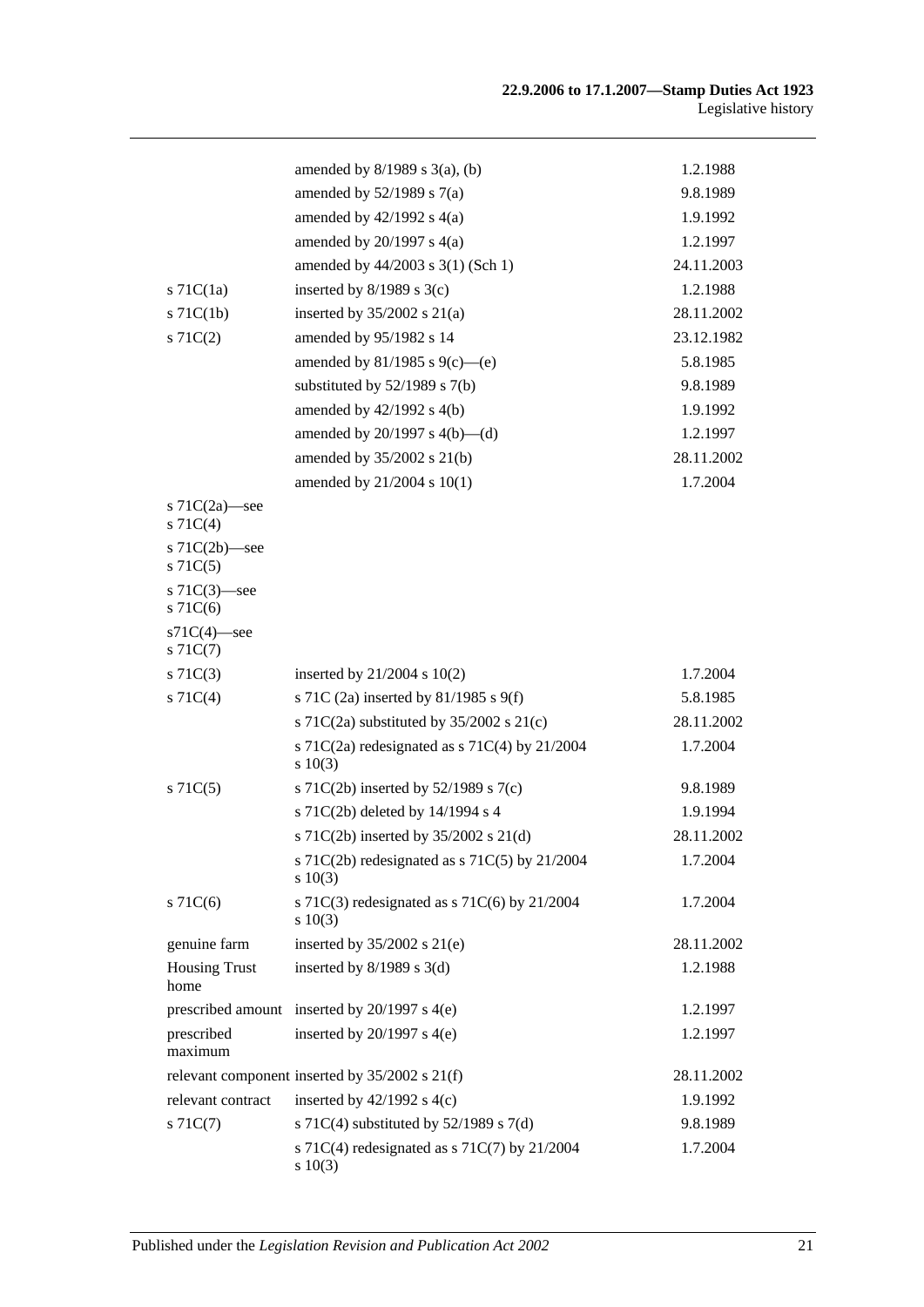| s 71CA before<br>substitution by<br>41/2004 | inserted by $30/1982$ s 3                           | 24.12.1981 |
|---------------------------------------------|-----------------------------------------------------|------------|
| $s$ 71CA(2) and (3)                         | substituted by $83/1994$ s 4                        | 8.12.1994  |
| s 71CA                                      | substituted by 41/2004 s 7                          | 24.2.2005  |
| s 71CB                                      | inserted by 21/1988 s 6                             | 7.12.1987  |
|                                             | substituted by 83/1994 s 5                          | 8.12.1994  |
| $s$ 71CB(1)                                 |                                                     |            |
| spouses                                     | amended by 80/2000 s 14                             | 14.12.2000 |
| $s$ 71CB $(2)$                              | substituted by 41/2004 s 8                          | 24.2.2005  |
| s 71CBA                                     | inserted by 41/2004 s 9                             | 24.2.2005  |
| s 71CC                                      | inserted by 31/1994 s 7                             | 30.5.1994  |
| $\vert$ s 71CC(1)                           | amended by $18/1996$ s $5(a)$ —(c)                  | 24.4.1996  |
|                                             | amended by $11/1999$ s $2(a)$                       | 18.3.1999  |
|                                             | amended by $35/2002$ s $22(a)$                      | 28.11.2002 |
| $s$ 71CC(1a)                                | inserted by $11/1999$ s $2(b)$                      | 18.3.1999  |
| $s$ 71CC(1b)                                | inserted by $35/2002$ s $22(b)$                     | 28.11.2002 |
| $s$ 71CC(5)                                 |                                                     |            |
| natural person                              | inserted by $18/1996$ s $5(d)$                      | 24.4.1996  |
| person                                      | inserted by $18/1996$ s $5(d)$                      | 24.4.1996  |
| relative                                    | amended by $11/1999$ s $2(c)$                       | 18.3.1999  |
| spouse                                      | deleted by 80/2000 s 15                             | 14.12.2000 |
| s 71CD                                      | inserted by 42/1997 s 2                             | 17.7.1997  |
| s 71D                                       | inserted by 111/1980 s 13                           | 6.11.1980  |
| s $71D(1)$ and $(2)$                        | substituted by $19/1991$ s $5(a)$                   | 18.4.1991  |
| $s$ 71D $(2a)$                              | inserted by $19/1991$ s $5(a)$                      | 18.4.1991  |
| $s$ 71D(3)                                  |                                                     |            |
| exploration<br>tenement                     | amended by 83/1994 s 12 (Sch)                       | 8.12.1994  |
|                                             | amended by 11/2000 Sch 2                            | 4.5.2002   |
| $s$ 71D(4)                                  | substituted by $19/1991$ s $5(b)$                   | 18.4.1991  |
| s $71D(5)$ and $(6)$                        | inserted by $19/1991$ s $5(b)$                      | 18.4.1991  |
| s 71DA                                      | inserted by 83/1994 s 6                             | 8.12.1994  |
| s $71DA(1a)$ and<br>(1b)                    | inserted by $42/1997$ s $3(a)$                      | 17.7.1997  |
| $s$ 71DA $(5)$                              |                                                     |            |
| complying<br>superannuation fund            | amended by $42/1997$ s $3(b)$                       | 17.7.1997  |
| pooled<br>superannuation trust              | inserted by $42/1997$ s 3(c)                        | 17.7.1997  |
| the SIS Act                                 | inserted by $42/1997$ s 3(c)                        | 17.7.1997  |
| $s$ 71DA $(6)$                              | substituted by $42/1997$ s 3(d)                     | 17.7.1997  |
| Pt 3 Div 7                                  | heading preceding s 71EA inserted by 39/2002<br>s 3 | 28.11.2002 |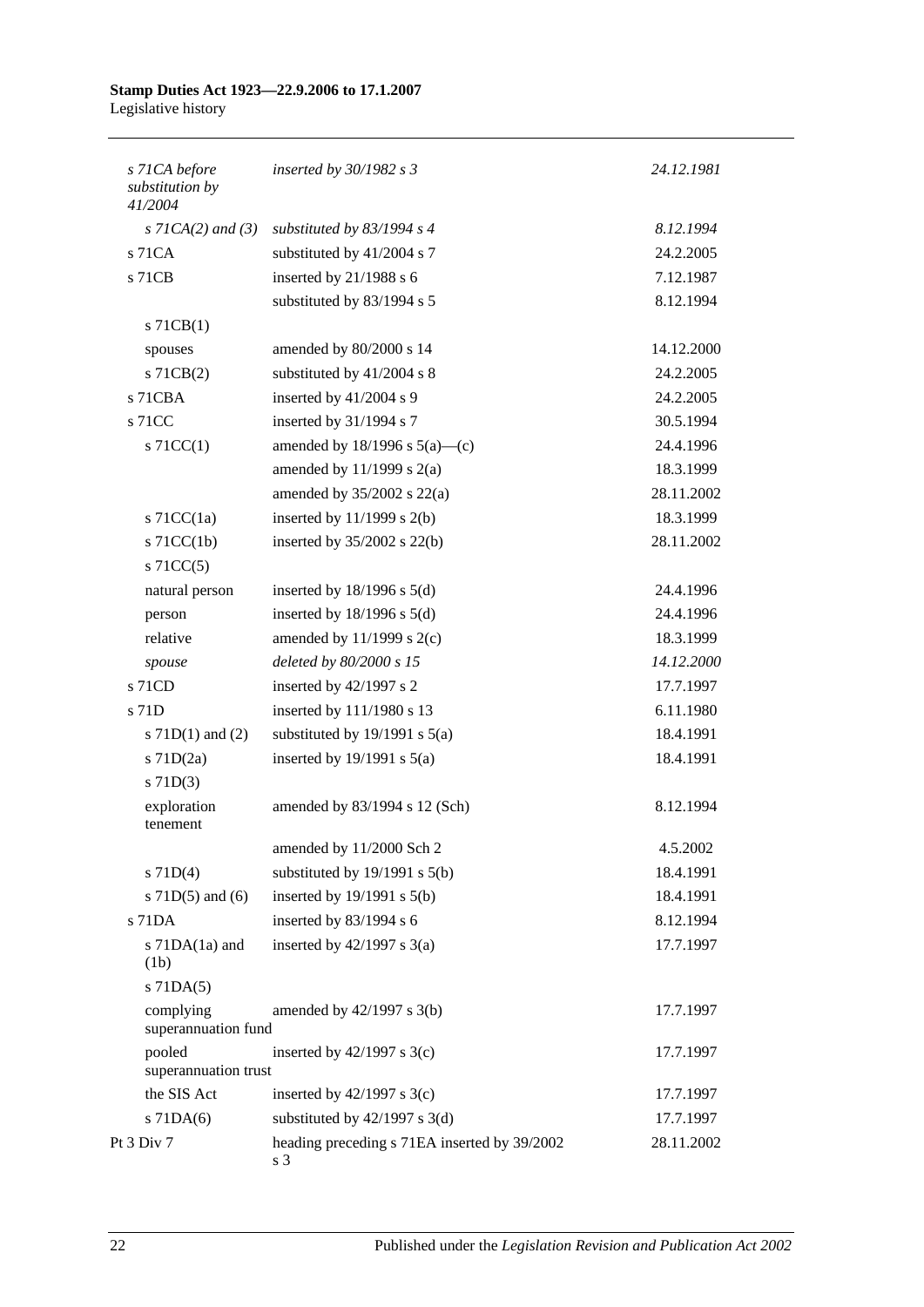|                                      | heading preceding s 71EA deleted and Div 7<br>heading inserted by $44/2003$ s 3(1) (Sch 1)  | 24.11.2003 |
|--------------------------------------|---------------------------------------------------------------------------------------------|------------|
| $s$ 71EA                             | inserted by 39/2002 s 3                                                                     | 28.11.2002 |
| $s$ 71EA $(1)$                       |                                                                                             |            |
| this Division                        | deleted by $44/2003$ s $3(1)$ (Sch 1)                                                       | 24.11.2003 |
| ss 71EB-71EJ                         | inserted by 39/2002 s 3                                                                     | 28.11.2002 |
| Pt 3 Div 8                           | heading preceding s 71E inserted by 21/1988 s 7                                             | 7.12.1987  |
|                                      | heading preceding s 71E deleted and Div 8<br>heading inserted by $44/2003$ s 3(1) (Sch 1)   | 24.11.2003 |
| s 71E                                | inserted by 21/1988 s 7                                                                     | 7.12.1987  |
| s 71E(1)                             | amended by $18/1996$ s $6(a)$ , (b)                                                         | 24.4.1996  |
| $s$ 71 $E(1a)$                       | inserted by $18/1996$ s $6(c)$                                                              | 24.4.1996  |
| s 71E(2)                             | amended by 88/1992 s 27                                                                     | 14.12.1992 |
|                                      | (d) deleted by $80/2000$ s 16                                                               | 14.12.2000 |
|                                      | amended by 23/2001 s 110                                                                    | 15.7.2001  |
| $s$ 71E(4a)                          | inserted by 74/1991 s 12                                                                    | 12.12.1991 |
| s 71E(6)                             | amended by 82/1996 s 113                                                                    | 1.7.1997   |
| $s$ 71 $E(10)$                       | deleted by 33/1990 s 9                                                                      | 26.4.1990  |
| s 71F                                | inserted by 35/2002 s 23                                                                    | 28.11.2002 |
| Pt 3 Div 9 heading                   | heading preceding s 72 deleted and Div 9<br>heading inserted by $44/2003$ s 3(1) (Sch 1)    | 24.11.2003 |
| heading preceding<br>s <sub>75</sub> | deleted by 81/1985 s 10                                                                     | 5.8.1985   |
| s 75                                 | deleted by $81/1985$ s 10                                                                   | 5.8.1985   |
|                                      | inserted by 72/1995 s 5                                                                     | 23.11.1995 |
| $s$ 75 $A$                           | inserted by 21/2004 s 11                                                                    | 1.7.2004   |
| heading preceding<br>s 75AA          | deleted in pursuance of the Acts Republication<br>Act 1967 as its function is now exhausted | 1.11.1984  |
| s 75AA                               | deleted by $50/1984$ s $3(1)$ (Sch 6)                                                       | 1.11.1984  |
| Pt 3 Div 10                          | heading preceding s 76 deleted and Div 10<br>heading inserted by $44/2003$ s 3(1) (Sch 1)   | 24.11.2003 |
| s 76                                 |                                                                                             |            |
| home                                 | inserted by $31/2003$ s $10(1)$                                                             | 1.10.2003  |
|                                      | deleted by 28/2005 s 8                                                                      | 1.7.2005   |
| home mortgage                        | inserted by $31/2003$ s $10(1)$                                                             | 1.10.2003  |
|                                      | deleted by 28/2005 s 8                                                                      | 1.7.2005   |
| liability                            | inserted by 88/1992 s 28                                                                    | 14.12.1992 |
| mortgage                             | substituted by 88/1992 s 28                                                                 | 14.12.1992 |
|                                      | amended by 31/2003 s 10(2)                                                                  | 1.10.2003  |
| $s$ 76A                              | inserted by $8/1986$ s 5                                                                    | 13.3.1986  |
|                                      | deleted by 88/1992 s 29                                                                     | 14.12.1992 |
| s 79                                 | substituted by 88/1992 s 30                                                                 | 14.12.1992 |
| s79(2)                               | amended by 31/2003 s 11                                                                     | 1.10.2003  |
|                                      | amended by 28/2005 s 9                                                                      | 1.7.2005   |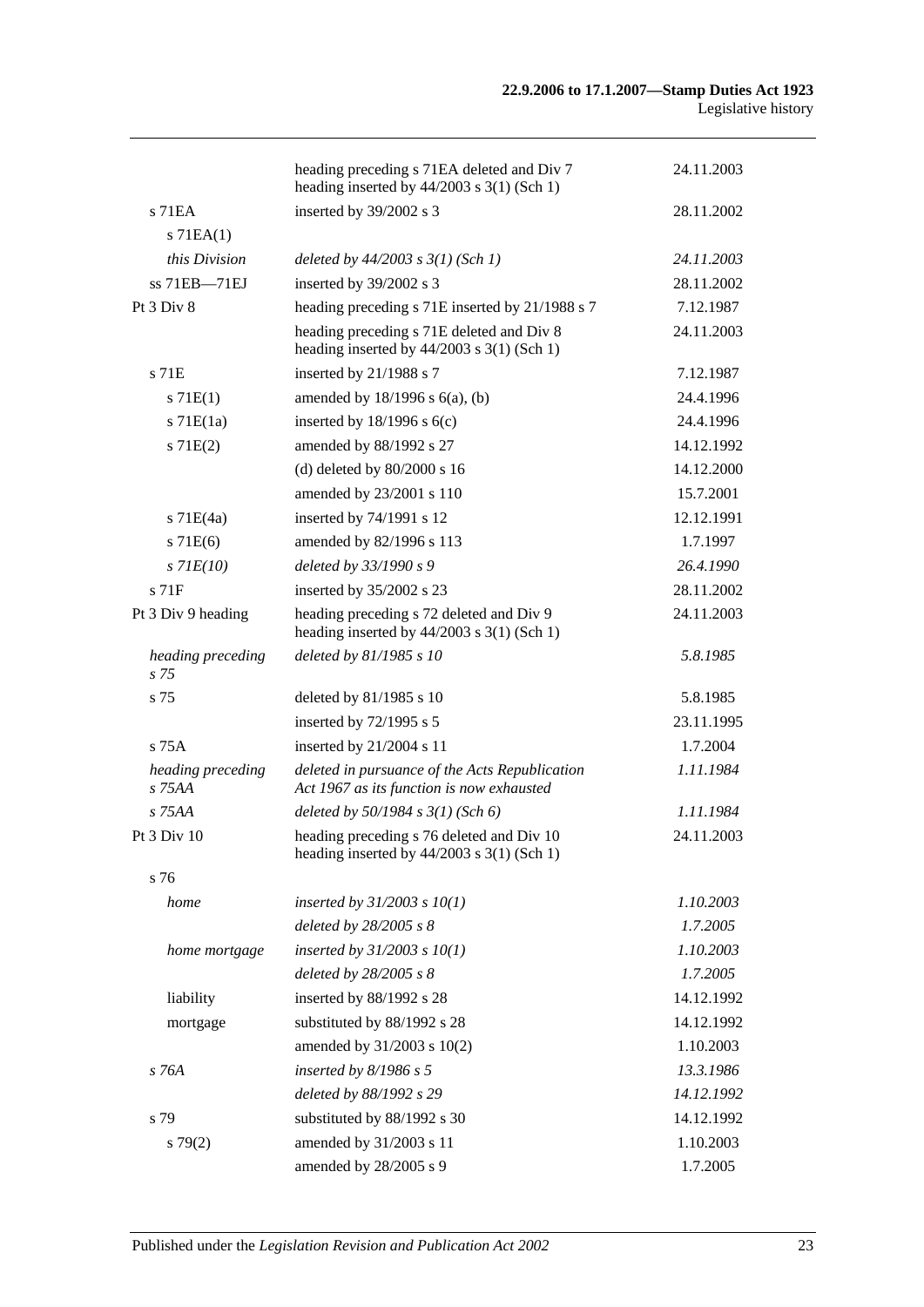| s 80                                      | amended by 95/1982 s 15                                 | 23.12.1982                |
|-------------------------------------------|---------------------------------------------------------|---------------------------|
| s 81                                      |                                                         |                           |
| s 81(1)                                   | s 81 redesignated as s $81(1)$ by 18/1996 s 7           | 24.4.1996                 |
| s 81(2)                                   | inserted by 18/1996 s 7                                 | 24.4.1996                 |
| by 28/2005                                | s 81A before deletion inserted by 101/1976 s 6          | 16.12.1976                |
| $s$ 81A(1) and (2)                        | amended by 31/2003 s 12                                 | 1.10.2003                 |
| s 81A                                     | deleted by 28/2005 s 21                                 | 1.7.2009-not incorporated |
| s 81B                                     | inserted by 111/1980 s 14                               | 6.11.1980                 |
|                                           | substituted by 88/1992 s 31                             | 14.12.1992                |
| s 81C                                     | inserted by 95/1982 s 16                                | 23.12.1982                |
| $s \, 81C(6)$                             | amended by 83/1994 s 12 (Sch)                           | 8.12.1994                 |
|                                           | amended by 23/2001 s 111                                | 15.7.2001                 |
| by 28/2005                                | s 81D before deletion inserted by 31/1994 s 8           | 30.5.1994                 |
| $s$ $81D(1)$                              | amended by 82/1997 s $5(a)$                             | 1.1.1998                  |
| $s$ $81D(4)$                              |                                                         |                           |
| subsidiary                                | amended by $23/2001 s 112(a)$                           | 15.7.2001                 |
| public company                            | amended by 23/2001 s 112(b)                             | 15.7.2001                 |
| $s$ $81D(5)$                              | amended by $82/1997 s 5(b)$                             | 1.1.1998                  |
| $s$ $81D(6)$                              | deleted by $82/1997 s 5(c)$                             | 1.1.1998                  |
| $s$ $81D$                                 | deleted by 28/2005 s 10                                 | 1.7.2005                  |
| $s$ $81E$                                 | inserted by 82/1997 s 6                                 | 1.1.1998                  |
|                                           | deleted by 28/2005 s 10                                 | 1.7.2005                  |
| heading preceding<br>s82                  | deleted by $50/1984$ s $3(1)$ (Sch 6)                   | 1.11.1984                 |
| s 82                                      | deleted by 50/1984 s 3(1) (Sch 6)                       | 1.11.1984                 |
|                                           | inserted by 21/1988 s 8                                 | 7.12.1987                 |
| s 82(1)                                   | substituted by 28/2005 s 14                             | 1.7.2006                  |
| s 82(2)                                   | amended by 42/1992 s 5                                  | 1.9.1992                  |
|                                           | substituted by 28/2005 s 14                             | 1.7.2006                  |
| s 82A                                     | deleted by $50/1984$ s $3(1)$ (Sch 6)                   | 1.11.1984                 |
| s 83                                      | deleted by $50/1984$ s $3(1)$ (Sch 6)                   | 1.11.1984                 |
|                                           | inserted by $21/2004$ s 12                              | 1.7.2004                  |
|                                           | deleted by 28/2005 s 11                                 | 1.7.2005                  |
| ss 84–84J                                 | deleted by $50/1984$ s $3(1)$ (Sch 6)                   | 1.11.1984                 |
|                                           | ss 85-90 and heading deleted by 104/1976 s 4(2) (Sch 2) | 1.1.1977                  |
| Pt 3A                                     | heading substituted by 14/1994 s 5                      | 1.9.1994                  |
|                                           | amended by 34/2002 s 30                                 | 1.8.2003                  |
| Pt 3A Div 1                               | heading inserted by 14/1994 s 5                         | 1.9.1994                  |
| s 90A                                     | amended by $14/1994$ s $6(a)$                           | 1.9.1994                  |
| <b>Australian CS</b><br>facility licensee | inserted by $34/2002$ s $31(a)$                         | 1.8.2003                  |
| broker                                    | amended by $52/1989$ s $8(a)$                           | 21.9.1989                 |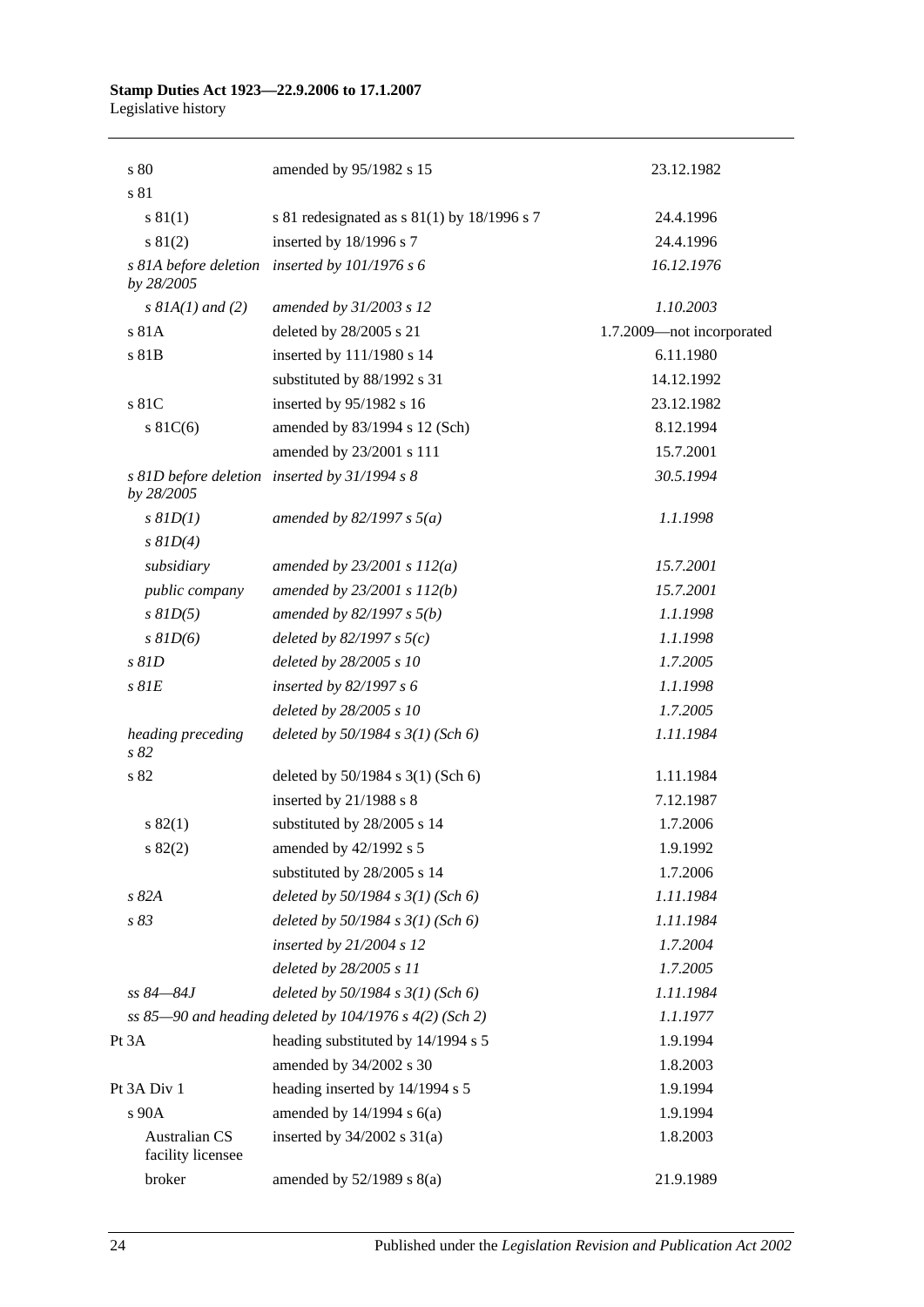|                                    | amended by $14/1994$ s $6(b)$                   | 1.9.1994   |
|------------------------------------|-------------------------------------------------|------------|
|                                    | substituted by 11/1999 s 3                      | 18.3.1999  |
|                                    | substituted by $34/2002$ s $31(a)$              | 1.8.2003   |
| CS facility                        | inserted by 34/2002 s 31(b)                     | 1.8.2003   |
| CSF identifier                     | inserted by $34/2002$ s $31(b)$                 | 1.8.2003   |
| CSF participant                    | inserted by $34/2002$ s $31(b)$                 | 1.8.2003   |
| CSF transaction                    | inserted by $34/2002$ s $31(b)$                 | 1.8.2003   |
| error transaction                  | inserted by $14/1994$ s $6(c)$                  | 1.9.1994   |
|                                    | substituted by $34/2002$ s $31(c)$              | 1.8.2003   |
|                                    | exempt transaction inserted by 21/2000 s 28(a)  | 8.6.2000   |
|                                    | substituted by 27/2001 s 12                     | 26.7.2001  |
|                                    | substituted by $34/2002$ s $31(c)$              | 1.8.2003   |
| financial market                   | inserted by $34/2002$ s $31(c)$                 | 1.8.2003   |
| foreign company                    | inserted by $14/1994$ s $6(c)$                  | 1.9.1994   |
|                                    | amended by 23/2001 s 113(a)                     | 15.7.2001  |
| identification code                | inserted by $14/1994$ s $6(c)$                  | 1.9.1994   |
|                                    | substituted by $34/2002$ s $31(d)$              | 1.8.2003   |
| odd lot                            | inserted by $70/1981 s$ 9                       | 2.11.1981  |
|                                    | deleted by $34/2002$ s $31(e)$                  | 1.8.2003   |
| odd lot specialist                 | inserted by $70/1981$ s 9                       | 2.11.1981  |
|                                    | amended by $52/1989 s 8(b)$                     | 21.9.1989  |
|                                    | deleted by $34/2002 s 31(e)$                    | 1.8.2003   |
| operating rules                    | inserted by $34/2002$ s $31(e)$                 | 1.8.2003   |
| proper CSF<br>transaction          | inserted by $34/2002$ s $31(e)$                 | 1.8.2003   |
| proper SCH<br>transfer             | inserted by $14/1994 s 6(d)$                    | 1.9.1994   |
|                                    | deleted by $34/2002 s 31(e)$                    | 1.8.2003   |
| quoted financial<br>product        | inserted by $34/2002$ s $31(e)$                 | 1.8.2003   |
| security                           | quoted marketable inserted by $21/2000 s 28(b)$ | 8.6.2000   |
|                                    | deleted by $34/2002 s 31(e)$                    | 1.8.2003   |
| recognised stock<br>exchange       | inserted by $21/2000$ s $28(b)$                 | 8.6.2000   |
|                                    | deleted by 80/2000 s 17                         | 14.12.2000 |
| registered CS<br>facility licensee | inserted by $34/2002$ s $31(e)$                 | 1.8.2003   |
| registered market<br>licensee      | inserted by $34/2002$ s $31(e)$                 | 1.8.2003   |
| relevant company                   | inserted by $14/1994$ s $6(d)$                  | 1.9.1994   |
|                                    | amended by 23/2001 s 113(b)                     | 15.7.2001  |
| relevant CSF<br>participant        | inserted by $34/2002$ s $31(f)$                 | 1.8.2003   |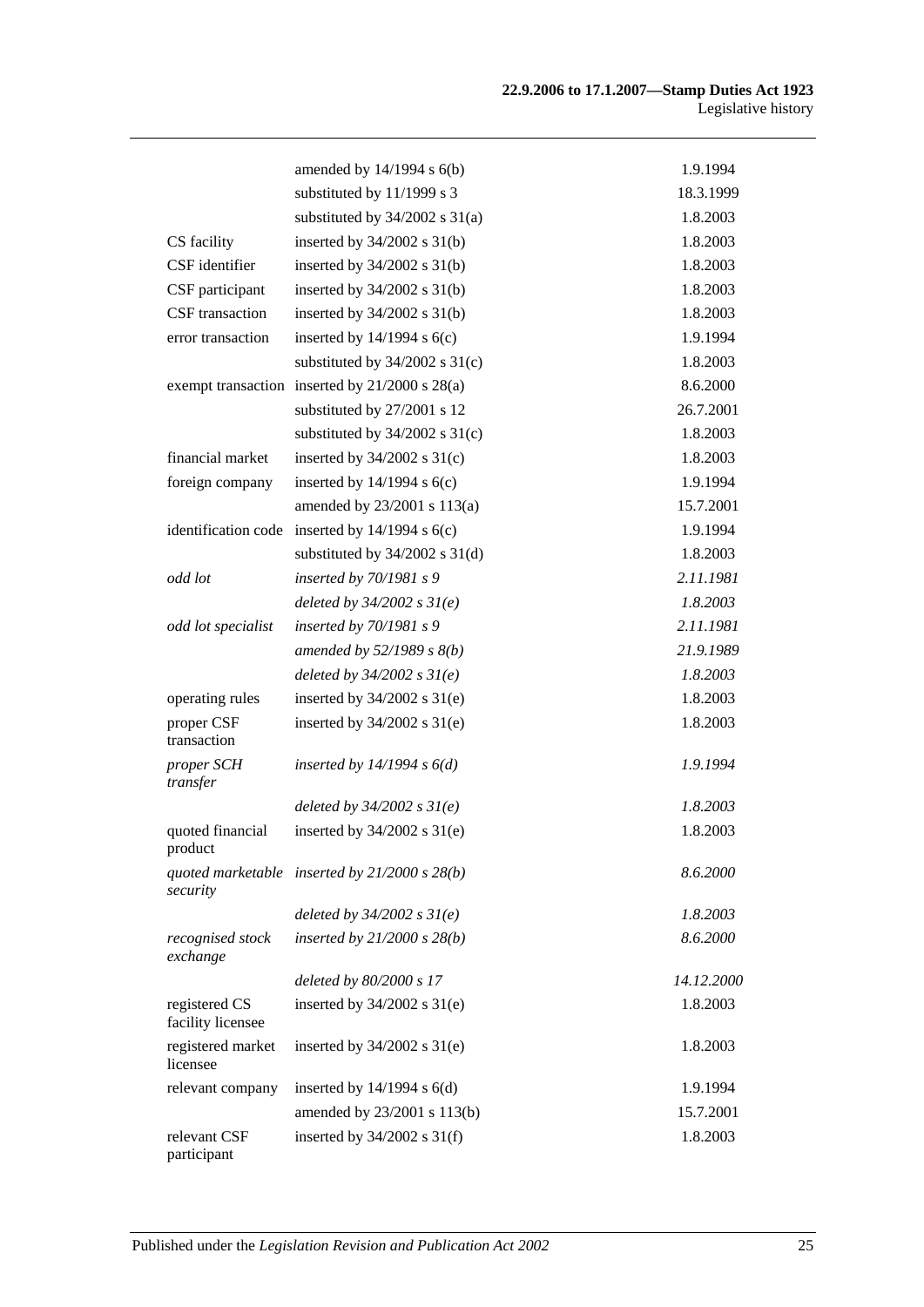| relevant SCH<br>participant            | inserted by $14/1994 s 6(d)$                                 | 1.9.1994  |
|----------------------------------------|--------------------------------------------------------------|-----------|
|                                        | deleted by $34/2002 s 31(f)$                                 | 1.8.2003  |
| <b>SCH</b>                             | inserted by $14/1994 s 6(d)$                                 | 1.9.1994  |
|                                        | deleted by $34/2002 s 31(f)$                                 | 1.8.2003  |
|                                        | SCH business rules inserted by $14/1994 s 6(d)$              | 1.9.1994  |
|                                        | deleted by $34/2002 s 31(f)$                                 | 1.8.2003  |
| SCH participant                        | inserted by $14/1994 s 6(d)$                                 | 1.9.1994  |
|                                        | deleted by $34/2002 s 31(f)$                                 | 1.8.2003  |
| SCH-regulated<br>transfer              | inserted by $14/1994 s 6(d)$                                 | 1.9.1994  |
|                                        | deleted by $34/2002$ s $31(f)$                               | 1.8.2003  |
| South Australian<br>registered company | inserted by $14/1994$ s $6(e)$                               | 1.9.1994  |
|                                        | substituted by $23/2001$ s $113(c)$                          | 15.7.2001 |
| transfer document                      | inserted by $14/1994$ s $6(e)$                               | 1.9.1994  |
|                                        | substituted by $34/2002$ s $31(g)$                           | 1.8.2003  |
| transfer identifier                    | inserted by $14/1994 s6(e)$                                  | 1.9.1994  |
|                                        | deleted by $34/2002 s 31(g)$                                 | 1.8.2003  |
| transfer value                         | inserted by $14/1994$ s $6(e)$                               | 1.9.1994  |
|                                        | substituted by $34/2002$ s $31(g)$                           | 1.8.2003  |
| s 90AB                                 | inserted by 71/1998 s 2                                      | 3.12.1998 |
| $s$ 90AC                               | inserted by $21/2000$ s $28(c)$                              | 8.6.2000  |
| Pt 3A Div 2                            | heading inserted by 14/1994 s 7                              | 1.9.1994  |
| s 90B                                  |                                                              |           |
| $s\ 90B(1)$                            | s 90B amended by 50/1984 s 3(1) (Sch 6)                      | 1.11.1984 |
|                                        | s 90B amended by 14/1994 s 8                                 | 1.9.1994  |
|                                        | s 90B amended and redesignated as s 90B(1) by<br>49/1995 s 3 | 1.7.1995  |
|                                        | amended by $34/2002$ s $32(a)$ —(d)                          | 1.8.2003  |
| $s\ 90B(2)$                            | inserted by $49/1995$ s $3(b)$                               | 1.7.1995  |
|                                        | amended by $34/2002$ s $32(a)$                               | 1.8.2003  |
| $s\ 90B(3)$                            | inserted by $49/1995$ s $3(b)$                               | 1.7.1995  |
|                                        | amended by 34/2002 s 32(a), (b)                              | 1.8.2003  |
| s 90C                                  |                                                              |           |
| $s \ 90C(1)$                           | amended by $14/1994$ s $9(a)$                                | 1.9.1994  |
|                                        | amended by 49/1995 s 4(a), (b)                               | 1.7.1995  |
|                                        | (a) and (b) deleted by $49/1995$ s $4(c)$                    | 1.7.1995  |
|                                        | amended by $34/2002$ s $33(a)$                               | 1.8.2003  |
| $s \, 90C(2)$                          | deleted by $49/1995 s 4(d)$                                  | 1.7.1995  |
| $s \ 90C(3)$                           | amended by 70/1981 s 10                                      | 2.11.1981 |
|                                        | amended by $49/1995$ s $4(e)$                                | 1.7.1995  |
|                                        | amended by 34/2002 s 33(a), (b)                              | 1.8.2003  |
| s $90C(4)$                             | amended by 34/2002 s 33(a)                                   | 1.8.2003  |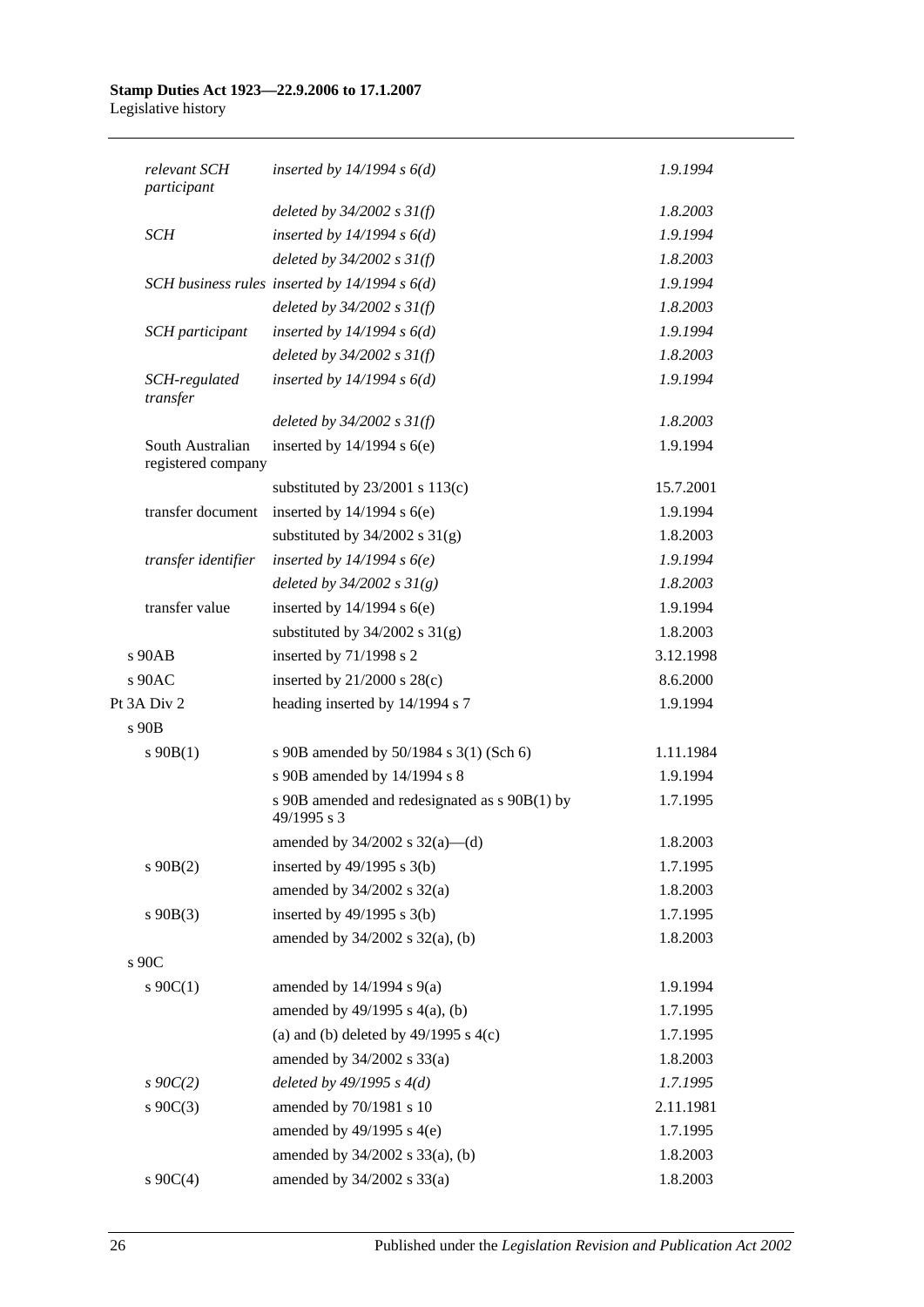| $s \ 90C(5)$          | amended by $49/1995$ s $4(f)$         | 1.7.1995   |
|-----------------------|---------------------------------------|------------|
| $s \cdot 90C(6)$      | substituted by 14/1994 s 9(b)         | 1.9.1994   |
|                       | amended by $49/1995$ s $4(g)$         | 1.7.1995   |
|                       | substituted by 82/1996 s 114          | 1.7.1997   |
| $s\ 90C(7)$           | amended by $49/1995 s 4(h)$           | 1.7.1995   |
|                       | deleted by 82/1996 s 114              | 1.7.1997   |
| $s \, 90C(8)$         | amended by $71/1992$ s $3(1)$ (Sch 6) | 1.3.1993   |
|                       | amended by 14/1994 s $9(c)$ , (d)     | 1.9.1994   |
|                       | amended by $49/1995 s 4(i)$           | 1.7.1995   |
|                       | deleted by 82/1996 s 114              | 1.7.1997   |
| $s\,90C(9)$           | deleted by 100/1986 s 15              | 18.12.1986 |
| s 90D                 |                                       |            |
| $s$ 90D(a1)           | inserted by $49/1995$ s $5(a)$        | 1.7.1995   |
| $s \ 90D(1)$          | amended by $49/1995$ s $5(b)$         | 1.7.1995   |
|                       | amended by $35/2002$ s $24(a)$        | 28.11.2002 |
| $s$ 90D(2)            | amended by $49/1995$ s $5(c)$         | 1.7.1995   |
|                       | amended by 35/2002 s 24(b)            | 28.11.2002 |
| $s$ 90D(3)            | substituted by 88/1992 s 32           | 14.12.1992 |
|                       | substituted by $14/1994$ s $10(a)$    | 1.9.1994   |
|                       | amended by $49/1995$ s $5(d)$         | 1.7.1995   |
|                       | substituted by 82/1996 s 115          | 1.7.1997   |
| $s$ 90D(4)            | substituted by 88/1992 s 32           | 14.12.1992 |
|                       | amended by $49/1995 s 5(e)$           | 1.7.1995   |
|                       | deleted by 82/1996 s 115              | 1.7.1997   |
| $s$ 90D(5)            | inserted by 88/1992 s 32              | 14.12.1992 |
|                       | deleted by 82/1996 s 115              | 1.7.1997   |
| $s$ 90 $D(6)$         | inserted by 88/1992 s 32              | 14.12.1992 |
|                       | amended by 14/1994 s 10(b)            | 1.9.1994   |
|                       | deleted by 82/1996 s 115              | 1.7.1997   |
| $s \, 90D(7)$ and (8) | inserted by 88/1992 s 32              | 14.12.1992 |
|                       | deleted by 82/1996 s 115              | 1.7.1997   |
| s 90E                 |                                       |            |
| $s \ 90E(1)$          | amended by 14/1994 s 11               | 1.9.1994   |
|                       | amended by $49/1995$ s $6(a)$         | 1.7.1995   |
|                       | amended by $34/2002$ s $34(a)$        | 1.8.2003   |
| $s$ 90 $E(2)$         | substituted by 88/1992 s 33           | 14.12.1992 |
|                       | amended by 49/1995 s 6(b)             | 1.7.1995   |
|                       | amended by 82/1996 s 116              | 1.7.1997   |
| $s$ 90E(3)            | amended by 36/1990 s 6                | 24.5.1990  |
|                       | substituted by 34/2002 s 34(b)        | 1.8.2003   |
| s 90F                 | amended by 49/1995 s 7                | 1.7.1995   |
|                       | amended by 34/2002 s 35               | 1.8.2003   |
| s 90G                 | inserted by 8/1986 s 6                | 13.3.1986  |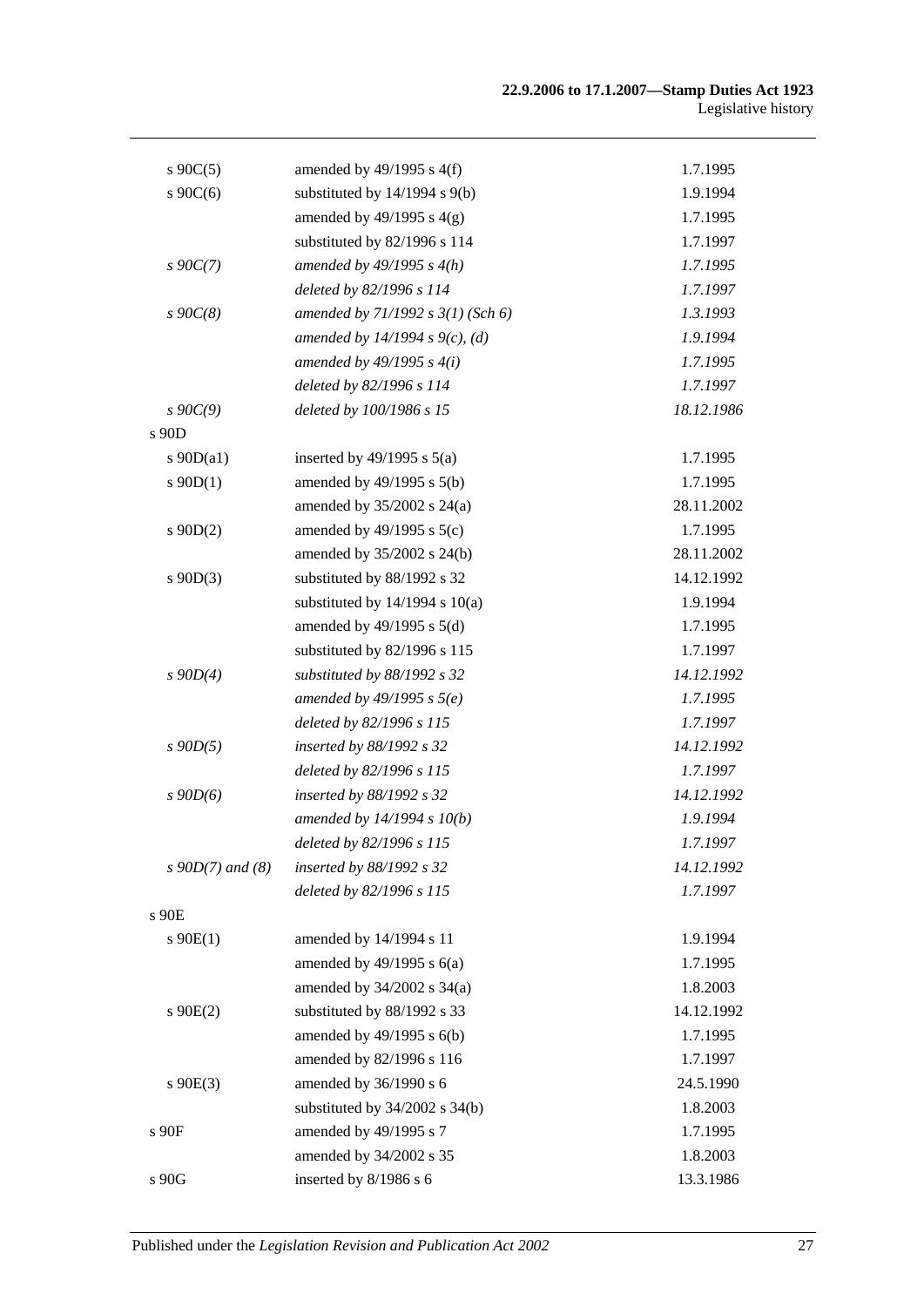## s 90G(1) broker amended by 52/1989 s 9(c) 21.9.1989 financial product marketable security amended by 23/2001 s 114 15.7.2001 marketable security renamed financial product by 34/2002 s 36(a) 1.8.2003 *jobber deleted by 52/1989 s 9(a) 21.9.1989* marketable security—see financial product market maker inserted by 52/1989 s 9(a) 21.9.1989 relevant transaction amended by 34/2002 s 36(a) 1.8.2003 *the U.K. Stock Exchange deleted by 52/1989 s 9(b) 21.9.1989* the U.K. and Ireland inserted by  $52/1989$  s  $9(b)$  21.9.1989 Stock Exchange s 90G(3) amended by 34/2002 s 36(a) 1.8.2003 s 90G(5) substituted by 88/1992 s 34 14.12.1992 substituted by 82/1996 s 117(a) 1.7.1997 *s 90G(5a) and (5b) inserted by 88/1992 s 34 14.12.1992 deleted by 82/1996 s 117(a) 1.7.1997* s 90G(6) amended by 100/1986 s 16(a), (b) 1.2.1987 amended by 52/1989 s 9(c)—(f) 21.9.1989 amended by 49/1995 s 8 1.7.1995 amended by 34/2002 s 36(b)—(d) 1.8.2003 s 90G(7) amended by 100/1986 s 16(c), (d) 1.2.1987 amended by 52/1989 s 9(c), (g) 21.9.1989 amended by 34/2002 s 36(b) 1.8.2003 *s 90G(8) substituted by 100/1986 s 16(e) 18.12.1986 deleted by 82/1996 s 117(b) 1.7.1997* Pt 3A Div 3 inserted by 14/1994 s 12 1.9.1994 amended by 83/1994 s 7 8.12.1994 amended by 18/1996 s 8 24.4.1996 amended by 82/1996 ss 118, 119 1.7.1997 substituted by 34/2002 s 37 1.8.2003 Pt 3A Div 4 inserted by 14/1994 s 12 1.9.1994 amended by 82/1996 ss 120, 121 1.7.1997 substituted by 34/2002 s 37 1.8.2003 Pt 3A Div 5 inserted by 83/1994 s 8 8.12.1994 s 90T amended by 23/2001 s 115 15.7.2001 amended by 34/2002 s 38 1.8.2003 s 90U amended by 34/2002 s 39 1.8.2003 s 90V s 90V(1) amended by 34/2002 s 40 1.8.2003 s 90V(3) inserted by 80/2000 s 18 14.12.2000

28 Published under the *Legislation Revision and Publication Act 2002*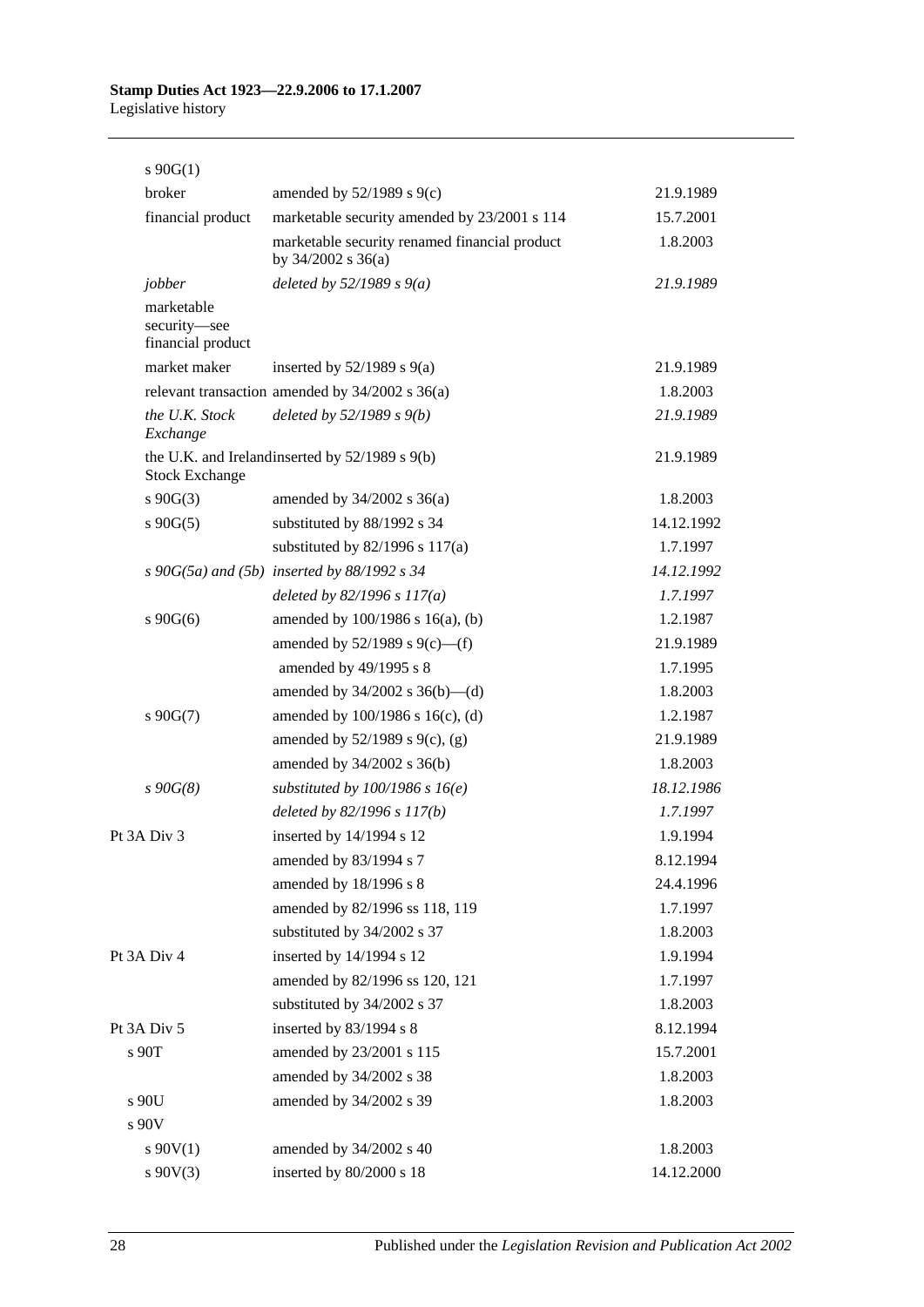| Pt 4 |                                           | inserted by 36/1990 s 7                         | 24.5.1990  |
|------|-------------------------------------------|-------------------------------------------------|------------|
|      |                                           | amended by 88/1992 ss 35-41                     | 14.12.1992 |
|      |                                           | amended by 83/1994 s 9                          | 8.12.1994  |
|      |                                           | amended by 18/1996 s 9                          | 24.4.1996  |
|      |                                           | amended by 82/1996 ss 122-127                   | 1.7.1997   |
|      |                                           | substituted by 80/2000 s 19                     | 14.12.2000 |
|      | s 91                                      |                                                 |            |
|      | $s\,91(1)$                                |                                                 |            |
|      | executive officer                         | amended by 23/2001 s 116(a)                     | 15.7.2001  |
|      | land asset and<br>local land asset        | substituted by $27/2006$ s $4(1)$               | 22.9.2006  |
|      | local primary<br>production land<br>asset | inserted by $27/2006$ s $4(1)$                  | 22.9.2006  |
|      | majority interest                         | deleted by $27/2006 s 4(2)$                     | 22.9.2006  |
|      | primary<br>production entity              | inserted by $27/2006$ s $4(3)$                  | 22.9.2006  |
|      | private company                           | substituted by 34/2002 s 41                     | 1.8.2003   |
|      |                                           | significant interest inserted by 27/2006 s 4(4) | 22.9.2006  |
|      | $s\ 91(4)$                                | amended by 23/2001 s 116(b)                     | 15.7.2001  |
|      | s 91A                                     | inserted by 27/2006 s 5                         | 22.9.2006  |
|      | s <sub>93</sub>                           |                                                 |            |
|      | s 93(1)                                   | amended by $27/2006$ s $6(1)$ , $(2)$           | 22.9.2006  |
|      | s 94                                      |                                                 |            |
|      | s 94(1)                                   | amended by $27/2006$ s $7(1)$                   | 22.9.2006  |
|      | $s\,94(2)$                                | amended by 27/2006 s 7(2)                       | 22.9.2006  |
|      | $s\,94(5)$                                | inserted by 27/2006 s 7(3)                      | 22.9.2006  |
|      | $s\,95$                                   |                                                 |            |
|      | $s$ 95(1)–(3)                             | amended by 27/2006 s 8                          | 22.9.2006  |
|      | ss 95A and 95B                            | inserted by 27/2006 s 9                         | 22.9.2006  |
|      | s 96                                      |                                                 |            |
|      | $s\,96(1)$ and (2)                        | amended by 27/2006 s 10                         | 22.9.2006  |
|      | s 97                                      |                                                 |            |
|      | $s\,97(1)$                                | amended by 27/2006 s 11(1)                      | 22.9.2006  |
|      | $s\,97(2)$                                | amended by 34/2002 s 42                         | 1.8.2003   |
|      | $s 97(3)$ and (4)                         | amended by 27/2006 s 11(1)                      | 22.9.2006  |
|      | $s\,97(5)$                                | amended by 34/2002 s 42                         | 1.8.2003   |
|      |                                           | amended by 27/2006 s $11(1)$ —(3)               | 22.9.2006  |
|      | s 98                                      |                                                 |            |
|      | s 98(1)                                   | amended by $27/2006$ s $12(1)$ , $(2)$          | 22.9.2006  |
|      | $s\,98(1a)$                               | inserted by 27/2006 s 12(3)                     | 22.9.2006  |
|      | $s\,98(2)$                                | amended by 27/2006 s 12(1)                      | 22.9.2006  |
|      | s 101                                     |                                                 |            |
|      | s 101(2)                                  | substituted by 27/2001 s 13                     | 26.7.2001  |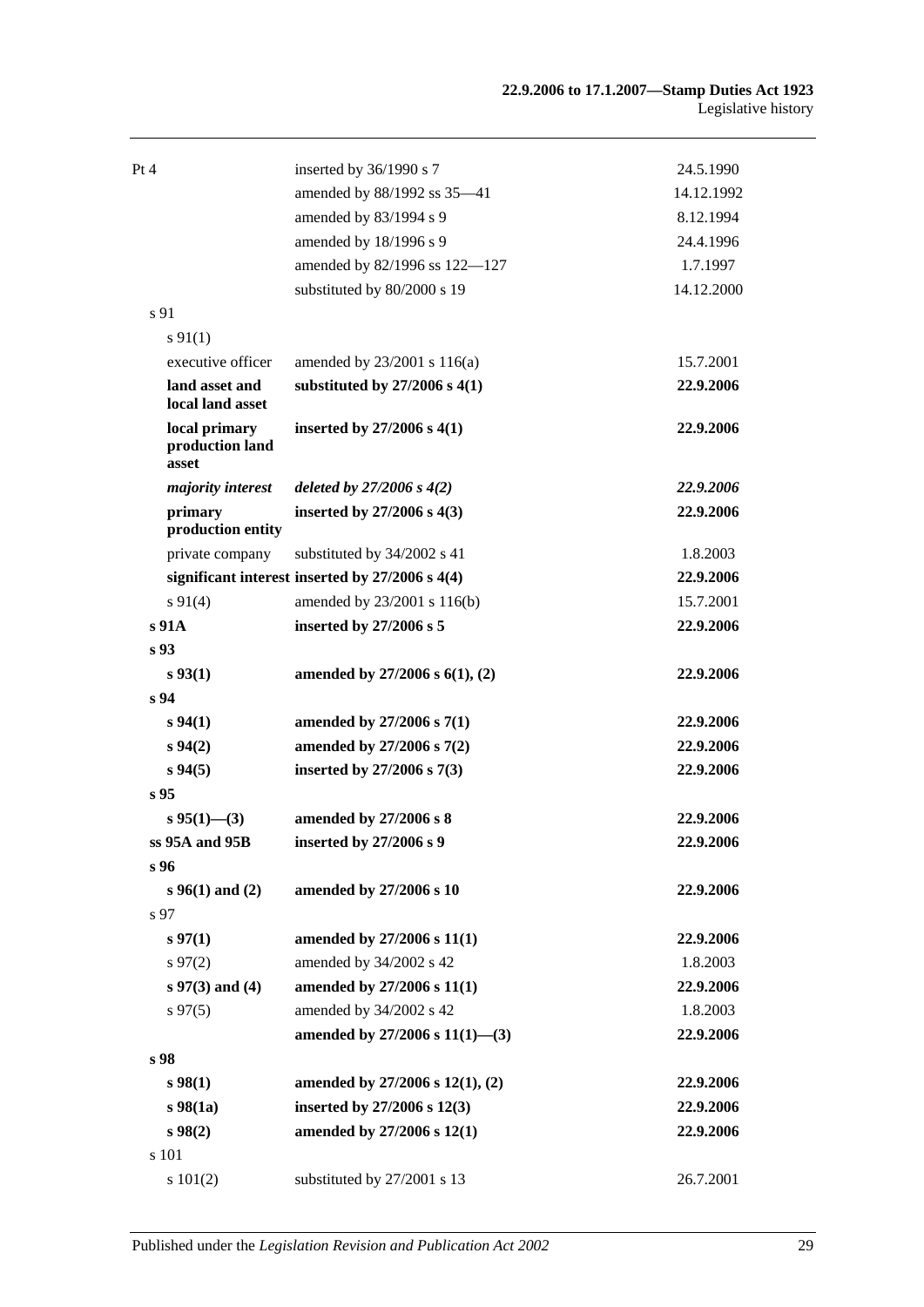|                  | amended by 34/2002 s 43                                                                     | 1.8.2003   |
|------------------|---------------------------------------------------------------------------------------------|------------|
| s 102            |                                                                                             |            |
| $s\ 102(1)$ —(3) | amended by 27/2006 s 13                                                                     | 22.9.2006  |
| $Pt\,5$          |                                                                                             |            |
| s 106            |                                                                                             |            |
| s 106(1)         | s 106 amended by 50/1984 s 3(1) (Sch 6)                                                     | 1.11.1984  |
|                  | s 106 redesignated as s 106(1) by 82/1996 s 128                                             | 1.7.1997   |
| $s\ 106(2)$      | inserted by 82/1996 s 128                                                                   | 1.7.1997   |
| $s$ 106A         |                                                                                             |            |
| s $106A(1)$      | amended by $70/1981$ s $11(a)$                                                              | 2.11.1981  |
|                  | amended by 83/1994 s 10(a)                                                                  | 8.12.1994  |
|                  | amended by 34/2002 s 44(a), (b)                                                             | 1.8.2003   |
| s $106A(1a)$     | inserted by $70/1981$ s $11(b)$                                                             | 2.11.1981  |
|                  | amended by 35/2002 s 25                                                                     | 28.11.2002 |
|                  | amended by 34/2002 s 44(c)                                                                  | 1.8.2003   |
| s 106A(1b)       | inserted by 70/1981 s 11(b)                                                                 | 2.11.1981  |
| s 106A(2)        | amended by 14/1994 s 13                                                                     | 1.9.1994   |
|                  | amended by 83/1994 s 10(b)                                                                  | 8.12.1994  |
|                  | amended by $34/2002$ s $44(d)$ —(f)                                                         | 1.8.2003   |
| s 106A(3)        | amended by 83/1994 s 10(c)                                                                  | 8.12.1994  |
|                  | amended by 82/1996 s 129(a)                                                                 | 1.7.1997   |
|                  | amended by $34/2002$ s $44(g)$                                                              | 1.8.2003   |
| s 106A(4)        | substituted by $83/1994$ s $10(d)$                                                          | 8.12.1994  |
|                  | amended by 82/1996 s 129(b)                                                                 | 1.7.1997   |
| s 106A(5)        | amended by 83/1994 s 10(e)                                                                  | 8.12.1994  |
|                  | amended by 34/2002 s 44(h), (i)                                                             | 1.8.2003   |
| $s$ 107          | substituted by 14/1994 s 14                                                                 | 1.9.1994   |
|                  | deleted by 82/1996 s 130                                                                    | 1.7.1997   |
|                  | inserted by 35/2002 s 26                                                                    | 28.11.2002 |
| s 108            |                                                                                             |            |
| s 108(1)         | amended by 59/1994 Sch 2                                                                    | 1.1.1995   |
| s 109            | amended by 88/1992 s 42                                                                     | 14.12.1992 |
| s 110            | deleted by 88/1992 s 43                                                                     | 14.12.1992 |
| s 110A           | amended by 100/1986 s 17                                                                    | 18.12.1986 |
|                  | deleted by 82/1996 s 131                                                                    | 1.7.1997   |
| s 111            | amended by 82/1996 s 132                                                                    | 1.7.1997   |
| s 112            |                                                                                             |            |
| s 112(1)         | amended by 74/1991 s 13(a)                                                                  | 12.12.1991 |
| $s\ 112(5)$      | inserted by $74/1991$ s $13(b)$                                                             | 12.12.1991 |
| s 113            | deleted by $50/1984$ s $3(1)$ (Sch 6)                                                       | 1.11.1984  |
| s 114            | inserted by 27/1978 s 8                                                                     | 30.3.1978  |
| Sch 1            | deleted in pursuance of the Acts Republication<br>Act 1967 as its function is now exhausted | 1.11.1984  |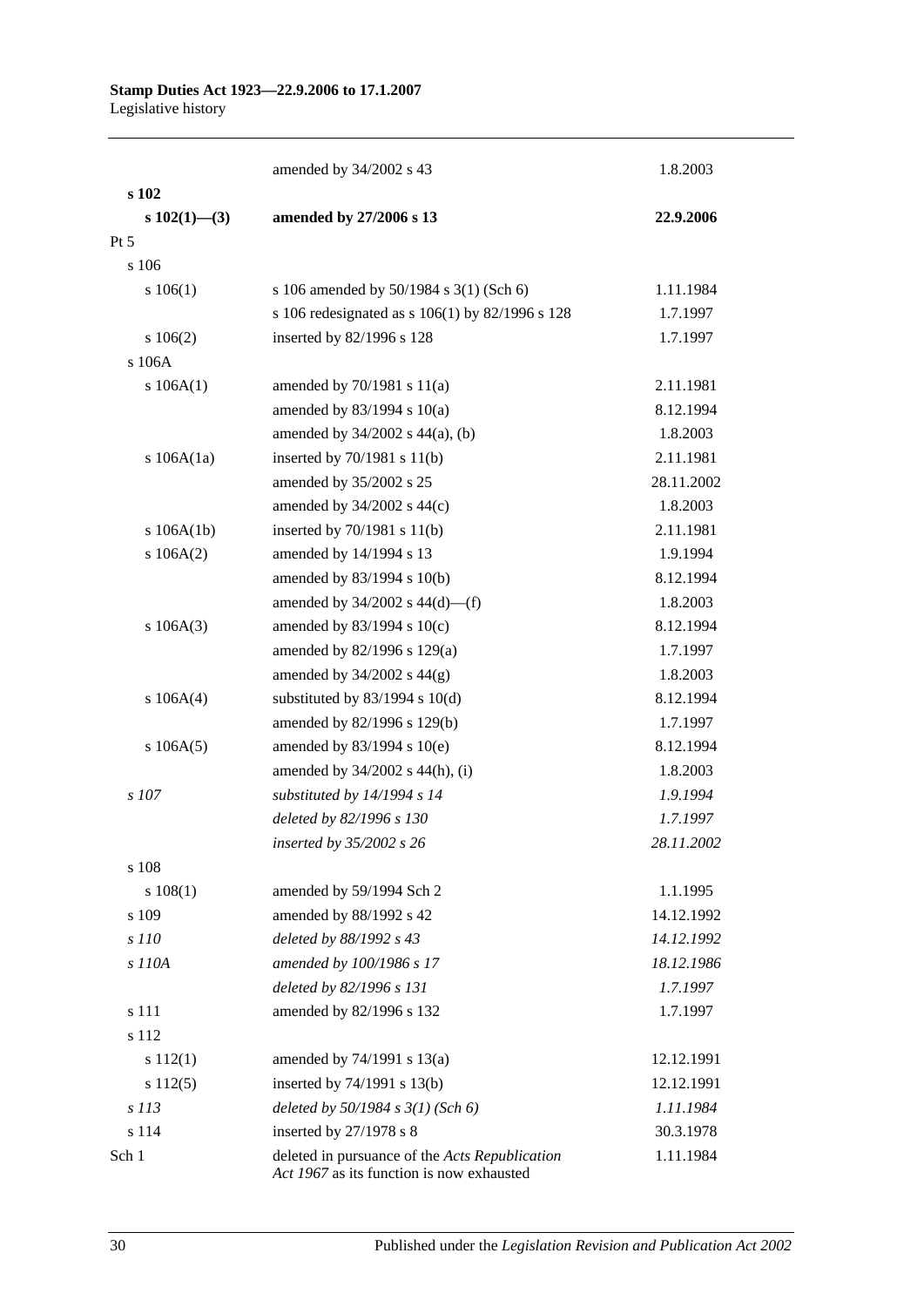|                                           | inserted by 41/1999 s 22                                                                                      | 1.12.1998  |
|-------------------------------------------|---------------------------------------------------------------------------------------------------------------|------------|
| Sch 2                                     | heading substituted by $44/2003$ s $3(1)$ (Sch 1)                                                             | 24.11.2003 |
| Pt1                                       | heading inserted by $44/2003$ s 3(1) (Sch 1)                                                                  | 24.11.2003 |
| <b>AGREEMENT</b> or                       | amended by $42/1992 s 6(a)$                                                                                   | 1.9.1992   |
| any<br><b>MEMORANDUM</b>                  |                                                                                                               |            |
|                                           | deleted by $88/1992 s 44(a)$                                                                                  | 14.12.1992 |
| <b>AFFIDAVIT OR</b><br><b>DECLARATION</b> | amended by 50/1984 s 3(1) (Sch 6)                                                                             | 1.11.1984  |
|                                           | deleted by $81/1985 s 11(a)$                                                                                  | 5.8.1985   |
| cl <sub>1</sub>                           | ANNUAL LICENCE amended by 65/1983 s 3                                                                         | 1.1.1984   |
|                                           | ANNUAL LICENCE amended by 8/1986 s 7(a)                                                                       | 13.3.1986  |
|                                           | ANNUAL LICENCE amended by 100/1986<br>s 18(a), (b)                                                            | 18.12.1986 |
|                                           | ANNUAL LICENCE amended by 47/1990<br>s $5(1)(a)$ , (b), (d), (c)                                              | 1.7.1990   |
|                                           | ANNUAL LICENCE paragraph (1) deleted by<br>47/1990 s $5(1)(c)$                                                | 1.7.1990   |
|                                           | ANNUAL LICENCE amended by 82/1996 s 133                                                                       | 1.7.1997   |
|                                           | ANNUAL LICENCE amended by 36/1998 s 3(a)                                                                      | 1.6.1998   |
|                                           | ANNUAL LICENCE amended and redesignated<br>as cl 1 by 44/2003 s 3(1) (Sch 1)                                  | 24.11.2003 |
| cl $1(3)$                                 |                                                                                                               |            |
|                                           | Exemption No 2 amended by $41/1999$ s $23(a)$                                                                 | 1.12.1998  |
|                                           | Exemption No 3 inserted by $111/1980$ s $15(a)$                                                               | 6.11.1980  |
|                                           | substituted by $100/1986$ s $18(c)$                                                                           | 18.12.1986 |
|                                           | Exemption No 4 inserted by $111/1980$ s $15(a)$                                                               | 6.11.1980  |
| and 6                                     | Exemption Nos 5 inserted by 81/1985 s 11(b)                                                                   | 5.8.1985   |
|                                           | Exemption No 7 inserted by 8/1986 s 7(b)                                                                      | 13.3.1986  |
|                                           | Exemption No 8 inserted by 100/1986 s 18(d)                                                                   | 18.12.1986 |
| cl <sub>2</sub>                           | <b>APPLICATION</b> to Register a Motor Vehicle<br>amended by $64/1989$ s $4(a)$ , (b)                         | 28.3.1990  |
|                                           | <b>APPLICATION</b> to Register a Motor Vehicle<br>amended by $31/1994$ s $9(a)$                               | 30.5.1994  |
|                                           | APPLICATION to Register a Motor Vehicle<br>amended and redesignated as cl 2 by 44/2003<br>$s \; 3(1)$ (Sch 1) | 24.11.2003 |
| cl $2(1)$<br>cl $2(2)$                    | amended by 28/2005 s 15(1)                                                                                    | 1.7.2006   |
|                                           | Exemption No 2 amended by $100/1986$ s $18(e)$                                                                | 18.12.1986 |
|                                           | Exemption No 4 substituted by $64/1989$ s $4(c)$                                                              | 28.3.1990  |
|                                           | substituted by $30/1996$ s $43(a)$                                                                            | 1.7.1996   |
| Exemption<br>No 5A                        | inserted by $8/1986$ s $7(c)$                                                                                 | 13.3.1986  |
|                                           | Exemption No 6 substituted by $41/2004$ s $10(1)$                                                             | 24.2.2005  |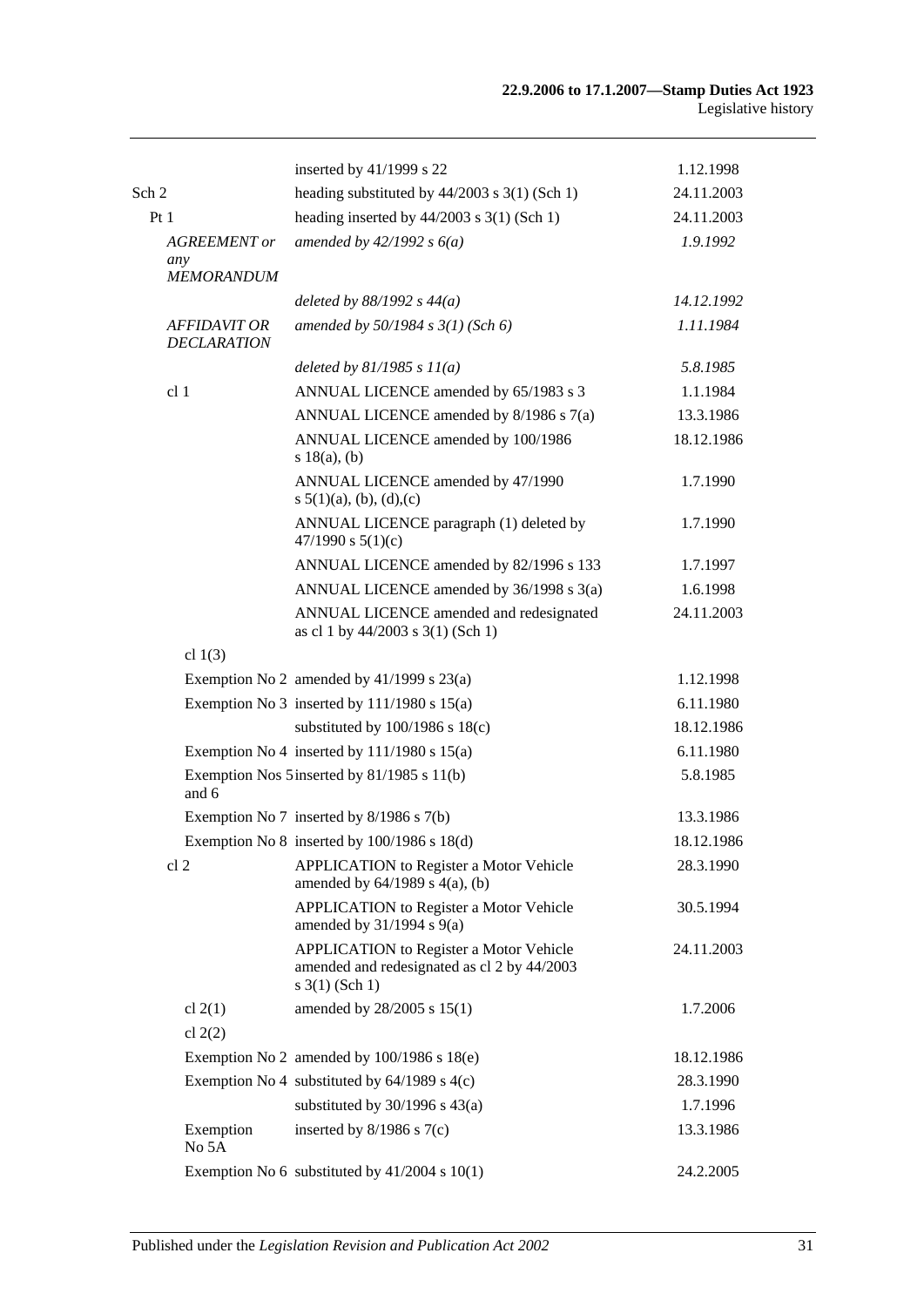| Exemption<br>No 10  | substituted by 83/1994 s 12 (Sch)                | 8.12.1994  |
|---------------------|--------------------------------------------------|------------|
|                     | amended by 41/2004 s 10(2)                       | 24.2.2005  |
| Exemption<br>No 10A | inserted by $76/1994$ s $7(a)$                   | 2.3.1995   |
|                     | substituted by $77/1995$ s $17(a)$               | 1.7.1996   |
|                     | substituted by $30/1996$ s $43(b)$               | 1.7.1996   |
| Exemption<br>No 10B | inserted by $77/1995 s 17(a)$                    | 1.7.1996   |
|                     | deleted by $30/1996 s 43(b)$                     | 1.7.1996   |
| Exemption<br>No 11  | substituted by $41/2004$ s $10(3)$               | 24.2.2005  |
| Exemption<br>No 11A | inserted by $54/1991$ s $5(a)$                   | 3.2.1992   |
|                     | deleted by $30/1996 s 43(c)$                     | 1.7.1996   |
| Exemption<br>No 12  | amended by $19/1991$ s $6(a)$                    | 18.4.1991  |
| Exemption<br>No 13  | amended by 19/1991 s 6(b)                        | 18.4.1991  |
| Exemption<br>No 14  | amended by $19/1991$ s $6(c)$                    | 18.4.1991  |
| Exemption<br>No 15  | substituted by $19/1991$ s $6(d)$                | 18.4.1991  |
|                     | amended by $72/1995$ s $6(a)$ —(c)               | 23.11.1995 |
|                     | (ab) deleted by $36/1998$ s $3(b)$               | 1.9.1998   |
|                     | amended by 41/2004 s 10(4)                       | 24.2.2005  |
| Exemption<br>No 16  | substituted by 28/1977 s 5                       | 28.7.1977  |
| Exemption<br>No 17  | inserted by 139/1982                             | 8.7.1982   |
|                     | substituted by $81/1985$ s $11(c)$               | 5.8.1985   |
| Exemption<br>No 18  | inserted by $31/1994$ s $9(b)$                   | 30.5.1994  |
|                     | amended by 41/2004 s 10(5)                       | 24.2.2005  |
| Exemption<br>No 19  | inserted by 28/2005 s 15(2)                      | 1.7.2006   |
| cl $2(3)$           | amended by $47/1990$ s $5(2)$                    | 1.1.1991   |
|                     | amended by 77/1995 s 17(b)                       | 1.7.1996   |
|                     | amended by $36/1998$ s $3(c)$                    | 27.7.1998  |
| cl $2(4)$           |                                                  |            |
|                     | Exemption No 2 substituted by $64/1989$ s $4(d)$ | 28.3.1990  |
|                     | substituted by $30/1996$ s $43(d)$               | 1.7.1996   |
| Exemption<br>No 3A  | inserted by $8/1986$ s $7(d)$                    | 13.3.1986  |
|                     | Exemption No 5 substituted by 83/1994 s 12 (Sch) | 8.12.1994  |
|                     | amended by 41/2004 s 10(6)                       | 24.2.2005  |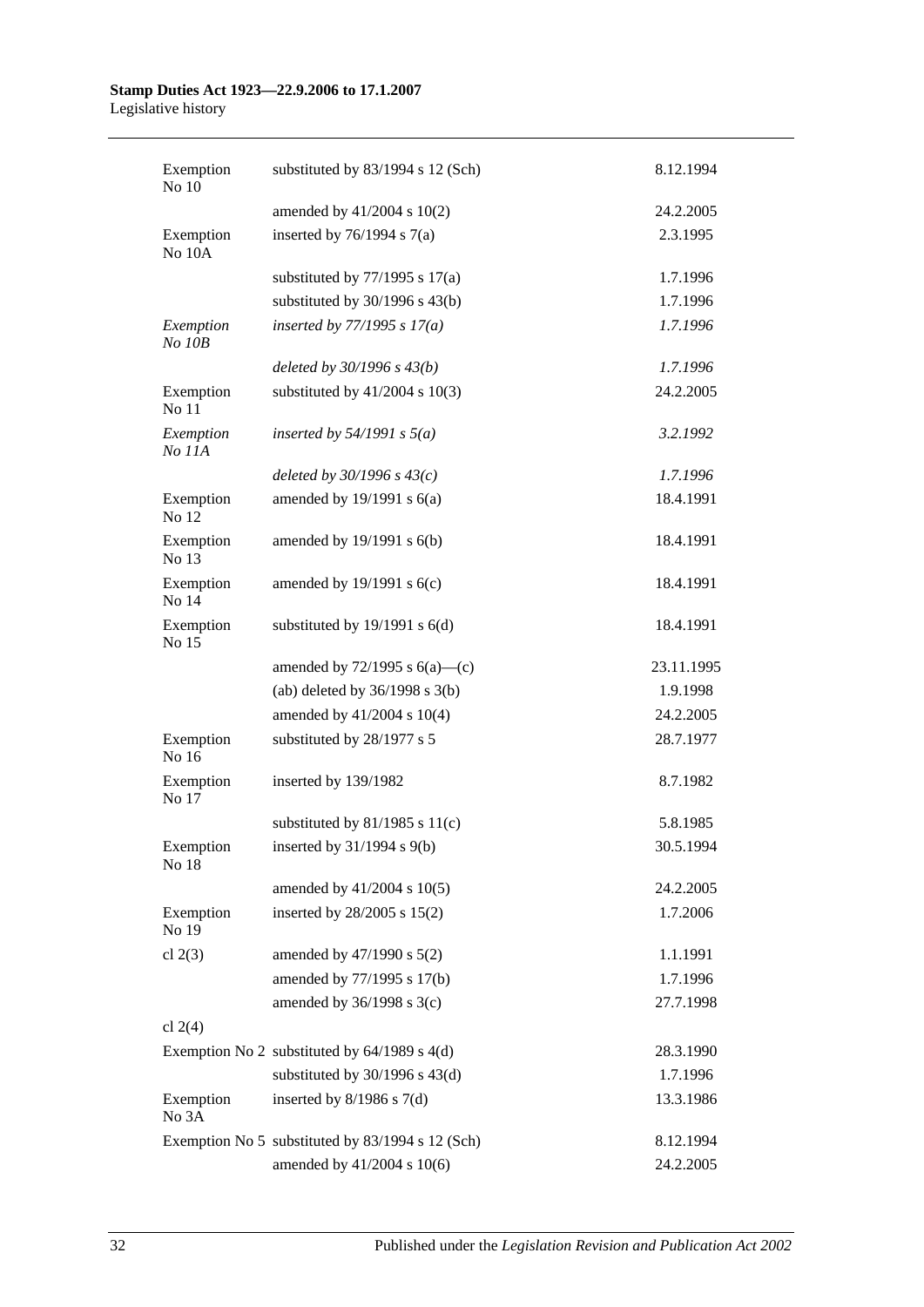| Exemption<br>No 5A                                                                                              | inserted by $76/1994$ s $7(b)$                  | 2.3.1995  |
|-----------------------------------------------------------------------------------------------------------------|-------------------------------------------------|-----------|
|                                                                                                                 | substituted by $77/1995$ s $17(c)$              | 1.7.1996  |
|                                                                                                                 | substituted by $30/1996$ s $43(e)$              | 1.7.1996  |
|                                                                                                                 | Exemption No 5Binserted by $77/1995$ s $17(c)$  | 1.7.1996  |
|                                                                                                                 | deleted by $30/1996 s 43(e)$                    | 1.7.1996  |
|                                                                                                                 | Exemption No 6 substituted by $41/2004$ s 10(7) | 24.2.2005 |
|                                                                                                                 | Exemption No 6Ainserted by 54/1991 s 5(b)       | 3.2.1992  |
|                                                                                                                 | deleted by $30/1996 s 43(f)$                    | 1.7.1996  |
|                                                                                                                 | Exemption No 8 amended by 89/1978 s 3           | 18.1.1979 |
|                                                                                                                 | (c) deleted by 89/1978 s 3                      | 18.1.1979 |
| <b>BANK NOTE</b>                                                                                                | deleted by $111/1980 s 15(b)$                   | 6.11.1980 |
| <b>BILL OF</b><br><b>EXCHANGE</b><br>payable on<br>demand                                                       | amended by $70/1981 s 12(a)$                    | 2.11.1981 |
|                                                                                                                 | substituted by $89/1983$ s $10(a)$              | 1.1.1984  |
|                                                                                                                 | substituted by 19/1991 s $6(e)$                 | 18.4.1991 |
|                                                                                                                 | deleted by $82/1997 s 7(a)$                     | 1.1.1998  |
| <b>BILL OF</b><br>EXCHANGE, being<br>a cheque                                                                   | inserted by $89/1983$ s $10(a)$                 | 1.1.1984  |
|                                                                                                                 | amended by $50/1984$ s $3(1)$ (Sch 6)           | 1.11.1984 |
|                                                                                                                 | deleted by $82/1997 s 7(a)$                     | 1.1.1998  |
| <b>BILL OF</b><br>EXCHANGE, being<br>a payment order                                                            | inserted by $19/1991 s 6(f)$                    | 18.4.1991 |
|                                                                                                                 | deleted by $82/1997 s 7(a)$                     | 1.1.1998  |
| <b>BILL OF</b><br><b>EXCHANGE</b> and<br>PROMISSORY<br>NOTE drawn or<br>made                                    | amended by 70/1981 s 12(b)                      | 2.11.1981 |
|                                                                                                                 | deleted by $82/1997 s 7(a)$                     | 1.1.1998  |
| <b>BILL OF</b><br><b>EXCHANGE</b> and<br><b>PROMISSORY</b><br>NOTE (not being a<br>bill or note                 | deleted by $82/1997 s 7(a)$                     | 1.1.1998  |
| <b>BILL OF</b><br><b>EXCHANGE</b> and<br><b>PROMISSORY</b><br>NOTE of any other<br>kind (except a bank<br>note) | amended by 19/1991 s $6(g)$                     | 18.4.1991 |
|                                                                                                                 | amended by 83/1994 s 12 (Sch)                   | 8.12.1994 |
|                                                                                                                 | deleted by $82/1997 s 7(a)$                     | 1.1.1998  |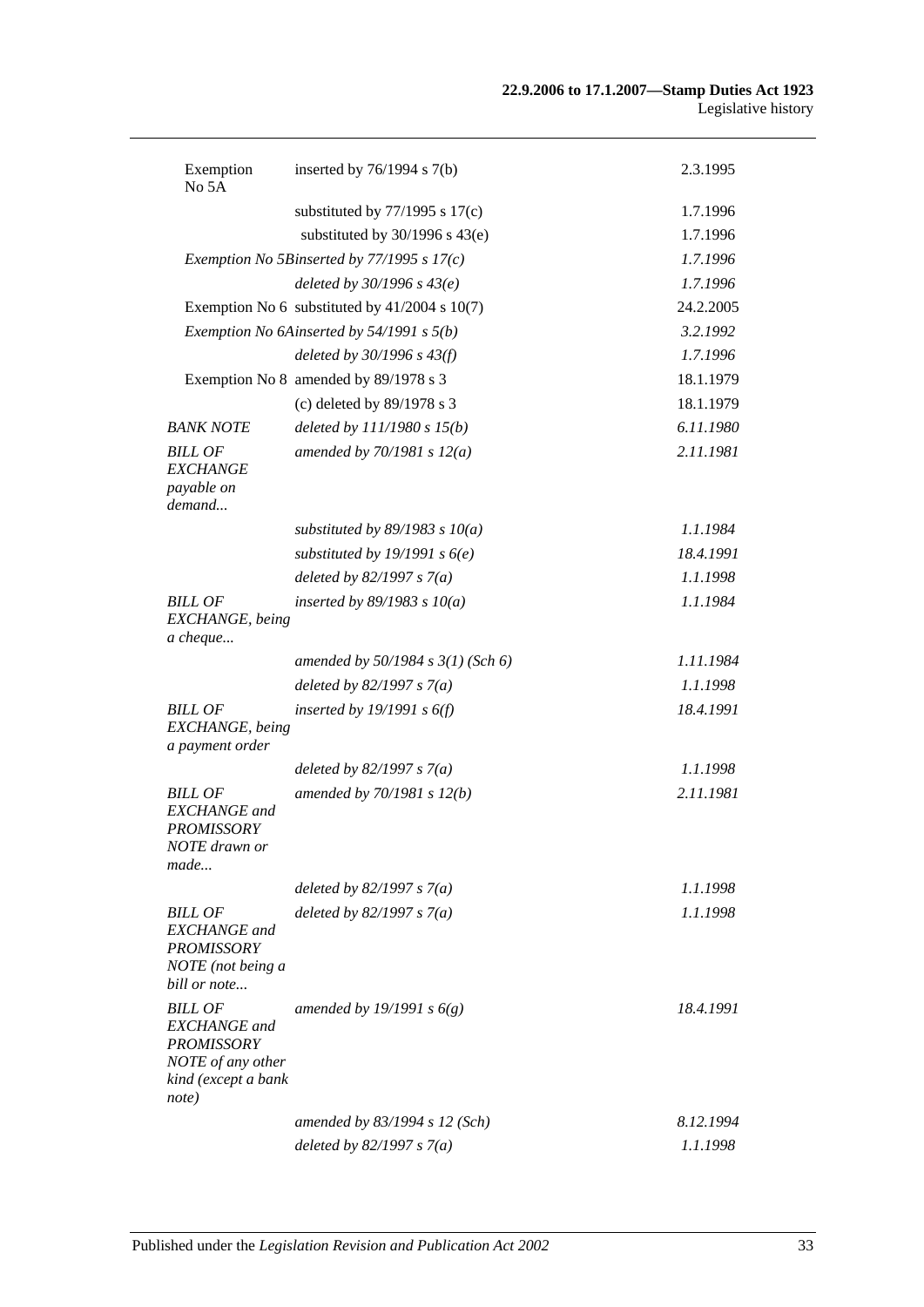| <b>OR SHIPPING</b><br><b>NOTE</b> | BILL OF LADING deleted by $81/1985 s 11(d)$                                                | 5.8.1985   |
|-----------------------------------|--------------------------------------------------------------------------------------------|------------|
| (not otherwise<br>charged)        | CONTRACT NOTE deleted by $50/1984 s 3(1)$ (Sch 6)                                          | 1.11.1984  |
|                                   | CONTRACT NOTE deleted by 50/1984 s 3(1) (Sch 6)                                            | 1.11.1984  |
| <b>CONTRACT</b>                   | deleted by $50/1984$ s $3(1)$ (Sch 6)                                                      | 1.11.1984  |
| cl <sub>3</sub>                   | CONVEYANCE or TRANSFER amended by<br>$101/1976$ s 7                                        | 16.12.1976 |
|                                   | CONVEYANCE or TRANSFER amended by<br>$111/1980$ s $15(c)$ , (d)                            | 6.11.1980  |
|                                   | CONVEYANCE or TRANSFER amended by<br>$95/1982$ s $17(a)$ —(d)                              | 23.12.1982 |
|                                   | CONVEYANCE or TRANSFER (ab) deleted by<br>89/1983 s 10(b)                                  | 1.1.1984   |
|                                   | CONVEYANCE or TRANSFER amended by<br>89/1983 s 10(c)                                       | 1.1.1984   |
|                                   | CONVEYANCE or TRANSFER amended by<br>$50/1984$ s 3(1) (Sch 6)                              | 1.11.1984  |
|                                   | CONVEYANCE or TRANSFER amended by<br>$81/1985$ s $11(e)$ , (g)                             | 5.8.1985   |
|                                   | CONVEYANCE or TRANSFER (aab) deleted<br>by $81/1985$ s $11(f)$                             | 5.8.1985   |
|                                   | CONVEYANCE or TRANSFER amended by<br>$8/1986$ s 7(e)                                       | 13.3.1986  |
|                                   | CONVEYANCE or TRANSFER amended by<br>$42/1992$ s $6(b)$                                    | 1.9.1992   |
|                                   | CONVEYANCE or TRANSFER amended by<br>88/1992 s 44(b), (c)                                  | 14.12.1992 |
|                                   | CONVEYANCE or TRANSFER amended by<br>49/1995 s 9(a)                                        | 1.7.1995   |
|                                   | CONVEYANCE or TRANSFER amended by<br>40/1999 s $2(a)$                                      | 5.8.1999   |
|                                   | CONVEYANCE or TRANSFER amended by<br>$15/2002$ s 7(a)                                      | 5.9.2002   |
|                                   | CONVEYANCE or TRANSFER amended by<br>$34/2002$ s $45(a)$ , (b)                             | 1.8.2003   |
|                                   | CONVEYANCE or TRANSFER amended and<br>redesignated as cl $3$ by $44/2003$ s $3(1)$ (Sch 1) | 24.11.2003 |
| cl $3(2)$                         |                                                                                            |            |
|                                   | Exemption No 1 substituted by 81/1985 s 11(h)                                              | 5.8.1985   |
|                                   | substituted by $80/2000$ s $20(a)$                                                         | 14.12.2000 |
|                                   | Exemption No 2 inserted by 81/1985 s 11(h)                                                 | 5.8.1985   |
|                                   | amended by 34/2002 s 45(c)                                                                 | 1.8.2003   |
|                                   | amended by 41/2004 s 10(8)                                                                 | 4.11.2004  |
|                                   | Exemption No 3 inserted by $100/1986$ s $18(f)$                                            | 18.12.1986 |
|                                   | amended by 34/2002 s 45(d)                                                                 | 1.8.2003   |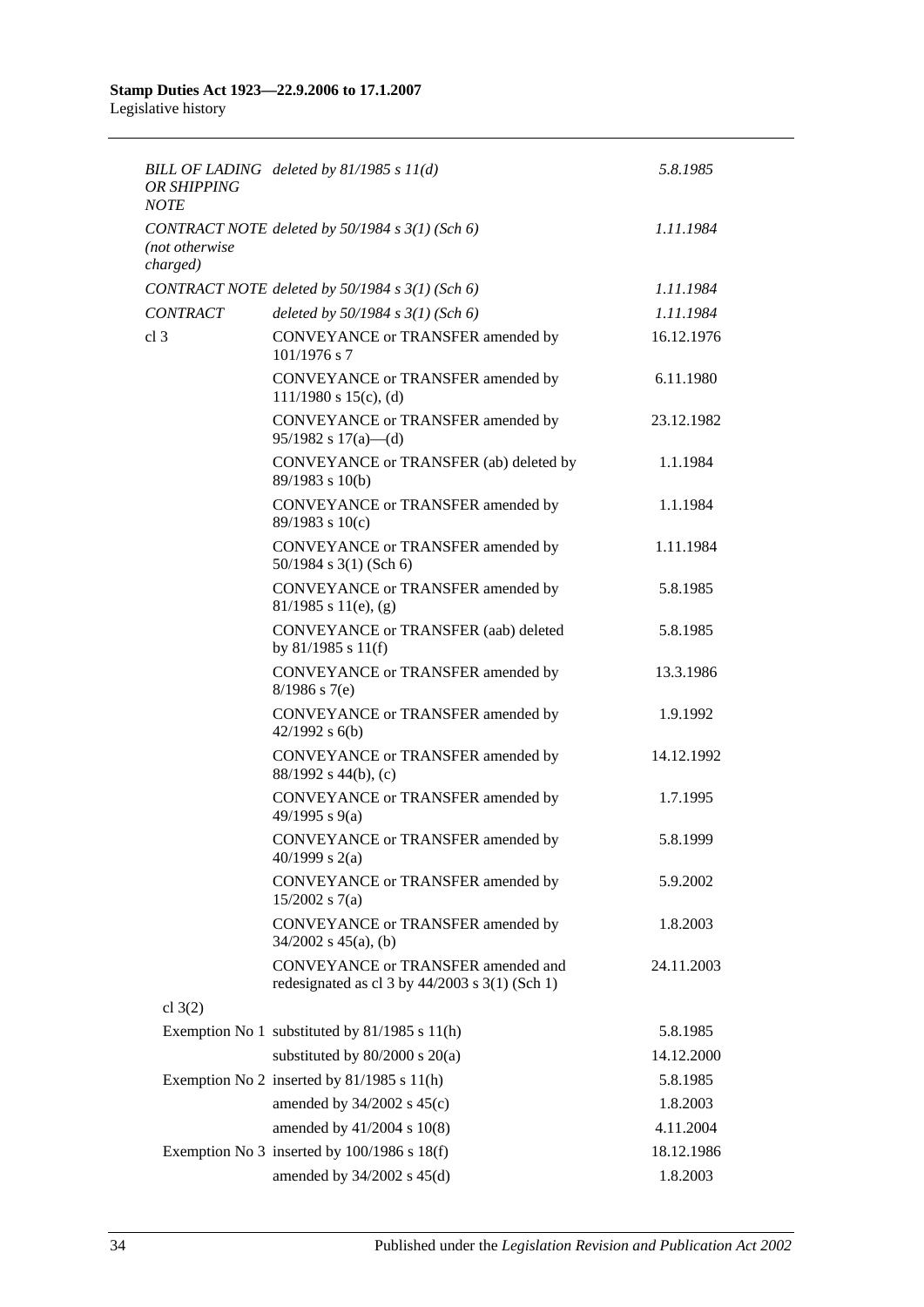|                 | Exemption No 4 inserted by $100/1986$ s $18(f)$                                      | 18.12.1986 |
|-----------------|--------------------------------------------------------------------------------------|------------|
|                 | amended by 83/1994 s 12 (Sch)                                                        | 8.12.1994  |
|                 | Exemption No 5 inserted by $100/1986$ s $18(f)$                                      | 18.12.1986 |
|                 | substituted by 83/1994 s 12 (Sch)                                                    | 8.12.1994  |
| cl <sub>4</sub> | CONVEYANCE operating substituted by<br>$101/1976$ s 8                                | 16.12.1976 |
|                 | CONVEYANCE operating amended by 81/1985<br>s 11(i)                                   | 5.8.1985   |
|                 | CONVEYANCE operating amended by 36/1990<br>s 8                                       | 24.5.1990  |
|                 | CONVEYANCE operating amended by 88/1992<br>$s\ 44(d), (e)$                           | 14.12.1992 |
|                 | CONVEYANCE operating amended by 14/1994<br>s 15(a)                                   | 1.9.1994   |
|                 | CONVEYANCE operating amended by 49/1995<br>$s \theta(b)$                             | 1.7.1995   |
|                 | CONVEYANCE operating amended by 42/1997<br>s <sub>4</sub>                            | 17.7.1997  |
|                 | CONVEYANCE operating amended by 40/1999<br>s(2(b)                                    | 5.8.1999   |
|                 | CONVEYANCE operating amended by 15/2002<br>s(7(b)                                    | 5.9.2002   |
|                 | CONVEYANCE operating amended by 34/2002<br>$s\,45(e)$                                | 1.8.2003   |
|                 | CONVEYANCE operating amended and<br>redesignated as cl 4 by $44/2003$ s 3(1) (Sch 1) | 24.11.2003 |
| cl $4(2)$       |                                                                                      |            |
|                 | Exemption No 2 inserted by $81/1985$ s $11(j)$                                       | 5.8.1985   |
|                 | substituted by $80/2000$ s $20(b)$                                                   | 14.12.2000 |
|                 | Exemption No 3 inserted by $100/1986$ s $18(g)$                                      | 18.12.1986 |
|                 | amended by 34/2002 s 45(f)                                                           | 1.8.2003   |
|                 | Exemption No 4 inserted by $100/1986$ s $18(g)$                                      | 18.12.1986 |
|                 | amended by 83/1994 s 12 (Sch)                                                        | 8.12.1994  |
|                 | Exemption No 5 inserted by $100/1986$ s $18(g)$                                      | 18.12.1986 |
|                 | substituted by 83/1994 s 12 (Sch)                                                    | 8.12.1994  |
| cl <sub>5</sub> | CONVEYANCE for the partition amended by<br>95/1982 s 17(e)                           | 23.12.1982 |
|                 | CONVEYANCE for the partition amended by<br>42/1992 s6(c)                             | 1.9.1992   |
|                 | CONVEYANCE for the partition redesignated as<br>cl 5 by $44/2003$ s $3(1)$ (Sch 1)   | 24.11.2003 |
|                 | deleted by $28/2005$ s $15(3)$                                                       | 1.7.2006   |
| cl 6            | CONVEYANCE for effectuating amended by<br>111/1980 s 15(e)                           | 6.11.1980  |
|                 | CONVEYANCE for effectuating amended by<br>42/1992 s 6(d)                             | 1.9.1992   |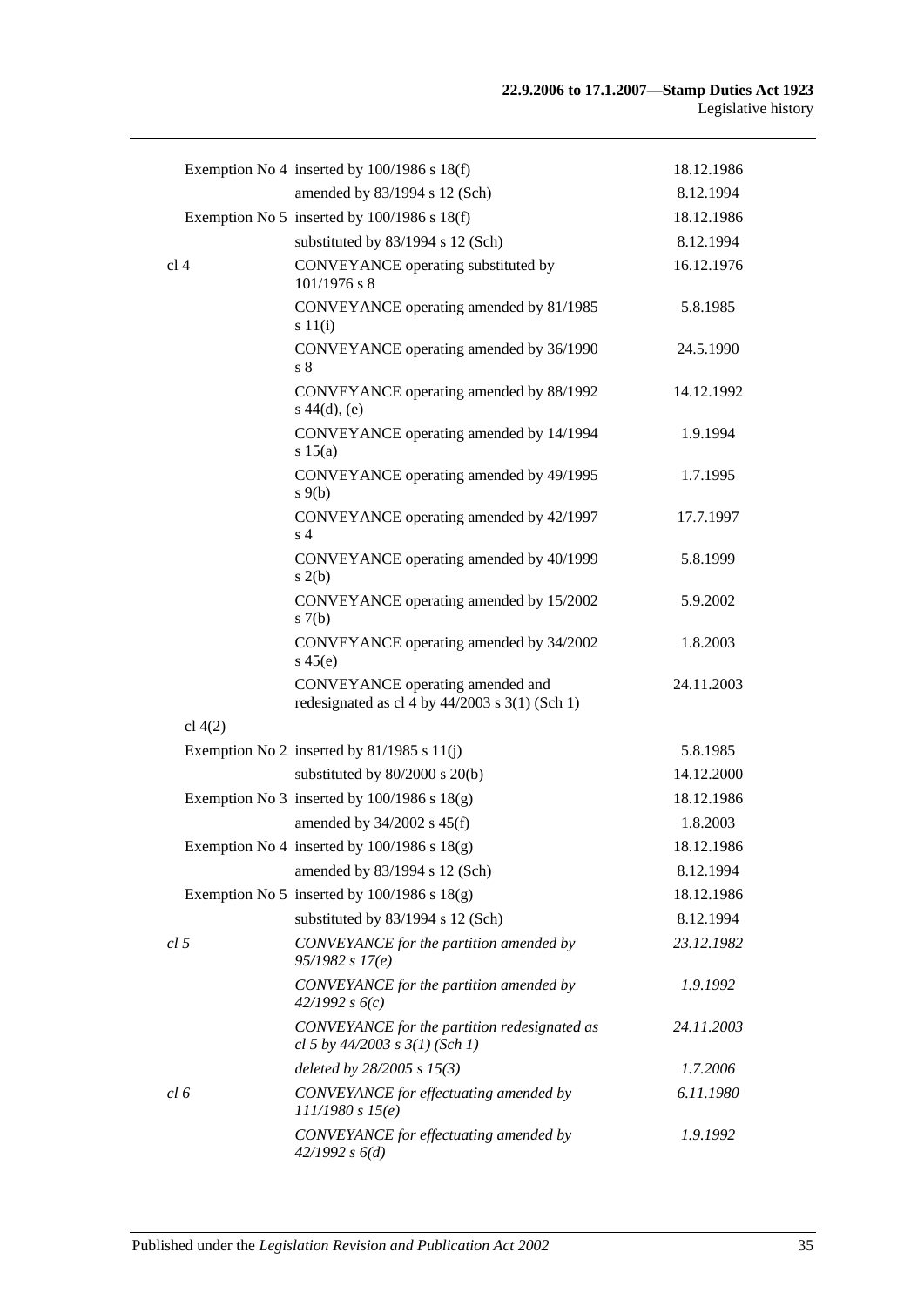|                                                          | CONVEYANCE for effectuating redesignated as<br>cl 6 by $44/2003$ s $3(1)$ (Sch 1) | 24.11.2003 |
|----------------------------------------------------------|-----------------------------------------------------------------------------------|------------|
|                                                          | deleted by 28/2005 s 15(3)                                                        | 1.7.2006   |
| which s 71D applies                                      | CONVEYANCE to inserted by $111/1980$ s $15(f)$                                    | 6.11.1980  |
|                                                          | deleted by $19/1991 s 6(h)$                                                       | 18.4.1991  |
| cl 7                                                     | CONVEYANCE of any other kind amended by<br>42/1992 s6(e)                          | 1.9.1992   |
|                                                          | CONVEYANCE of any other kind redesignated<br>as cl 7 by 44/2003 s 3(1) (Sch 1)    | 24.11.2003 |
|                                                          | deleted by $28/2005 s 15(3)$                                                      | 1.7.2006   |
| cl 8                                                     | DEED substituted by $42/1992 s 6(f)$                                              | 1.9.1992   |
|                                                          | DEED redesignated as cl 8 by $44/2003$ s $3(1)$<br>(Sch 1)                        | 24.11.2003 |
|                                                          | deleted by $28/2005$ s $15(2)$                                                    | 1.7.2006   |
| <b>DOCUMENT</b> or<br>other<br><b>INSTRUMENT</b>         | deleted by 95/1982 s 17(f)                                                        | 23.12.1982 |
| <b>INSTALMENT</b><br><b>PURCHASE</b><br><b>AGREEMENT</b> | deleted by 50/1984 s 3(1) (Sch 6)                                                 | 1.11.1984  |
| by 28/2005                                               | cl 9 before deletion INSTRUMENT amended by $42/1992 s 6(g)$                       | 1.9.1992   |
|                                                          | INSTRUMENT redesignated as cl 9 by 44/2003<br>$s \frac{3}{1}$ (Sch 1)             | 24.11.2003 |
| cl9                                                      | deleted by 28/2005 s 15(3)                                                        | 1.7.2006   |
| $lease$ )                                                | LEASE (not being a amended by $111/1980 s 15(g)$ )                                | 6.11.1980  |
|                                                          | amended by $81/1985 s 11(k)$                                                      | 5.8.1985   |
|                                                          | deleted by $72/1995 s 6(d)$                                                       | 23.11.1995 |
| cl 10                                                    | LEASE or AGREEMENT FOR LEASE inserted<br>by $72/1995$ s $6(d)$                    | 23.11.1995 |
|                                                          | amended and redesignated as cl 10 by 44/2003<br>$s \; 3(1)$ (Sch 1)               | 24.11.2003 |
| cl $10(2)$                                               |                                                                                   |            |
|                                                          | Exemption No 1 substituted by 27/2001 s 14                                        | 1.1.2002   |
| <b>LEASE</b> made<br>subsequently                        | deleted by $72/1995 s 6(e)$                                                       | 23.11.1995 |
| <b>LETTER OF</b><br><b>ALLOTMENT</b>                     | deleted by $81/1985 s 11(l)$                                                      | 5.8.1985   |
| cl 11 before<br>deletion by 28/2005                      | MORTGAGE amended by 101/1976 s 9                                                  | 16.12.1976 |
|                                                          | MORTGAGE amended by 88/1992 s 44(f)(i)                                            | 14.12.1992 |
|                                                          | MORTGAGE amended by 31/2003 s 13                                                  | 1.10.2003  |
|                                                          | MORTGAGE amended and redesignated as cl 11<br>by $44/2003$ s $3(1)$ (Sch 1)       | 24.11.2003 |
| cl $11(1)$                                               | amended by 28/2005 s 12(1)                                                        | 1.7.2005   |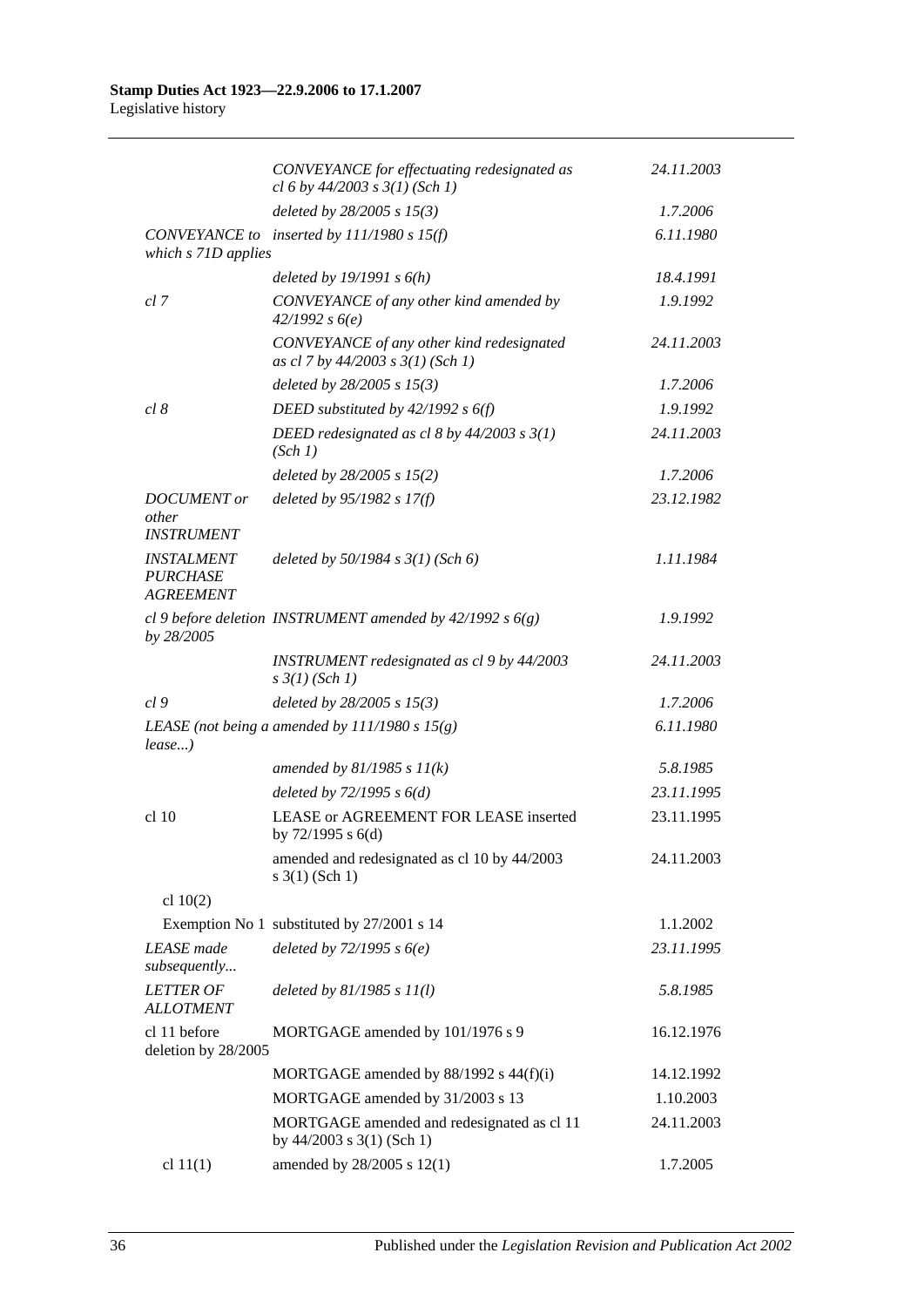|                                    | (a)(iii) deleted by $28/2005$ s $12(1)$                                                                                                       | 1.7.2005                  |
|------------------------------------|-----------------------------------------------------------------------------------------------------------------------------------------------|---------------------------|
| cl $11(1)$                         | amended by 28/2005 s 17                                                                                                                       | 1.7.2007-not incorporated |
|                                    | amended by 28/2005 s 20                                                                                                                       | 1.7.2008-not incorporated |
| cl $11(2)$                         |                                                                                                                                               |                           |
| Exemption<br>Nos 2a and 2b         | inserted by $28/2005$ s $12(2)$                                                                                                               | 1.7.2005                  |
|                                    | Exemption No 3 inserted by $88/1992$ s $44(f)(ii)$                                                                                            | 14.12.1992                |
|                                    | amended by 23/2001 s 117(a)                                                                                                                   | 15.7.2001                 |
|                                    | Exemption No 4 inserted by $72/1995$ s 6(f)                                                                                                   | 23.11.1995                |
|                                    | cl 11(3) and (4) inserted by $28/2005$ s 12(3)                                                                                                | 1.7.2005                  |
| cl <sub>11</sub>                   | deleted by $28/2005$ s $22(1)$                                                                                                                | 1.7.2009—not incorporated |
| <b>POWER OF</b><br><b>ATTORNEY</b> | deleted by $42/1992 s 6(h)$                                                                                                                   | 1.9.1992                  |
| <b>RECEIPTS</b>                    | deleted by $50/1984$ s $3(1)$ (Sch 6)                                                                                                         | 1.11.1984                 |
| cl <sub>12</sub>                   | RETURN lodged with the Commissioner by a<br>company redesignated as cl 12 by $44/2003$ s 3(1)<br>(Sch 1)                                      | 24.11.2003                |
| cl <sub>13</sub>                   | RETURN lodged with the Commissioner by a<br>financial institution under s 44 inserted by<br>82/1997 s 7(b)                                    | 1.1.1998                  |
|                                    | RETURN lodged with the Commissioner by a<br>financial institution under s 44 amended by<br>$41/1999$ s 23(b)                                  | 1.12.1998                 |
|                                    | RETURN lodged with the Commissioner by a<br>financial institution under s 44 amended and<br>redesignated as cl 13 by $44/2003$ s 3(1) (Sch 1) | 24.11.2003                |
| cl $13(2)$                         |                                                                                                                                               |                           |
|                                    | Exemption No 1 amended by $41/1999$ s $23(c)$ , (d)                                                                                           | 1.12.1998                 |
|                                    | Exemption No 2 amended by $41/1999$ s $23(e)$                                                                                                 | 1.12.1998                 |
|                                    | Exemption No 3 amended by $41/1999$ s $23(f)$ , (g)                                                                                           | 1.12.1998                 |
| $cl$ 14                            | RETURN lodged with the Commissioner by a<br>dealer amended by $111/1980$ s $15(h)$                                                            | 6.11.1980                 |
|                                    | RETURN lodged with the Commissioner by a<br>dealer amended by $42/1992$ s $6(i)$                                                              | 1.9.1992                  |
|                                    | RETURN lodged with the Commissioner by a<br>dealer amended by $49/1995$ s $9(c)$ , (d)                                                        | 1.7.1995                  |
|                                    | RETURN lodged with the Commissioner by a<br>dealer amended by $34/2002$ s $44(g)$                                                             | 1.8.2003                  |
|                                    | RETURN lodged with the Commissioner by a<br>dealer amended and redesignated as cl 14 by<br>$44/2003$ s 3(1) (Sch 1)                           | 24.11.2003                |
| cl 14(2)                           |                                                                                                                                               |                           |
|                                    | Exemption No 1 amended by 100/1986 s 18(h)                                                                                                    | 1.2.1987                  |
|                                    | substituted by $34/2002$ s $45(h)$                                                                                                            | 1.8.2003                  |
|                                    | Exemption No 2 amended by $100/1986$ s $18(i)$                                                                                                | 1.2.1987                  |
|                                    | substituted by $34/2002$ s $45(h)$                                                                                                            | 1.8.2003                  |
| cl <sub>15</sub>                   | RETURN under s 90G inserted by 8/1986 s 7(f)                                                                                                  | 13.3.1986                 |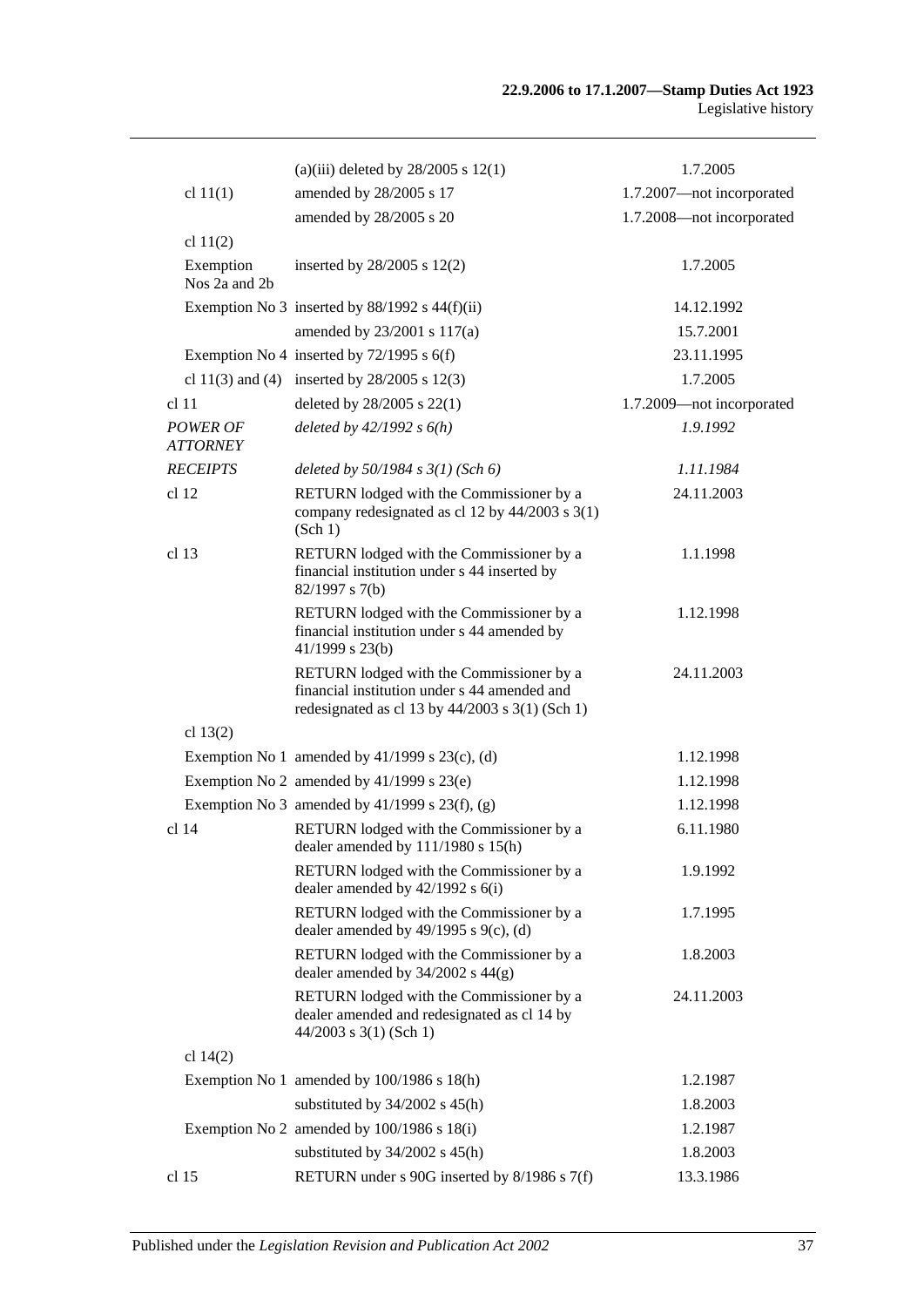|                                           | RETURN under s 90G substituted by 42/1992<br>s(6)                                                                 | 1.9.1992   |
|-------------------------------------------|-------------------------------------------------------------------------------------------------------------------|------------|
|                                           | RETURN under s 90G amended by 49/1995<br>$s \theta(e)$                                                            | 1.7.1995   |
|                                           | RETURN under s 90G amended by 34/2002<br>$s\,45(i)$                                                               | 1.8.2003   |
|                                           | RETURN under s 90G redesignated as cl 15 by<br>$44/2003$ s 3(1) (Sch 1)                                           | 24.11.2003 |
| <i>TOTALIZATOR</i>                        | deleted by $104/1976$ s $4(2)$ (Sch 2)                                                                            | 1.1.1977   |
| <b>TOTALIZATOR</b><br><b>AGENCY BOARD</b> | deleted by $104/1976$ s $4(2)$ (Sch 2)                                                                            | 1.1.1977   |
| Pt 2                                      | heading inserted by $44/2003$ s 3(1) (Sch 1)                                                                      | 24.11.2003 |
| cl <sub>16</sub>                          | <b>GENERAL EXEMPTIONS FROM ALL</b><br>STAMP DUTIES amended and redesignated as<br>cl 16 by 44/2003 s 3(1) (Sch 1) | 24.11.2003 |
|                                           | Exemption No 1 substituted by $111/1980$ s $15(i)$                                                                | 6.11.1980  |
| Exemption<br>No 1A                        | inserted by $88/1992$ s $44(g)$                                                                                   | 14.12.1992 |
|                                           | Exemption No 6 substituted by 101/1976 s 10                                                                       | 16.12.1976 |
|                                           | substituted by 30/1982 s 4                                                                                        | 19.8.1982  |
|                                           | substituted by $95/1982$ s $17(g)$                                                                                | 23.12.1982 |
| Exemption<br>No 13                        | substituted by $42/1992$ s $6(k)$                                                                                 | 1.9.1992   |
| Exemption<br>No 13C                       | inserted by $8/1986$ s $7(g)$                                                                                     | 13.3.1986  |
| Exemption<br>Nos 14A and 14B              | deleted by $50/1984 s 3(1)$ (Sch 6)                                                                               | 1.11.1984  |
| Exemption<br>No 19                        | substituted by $14/1994$ s $15(b)$                                                                                | 1.9.1994   |
|                                           | amended by $34/2002$ s $45(j)$                                                                                    | 1.8.2003   |
| Exemption<br>No 20                        | amended by 14/1994 s 15(c)                                                                                        | 1.9.1994   |
|                                           | amended by $34/2002$ s $45(k)$                                                                                    | 1.8.2003   |
| Exemption<br>No 20A                       | inserted by 11/1999 s 4                                                                                           | 18.3.1999  |
|                                           | amended by 23/2001 s 117(b)                                                                                       | 15.7.2001  |
| Exemption<br>No 21                        | amended by 14/1994 s 15(c)                                                                                        | 1.9.1994   |
|                                           | amended by 34/2002 s 45(l)                                                                                        | 1.8.2003   |
| Exemption<br>No 22                        | inserted by 83/1994 s 11                                                                                          | 8.12.1994  |
|                                           | amended by 18/1996 s 10(a)                                                                                        | 24.4.1996  |
|                                           | amended by 23/2001 s 117(c)                                                                                       | 15.7.2001  |
|                                           | amended by 34/2002 s 45(m)                                                                                        | 1.8.2003   |
| Exemption<br>No 23                        | amended by 50/1984 s 3(1) (Sch 6)                                                                                 | 1.11.1984  |
|                                           | prescribed personamended by 50/1984 s 3(1) (Sch 6)                                                                | 1.11.1984  |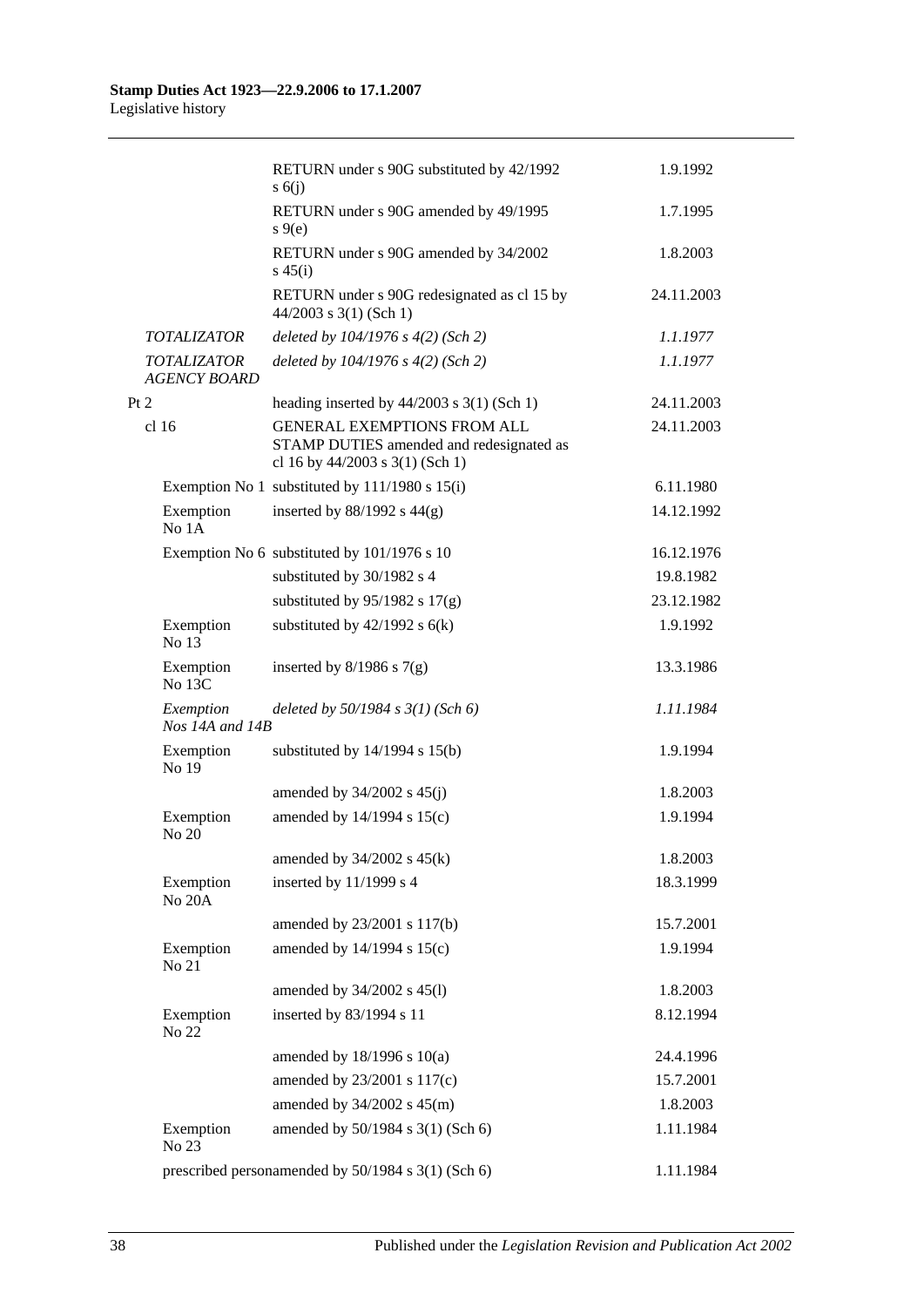| Exemption<br>No 24         | inserted by 52/1989 s 10           | 21.9.1989                 |
|----------------------------|------------------------------------|---------------------------|
|                            | substituted by $14/1994$ s $15(d)$ | 1.9.1994                  |
|                            | amended by 49/1995 s 9(f)          | 1.7.1995                  |
|                            | substituted by $34/2002$ s $45(n)$ | 1.8.2003                  |
| Exemption<br>No 24AA       | inserted by 18/1996 s 10(b)        | 24.4.1996                 |
|                            | amended by $34/2002$ s $45(0)$     | 1.8.2003                  |
| Exemption<br><b>No 24A</b> | inserted by $14/1994$ s $15(d)$    | 1.9.1994                  |
|                            | amended by $34/2002$ s $45(p)$     | 1.8.2003                  |
| Exemption<br><b>No 24B</b> | inserted by $14/1994$ s $15(d)$    | 1.9.1994                  |
|                            | amended by $34/2002$ s $45(q)$     | 1.8.2003                  |
| Exemption<br>No 24C        | inserted by $72/1995$ s $6(g)$     | 23.11.1995                |
|                            | amended by $34/2002$ s $45(r)$     | 1.8.2003                  |
| Exemption<br>No 24D        | inserted by 21/2000 s 28(d)        | 8.6.2000                  |
|                            | amended by $34/2002$ s $45(s)$     | 1.8.2003                  |
| Exemption<br>No 25         | inserted by 74/1991 s 14           | 12.12.1991                |
|                            | amended by 58/2001 Sch 2 cl 6      | 1.1.2003                  |
| Exemption<br>No 26         | inserted by $80/2000$ s $20(c)$    | 14.12.2000                |
| Exemption<br>No 27         | inserted by 28/2005 s 12(4)        | 1.7.2005                  |
| Exemption<br>Nos 28-30     | inserted by 28/2005 s 15(4)        | 1.7.2006                  |
| Exemption<br>No 31         | inserted by 28/2005 s 22(2)        | 1.7.2009-not incorporated |
| Form A                     | deleted by $72/1995 s 6(h)$        | 23.11.1995                |
| Sch 3                      | deleted by 47/1990 s 6             | 1.7.1990                  |

# **Transitional etc provisions associated with Act or amendments**

#### *Stamp Duties Act Amendment Act 1988*

### **9—Transitional provision**

Section 71E of the principal Act applies in relation to transactions entered into on or after 7th December, 1987, but no offence arises under subsection (6)(a) of that section in relation to a transaction entered into before the date of assent to this Act if the required statement is lodged with the Commissioner within two months after assent.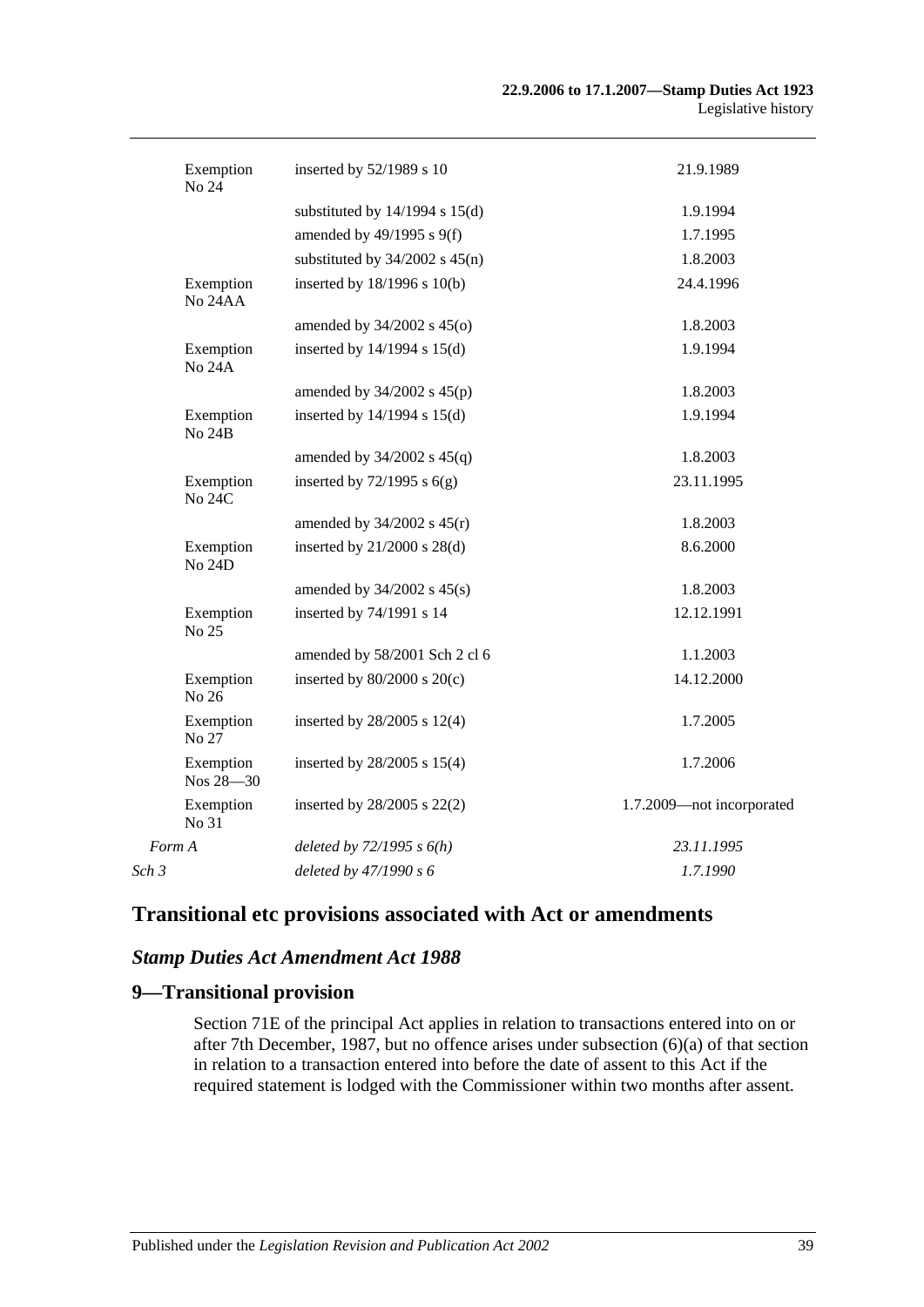## *Stamp Duties Act Amendment Act 1989*

### **4—Application of Act**

The amendments effected by this Act apply to conveyances lodged with the Commissioner of Stamps for stamping on or after 1 February, 1988.

### *Stamp Duties Act Amendment Act (No. 4) 1990*

#### **7—Transitional provisions**

Where a company, person or firm of persons carried on general insurance business before the enactment of this Act, the company, person or firm—

- (a) is required to lodge monthly returns only in relation to general insurance business carried on by it on or after 1 July, 1990; and
- (b) will be taken to have complied with the requirements of section 36(1) of the principal Act, as amended by this Act, in relation to the period from 1 July, 1990, until the enactment of this Act if the monthly returns required in relation to that period are lodged with the Commissioner not later than the fifteenth day of the month commencing after the enactment of this Act.

## *Stamp Duties (Rates) Amendment Act 1992*

## **7—Application of amendments**

The amendments made by sections 5 and 6 of this Act apply to instruments executed on or after the commencement of this Act (with the effect that instruments executed before that commencement will be chargeable with duty as if those provisions had not been enacted).

#### *Stamp Duties (Penalties, Reassessments and Securities) Amendment Act 1992*

## **45—Transitional provision**

- (1) Subject to this section, the amendments made by this Act do not affect the amount of duty chargeable on an instrument executed, or a transaction completed, before the commencement of this Act.
- $(2)$  If—
	- (a) a mortgage executed before the commencement of this Act is extended or renewed after the commencement of this Act; or
	- (b) a liability that is secured by a mortgage executed before the commencement of this Act is incurred after the commencement of this Act (except a liability that accrues in respect of a liability that was incurred before the commencement of this Act, or a liability that takes effect in substitution for an earlier liability and does not-when incurred-exceed the amount of the earlier liability); or
	- (c) after the commencement of this Act the time for payment or repayment of a liability secured by a mortgage executed before the commencement of this Act is extended or deferred,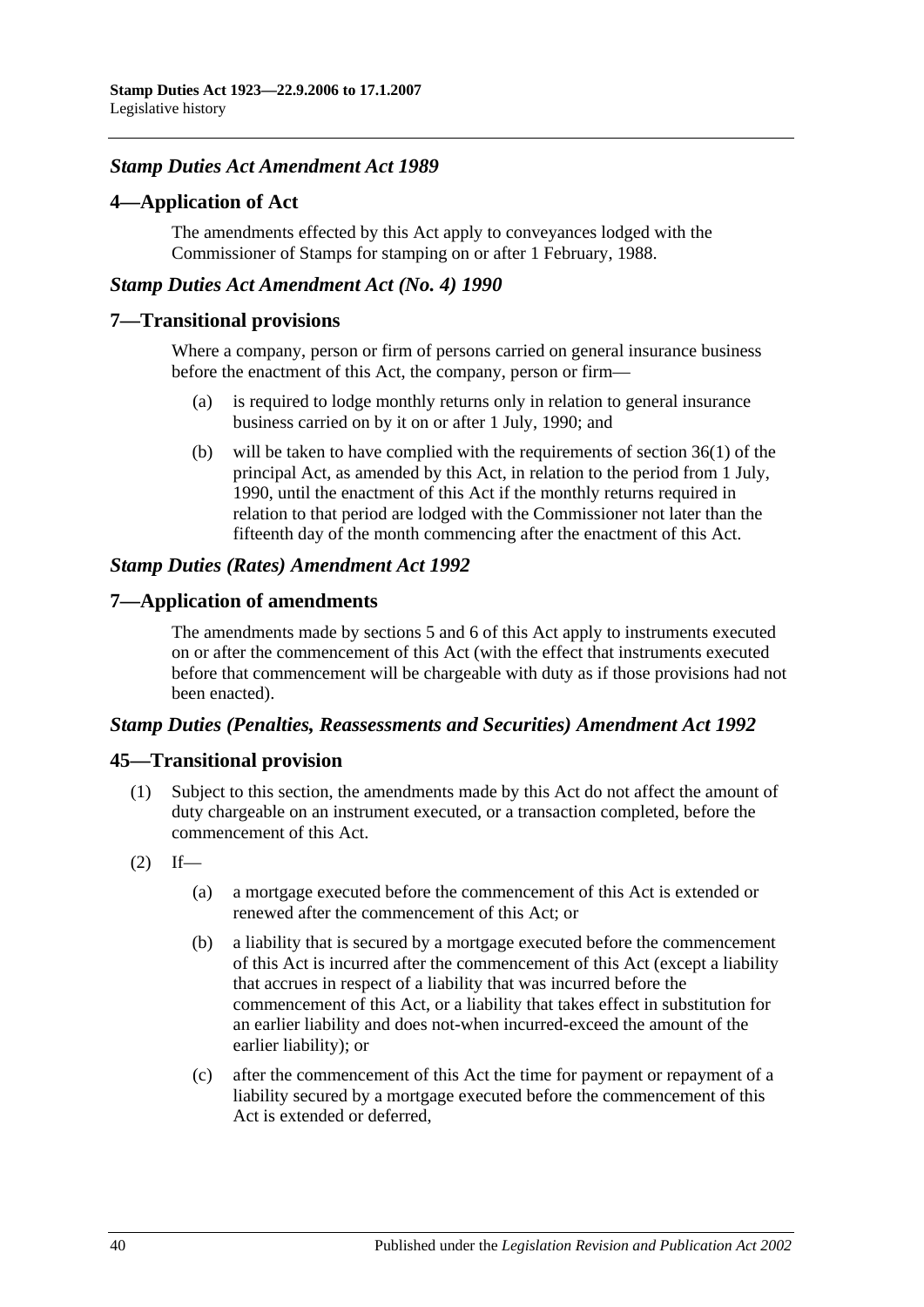duty is chargeable under the principal Act as amended by this Act as if the mortgage were a new and separate instrument executed on the date of the extension or renewal, the date when the fresh liability was incurred, or the date when the time for payment or repayment of the liability was extended or deferred (as the case requires), but allowance must be made for duty paid on the mortgage before that date.

## *Stamp Duties (Concessions) Amendment Act 1994*

#### **10—Transitional provision**

The amendments made by sections 5 and 6 of this Act apply in relation to rental business transacted on or after 1 June 1994.

#### *Stamp Duties (Miscellaneous) Amendment Act 1996*

#### **11—Transitional provision**

The amendments made by this Act do not affect the amount of duty chargeable on an instrument executed before the commencement of this Act.

#### *Stamp Duties (Miscellaneous No. 2) Amendment Act 1997*

### **8—Transitional provision**

A bank is not required to pay duty on a cheque form or cheque under the principal Act as amended by this Act if duty has already been paid in relation to the cheque form or cheque under the repealed provisions of the principal Act.

#### *Stamp Duties (Miscellaneous) Amendment Act 1998*

## **4—Transitional provision**

- (1) The amendment made by section 3(a) of this Act does not apply in relation to—
	- (a) insurance premiums received or charged in account (whether directly or by agents) before 1 June 1998; or
	- (b) insurance premiums received or charged in account (whether directly or by agents) before 1 August 1998 relating to policies to be in force for 12 months or less commencing before 1 September 1998,

with the effect that those insurance premiums will be chargeable with duty as if section 3(a) had not been enacted.

- (2) The amendment made by section 3(b) of this Act does not apply in relation to applications made before the commencement of section 3(b).
- (3) The amendment made by section 3(c) of this Act does not apply in relation to applications where the term of the registration is to take effect before 1 September 1998, with the effect that those applications will be charged with duty as if section 3(c) had not been enacted.

#### *Stamp Duties (Conveyance Rates) Amendment Act 1999*

#### **3—Application of amendments**

(1) The amendments made by section 2 of this Act apply to instruments first lodged with the Commissioner of State Taxation for stamping on or after the commencement of this Act.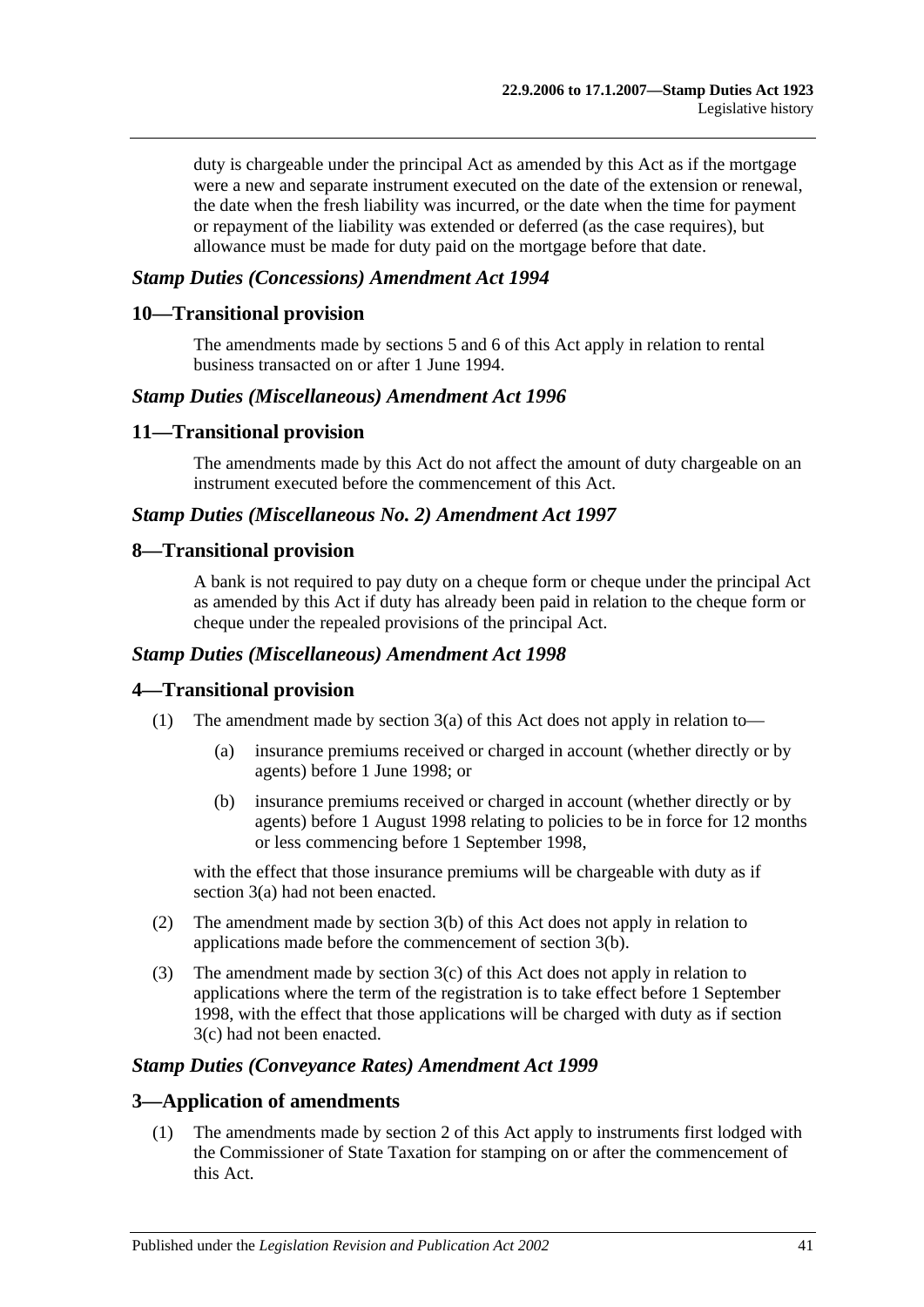(2) However, if on application under this subsection the Commissioner of State Taxation is satisfied that an instrument lodged for stamping gives effect to a written agreement entered into before 27 May 1999, the amendments made by section 2 of this Act will not apply to the instrument (and the instrument will be chargeable with duty as if those amendments had not been enacted).

## *Commonwealth Places (Mirror Taxes Administration) (Modification of State Taxing Laws) Regulations 2000 (No. 8 of 2000)*

## **4—Prescribed modification of State taxing laws (s. 7(1))**

Each State taxing law is modified under section 7(1) of the Act by the addition of a provision to the following effect:

- (1) "This State taxing law is to be read together with its corresponding applied law as a single body of law.".
- (2) The principle in subregulation (1) is subject to any express exceptions and qualifications prescribed under the Act and the *Commonwealth Places (Mirror Taxes) Act 1998* of the Commonwealth.

## *Stamp Duties (Land Rich Entities and Redemption) Amendment Act 2000*

## **21—Amendments relating to redemption to operate retrospectively and prospectively**

- (1) The MSP amendments operate both prospectively and retrospectively.
- (2) However—
	- (a) the MSP amendments do not operate retrospectively in respect of an instrument or transaction made or occurring before the relevant date but on or after 30 September 1999; and
	- (b) the MSP amendments only operate to impose a liability in respect of an instrument or transaction made or occurring before 30 September 1999 if—
		- (i) no assessment of duty in respect of the instrument or transaction had been made before the relevant date; or
		- (ii) an assessment of duty in respect of the instrument or transaction had been made before the relevant date but—
			- no objection to the assessment was made within 60 days after the date of the assessment; or
			- an objection to the assessment was made and the objection was disallowed; and
	- (c) the MSP amendments do not validate the assessment of duty made in relation to the transaction that was the subject of the High Court's judgment in the case of MSP Nominees Pty Ltd and another v Commissioner of Stamps<sup>1</sup> or authorise a reassessment of duty in that case.
- (3) In this section—

*MSP amendments* means the amendments made by sections 5, 6, 7 and 12 of this Act insofar as they are applicable to the redemption, cancellation or extinguishment of an interest in a unit trust scheme;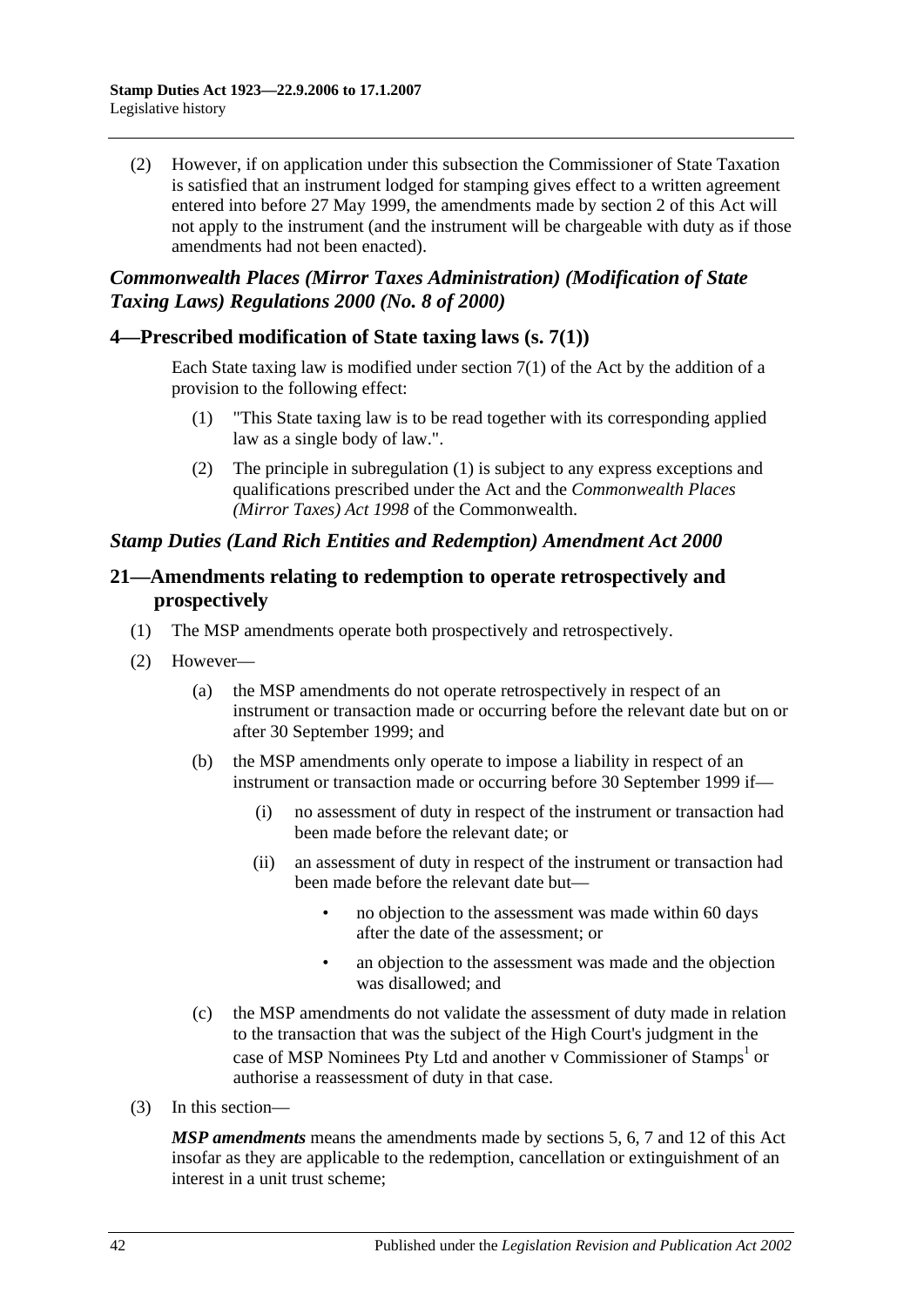*relevant date* means the date of the introduction of the Bill for this Act into the Parliament.

**Note—**

1 (1999) 166 ALR 149.

## *Stamp Duties (Rental Business and Conveyance Rates) Amendment Act 2002*

## **8—Application of amendments**

- (1) The amendments made by section 7 of this Act apply to instruments first lodged with the Commissioner of State Taxation for stamping on or after the commencement of that section.
- (2) However, if on application under this subsection the Commissioner of State Taxation is satisfied that an instrument lodged for stamping gives effect to a written agreement entered into on or before 11 July 2002, the amendments made by section 7 of this Act will not apply to the instrument (and the instrument will be chargeable with duty as if those amendments had not been enacted).

### *Statutes Amendment (Stamp Duties and Other Measures) Act 2002*

## **27—Transitional provision**

The amendment made to the principal Act by section 21(c) of this Act does not apply in relation to stamp duty paid before the commencement of that section.

### *Stamp Duties (Gaming Machine Surcharge) Amendment Act 2002*

## **4—Application of amendments**

The amendments made by this Act do not apply to a transaction entered into before the commencement of this Act.

#### *Statutes Amendment (Corporations—Financial Services Reform) Act 2002*

#### **46—Transitional provisions**

- (1) The Australian Stock Exchange Limited will, on the commencement of this section, be taken to be a registered market licensee under Part 3A of the principal Act without the need for an application under Division 4 of that Part (as enacted by this Act).
- (2) The body registered by the Commissioner of State Taxation under Division 4 of Part 3A of the principal Act immediately before the commencement of this section will, on that commencement, be taken to be a registered CS facility licensee under Part 3A of the principal Act without the need for an application under Division 4 of that Part (as enacted by this Act).

## *Stamp Duties (Rental and Mortgage Duty) Amendment Act 2003, Sch—Transitional provision*

1 Part 3 Division 2 of the *[Stamp Duties](http://www.legislation.sa.gov.au/index.aspx?action=legref&type=act&legtitle=Stamp%20Duties%20Act%201923) Act 1923* (the Act) is to be read subject to the following qualification: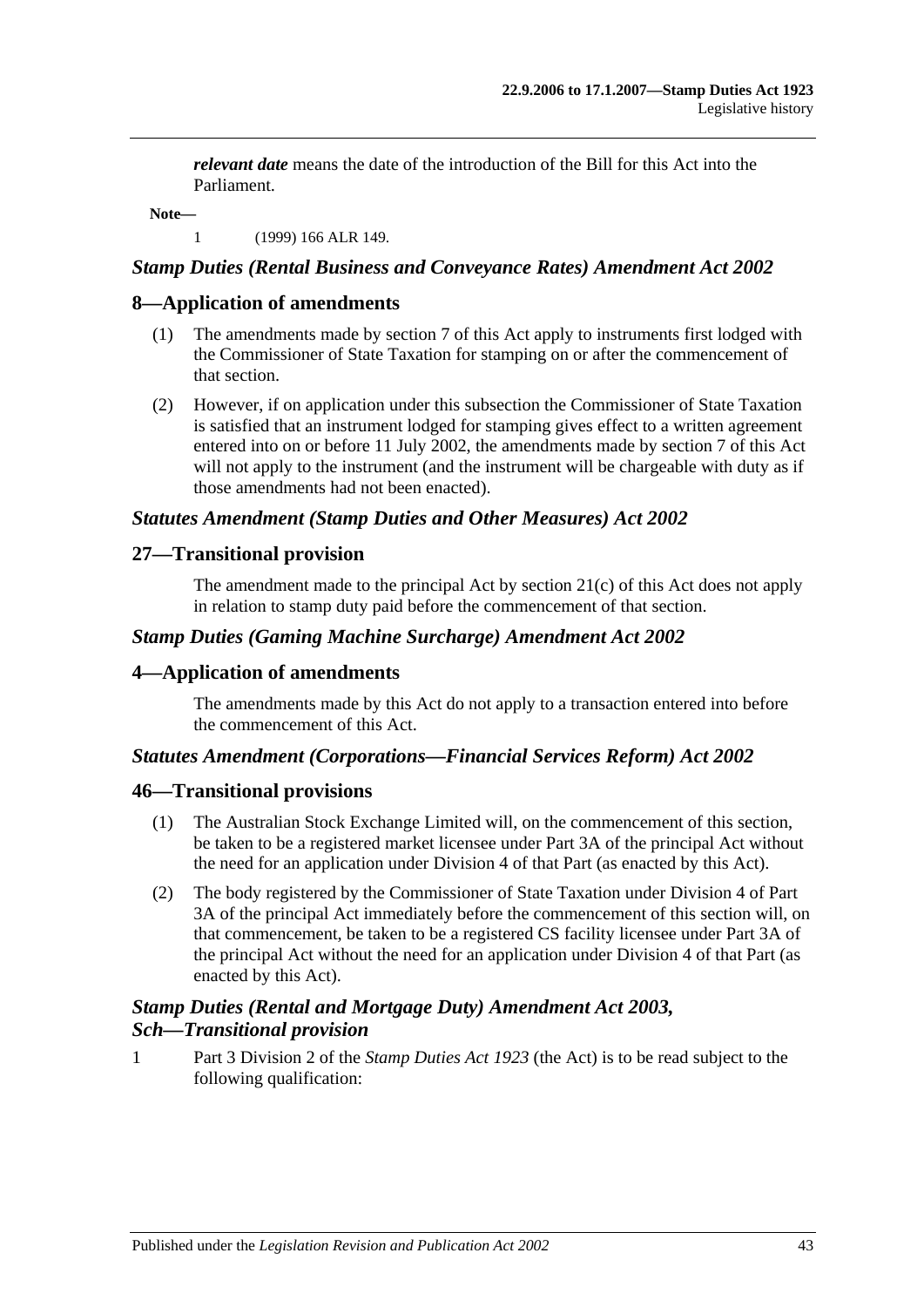An amount received under or in respect of a contract, agreement or arrangement entered into before 1 October 2003 is required to be included in a statement to be lodged under section 31F of the Act if (and only if) it was required to be brought into account for the calculation of rental duty under the relevant provisions of the Act, as in force immediately before 1 October 2003.

## *Stamp Duties (Land Rich Entities) Amendment Act 2006, Sch 1*

## **1—Transitional provision**

- (1) The amendments made by this Act to the *[Stamp Duties Act](http://www.legislation.sa.gov.au/index.aspx?action=legref&type=act&legtitle=Stamp%20Duties%20Act%201923) 1923* apply only in relation to transactions entered into after the commencement of this clause.
- (2) Section 98(1) of the *[Stamp Duties Act](http://www.legislation.sa.gov.au/index.aspx?action=legref&type=act&legtitle=Stamp%20Duties%20Act%201923) 1923*, as amended by this Act, applies to a transaction entered into after the commencement of this clause but before the day on which this Act is assented to by the Governor (the *day of assent*) as if the period of 2 months referred to in that provision ends 2 months after the day of assent.

# **Historical versions**

Reprint—1.11.1984 Reprint No 1—12.12.1991 Reprint No 2—3.2.1992 Reprint No 3—1.9.1992 Reprint No 4—14.12.1992 Reprint No 5—1.3.1993 Reprint No 6—1.6.1994 Reprint No 7—1.9.1994 Reprint No 8—1.1.1995 Reprint No 9—2.3.1995 Reprint No 10—13.7.1995 Reprint No 11—30.11.1995 Reprint No 12—24.4.1996 Reprint No 13—1.7.1996 Reprint No 14—4.11.1996 Reprint No 15—27.3.1997 Reprint No 16—1.7.1997 Reprint No 17—17.7.1997 Reprint No 18—1.1.1998 Reprint No 19—27.7.1998 Reprint No 20—1.9.1998 Reprint No 21—3.12.1998 Reprint No 22—18.3.1999 Reprint No 23—5.8.1999 Reprint No 24—8.6.2000 Reprint No 25—14.12.2000 Reprint No 26—15.7.2001 Reprint No 27—26.7.2001